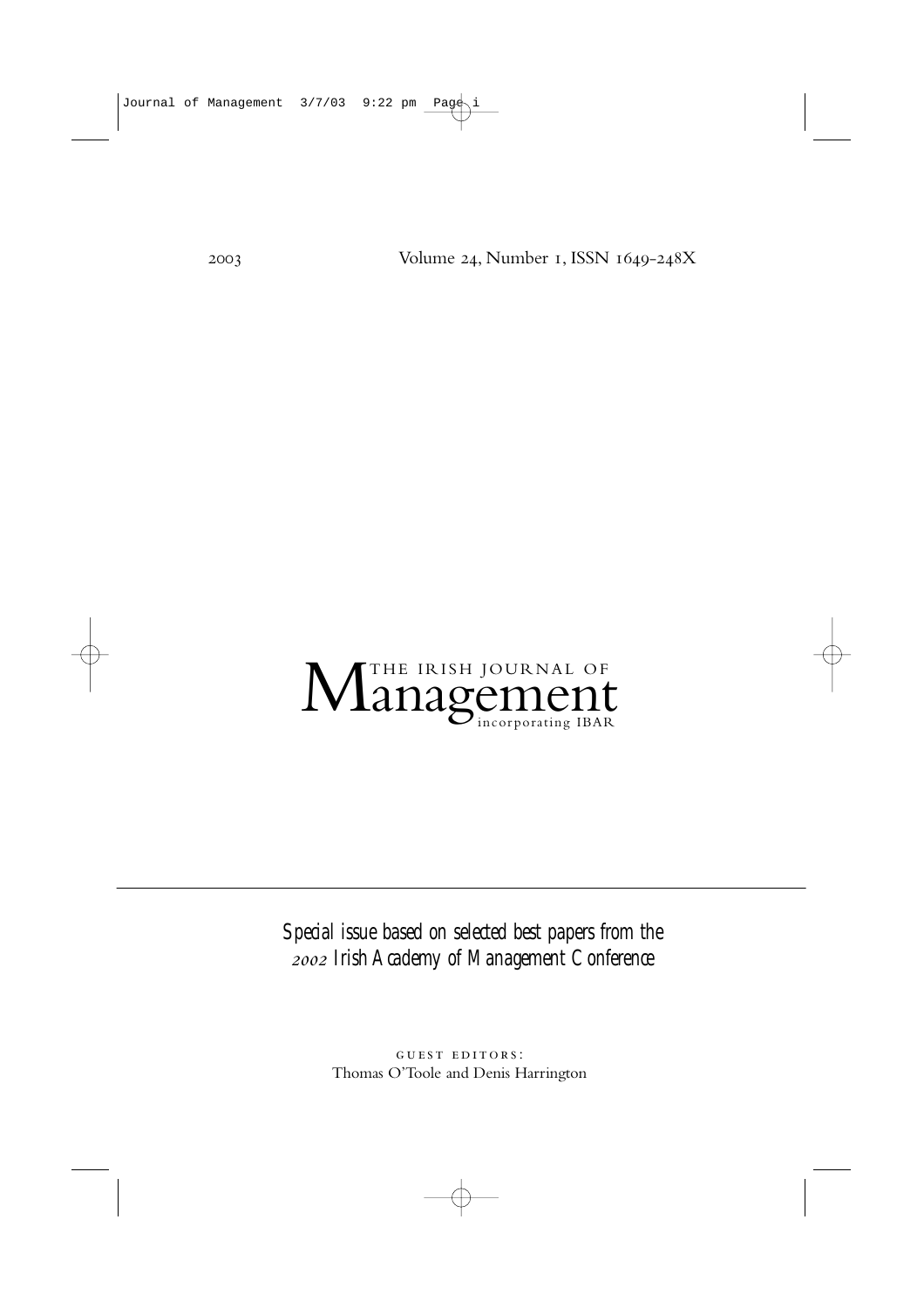This book was typeset by Ashfield Press for

Blackhall Publishing Carysfort Avenue Blackrock Co. Dublin Ireland

e-mail: info@blackhallpublishing.com www.blackhallpublishing.com

© [AUTHOR],

ISBN: 1 842180 00 0

A catalogue record for this book is available from the British Library.

All rights reserved. No part of this publication may be reproduced, stored in a retrieval system or transmitted in any form or by any means, electronic, mechanical, photocopying, recording or otherwise, without the prior, written permission of the publisher.

This book is sold subject to the condition that it shall not, by way of trade or otherwise, be lent, resold, hired out, or otherwise circulated without the publisher's prior consent in any form of binding or cover other than that in which it is published and without a similar condition including this condition being imposed on the subsequent purchaser.

> Printed in Ireland by [NAME OF PRINTER]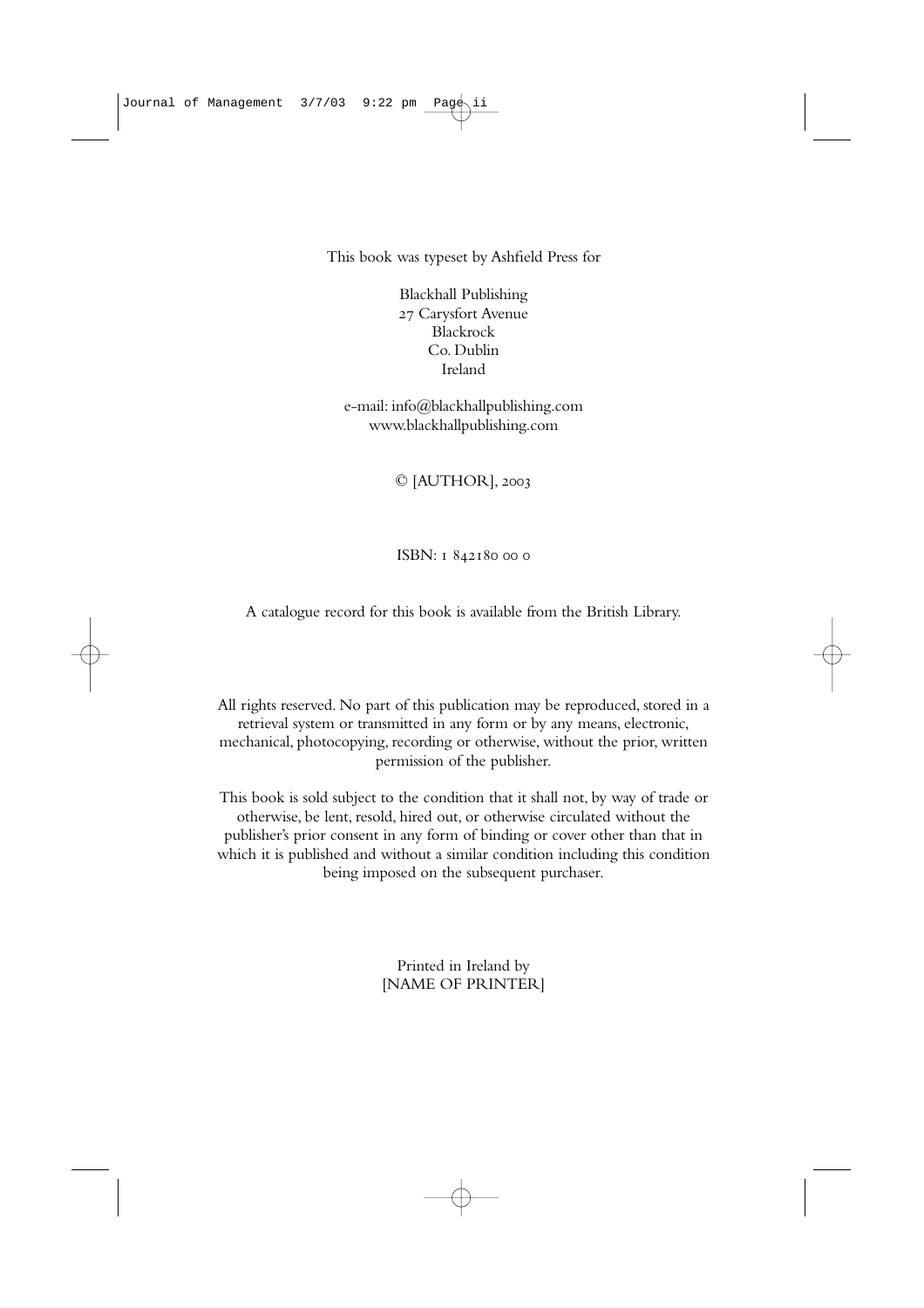

# Contents

 $\blacksquare$  $\overline{\phantom{a}}$ 

| <b>Boundaries and Interfaces in Management</b>                                                                                                                                |     |
|-------------------------------------------------------------------------------------------------------------------------------------------------------------------------------|-----|
| Thomas O'Toole and Denis Harrington                                                                                                                                           | T   |
| <b>US Multinationals and Human Resource Management</b><br><b>in Ireland:</b> Towards a Qualitative Research Agenda<br>Patrick Gunnigle, David G. Collings, Michael J. Morley, |     |
| Catherine McAvinue, Anne O'Callaghan and Deirdre Store                                                                                                                        |     |
| The Adoption of High Performance Human Resource<br><b>Practices in Ireland:</b> An Integration of Contingency<br>and Institutional Theory<br>Justine Horgan and Peter Mühlau  | 27  |
| Unit Climate, Rater Goals, and Performance Ratings<br>in an Instructional Setting<br>Kevin R. Murphy, Jeanette N. Cleveland, Ted B. Kinney,                                   |     |
| Amie L. Skattebo, Daniel A. Newman and Hock Peng Sin                                                                                                                          | 5O. |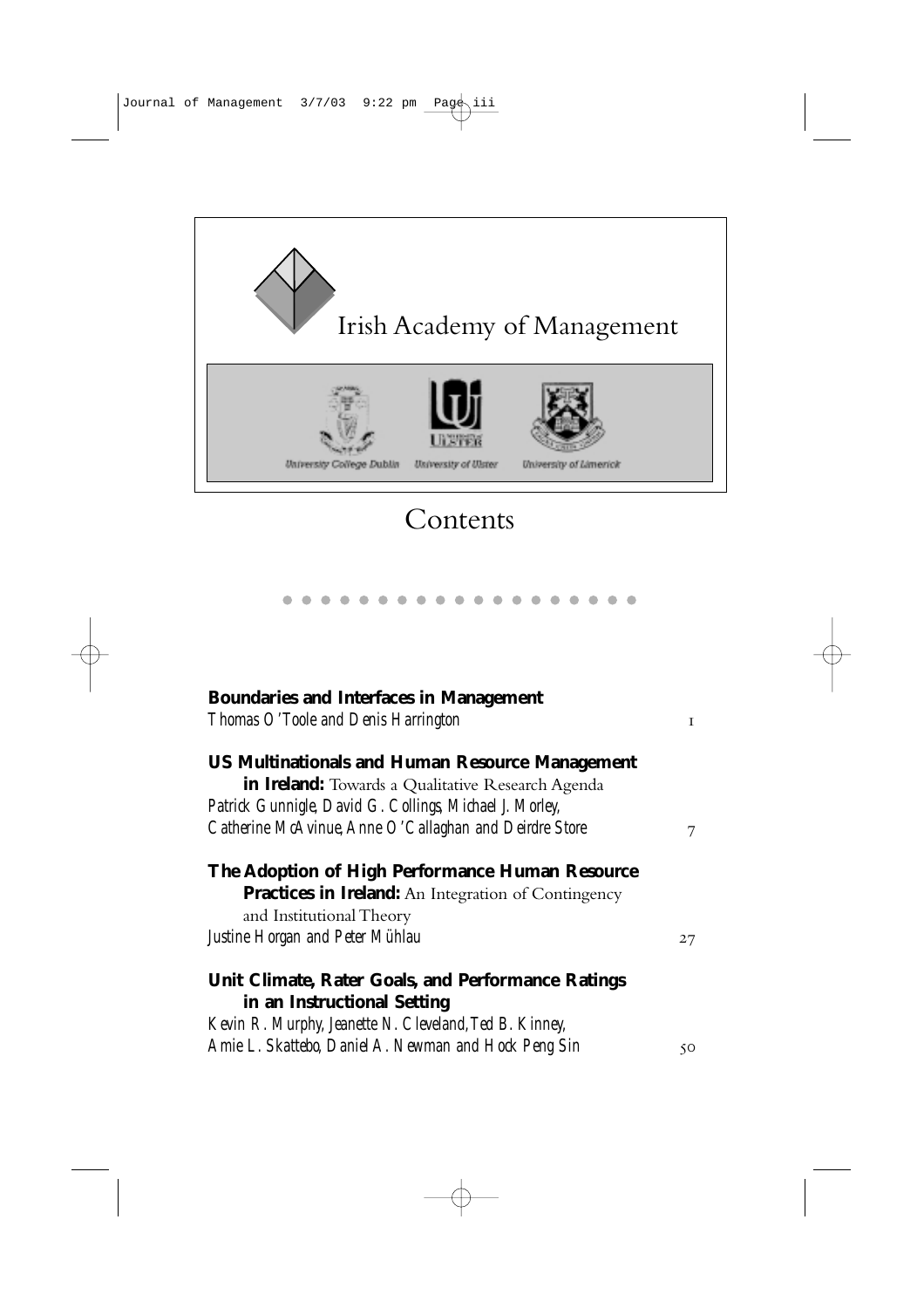| <b>Exploring Employees' Reactions to Strategic Change</b><br>Over Time: The Utilisation of an Organisational |                 |
|--------------------------------------------------------------------------------------------------------------|-----------------|
| Justice Perspective<br><b>Adrian Thornhill and Mark NK Saunders</b>                                          | 68              |
| Just How Extensive is the Practice of Strategic<br><b>Recruitment and Selection?</b>                         |                 |
| Mike Millmore                                                                                                | 89              |
| Process Issues in the Diffusion of Performance Pay<br>Pauline Grace                                          | II <sub>2</sub> |
| <b>Managing Information Technology Assimilation:</b><br>A Marketing Perspective                              |                 |
| Mairead Brady                                                                                                | 128             |
| The Integration of E-Commerce Tools into the<br><b>Business Processes of SMEs</b>                            |                 |
| Tom Egan, Steven Clancy and Tom O'Toole                                                                      | 143             |
| The Impact of the Entrepreneur's Personality on<br>the Strategy Formation and Planning Process<br>in SMEs    |                 |
| <b>Breda McCarthy</b>                                                                                        | 158             |
| <b>Managing Proactively in Turbulent Times: Insights</b><br>from the Low Fare Airline Business               |                 |
| Thomas C. Lawton                                                                                             | 179             |
| <b>Changing Sub-Unit Boundaries During a Merger</b><br>Derek O'Byrne and Duncan Angwin                       | 200             |
| <b>Subsidiary Divestment:</b> The Case of CDMI Ireland<br>1970-2002                                          |                 |
| Ray Griffin                                                                                                  | 222             |
| <b>Book Review</b>                                                                                           | 237             |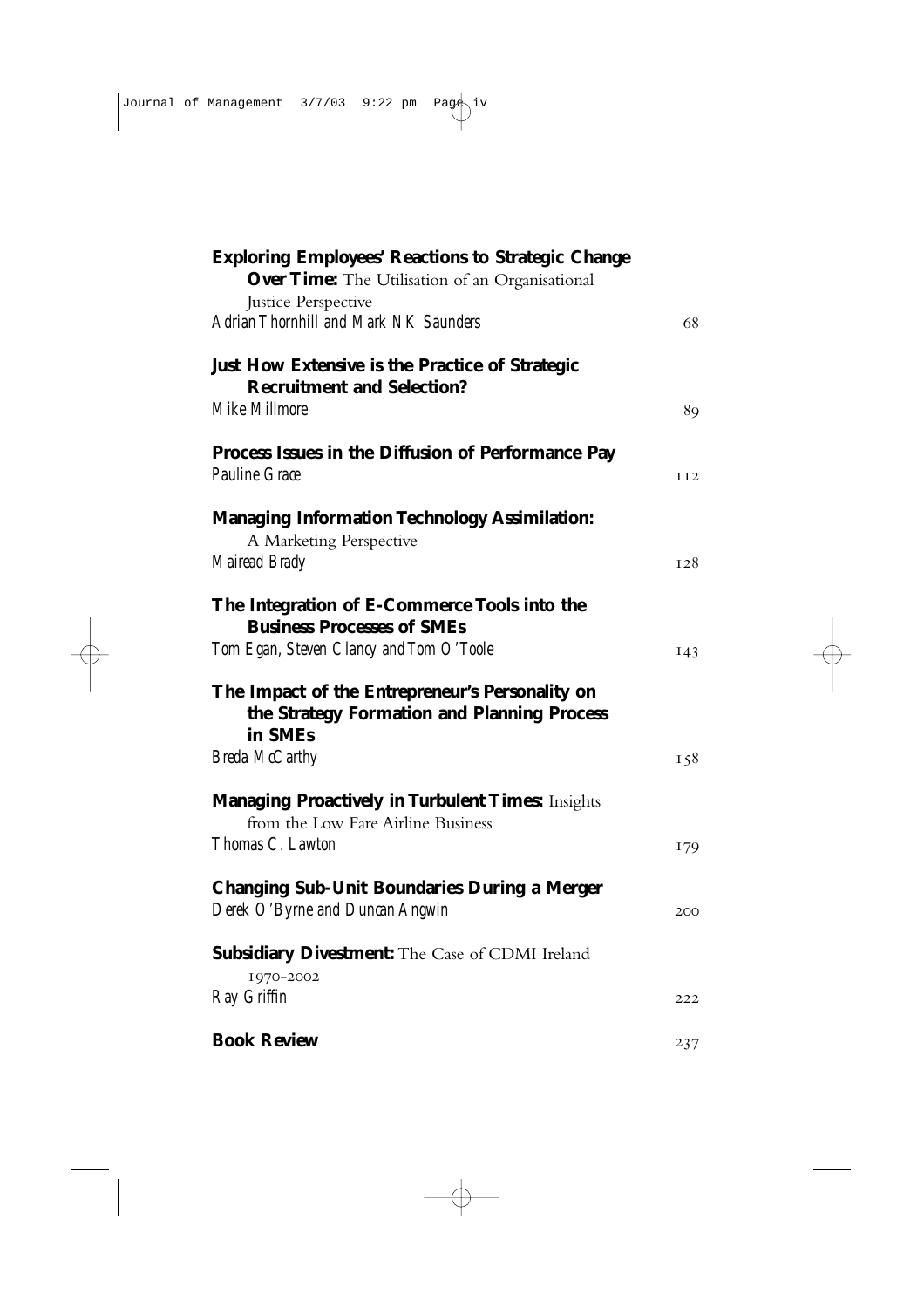# THE IRISH JOURNAL OF<br>**ANAGEMENT**

## IRISH BUSINESS AND ADMINISTRATIVE RESEARCH

### **EDITOR-IN-CHIEF**

Teresa Brannick, UCD

#### **EDITORS**

Norma Heaton, UU Patrick Flood, UL Aidan Kelly, UCD Trevor Morrow, UU Bill Clarke, UU Donal Dineen, UL James Walsh, UCC Kathy Monks, DCU Patrick Gunningle, UL Michael Morley, UL Kate Ui Ghallachoir, DIT

## **BOOK REVIEW EDITOR**

Margaret Linehan, CIT

#### **EDITORIAL ADVISORY BOARD**

Theresa Lau, *Hong Kong Polytechnic* Patrick McGovern, *London School of Economics* William K. Roche, *University College Dublin* Leo Smyth, *NUI Galway* David Coghlan, *Trinity College Dublin* Paul Jeffcutt, *Queens University Belfast* Tom O'Toole, *Waterford Institute of Technology* Noel Harvey, *Galway Institute of Technology* Steven Porth, *St. Joseph's Philadelphia, USA* Hugh Scullion, *University of Nottingham* Philip Beaumont, *University of Glasgow* Eleanor O'Higgins, *University College Dublin* Margaret Linehan, *Cork Institute of Technology* Tony Dromgoole, Irish Management Institute Sharon Ponsonby, University of Ulster Pauric McGowan, University of Ulster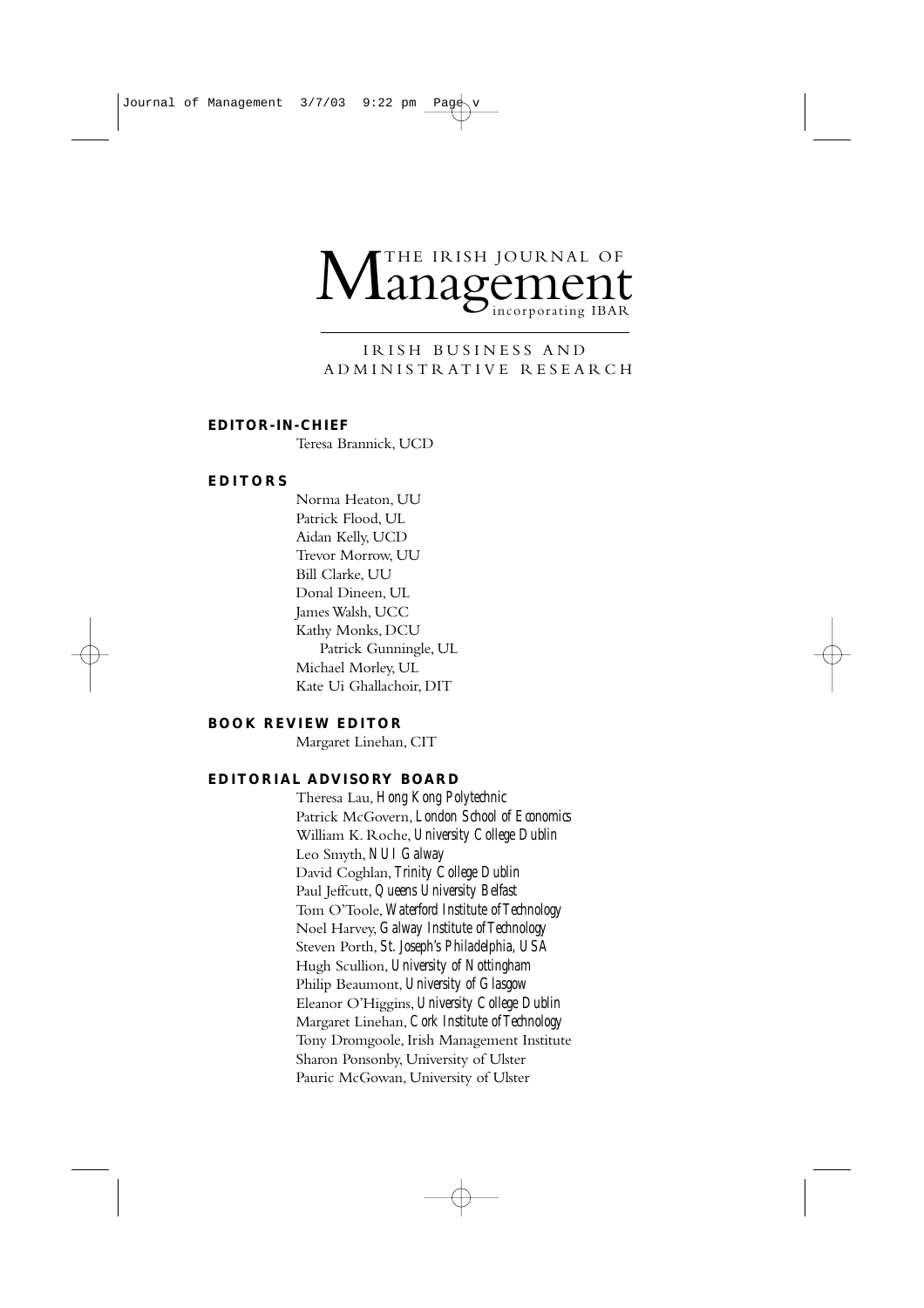# Subscriptions

*The Irish Journal of Management (incorporating IBAR – Irish Business and*<br>*Administrative Research*) is published twice a year.The annual subscription rate is €45 for individuals and €65 for institutions. Back issues are available on request. Cheques should be made payable to the publishers, Blackhall Publishing, Carysfort Avenue, Blackrock, Co. Dublin.

The editors invite the submission of articles on all aspects of business, administration and management. Notes for the guidance of contributors are detailed separately in the issue. The authors of articles to be published in *IJM/IBAR* will be required to assign the copyrights to the Editorial Board.The views expressed in articles are the responsibility of individual authors and should not be regarded as being endorsed by the Editorial Board, the editors or publishers. In accordance with the provisions of the Copyright Act, no article may be reproduced without the permission of the editors.

> The Irish Journal of Management is published by BLACKHALL PUBLISHING, Carysfort Avenue, Blackrock, Co. Dublin. E-Mail info@blackhallpublishing.com

*The Irish Academy of Management* was founded in 1996 with the aim of promoting and encouraging research in all aspects of management. It holds a major conference every September. Details of membership can be obtained from Tom O'Toole, Secretary, Irish Academy of Management, Business School,Waterford Institute of Technology,Waterford.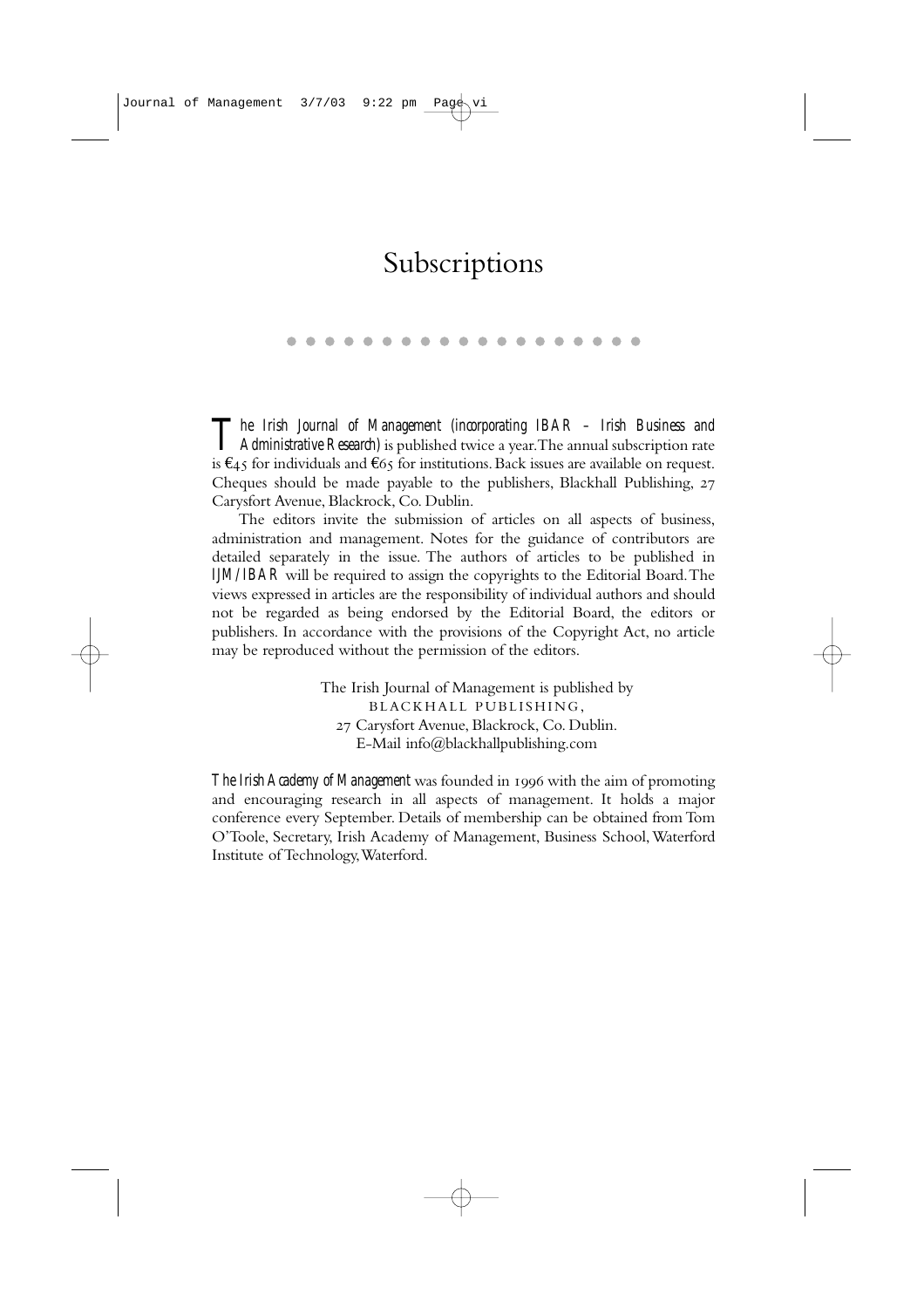# THE IRISH JOURNAL OF<br>**ANAGEMENT**

# IRISH BUSINESS AND ADMINISTRATIVE RESEARCH

T*he Irish Journal of Management (Incorporating IBAR – Irish Business and Administrative Research)*, aims to contribute to a wider understanding of the nature, characteristics and performance of both Irish and international organisations through the dissemination of research from a wide variety of management-related areas.

NOTES FOR THE GUIDANCE OF AUTHORS IN THE PREPARATION AND SUBMISSION OF MANUSCRIPTS

- $I.$  Contributions should be typed double-spaced on  $A_4$  paper, with ample left- and right-hand margins. A cover page should contain only the title, author's name(s) and affiliation(s) and the address (one only) to which proofs should be sent. If accepted for publication, one copy should be submitted on a 3.5" high-density disk using WordPerfect or Microsoft Word.
- . Three copies of the paper should be submitted.
- . All pages of the manuscript should be numbered and the positions of **Diagrams** and **Tables** should be clearly indicated. (The positions may vary slightly in the printed version due to the requirements of page makeup.)
- . **Footnotes** should be avoided. Essential notes should be numbered consecutively in the text and grouped together at the end of the paper.
- . **References** should be set out in alphabetical order of the author's name, in a list at the end of the article.They should be given in standard form as in the following examples:

Wolfe Morrison, E. and Phelps, C. (1999), "Taking Charge at Work: Extrarole Efforts to Initiate Workplace Change", *The Academy of Management Journal*, Vol. 42, No. 4, pp. 403-419.

Griseri, P. (1998), "Institutional Transformation and Educational Management", in Bush, T., Bolam, R., Glatter, R. and Ribbens, P. (eds.), *Educational Management: Redefining Theory, Policy and Practice*, London: Paul Chapman Publishing.

References in the text to an article should be by author's name and year of publication as in these examples: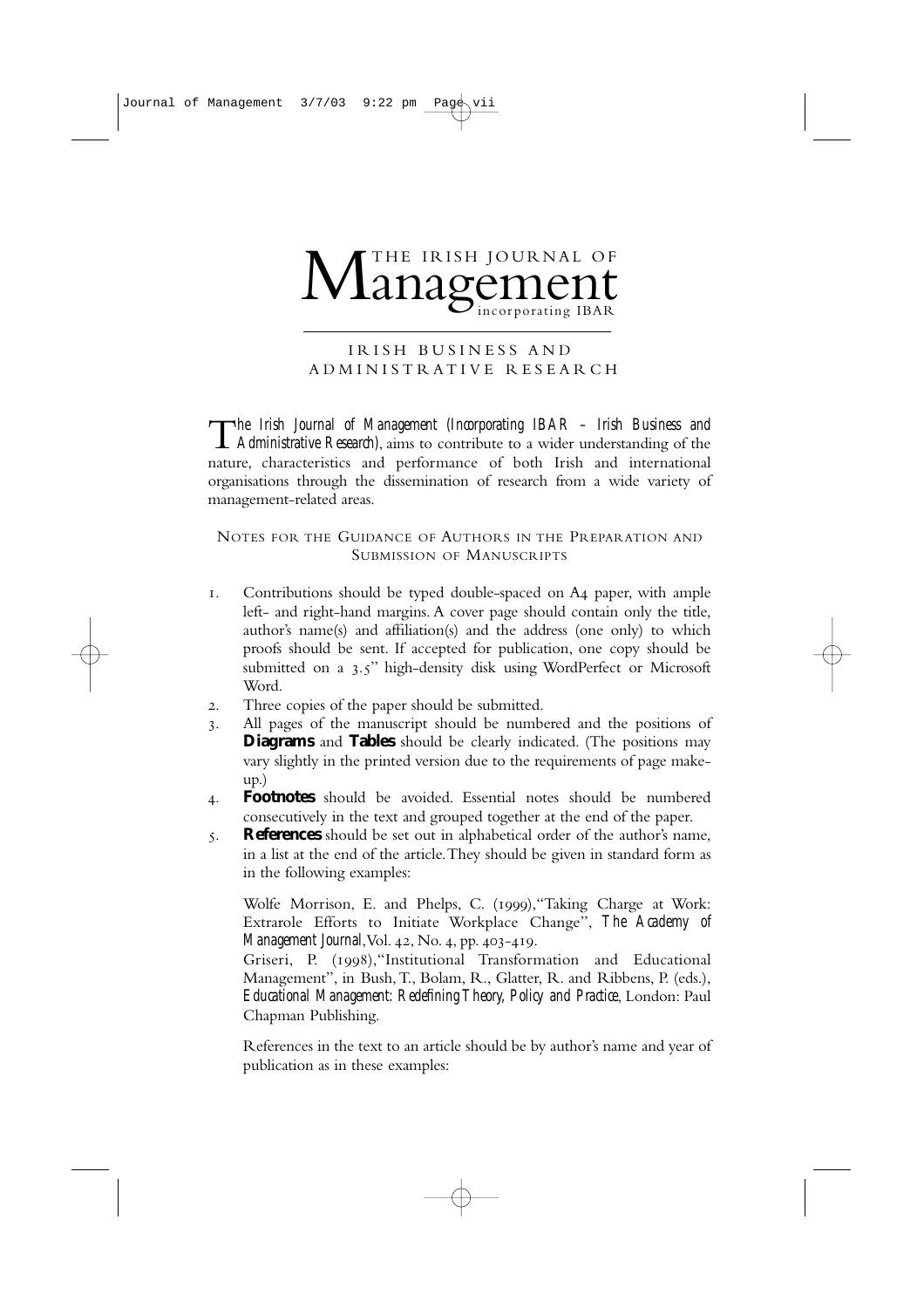Jones ( $1998$ ) states that ... Further evidence is provided by Smith  $(1994)$  ...

- 6. Articles should normally be between  $\alpha$ ,  $\alpha$ ,  $\alpha$ ,  $\alpha$ ,  $\alpha$ ,  $\alpha$ ,  $\alpha$ ,  $\alpha$ ,  $\alpha$ ,  $\alpha$ ,  $\alpha$ ,  $\alpha$ ,  $\alpha$ ,  $\alpha$ ,  $\alpha$ ,  $\alpha$ ,  $\alpha$ ,  $\alpha$ ,  $\alpha$ ,  $\alpha$ ,  $\alpha$ ,  $\alpha$ ,  $\alpha$ ,  $\alpha$ ,  $\alpha$ ,  $\alpha$ ,  $\alpha$ ,  $\alpha$ ,  $\alpha$ ,  $\alpha$ ,  $\$ Exceptional articles of a greater length or articles in two instalments will be considered.Tables, graphs etc. should be kept to a minimum.
- . In the case of graphs, diagrams or other illustrative material, the author will be responsible for the preparation of artwork, or for exceptional costs associated with such artwork required.
- . Authors are strongly advised to consult one or more recent issues of IJM before submitting manuscripts for publication.
- . Unsolicited contributions should be accompanied by a statement indicating if and where they have already been published and that, if accepted for publication in IJM, they will not be submitted for publication elsewhere without the agreement of the editor.
- . Articles are accepted for publication on the understanding that they are subject to editorial revision.
- . Authors are reminded that they must observe the usual rules and practices regarding the production of copyright material in their articles.
- . **Deadlines**: Contributors should submit articles, if possible, six months before the expected time of publication.

Please send manuscripts to any of the editors.The addresses are as follows:

- **•** Graduate School of Business, Carysfort Avenue, Blackrock, Co. Dublin.
- **•** School of Commerce and International Business Studies, University of Ulster, Magee College, Londonderry, BT48 7IL.
- **•** College of Business, University of Limerick, Limerick.
- **•** Department of Marketing and Management, University College, Cork.
- Dublin City University Business School, Dublin 9.
- DIT, Mountjoy Square, Dublin 1.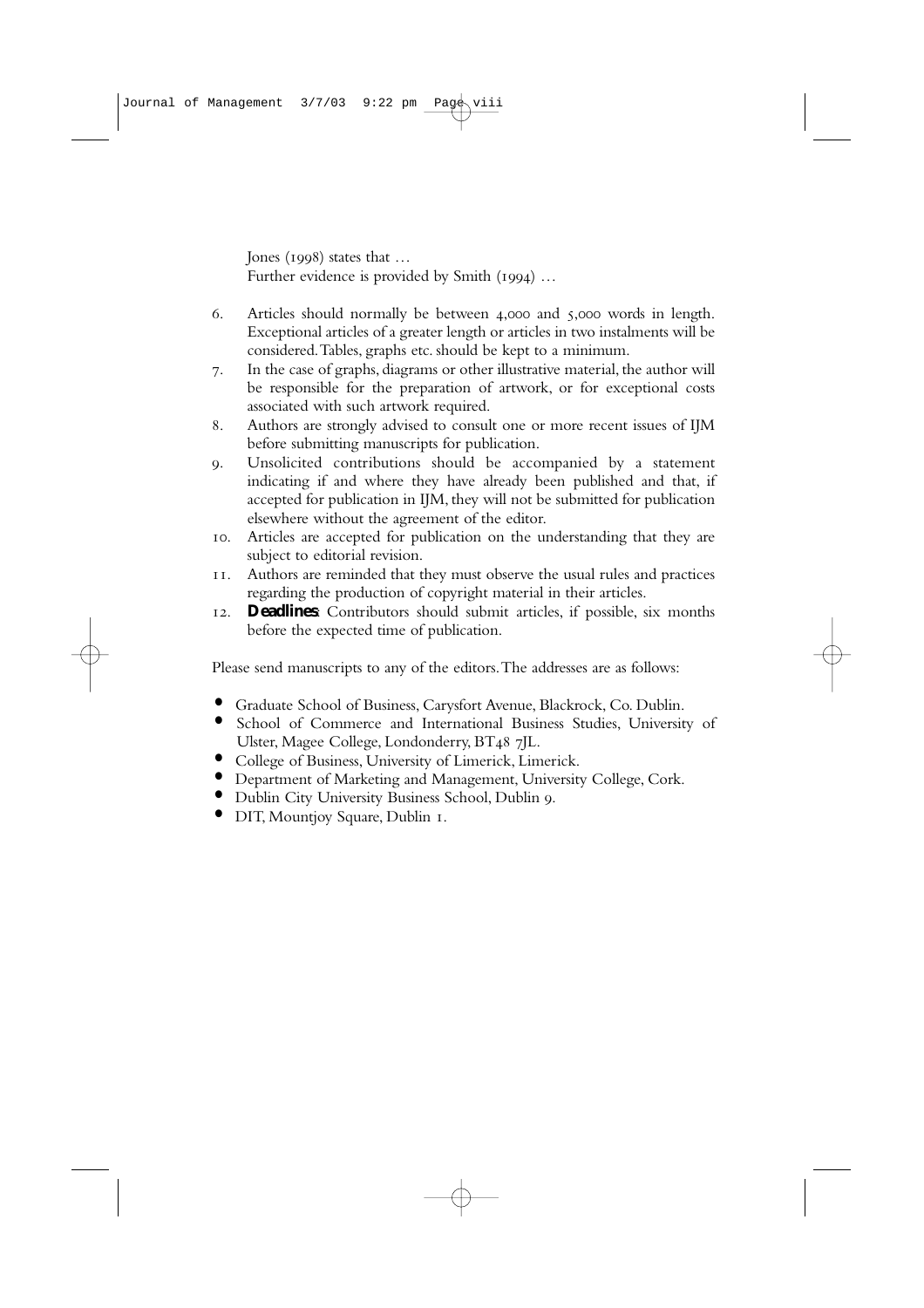# Boundaries and Interfaces in Management

. . . . . . . . . . . . . . . . . . .

# THOMAS O'TOOLE AND DENIS HARRINGTON

*School of Accountancy and Business Studies,Waterford Institute of Technology*

#### INTRODUCTION

The fifth annual conference of the Irish Academy of Management (IAM) was<br>hosted by the Business School at Waterford Institute of Technology in September 2002. The conference theme was boundaries and interfaces in management and 125 papers were presented spread across all management disciplines and across seven parallel tracks at any one time.Four symposia sessions were hosted – one in HRM, one in management education, one in enterprise, and one in information systems education for managers.A guest lecturer replaced the traditional plenary session and Professor Gerry Johnson,Professor of Strategic Management at the University of Strathclyde, gave the inaugural lecture on "reviewing strategy" through the lenses of design, experience and ideas.The first recipient of the best paper award was Mike Milmore of the University of Gloucestershire for a paper on strategic recruitment and selection.The winner of the postgraduate paper prize was Pauline Grace of Dublin City University with a paper on gauging the institutionalisation of performance pay. A special presentation was made to Jim Walsh of University College Cork at the conference dinner in recognition of his service to the academy.In all,around delegates attended the conference from all over Ireland and overseas, making the conference an international one with a distinctive local flavour!

The papers in this volume represent a subset of 49 submitted for review for the special conference issue.The reviewers faced a hard selection decision but the work was done.In addition,the task of reviewer for the conference itself was also substantial.The academy, the conference team and the editors appreciate all the work. The company sponsors of the conference included Honeywell International Technologies Ltd – Garrett Engine Boosting Systems, Allied Irish Banks PLC, C&C Showerings, Waterford City Council, Project Management Group, Waterford Chamber of Commerce, Guinness UDV, Waterford Crystal, Cement Roadstone Holdings Ltd, Kelliher Electrical, The Irish Times, Irish Independent and Irish Examiner.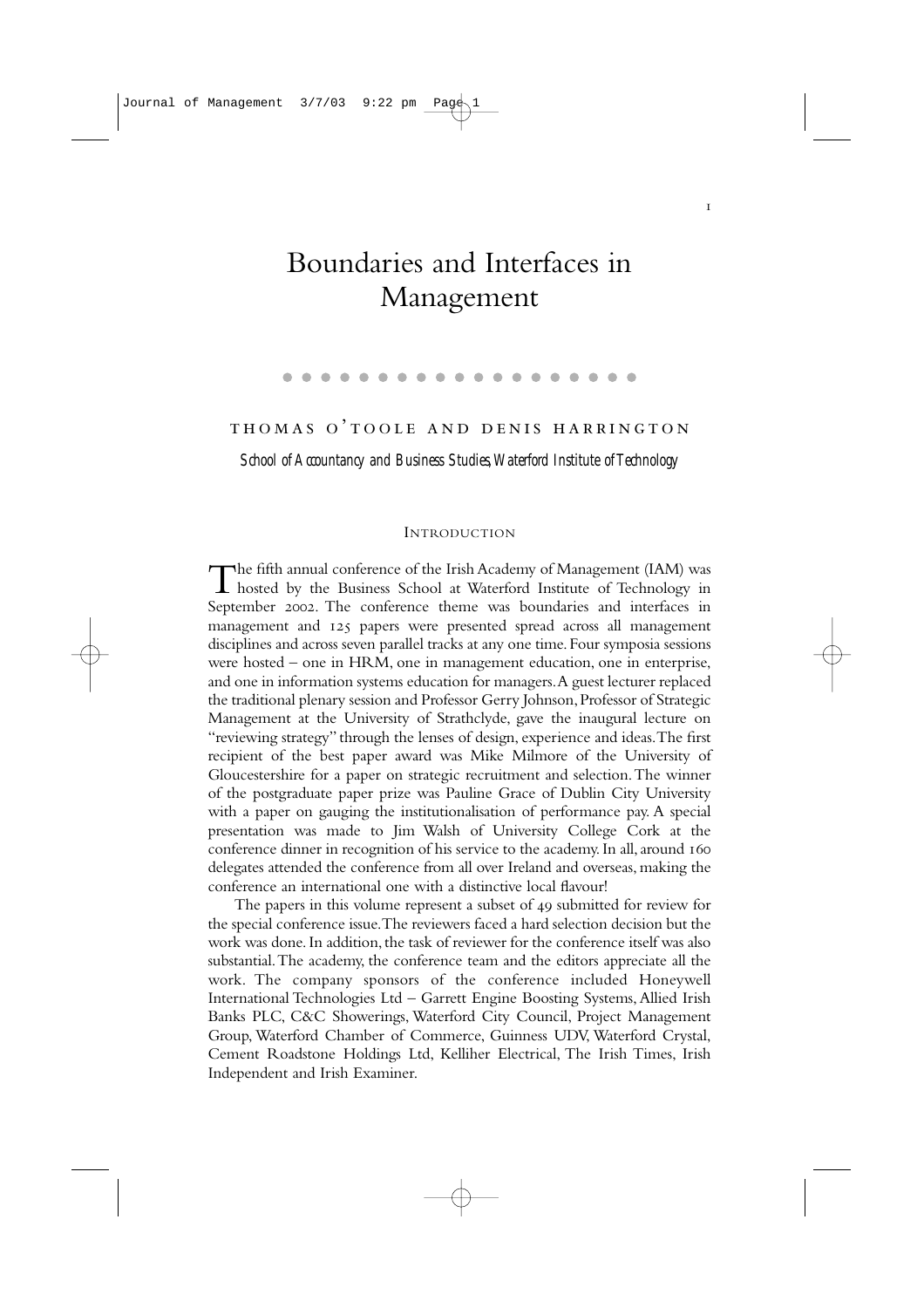#### BOUNDARIES AND INTERFACES IN MANAGEMENT

The theme of the 2002 conference and of this special issue is boundaries and interfaces in management. Much creative and innovative practice takes place at the margin or at the boundary across and within organisations. This is also reflected in academic work and research into topics that examine organisational processes and systems that cut across definitions and are by definition multifunctional.The papers in this volume clearly reflect the conference theme and the diversity of the management discipline. Addressing boundary and interface research may require a collaborative spirit among researchers and in practice. Boundary and interface issues usually require partnership processes to address them and co-operation to gain the 'whole picture' insight needed.Managers may be better set-up to achieve this collaborative endeavour as they are used to working in team environments, but those who work in research and in academia may be just beginning to develop approaches that can access multiple points of view from within and outside their institutions.At one level, the criteria used by national funding agencies will drive some of this effort.

Boundaries are defined in many ways: as entities that separate different activities, people, processes; as invisible patterns that define how organisations structure and relate to one another; as context, emerging and shifting with the pace of organisational change (Yan and Louis, 1999; Ashford, Kreiner and Fugate, ). For our purpose we define boundaries as separating organisational activities, process and people into distinct 'units', so, for example, a department is a unit, as is a specific process. These boundaries have become a focus of top management – how to shape and shift them to suit organisational needs and how to create an organisation that is border-less in its internal operation. Boundaries are the invisible lines that divide one actor or process from another and can be a major implementation barrier in creating new learning routines and in managing change. Interfaces sit across boundaries and are defined as 'flows' across boundaries: for example, communication is an interface mechanism and the intensity of communication may be an indicator of the strength of the interface between two actors, or activities, or departments.The interface is the 'what' – the content of the interaction between activities, actors and processes. Interface content is often identified by examining the roles of parties on either side of an interface; these roles define their inputs and suggest the rationale for the interface. In many organisations quality interfaces between units is not easily achieved and many political barriers get in the way of maximising interface value.

This volume contributes to the boundaries and interfaces debate through the investigation of specific themes common to a group of papers even though the papers are presented in discipline order.These themes are:

- **•** The relationship between headquarters and subsidiary;
- **•** Interfaces between systems and people;
- **•** Organisational boundaries and barriers in the adoption of new practices;
- **•** Managerial role perceptions and actions;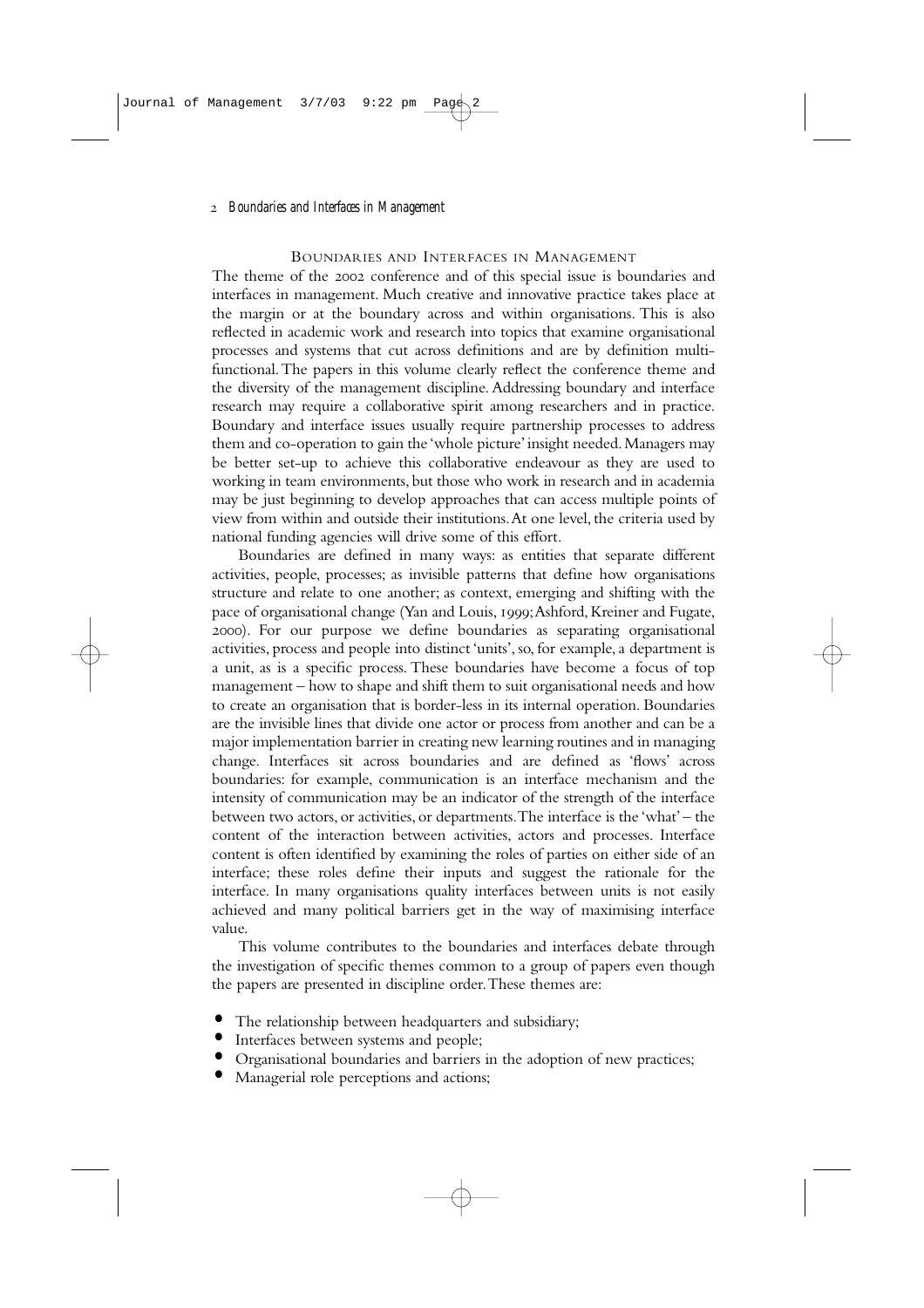- Changing boundary patterns over time;
- **•** The 'real' organisation and the theoretical other expressed in the dominant managerial paradigms;
- **•** Interface contexts especially in the wider network external to the firm.

#### THE SELECTED PAPERS

PATRICK GUNNIGLE and his colleagues consider the significance of US foreign direct investment (FDI) in Ireland. The writers argue that while the importance of FDI in Ireland has been clearly delineated, there are deficiencies in the examination of its impact on Irish management practices. The contribution considers the human resource management and industrial relations practices in US-owned subsidiaries and seeks to evaluate the diffusion of specific US management techniques and practices in Ireland. The paper presents preliminary findings from detailed case studies of four Irish subsidiaries of major US MNCs and highlights the need for the development of a framework for the evaluation of the impact of US MNCs on the business systems in Ireland.

**JUSTINE HORGAN** and **PETER MUHLAU** address the area of highperformance human resource practices (HPHR) in Ireland.Within the paper, a model is proposed to examine the HPHR diffusion process. Specifically, the process is conceptualised in two stages: the former depicting the initial decision by particular companies to adopt HPHR primarily for efficiency reasons and the latter stage as that occupied by 'rational imitators of the early adopters', companies wishing to signal their status as high performers.The model is tested using cross-sectional data from a reported survey of companies in Ireland.The findings raise some interesting insights on HPHR adoption and suggest important avenues for further research in the area.

**KEVIN MURPHY** and his colleagues focus attention on the topic of performance ratings and highlight the direct effects of rater goals and the climate of the group in which ratings are obtained on rating behaviour.The researchers sought to examine the link between rater goals and performance in a series of studies linking ratings of goal importance with teacher ratings. The studies reported suggest that raters who view the same performance samples, but who tend to emphasise different rating goals provide systematically different ratings. In this sense, performance ratings and rating goals are linked to and possibly influenced by the perceptions of the climate of the unit in which the performance ratings are obtained.The findings carry important implications for the nature and practice of performance appraisal in organisations as conflicts between the appraisal system and the ways raters use such systems can limit the effectiveness of performance appraisal.

**ADRIAN THORNHILL** and **MARK SAUNDERS** examine employees' reactions to strategic change in a public sector context over a prolonged period. The writers also explore the usefulness of an organisational justice perspective to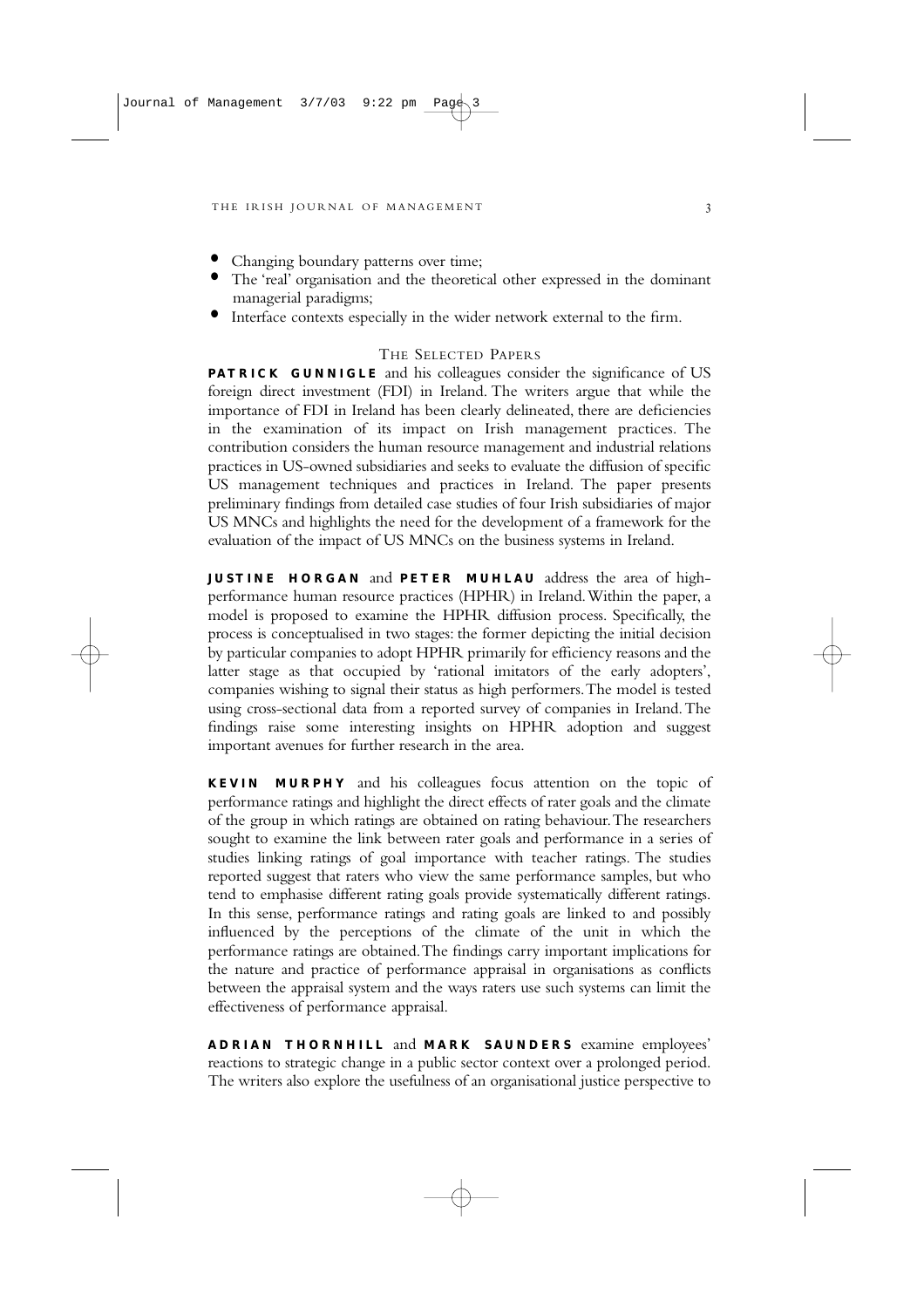explain the nature of the reactions uncovered.This is undertaken in the context of an organisation, which had experienced a major planned change. Using case study data collected from employees, the context and nature of the processes of change are seen to be important in the application of the organisational justice theory in practice. The value of the organisational justice framework is also evaluated in relation to its ability to predict outcome effects that result from organisational change.The framework offers an important means to explore and understand employee reactions to strategic change and, in conclusion, the writers highlight additional areas warranting further research.

The interface between the management of human resources and organisational strategy is the subject of a paper by **MIKE MILLMORE** . In the account, recruitment and selection, as a component of human resourcing, is investigated to assess the extent to which its practice evidences strategic alignment. The writer presents a model against which the strategic nature of recruitment and selection is analysed. Using data from 108 diverse organisations, it is shown that a clear boundary exists between traditional and strategic recruitment and selection practice.This is noteworthy particularly given the primacy afforded to strategic thinking and management within the literature and highlights a dichotomy between human resourcing rhetoric and reality.The paper concludes by proposing additional areas for research to explore the reasons behind any lack of strategic alignment in organisational recruitment and selection practice.Mike's paper was the overall winner of the "best paper award" at IAM 2002.

**PAULINE GRACE** examines the reasons underlying the uneven spread of performance pay using case study findings from subsidiaries of a multinational industrial gases manufacturer. Using data from one Irish site and two British sites of the organisation, the writer suggests that factors such as work process and occupational composition affect the perceived appropriateness of performance pay.The case findings point to the importance of commitment in the form of management continuity and staff involvement in the implementation of performance pay. Pauline's contribution was winner of the "best postgraduate paper" at the IAM 2002.

**MAIREAD BRADY** considers information technology assimilation from a marketing perspective.While much has been contributed in this area in recent years, there are still issues that need to be overcome before the full potential of IT can be achieved. In addressing this apparent deficiency within the literature, the contribution presents findings from a study of IT assimilation within the marketing departments of a selection of the top 500 companies in Ireland. The findings suggest that while IT requirements are central to relationship marketing practice, there are a number of barriers that inhibit successful assimilation.The paper concludes by highlighting such barriers and the need to address key challenges in facilitating effective IT assimilation in organisations.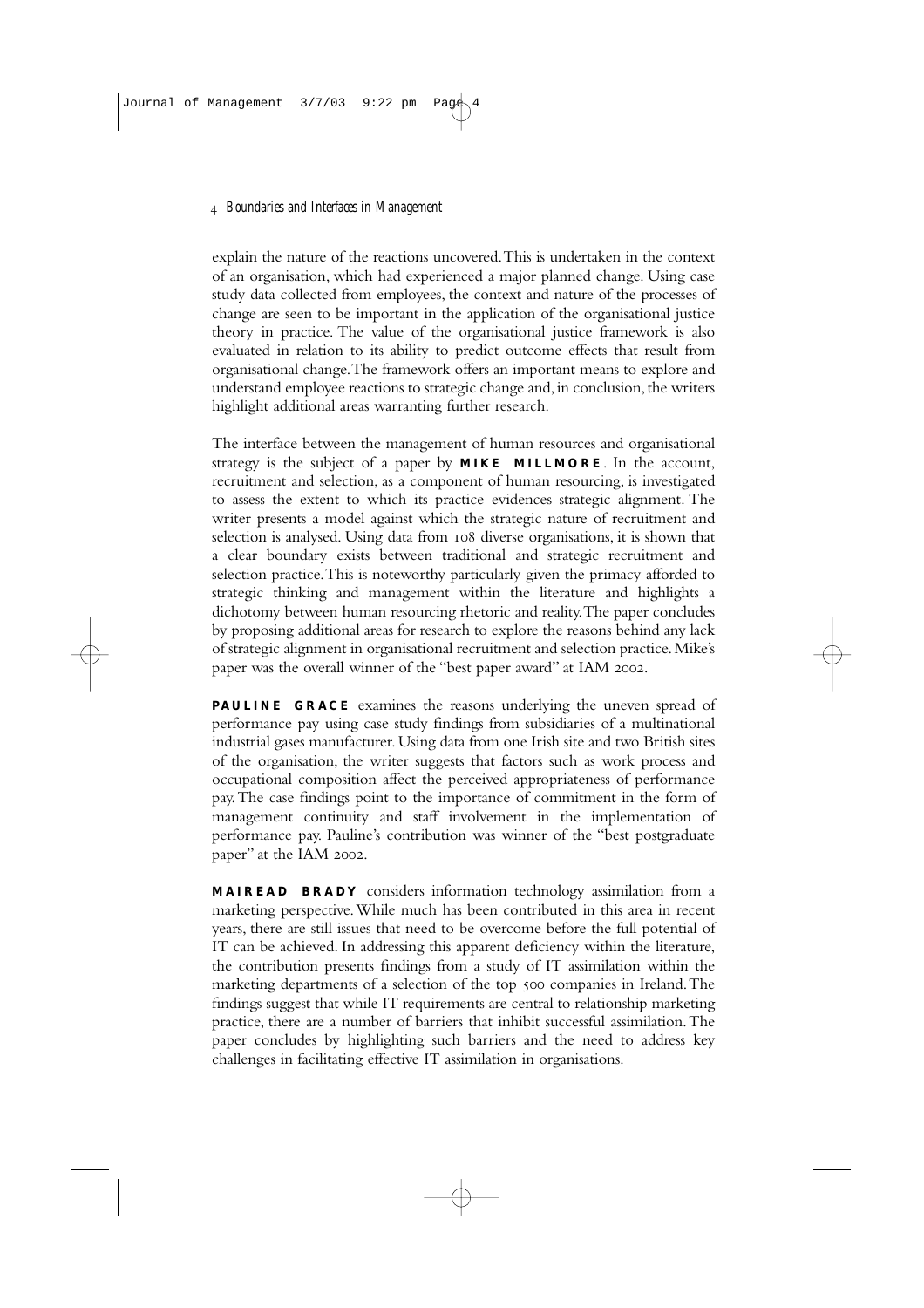Adoption and implementation of information technology is also the theme of a paper by **TOM EGAN , STEVEN CLANCY** and **THOMAS O 'TOOLE** .Their research, which was conducted over a two-year period as part of a wider EU-funded programme (WIRECOM), assessed IT usage in SMEs in the south-east region. The company audits were followed by case analysis of selected companies in an attempt to distinguish *adopter* from *nonadopter* companies.The research revealed that the most important variable found to distinguish the high-adopter companies from the others was the support afforded by the senior team to IT strategy implementation. The study also showed that all of the adopter companies found the cost of adopting IT and the compatibility of IT innovations with existing systems to be important factors affecting their ability to adopt IT.The findings raise important implications for both SME sector organisations and the government, and the writers conclude with important avenues for further research.

**BREDA M c CARTHY** also focuses attention on the SME sector and within her paper seeks to explore the impact of the entrepreneur's character on the development of strategy in small-to-medium-sized firms. This is an important area for research given the deficiencies in the treatment of the possible interactions that might exist between entrepreneurial types and the strategic choices they make.The research uncovered two main types of entrepreneurs – the pragmatist and the charismatic entrepreneur – which resulted in different types of strategic behaviour.The study raises some interesting questions, namely: do charismatic founders rely more on informal social networks and transform them into financial networks? Do pragmatists rely more on formal networks? Do pragmatists see business start-up as an investment, rather than a way of life? The contribution will doubtless stimulate further research in the area.

**THOMAS LAWTON** focuses attention on the low-fares airlines business and makes the case for adopting a proactive approach when operating under conditions of uncertainty.While many firms adopt a 'siege mentality'when faced with market uncertainty and decline, the writer argues that periods of uncertainty need not be a time for retrenchment for all companies. Instead, opportunities can present themselves for firms that are financially sound and operationally efficient. In illustrating the argument, the paper examines the strategic management principles and operational processes of leading low-fare airlines.The writer suggests that low-fare airlines outperform their full-fare rivals because of the success of their cost-reduction ethos and their proactive approach to corporate strategy during market turbulence and industry crisis. Drawing on a wide range of studies in the area, the paper also sets out best practices for airline management and for business management more generally.

**DEREK O 'BYRNE** and **DUNCAN ANGWIN ' S** contribution points to the importance of understanding what happens to organisational boundaries as companies embark upon integrating an acquisition. As the writers remark, in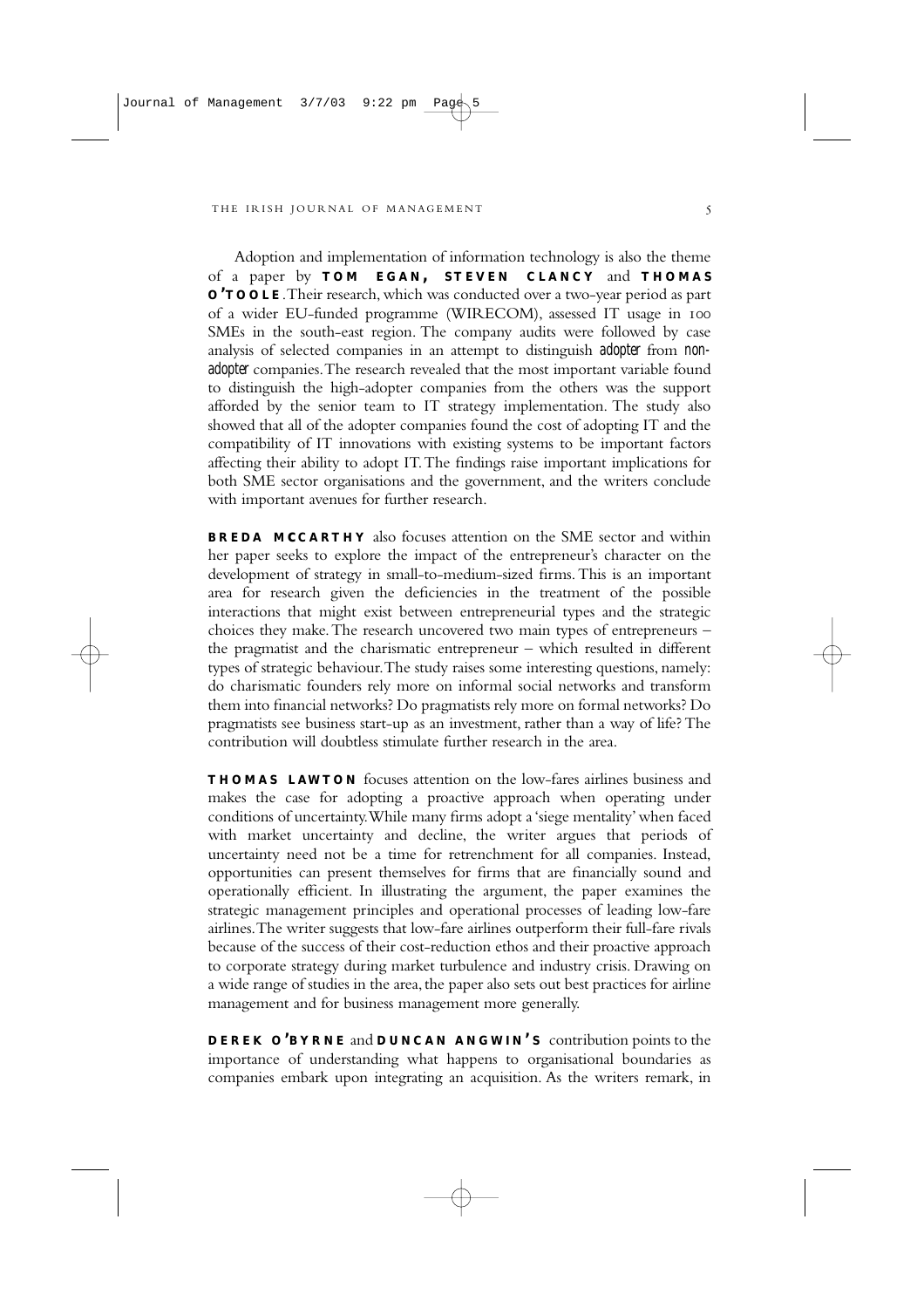firm sub-unit terms, the greatest boundary challenge occurs when a company is acquired or merged and must combine with counterparts in the other firm.This can lead to radical changes in the working landscape and result in alterations to existing and established boundaries.The reported study focuses on two sets of combining sub-units within the merger of two national organisations.The study revealed that the level of integration achieved varied across the sub-units with differences emerging in the extent to which the boundaries of each sub-unit changed during the process. The findings also suggest that understanding boundaries can have a positive effect on the chances of integrating merging units effectively. The paper concludes with some interesting avenues for further research.

**RAY GRIFFIN** addresses the issue of subsidiary divestment.While there is an abundance of research dealing with subsidiary strategies and subsidiary roles,little attention has been given to the issue of subsidiary divestment.This paper reports findings of a case study investigation over a five-year period of an individual subsidiary's response when threatened with divestment.The findings suggest that our current understanding of the triggers for divestment fail to capture the complexity of divestment decisions. Equally, there are issues in how both HQ and subsidiary management interpret these triggers and how the resulting political and sense-making processes of both types of manager determine the outcome of divestment decisions. The paper concludes by discussing the potential managerial implications of the work and suggests areas warranting further research.

## REFERENCES

- Ahsford, B.E., Kreiner, G.E. and Fugate, M. (2000) "All in a Day's Work: Boundaries and Micro Role Transitions", *Academy of Management Review*, Vol. 25, No. 3, pp. 472–91.
- Yan, A. and Louis, M.R. (1999) "The Migration of Organisational Functions to the Work Unit Level: Buffering, Spanning and Bringing Up Boundaries", *Human Relations*, Vol. 52, No.1, pp. 25-47.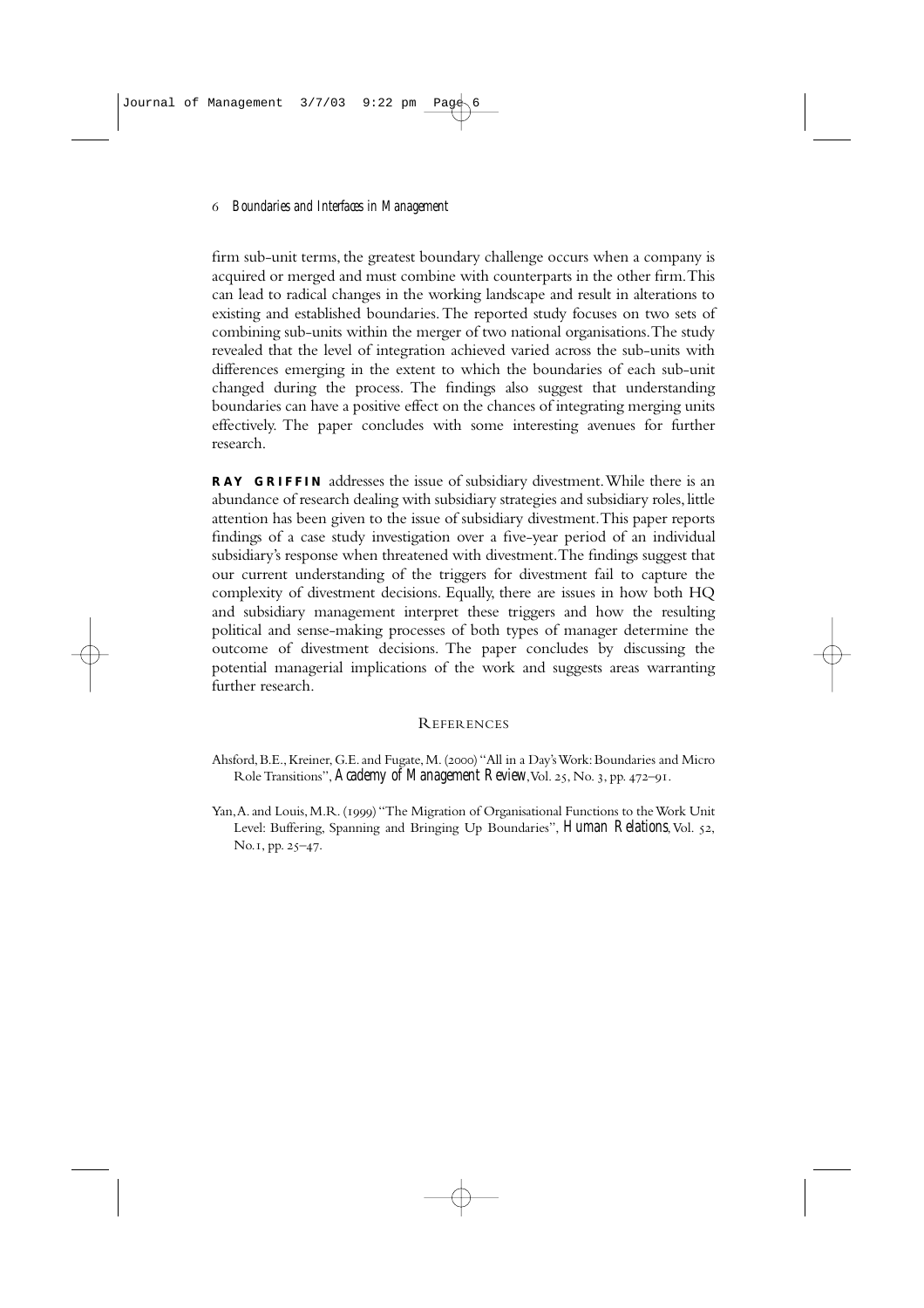# US Multinationals and Human Resource Management in Ireland:Towards a Qualitative Research Agenda (I)

#### . . . . . . . . . . . . . . . . . . .

# PATRICK GUNNIGLE, DAVID G. COLLINGS, MICHAEL J. MORLEY, CATHERINE MCAVINUE, ANNE O'CALLAGHAN AND DEIRDRE SHORE

*Department of Personnel and Employment Relations, University of Limerick.*

#### INTRODUCTION

US-owned multinational corporations (MNCs) are dominant actors in the world economy and are particularly significant in the Irish context. This paper profiles US foreign direct investment (FDI) in Ireland, focusing specifically on human resource management (HRM) and industrial relations (IR) in USowned subsidiaries. Drawing on an ongoing qualitative study, we identify and explain the main HRM and IR themes pertinent to researching the dynamic between centralised control and subsidiary autonomy in the management of US MNC subsidiaries in Ireland.

THE SIGNIFICANCE OF THE MULTINATIONAL CORPORATION The main means by which organisations can significantly internationalise their operations are through acquisitions, mergers and joint ventures, and by establishing greenfield site facilities. Of course there are other means by which firms may engage in international business, such as licensing/franchising and service arrangements. However, the term "multinational" is generally applied to those engaged in FDI whereby the MNC has a controlling interest in foreign companies. FDI has been described by Daniels and Radebaugh (1995: 17) as the "highest commitment a domestic company can make in international business because it usually involves not only the infusion of capital but also the transfer of personnel and technology".

Multinational corporations are not a homogenous group of companies who operate on a worldwide basis.What we would consider to be a MNC can range in size from vast corporations such as General Electric comprising different divisions and businesses with numerous subsidiaries around the globe to smaller privately owned firms operating in one core business area with a small number of international subsidiaries. In total though, MNCs exert a huge economic and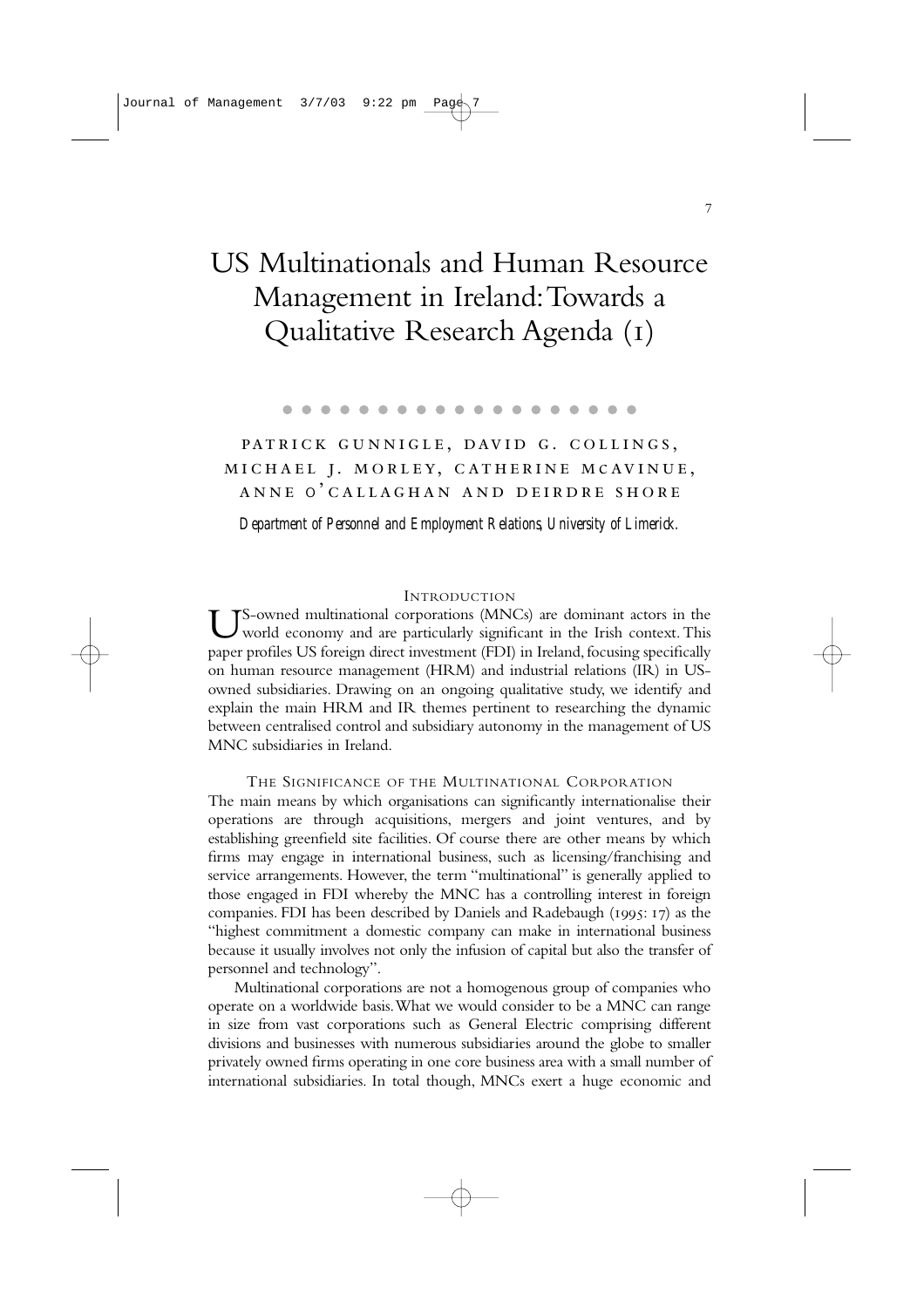political influence.Their immense economic power is reflected in Anderson and Cavanaghs' (1999) finding that the 100 largest multinational corporations now control about 20 per cent of global foreign assets. The UNCTAD (2001) estimates that total FDI in 2000 amounted to a record US\$1.3 trillion, driven by some 60,000 MNCs and their 800,000 affiliates abroad. FDI is, however, unevenly distributed geographically, with the world's top 30 host countries accounting for per cent of total FDI inflows and the world's top home countries generating approximately 99 per cent of outward FDI stocks (Gorringe, 1999). Looking specifically at US MNCs, it is estimated that they employ over 7 million people worldwide and approximately  $2.5$  million of them in Europe (UNCTAD, 1996; Ferner and Quintanilla, 1998). As a consequence, we find that MNCs have acted as key drivers in the increased internationalisation of business. Indeed, Ferner and Hyman (1998: xiii) have labelled MNCs "...the dominant actors in the internationalisation [sic.] process".

In this process of internationalisation, HRM/IR considerations emerge as a key concern, not least because at the micro-level HRM/IR can act as a key source of competitive advantage, while at the macro level it influences the regulation and operation of labour markets.A specific and long-standing debate in this context concerns the extent to which HRM and IR approaches in MNCs are embedded in their home country business system and thus form the core of HRM/IR practices in foreign subsidiaries (Beaumont, 1985; Chandler, 1990; Edwards, 2000; Ferner and Quintanilla, 1998; Gunnigle, 1995; Tregaskis et al., ). Indeed strong institutional 'embeddedness' is seen as particularly characteristic of US MNCs (Ferner et al., 2001a). For example, Schlie and Warner  $(2000: 34)$  posit that:

American management values may be derived from deep-rooted societal norms endemic in their specific national culture, comprising a national business system … Built on a free and capitalist system emphasizing property rights, the key features of American management contain a strong commitment to individualism and universalism.

It is hardly surprising therefore that HRM and IR in MNCs has become an area of considerable debate and interest. Because an MNC transcends national boundaries they often seek to develop complex organisation and decision-making processes to deal with the challenge of operating in differing political, social, economic and regulatory contexts.

#### MULTINATIONALS AND INDUSTRIAL POLICY IN IRELAND

The attraction of FDI represents a key plank of Irish industrial policy. Inwardinvesting firms are offered an attractive package of financial incentives – most particularly low levels of tax on profits – and a range of other attractions such as its young workforce and comparatively unregulated industrial relations environment (see, for example, Gunnigle and McGuire, 2001). Ireland has been particularly successful in attracting FDI with the result that our economy is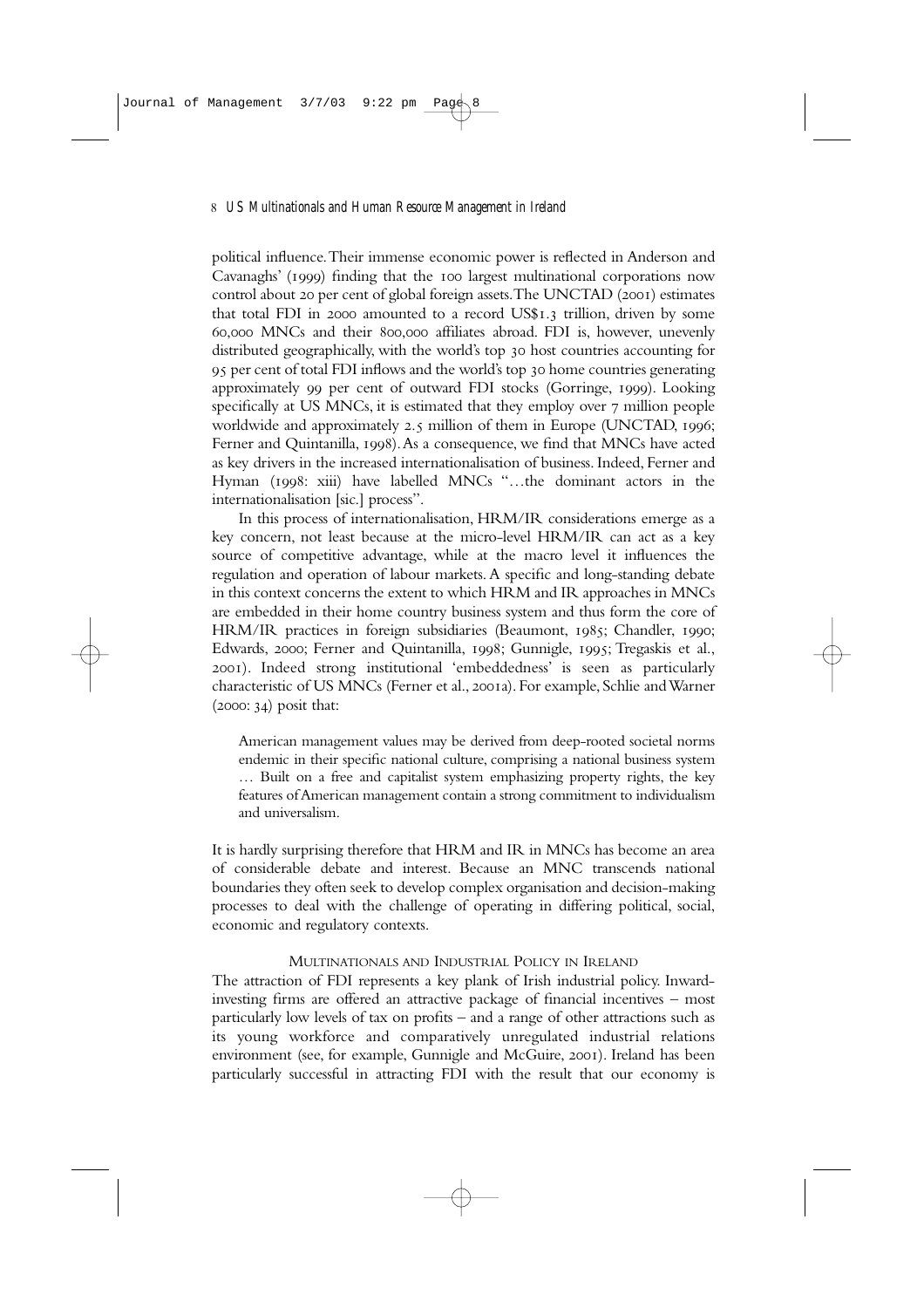significantly more reliant on MNC investment than any other EU nation. We currently have a total of  $1.225$  overseas firms employing approximately  $138.000$ people with a particular focus on electronics, pharmaceuticals, software and internationally traded services (see Table 2.1). Even allowing for the recent downturn in FDI activity, MNC subsidiaries here employ approximately onethird of the industrial workforce and contribute approximately  $\varsigma$  per cent of manufactured output and a staggering 70 per cent of industrial exports (Tansey, 1998; also see Hannigan, 2000). In 2000 the FDI sector exported over 47 billion in goods and services and generated direct expenditure within Ireland of some

 $I_4$  billion (IDA Annual Report 2001). According to a recent 62-country study, Ireland is now the world's most globalised economy, ranked ahead of countries seen as having open economies, such as Singapore (3rd place) and New Zealand  $($ I qth place $)$  (Brown, 2002).

US-owned MNCs account for a high proportion of this activity.OECD data indicate a threefold increase in FDI inflows to Ireland during the 1990s, with the US accounting for almost  $85$  per cent of all such inflows (OECD, 2000; see also Tables 2.2 and 2.3). The significance of US FDI in Ireland was most pointedly highlighted in the *Economist's* (1997) finding that almost a quarter of US manufacturing investment and some 14 per cent of all FDI projects into Europe in the period  $1980-1997$  located in Ireland, while some 40 per cent of all new US inward investment in the electronics sector located here.

|                                      |       | No. of Firms | Employment |
|--------------------------------------|-------|--------------|------------|
| <b>Electronics and Engineering</b>   | 341   | (28%)        | 62.987     |
| <b>Pharmaceutical and Healthcare</b> | 130   | $(10.5\%)$   | 20.854     |
| Miscellaneous Industry               | 104   | $(8.5\%)$    | 7.363      |
| Textile and Clothing                 | 23    | (2%)         | 2.690      |
| International and Financial Services | 627   | (51%)        | 44.115     |
| Total                                | 1.225 |              | 138,009    |

#### **Table.: FDI by Sector**

*Source*: Industrial Development Authority (preliminary figures).

## **Table .: FDI by Ownership (number of firms)**

| <b>US</b>         | 518   | (42.3%)    |  |
|-------------------|-------|------------|--|
| Germany           | 164   | $(13.4\%)$ |  |
| UK                | 162   | (13.2%)    |  |
| Rest of Europe    | 274   | (22.4%)    |  |
| <b>Far East</b>   | 55    | (4.5%)     |  |
| Rest of the World | 52    | (4.2%)     |  |
| Total             | 1,225 |            |  |

*Source*: Industrial Development Authority (preliminary figures).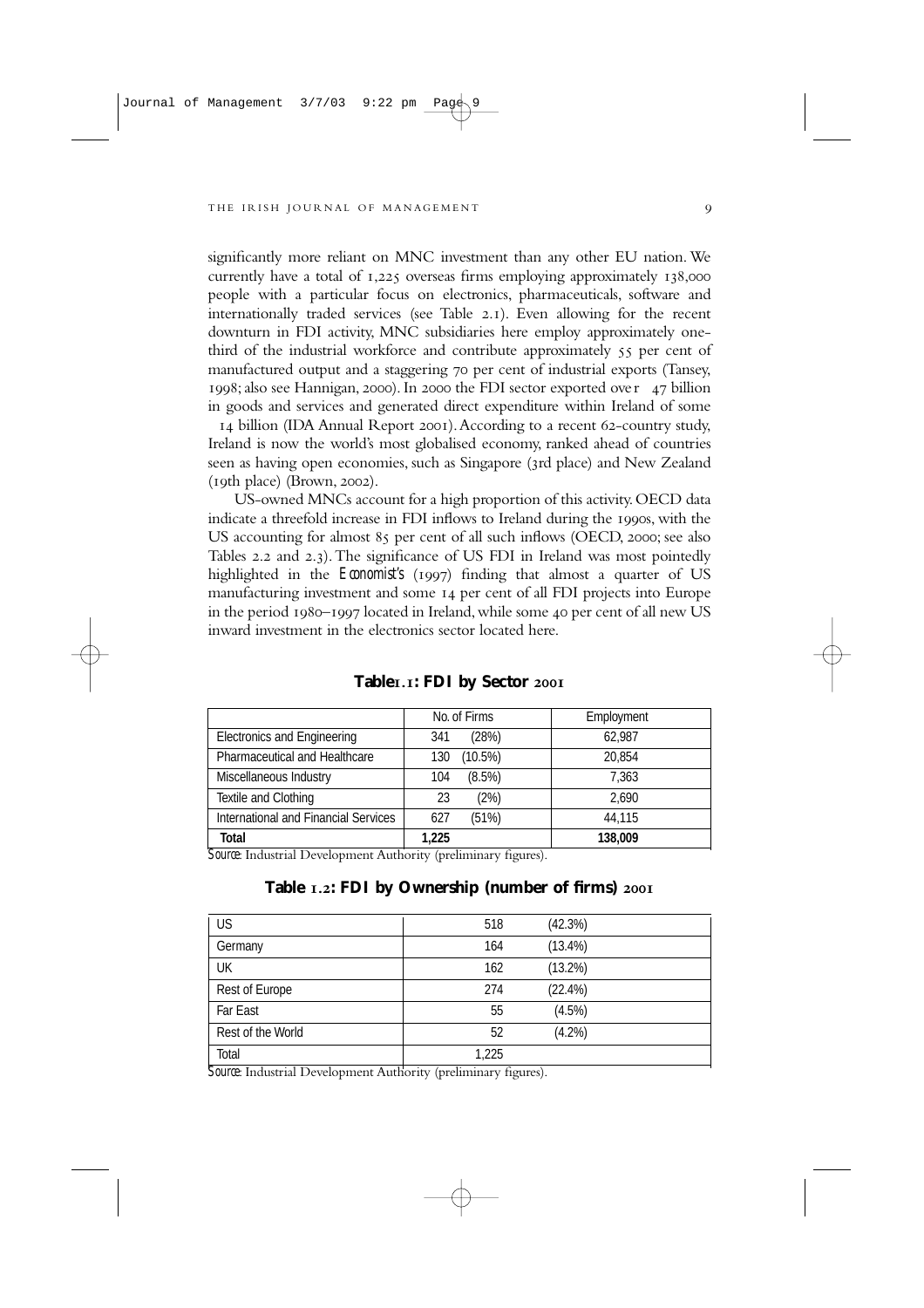|                        | 1990 | 1991 | 1992 | 1993 | 1994 | 1995 | 1996 | 1997 | 1998 |
|------------------------|------|------|------|------|------|------|------|------|------|
| <b>Total Inflow</b>    | 125  | 232  | 221  | 261  | 207  | 235  | 360  | 383  | 415  |
| 1990 (Base Year = 100) | 100  | 186  | 177  | 209  | 166  | 188  | 288  | 306  | 332  |
| US Inflow              | 65   | 113  | 135  | 192  | 153  | 184  | 300  | 323  | 324  |
| 1990 (Base Year = 100) | 100  | 174  | 208  | 295  | 235  | 283  | 461  | 497  | 498  |

Table **1.3:** FDI Inflows to Ireland **1990-1998** (IR£ Million)

*Figures compiled by data published by OECD*

**Source**: International Direct Investment Statistics Yearbook 2000, OECD: Paris

#### RECENT DEVELOPMENTS

Given Ireland's reliance on FDI, especially by American multinationals, it was predictable that the impact of the dot.com downturn and aftermath of  $9-11$ would have important knock-on effects in Ireland. Over the past eighteen months or more, we have seen clear evidence of a major fall-off in both US FDI into Ireland and of the economic difficulties of many US MNC subsidiaries here.This evidence is particularly stark in the information and communications technology (ICT) sector. Taking as an example the review of severance settlements conducted by *Industrial Relations News* (*IRN*), we find that in there were six reported settlements comprising approximately 1,000 job losses while in  $2001$  there were eighteen such settlements comprising over  $3,600$  job losses (IRN 2002). Among the notable cases was the closure of Motorola's Dublin manufacturing plant with a loss of 750 jobs and Gateway's decision to close its European Headquarters in Dublin with a loss of 900 jobs. Many other MNCs have also reported job losses over the past two years, such as Thermoking, Nortel, Medtronic, Boston Scientific, Flextronics and Honeywell. A less predictable impact of events in the US has been its detrimental effect on indigenous firms in the ICT sector. Many of these firms were heavily reliant either on sales into the US or to US-owned firms in Ireland.The recent past has seen a number of company closures in this sector such as those at Ebeon, Nua, Formus Broadband and Breakaway Solutions, while one of Ireland's 'stars' in the software sector, Baltimore Technologies, has severely cut back its operations.

While the picture is certainly much bleaker than in previous years, some firms appear to have weathered the downturn reasonably well.A particular case in point is Dell Computers, which has continued to grow employment. The company did, however, make a decision to let approximately 200 employees go as part of "an aggressive management of operating expenses" (Sheehan, 2001). Nevertheless, the overall trend in employment in Dell has been upward.There have been a number of job announcements over the recent past, such as that of Prumerica Systems (450 job expansion in Donegal), Travelsavers International  $(115$  new jobs in the Shannon Free Zone) and MBNA  $(500$  new jobs in Carrick-on-Shannon). Most significantly, Intel, one of the largest US subsidiaries here, recently confirmed that it is pressing ahead with the construction of its new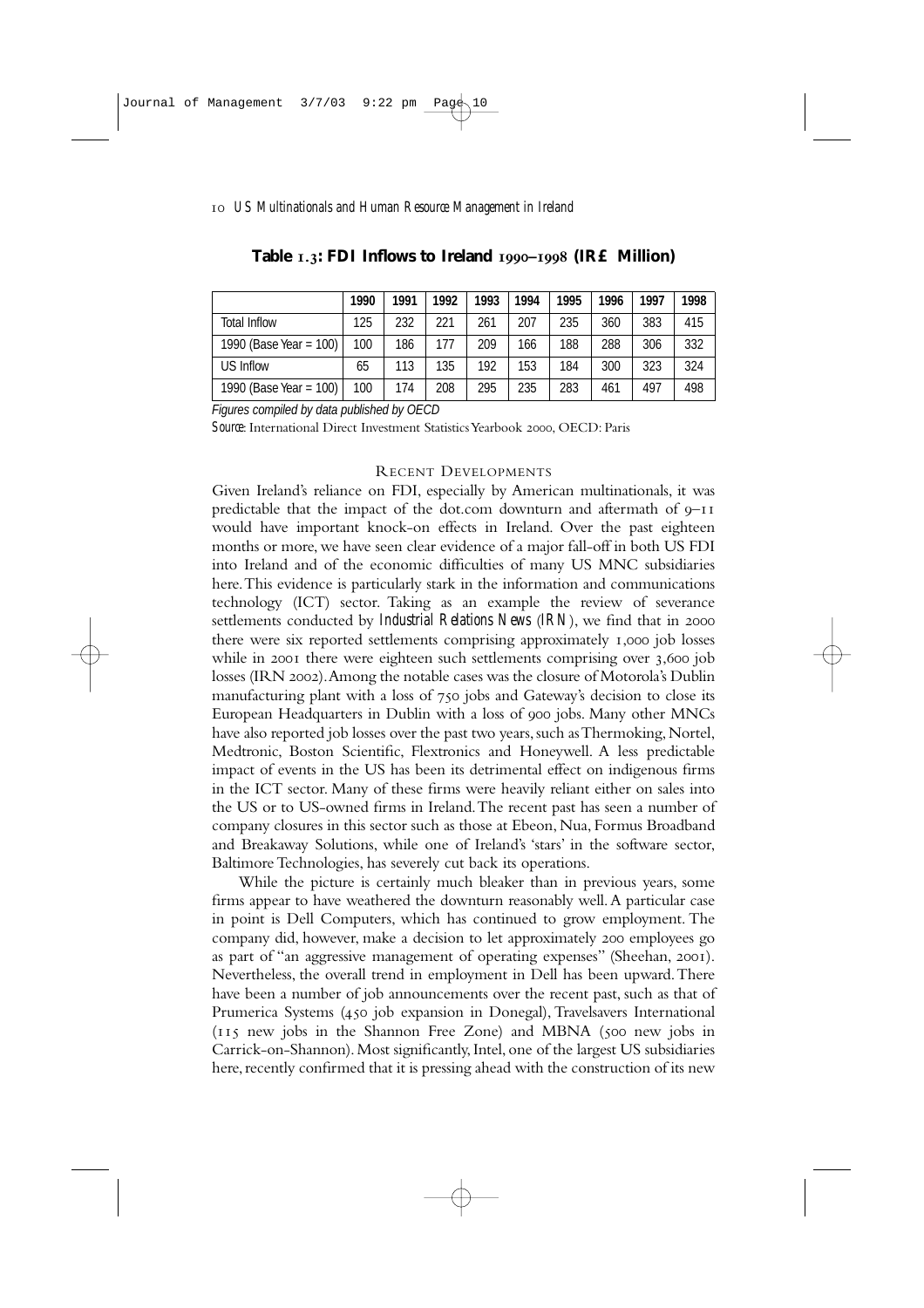state-of-the-art fabrication plant ("Fab  $24$ ") involving an investment of more than  $2.2$  billion and widely seen as a vote of confidence in the future of the high technology sector. This facility will employ 1,000 extra staff, bringing Intel's total workforce in the Ireland to approximately  $4,200$  (Smyth, 2002). At an aggregate level, the IDA reported a slowing of job losses in  $2002$  (down from  $17,800$  in 2001 to  $14,700$  last year). New FDI projects also increased by 33 per cent in 2002 (IDA, 2003). The pharmaceutical/healthcare sector appears to represent the strongest potential growth area, with the internationally traded services sector also performing reasonably well (IDA, 2003).

#### A SIGNIFICANT CHANGE IN INDUSTRIAL POLICY?

In evaluating the nature of changes in the FDI sector, it is critical to understand the broader context of Irish industrial policy. Numerous commentators have noted that Ireland embraced an 'industrialisation by invitation' policy from the early 1960s. Much of the foreign industry attracted then was high-volume assembly-type manufacturing seeking to benefit from the country's low-cost labour and incentive package of financial grants and low corporation tax. Many of the firms in this wave of FDI have now closed and/or moved production to lower cost locations, particularly Asia and also Central and Eastern Europe. While the past decade or more has seen a huge growth in FDI, especially in the ICT sector, we have concurrently witnessed a progressive trend of firms transferring production abroad. For some years, the industrial promotions agencies have forecasted that Ireland's success in attracting new greenfield start-ups from abroad will recede and they have changed their overall strategy in two significant regards by:

- . Shifting the emphasis away from attracting new greenfield start-ups towards the retention of existing MNC facilities through facilitating the Irish subsidiary moves up their corporation's 'value chain' by producing higher margin products or services and developing greater product development and research capacities.
- . Placing a greater emphasis on regional balance in the geographic distribution of FDI (essentially encouraging FDI projects to locate outside of Dublin and major industrial centres into more economically disadvantaged regions).

These changes embrace an important HRM dimension. It is clear that Ireland's recent economic development has meant that labour costs have increased significantly. Consequently, it is widely accepted that if Ireland is to retain its position as a leading European location for FDI, then it must seek to attract firms whose products/services have a lower labour cost component and provide a business environment where the Irish subsidiary can successfully carry out higher order production or service activities. Labour availability has also become more problematic, as unemployment levels have fallen from close to per cent in the mid 1980s to just approximately 5 per cent currently. This has occurred during a period when Ireland has experienced relatively large-scale net inward migration, especially since 1996. The net inflows of 84,000 people over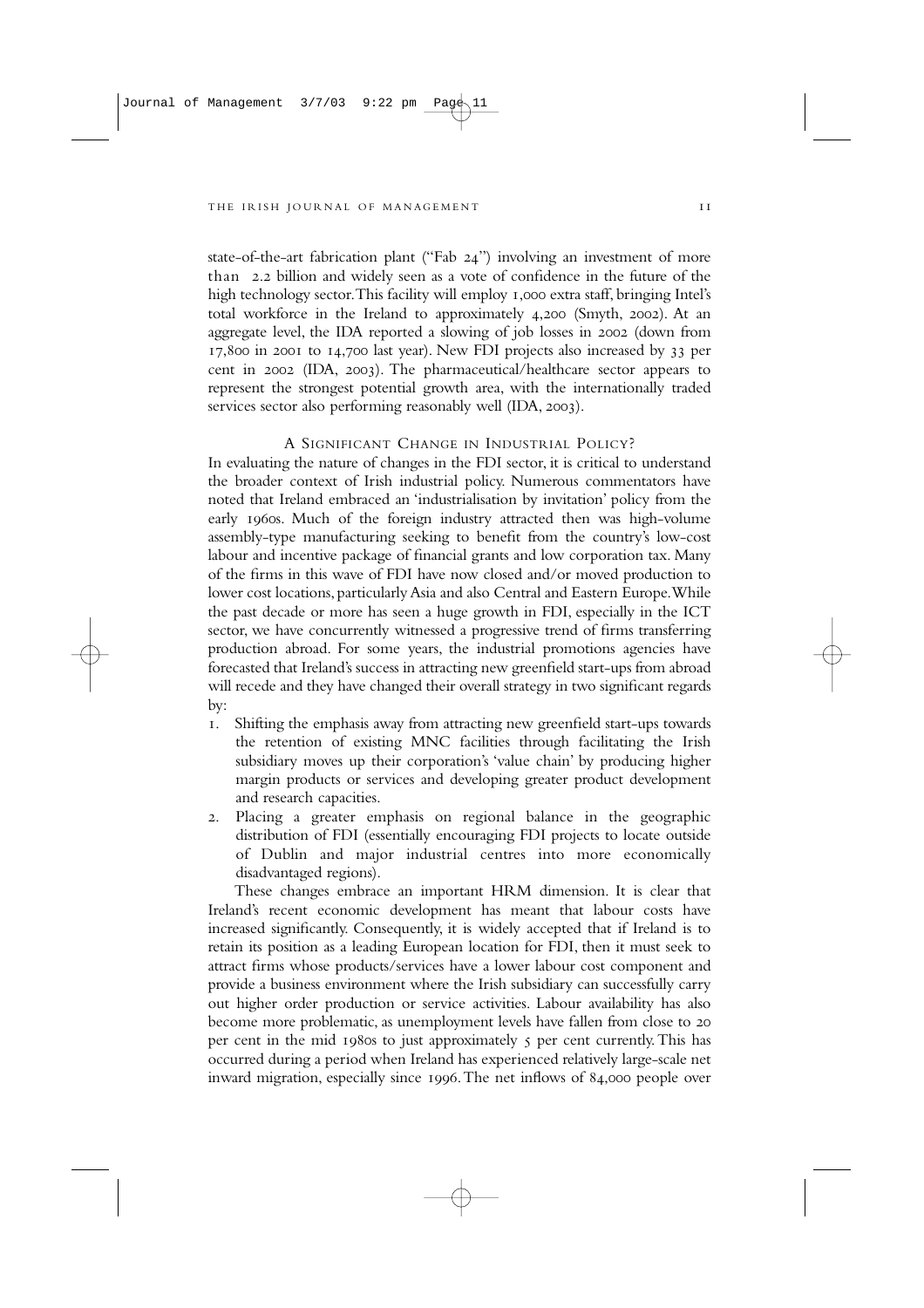recent years stand in marked contrast to the net outflows of 160,000 experienced in the mid to late 1980s. There is now relatively little scope for increased participation by males in the labour force, while female participation rates have increased significantly over the past decade.

Despite the tight labour market, the implications of the policy change concerning subsidiaries moving up their corporation's chain are evident in FDI patterns over the past year. Here Abbott Laboratories is an important case in point.This US firm specialises in pharmaceuticals, nutritionals, hospital products and diagnostics. Employing some 70,000 employees around the world, its Irish  $o$  berations employ some  $I.800$  employees at three main locations in the 'economically disadvantaged' border, midland and western region. Having opened its first manufacturing plant in  $1974$  the Irish subsidiary has seen the transfer of production of a number of its product lines to Hungary, a decision based on the lower cost of production there. However, employment has not fallen in Ireland as it has successfully attracted new 'higher margin' products. More significantly, the company recently opened its first pharmaceuticals facility in Ireland and also invested in new equipment to increase the capabilities of some of its other Irish plants. A somewhat similar trend was evidenced in Nortel, where following the announcement of  $\overline{150}$  job cuts, the position of another  $\overline{250}$ employees working in research and development was reinforced with the reconfirmation of an announcement in September 2001 that the research and development facility was effectively being upgraded *(IRN*, 2001). Boston Scientifics' International Product Development Centre in Galway is another example of this reorientation.We can also identify other recent FDI decisions which reflect this policy change, such as the establishment of new 'biopharmaceutical' plants by GeneMedix in Tullamore and Genzyme Corporation in Waterford, the latter involving an investment of up to  $\epsilon$ 250m with the capacity to generate 480 jobs over five years.

HRM AND IR IN US MNCS: THE NEED FOR QUALITATIVE INSIGHTS Despite the importance of FDI in Ireland, we have little empirical data on its impact on Irish business or on management practice here. Our research aims to redress this deficiency by providing qualitative insights on the dynamic between centralised policy determination and subsidiary autonomy in the management of HRM and IR in US MNC subsidiaries in Ireland, and evaluating the diffusion of specific US management techniques and practices here. Our research seeks to inform two key questions which have been relatively under-explored in the research to date: first, how far the influence of the US business system shapes HRM/IR in US MNCs in Ireland,and second,how HRM and IR practices are transmitted to/from subsidiaries, and how they are implemented (cf. Ferner, 1997; Edwards, 2000; Edwards and Ferner, 2002). The broad objectives of the study are to:

**•** generate detailed case studies which help us better understand the logic underlying the commonly reported distinctive characteristics of HRM and IR in foreign subsidiaries of US MNCs;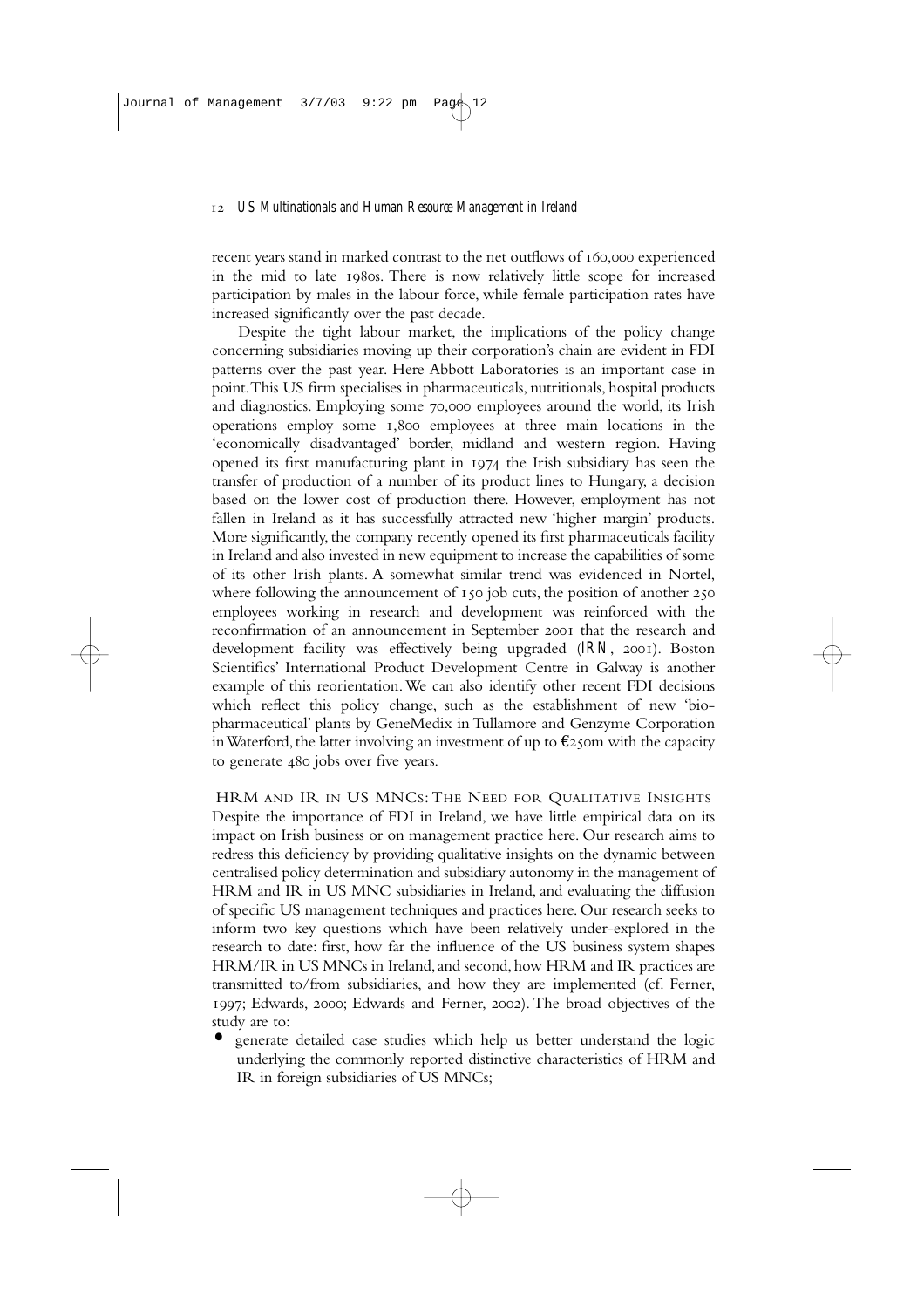- **•** explore the mechanisms whereby distinctive characteristics are transmitted from the parent company and are reproduced in the subsidiary;
- **•** ascertain how far such distinctive characteristics can be explained by reference to the US business system;
- **•** explore and explain patterns of variation in behaviour among different kinds of US MNCs;
- **•** evaluate the extent to which US MNCs act as a potential source of HRM/IR innovation (in what areas, and by what means, do innovations occur?) or disruption (e.g. trade union suppression/exclusion) in the Irish business system.

This research specifically focuses on the processes by which MNCs decide on the balance between implementing approaches that conform to the norms of their host environment and pursuing more distinctive and standardised approaches in subsidiaries. Our data are derived from detailed case studies of HRM and IR policies and practices in four Irish subsidiaries of major US MNCs (Pharmaco, Healthco, Itco and Compuco). These companies are all significant employers in the Irish context and have a combined workforce of over 11,000. The organisations were chosen to represent a cross-section of industrial sectors and consideration was given to spatial distribution and date of establishment of the Irish operations. Each case study involved a series of indepth interviews with (a) all of the top management team in each firm, (b) a selection of middle and front-line managers/team leaders and (c) a selection of employees and/or employee/trade union representatives.

In evaluating the potential contribution of this research, we can point to a number of areas of impact. Looking at the international sphere we find that while a body of literature on MNCs and HRM/IR exists, this is overwhelmingly based on survey data (see, for example, Bartlett and Ghoshal, 1989; Guest and Hoque, 1997; Brewster, Mayrhofer and Morley, 2000). While this is beneficial in identifying generic patterns of MNC behaviour in host countries and differences in HRM/IR practice between MNCs of different nationality, it is of limited use in identifying the main explanatory factors behind different patterns of behaviour and cannot inform the particular processes by which HRM/IR approaches are developed and implemented.

As indicated above, this paper does not focus on presenting our research findings but rather seeks to identify and explain the main HRM and IR themes pertinent to researching the dynamic between centralised policy determination and subsidiary autonomy in the management of US MNC subsidiaries in Ireland.We now consider the principal themes explored in each case and later we will outline some preliminary findings.

RESEARCHING MNCS: ISSUES OF PROCESS AND THE 'BIG PICTURE' As indicated earlier, a key concern that has informed our research is the need to understand the various process issues related to HRM and IR practice in MNC subsidiaries, particularly: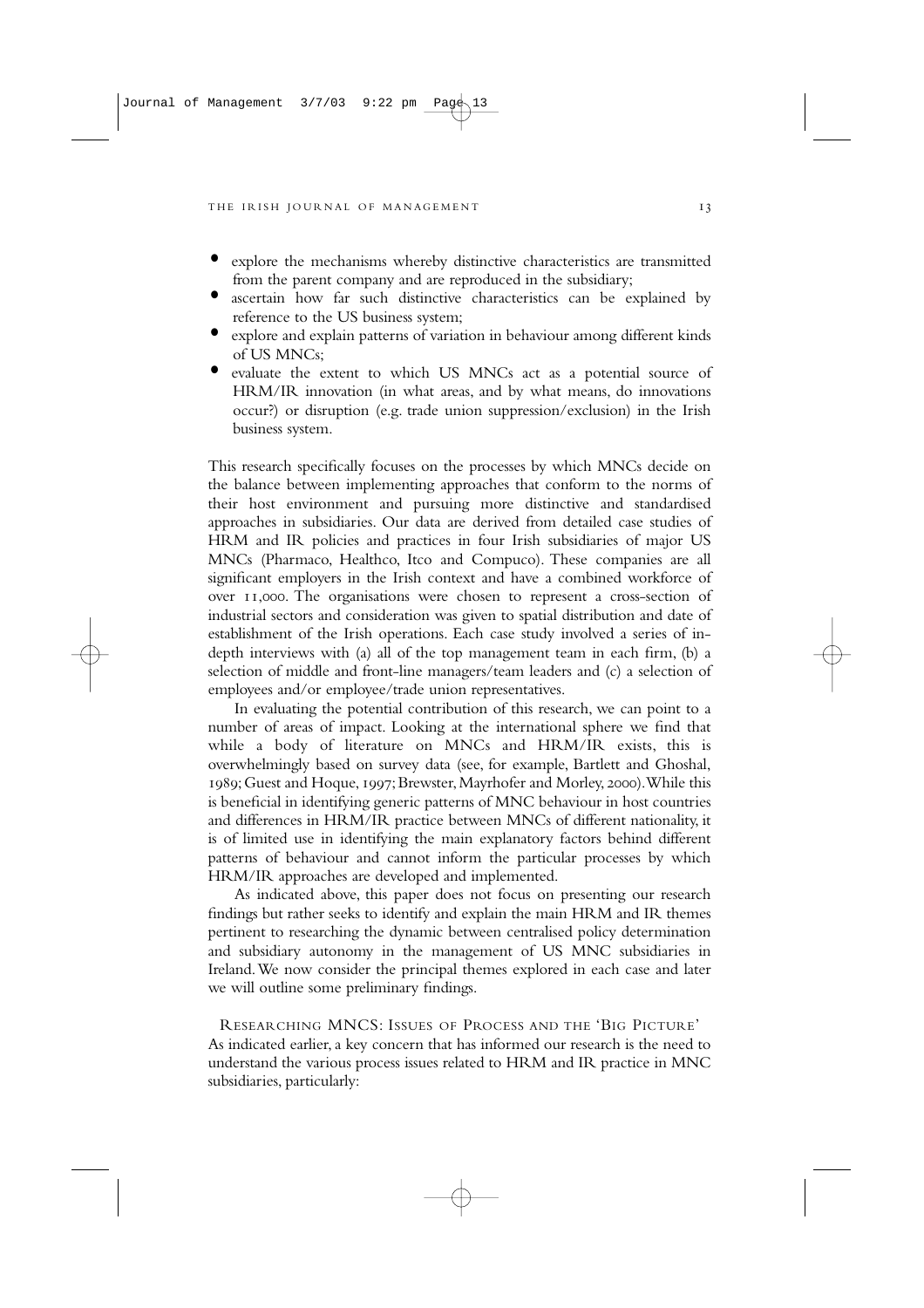- **•** the degree of *centralisation* and *formalisation* in relations between subsidiary and HQ;
- **•** the *framework of management control*, particularly issues related to reporting conventions and financial controls;
- **•** the *transmission mechanisms* whereby HRM and IR policies and practices may be transferred from HQ to subsidiaries, for example policy directives, dissemination of corporate culture, and the use 'benchmarking' comparisons  $(cf. Ferrner and Edwards, 1995).$

In investigating these issues we have sought to address broader 'big picture' questions evident in the extant literature on HRM and IR in US MNCs, most notably the idea of embededdeness, namely the extent to which US firms are influenced by the significant and distinctive characteristics of the American business system/form of capitalism (Edwards and Ferner, 2002). Ferner (1997). identifies such characteristics as including the early development of mass production and use of innovative management approaches to serve mass markets; the 'restrained' role of the state in regulating business and employment matters, the flexible labour market model, the 'short-term' emphasis in the nature of financial markets and the conflictual evolution of labour-management relations (also see, Jacoby, 1997; Edwards and Ferner, 2002).

In addressing the transfer of HR and IR practices, our objective is to look in detail at the substantive areas of HRM in each case study and to focusing on variations in transfer and adaptation of practices and on how formal policies are implemented in practice. This brings a 'micro-political' lens to bear on our attempts to decipher the processes of negotiation between corporate, divisional and subsidiary-level decision makers.As indicated above we also seek to explore the particular processes and transmission mechanisms by which different HRM and IR approaches are exported to Irish subsidiaries. Our aim is twofold: firstly, to identify what, if anything, is particularly American about processes used; second, we examine how this operates in practice, including, for example, any obstacles and constraints and the political interplay involved. In evaluating the balance between centralised policy-making and subsidiary autonomy, we focus on investigating the contention that American companies tend to be relatively more centralised, standardised and formalised in their management of HRM and IR and also the potential dynamic for oscillation between centralised and decentralised approaches (Ferner, 1997; Ferner, Quintanilla and Varul, 2001; Muller-Camen et al., 2001).

In interpreting these case findings our objective is to identify patterns of HRM and IR in US subsidiaries in Ireland and explain such patterns by reference to potential 'varieties of Americanness', evident in the literature (cf. Ferner, Quintanilla and Varul, 2001). Specific areas of interest in this regard include the so-called, country-of-operation effect, specific models of 'Americanness' [?] and other related factors such as the capacity for strategic choice and impact of sectoral influences.These are briefly considered below.

First, we examine the so-called *country-of-operation effect* where we attempt a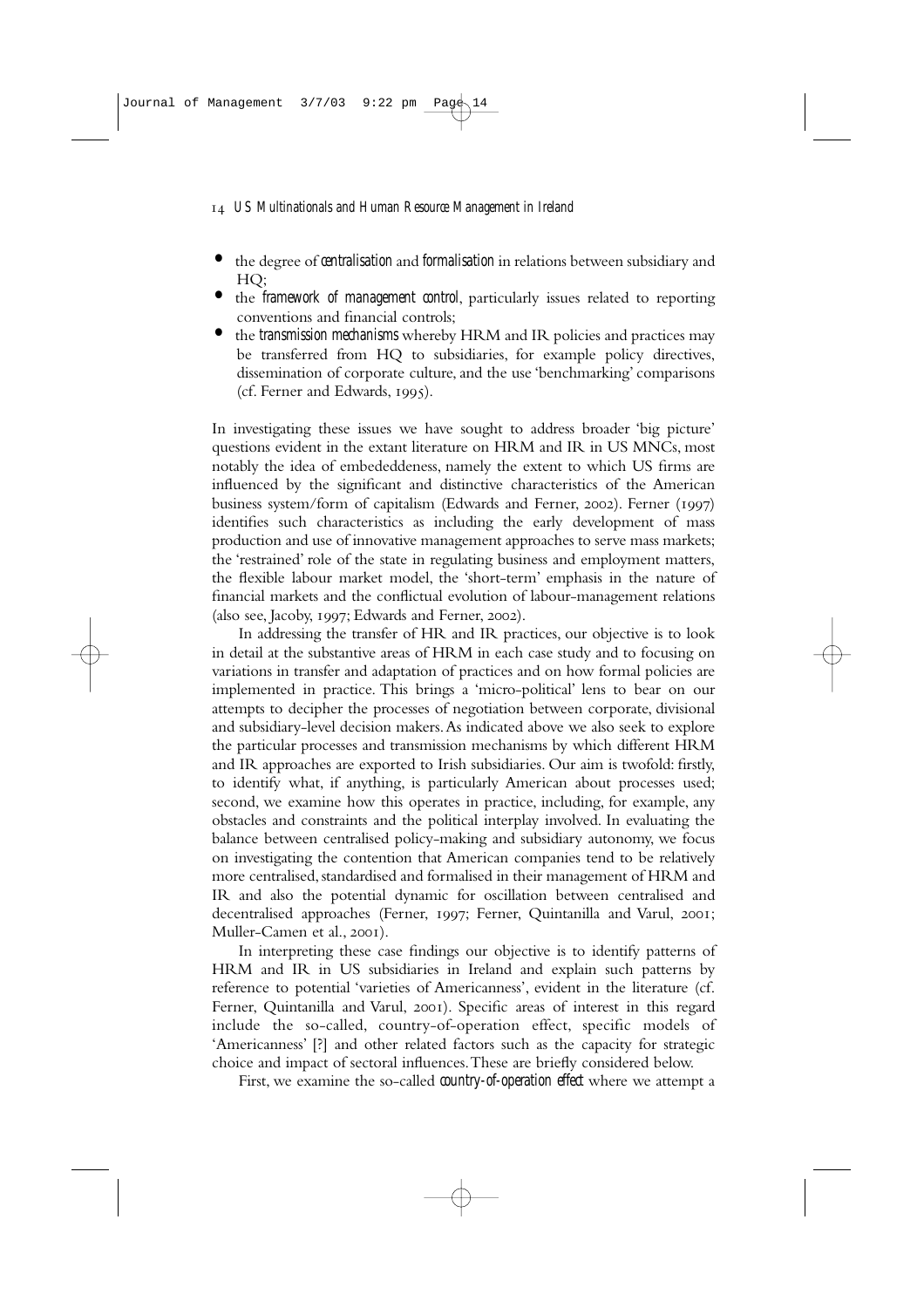systematic exploration of the differential impact of Ireland's national-institutional setting on the behaviour of US MNCs. Key criterion of use in evaluating the *country of operation* effect include the density of labour/IR regulation and impact of US capital on host economy (Ferner, 1997). Of specific import in the Irish context are its low corporation tax regime and the relatively toothless recent 'right to bargain/union recognition' legislation (see D'Art and Turner, 2002; Gunnigle, O'Sullivan and Kinsella, 2002).

Second, we consider the incidence of so called '*welfare capitalism*' and other *models of 'Americanness'*[?] in MNC operations here.Welfare capitalism developed in the US in the early 1900s and views the industrial enterprise as the source of stability and security in modern society, (Jacoby, 1997; 1999a). Ferner, Almond et al. (2001b: 6) note that welfare capitalism was based "on a philosophical opposition to unionism (e.g. Foulkes, 1980), and the belief that the firm, rather than trade unions, the state, or other third parties, should provide for the security and welfare of workers". Employers put their ideas into practice by cleaning up their factories, forming company unions, constructing elaborate recreational facilities, paying good rates of pay and providing job security, all of which were introduced with the specific intention of keeping unions at bay (Jacoby, 1999a; Ferner, Almond et al., 2001b). Welfare capitalism evolved quickly and by 1914, the National Civic Federation cited 2,500 firms persuading some form of welfare capitalism (Jacoby, 1997: 13). The Depression of the 1930s, however, resulted in a change of direction for American labour relations. Firms were forced to cut wages, reduce workforces through mass redundancies and discontinue welfare programmes. Workers became disenchanted and searched for new ways to safeguard their security (Jacoby, 1999a) and managements' right to manage was no longer accepted without question (Colling, 1999). The labour policies introduced under the New Deal were designed to add a degree of stability to union-management relations in the US and for the first time American labour had a legally guaranteed right to organise and strike under the Wagner Act of 1935 (Kochan et al., 1986; Wheeler, 1993). Collective bargaining served as the most important source of innovation in employment relations for the following two decades (Kochan et al., 1986). After the Second World War, a consensus emerged amongst academics and practitioners that the progressive non-union company had become a 'social dinosaur'and that collective bargaining combined with statutory labour market regulation represented the future in terms of employee relations (Jacoby, 1999b). Jacoby (1997) argues, however, that welfare capitalism never disappeared at this time, it simply 'went underground', and in the 1940s and 1950s companies like Kodak, Thompson Products and Sears Roebuck developed policies designed to resist incursions from organised labour and the state, and to sway public opinion in favour of business. Jacoby's thesis is that these companies cleared a path for the new wave of non-union companies which emerged in the 1960s and 1970s when economic circumstances changed and companies found the employment cultures which had developed during the previous era of collective bargaining to be intolerable (Jacoby, 1999b; Colling, ). Increasing emphasis on HRM practices combined with flexible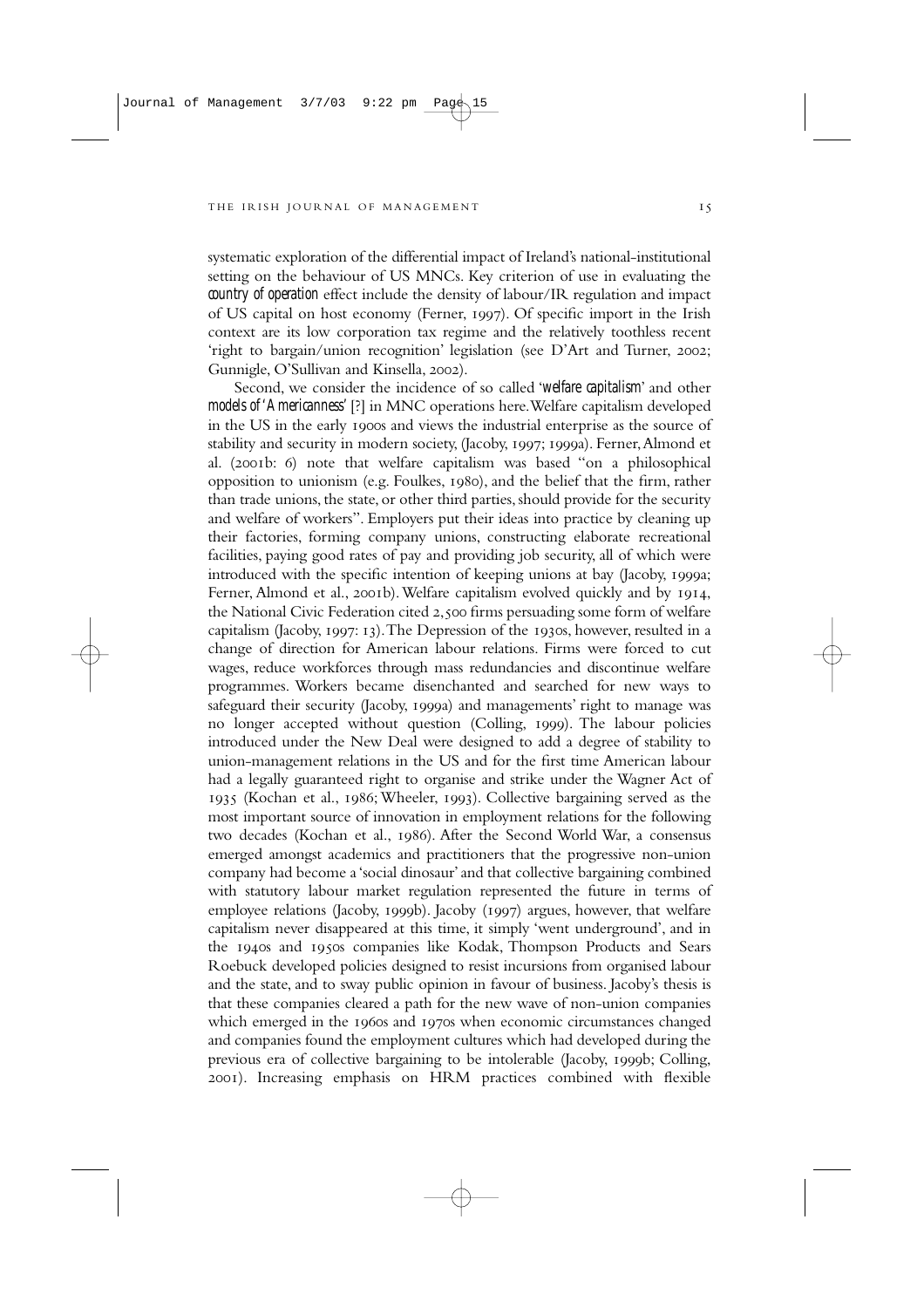technologies and job redesign in US firms in the 1980s and 1990s meant that firms increasingly followed the path carved by Kodak and IBM. One of the primary underlying premises of this research is that the relatively light institutional regulation of American system (compared with, for example, Germany or Japan) has given rise to a variety of models of American management (Ferner, 1997; Edwards and Ferner, 2002). In the IR field an important distinction has been drawn between the unionised, 'New Deal' IR model and a variety of non-union models of which sophisticated 'welfare capitalism' is among the most significant among major MNCs (Kochan et al., 1986; Jacoby, 1997; 1999a; 1999b; Edwards and Ferner, 2002). More recently it appears that there has been a 'blurring'in the boundaries involving both a decline in the New Deal model and challenges to welfare capitalism from intensifying international competition and the rise of 'shareholder value'.

Clearly, an extremely important influence on the management approach of MNCs is the impact of *industrial sector*. Our case analyses evaluate the nature of each relevant industrial sector and consider the influence of sectoral imperatives on HRM and IR.In so doing,it is important to bear in mind that institutionalist analysis tells us that sectoral governance systems vary markedly between different national business systems. Thus our case analyses attempt to examine the complex interaction between sector and national institutional environment.The aim is first to see how sectoral origin gives rise to distinctive varieties of 'Americanness' in US multinationals and, second, to look at the way in which the Irish host environment processes and assimilates sector-specific influences within US firms.

Finally, we note that different MNC subsidiaries may vary in terms of their *capacity for strategic choice* (cf. Kochan et al., 1986). Our case analyses attempt to draw together arguments about the power of subsidiaries to resist or modify corporate initiatives, or indeed to set the agenda themselves. Here we explore such issues as the ability of subsidiaries to draw resources from their local environment; the way in which they are able to exploit the regulatory constraints of the host system; and their capacity to generate policy initiatives that may be subsequently taken up by the global company through a process of 'reverse diffusion' (Edwards and Ferner, 2000).

Having examined some of the key macro-level themes, which underpin our research, we now outline the key operational HR and IR areas which we investigate in each of our cases and in so doing we also provide some preliminary findings from our case analyses.

## HRM AND IR POLICY AND PRACTICE IN US MNC SUBSIDIARIES IN IRELAND

# **Union Recognition and Avoidance and the Role of Collective Bargaining**

Synthesising the literature on the impact of MNCs on HRM and IR, we find evidence that MNCs can act as both a source of innovation and disruption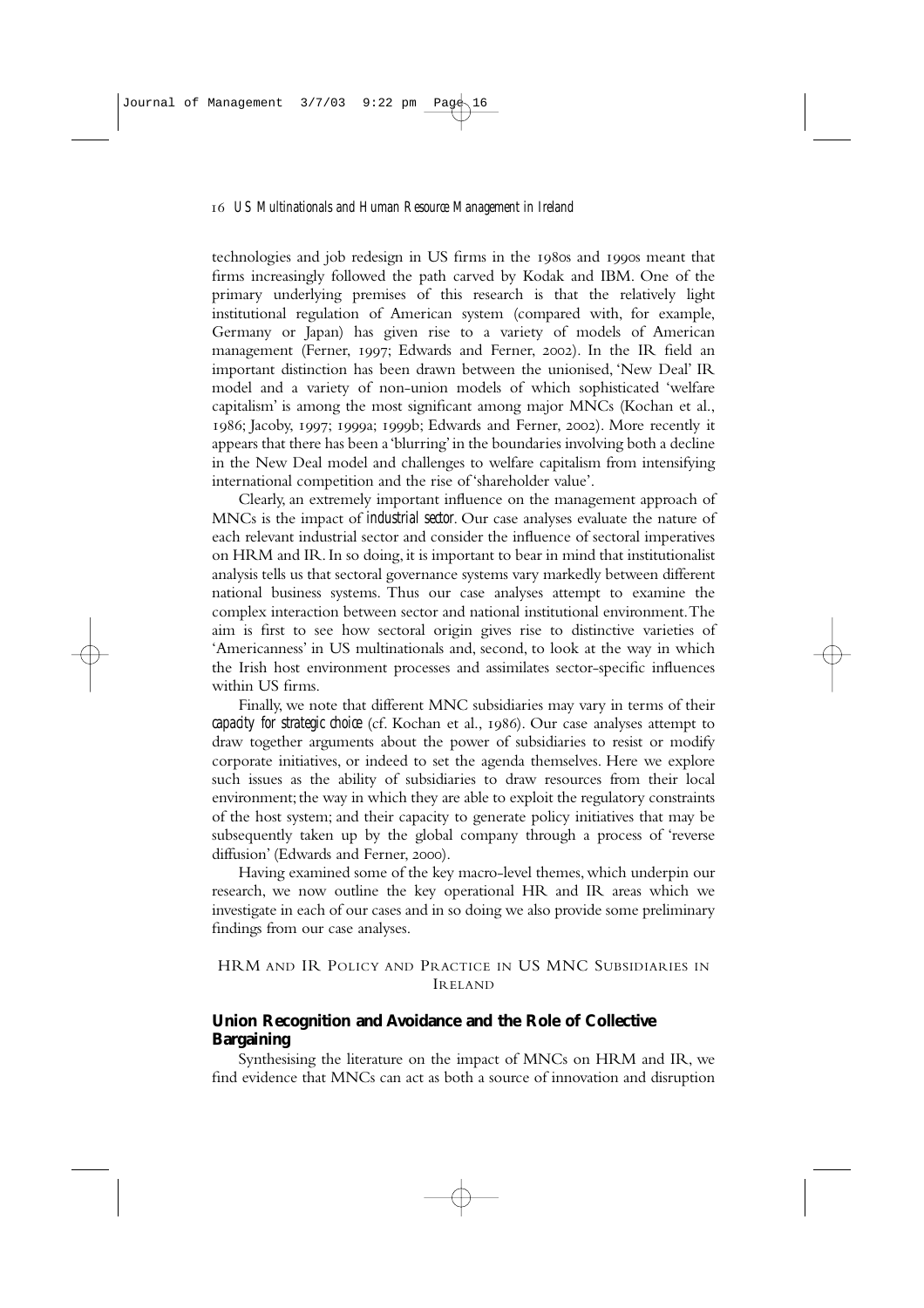in host country practice (Gennard and Steur, 1971). There is a broad consensus that MNCs have been an important source of innovation in management practices in Ireland, particularly in the application of new HRM/IR approaches and in expanding the role of the specialist HR function (Murray, 1984; Gunnigle, 1998; Ferner and Quintanilla, 1998; Ferner and Varul, 2000). For example, MNCs have been associated with innovation in areas such as the diffusion of so-called 'high commitment' work systems (Mooney, 1989) and performance-related pay (Gunnigle, Turner and D'Art, 1998). However, it is equally clear that that MNCs pose particular and unique challenges in the HRM/IR sphere, such as their potential for altering the balance of bargaining power (through, for example, threats to close subsidiaries or switch investment to other locations) and, more generally, their capacity to challenge, and potentially undermine, pluralist industrial relations traditions (Guest, 1987; Gunnigle, 1995; Ferner and Hyman, 1998).

Probably the most pertinent manifestation of this challenge is the increased tendency for MNCs establishing in Ireland to do so on a non-union basis.Trade union recognition has recently become an area of very significant debate in Ireland, largely due to the fall in density since the early 1980s and the concomitant rise in union avoidance strategies, particularly among the MNC sector.While the decline in union density reflects the impact of a confluence of factors, it is clear that the FDI sector has played a significant contributory role. Current statistics indicate that between 1980 and 1999, trade union density<sup>2</sup> fell by approximately 17 per cent. In discerning the impact of the FDI sector on union density, an important issue is the pattern of union recognition itself. A study of firms in the manufacturing and internationally traded services sectors, which established at greenfield sites over a ten-year period  $1087 - 1097$ , found a particularly high incidence of union avoidance: 65 per cent of firms were nonunion (Gunnigle, O'Sullivan and Kinsella, 2002). Non-unionism was most prevalent amongst US MNC subsidiaries in the ICT sector, a factor commonly attributed to both the prevalence of a unitarist managerial ideology among USowned companies and also to the competitive nature of the technology sector and consequent managerial preference for maintaining high levels of numerical and functional flexibility.

However, the idea that MNCs undermine pluralist IR traditions is at odds with much of the early research which found little difference between larger indigenous firms and MNCs in their IR practices. For example, Enderwick (1986) found no evidence that MNCs operating in Ireland were reluctant to recognise or deal with trade unions (also see Kelly and Brannick, 1985). Undoubtedly this finding was related to the role played by Ireland's industrial promotions agencies, which since the 1960s had assumed responsibility for wooing FDI to Ireland. In the 1960s and 1970s these agencies promoted union recognition among new inward-investing firms, specifically by arranging introductions to trade union officials and encouraging MNCs to conclude recognition agreements with trade unions prior to start-up.These studies formed the basis for what was termed the 'convergence thesis': namely that the IR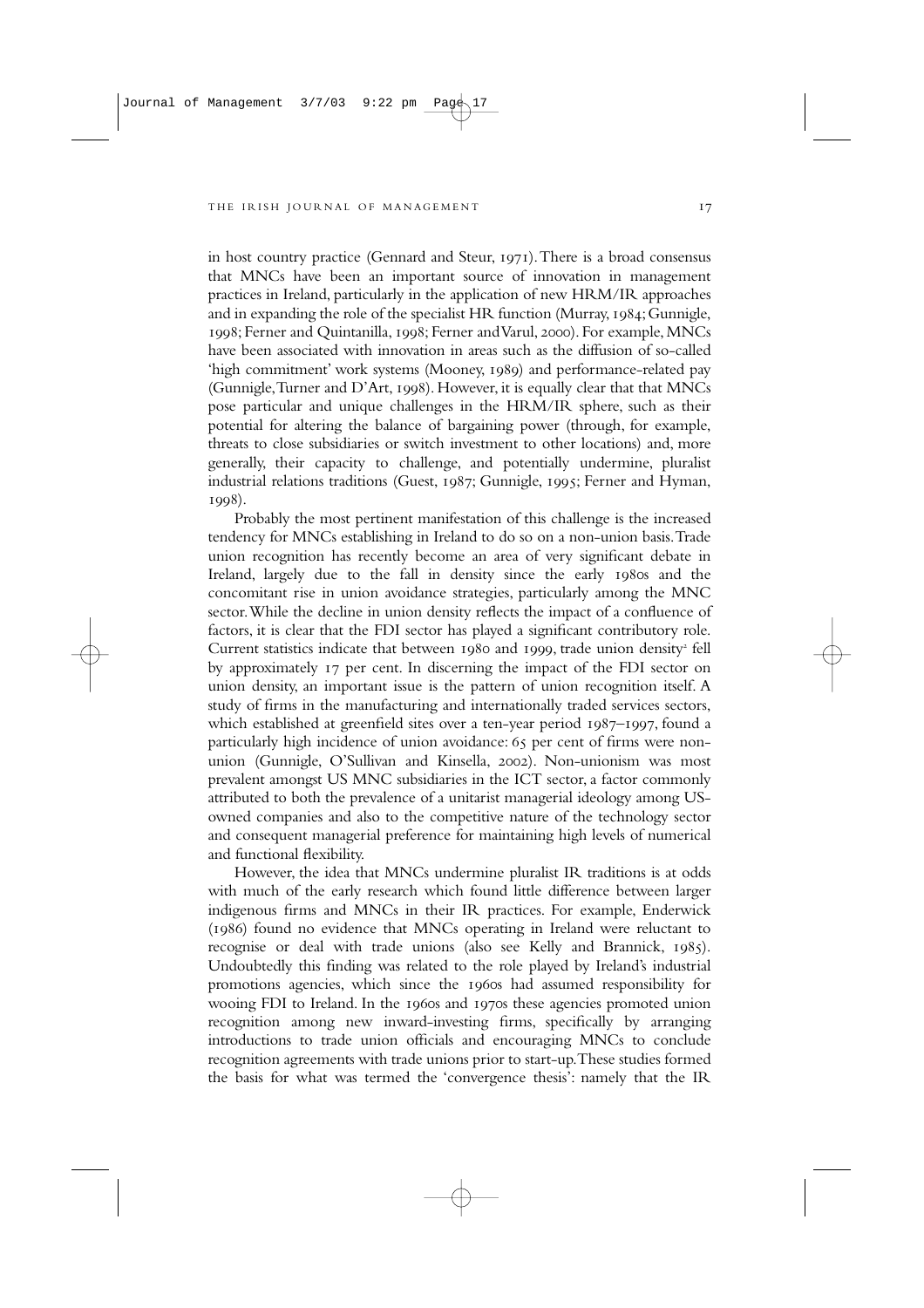policies and approaches of MNC subsidiaries here, including those from the US, would be largely similar to host country practice, characterised then by widespread trade union recognition among larger firms and the widespread utilisation of collective bargaining, particularly among manual and craft categories (see Kelly and Brannick,  $1985$ ). This 'convergence' thesis has now come under challenge as a result of the emergence of a considerable body of research pointing to the predominance of *country-of-origin effects* (Ferner, 1997). This school argues that MNCs, most especially US MNCs, are now less likely to adjust their IR approach to local (host country) norms and more likely to impose practices and polices similar to those in the parent company (Roche and Geary, 1995; Turner, D'Art and Gunnigle, 1997a; 1997b). The most significant evidence in this regard concerns the growing pattern of trade union avoidance among MNCs, especially US subsidiaries in 'high tech' sectors as outlined above (McGovern 1989; Gunnigle 1995; Gunnigle, O'Sullivan and Kinsella, 2002). A change in the pro-union recognition stance of Ireland's industrial promotions agencies undoubtedly contributed to increased union avoidance among inwardinvesting firms. Since the 1980s these agencies have adopted a more neutral position, indicating to inward-investing firms that they have the freedom to recognise or avoid trade unions (McGovern, 1989; Gunnigle, Turner and D'Art, ). A variety of factors contributed to this important change, most significantly increased international competition for FDI and Ireland's increasing focus on the ICT area, specifically US MNCs in the electronics and software areas.These sectors of the US economy are widely seen as hotbeds of opposition to union recognition (Lawler, 1978; Foulkes, 1980; Kochan, Katz and McKersie, 1986: Beaumont, 1987).

Preliminary findings from our research confirms that union avoidance tendencies of US MNCs in the ICT sector were both Itco and Compuco were staunchly non-union, a finding consistent with the Irish and international literature (Gunnigle, MacCurtain and Morley, 2001; Jacoby, 1997). While one of these firms appears to be a stereotypical model of sophisticated welfare capitalism, the other, which operates largely on the basis of a low-cost competitive strategy, seems to follow a more conventional union suppression model. It may be significant that both of these companies established in Ireland since the 1980s, because by then setting up on a non-union basis had become an accepted pattern of MNC behaviour in Ireland (Gunnigle, 1995). Both Pharmaco and Healthco provide a contrast on this dimension, having established in Ireland in the period from the late 1960s to the mid-1970s, a period when inward-investing MNCs predominantly recognised trade unions, mostly as a result of being actively advised to do so by the various industrial development agencies (see Gunnigle, O'Sullivan and Kinsella, 2002). Looking at the nature of IR in these two firms we find what appears on initial review to be a relatively conventional picture, reflective of the convergence thesis outlined earlier. In all of their early manufacturing facilities both Pharmaco and Healthco recognised trade unions representing manual and craft categories. Pay and other major IR issues in these facilities are handled via collective bargaining, conducted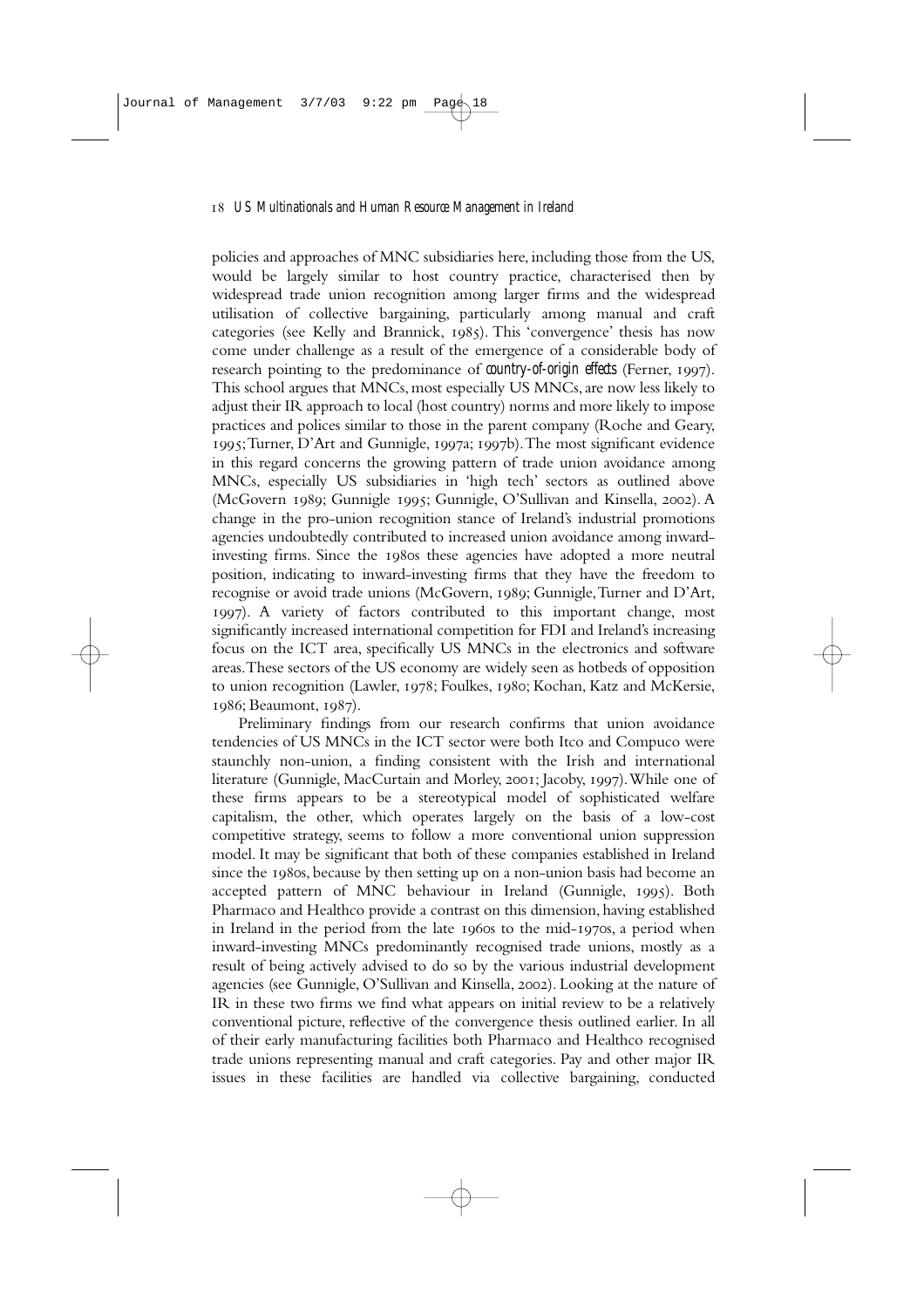separately for each of these employee categories and handled mostly on a plantby-plant basis.

However, by far our most significant finding in the IR sphere is the fact that where these companies have established new facilities in Ireland they have done so on a non-union basis. The concurrent adoption of union recognition and avoidance in sister plants represents something of a departure in the Irish context. We know that union de-recognition, which Bassett (1986) identifies as the "sharpest form" of union avoidance, is quite uncommon in Ireland, although the UK witnessed some important cases since in the 1980s (Salamon, 2000). While neither the Pharmaco or Healthco cases entail de-recognition, they are examples of so called 'double-breasting' arrangements, whereby multi-plant organisations opt to recognise trade unions in some (longer established) plants but not in other (more recently established) plants (Kochan et al., 1986; Beaumont and Harris, ). In addition to the progressive trend of increased union avoidance among new MNCs in Ireland discussed earlier, any widespread use of 'double breasting' among older MNCs would create additional problems for trade unions here, particularly given the recent industrial policy focus on getting existing MNCs to deepen their roots in Ireland. Additionally, the adoption of union avoidance strategies by both these leading US MNCs with a pre-existing record of dealing with unions gives support to the argument that host country effects are increasingly being overridden by country of origin effects in regard to HRM practice in US MNCs (Roche and Geary, 1994; Turner, D'Art and Gunnigle, 1997).

## **Pay and Performance**

As with the issue of union avoidance, the comparatively light nature of labour market regulation in the US and other broader characteristics of the American business system mentioned earlier, have facilitated the development of a distinctively US approach to pay and performance management, largely centred on the premise that rewards (particularly pay) should be contingent on some measure of an individual's performance in their job.This approach often conflicts with the IR traditions in many European countries, including Ireland, where pay increases for large segments of the workforce are agreed via collective bargaining and applied 'across the board' to workers independent of their level of performance (see, for example, Gunnigle, Turner and D'Art, 1998). In our case investigations we explore the extent and process by which the US approach to reward management is transferred to the Irish host environment. Our preliminary research indicates that collective bargaining was used as a means of determining wage rates among unionised employees in both Healthco and Pharmaco firms while performance-related pay based on periodic performance reviews was used among non-union staff. We also found that both companies enjoyed a reputation for delivering pay increases for unionised employees which were above the national norm. Performance-related pay was used for almost all employee categories in both our ICT firms.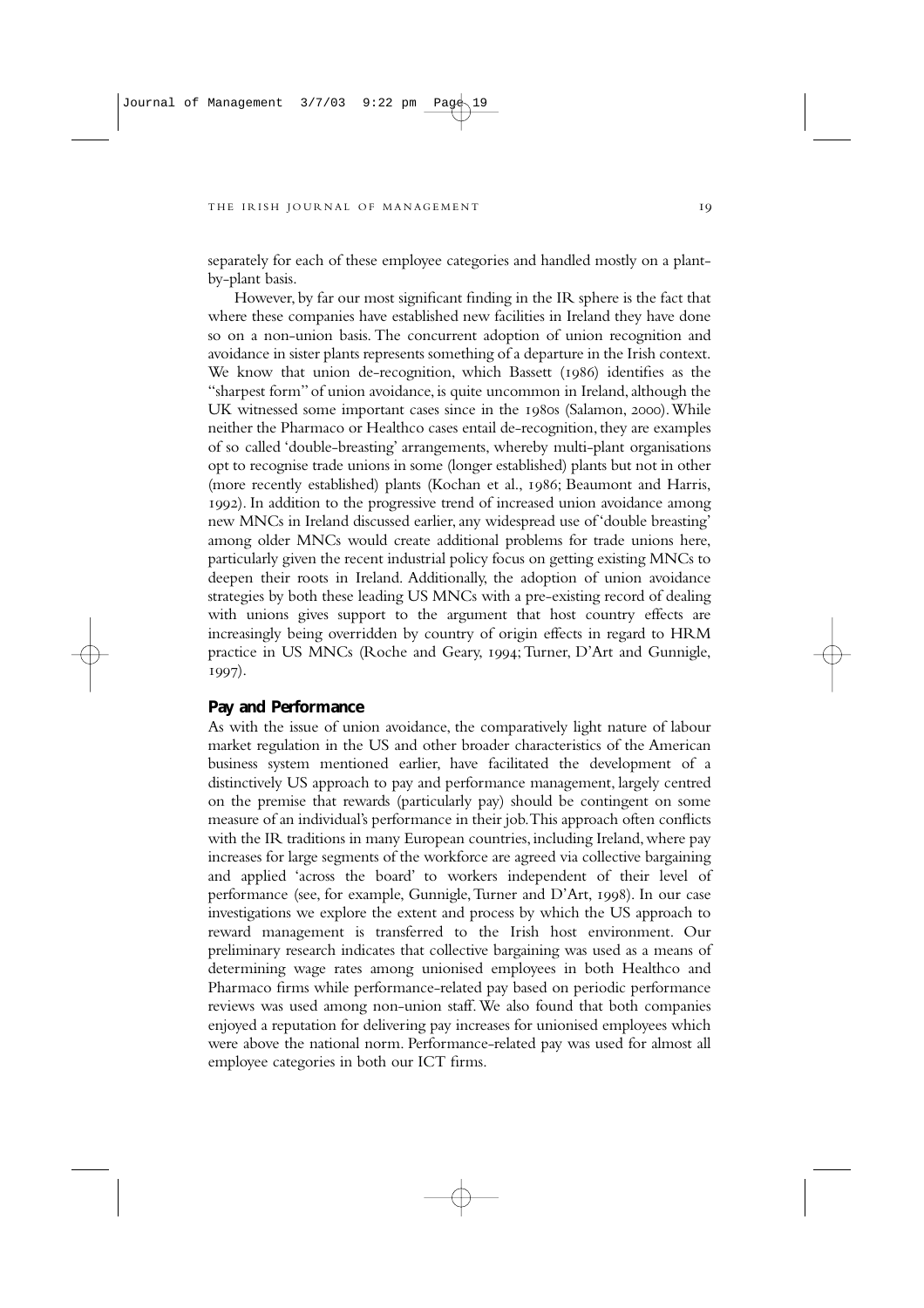## **Other Important HRM Themes**

A key area where US MNCs are often thought to employ a standard corporate policy is in the *management of managers* (Ferner, 1997; Evans, Pucik and Barsoux, 2002). For example, Ferner (1997) argues that as early internationalisers, US firms were to the fore developing co-ordinated policies for managing and developing its 'international managers' to facilitate the management of its international operations.The area is often linked to the development of centralised policies in related HR areas such succession planning, performance-related pay and the dissemination of 'corporate culture'. The issue of *corporate culture* clearly merits investigation in its own regard, being widely seen as a key priority in the operations of US MNC subsidiaries abroad (Ferner, Almond et al., 2001a; Ferner, Quintanilla and Varul, 2001; Muller-Came et al., 2001). Suggested common mechanisms for the culture transfer include explicit statements of 'mission', 'vision' and 'values', management/employee development programmes and the deployment of expatriates in subsidiary operations. Indeed the role of *expatriates and expatriate development* is a long-established area of research interest in relation to HRM in MNCs, relating as it does to questions concerning the extent of international co-ordination and control in this area (e.g. Pelmutter, 1969, Tung ). Our preliminary evidence indicates a low level of utilisation of expatriate personnel, with just one of our four case firms relying to any significant extent on expatriates. This finding is in line with Harzing's  $(2001)$  recent findings that US MNCs deploy expatriates to a comparatively lesser extent than MNCs from other countries and, where deployed, this tends to be for reasons of knowledge transfer or lack of qualified host country personnel. Broadly consistent with other literature on international HRM, our case data also point to the deployment of expatriate managers in the start-up phases of the respective operations, the majority of whom subsequently returned to headquarters or moved to other units within the international corporation. The exception among our case firms was Itco, a company which is commonly identified in the literature as using expatriate assignees on a large-scale basis, for reasons of knowledge transfer but also as a means of culture dissemination.

An emerging theme in the international HRM literature and one which is specifically linked to US MNCs is that of *workforce diversity*, namely the extent and utilisation of policies which explicitly address gender and ethnicity in employment.This has for some time been an important issue in the US business context and our investigations in Ireland allow us to evaluate the extent to which specific US pressures and institutional arrangements may establish a HR agenda which may be applied in Irish subsidiaries. Ferner et al. (2001) identify an emphasis on workforce diversity as one of the most common characteristics of HRM in US multinationals. In our Irish cases we investigated the nature of corporate policy on diversity and the extent to which this was applied in the Irish subsidiaries. Diversity did not emerge as a significant issue to date in either Pharmaco or Healthco. However, it does appear to be a major issue in both Itco and Compuco. Indeed in Compuco a board-level position of Vice-President, Diversity, was recently created, highlighting the emphasis on diversity in this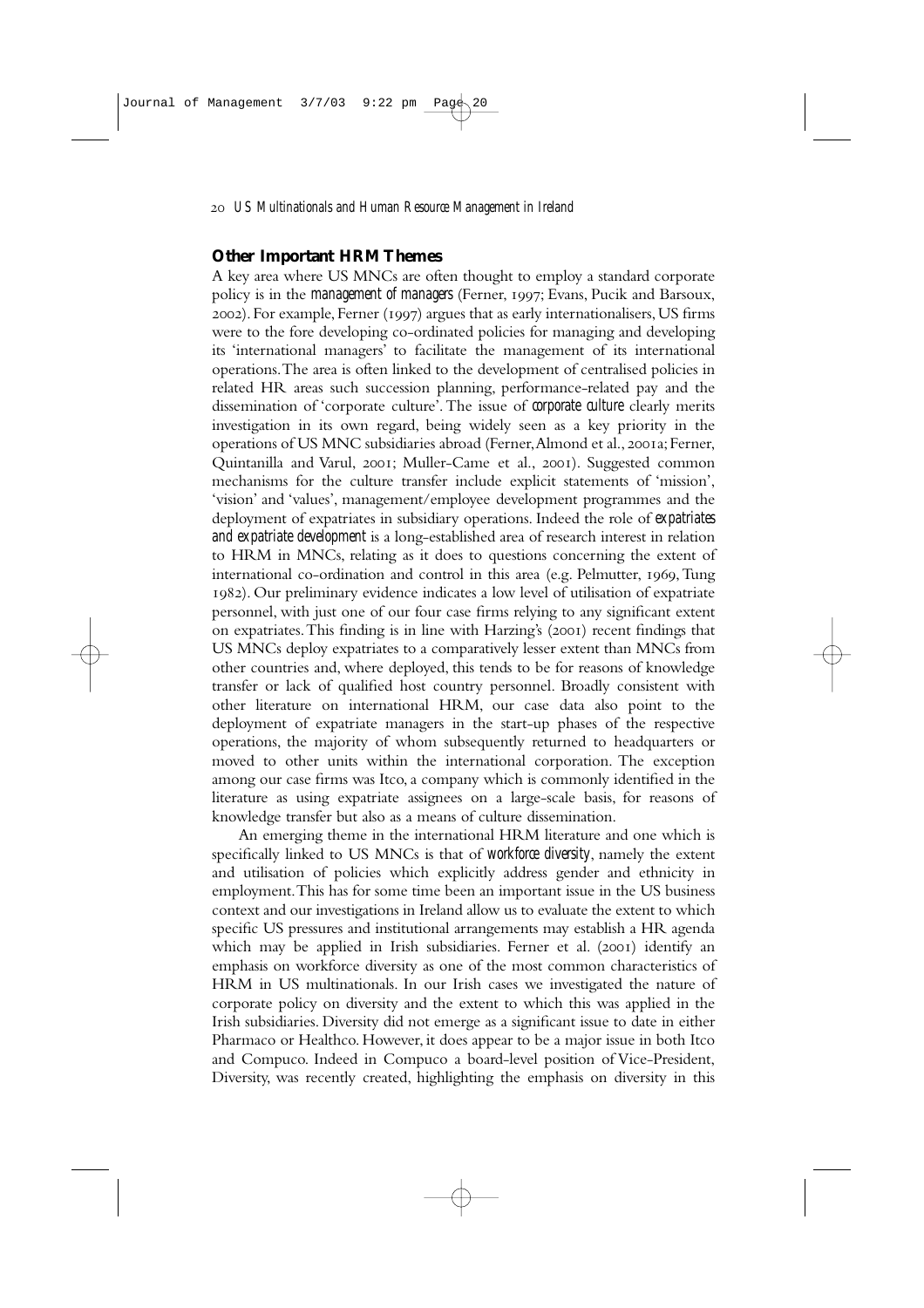company. It is significant that in Ireland the focus was primarily on gender diversity,in contrast with a greater focus on ethnic diversity at the corporate (US) level.

#### **CONCLUSION**

In this paper we have attempted to outline the significance of FDI, particularly US FDI, in Ireland.We also noted the changing nature of Irish industrial policy, specifically in the context of the current difficulties in the US economy, and the increasing focus on 'moving up the value chain'.We then outlined and explored HRM and IR themes considered central to researching the dynamic between centralised policy determination and subsidiary autonomy in the management of US MNC subsidiaries in Ireland.We found that much of the extant literature suggests that US firms remain embedded in the US business system and that this will be evident in the HRM and IR policies and practices in their foreign subsidiaries. Our future research will concentrate on exploring this and related themes and developing a framework for evaluating the impact of US MNCs on HRM and IR, as well as more generally on management practice and the business system in Ireland.

- . This paper focuses specifically on HRM and IR practice in Irish subsidiaries of US MNCs. However, this Irish study forms part of a larger European study covering four countries - Germany, Spain, the UK and Ireland. The overall project is co-ordinated by Professor Anthony Ferner, De Montfort University, and involves researchers from De Montfort, Kingston and Warwick Universities, UK, University of Trier, Germany, and IESE Business School, University of Navarre, Spain, in addition to the University of Limerick, Ireland.
- . Employment density: the percentage of civilian employees in the labour force (excluding the self-employed, security forces and assisting relatives) who are trade union members.

#### **Author(s)**

Patrick Gunnigle, *Professor of Business Studies, University of Limerick*. David G. Collings, *Teaching/Research Assistant, University of Limerick*. Michael J. Morley, *Senior Lecturer in Organisation Behaviour and HRM, University of Limerick*. Catherine McAvinue, *Former Graduate Student, University of Limerick, now working in HR in An Post.* Anne O'Callaghan, *Former Graduate Student, University of Limerick, now working for IBEC.* Deirdre Shore, *Former Graduate Student, University of Limerick, now working in HR in Diageo.*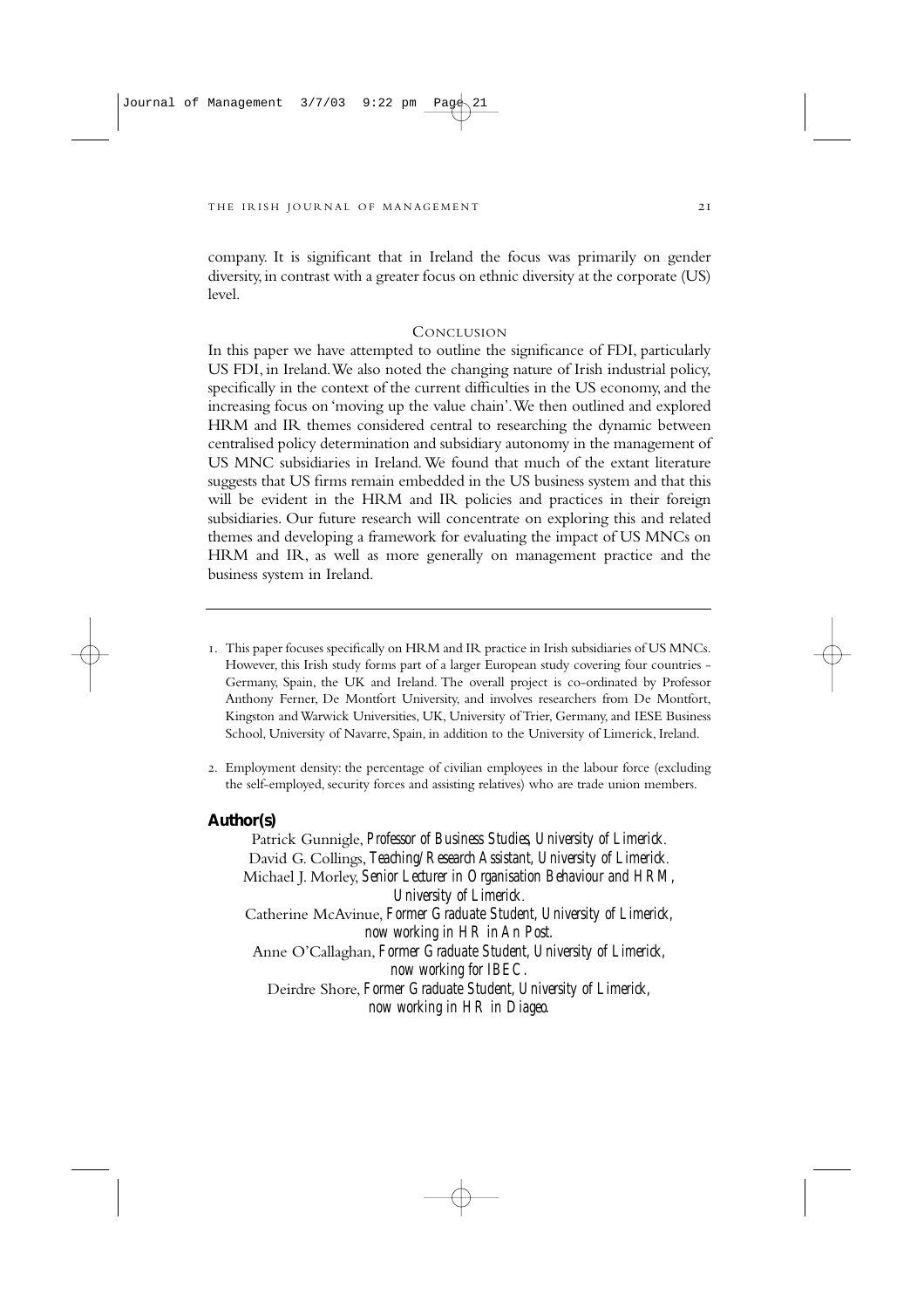#### REFERENCES

- Anderson, S. and Cavanagh, J. (1999) *Top 200: The Rise of Global Corporate Power*, Washington: Institute for Policy Studies.
- Bartlett, C. and Ghoshal, S. (1989) Managing Across Borders, London: Hutchinson.
- Bassett, P. (1986) *Strike Free: New Industrial Relations in Britain*, London: Macmillan.
- Beaumont, P.B. (1985) "New Plant Work Practices", *Personnel Review*, Vol. 14, No. 5, 15-19.
- Beaumont, P.B. and Townley, B. (1985) "Greenfield Sites, New Plants and Work Practices", in V. Hammond (ed.) Current Research in Management, London: Frances Pinter.
- Beaumont, P.B. and Harris, R.I.D. (1992) "Double-breasted Recognition Arrangements in Britain", *International Journal of Human Resource Management*, Vol. 3, No. 2, pp. 267-83.
- Brewster,C.,Mayrhofer,W.and Morley,M.() *New Challenges for European Human Resource Management*, Basingstoke: Macmillan.
- Brown, K. (2002) "Ireland Heads World Index of Globalisation", *Financial Times*, Wednesday, 9 January.
- Central Statistics Office (2001) *Population and Migration Estimates: April 2001*, Dublin: CSO.
- Central Statistics Office (2002) Quarterly National Household Survey: Fourth Quarter, 2001, Dublin: CSO.
- Chandler, A. (1990) Scale and Scope, Cambridge, Mass: Harvard University Press.
- Colling, T. (2001) "In a State of Bliss there is no Need for a Ministry of Bliss: Some further thoughts on Welfare Capitalism". Unpublished Working Paper, Leicester: DeMontfort University.
- D'Art, D. and Turner, T. (2002) "*Union Growth and Recognition: The Irish Case in a Comparative* Context". Working Paper Research Series, No. 1, Limerick: University of Limerick.
- Daniels, J.D. and Radebough, L.H. (1995) *International Business: Environments and Operations*, New York:Addison Wesley.
- Edwards, T. (2000) "Multinationals, International Integration and Employment Practice in Domestic Plants", *Industrial Relations Journal*, Vol. 31, No. 2.
- Edwards, T. and Ferner, A. (2000) "Multinationals, Reverse Diffusion and National Business Systems". Paper to be presented at Conference at Douglas Fraser Center for Workplace Issues,Wayne State University, Detroit,April.
- Edwards, T. and Ferner, A. (2001) "Wall Street, 'Short-Termism' and the Management of Labour in American Multinationals". Unpublished Paper, Kingston Business School, Kingston University and Department of HRM, De Montfort University.
- Edwards, T. and Ferner, A. (2002) "The Renewed 'American Challenge': A Review of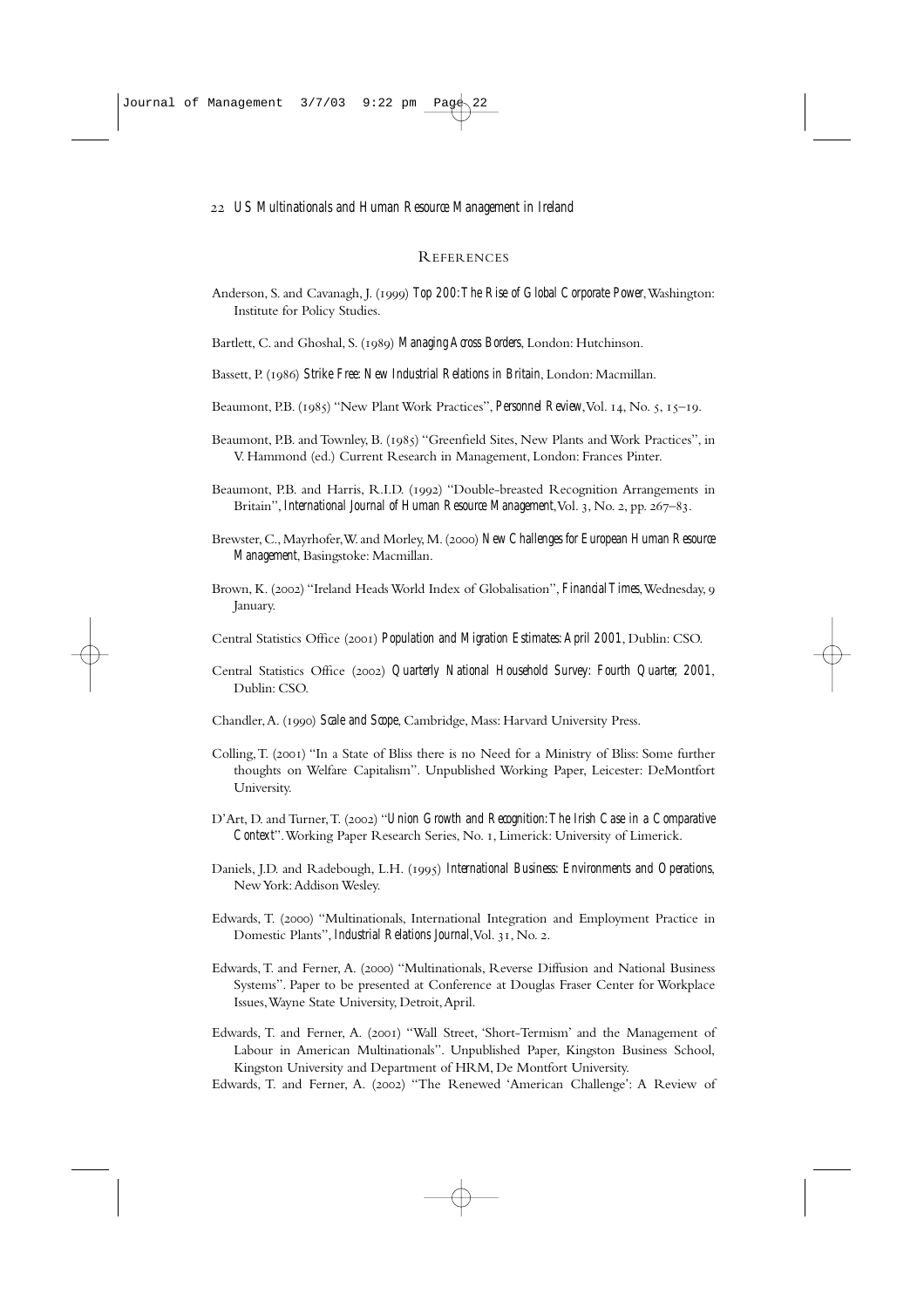Employment Practice in US Multinationals", *Industrial Relations Journal*, Vol. 33, No. 2, pp.  $94 - 111.$ 

- Enderwick,P.() "Multinationals and Labour Relations:The Case of Ireland",*Irish Business and Administrative Research*, Vol. 8, No. 2, pp.  $I-I2$ .
- Evans, P., Pucik, V. and Barsoux, J.L. (2002) The Global Challenge: *Frameworks for International Human Resource Management*, New York: McGraw-Hill Higher Education.
- *Economist* (1997) "Green is Good: Advantages of Ireland as a Host for FDI", 17 May, Vol. 343, No. 8017, pp.  $21-4$ .
- *Economist* (2000) "The World's View of Multinationals", Economist, Vol. 354, pp. 21–2.
- Ferner,A.() "Country of Origin Effects and HRM in Multinational Companies",*Human Resource Management Journal*, Vol. 7, No. 1, pp. 19-36.
- Ferner, A. and Edwards, P. (1995) "Power and the Diffusion of Organizational Change within Multinational Enterprises", *European Journal of Industrial Relations*, Vol. 1, No. 2, pp. 229-57.
- Ferner, A. and Hyman, R. (1998) "Introduction: Towards European Industrial Relations", in A. Ferner and R. Hyman (eds) *Changing Industrial Relations in Europe*, Oxford: Blackwell.
- Ferner, A. and Quintanilla, J. (1998) "Multinationals, National Business Systems and HRM: The Enduring Influence of National Identity or a Process of 'Anglo-Saxonization'?", *International Journal of Human Resource Management*, Vol. 9, No. 4, pp. 710-31.
- Ferner, A. and Varul, M. (2000) "'Vanguard' Subsidiaries and the Diffusion of New Practices', *British Journal of Industrial Relations*, Vol. 38, No. 1, pp. 115-40.
- Ferner, A., Quintanilla, J. and Varul, M. (2001) "Country of Origin Effects, Host Country Effects and the Management of HR in Multinationals: German Companies in Britain and Spain", *Journal of World Business*, Vol. 36, No. 2, pp. 117-227.
- Ferner, A., Almond, P., Clark, I., Colling, T., Edwards, T., Holden, L. and Muller, M. (2001a) "The Dynamics of Central Control and Subsidiary Autonomy in the Management Of Human Resources: Case Study Evidence from US MNCs in the UK". Unpublished Working Paper, Department of Human Resource Management, De Montfort University.
- Ferner, A., Almond, P., Clark, I., Colling, T., Edwards, T., Holden, L. and Muller, M. (2001b) "The Transmission and Adaptation of 'American'Traits in US Multinationals Abroad: Case Study Evidence from the UK". Paper presented at the conference *Multinational Companies and HRM: Between Globalisation and National Business Systems*, DeMontfort University Graduate School of Business, 12-14 July.
- Foulkes, F. () *Personnel Practices in Large Non-Union Companies*, Englewood Cliffs, NJ: Prentice Hall.
- Gennard, J. and Steur, M.D. (1971) "The Industrial Relations of Foreign Owned Subsidiaries in the United Kingdom", *British Journal of Industrial Relations*, Vol. 9, pp. 143–59.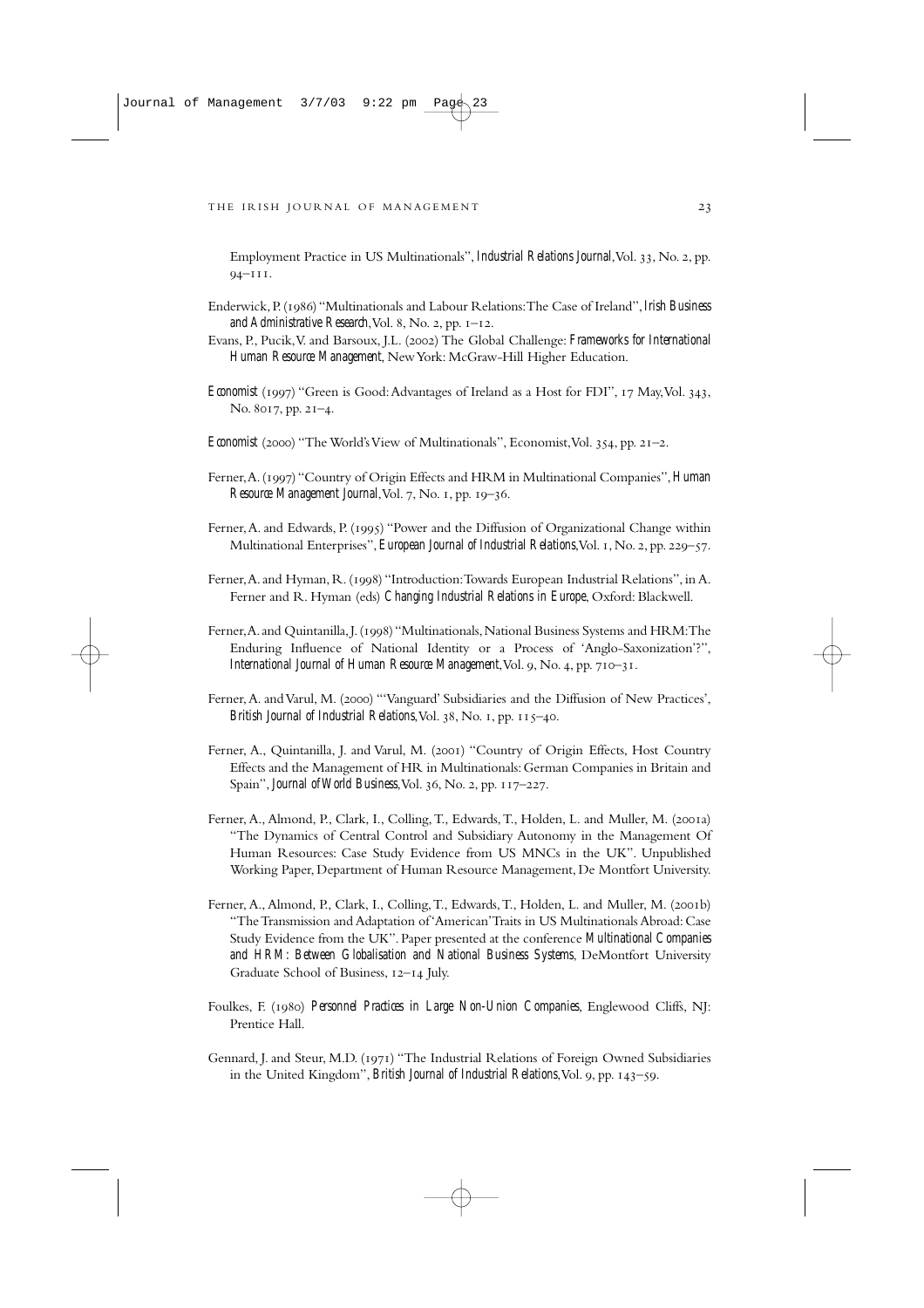Gorringe, T. (1999) *Fair Shares: Ethics and the Global Economy*, London: Thames and Hudson.

- Guest, D. () "Human Resource Management and Industrial Relations", *Journal of Management Studies*, Vol. 24, No. 5, pp. 503-21.
- Guest, D. and Hoque, K. (1997) "National Ownership and HR Practices in UK Greenfield Sites", *Human Resource Management Journal*, Vol. 6, No. 4, pp. 50–74.
- Gunnigle, P. (1995) "Collectivism and the Management of Industrial Relations in Greenfield Sites", *Human Resource Management Journal*, Vol. 5, No. 4, pp. 24-40.
- Gunnigle, P. (1998) "Human Resource Management and the Personnel Function", in W.K. Roche, K. Monks and J. Walsh (eds) *Human Resource Management Strategies: Policy and Practice in Ireland*, Dublin: Oak Tree Press.
- Gunnigle, P. and McGuire, D. (2001) "Why Ireland? A Qualitative Review of the Factors influencing the Location of US Multinationals in Ireland with Particular Reference to the Impact of Labour Issues", *Economic and Social Review*, Vol. 32, No. 1, pp. 43–67.
- Gunnigle, P., O'Sullivan, M. and Kinsella, M. (2002) "Organised Labour in the New Economy: Trade Unions and Public Policy in the Republic of Ireland", in D. D'Art and T.Turner (eds) *Irish Employment Relations in the New Economy*, Dublin: Blackhall Publishing, pp.  $222 - 58$ .
- Gunnigle, P., Turner, T. and D'Art, D. (1998) "Counterpoising Collectivism: Performancerelated Pay and Industrial Relations in Greenfield Sites", *British Journal of Industrial Relations*, Vol. 36, No. 4, pp. 565-79.
- Gunnigle, P., Murphy, K., Cleveland, J., Heraty, N. and Morley, M. (2002) "Localization in Human Resource Management: Comparing American and European Multinational Corporations", *Advances in International Management*, Vol. 14, pp. 259-84.
- Hannigan,K.() "Ireland's Economic Performance:A View from the MNCs",*Irish Business* and Administrative Research, Vol.  $2I$ , No.  $I$ , pp. 69-83.
- Harzing, A.W. (2001) "An Analysis of the Functions of International Transfer of Managers in MNCs", *Employee Relations*, Vol. 23, No. 6, pp. 581-98.
- Hertz, N. (2001) The Silent Takeover: Global Capitalism and the Death of Democracy, London: Arrow Books.
- IDA (2001) *IDA Ireland Annual Report*, Dublin: Industrial Development Authority.
- IDA (2003) "Cautious Optimism for 2003". Press release, 6 January, Dublin: Industrial Development Authority.
- Industrial Relations News (2001) "Nortel: Severance Deal Nears Completion", *Industrial Relations News*, 25 October.
- Industrial Relations News (2002) "Review of Severance Settlements: 2001", Industrial Relations *News*, 21 February.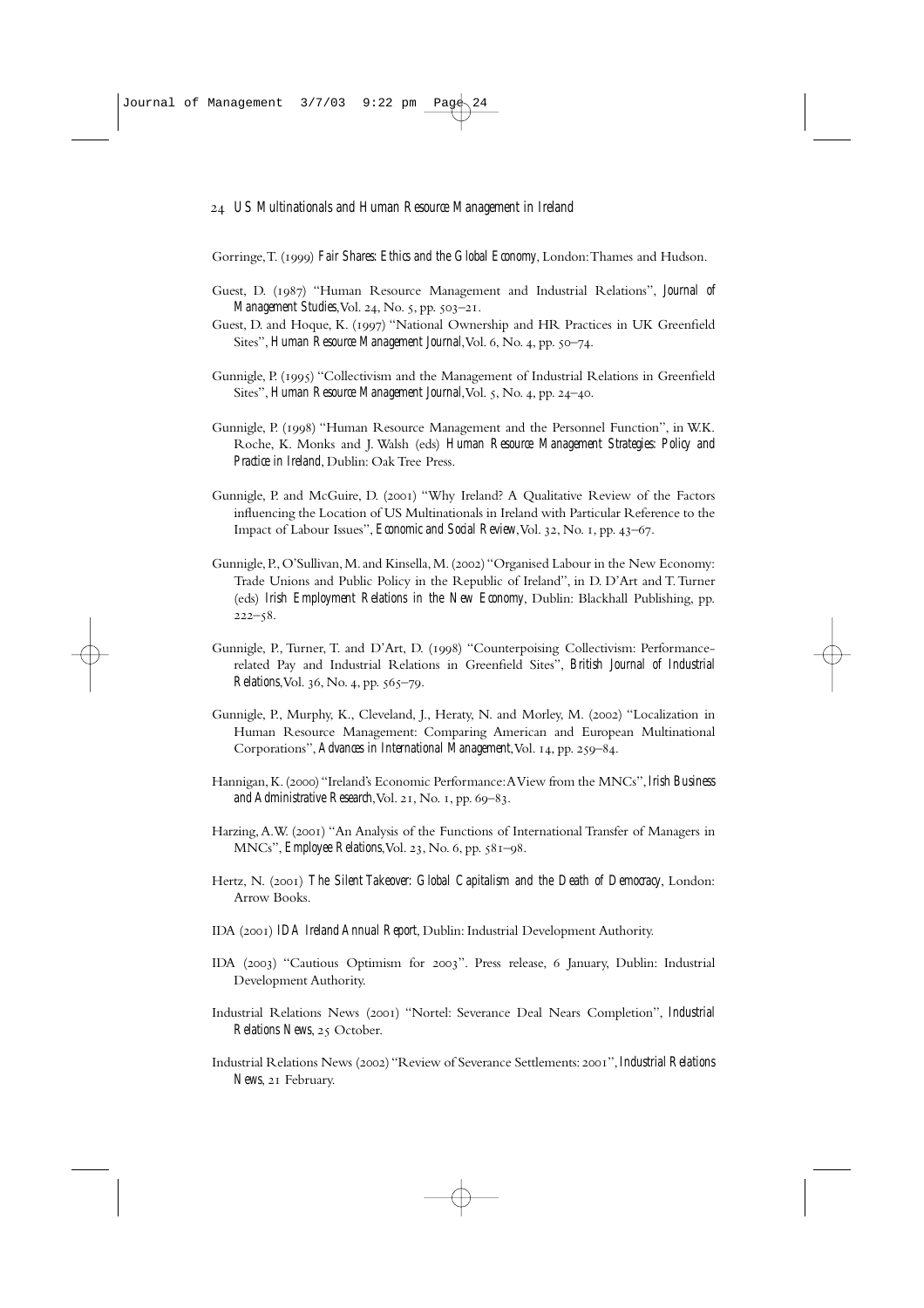- Jacoby, S.M. (1997) Modern Manors: Welfare Capitalism since the New Deal, New Jersey: Princetown University Press.
- Jacoby, S.M. (1999a) "Modern Manors: An Overview", *Industrial Relations*, Vol. 38, No. 2, pp.  $123 - 7.$
- Jacoby, S.M. (1999b) "Reckoning with Welfare Capitalism: Responding to the Critics", *Industrial Relations*, Vol. 38, No. 2, pp. 123-7.
- Kelly, A. and Brannick, T. (1985) "Industrial Relations Practices of Multinational Companies in Ireland", *Irish Business and Administrative Research*, Vol. 7, No. 1, pp. 98–111.
- Kochan, T.A., Katz, H.C. and McKersie, R.B. (1986) The Transformation of American Industrial *Relations*, New York: Basic Books.
- McGovern, P. (1989) "Union Recognition and Union Avoidance in the 1980s", in *Industrial Relations in* D. Kujawa (1979) "The Labour Relations of United States Multinationals Abroad: Comparative and Prospective Views", *Labour and Society*, Vol. 4, No. 1, pp. 3-25.
- Mooney, P.M. (1989) "From Industrial Relations to Employee Relations in Ireland". Unpublished PhD Dissertation,Trinity College, Dublin.
- Muller-Camen, M., Almond, P., Gunnigle, P., Quintanilla, J. and Tempel, A. (2001) "Between Home and Host Country: Multinationals and Employment Relations in Europe", *Industrial Relations Journal*, Vol. 32, No. 5, pp. 435-47.
- Murray, S. (1984) *Employee Relations in Irish Private Sector Manufacturing Industry*, Dublin: Industrial Development Authority.
- OECD () *International Direct Investment Statistical Yearbook*, Paris: OECD.
- Pelmutter, H.V. () "The Tortuous Evolution of the Multinational Corporation", *Columbia Journal of World Business*, Vol. 4, pp. 9-18.
- Roche, W.K. and Geary, J. (1995) "The Attenuation of 'Host-Country Effects'? Multinationals, Industrial Relations and Collective Bargaining in Ireland".Working Paper IR-HRM, No. –, Business Research Programme, Graduate School of Business, University College Dublin.
- Schlie, E.H. and Warner, M. (2000) "The 'Americanization' of German Management", *Journal of General Management*, Vol. 25, No. 3, pp. 33–50.
- Sheehan, B. (2001) "Dell Pays Competitive Severance Package", *Industrial Relations News*, Vol.  $2I.$
- Smyth, J. (2002) "Intel to Fashion its Own Future Out of Communicating and Computing", **The Irish Times**, 29 November.
- Tansey, P. () *Ireland at Work: Economic Growth and the Labour Market 1987–1997*, Dublin: Oak Tree Press.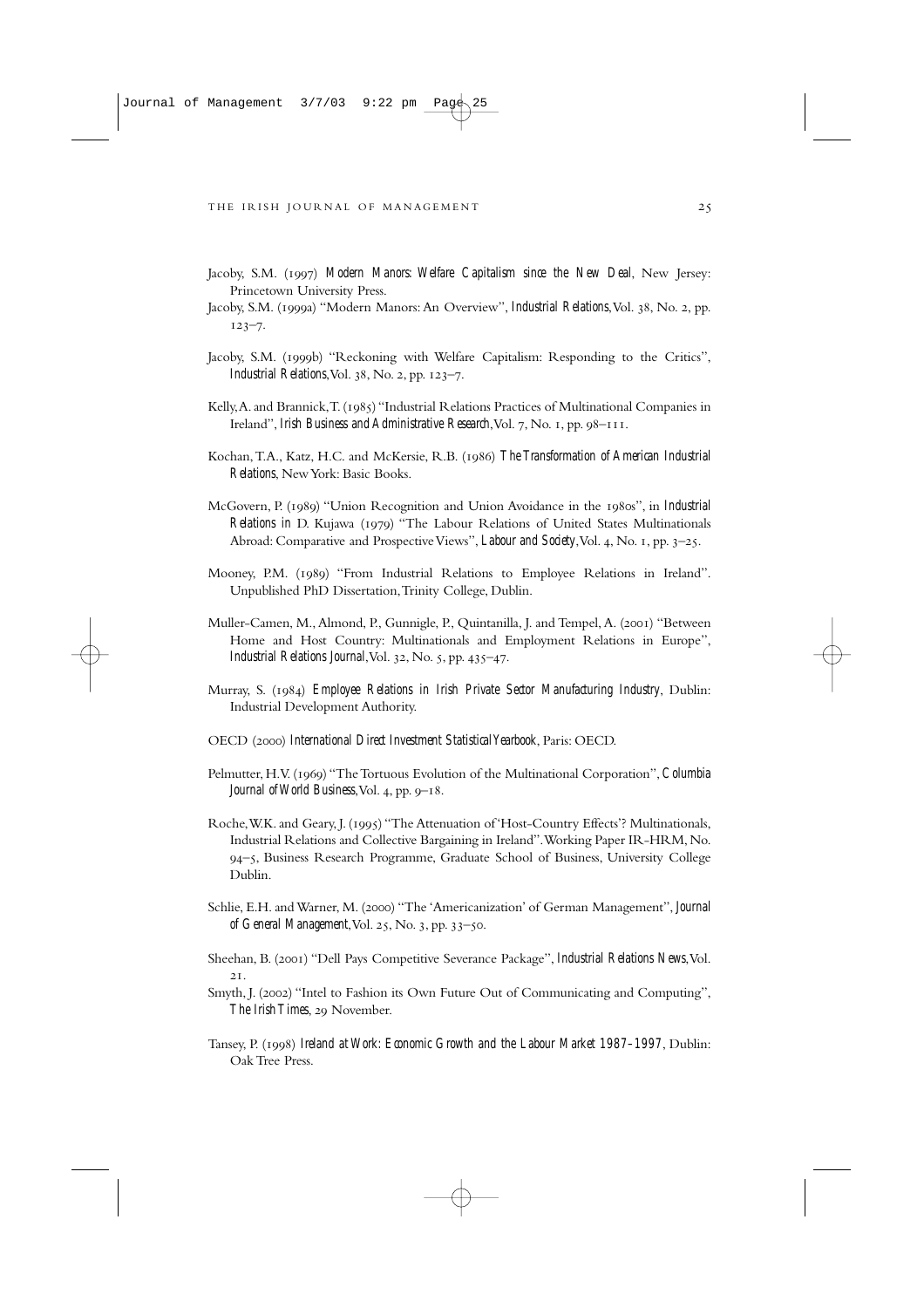- Tregaskis, O., Heraty, N. and Morley, M. (2001) "HRD in Multinationals: The Global/Local Mix", *Human Resource Management Journal*, Vol. 11, No. 2, pp. 34-57.
- Tung, R.L. (1982) "Selection and Training Procedures of US, European and Japanese Multinationals", *California Management Review*, Vol. 25, No. 1, pp. 57-71.
- Turner, T., D'Art, D. and Gunnigle, P. (1997a) "Pluralism in Retreat: A Comparison of Irish and Multinational Manufacturing Companies", *International Journal of Human Resource Management*, Vol. 8, No. 6, pp. 825-40.
- Turner, T., D'Art, D. and Gunnigle, P. (1997b) "US Multinationals: Changing the Framework of Irish Industrial Relations?", *Industrial Relations Journal*, Vol. 28, No. 2, pp. 92-102.
- UNCTAD () *World Investment Report 1996: Investment, Trade and International Policy Arrangements*, New York/Geneva: United Nations.
- UNCTAD () *World Investment Report 2001: Promoting Linkages*, New York/Geneva: United Nations.
- Wheeler, H. (1993) "Industrial Relations in the United States of America", in G. Bamber and R. Lansbury (eds) *International and Comparative Industrial Relations:A Study of Industrialised Countries*, London: Sage.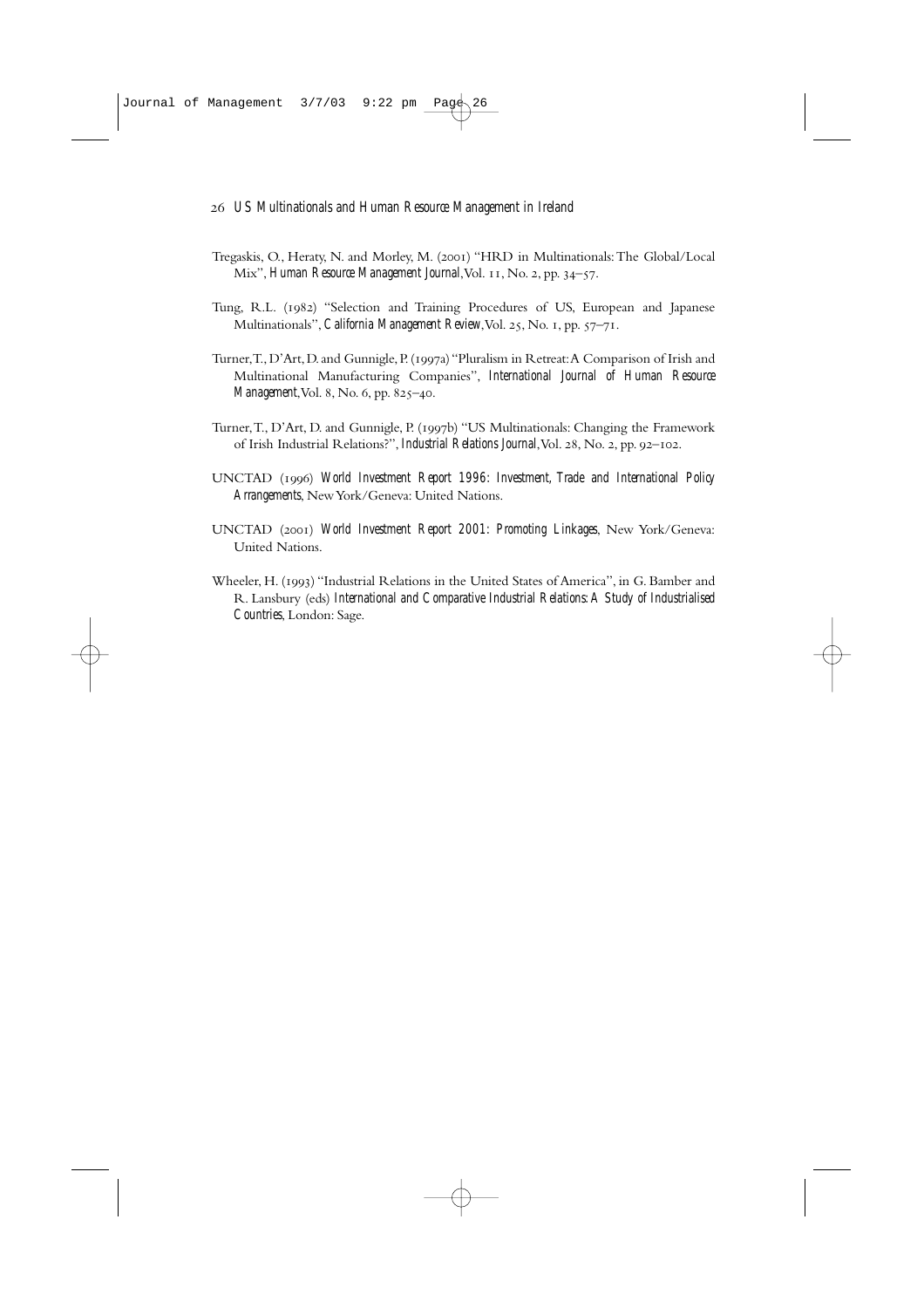# The Adoption of High Performance Human Resource Practices in Ireland: An Integration of Contingency and Institutional Theory

. . . . . . . . . . . . . . . .

# JUSTINE HORGAN AND PETER MÜHLAU<sup>1</sup>

*Faculty of Management and Organization, University of Groningen and InterUniversity Center for Social Science Theory and Methodology (ICS), University of Groningen*

#### ABSTRACT

dvocates of the high commitment or high-performance model of HR  $\Gamma$  practices (HPHR) argue that this model is universally 'best', as it exhibits the potential to outperform all other models of HPHR practice (Appelbaum and Batt, 1994; Pfeffer, 1994). Some studies indeed support this claim, indicating a positive effect of these practices on performance indicators such as productivity and quality (for example Arthur, 1994; Ichniowski and Shaw, 1995; Kalleberg et al., 1996). If these practices are even partially as effective as they are claimed to be, then they should be of great appeal to a wide array of companies.Yet rather than a rapid diffusion, an increasingly routine finding is that the take-up of these practices appears to remain low (Wood and De Meneze, 1998; Roche, 1999; Osterman, 2000; Cappelli and Neumark, 2001).

To explain this apparent reluctance in HPHR adoption, two prominent issues are considered: first, the contingency literature highlights the role of strategic integration, which sees one area of company activity, say HR management, being influenced by and reflecting the goals of another, for example, the company's business and/or production strategies (Schuler and Jackson, 1987; Arthur, 1992; MacDuffie, 1995, Wood, 1999); second, a principal assertion of the neo-institutionalist perspective is that under conditions of high uncertainty the assumption that companies are predominantly guided by efficiency concerns can be misplaced (Meyer and Rowan, 1979; Haunschild and Miner, 1997; Shaw and Epstein, 2000). For example, in the early stages of diffusion, the effectiveness of new practices is as yet, for many companies, unclear. Under such circumstances, these companies are more likely to be reluctant to adopt HPHRs.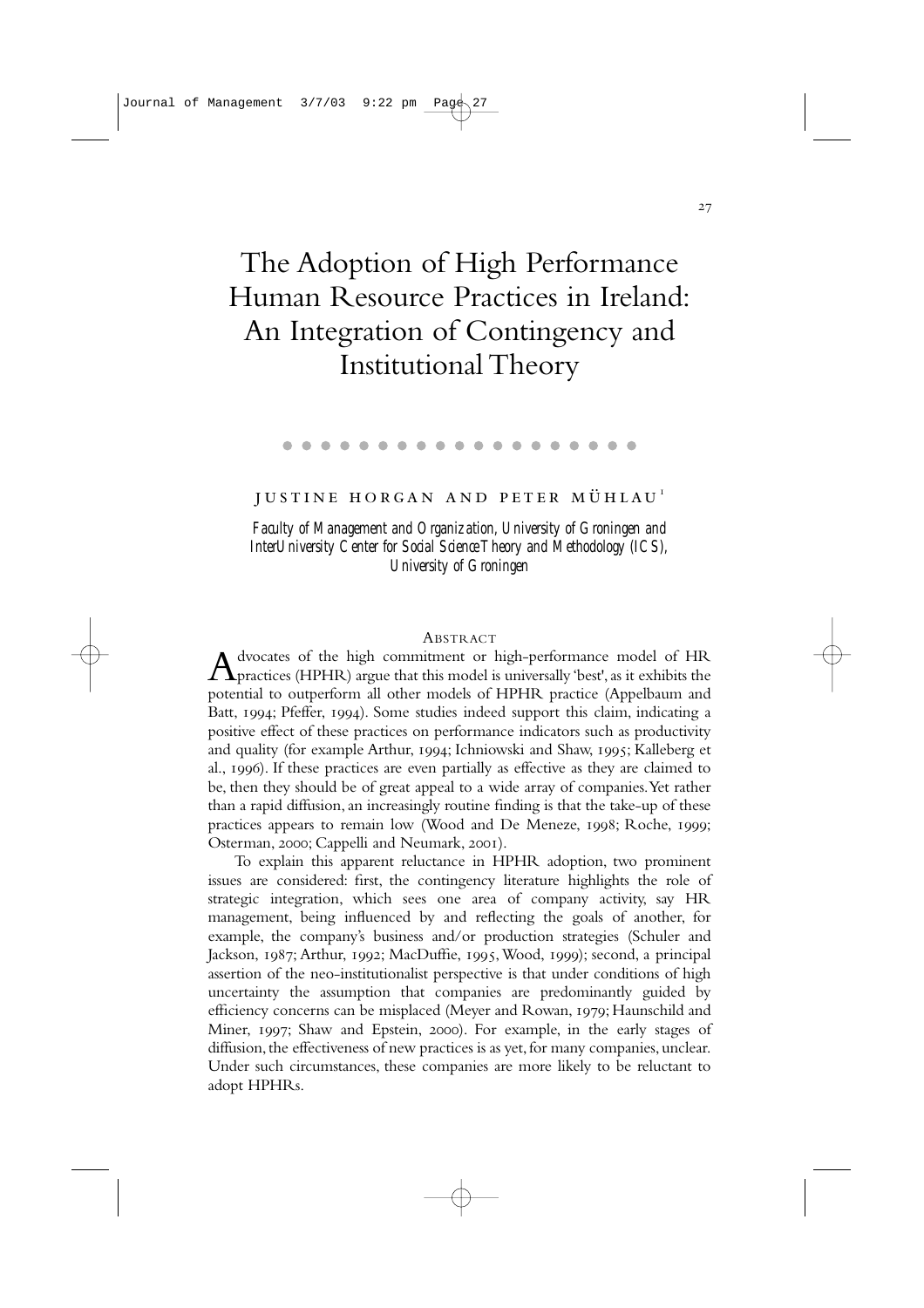In this article, we present a theoretical approach that integrates both the contingency and neo-institutional perspectives.The model depicts the process of HR institutionalisation as an unfolding process,in which the diffusion of HPHR practices takes place in two stages:An early stage depicts the decision by certain companies to adopt HPHR as being guided primarily by efficiency goals.This early stage is considered to drive the institutionalisation of these practices.A later stage depicts another group of companies who, as rational imitators of the early adopters, are willing 'to jump on the bandwagon'. Here a central hypothesis is that companies mimicking the HR activities of others will washout or water down the effects driven by 'efficiency' concerns.

The models are tested in the cross-section using data from a recent company survey on human resource and work organisation practices in the Republic of Ireland.The article outlines the results of the data analysis: the data confirm the contingency component of the model as well as provide support for the expected interaction between companies' efficiency goals and mimicking activities on HPHR use.

#### INTRODUCTION

Increasingly, scholars agree that the strategic management of human resources is an important means to gain that all-important 'competitive edge'.Although the definition of strategic HPHR differs between studies (Becker and Gerhart, 1996), they all have in common the idea that a bundle of human resources practices such as, training programmes, incentive systems, selectivity practices, sharing arrangements and practices, that enhance communication and integration, improve employee and company performances. Empirical evidence from the US suggests that strategic HPHR practices exhibit substantial 'bottom line' effects (for example MacDuffie, 1995; Huselid, 1995; Delery and Doty, 1996; Ichniowski et al., 1997; Huselid and Becker 1997; see also Wood, 1999). These performance effects are attributed to the mutually reinforcing or complementary relationship that exists between HPHR practices. These findings suggest that companies can make a substantial difference to their operations by adopting HPHR and, on the face of it, one would therefore expect companies to adopt the full complement. But empirical evidence suggests that this is not necessarily so. Firstly, it appears that the take-up of these strategic HPHR practices among companies has been modest (Osterman, 2000; Cappelli and Neumark, 2001; Wood and De Menezes, 1998 for the UK). Furthermore, rather than the fullcomplement of HPHR being the norm of adoption,empirical studies repeatedly find hybrid forms of HPHR, i.e. forms that are comprised of a mixture or a selection from, rather than the full set of HPHR (Arthur, 1992; MacDuffie, 1995; Ichniowski et al., 1997).

These results are mirrored by the Irish discussion. On the one hand, companies in Ireland that adopt the high-performance HR bundle exhibit better performance in terms of job performance and employee discipline and product quality and innovativeness (Horgan, 2003). In spite of the costs associated with this HR approach, these companies tend also to have better performance in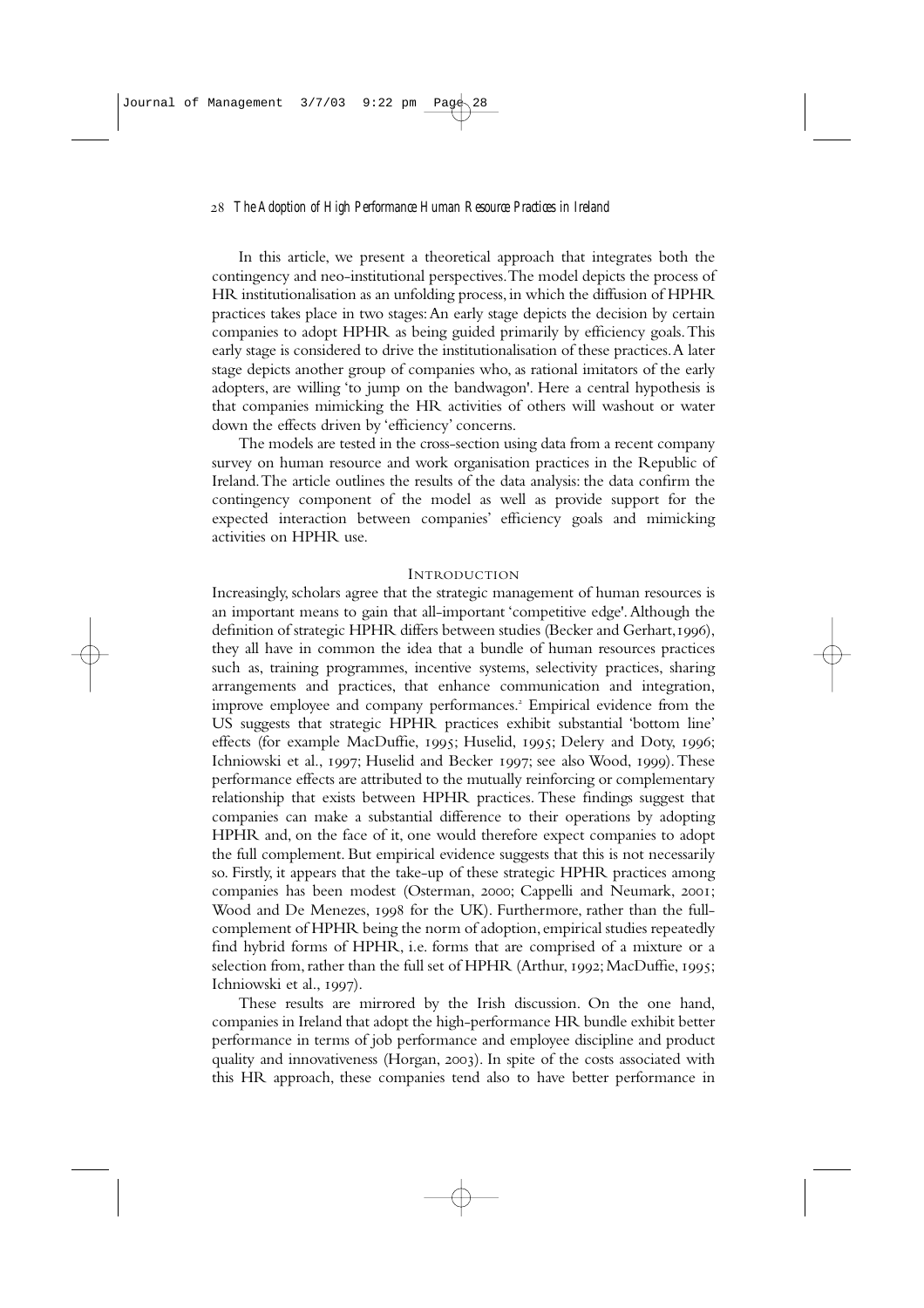terms of profitability and market share (Horgan, 2003). On the other hand, the diffusion of these practices in Ireland appears to be somewhat limited (Gunnigle et al., 1994; 1997; Geary, 1999; Roche, 1999; Roche and Geary, 2000). Moreover, there are only a few indications that these practices are applied in a systematic fashion (McCartney and Teague, 2001; Geary and Roche, 2001). Most of the companies using HPHR practices appear to adopt them sporadically rather than systematically (Horgan, 2003).

The Irish discussion of the adoption and diffusion of these practices has mainly dealt with two issues: first, it has been examined whether these practices are more prevalent in new and non-unionised establishments where managerial discretion may not be constrained by established patterns of personnel management and collective agreements (Gunnigle et al., 1998; Roche, 2001; D'Art and Turner, 1999); second, the role of the multinationals in the diffusion of these practices has been scrutinised (Turner et al., 1997; Geary and Roche, 2001; Turner et al., 2001; Roche, 2001). With respect to both issues the data have been inconclusive and the findings controversial.

In this article, we focus on a different issue of the diffusion process of HPHR practices.According to the internal fit perspective, these companies appear to be opting for a form of HPHR that exhibits a limited performance complementarity potential. If the key "high performance" ingredient of the full HPHR complement is a high degree of internal consistency, why is it that companies nevertheless choose less than the full HPHR complement? In this article, we sketch a simple model of the diffusion of HPHR practices that explains why, despite this set being inferior in terms of performance implications, some firms would nevertheless adopt a selective rather than a full HPHR set.We distinguish between two stages of diffusion. In the first stage, HPHR entrepreneurs induce pioneering companies to implement HPHR as their human resource strategy. Only companies for which HPHR promises to yield substantial performance benefits will buy-in at this stage.As contingency theory would predict, those companies whose business strategy matches HPHR will be early adopters. In the second stage, another group of companies, as rational imitators of the early adopters, are willing to jump on the bandwagon. By adopting HPHR, the early-adopter has not only reduced the highest uncertainty associated with the new HPHR activity, but thanks to their performance success, this adoption has also earned HPHR considerable prestige and status. It is suggested that under such conditions, despite the lack of a technical or efficiency rational, companies are expected to find the reputation gains that HPHR have accrued over time to be a desirable attribute for their company's operations. Finally, the model outlines how the motivations of these two types of company can result in different forms or versions of HPHR being chosen.

In the first part of this article, this diffusion model is developed. In the second part of the article, empirical hypotheses derived from the model are tested using cross-sectional data from a recent survey among companies in Ireland. The discussion and summary of the model and the empirical findings conclude the article.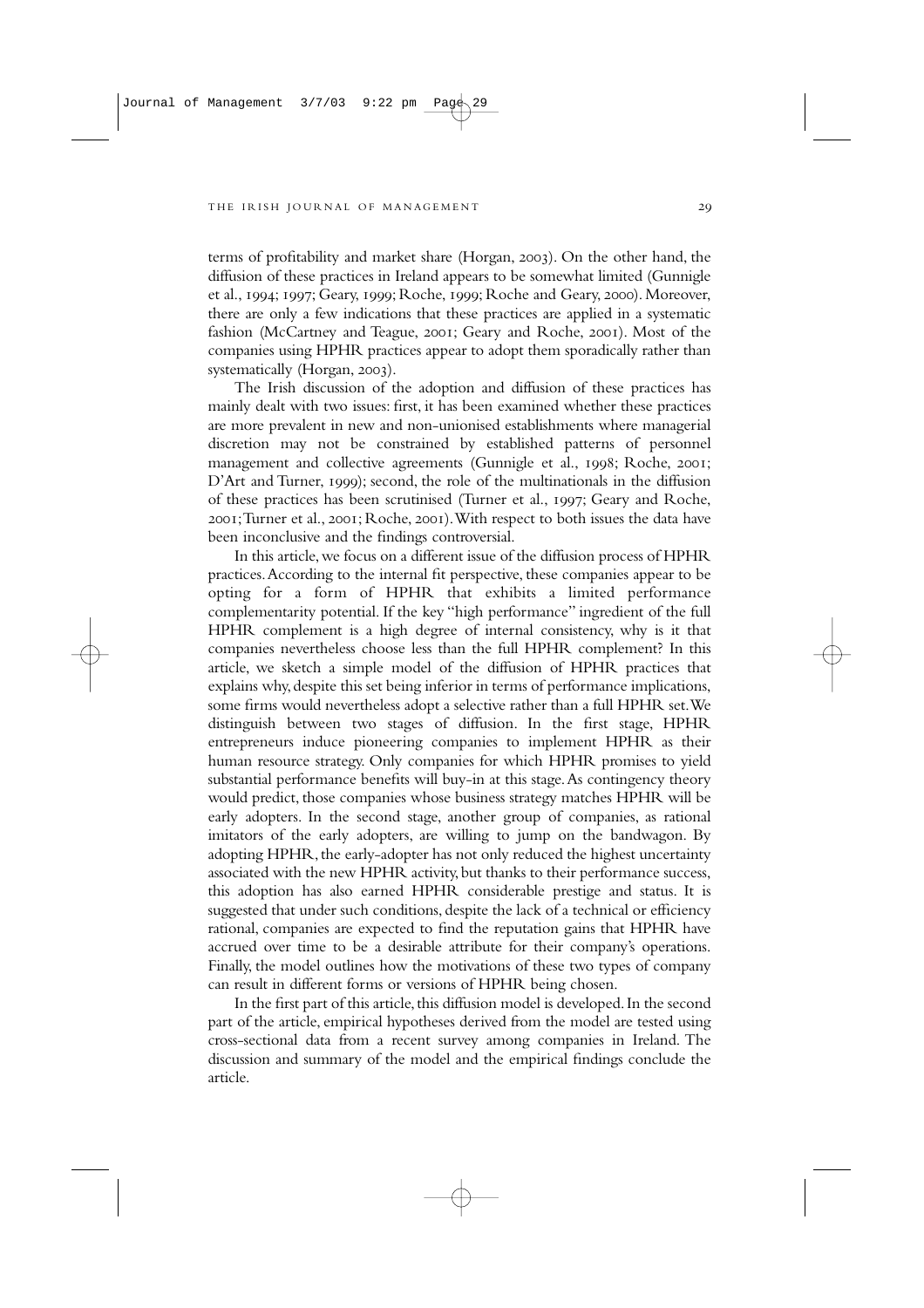#### A MODEL OF THE HPHR DIFFUSION PROCESS

In order to understand how organisational practices such as HPHR disseminate, a useful approach is to construct a general model, which, by abstracting from historical contingencies, can examine the common mechanisms that underlie many diffusion processes. In this article, we develop such a model in an informal fashion.This model depicts the process of HR diffusion as an unfolding process that takes place in two stages. The early stage depicts the decision by certain companies to adopt HPHR as being guided primarily by efficiency goals. During this early stage, the reputation of these practices is established.The later stage depicts another group of companies who, as rational imitators of the early adopters, are willing 'to jump on the bandwagon' in order to signal their status as high performers.

## **Early Diffusion Stage**

The adoption decision of innovative organisational practices such as HPHR can be understood as a rational decision where managers trade-off the costs and benefits of adopting HPHR. In particular, during the earliest stages of the diffusion of innovative organisational practices, the rationality of the adoption decision is limited by considerable information deficits. Managers are expected to be unfamiliar with these HR practices, their understanding of the potential contribution that these practices can make to their company's performance is expected to be poor and they are expected to lack the training and knowledge to implement and 'run' these practices.The problem thus far is that potentially interested companies are not sufficiently informed or motivated to consider the HPHR option. In the early stages of the diffusion process of organisational practices, the unawareness and uncertainty regarding the related costs and benefits are substantial obstacles to be overcome (Rogers, 1995). Hence if the diffusion process is to advance, the involvement of an actor to make a critical intervention is needed: these circumstances require an actor who has a structured entrepreneurial goal, one that is prepared to actively define, justify and push the strategic value of new forms or sets of practices (DiMaggio, 1988; Clemens, 1993).

In recent decades, the role of the HR profession has developed such an entrepreneurial profile.The focus of the HR profession has increasingly been to achieve a high status within companies. In doing this, its formula has been to offer its skills, knowledge and competency as a crucial service to companies.The profession's claim has been that effective HR management makes a substantial difference to the company's 'bottom line' and thus to its ability to compete. In advancing the profession's claim, HPHR features as the decisive HR solution. Consequently, the HR profession as a collective actor has been willing to develop the concept of HPHR as a form of strategic human resource management, it has acquired the competency to implement this HR system and has actively promoted its adoption among companies.The HR profession, however, does not exhibit the status or power to make the final decisions regarding HPHR adoption.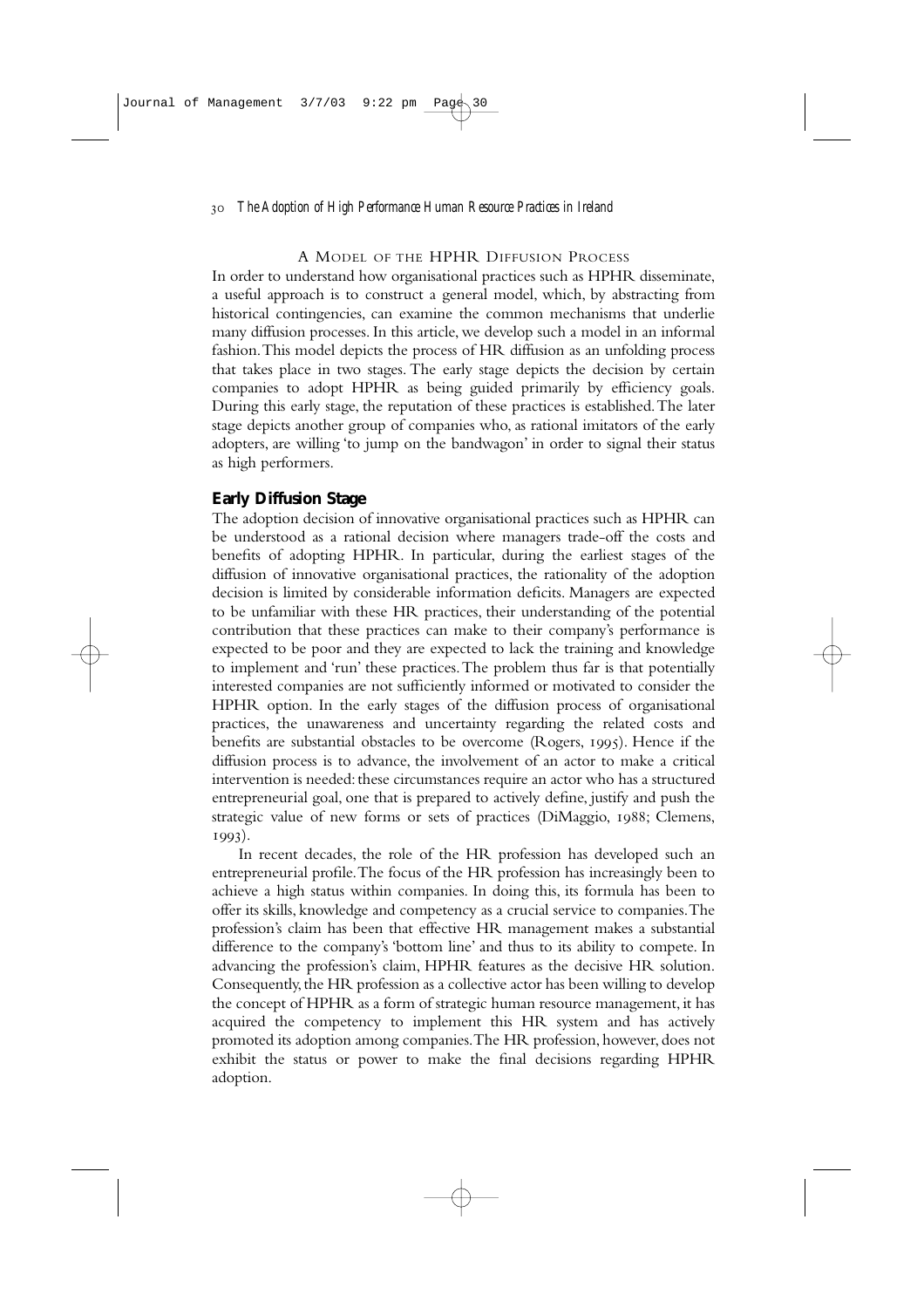During the earlier stage of the HPHR diffusion process, the risk involved in implementing the practices, despite the entrepreneurial efforts of the HR profession, is nevertheless high and companies are therefore understandably reluctant to adopt.The relative newness of the practices means that companies cannot gain from the success or failure experiences of other companies.This begs the question which type of company will be willing to bear such risk.Only those companies that perceive a considerable gain to be made from adopting HPHR will do so. A useful starting point to understand which companies will gain most by adopting a HPHR strategy,is to examine the extent of fit that can be achieved between the company's competitive strategy and HPHR (i.e. question of external fit). The company's ability to sustain profitability in the face of competition depends upon how well the company implements its 'competitive strategy'. In the following we proceed from Porter's distinction between two alternative competitive strategies – the cost minimisation and differentiation strategies (Porter,  $1980$ ;  $1985$ ).<sup>3</sup> These strategies require very different HR inputs  $(A$ rthur,  $1002$ ).

Firms can compete on the basis of low cost and being a low-cost producer in its industry. A firm engaging in cost reduction is one that claims its market position by undercutting the price at which its rivals can bring their product to the market. Depending upon the extent of commitment to being a cost-leader, the sources of cost advantage will vary; one source of advantage will be to focus on bringing a 'no-frills' product or service to the market.This requires reliable yet uncomplicated production technology and basic work production arrangements.As production techniques are well specified, relatively narrow and routine, the necessity for a sophisticated labour input is minimal. All in all, this approach demands little by way of initial training, little if any technological change and the costs related to the development of employee involvement needs are negligible (Arthur, 1992).

Alternatively, the firm can strive to be relatively unique in its industry along a dimension that is valued greatly by the customers of its product or service.This can imply emphasising the uniqueness of the product itself, the delivery system through which it is sold, the marketing approach or even by focussing on providing a particular product to a 'niche' market.The differentiator's quest to reflect the demands and changes of market conditions will rely strongly on its capacity to be innovative and flexible (Porter, 1980). To this end the human resource input will be a decisive part of delivering a high degree of employee expertise, skill, flexibility and the levels of creativity that are essential for high innovation. As a particular premium is placed on preparing and motivating employees to apply a much-needed 'smart' and high work effort, the company will need to establish a culture distinguished by norms of hard work and cooperation.

For the differentiator, high levels of HR input are required to deliver a favourable company performance outcome and it is this keen interest in stimulating employee performance that is expected to persuade the differentiator to adopt at the early diffusion stage: for example, from the recruitment stage, the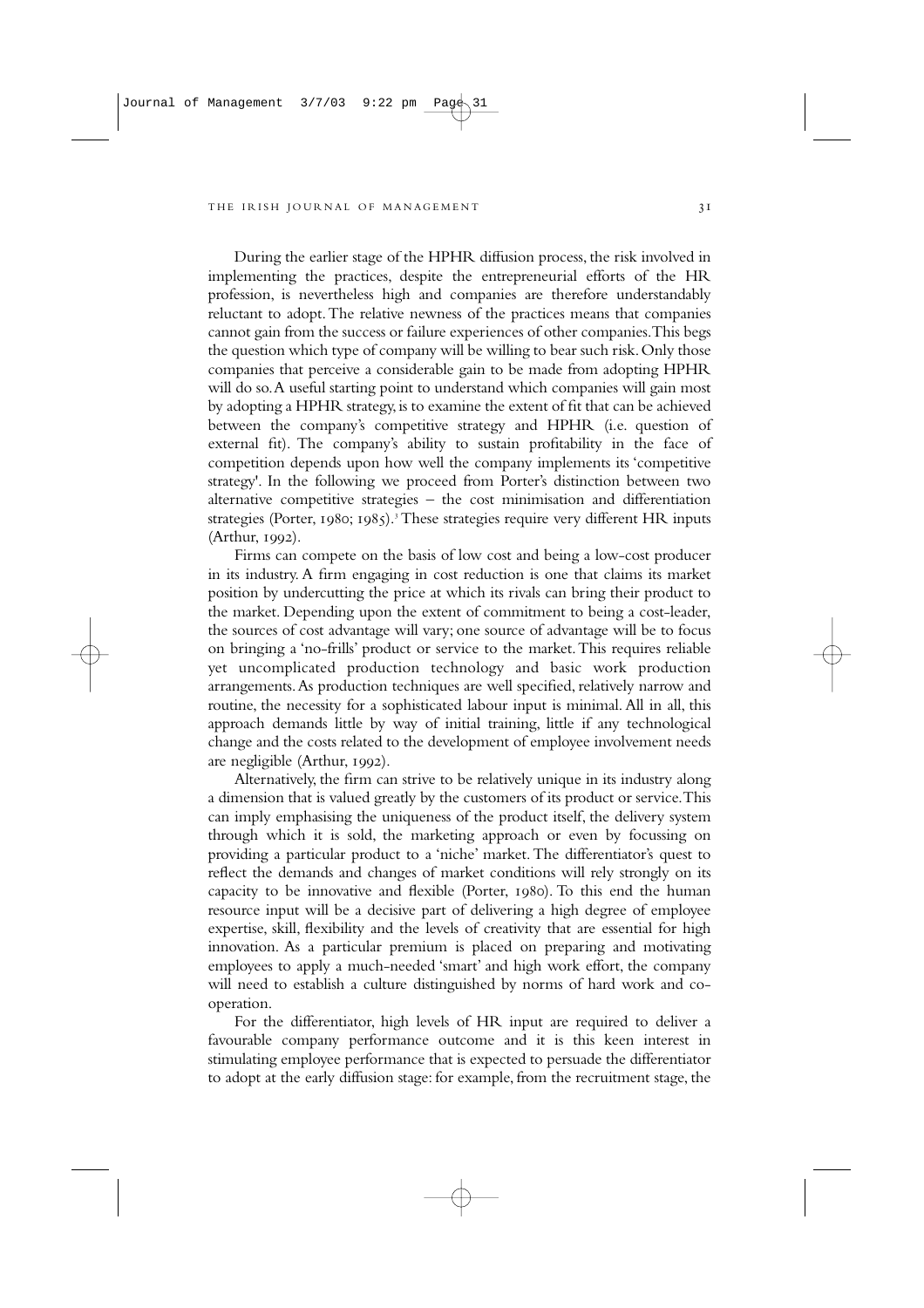procedures and practices implemented by the company when screening and selecting candidates will help to identify those who exhibit the knowledge, skills, experience and work attitudes that are considered desirable by the company. After recruitment, HPHR can continue to play a decisive role: through its role in training, compensating and promoting employees, HPHR co-ordinates the human resources that will be required for the firm to achieve this.The attraction of HPHR for the differentiators lies in its potential to reach all aspects of the company - from production, development and design to the marketing, distribution and sales of the firm's product or service. If HPHR delivers its potential, the advantages to be realised for the differentiator renders the early mover strategy not only an innovative but also a highly competitive activity. For companies pursuing a cost minimisation strategy, in contrast, HPHR is most likely to be regarded as fanciful promulgations! For these companies, HPHR does little more than increase labour costs with little or no promise of returns in terms of an enhanced productivity.

## **Later Diffusion Stage**

Many diffusion processes result in an S-shaped diffusion curve. After an initial stage of slow adoption, the rate of adoption then rapidly increases. Later when a substantial share of the population has adopted the innovation, the rate of adoption decreases continuously. Hence the number of adopters per time unit approaches a normal curve resulting in the familiar S-shaped curve of cumulative adoption.This typical pattern resembles many epidemiological processes and a mechanism similar to contagion,such as the spread of information via a network, has been invoked to account for this shape (Coleman et al.,  $1966$ ; Burt,  $1987$ ; Valente, 1994).

In the case of HPHR, we assume that such a process of interaction-based imitation is not necessarily the most important one. The number of previous adopters can affect the likelihood of current HPHR take-up in ways that do not presuppose direct contact between early and late adopters. For example, population ecologists studying the development of organisational forms (Hannan and Freeman, 1989; Hannan and Carroll, 1992) and organisational practices (Ahmadjian and Robinson, 2001) have pointed to a recurring pattern of the 'legitimacy' of organisational forms and practices increasing as a function of previous adoption. This legitimacy facilitates access to valuable resources that permits the further growth of the population. For the spread of HPHR we assume that a similar process of reputation building accounts for both an increase in the diffusion speed in this later stage as well as for the emergence of hybrid types that are characterised by the selective take-up of HPHR practices.

When the effects of practices or technologies are poorly understood, copying the example of other, successful companies provides a good, low-cost heuristic for finding a valuable solution (March and Olsen, 1976; Haunschild and Miner, 1997). However, this mimicking of successful companies is not only rational as a search heuristic but the ideas and beliefs about HR practices can secure a 'legitimate' status which brings also benefits other than those arising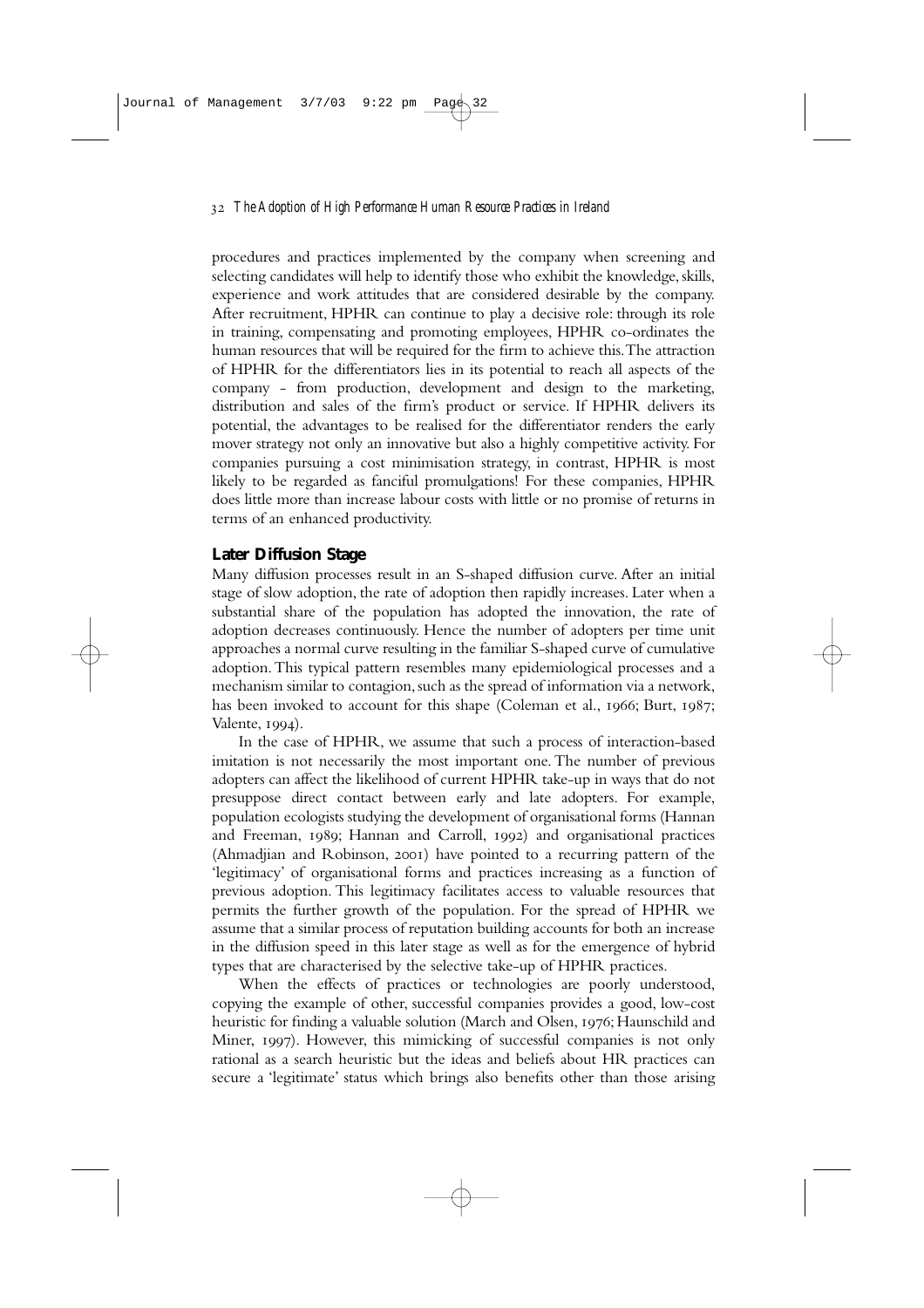from a HR-business strategy fit. For example, Westphal et al. (1997) found that companies using the same practices as others improve the company's general reputation, as evidenced by the ratings of a national accreditation organisation. During the early stage of diffusion, HPHR becomes associated with both improved employee and company performances and thus earns a favourable reputation. Based on the success of early adopters, HPHR becomes recognised in the wider business community for being a successful and innovative approach. An example of how this occurs can be seen when one considers how the early adopters' experience with HPHR is evaluated by institutions whose influence is widely felt in the business community, i.e. lending institutions and other larger companies (e.g. as customers).As an important financial resource, the evaluations of these institutions are very serious for companies (for example, as a source of advice, the company is eager to incorporate its recommendations). Banks, having observed early adopters and their success with the use of HPHR means that these practices become associated with being the practices of productive companies and evaluated as practices that promote company performance. Consequently, companies that resemble early adopters will be most likely to be classified as belonging to the 'prosperous'set and thus become serious contenders for financial support. Regardless of the actual potential of HPHR for nondifferentiator companies, the success of early adopters is noted and evaluated by significant observers as 'best practices'.With such 'signalling' value for banks and other resource points, all companies using HPHR can gain from the increased reputation effect. As Shaw and Epstein (2000) have shown, the reputation of companies and management can be enhanced by the adoption of popular management techniques even if they do not make substantial economic contributions. Hence HPHR becomes valuable to the company in a way that is quite different from benefits derived from the HR-business strategy fit. Once the experiences of early adopters become dissipated, later adopters will look to 'best practices' in order to avoid the reputation of an out-of-date, old-fashioned or fading company.

Low differentiators, not relying on a differentiator-HR input fit, lack any incentive in the early stages to adopt HPHR. But as the practices acquire a 'best practice' effect for all companies, benefits can be gained by now jumping on the bandwagon: adopting the latest and most innovative of HR techniques is likely to be met with the seal of approval and to evoke confidence as it indicates a high management quality.Thus, in the later stage, the profile of adopters will be less characterised by a differentiation strategy as low differentiators now also adopt in order to reap the reputation benefits of HPHR adoption.

Studies on the relationship between types of HPHR and performance have shown that the adoption of the full set of HPHR practices is necessary to gain substantial performance improvements (Ichniowski et al., 1997; Horgan, 2003). This is because these practices are mutually reinforcing and supportive. Lacking these complementarities, the take-up of single practices or of a selective set of the practices, does not yield significant performance effects. As a consequence it is expected that companies either adopt the full set of HPHR practices or they do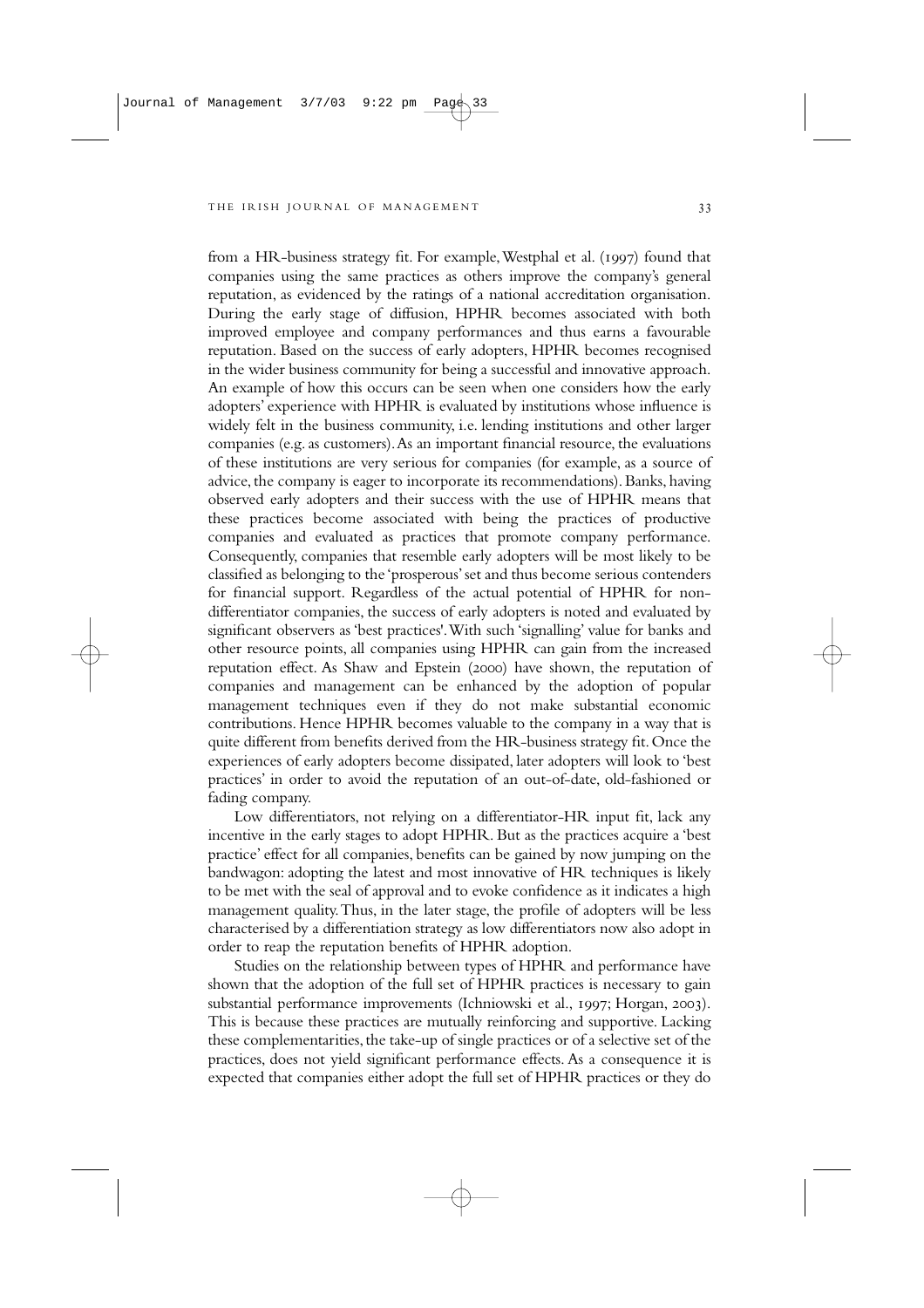not adopt at all.This theoretically expected bi-modal distribution of HPHR has not been substantiated empirically; rather, there appear to be companies that opt for some, in part substantial HPHR investment, but without adopting the full set of HPHR practices.This selective take-up could be a rational, profit-maximising strategy for those companies for which the performance implications of HPHR are secondary. If the selective set of HPHR practices is sufficient to secure reputation gains,'reputation seeking' companies may opt for a selective set that requires less investment and commitment than the full set: when organisational practices are adopted for this signaling value these practices can be seen as operating as a type of façade which leaves the internal workings of the company largely untouched (Meyer and Rowan, 1977; Meyer, 1979).

To recapitulate the model, in the early stage of HPHR diffusion, lack of awareness and information prove to be the principal obstacles to the take up of these practices.The intervention of actors such as the HR entrepreneurs, having high stakes in ensuring that these practises are diffused, proves to be crucial to promoting the concept of HPHR among companies. However, even if aware of the HPHR option, only companies that have the resources to bear the costs and risks of HPHR adoption and that will benefit greatly from the potential gains of HPHR will adopt these practices. Since HPHR is expected to improve the motivation,commitment and skill of the workforce,HPHR is of particular value to companies pursuing a 'differentiation business strategy'. Companies pursuing a cost minimisation strategy, however, reject the HPHR option. Hence we expect that:

- in the early stage of HPHR diffusion, companies that pursue a differentiation strategy are more likely to adopt HPHR;
- **•** in the early stage of HPHR diffusion, contact with HR profession will strengthen the disposition of 'differentiators' to adopt HPHR;
- **•** companies pursuing a cost minimisation strategy are unlikely to adopt HPHR.

As a result of the success of early adoption, the rate of diffusion increases in the next stage.Although 'differentiators' will still comprise the lion share of HPHR adopters, the ongoing process of the institutionalisation of the strategy also brings with it incentives for those companies less dependant on employee input, to adopt the strategy. Having earned the reputation of being innovative and performance enhancing, HPHR becomes a signal of company success and competitivity for outsiders with a limited knowledge of a company's capabilities. Even companies that do not have an 'efficiency rationale' will adopt HPHR in order to enjoy the reputation gains.

These companies do not, however, necessarily require the full HPHR set. Because outsiders have only a limited insight into the company's activities, a selective set of highly visible and fashionable practices and a less consistent application may be sufficient to convince such outsiders of the 'high performance' nature of the company.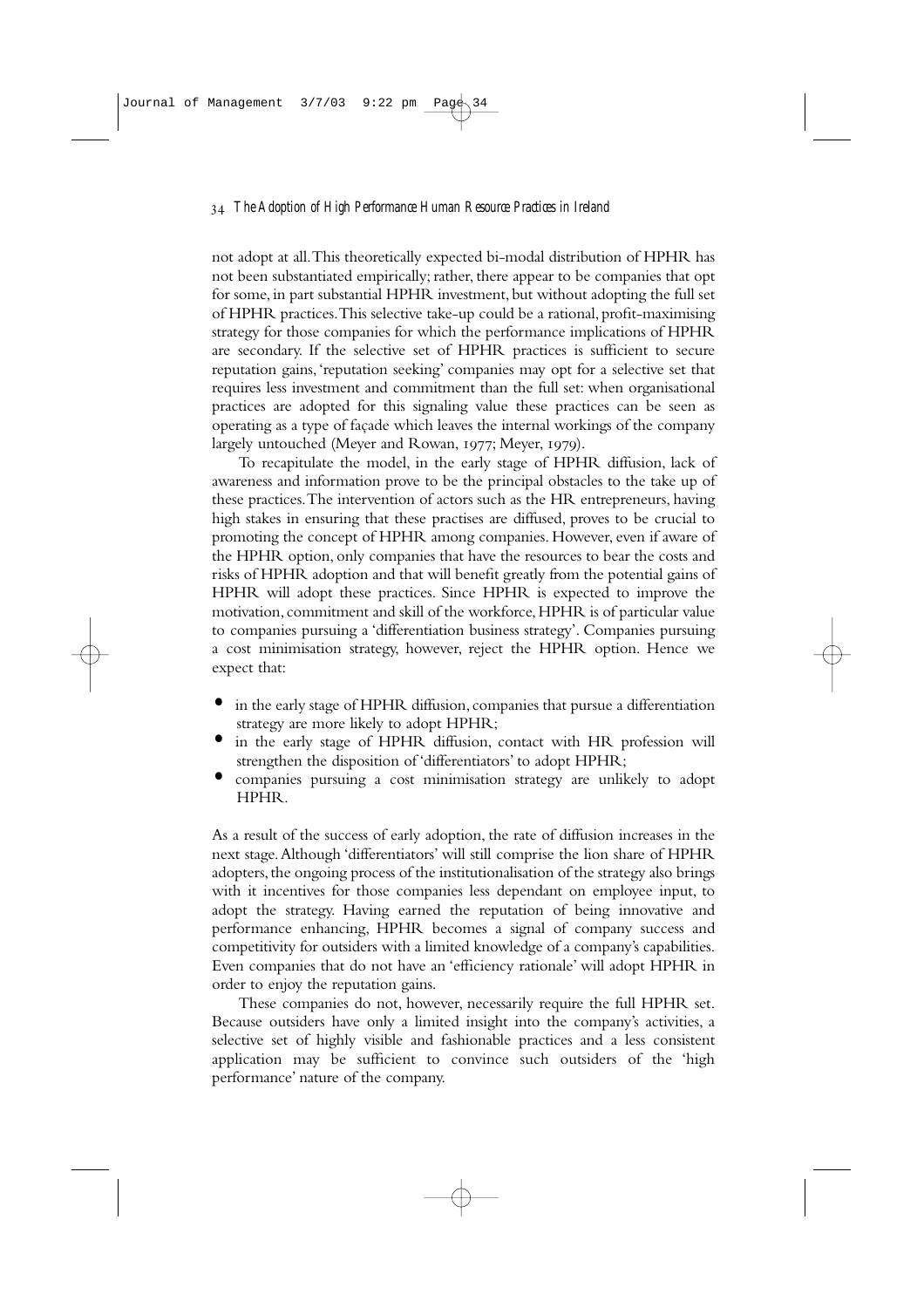- **•** In the later diffusion stage, the relationship between differentiation and HPHR adoption will weaken.
- **•** In the later diffusion stage, differentiation companies will adopt a full-version of HPHR and non-differentiators will adopt a 'selective' version of HPHR.

This model describes a diffusion process that develops over time.A rigorous test of this model would require longitudinal data and preferably panel data. However, provided that the HPHR diffusion process has progressed beyond the early stages, the model also permits the derivation of hypotheses that can be tested cross-sectionally. In the next section, we introduce the data used to illustrate the model as well as outline the operationlisation of key concepts. Cross-sectional hypotheses will be developed in the subsequent section.

## **Data and Operationalisation**

The data used to test the hypotheses were obtained from the Careers Management 2000 survey in Ireland. This data were collected during July-October 2000 as part of an ongoing international study on human resource and career management practices, by the Interuniversity Center for Social Science Theory and Methodology (ICS), University of Groningen in cooperation with the Institute of Interdisciplinary Management, London School of Economics (Horgan, 2003). A detailed questionnaire covering a range of human resource practices was sent to senior management/human resource offices in companies in manufacturing and services industries of the Republic of Ireland. The initial mailing was followed up with the sending of a reminder letter (for details of the data-collection procedure, see Horgan, 2003). A total of 81 usable questionnaires from companies with 50 plus employees were returned. The survey response rate of 9 per cent is somewhat below the average of some other postal surveys.This response rate is, however, within the range that is typical for international studies with this data collection method (for example, Harzing, ) and considering that the questionnaire used was of substantial length. A comparison of the size and industry composition of the sample with the targeted population, with the Census of Industrial Production (only manufacturing) (CSO, 2000) and with the targeted population of the larger Cranet E. Survey of 1995 (Heraty and Morley, 2000) gave no indication of response bias (Horgan,  $2003)$ .

#### **Key Concepts**

#### *HPHR*

HPHR is operationalised by the extent to which companies use the following practices:

- . *Use of Incentives*: this refers to the importance of performance and skill in determining the compensation and promotion opportunities given to core employees.
- . *Training*: the extent to which firms provide in-house or external training to their core employees.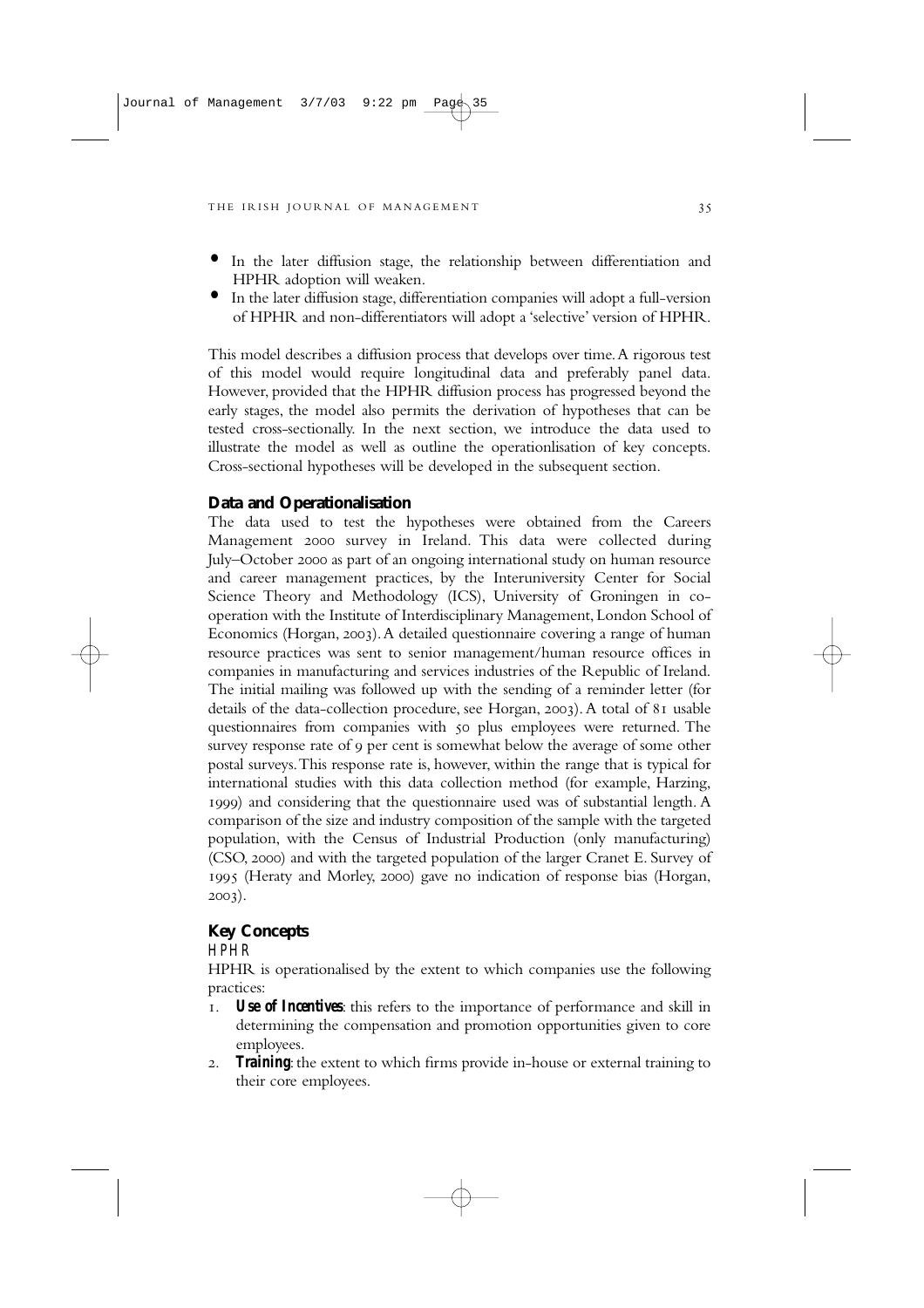- . *Selection*: the extent to which companies apply rigorous selection criteria in the recruitment and promotion of their core employees.
- . *Guidance*: the extent to which companies provide core employees with guidance and support in the development of their jobs and careers
- . *"Gifts"*: the level of pecuniary and non-pecuniary benefits provided by a company to its core employees.

## **Types of Adoption**

In the model outlined above, a distinction has been made between three types of HPHR adoption: *non-adoption*, adoption of the *full HPHR* set and adoption of a **selective HPHR** set. Using cluster analytical methods, Horgan (2003) demonstrated that companies in Ireland apply three generic types of HPHR. One type sees each of the HPHR practices extensively. These companies are considered to be *full adopters* of HPHR.A second group of companies invest in many, but not all, of the HPHR practices.These are referred to as the *selective adopters*.The third type is characterised by their remarkably low use of HPHR practices.We regard these to be *non-adopters*. Eleven companies are full adopters  $(13.6 \text{ per cent}),$  34 companies are selective adopters  $(42 \text{ per cent})$  and 36 companies are non-adopters (44.4 per cent) (see Appendix for some details).

**Business strategy**: In operationalising the business strategy the widely applied typology developed by Porter was followed (1985). As elaborated upon earlier, according to this typology, companies compete either by becoming the lowest cost producer of a product or service (cost-minimisation strategy) or by differentiating themselves from other competitors on the basis of product quality or innovativeness (Differentiation strategy).We adapted the instrument suggested by Dess and Davis (1984) to measure these different business strategies (see Appendix for items and psychometric attributes).

*HR exposure*: The data unfortunately do not contain elaborate measures of the degree of exposure to the HR profession such as the extent of integration of HR networks etc. As a proxy for this we use the status of HR management in the company as measured by the involvement of HR management in decisionmaking and the position of the HR manager in the company hierarchy (see Appendix for specific item details).

*Company co-orientation*: Since the data are cross-sectional, time-dependent aspects can only be measured indirectly. In the model, it is assumed that the successful implementation of HPHR leads to reputation of HPHR as 'best practices' and transforms HPHR partially into a signal of innovativeness and management capability. We use the degree of company co-orientation as an indirect measure of a company being in the second stage of HPHR diffusion as it captures the degree of exposure to the reputation of HPHR practices. Companies with a high co-orientation (i.e. that benchmark their HR activities, that orientate themselves towards presumed best practices and that are, in general,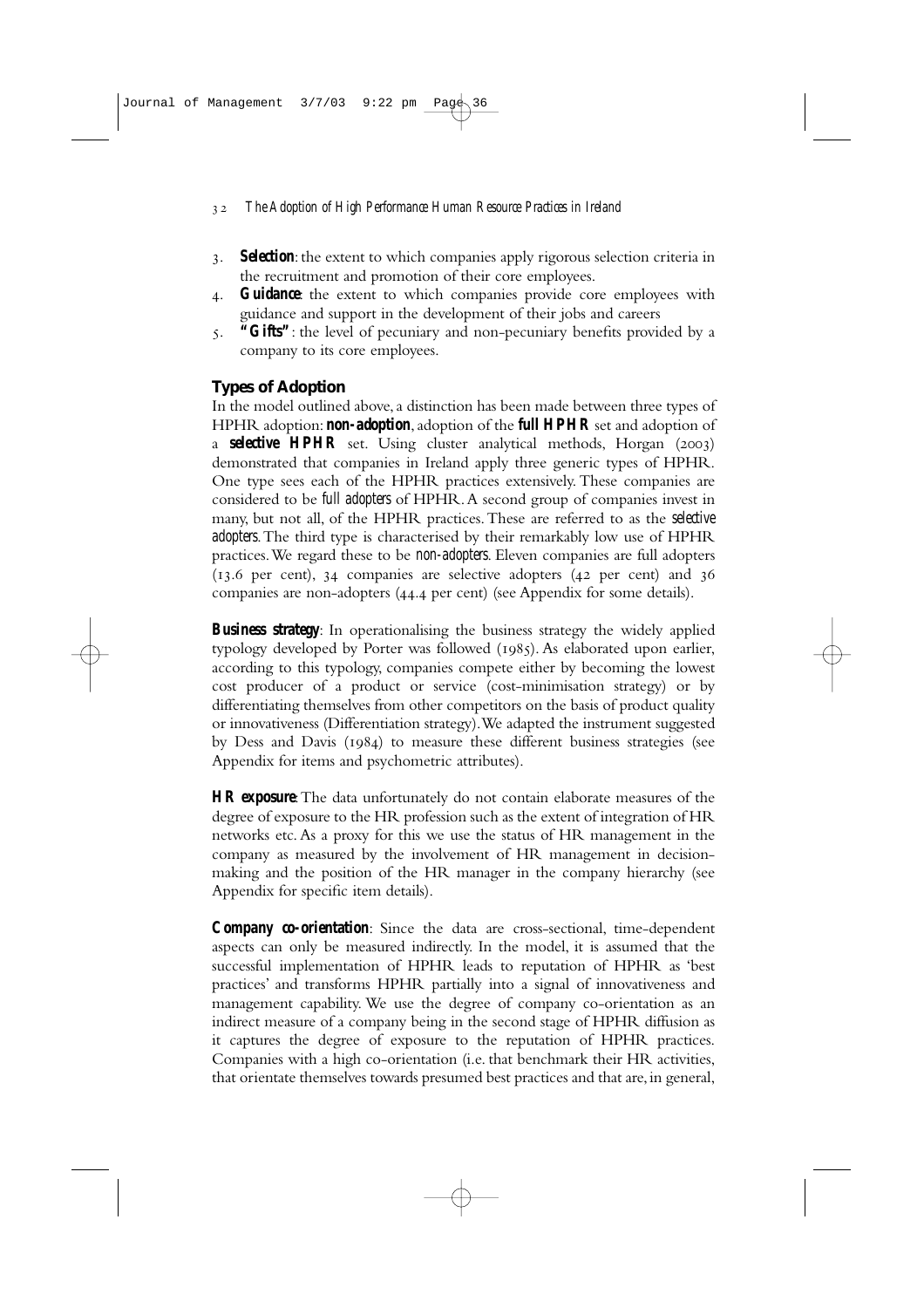aware of the HR management of other companies) are more likely to be reputation sensitive than other companies when determining their HR strategy (see Appendix).

## **Empirical Hypotheses**

For those companies that pursue a differentiation strategy and hence are most dependent on a high-quality human resource input, HPHR will be most beneficial to their operations in terms of performance. Regardless of whether they adopt HPHR in the early stage or wait until the beneficial effects become evident, these differentiators will in each case choose to adopt the full set in order to realise the complementarities among the HPHR practices. Hence, we expect:

## *The more a company is committed to the use of a differentiation strategy, the more likely the company will adopt the full set of HPHR practices.*

In contrast, the competitive advantage of companies that follow a cost minimisation strategy relies on minimising the costs of products of moderate quality and sophistication. Consequently, these companies will be reluctant to take on the extensive investments required for the implementation of HPHR. Hence, we expect:

## *The more a company is committed to the use of a cost minimisation strategy, the less likely the company will adopt HPHR practices.*

That HPHR has earned a favourable reputation during the later stage means that companies are now provided with a new reason to consider HPHR adoption. As a consequence, the adoption rate is expected to increase in the second stage. Companies with a high co-orientation are more receptive to the promise of acquiring the legitimacy and status associated with the use of HPHR.Thus we expect:

## *The higher the co-orientation of a company, the more likely the company will adopt either the full or the selective set of HPHR practices.*

Particularly in the first stage of the diffusion process the promoting activities of the HR profession are necessary to induce differentiator companies to bear the risk involved in HPHR adoption. The increased adoption probability in the initial stage by differentiation companies that have strong HR connections, accounts for a higher share of these companies being among the adopters for most of the diffusion process. Hence we expect in the cross-section that:

## *The more exposure a company has to the HR profession, the stronger the relationship between differentiation and full adoption will be.*

The adoption of selective sets of HPHR practices was explained by the model as being a strategy by companies to capture the reputation benefits of HPHR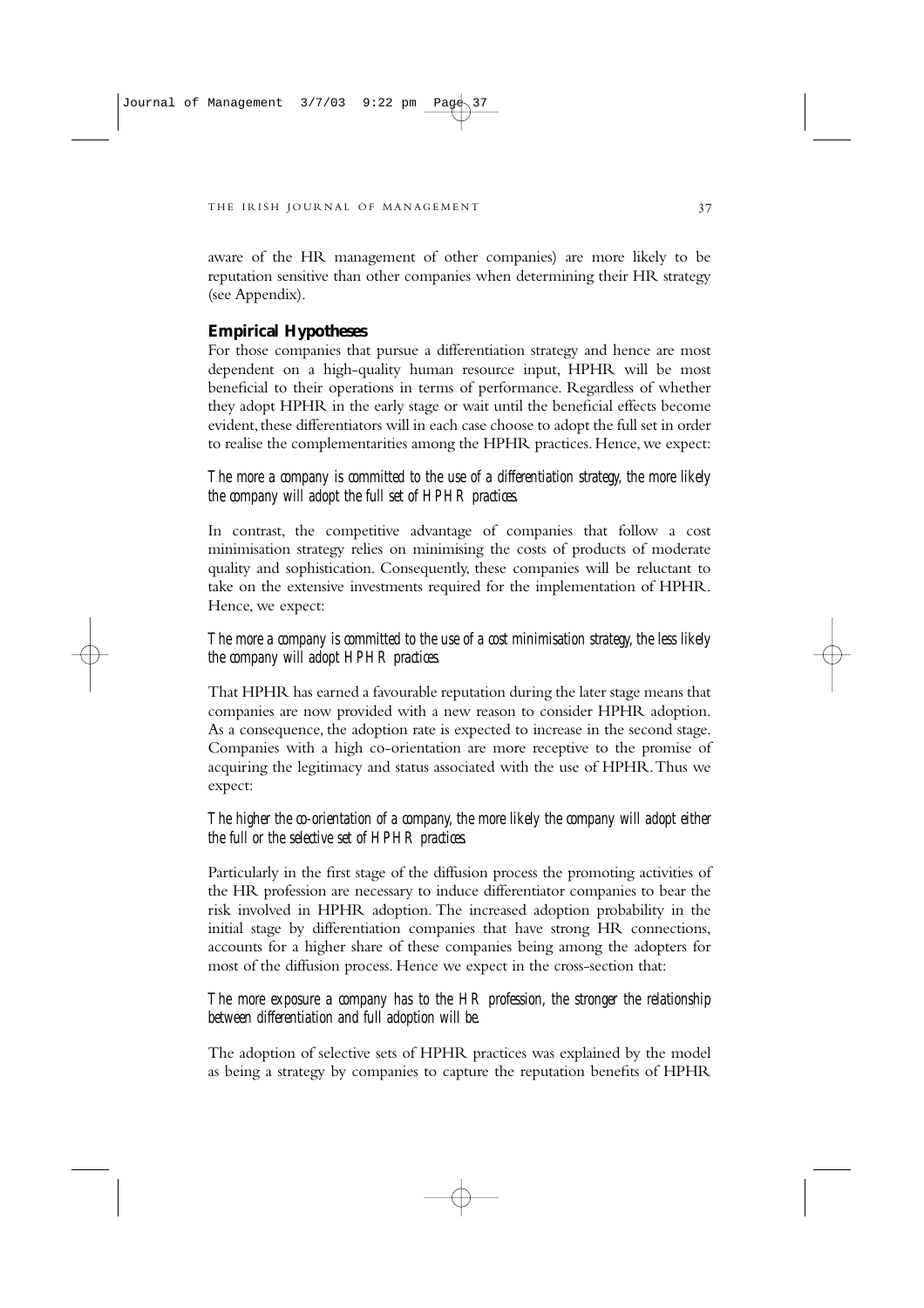adoption but have little interest in the performance effects that are associated with the full set of HPHR. The adoption of the selective set of HPHR is therefore expected to be most likely among reputation-seeking companies with little commitment to a differentiation strategy.Thus:

*Companies that combine a high co-orientation with a low commitment to a differentiation strategy will predominately adopt the selective set of HPHR practices.*

## **Econometric Specification**

The appropriate regression model for multiple qualitative outcome variables with individual (i.e. company) attributes as predictor variables is the multinominal (or generalised) logit model (Greene, 2000: 859-62). The estimated equations provide a set of probabilities for the three adoption modes of the companies with attributes xi. When j=0 is full adoption (the reference category),  $j=1$  indicates non-adoption and  $j=2$  represents selective adoption, the probabilities are:

$$
\Pr(Y = j) = \frac{e^{\beta_j x_j}}{1 + e^{\beta_1 x_j} + e^{\beta_2 x_j}} \text{ for } j = 1, 2,
$$

$$
Pr(Y = 0) = \frac{1}{1 + e^{\beta X} + e^{\beta X}}.
$$

The marginal effects of the characteristics on the probabilities are

 $\partial_i = \Pr_i[\beta_i - \overline{\beta_i}]$ 

i.e. the probability of outcome j times the difference between the estimate for j and the average estimate for  $i = 0$  to 2.

Beside the company attributes for which hypotheses have been formulated a vector of controls for company heterogeneity has been added. This vector includes company size (logged), company age (logged), percentage of unionised employees and sector dummies.

## *Results*

Table 3.1 reports the results of two multinominal regressions of the three types of human resource system adoption. The full adopters of HPHR are the reference category.The first part of each model contrasts full adopters with nonadopters  $(I = non-adopters$   $o = full$  adopter). The second part of the models contrasts the full adopters with selective adopters ( $i$ =selective adopters  $o$  = full adopters). The first model contains only main effects. The second model incorporates the relevant interaction effects.The first three hypotheses relate to the main effect model. The second model treats the next two hypotheses regarding interaction effects. Table 3.2 reports the marginal effects of the variables of interest.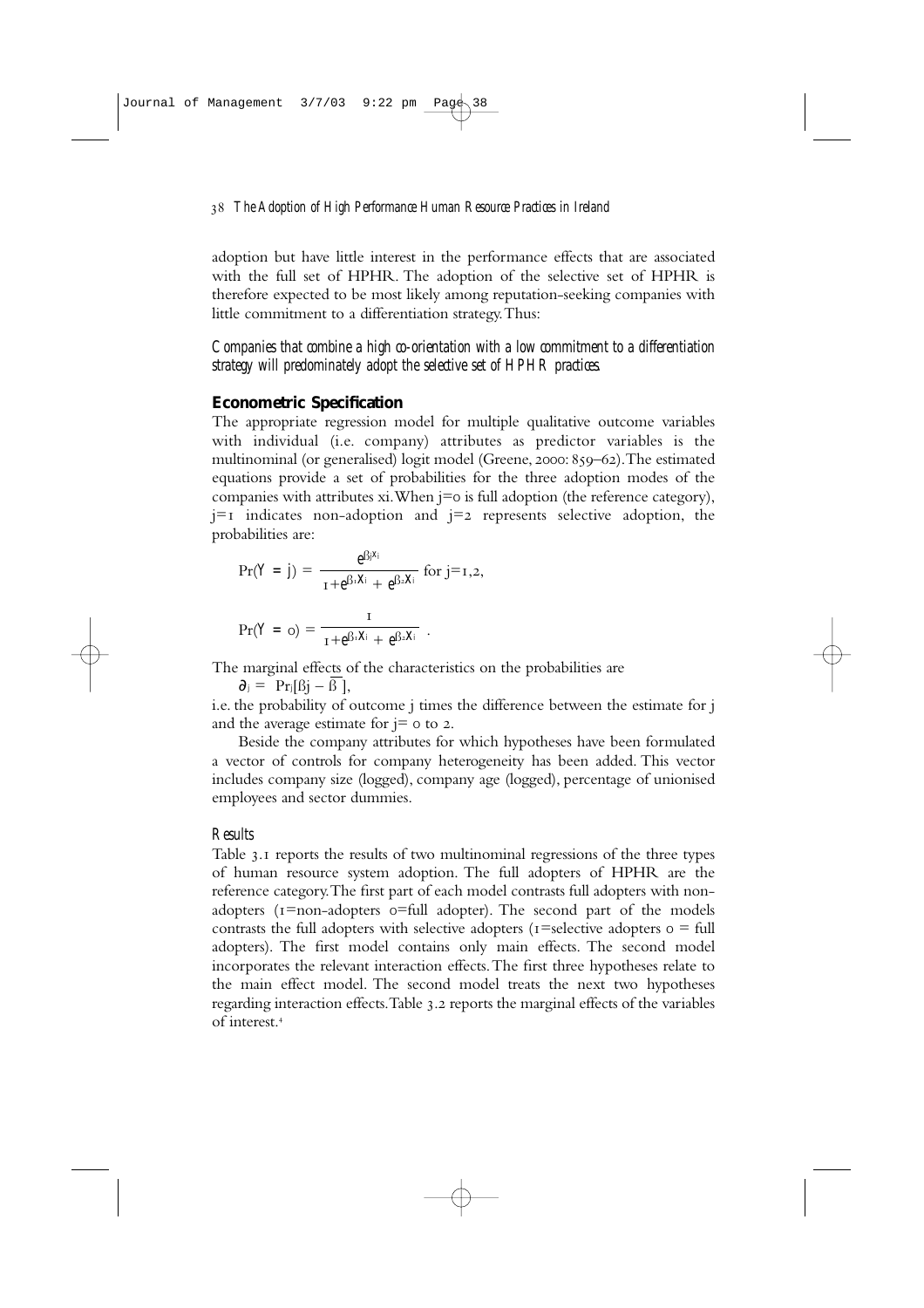|                        |                |      | Model 1          |                  |                  | Model 2          |      |                  |                 |                   |  |  |
|------------------------|----------------|------|------------------|------------------|------------------|------------------|------|------------------|-----------------|-------------------|--|--|
|                        |                | Low  |                  | <b>Selective</b> |                  |                  | Low  | <b>Selective</b> |                 |                   |  |  |
|                        | S.E.<br>ß      |      | S.E.<br>ß        |                  | $\boldsymbol{X}$ | ß                | S.E. | ß                | S.E.            | $\boldsymbol{X}$  |  |  |
| Intercept              | 3.07           | 1.72 | 3.85             | 1.66             | 7.1              | 2.96             | 1.74 | 3.85             | 1.67            | 6.8               |  |  |
| Process industry       | .61            | 1.32 | $-22$            | 1.39<br>1.0      |                  | .83              | 1.36 | $-.41$           | 1.41            | 2.0               |  |  |
| Food & misc.           | $-06$          | 1.06 |                  | 1.36             | $4.7*$           | $-0.09$          | 1.13 |                  | $-2.17$<br>1.43 |                   |  |  |
| industry               |                |      | $-2.14$          |                  |                  |                  |      |                  |                 |                   |  |  |
| Service industry       | .10            | .37  | .40              | .35              | 3.1              | .09<br>.39       |      | .43<br>.37       |                 | $\overline{3.6}$  |  |  |
| Log size               | $-57$          | .36  | $-54$            | .33              | 3.3              | $-0.58$          | .37  | $-0.61$          | .34             | 3.7               |  |  |
| Log age                | .41            | .44  | .34              | .45              | 0.9              | .37              | .46  | .38              | .47             | .08               |  |  |
| Unionisation           | 1.13<br>1.07   |      | $-.33$           | 1.15             | 3.4              | 1.22             | 1.17 | $-.41$           | 1.19            | 4.2               |  |  |
| Cost minimisation      | .63<br>.47     |      | .21              | .40              | 2.3              | .69              | .49  | .25              | .42             | 2.4               |  |  |
| <b>Differentiation</b> | $-0.87$        | .57  | $-.44$           | .54              | 2.9              | $-62$            | .77  | $-0.04$          | .81             | 2.7               |  |  |
| HR exposure            | $-28$          | .48  | $-.48$           | .46              | 1.4              | $-0.01$          | .68  | $-39$            | .68             | 2.5               |  |  |
| Co-orientation         | $-0.82$<br>.55 |      | $-19$<br>.56     |                  | $4.7*$           | $-97$<br>.64     |      | $-19$            | .65             | $7.3*$<br>$\star$ |  |  |
| HR prominence x        |                |      |                  |                  |                  |                  | .69  | $-23$            | .60             | 3.5               |  |  |
| differentiation        |                |      |                  |                  |                  | $-1.00$          |      |                  |                 |                   |  |  |
| Co-orientation x       |                |      |                  |                  |                  | .26              | .67  | $-52$            | .68             | 3.8               |  |  |
| differentiation        |                |      |                  |                  |                  |                  |      |                  |                 |                   |  |  |
| $c2$ (df) (p)          |                |      | 39.8 (20) (.005) |                  |                  | 44.5 (24) (.007) |      |                  |                 |                   |  |  |
| McFadden R2            |                |      | .246             |                  |                  | .276             |      |                  |                 |                   |  |  |
| n                      |                |      | 80               |                  |                  | 80               |      |                  |                 |                   |  |  |

**Table . Multinominal Regression of HR Resource System Adoption**

The first hypothesis derived from the model is that a higher differentiation score is associated with an increased probability of full adoption.The estimate (bNA) indicates a positive relationship between differentiation and full versus nonadoption. This estimate is weakly significant ( $p = 0.062$ ). Differentiation is also positively related to full adoption when compared with selective adoption although the estimate not significant (bSA;  $p = .21$ ). These point estimates translate into the following marginal effects:a one-unit increase in differentiation results in an increase in full adoption by 7.3 per cent points while the percentage of non-adopters diminishes by 8.7 per cent.

The second hypothesis is that a higher cost minimisation score will increase the probability of non-adoption. The relevant parameter estimates are in the expected direction (bNA ; bNA - bSA). The estimate of the regression of nonadoption is weakly significant ( $p = .092$ ); as an additional logistic regression on selective versus non-adoption showed, cost minimisation also discriminates weakly significantly  $(p=0.008)$  between these two types (not reported). The point estimates imply that a unit change in cost minimisation accounts for about 15 percentage points more non-adopters (selective adopters 10 per cent less selective adopters, per cent less full adopters).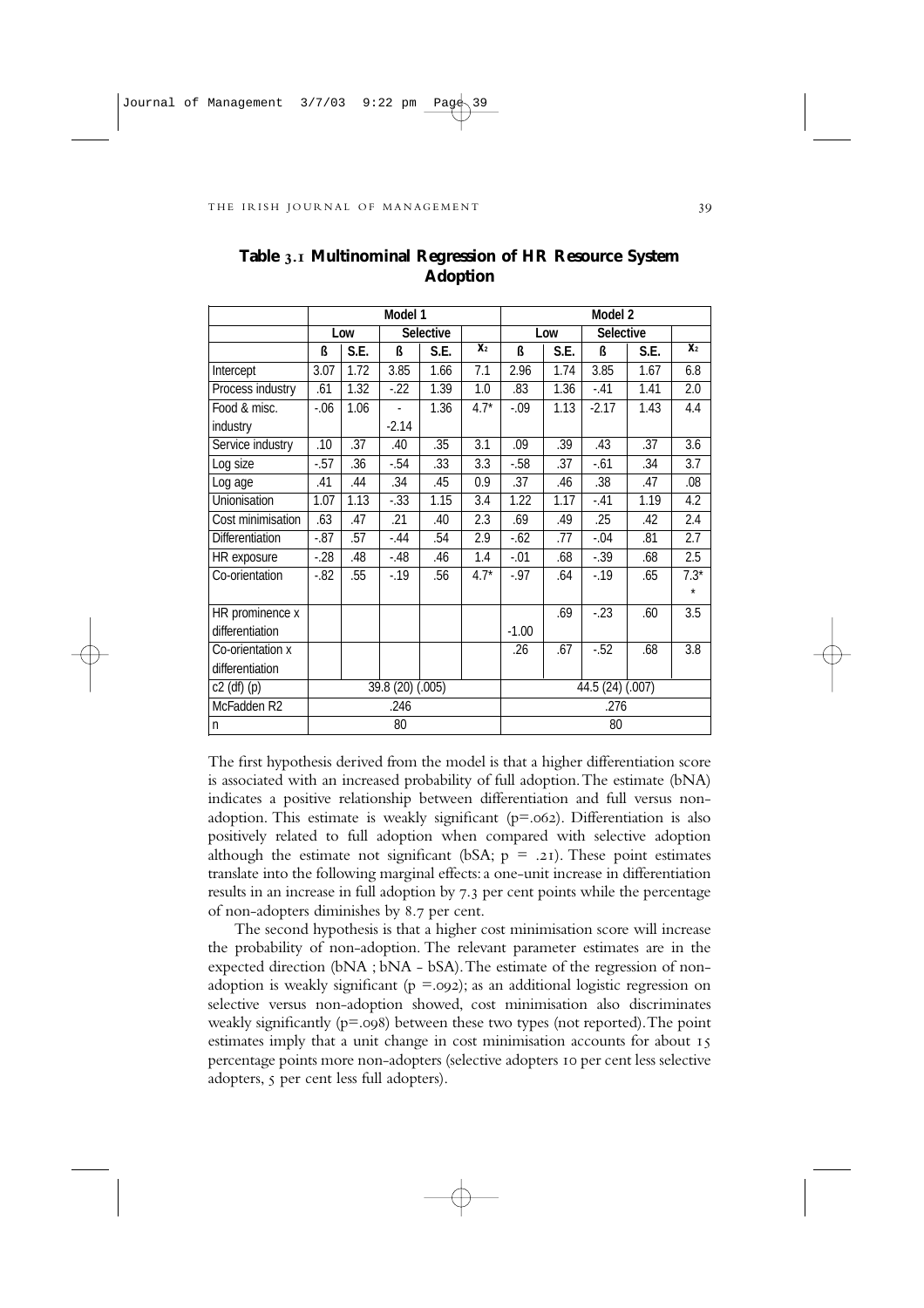The third hypothesis states that company co-orientation will increase the likelihood of both selective and full adoption.The estimates are in the expected direction.As far as the contrast between non- and full adoption is concerned, the estimate is weakly significant ( $p = 0.067$ ). For the contrast between non-adoption and selective adoption, the estimate is even significant  $(p=0.049)$  as was demonstrated by an additional logistic regression between these two types (not reported).A unit change in company co-orientation increases the number of full adopters for about 6 percentage points and the number of selective adopters for about 7 percent.

|                                  | <b>Non-Adopters</b> | <b>Selective Adopters</b> | <b>Full Adopters</b> |
|----------------------------------|---------------------|---------------------------|----------------------|
| Model 1 (Main Effects)           |                     |                           |                      |
| Cost minimisation                | .154                | $-101$                    | $-0.053$             |
| <b>Differentiation</b>           | $-.087$             | .013                      | .073                 |
| HR prominence                    | .013                | $-.057$                   | .044                 |
| Co-orientation                   | $-130$              | .071                      | .057                 |
| Model 2 (Interaction Effects)    |                     |                           |                      |
| Cost minimisation                | .170                | $-0.118$                  | $-.049$              |
| <b>Differentiation</b>           | $-120$              | .086                      | .034                 |
| HR exposure                      | .020                | $-111$                    | .081                 |
| Co-orientation                   | $-169$              | .097                      | .062                 |
| HR prominence x differentiation  | $-183$              | .118                      | .062                 |
| Co-orientation x differentiation | .156                | $-157$                    | .001                 |

**Table . Marginal Effects (approximately; Dp)**

The fourth hypothesis is that the prominence of a HR department reinforces the relationship between full adoption and differentiation. In accordance with this expectation the estimate for the product term between HR prominence and differentiation is negative and weakly significant  $(p=0.073)$  for the comparison between non- and full adopters. Moreover, the estimate for this product term for the comparison between selective and full adoption is also negative, but as expected, it is more so for the comparison between non- and full adoption.The effect of differentiation on full adoption increases thus by about 6 percentage points by a unit change in company co-orientation.A simultaneous unit change of differentiation and company co-orientation increases the incidence of full adoption by almost  $18$  percentage points  $(.062 + .081 + .034).$ 

The fifth hypothesis states that company co-orientation reinforces the negative effect of differentiation on selective adoption. In accordance with these expectations, the odds of selective versus full adoption are decreased (although the estimate is insignificant:  $p=0.23$  and the odds of non- versus selective adoption are even significantly decreased  $(p=0.31;$  additional logistic regression). However, the odds of non- versus full adoption increase slightly. These point estimates imply a one-unit decrease in differentiation substantially changes the effect of company co-orientation on the selective adoption of HPHR, by almost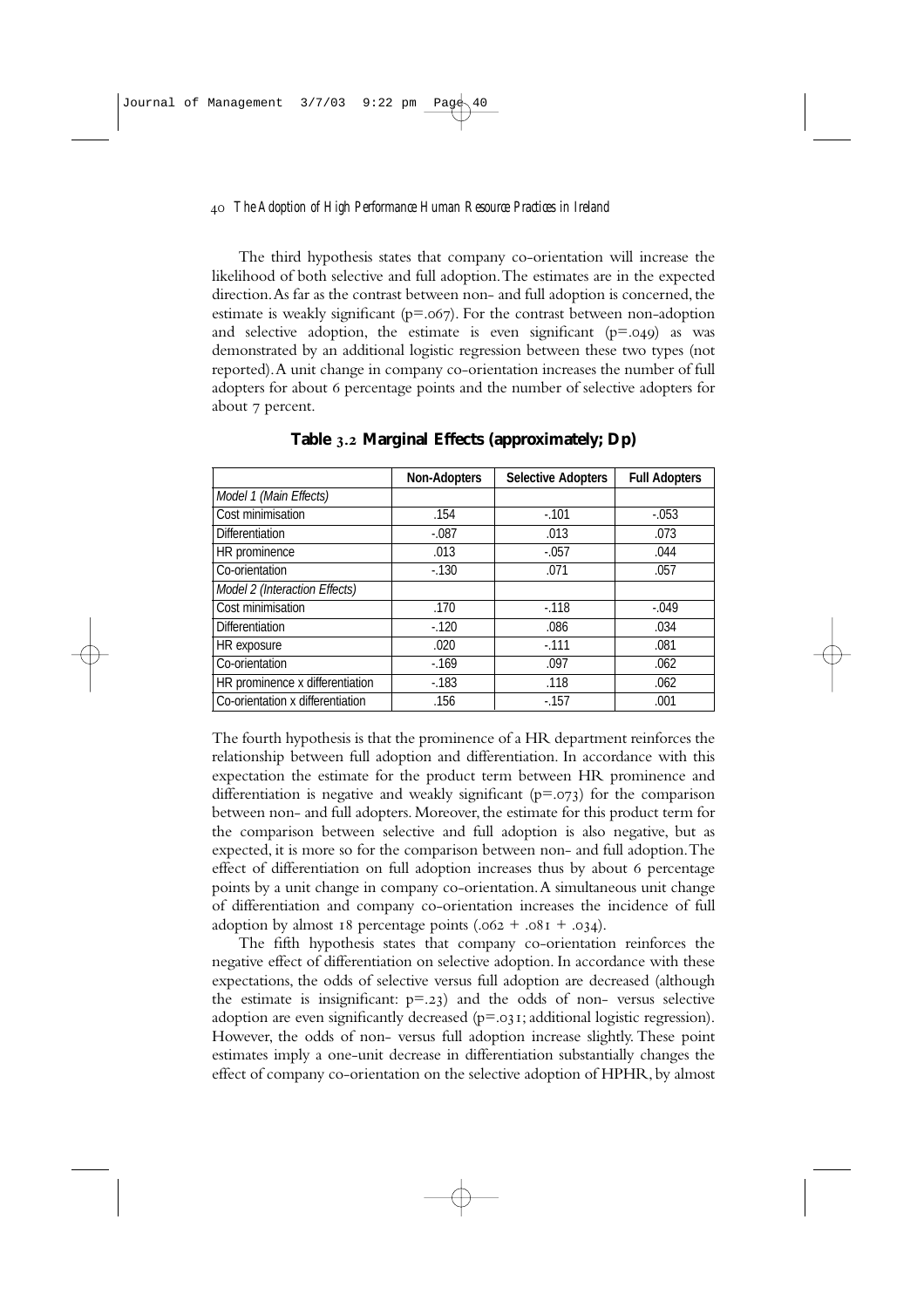percentage points.A unit increase of company co-orientation combined with a unit decrease in differentiation results in a 17 per cent higher probability of selective adoption (.097 - .086 + .157). The results, however, also indicate that the effect of differentiation and co-orientation on full adoption is only additive, summing up to almost to percentage points  $(.034+.062+.001)$ .

#### **DISCUSSION**

Despite the fact that, increasingly, evidence suggests that HPHR has a substantial impact upon company performance, it appears that the take-up of these practices is nevertheless limited. Moreover, although evidence points to the full version of HPHR being the most effective, the pattern of use among companies suggest that hybrid forms of HPHR are also prevalent. In this article a model of the diffusion of HPHR that can explain these stylised facts was developed. In this model, two stages of diffusion are distinguished: the first sees diffusion of HPHR being driven primarily by efficiency considerations. Here, companies pursuing a differentiation strategy find HPHR most promising for their operations and are thus willing to bear the risk of adopting what, at this stage, are relatively unknown practices.The successful adoption of these pioneering companies sets the stage for the second wave of take-up.Increasingly HPHR becomes associated with astute company practice. Furthermore, its use becomes a signal of the quality and innovativeness of company management. Consequently, companies that were before now unconvinced, at this stage find merit in the benefits to be gained from the favourable reputation of these practices. Not being in the position to make use of the full system, however, these companies opt rather for a more selective HPHR version.

Like many sociological diffusion models, this model rests on the assumption that adoption rates of innovative practices are a function of the degree of diffusion (i.e. the number of previous adopters). However, this model combines the economic idea of profit maximisation and the sociological idea of an institutionalisation process in a novel manner.While economic models generally assume that either the costs of innovations decrease due to economies of scale or that the use value of the innovation increases with the number of previous adopters due to network externalities,sociological models argue that a substantial number of previous adopters induce other firms to follow their example.

Furthermore, this model yields a number of non-trivial implications. First, the model suggests that the relationship between HPHR and performance follows a U-shaped curve over time. In the early stage, the performance outcomes are expected to improve over time as differentiation companies learn how the practices can be best implemented and combined for optimum results. In the second stage, the performance outcomes are expected in the aggregate to deteriorate as reputation-seeking companies jump on the bandwagon.This has as a consequence that the average match between business strategy and HPHR is less optimal. Second and related to the previous point, the predictability of adoption also follows a U-shaped curve with time. Throughout the early stage, the relationship between differentiation and HPHR adoption strengthens due to the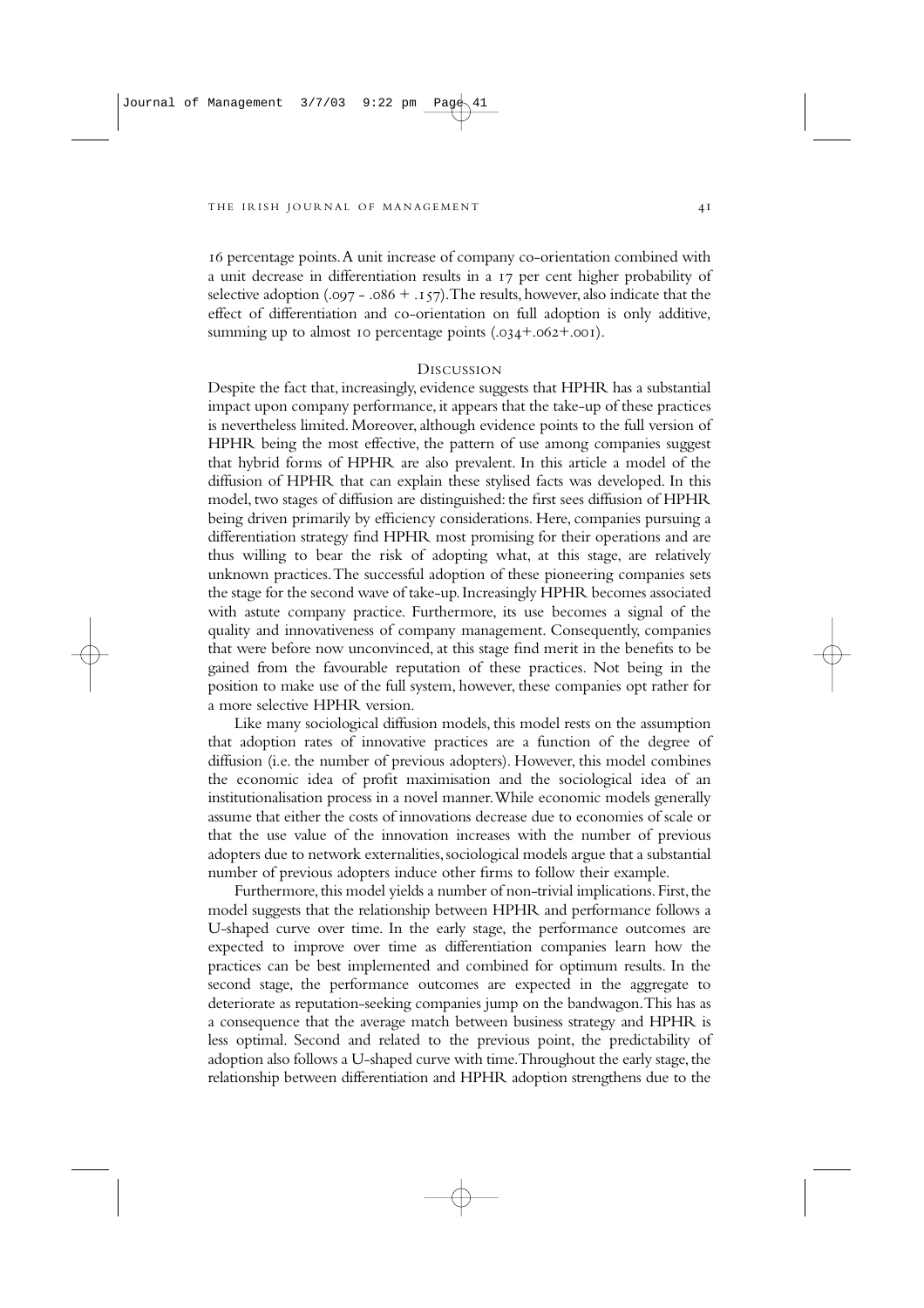increasing number of differentiation companies that adopt these practices. Once the reputation benefits become apparent, the profile of adopters becomes less clear as the motivation to adopt becomes more heterogeneous.A third implication of the model is that various forms of HPHR take-up are expected to emerge over time: while companies in pursuit of the employee performance potential of HPHR are expected to embrace the *full* HPHR system, the less extensive *selective* HPHR system is expected to be taken on by reputation seekers. Finally, the model can be easily extended to account for 'fads' or hypes in human resource management:The high degree of diffusion in the second stage can be seen as a temporary popularity of the practices that will not last. In a third stage of the model, when the weakened association of HPHR with performance and management capability becomes apparent and the signal value of HPHR fades, a substantial number of companies are expected to jump off the bandwagon.

Using cross-sectional data from a recent survey among Irish companies, some hypotheses derived from the model were tested empirically.The first set of hypotheses concerns the impact of a company's business strategy on HPHR adoption. Support was found for the hypothesis that companies pursuing a differentiation strategy are likely to adopt the full range of HPHR practices as well as for the hypothesis that companies emphasising cost minimisation as the principal component of their business strategy, are reluctant to invest in HPHR. The exposure to previous adoption was measured by a company's co-orientation to the activities of other companies. Here we found in accordance with our expectation that co-orientation is associated with both full and selective HPHR adoption. Further, the data evidenced that companies that combine a strong coorientation with a low degree of differentiation predominately adopt a selective version of HPHR.Thus the data provide support not only for the roles played by efficiency and interdependence in HPHR adoption but also confirm that these processes are not independent of one another.The empirical study also has its limitations. In the first sample in particular the number of full adopters is relatively small, limiting the significance of the results. More importantly, a rigorous test of the model would require longitudinal data about HPHR adoption.The data and the empirically tested hypotheses pertain to the crosssection.

<sup>.</sup> The authors have contributed equally to this article. They would like to thank the anonymous reviewer for his/her helpful suggestions regarding an earlier version of this work.

<sup>.</sup> Less clear, however, is whether employee welfare, in particular the quality of working life, are also enhanced by this human resource approach (see Osterman 2000; Appelbaum et al., 2000 for the US; Ramsay et al., 2000 for UK; Godard 2001 for Canada).

<sup>.</sup> Although a number of typologies have been developed to describe companies' business strategies, that developed by Michael Porter (1980; 1985) is arguably the best known and is widely used by both business policy and industrial relations (Hambrick, 1983, Dess and Davis, 1984; Miller and Friessen, 1986; Kochan, Katz and McKersie, 1986; Sorge and Streeck, 1988; Arthur, 1992).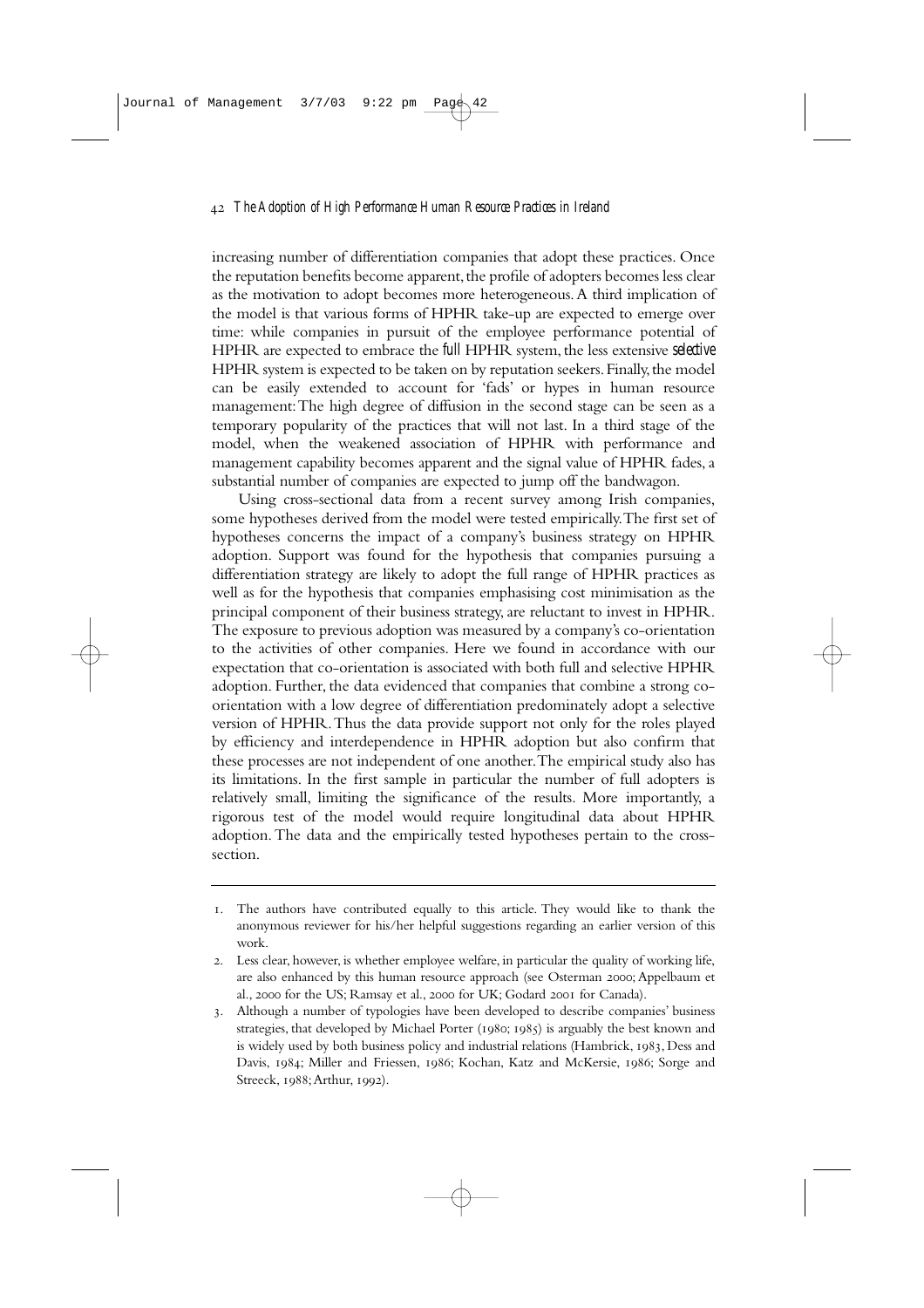4. The marginal effects have been calculated using the approximation:  $Dp=p (I-p)b$  for the calculation of the change in the conditional probability. From the conditional probabilities, probabilities have been determined using Bayes rule.

#### **Authors**

Justine Horgan *is an assistant professor of International Management and Organization at the Faculty of Management and Organization, University of Groningen. Her research interests are human resource management, international management and organisation, in particular, the role of institutional and cultural contexts.*

Peter Mühlau *works as a Senior Researcher at the InterUniversity Center for Social Science Theory and Methodology at the University of Groningen. He received his Ph.D. from the University of Groningen. His research interests include organisational change, comparative sociology of work, labour market processes and outcomes, and human resource management.*

#### REFERENCES

- Applebaum, E. and Batt, R. (1994) "The New American Workplace", *Transforming Work Systems in the United States*, Ithaca, New York: ILR Press.
- Applebaum,E.,Bailey,T.,Berg,P.and Kalleberg,A.L.() *Manufacturing Advantage:Why High Performance Work Systems Pay Off*, London: Cornell University Press.
- Ahmadjian, C.L. and Robinson, P. (2001) "Safety in Numbers: Downsizing and the Deinstitutionalization of Permanent Employment in Japan", *Administrative Science Quarterly*, Vol., No. 46, pp. 622-54.
- Arthur, J.B. (1992) "The Link between Business Strategy and Industrial Relations Systems in American Steel Minimills", *Industrial and Labor Relations Review*, Vol. 45, No. 3, pp. 488-506.
- Arthur, J.B. (1994) "Effects of Human Resource Systems on Manufacturing Performance and Turnover", *Academy of Management Journal*, Vol. 37, pp. 670-87.
- Becker, B. and Gerhart, B. (1996) "The Impact of Human Resource Management on Organizational Performance: Progress and Prospects",*Academy of Management Journal*,Vol. 39, No. 4, pp. 779-801.
- Burt, R.S. (1987) "Social Contagion and Innovation: Cohesion versus Structural Equivalence", American Journal of Sociology, Vol. 92, pp. 1287-335.
- Central Statistic Office, Ireland (2000) Census of Industrial Production, Dublin: Government Publications.

Cappelli, P. and Neumark, D. (2001) "Do 'High Performance' Work Practices Improve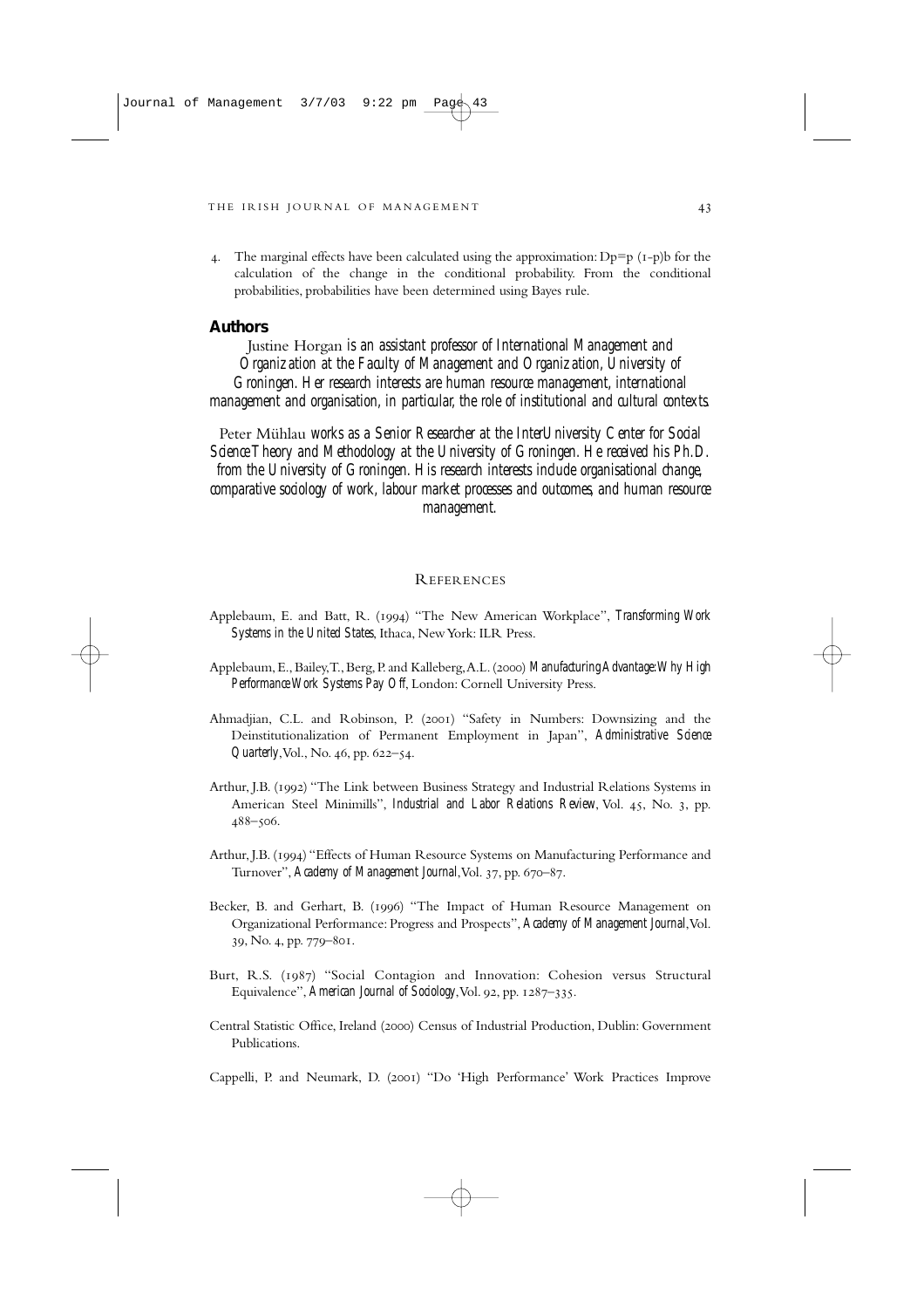Establishment-level outcomes?", *Industrial and Labor Relations Review*, Vol. 54, pp. 737-75.

- Clemens, E. () "Organizational Repertoires and Institutional Change:Women's Groups and the Transformation of American Politics", 1890-920, American Journal of Sociology, Vol.  $98$ , pp.  $755 - 98$ .
- Coleman, J.S. () *Medical Innovation:A Diffusion Study*, New York: Bobbs-Merill.
- D'Art, D. and Turner, T. (1999) "An Attitudinal Revolution in Irish Industrial Relations: The End of 'Them and Us'?", *British Journal of Industrial Relations*, Vol. 37, No. 1, pp. 101–16.
- Delery, J.E. and Doty, D.H. (1996) "Modes of Theorizing in Strategic Human Resource Management: Tests of Universalistic, Contingency and Configurational Performance Predictions", *Academy of Management Journal*, Vol. 39, pp. 802-35.
- Dess, G.G. and Davis, P.S. (1984) "Porter's (1980) Generic Strategies as Determinants of Strategic Group Membership and Organizational Performance", *Academy of Management Journal*, Vol. 27, No. 3, pp. 467–88.
- DiMaggio, P.J. (1988) "Interest and Agency in Institutional Theory", in L.G. Zucker (ed.) *Evolution Dynamics of Organizations*, New York: Oxford University Press, pp. 255–68.
- Geary, J.F. (1999) "The New Workplace: Change at Work in Ireland", *International Journal of Human Resource Management*, Vol. 10, No. 5, pp. 870-90.
- Geary, J.F. and Roche W.K. (2001) "Multinationals and Human Resource Practices in Ireland: A Rejection of the 'New Conformance Thesis'", *International Journal of Human Resource Management*, Vol. 12, No. 1, pp. 109-27.
- Godard, J. (2001) "High Performance and the Transformation of Work? The Implications of Alternative Work Practices for the Experience and Outcomes of Work", *Industrial and* Labor Relations Review, Vol. 54, No. 4, pp. 776-804.
- Greene, W.H. (2000) *Econometric Analysis* (4th edn), New Jersey: Prentice Hall.
- Gunnigle, P., Flood, P., Morley, M. and Turner, T. (1994) Continuity and Change in Irish Employee *Relations*, Dublin: Oak Tree Press.
- Gunnigle, P., Morley, M., Clifford, N. and Turner, T. (1997) Human Resource Management in Irish *Organisations: Practice in Perspective*, Dublin: Oak Tree Press.
- Gunnigle, P., Turner, T. and D'Art, D. (1998) "Counterpoising Collectivism: Performance Related Pay and Industrial Relations in Greenfield Sites", *British Journal of Industrial Relations*, *Vol.* 36, pp. 565–80.
- Hambrick, Initial? (1983) "High Profit Strategies in Mature Capital Goods Industries: A Contingency Approach", *Academy of Management Journal*, Vol. 26, No. 3, pp. 687-707.
- Hannan, M.T. and Carroll, G.R. (1992) *Dynamics of Organizational Populations: Density*, *Legitimation and Competition*, New York: Oxford University Press.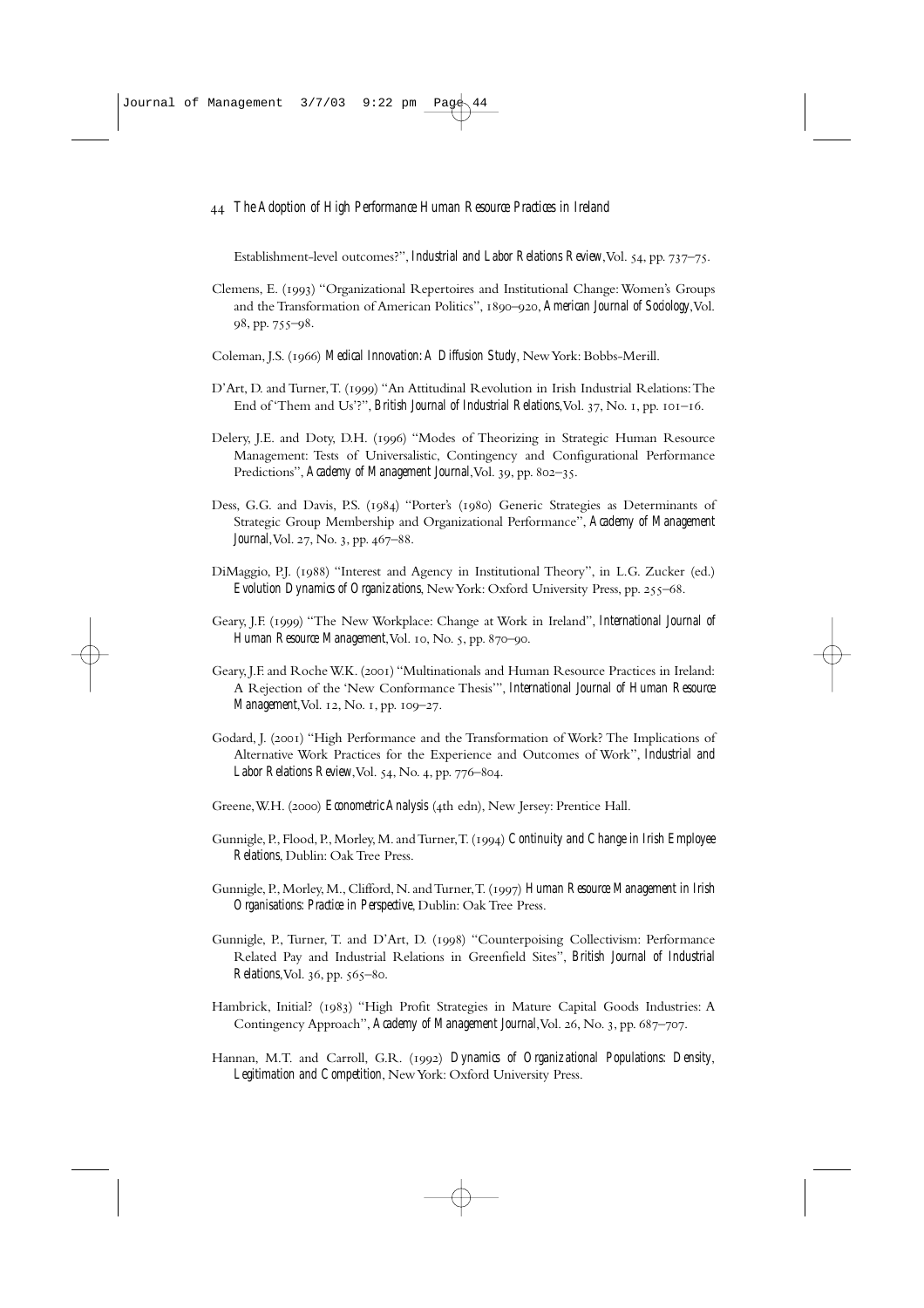- Hannan, M.T. and Freeman, J. (1989) *Population Ecology*, Cambridge, Mass.: Harvard University Press.
- Harzing A.W. (1997) "Response Rates in International Mail Surveys: Results of a 22-Country Study", *International Business Review*, Vol. 6, No. 6, pp. 641–65.
- Haunschild, P.R. and Miner, A.S. (1997) "Modes of Interorganizational Imitation: The Effects of Outcome Salience and Uncertainty", *Administrative Science Quarterly*, Vol. 42, pp.  $472 - 500.$
- Heraty, N. and Morley, M.J. (2000) "Human Resource Development in Ireland: Organizational Level Evidence", *Journal of European Industrial Training*, Vol. 24, No. 1, pp. 21-33.
- Horgan, J. (2003) *High Performance Human Resource Management in Ireland and the Netherlands: Adoption and Effectiveness*, Groningen, Unpublished Ph.D dissertation.
- Huselid, M.A. (1995) "The Impact of Human Resource Management Practices on Turnover, Productivity, and Corporate Financial Performance", *Academy of Management Journal*,Vol. 38, No. 3, pp. 635-72.
- Huselid, M.A. and Becker, B.E. (1997) "High-performance Work Systems and Firm Performance:A Synthesis of Research and Managerial Implications", *Research in Personnel* and Human Resources Management, Vol. 16, pp. 53-101.
- Ichniowski, C., Shaw, K. and Prenushi, G. (1997) "The Effects of Human Resources Management Practices on Productivity", National Bureau of Economic Research (Cambridge, MA), Working Article No. 5333.
- Kalleberg, A.L., Marsden, P.V., Knoke, D. and Spaeth, J.L. (1996) "Formalizing the Employment Relation", in A.L. Kalleberg, D. Knoke, P.V. Marsden and J.L. Spaeth (eds) *Organizations in America:Analyzing their Structures and Human Resource Practices*,Thousand Oaks, CA: Sage, pp. 87-112.
- Kochan,T.A., Katz, H.C. and McKersie, R.B. () *The Transformation of American Industrial Relations*, New York: Basic Books.
- MacDuffie, J.P. (1995) "Human Resource Bundles and Manufacturing Performance: Organizational Logic and Flexible Production Systems in the World Auto Industry", *Industrial and Labor Relations Review*, Vol. 48, No. 2, pp. 197-221.
- McCartney, J. and Teague, P. (2001) "Private-sector Training and the Organization of the Labour Market: Evidence from the Republic of Ireland in Comparative Perspective", *International Journal of Human Resource Management*, Vol. 12, No. 5, pp. 772–99.
- Meyer, J.W. and Rowan, B. (1977) "Institutional Organizations: Formal structures as myth and Ceremony", *American Journal of Sociology*, Vol. 83, pp. 340-63.
- Meyer, J.W. (1979) "Organizational Structure as Signalling", Pacific Sociological Review, Vol.  $22$ , pp.  $481 - 500$ .
- Miller, D. and Friessen, P.H. (1986) "Porter's (1980) Generic Strategies and Performance: An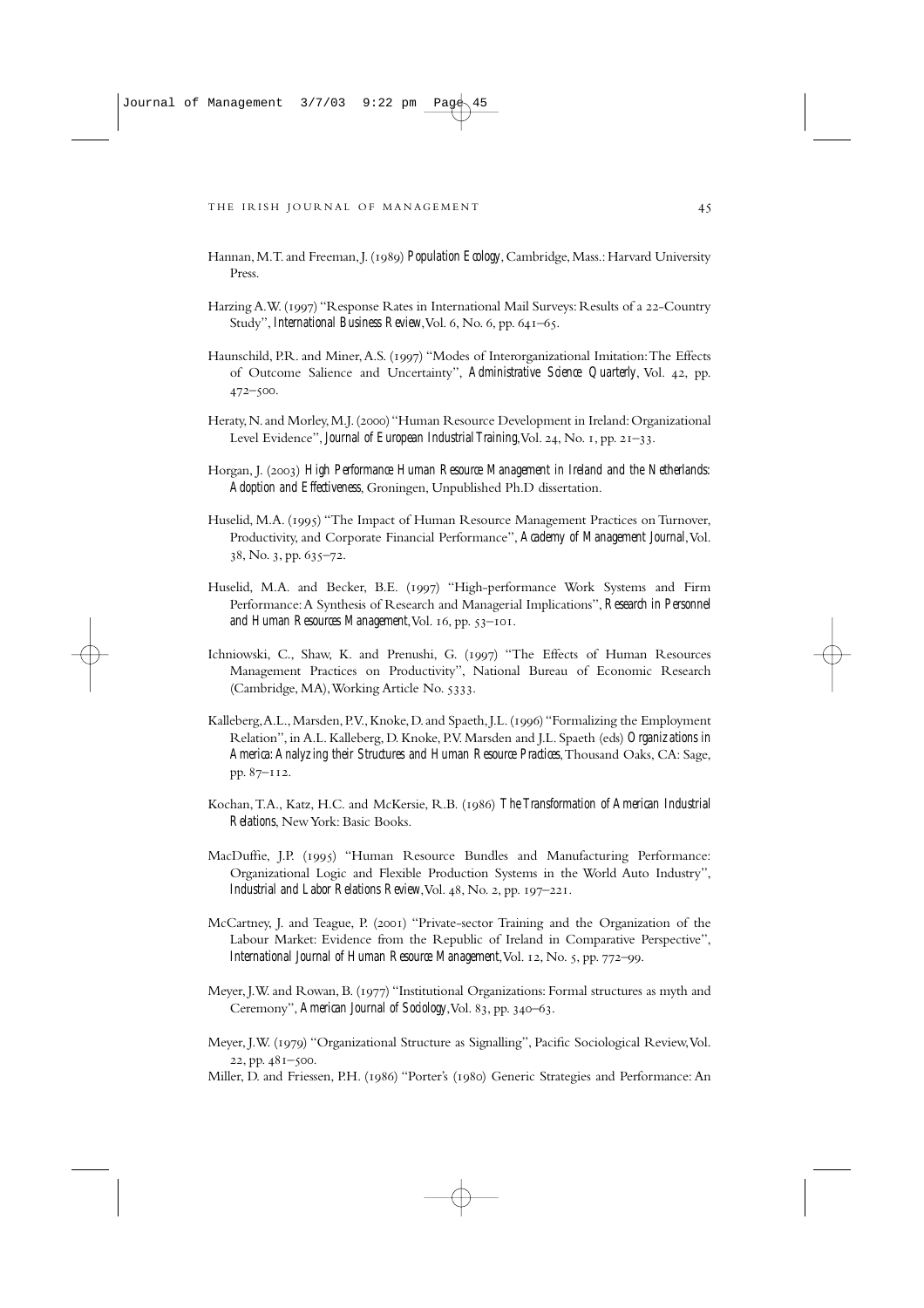Empirical Examination with American Data", *Organization Studies*, Vol. 7, No. 1, pp. 37-55.

- Osterman, P. (2000) "Working Reorganization in an Era of Restructuring: Trends in Diffusion and Effects on Employee Welfare", *Industrial and Labor Relations Review*, Vol. 53, No. 2, pp.  $179 - 201$ .
- Pfeffer, J. (1994) Competitive Advantage through People, Boston, Mass.: Harvard Business School.
- Porter, M.E. (1980) *Competitive Strategy: Techniques for Analyzing Industries and Competitors*, New York:The Free Press.
- Roche, W.K. (1999) "In Search of Commitment-Oriented Human Resource Management Practices and the Conditions that Sustain them", Journal of Management Studies, Vol. 36, No.  $5,$  September, pp.  $653-78$ .
- Roche, W.K. (2001) "The Individualization of Irish Industrial Relations", *British Journal of Industrial Relations*, Vol. 39, No. 2, pp. 183-206.
- Roche, W.K. and Geary, J.F. (2000) "'Collaborative Production' and the Irish Boom: Work Organisation, Partnership and Direct Involvement in Irish Workplaces", *The Economic and Social Review*, Vol. 31, No. 1, pp. 1-36.
- Rogers, E.M.R (1995) *Diffusion of Innovations* (4th edn), New York: The Free Press.
- Schuler, R.S. and Jackson, S.E. (1987) "Linking Competitive Strategies with Human Resource Management Practices", *Academy of Management Executive*, Vol. 1, No. 3, pp. 207-19.
- Shaw, B.M. and Epstein, L.D. (2000) "What Bandwagons Bring: Effects of Popular Management Techniques on Corporate Performance, Reputation and CEO Pay", *Administrative Science Quarterly*, Vol. 45, pp. 523-56.
- Sorge, A. and Streeck, W. (1988) "Industrial Relations and Technical Change", in R. Hyman and W. Streeck (eds) *New Technology and Industrial Relations*, New York: Basil Blackwell, pp.  $19 - 47$ .
- Turner, T., D'Art, D. and Gunnigle, P. (1997) "Pluralism in Retreat? A Comparison of Irish and US Multinational Manufacturing Companies",*The International Journal of Human Resource Management*, Vol. 8, No. 6, pp. 825-40.
- Turner, T., D'Art, D. and Gunnigle, P. (2001) "Multinationals and Human Resource Practices in Ireland:A Rejection of the 'New Conformance Thesis':A Reply", *International Journal of Human Resources Management*, Vol. 12, No. 1, pp. 128-33.
- Valente, T. (1994) *Network of Models of the Diffusion of Innovations*, Creskill, NJ: Hampton Press.
- Westphal, J.D., Gulati, R. and Shortell, S.M. (1997) "Customization or Conformity? An Institutional and Network Perspective on the Content and Consequences of TQM Adoption", *Administrative Science Quarterly*, Vol. 42, pp. 366-94.
- Wood, S. and De Menzes, L. (1998) "High Commitment Management in the UK: Evidence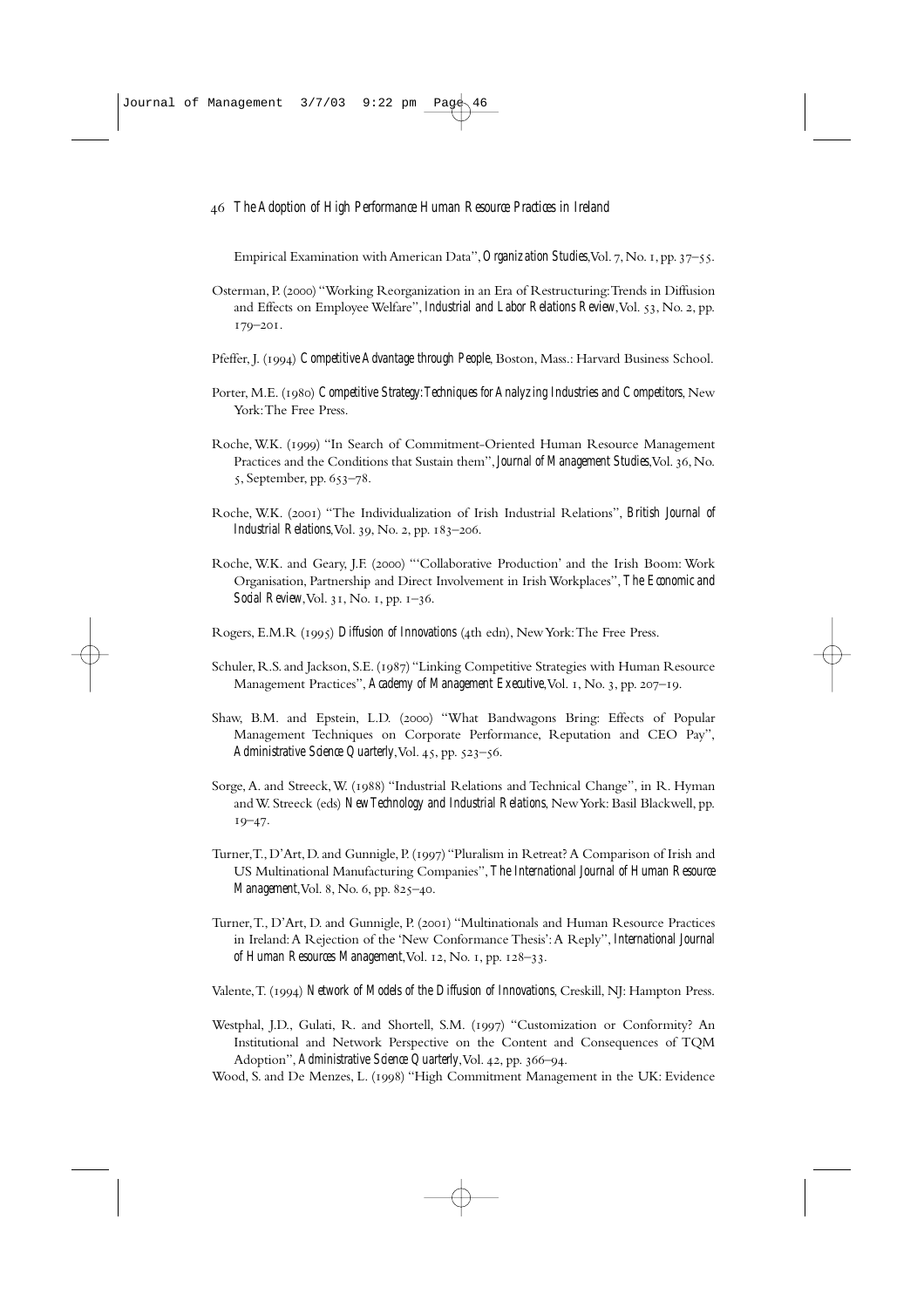from the Workplace Industrial Relations Survey and Employers' Manpower and Skills Practices Survey", *Human Relations*, Vol. 51, No. 4, pp. 485-515.

Wood, S. (1999) "Human Resource Management and Performance", *International Journal of Management Reviews*, Vol. 1, No. 4, pp. 367-413.

#### APPENDIX

In the human resource literature hierarchical clustering is the most common technique used to derive bundles or types of different human resource management (for example, Arthur, 1992; MacDuffie, 1995; Ichniowski et al., ). Using the five dimensions, a two-stage clustering procedure that combined hierarchical clustering with a k-means clustering procedure was conducted. Hierarchical clustering was used to profile the cluster centres and to identify any obvious outliers. In order to optimise the clusters, the cluster centres identified by the hierarchical method were then used as the initial seed points in a k-means clustering procedure.This combination helps to avoid the weakness of k-means clustering where the iterative algorithm becomes 'stuck' in a local minimum.Ward's method was chosen as the hierarchical clustering algorithm. This analysis was conducted by pooling the samples of Irish and Dutch companies.Variance analytical criteria pointed to a six-cluster solution and this solution has been validated for both countries (Horgan, 2002).

| <b>HPHR</b>       |                      |                | <b>Clusters</b>    |              |          |          |  |  |  |
|-------------------|----------------------|----------------|--------------------|--------------|----------|----------|--|--|--|
| <b>Dimensions</b> | <b>Full Adopters</b> |                | Selective Adopters | Non-Adopters |          |          |  |  |  |
|                   | $n=11; 13.6 %$       |                | $n=34:42.0%$       | $n=36:44.4%$ |          |          |  |  |  |
|                   | $n = 11$             | $n = 16$       | $n = 18$           | $n=7$        | $n = 18$ | $n = 11$ |  |  |  |
| <b>Incentives</b> | .94                  | .55            | .49                | $-1.82$      | $-11$    | $-47$    |  |  |  |
| Training          | 1.13                 | $-26$          | 1.29               | $-76$        | -.68     | .03      |  |  |  |
| Gifts             | .56                  | .84            | .03                | $-66$        | $-94$    | .75      |  |  |  |
| Guidance          | 1.99                 | $-15$<br>$-06$ |                    | $-.60$       | $-53$    | .13      |  |  |  |
|                   |                      |                |                    |              |          |          |  |  |  |

**Table . Types of HPHR Adoption**

Table  $3.3$  presents the cluster centres of the six-cluster solution. One cluster is comprised of companies that exhibit consistently high scores across all HPHR practices. This cluster is considered to be a *full adopter* of HPHR. Eleven companies in Ireland are Full adopters (13.6 per cent) Two further clusters are comprised of companies that invest in many, but not all, of the HPHR dimensions: one of these offers high levels of incentives, training and selectivity programmes but little in terms of gifts or guidance; the second, invests in the use of incentives, gifts and selectivity.These are referred to as the *Selective adopters*, to which  $34$  companies belong ( $42$  per cent). The remaining adoption type, the *Non-adopters,* is represented by three clusters. All three are remarkable in their low use of HPHR practices. Together, 36 companies belong to this group of non-adopters (44.4 per cent). For further details see (Horgan, 2003).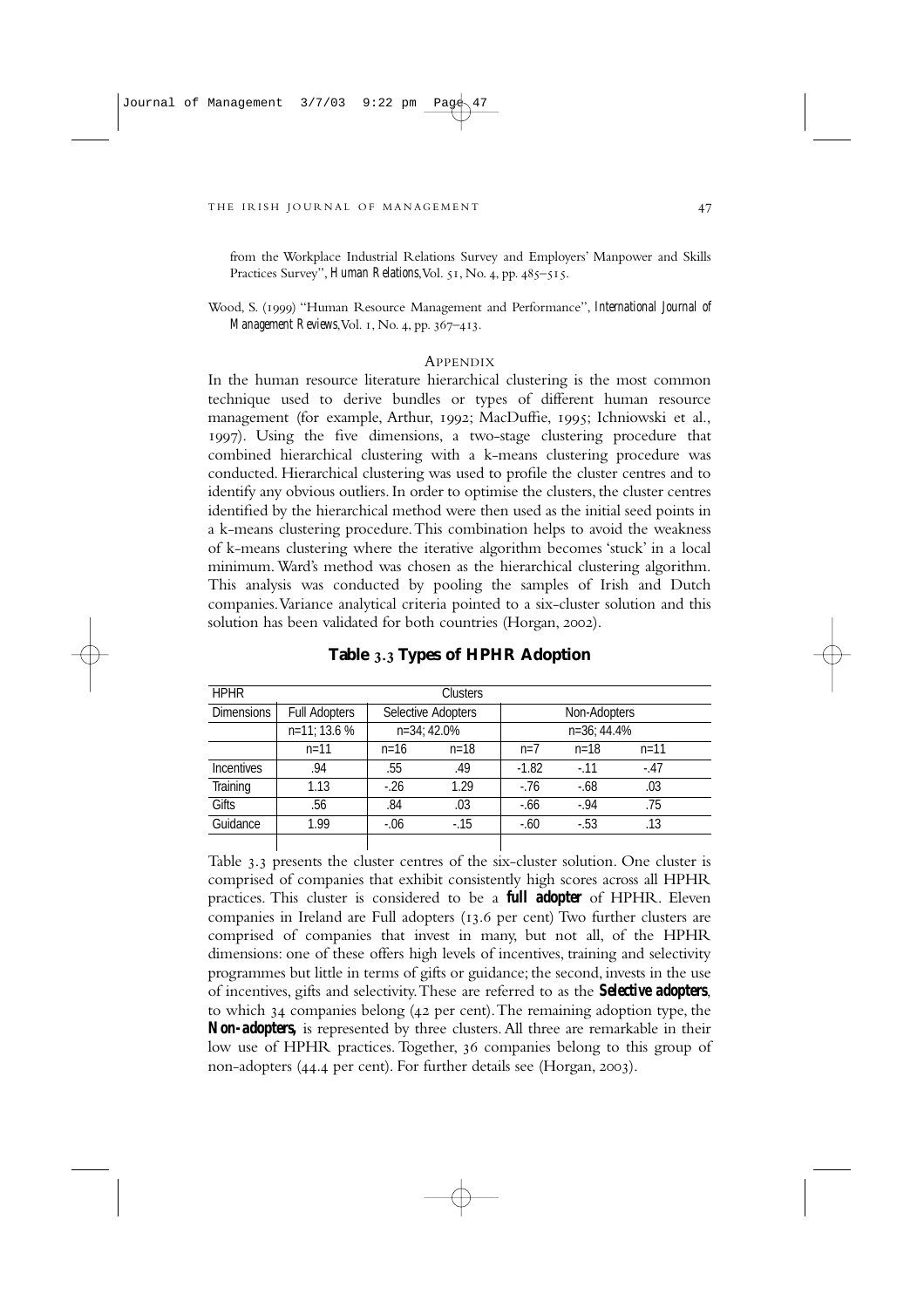Further support for the classification has been sought in a nomological validation. As theoretically anticipated the full-adopters exhibit by far the best employee performance and strong complementarities between the HPHR practices. The Selective adopters lack these complementarities (Horgan, 2003). This is consistent with the theoretical argumentation developed above that companies dependant on high-quality employee input will avail of the full set of HPHR practices.

The *cost minimisation* variable has been operationalised differently for the Ireland and Netherlands sample. For the Ireland sample, the following items were used:"*How important are the following items in determining the business strategy of this company?*" (i) Providing products at prices below those of competitors' prices; (ii) Cost containment ( $I = not$  important;  $S = very$  important).

The price-undercutting item was considered the item is closest to Porter's concept of companies competing by price war.A correlational analysis revealed that as expected, the four cost-management items used in the Netherlands' questionnaire are indeed more highly correlated with one another than with the price-undercutting item.This high intercorrelation between the items indicates that it is indeed feasible to consider them as a differentiation of the general cost containment item used in the Ireland questionnaire. In order to minimise the differences between the scales that would be used for the data analysis, it was decided that the price-undercutting item remain unchanged and that the cost management items be re-weighted. The summated scale Netherlands *Cost minimisation* scale has a Cronbach's alpha of  $\alpha$  =.70 and for the Ireland scale it is  $\alpha = .51$ .

*Differentiation business strategy*: The operationalisation of the differentiation business strategy involved the use of the following items:"*How important are the following items in determining the business strategy of this company?*" (i) To improve the quality of product or service; (ii) To improve the range of product/service; (iii) To customise product/service; (iv) To develop innovative product/service; (v) To switch quickly between production of different product/service requirements; (vi) To produce product/service for the higher-priced segments of the market; (vii) To develop new techniques and methods to market our products; (viii) To penetrate/develop new markets. The Cronbach's alpha for merged data set is .72, for the Ireland set .77 and the Netherlands set is .71. For Ireland, the correlations between the business strategy scales is  $r = -.0I$  and for the Netherlands  $r = .28$  $(p<.01)$ .

*HR prominence*. To measure the two as was measured by the following items: (i) "In this company, major organisational decisions are usually made (a) without  $(=)$  or (b) with (=) input from the HR/Personnel function?"; (ii)"*On the organisation chart of this company, the top HR/Personnel manager...*" (a) reports directly to the CEO  $(=3)$ ; (b) is two levels below the CEO  $(=2)$ ; (c) is more than two levels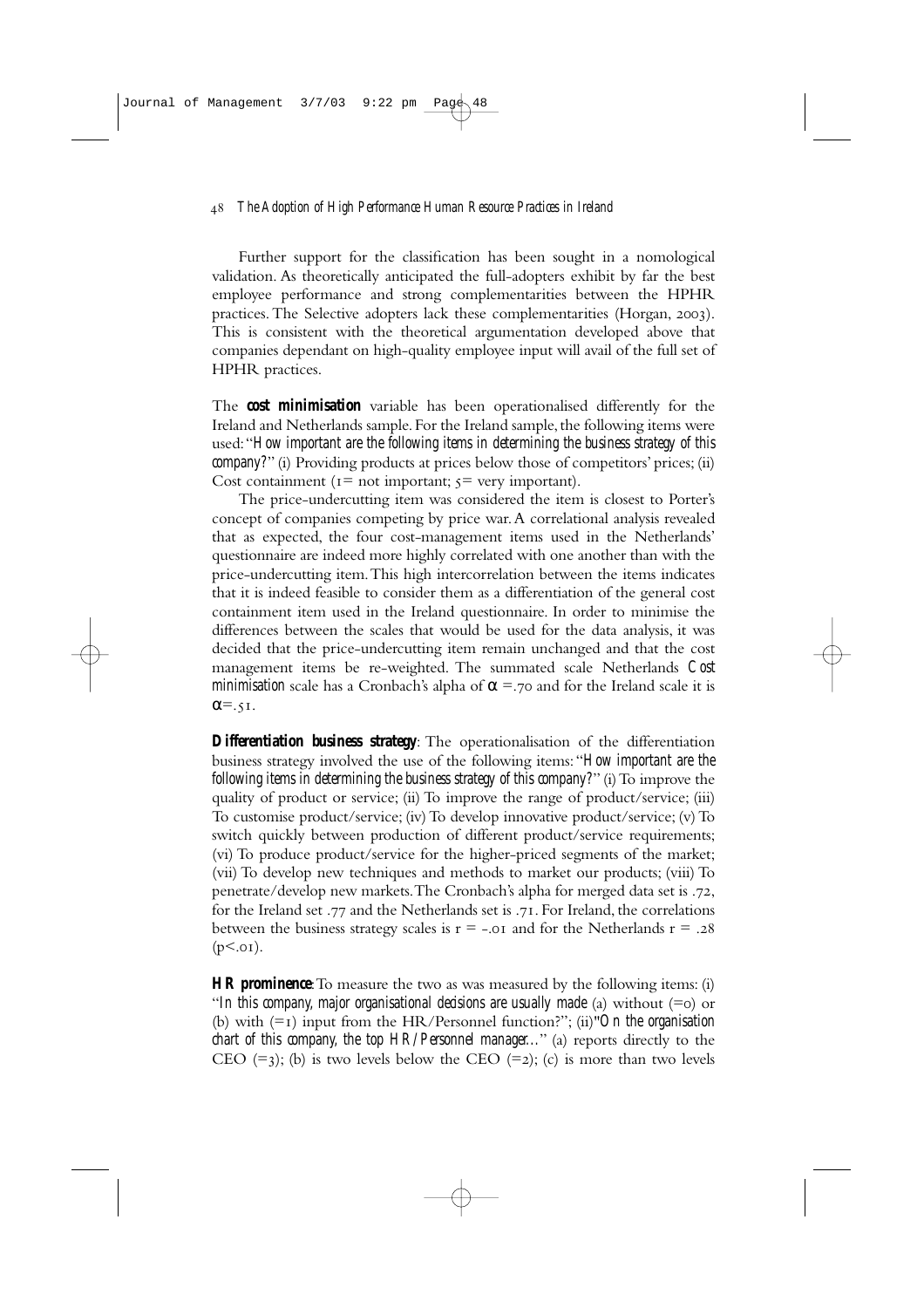below the CEO  $(=i)$ ; (iii) "*In this company the CEO meets with the senior HR/Personnel Officer...*" (a) Infrequently  $(=i)$ ; (b) occasionally  $(=2)$ ; (c) frequently  $(=3).$ 

*Company Co-orientation*: In order to measure the extent to which companies are influenced by the practices that significant other companies use,two variables were used.These variables were summated to comprise the index.The items used were as follows:(i) "*How important are the HR practices that other competing companies are following in determining the HR programme implemented in this company?*"  $(i = not$ important; =very important). To measure the extent to which companies referred to a set of 'best practices' used by other companies the following item was incorporated into the questionnaire: (ii) "*How important are the 'best practices' of other companies in determining the HR practices that are implemented in this company?*" ( $\iota$ =not important;  $\varsigma$ =very important).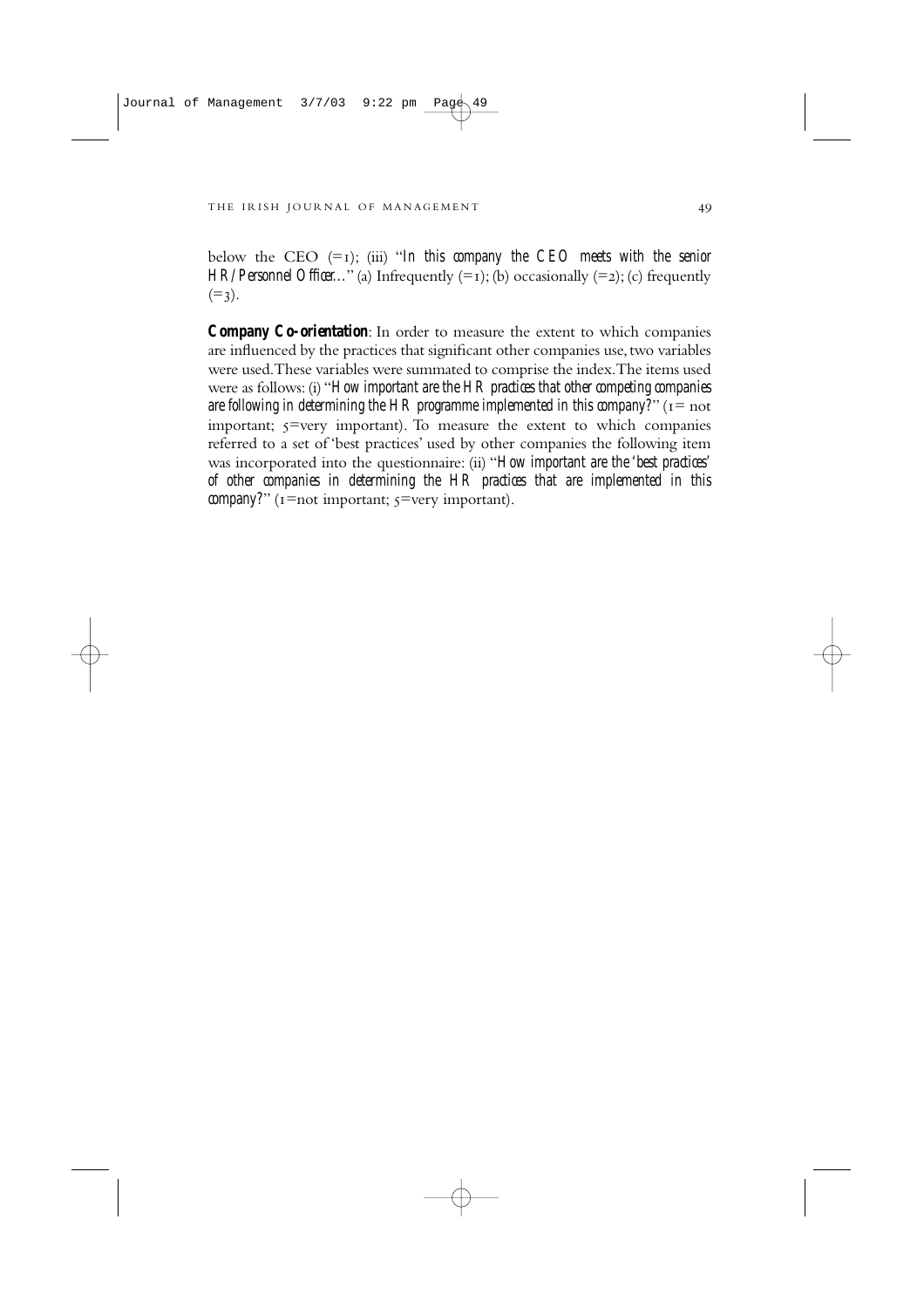# Unit climate, Rater Goals and Performance Ratings in an Instructional Setting

# KEVIN R. MURPHY, JEANETTE N. CLEVELAND, TED B. KINNEY, AMIE L. SKATTEBO, DANIEL A. NEWMAN AND HOCK PENG SIN

*Department of Psychology, Penn State University*

#### ABSTRACT

A series of studies was conducted to analyse the relationships between rating<br>behaviour, rater goals and contextual variables, namely unit or class climate. Cleveland and Murphy (1992) suggested that errors and inter-rater disagreements in performance ratings could be understood in terms of differences in unit climate and the goals pursued by raters. In two studies, substantial correlations were found between self-rated goals and evaluations of instructor's performance; our second study provided evidence that goals measured before raters have an opportunity to observe performance are related to ratings obtained after observing instructor performance. A third study investigated Murphy and Cleveland's (1995) proposal that contextual variables, specifically organisational climate, affect rating behaviour.To test this hypothesis, data reflecting perceptions of the climate of college level courses and ratings of instructor performance were collected. Ratings of participative and cooperative climates showed a strong relationship with student ratings of instructors' performance. Average correlations between climate and ratings are substantially larger than those between rater goals and ratings; the mediation hypotheses tested in this study were not supported. Results of the three studies are discussed in relation to past research.

## UNIT CLIMATE, RATER GOALS AND PERFORMANCE RATINGS IN AN INSTRUCTIONAL SETTING

Traditionally, theorising about the performance rating process has suggested that there exist observable and measurable objective differences in performance and that performance ratings are an appropriate method to measure that reality (Judge and Ferris, 1993). In this tradition, performance appraisal has been treated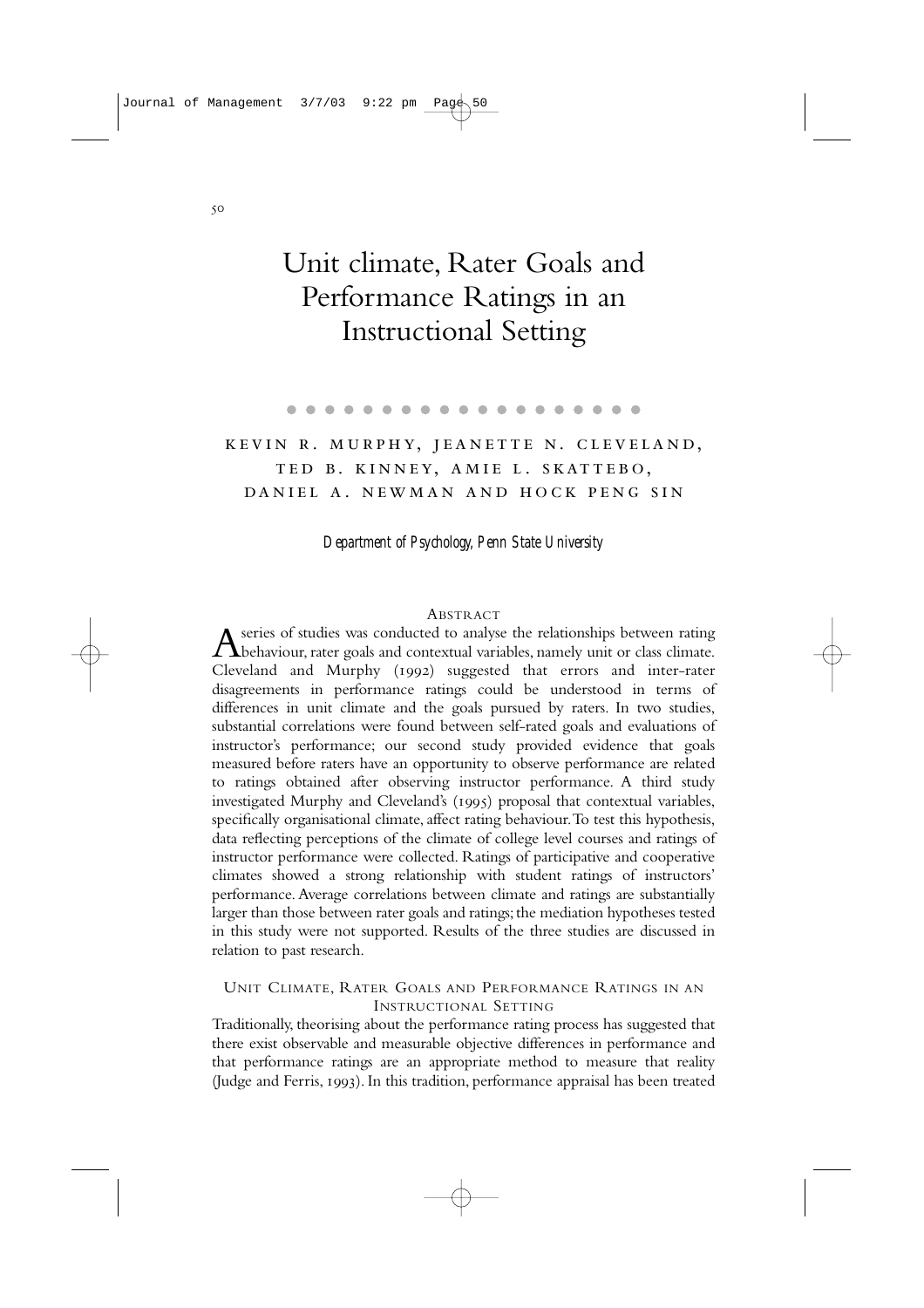as a measurement process, where the main focus is to collect reliable and valid measures of performance (Murphy and Cleveland, 1995). From this perspective, research has typically focused on improving rater ability, for example how to make raters more accurate (Bernardin and Beatty, 1984; Banks and Murphy, 1985; Harris, 1994). Rating problems are typically considered to result from poor rating scales or a lack of rater training. While it is certainly true that taking this perspective can lead to heightened understanding of the performance rating process, it ignores other sources of rating variance, such as rater goals and characteristics of the work context, which also hold an important role in the performance ratings process.

Murphy and Cleveland  $(1995)$  suggest that it may be better to think of the performance rating process as a goal-directed communication process. These authors suggest that when evaluating performance, raters attempt to use the ratings they assign to communicate information consistent with their personal interests. This idea is important because it implies that raters are not always motivated to provide accurate ratings. Rather, raters consider the consequences of rating in a particular manner and adjust the ratings to facilitate the attainment of their personal goals (for example, the goal of helping a particular subordinate to earn a promotion). Longenecker, Sims and Goia note, "Accuracy is not the primary concern of the practicing executive in appraising subordinates. The main concern is how best to use the appraisal process to motivate and reward subordinates" (1987: 191). To gain a deeper understanding of performance ratings, it is crucial to consider the rater goals and the context (for example, climate) within which raters evaluate performance.

Bjerke, Cleveland, Morrison and Wilson (1986) point out that the choice of exactly what message the rater communicates with performance ratings depends both on the goals being pursued by rater and the context in which rating occurs. If the impact of rater goals on performance ratings is not considered, consumers of performance appraisal information will not gain an accurate understanding of the messages communicated by the performance rating process (Newman, Kinney and Farr, forthcoming). Further, Murphy and Cleveland (1995) suggest that contextual variables, such as perceptions of climate, also may influence ratings. To date, little empirical research has examined these relationships. The purpose of the current paper is to present three studies examining the relationships among contexts, goals and ratings.Two studies investigate the links between rater goals and performance ratings. A third study examines the link between unit climate, rater goals and evaluations.

RATERS WHO PURSUE DIFFERENT GOALS GIVE DIFFERENT RATINGS Several theories of personality, motivation and leadership focus on the role of goals in directing and energising behaviour (for example, Miner, 1984; Dweck and Leggett, 1988; Locke and Latham, 1990; Cropanzano, James and Citera, ). Goals are central to modern theories of work motivation (Roberson, 1989; Locke and Latham, 1990; 2002) and they provide a key to understanding both levels of effort and strategies for performance in achievement-oriented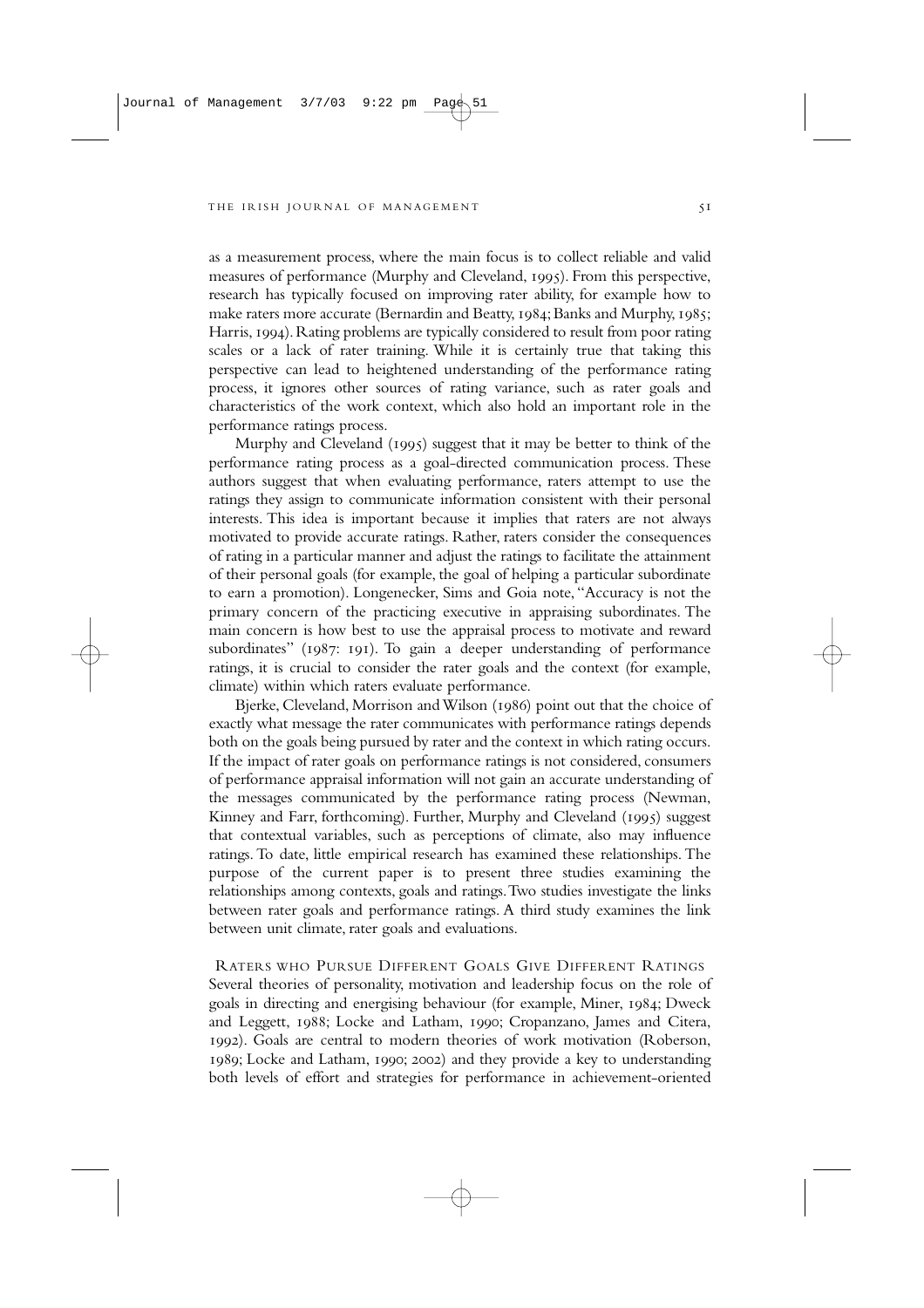situations (Dweck and Leggett, 1988). Goal-oriented frameworks have proved useful for predicting the performance and biases of financial analysts (Cianci, ), for understanding grade expectations in the classroom (Gaultney and Cann, 2001), and for understanding practice and participation in sports (Nasir,  $2000$ ).

Locke and Latham (2002) summarise three decades of research on goal setting.Their review makes several points that are useful for understanding the role of rater goals in performance appraisal. First, goals define end states that individuals hope to accomplish. As Cleveland and Murphy (1992) note, supervisors in organisations may have more important goals in mind when completing performance appraisals than simply providing accurate ratings (see also Murphy and Cleveland,  $1995$ ). Thus, inaccurate or distorted ratings might not be an indication that raters cannot accurately evaluate performance. Rather, they may be an indication that raters are trying to do something other than simply record employee performance when completing their ratings.

Second, goals are likely to have subconscious effects, but on the whole, people appear to be conscious of and able to describe the goals they are pursuing. Studies of performance evaluation in the military (Bjerke et al.,  $1987$ ) and of executive appraisal (Longenecker et al., 1987) suggest that decision makers can articulate, after the fact, the goals they pursued when making decisions about their subordinate (which can often be at odds with the goals of the organisation). Locke and Latham's  $(2002)$  suggests that raters might be able to identify the goals they are pursuing at the time they complete appraisals, or even before they make decisions about others' performance.This suggests that it is reasonable to attempt to obtain information from raters about the goals they intend to pursue when completing performance evaluations and that information about these goals should help to predict the ratings they actually give.

Murphy and Cleveland  $(1995)$  note that it can sometimes be difficult to isolate the effects of rater goals on ratings, because rater goals appear to be influenced by the ratee's level of performance (see also Kerst,  $1993$ ). That is, raters appear to pursue different goals when evaluating truly good performers (for example, they might use ratings to try to maintain current performance levels) than when evaluating truly marginal performers (for example, they might inflate their ratings in an attempt to encourage better performance).Rater goals are also probably influenced by a number of contextual variables, especially those that have to do with ongoing and expected future relationships between the rater and the ratee. Thus, for example, raters who supervise a group of mainly good performers may focus their rating behaviour on maintaining that high level of performance and they may be less inclined to give ratings that highlight differences in ratees' performance (Murphy and Cleveland, 1995). Raters may be reluctant to give low ratings (even when they are richly deserved) if they believe that those ratings will lead to resentment, decreased motivation and even worse performance in the future.

One way to disentangle the influences of rater goals and ratee performance levels on ratings is to hold ratee performance constant, by examining the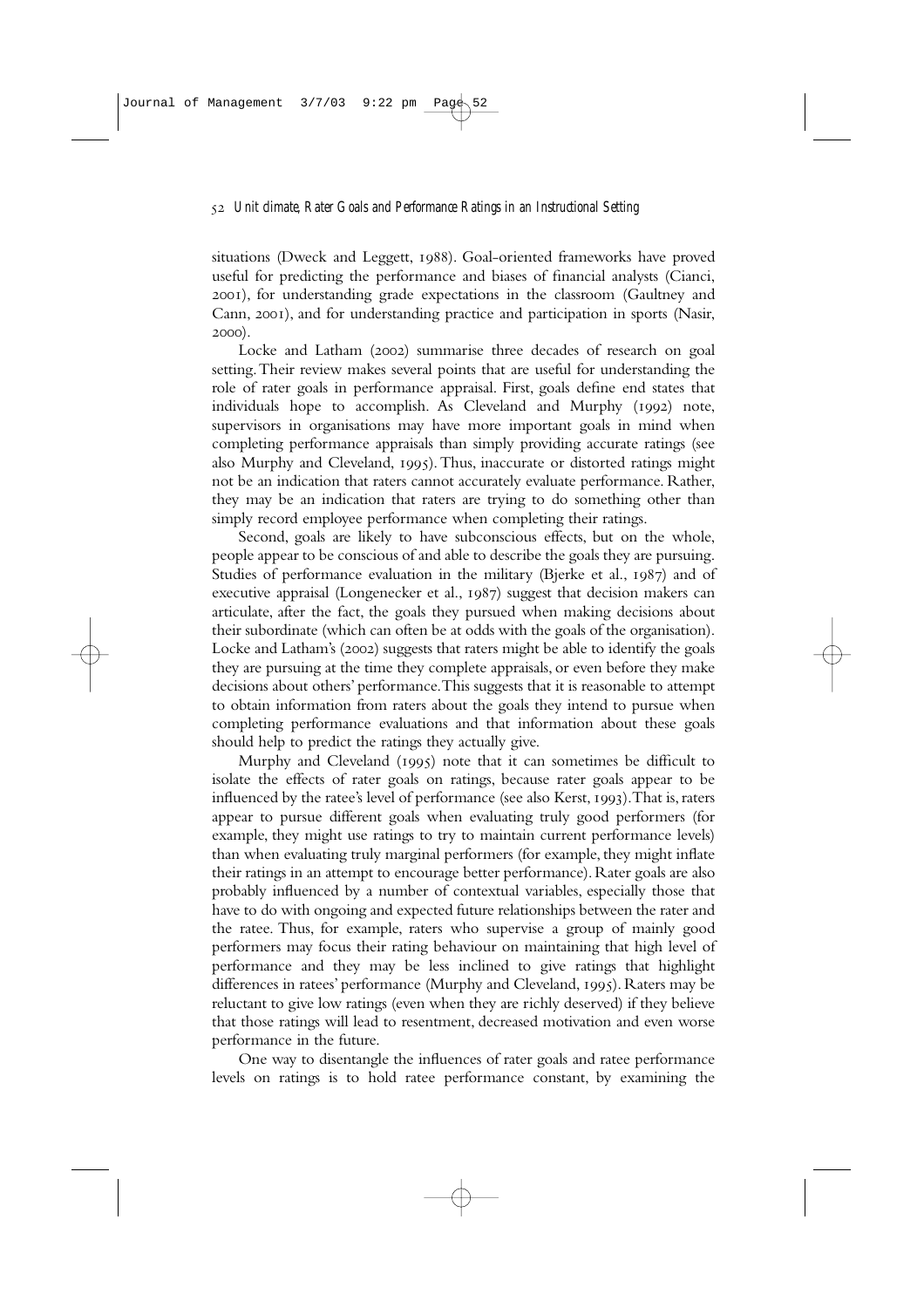relationships between goals and performance appraisals provided by raters who are asked to evaluate the same ratee. It is well-known that if several raters are asked to evaluate the same ratees, their ratings are likely to vary (Thornton, 1980; Bernardin and Beatty, 1984; Harris and Schaubroeck, 1988; Bretz, Milkovich and Read, 1992; Viswesvaran, Ones and Schmidt, 1996; Conway and Huffcutt, 1997; Gregarus and Robie, 1998; Murphy, Cleveland and Mohler, 2001). Research and theory reviewed by Cleveland and Murphy (1992) suggest that this variance might sometimes be a reflection of the different goals pursued by different raters. In particular, if two raters emphasise different goals when completing performance appraisals, they will tend to give systematically different ratings.

The first two studies presented here examine the links between rater goals and performance ratings assigned to instructors in end-of-term teacher ratings. All raters in each class have multiple, similar opportunities to view the same sample of performance and all raters in each class evaluate the same ratee. If the traditional psychometric model is correct, differences in the ratings assigned by different students should be independent of any differences in rater goals, reflecting random measurement error. If the goal-oriented approach described above is correct, information about the goals pursued by different raters who are evaluating the same sample of job performance should account for variance in their ratings. Thus, the main hypothesis of these first two studies is:  $H_I$  – measures of the rating goals most strongly emphasized by raters will account for a substantial portion of the variance in the performance ratings they assign.

Following the theoretical lead of Locke and Latham (2002), we hypothesise that goals precede and have a causal impact on ratings.The design of our first study does not allow us to evaluate this possibility, but our second study includes time-lagged data that allow us to determine whether goals assessed before performance is observed and evaluated predict evaluations after a substantial period of performance observation.

#### STUDY <sub>I</sub>: METHOD

In our first study, we obtained measures of rater goals from students in several college classrooms at the same time as end-of-term teacher evaluations were completed. After students provided their regular teacher evaluations, we asked them to complete a questionnaire that evaluated the extent to which raters considered each of several goals when rating their instructor.

#### **Procedures and Participants**

Students in seven separate classes (N ranged from 19 to  $187$ ), each with a different instructor, were asked to complete the questionnaire in class at the same time they completed a standardised University-wide, end-of-term teacher evaluation form.Participants were assured that their responses to both the teacher evaluation form and the goal questionnaire were anonymous, and questionnaires were counter-balanced (that is, half of the questionnaires asked about goals first, then about instructor performance, the other half asked about instructor performance first). Each participant provided ratings for only one instructor.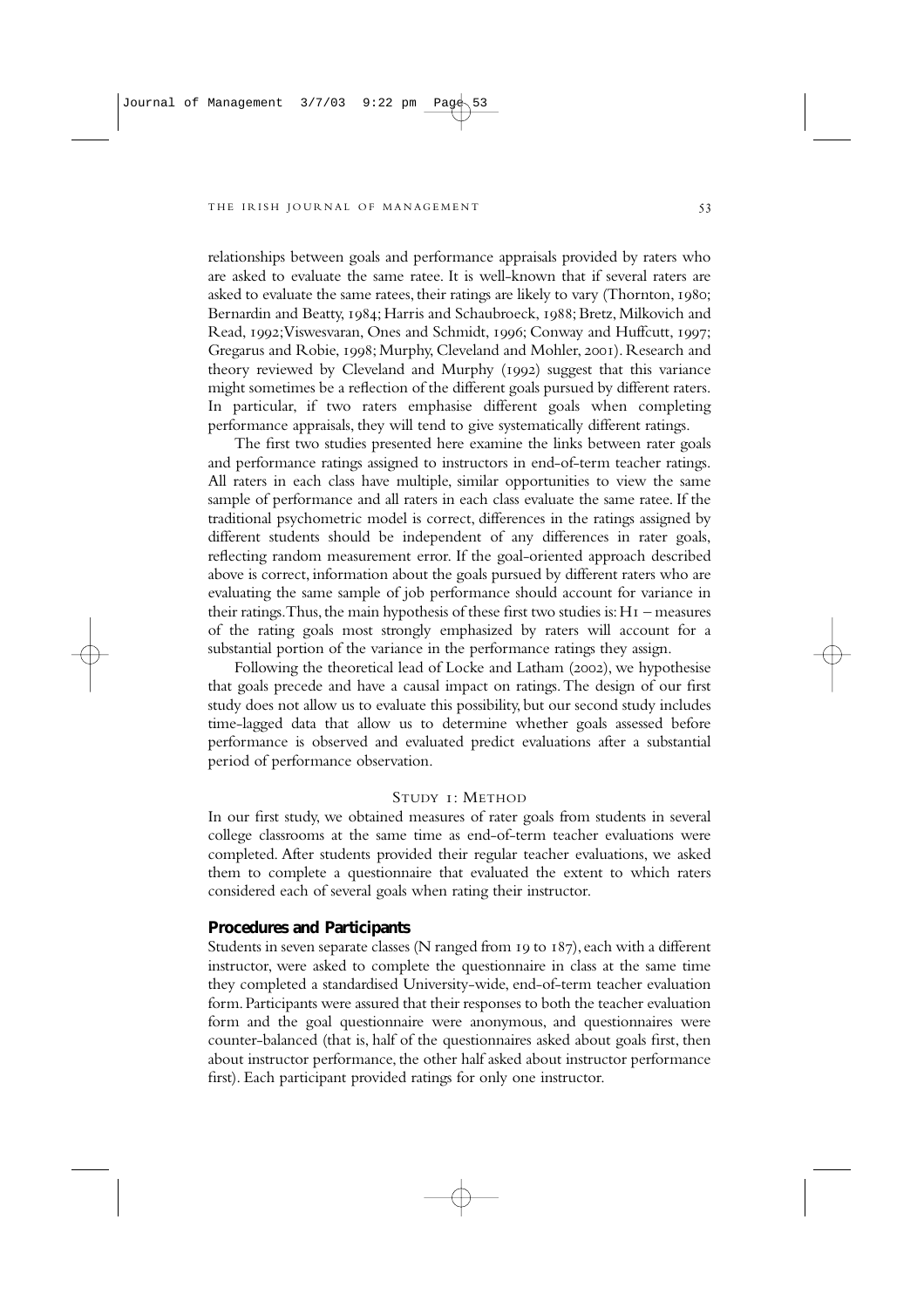We obtained usable questionnaires from  $895$  respondents  $(338)$  male,  $500$ female,  $58$  did not indicate gender).

#### **Goal Questionnaire Development**

A nineteen-item questionnaire was developed to assess the goals pursued by raters in evaluating their instructors. In developing our questionnaire, we used items and item statistics from a study by Kerst (1993), which investigated performance rating as a function of rating purpose, ratee performance level and rater goals.As part of her study, Kerst asked managers and supervisors in a midsized organisation to generate examples of goals they might pursue when completing performance evaluations. She then had other supervisors retranslate the goals into categories based on the purpose for which appraisals may be conducted (to provide feedback or to make administrative decisions) and the performance level of the ratee (poor, average, outstanding). Although anecdotal studies of rater goals exist (Bjerke et al.,  $1987$ ), Kerst's study is unique in the sense that it provides a systematic record of rating goals articulated by actual users of performance appraisal.We used a sample of rating goals articulated by supervisors and managers as the basis for creating a rating goal questionnaire.

We selected nineteen goal statements from Kerst's (1993) study (rewording some slightly to fit the teacher rating context) that: (a) spanned the range of goal types and levels included in that study,and (b) were most consistently scaled with regard to the type of goal and performance levels they corresponded to.

The nineteen goal items presented in Table 4.1 could be grouped on a conceptual basis around four main themes.

- . Eight of the items described goals that related to identifying the instructor's weaknesses (items  $I$ , 3, 5, 6, 11, 12, 13 and 18; Cronbach's alpha = .91);
- . Six items described goals that related to identifying and conveying information about strengths (items 4, 8, 9, 15, 16 and 17; Cronbach's alpha  $=$  $.74);$
- $3.$  Three items dealt with providing fair and informative ratings (items  $2, 7$  and  $I_4$  Cronbach's alpha = .60);
- 4. Two items dealt with motivating ratees (items 10 and 19; Cronbach's alpha  $= .67.$

A confirmatory factor analysis suggested that this model fit the goal rating data very well (GFI= .98, NFI= .97, RMSEA= .08), and we created scales to represent each of these correlated factors.

In this study, participants were asked to indicate the extent to which they agreed with the statement that each of the nineteen goals influenced or was important in the evaluation of their instructor's performance, using a scale from  $\sigma$  (strongly disagree) to  $\sigma$  (strongly agree).

## **Measures of Instructor Performance**

The teacher evaluation form used by the university included three items that referred specifically to the effectiveness of the instructor and/or the course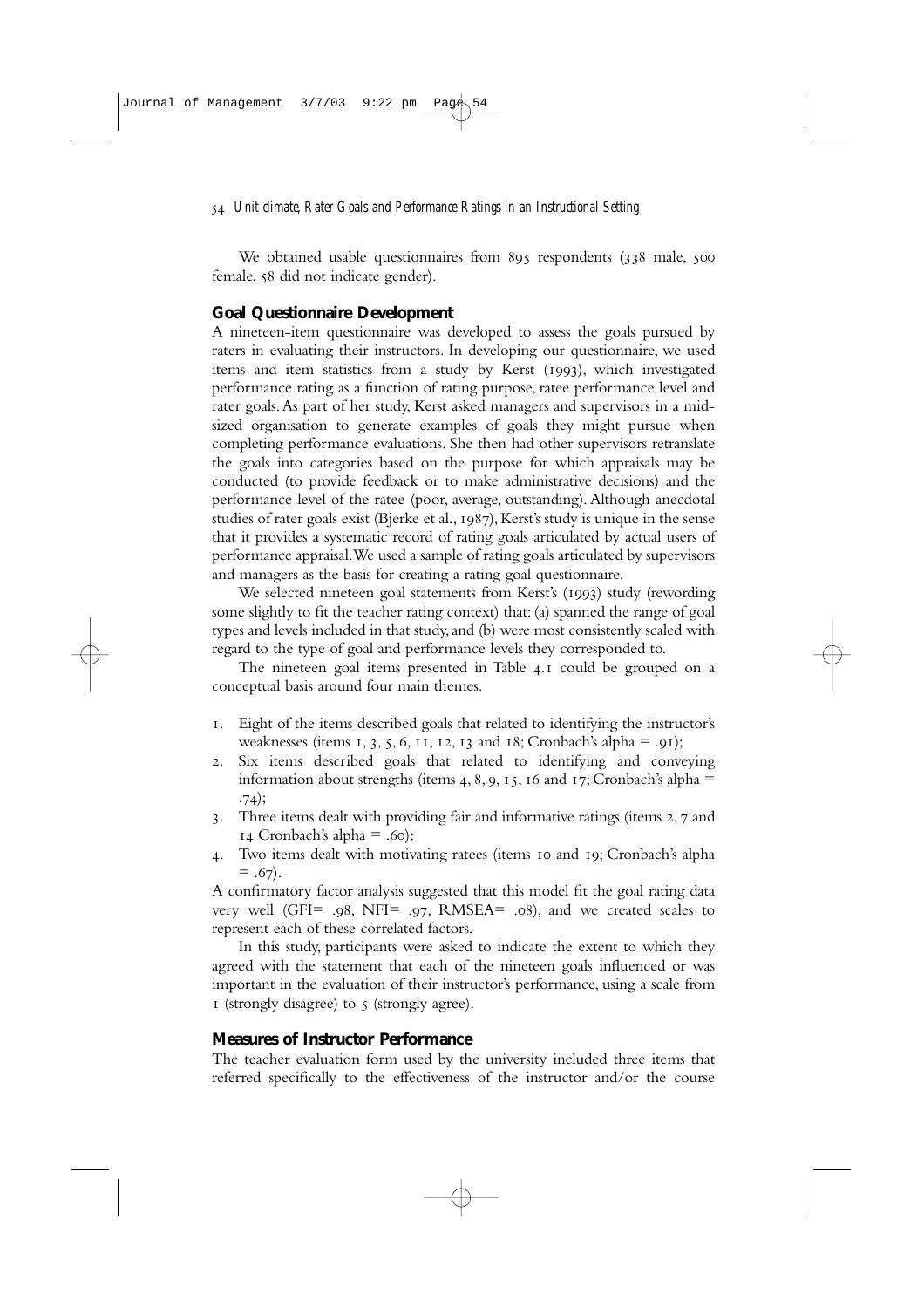("Overall, I would rate this course as good";"The teacher organized the course effectively"; "Overall, I would rate this teacher as good"). In addition to these three items, we asked students to complete a one-item overall rating of their instructor's performance in the course ("The instructor performed very well in this course"). Ratings on all four items were highly correlated and a four-item composite provided a highly reliable index of instructor performance (Cronbach's alpha  $=$ .94).

## **Results**

Table 4.1 lists the means, standard deviations, and the correlations with composite performance rating for each of the nineteen goals. Table 4.2 lists means, standard deviations, and correlations of the four rating goal scales with performance ratings, as well as the intercorrelations among these scales.

#### *Relationship between Goals and Ratings*

Ratings of the importance of the nineteen goals were significantly and substantially related to performance ratings in six of seven classes (one class had only nineteen students, making it impossible to fit a regression model with nineteen predictors); shrunken  $\underline{R}^2$  values ranged from .15 to .61, with a median value of .49. Scores on the four goal scales were also significantly related, albeit less strongly, to ratings in all of the classes, with  $R<sup>2</sup>$  values ranging from .07 to .36, with a median value of .16.

We next examined relationships between goals and performance ratings in the total sample, using hierarchical regression.We first entered a set of dummycoded variables representing the seven instructors and found that differences in  $instructor/courses$  (instructors are nested within courses) accounted for  $18.7$  per cent of the variance in teacher ratings.We then entered ratings of the importance of the nineteen goals and found a significant and substantial increase in the percentage of variance explained (incremental  $\underline{R}^2 = .3I$ ). We used the same procedure to examine the predictive power of the four goal scales, independent of any differences across courses in mean performance ratings, and found a significant and substantial increase in the proportion of variance explained (incremental  $\underline{R}^2 = .24$ ).

## **Discussion**

This study provides empirical support for Cleveland and Murphy's (1992) hypothesis that information about the goals pursued by raters can be used to predict the performance ratings they assign. Depending on the method of analysis,  $\underline{R}^2$  values ranged from the .20s to the .30s, indicating relatively strong links between goals and ratings. Raters who emphasised different goals did seem to assign different ratings to the same teacher's performance. Although goals probably are affected by the performance of the subordinate, it is likely that the goals pursued by raters also reflect some stable rating tendencies that are not solely a function of the ratees or the rating context (Dweck and Leggett's 1988; Murphy and Cleveland, 1995). Our second study investigates the relationship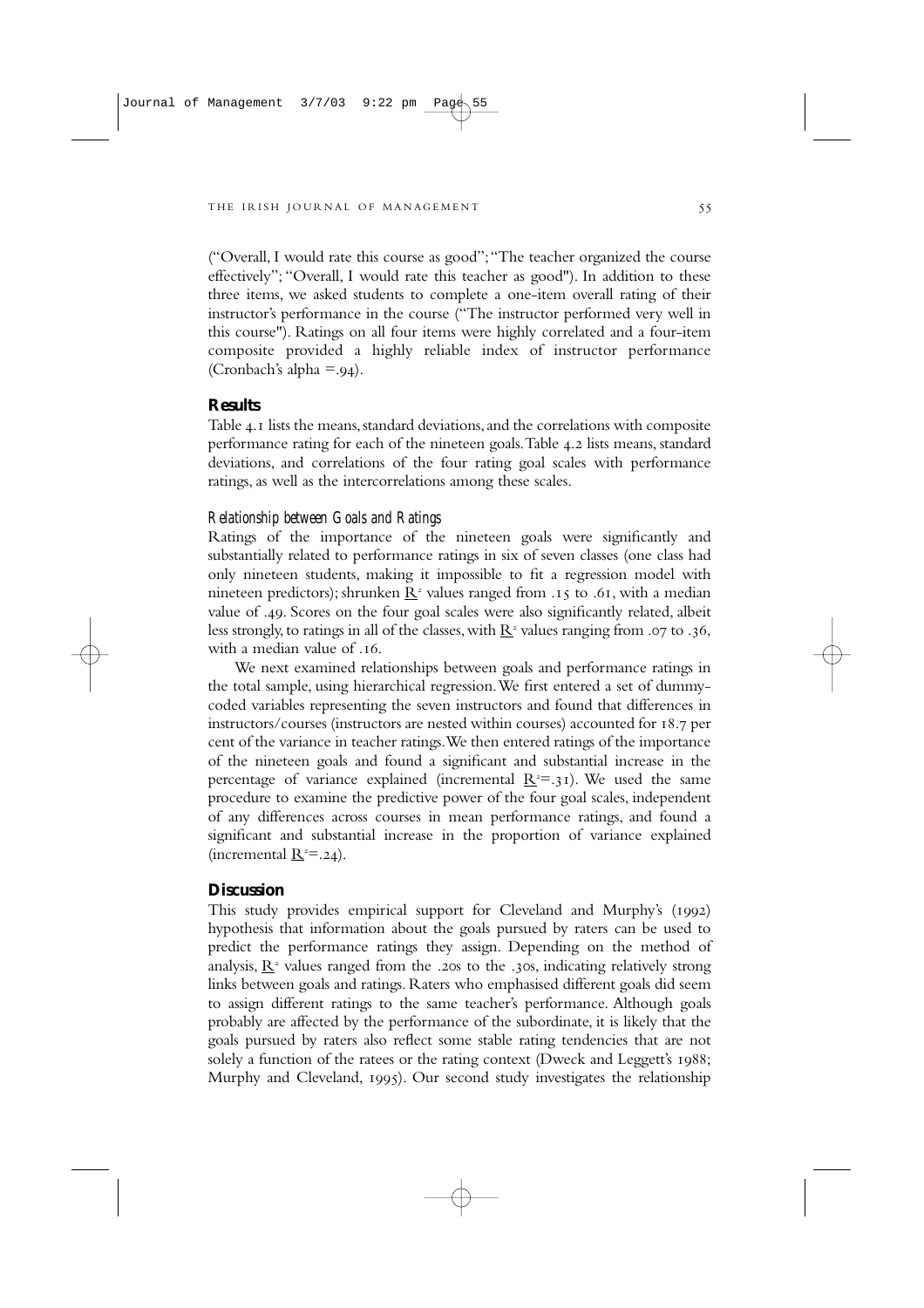between goals measured prior to observing the ratee's performance and ratings obtained after observing the ratee's performance.

#### STUDY<sub>2</sub>

In Study I, ratings of goal importance were collected at about the same time as ratings of instructor performance, which could possibly lead to inflated estimates of their relationships. This research design does not allow us to determine whether rater goals are an antecedent or a consequence of the rater's overall evaluation of the instructor's performance. For example, it is plausible that a student who has already formed a somewhat negative opinion about his or her instructor's performance will tend to rate goals that refer to identifying the instructor's weaknesses as being important. What is needed is a longitudinal design, in which information about goals is obtained before raters have formed clear opinions about ratee performance. Our second study provides an opportunity to test the hypothesis that rater goals assessed before raters have meaningful information about the ratee's performance can predict the ratings they will give after being exposed to the ratee's performance.

## **Method**

Ratings of goal importance were collected during the first week of the semester ( $N = 303$ ) and ratings of teacher performance ( $N = 232$ ) were collected at the end of the semester in five separate courses. We were able to match goal importance and teacher ratings for 186 participants.

## **Results**

All five instructors received very high ratings, with a mean rating of 4.14, and individual instructor ratings ranged from  $4.03$  to  $4.22$ , on a five-point scale. Differences across instructors accounted for 14 per cent of the variance in teacher ratings.

## *Relationships between Goals and Ratings*

We first examined the relationship between ratings of goal importance collected at the beginning of the semester and ratings of teacher performance obtained at the end of the semester separately in each class. As in Study I, we found substantial links between goal ratings and performance ratings in each classroom, with shrunken  $\mathbb{R}^2$  values ranging from .23 to .52, with a median of .35 (in one course, there were fewer students than predictors and we were not able to estimate the shrunken  $\underline{R}^2$ ). We next examined relationships in the total sample, pooling across instructors.

As in our previous study, we found a large and statistically significant multiple correlation between the nineteen goals measured at the beginning of the semester and performance ratings obtained at the end of the semester (adjusting for instructor mean differences, the incremental  $\underline{R}^2 = .26$ . We found significant and moderately large relationships between goal scale scores obtained at the beginning of the semester and ratings collected at the end of the semester (incremental  $R^2 = .08$ ).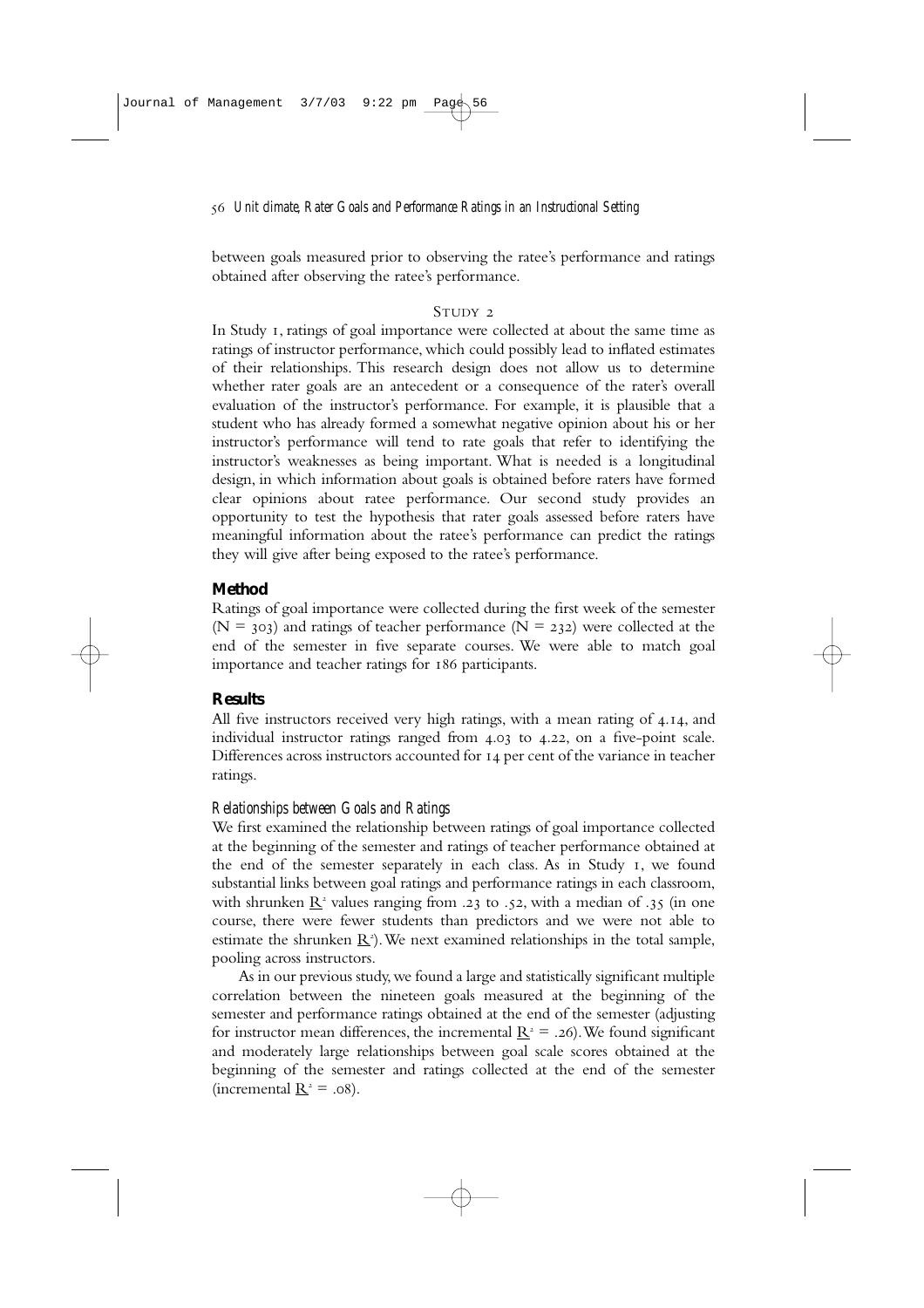## **Discussion**

Ratings of goal importance collected at the beginning of the semester, before students have had an opportunity to observe the instructor's performance, predicted ratings of instructor performance collected at the end of the semester. Because all raters in each class are evaluating the same target, this means that raters who entered the semester with different orientations toward performance rating (for example, more emphasis on providing information about ratee strengths, less emphasis on fairness) provided systematically different evaluations of the same instructor's performance.

Our first study documented the correlation between measures of goal importance and evaluations of teaching performance, but because ratings of goals and of performance were obtained at the same time, there is the possibility of a spurious correlation. Our second study helps to rule out this explanation for the goal-rating link and suggests that raters' goal orientations might account for variability in performance ratings that is independent of ratee performance. In particular, ratings of goal performance collected at the very beginning of the semester (before raters have had a chance to observe the ratee's performance) predict end-of-semester performance evaluations. The lag between collecting goal information and performance evaluations virtually rules out the possibility of reverse causation (that is, end-of-semester evaluations collected in Study cannot have a direct causal influence on goal ratings collected at the beginning of the semester and there is too little information available at the beginning of the semester about the instructor's performance to make it likely that evaluations of performance at that early point have a substantial influence on goal ratings). Correlational research, even with longitudinal designs, rarely provides conclusive evidence for causation, but the findings of these two studies are consistent with a model that assumes that rater goals have an impact on the evaluations they provide.

## **Relationship between Organizational Climate, Rater Goals and Performance Ratings**

Murphy and Cleveland (1995) argue that performance appraisal cannot be adequately understood outside its organisational context. These researchers classify contextual factors into a continuum from proximal to distal factors. According to Murphy and Cleveland, "*Proximal* factors are those that impinge directly on the individual rater, whereas *distal* factors affect the rater indirectly" (1995: 32). Distal factors include climate perceptions, which are hypothesised to affect the behaviour of raters and ratees through intervening variables, such as standards of performance. Below, we suggest that climate may also affect rating behaviour, possibly as a result of the influences of climate on rater goals.

According to Litwin and Stringer (1968), organisational climate describes a quality of the work environment perceived by its members that influences expectancies and incentives. These authors propose a model that defines organisational climate as an intervening variable, mediating between organisational system factors and motivational tendencies. System and leadership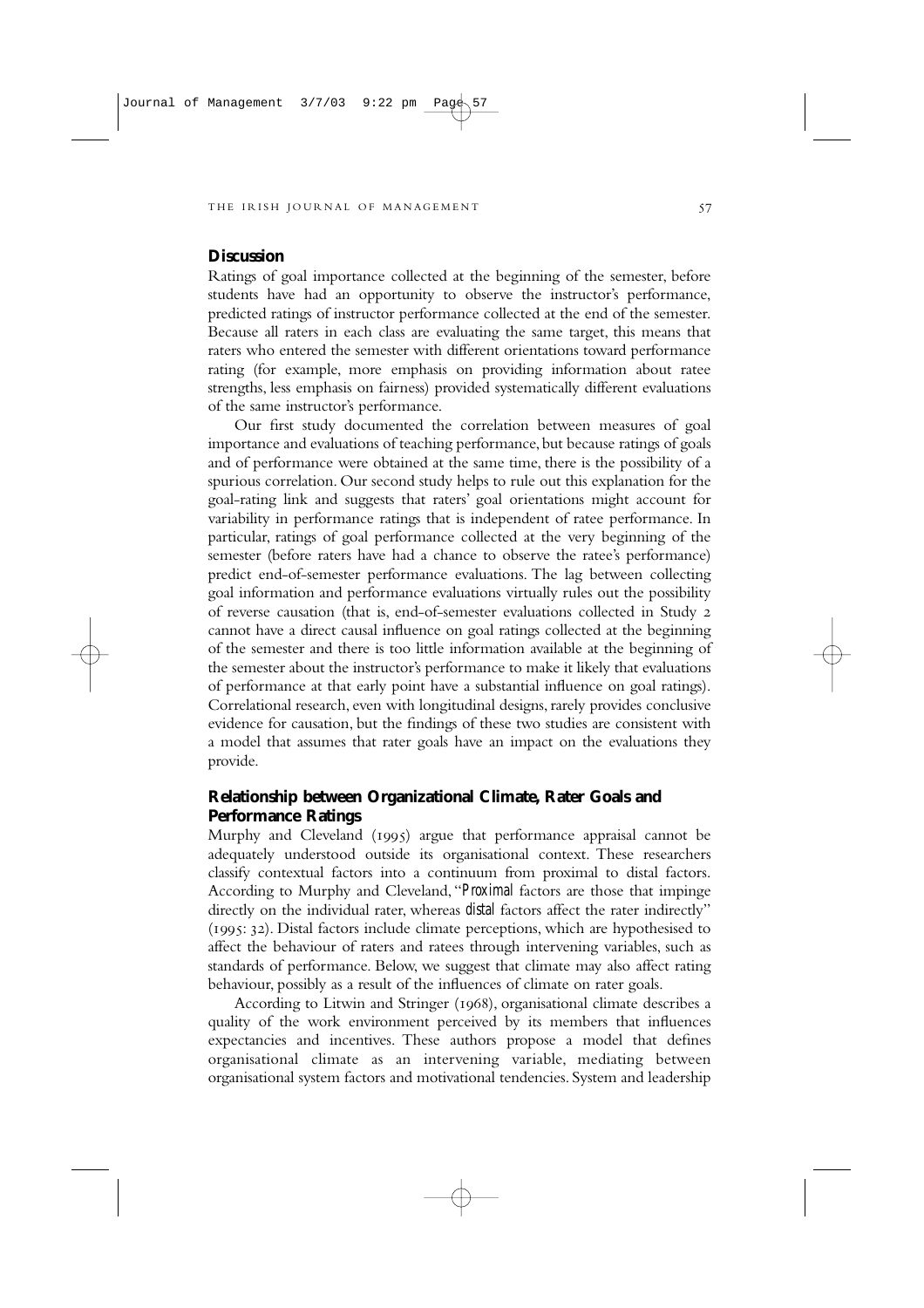features are seen as generating an organisational climate,which in turn arouses or suppresses particular motivational tendencies. It seems reasonable to expect that perceptions of organisational climate, generated from system features and other contextual factors, may similarly arouse or suppress raters' motivational tendencies in the form of rater goals.These goals, in turn, affect rating behaviour.

Murphy and Cleveland  $(1995)$  suggest that organizational context in which rating occurs is a major determinant of goal-oriented rating behaviour. Consistent with Litwin and Stringer's (1968) theory of organisational climate, they suggest that contextual information from the environment of the organisation, such as climate and culture, is integrated and interpreted by raters to formulate goals. According to these researchers, "…culture might determine what approach to appraisal and what behaviours are evaluated positively or negatively in the organization"  $(1968: 227)$ .

It may be possible that rater goals reflect perceptions of the rating environment, namely climate, thereby acting as an intervening variable, mediating the affect of climate perceptions on performance ratings.Therefore, in this study it is predicted that perceived climate will not only affect ratings directly, but that the influence of perceived climate on performance ratings will be mediated by rater goals.

#### STUDY 3: METHOD

#### **Measures**

In order to assess perceptions of climate, Ostroff's (1993) measures of cooperative climate and participative decision-making climate were used. The decision-making climate scale comprises four items measuring student voice in decisions that are made regarding the class ( $\alpha = .73$ ), whereas the co-operative climate scale measures mutual helpfulness among students and between the students and the instructor, as well as the patience and listening behaviour of the instructor (13 items,  $\alpha = .86$ ).

Study 3 employed the same measures of instructor performance ( $\alpha$  = .93) and rater goal importance (weakness goals  $\alpha$  = .71, strength goals  $\alpha$  = .64, fairness goals  $\alpha$  = .33 and ratee motivation goals  $\alpha$  = .62) as did Studies 1 and 2.

#### **Procedure**

As with Study 2, the measurement of goal importance  $(N = 63I)$  was separated in time from ratings of teacher performance  $(N = 592)$ ; these two sets of measures were obtained two weeks apart.Ratings of climate for participation and cooperative climate  $(N = 631)$  were collected contemporaneously with the goal importance measures three weeks prior to the end of the semester, while performance ratings were made at the end of the semester. Climate, goal importance and teacher ratings could be matched for  $523$  participants, representing fifteen courses/fifteen instructors.

## **Results**

In this design, raters are nested within both courses and ratees.Thus, the design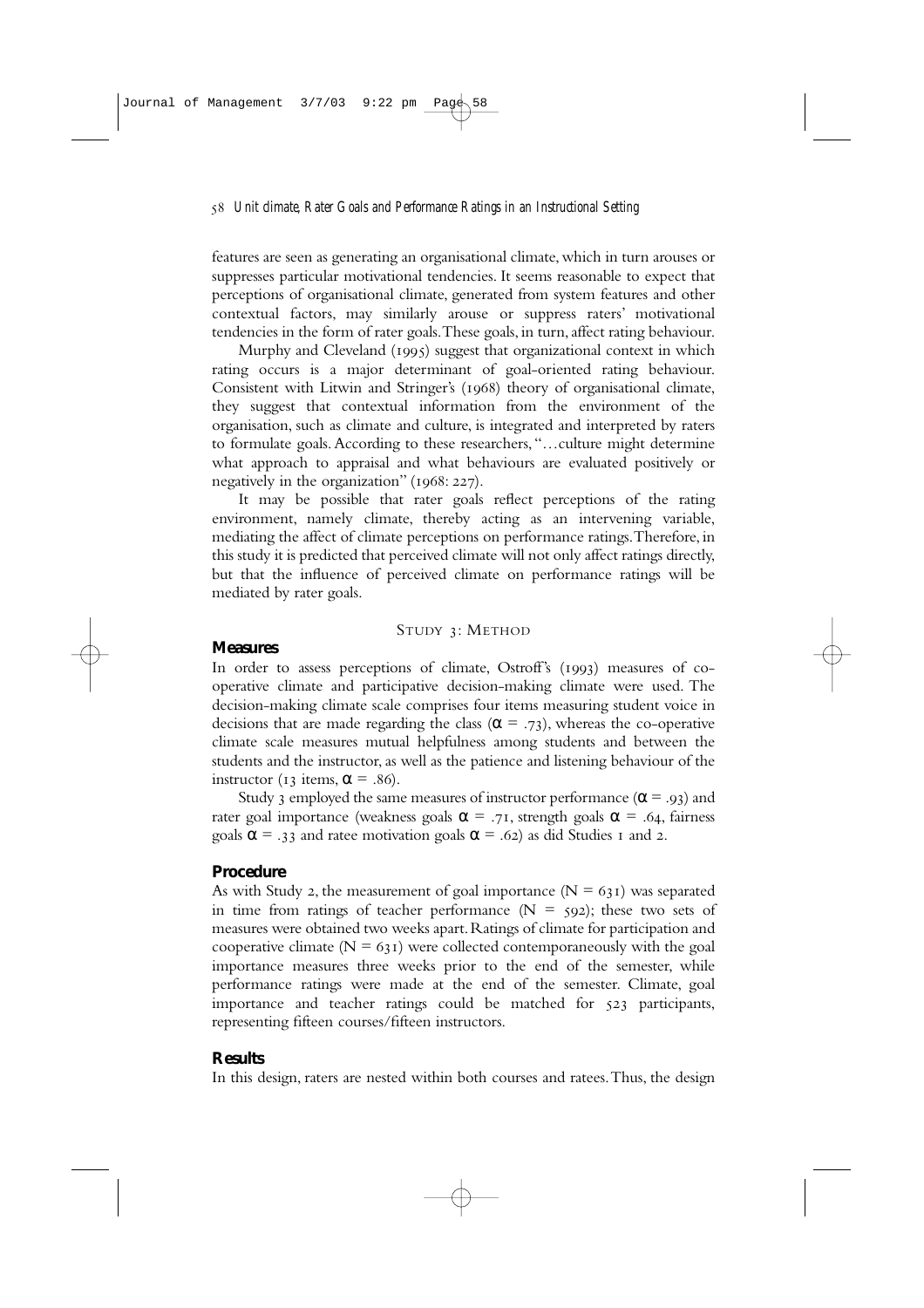factors of course-level climate and ratee are perfectly confounded, which prohibits the unambiguous use of cross-level modelling of the relations between unit-level climate and individual-level ratings in this data. Rather, the critical issue addressed by this study involves the variability of ratings *within ratees*: the source of variance that is generally considered error under true score theory.As such, we sought to demonstrate covariance of individual-level climate perceptions and individual-level ratings and rater goals within-classes.

#### *Homogeneity of Ratings within Classes*

Estimation of between-instructor/between-class versus within-instructor/ within-class variability in climate perceptions, goal importance and performance ratings can provide a guide to understanding the multi-level nature of these constructs. As can be observed in Table 4.3, one-way ANOVA and eta squared values indicate substantial between-instructor variability compared to withininstructor variability for both climate measures and performance evaluations, but less so for goal ratings.This result suggests that climate and teacher ratings are a course-level construct that vary across courses, whereas rater goals vary as much within courses as between them.

## *Relationships among Climate Perceptions, Goals and Ratings*

Our next step was to examine relationships between facets of climate, rater goals and ratings. Although the most statistically powerful test of these relationships would come from calculating correlations for all 523 participants combined across all fifteen courses, doing so would confound relationships at the class level with those at the individual level (Rousseau, 1985; George and James, 1993; Ostroff and Harrison, 1999).

Because this study is primarily focused on within-class variance in ratings of a single ratee, it was appropriate to analyse the relationships among variables within each class separately and then to aggregate results across replications. In order to estimate correlations among climate perceptions, rater goals and ratings made on a single ratee, weighted mean correlations from the fifteen classes were estimated using meta-analysis. Results of these analyses for all variables appear in Tables  $4.4a$  and  $4.4b$ .

The average correlations between climate and performance ratings (Mr values are .42 and .46 for decision climate and cooperative climate, respectively) are substantially larger than those of rater goals with performance ratings (Mr estimates for rater goals range from .13 to -.04). Correlations among climate facets ( $Mr = .64$ ) and among goal types ( $Mr$  estimates range from .26 to .53) were generally stronger than those between climate perceptions and goals (most mean correlations between climate and goals were below .20). Co-operative climates were more strongly related to rater goals of 'identifying strengths' and 'rating fairly' than were decision-making climates. Correlations involving 'identifying weaknesses' goals were not homogenous across classes/studies, with significant Q values suggesting possible moderators for nearly all of the relationships involving weakness goals.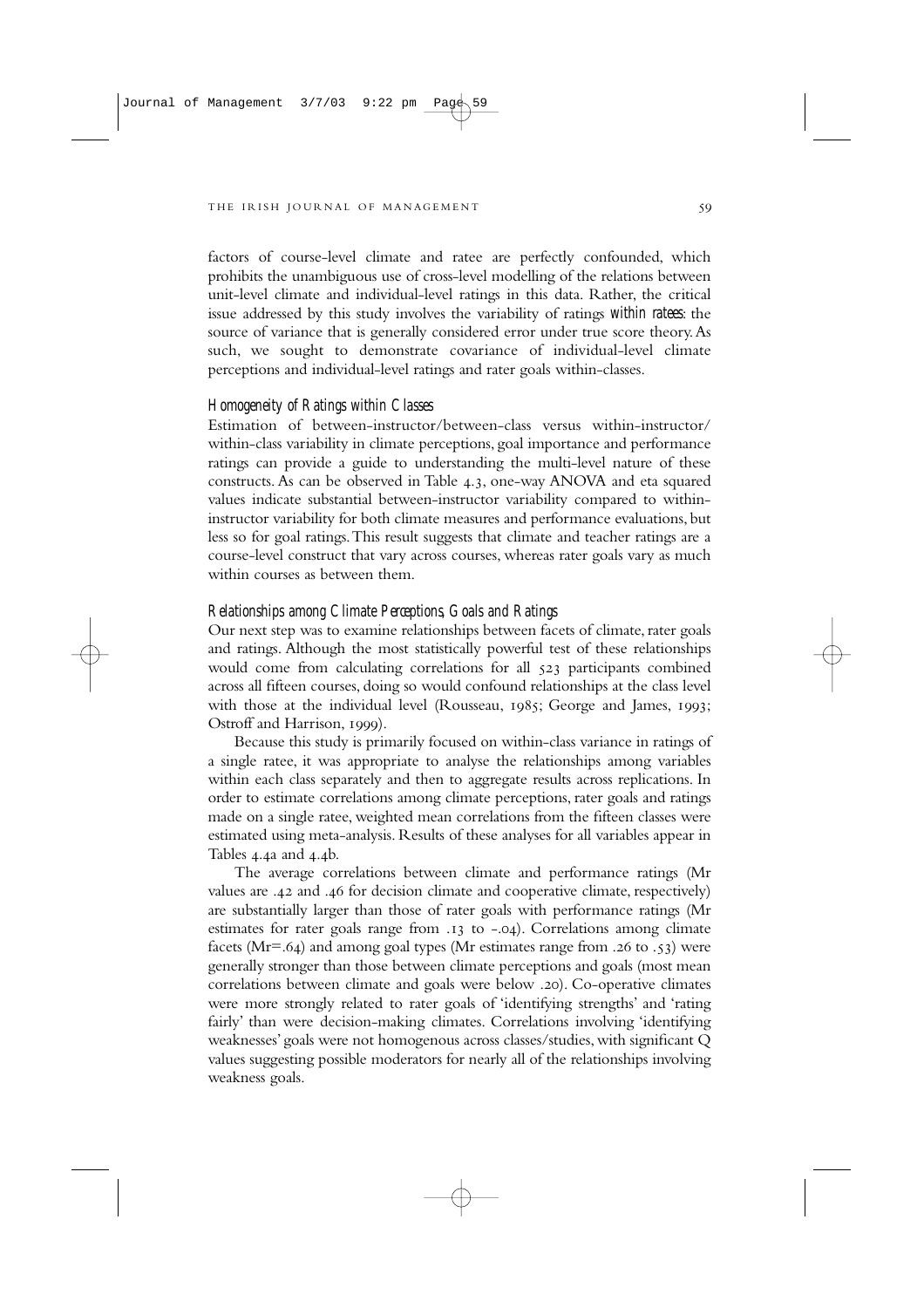## *Tests of Moderation and Mediation Hypotheses*

Murphy and Cleveland (1995) suggested that the influence of distal antecedents (for example, organisational climate) on rating behaviour may be mediated by more proximal antecedents, such as rater goals. The theoretical explanation noted earlier for climate effects on rating behaviour implies that climate may also moderate the influence of goals on rating behaviour, such that rater goals more strongly affect performance evaluations when climate is perceived to be participative.

In order to test the mediation hypothesis, performance ratings were regressed on rater goals, on raters' climate perceptions and then on both rater goals and climate perceptions.These regression analyses were based upon the meta-analytic correlations in Table 4.4 (cf. Viswesvaran and Ones, 1995). Multiple  $R^2$  for goals was .05, for climate was .24 and for goals and climate together was .255 (all statistically significant for  $\alpha = .05$ . The large increase in R<sup>2</sup> with the addition of climate perceptions to the regression equation ( $\mathbb{R}^2$  change = .21) indicates that goals do not mediate the influence of climate on performance ratings, as the distal-proximal model of rating behaviour (Murphy and Cleveland, 1995) would suggest. Rather, the small increase in  $\mathbb{R}^2$  with the addition of rater goals ( $\mathbb{R}^2$ ) change  $=$  .01; NS) is consistent with the interpretation that rater climate perceptions may mediate the influence of rater goals on rating behaviour.

In order to test for possible interactions of climate and rater goals on ratings given, cross-product terms were tabulated. Moderation hypotheses were tested on the combined matrix of correlations across all fifteen classes ( $N = 523$ ). When cross-product terms between the two climate scales and the four goals scales are added to rater goals and climate in the regression equation,  $R<sup>2</sup>$  increased by a non-significant amount ( $\mathbb{R}^2$  change = .01; NS), failing to support the moderation hypothesis.

#### **Discussion**

The results of this study are clear. Measures of climate and performance vary substantially across instructors,whereas measures of goals do not.This is the result that would be expected given our understanding of rater goals as individual differences of the raters themselves, which are not influenced by the ratee about whom the performance judgements are made.

Study 3 also shows that the relation of performance ratings to climate perceptions is much stronger and more consistent than the relation of rater goal importance to performance ratings, with confidence intervals for the latter relation including zero in the case of two goals: (a) identifying ratee weaknesses and (b) giving ratings fairly.

Our data suggest that co-operative climates support rater goals such as 'identifying strengths' and 'wanting to rate fairly'. Perhaps the link between cooperative climate and identifying strengths is the result of employee appreciation for the manager/instructor's patience and helpfulness (which are likely to be considered strengths). Another partial explanation is that individuals in an environment that they perceive to be mutually helpful are more accustomed to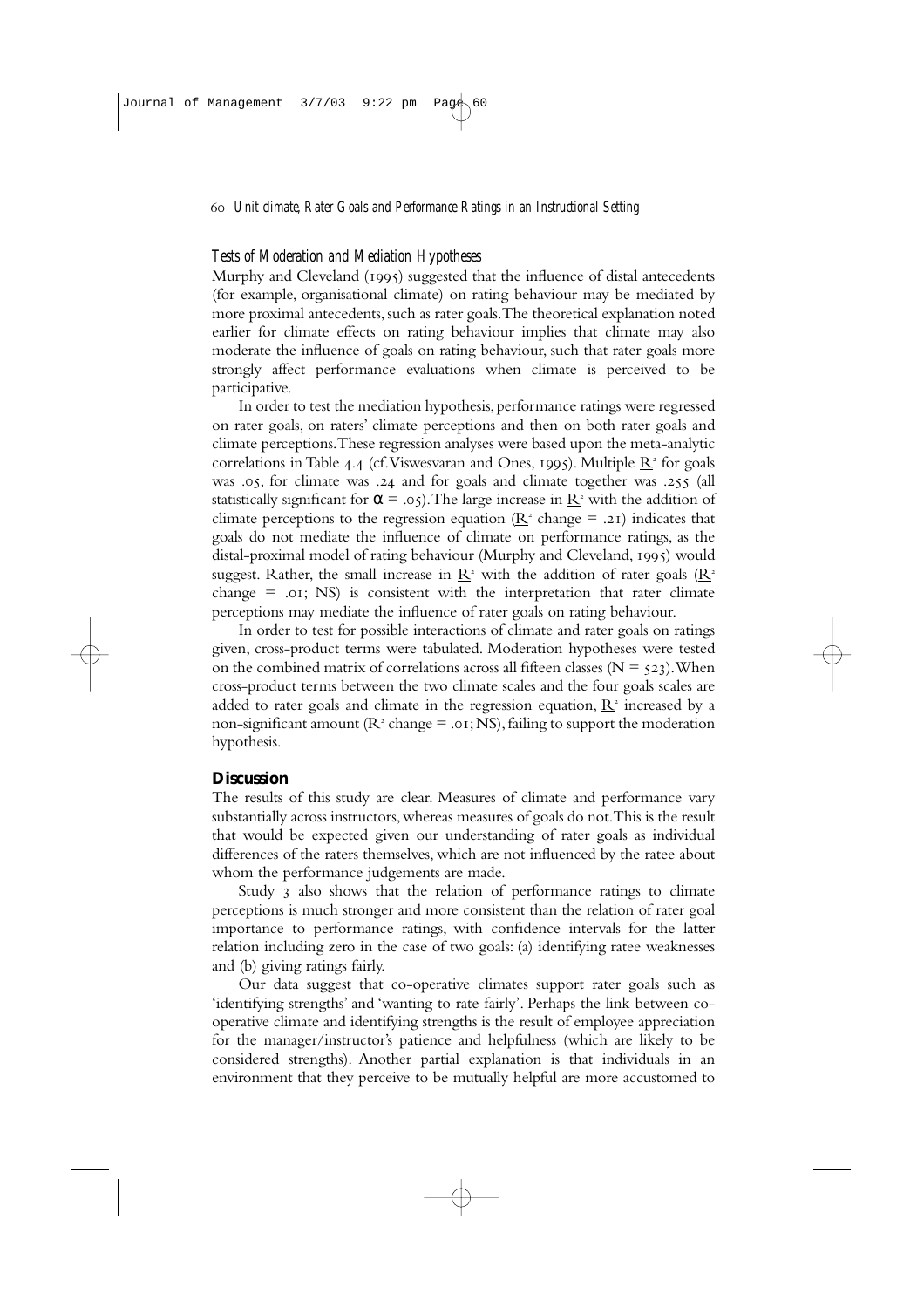giving positive feedback as part of the normal communication in that setting. Intentions to rate fairly fit with the due process metaphor and may reflect a desire on the part of raters to reciprocate the consideration and patience afforded by the instructor throughout the semester.The finding of an association between course climate perceptions and rater goals indicates that some types of rater goals may depend upon the context within which the ratings are made and also may result in part from a matching of particular goals to particular ratees.While the latter explanation is unsupportive of our theory and inconsistent with the results of Study (in which rater goals independent of ratee behaviour influenced ratings), the idea that rater goals may change to suit the context is an interesting prospect that merits future study.

One unexpected finding from Study 3 was that climate perceptions appeared to mediate the influence of rater goals on performance ratings.Three alternative explanations might be used to explain these unexpected findings. First, climate perceptions may be an active mechanism through which rater goals impact the evaluations raters give. Specifically, raters who begin with the rating goals of identifying strengths and weaknesses may selectively attend to positive and negative aspects of performance, respectively, in alignment with their goal orientations toward rating.This selective attention and interpretation could result in the emergence of more positive or negative perceptions of course climate, which then contribute to the positive or negative ratings summoned when evaluations are elicited in class. Another explanation for the mediation finding relates to the fact that the effects of rater goals on performance ratings were small even before climate was introduced to the regression equation and that a small decrease in unique R square would be expected even in the absence of a substantive mediation process. Essentially, it did not take much to make the small effect of rater goals become non-significant and the small drop in R square that changed the level of statistical significance of rater goals when climate was introduced could easily be attributed to the low-level multi-colinearity between the climate and goal measures, which were measured with common methods. Finally, for the job being studied (university instructor), it may make sense to think of the measures of climate perceptions as measures of specific aspects of performance. For instance, whether the instructor is patient and listens to students may be considered an aspect of the criteria on which teachers should be rated when overall evaluations are made. If not a job requirement, engendering class participation and helpfulness may at least be considered a form of contextual performance (Borman and Motowidlo, 1993). If the ratings of climate perceptions in this study were indeed considered by students to be specific aspects of the more general construct of 'overall performance', then climate and performance ratings may simply represent two overlapping criteria that are each predicted by rater goals.

#### OVERALL DISCUSSION

This set of studies has led to several findings regarding the role of goals and context in the performance rating process. First, Studies I and 2 test the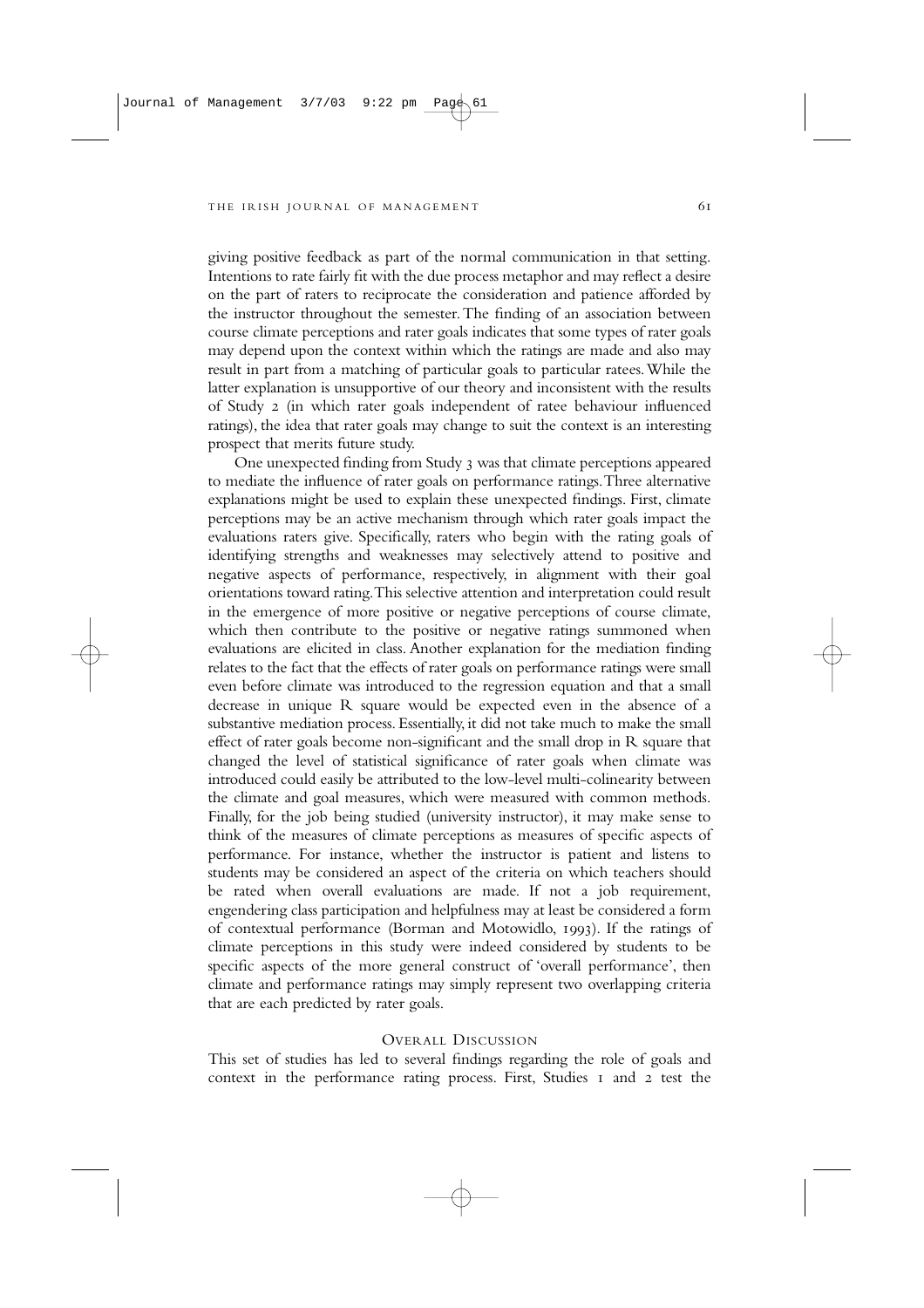hypothesis that performance ratings can be better understood if the goals that raters pursue are considered. These studies show that rater goals predict the evaluations they will give; this finding holds up even when goals are measured well in advance of evaluations of performance. Murphy and Cleveland (1995) predicted strong links between goals and performance ratings; the results of Studies I and 2 support this prediction.

Study 3 accomplishes two purposes: first, it provides yet another replication of the rater goals and performance-rating relationship; second, it tests the hypothesis that contextual factors influence performance ratings and that they mediate goal-rating relationships. This study provides evidence that contextual factors do in fact contribute unique variance to performance ratings. However, this study fails to support the hypothesised role of climate as a mediator of the relationship between goals and rating. If anything, our data are more consistent with the hypothesis that goals mediate climate-rating relationships. Future studies should continue to investigate the nature of this goal-climate-rating relationship.

#### **CONCLUSION**

The studies discussed in this report have provided researchers with a platform from which several lines of research can be started.Variables such as rater goals and the rating context have been discussed in regard to performance appraisal for quite some time (Murphy and Cleveland, 1995). These studies represent one of the first empirical tests of the influence of these variables. In that vein, these studies do show that goals and context are important. We are confident that future research will serve to further elaborate on the nature of these effects.Given the ubiquitous use of performance appraisal in organisations, it is time that researchers focus on what these ratings mean. The meaning of performance ratings cannot be understood without consideration of the goals that raters pursue when given ratings and the context in which ratings are given.

## **Authors**

Kevin Murphy *is a Professor of Psychology at Pennsylvania State University. He has served as Editor of the Journal of Applied Psychology and President of the Society for Industrial and Organizational Psychology, and has held visiting appointments at University of California, Berkeley, Navy Personnel Research and Development Center, and University of Limerick. He is the author of numerous books, chapters and papers dealing with personnel assessment and performance appraisal.*

Jeanette N. Cleveland *is a Professor Psychology at Pennsylvania State University. She has served on numerous editorial boards including the Journal of Organizational Behavior,Academy of Management Journal, Journal of Applied Psychology, Personnel Psychology, and the Journal of Management, and has held visiting appointments at University of California, Berkeley, Occidental College and University of Limerick. She is the author of books, chapters and papers dealing with performance appraisal, gender and diversity, and work and family issues.*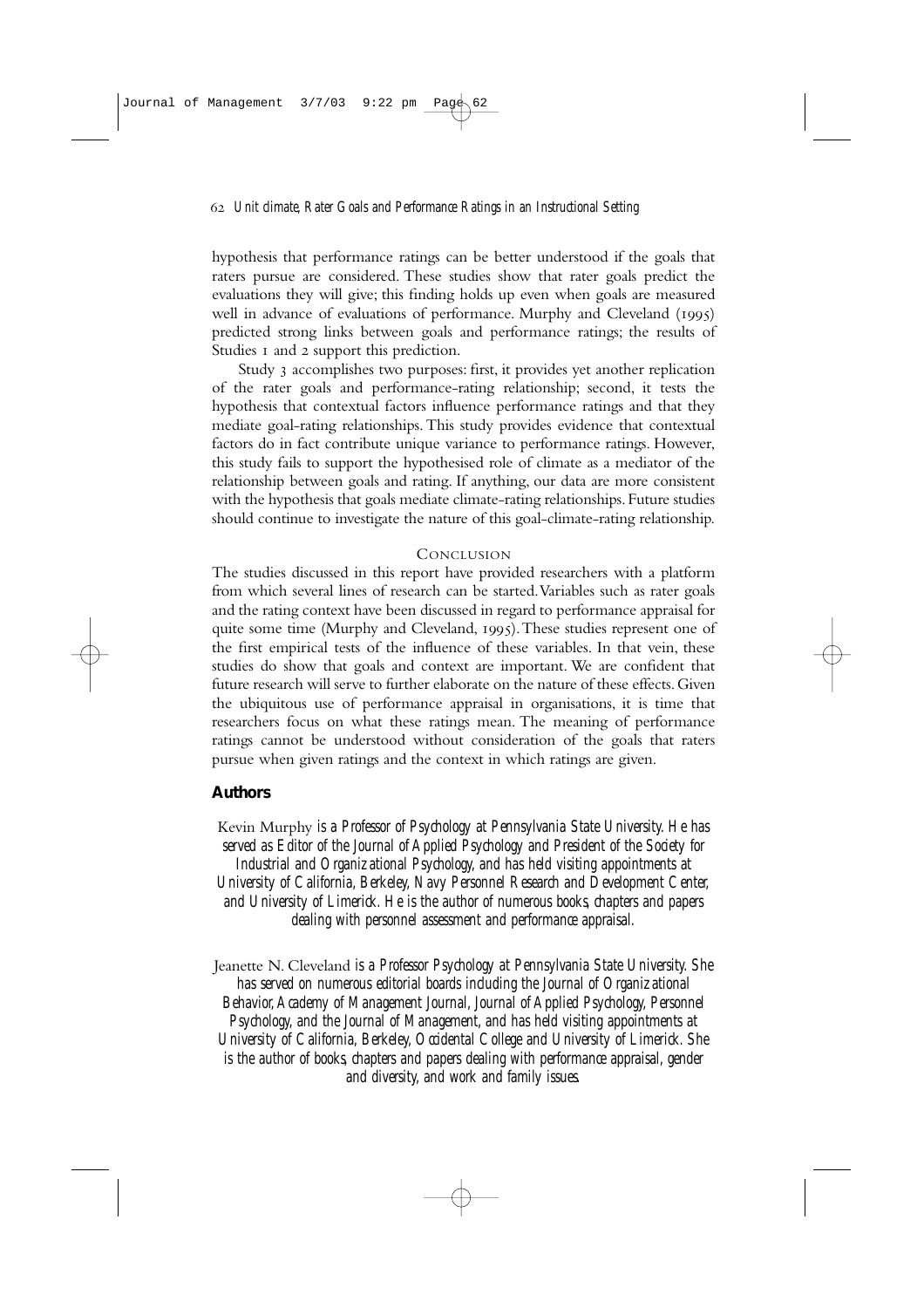Ted Kinney *is a graduate student of Industrial/Organizational Psychology at the Pennsylvania State University. His research focuses on performance rating, specifically on identifying systematic sources of variance contributing to differences in the ratings assigned to the targets of performance evaluation.*

Amie Skattebo *is a graduate student of Industrial/Organizational Psychology at the Pennsylvania State University. Her research interests include performance appraisal, organisational strategy and human computer interaction.*

Daniel A. Newman *is a graduate student of Industrial/Organizational Psychology at the Pennsylvania State University. His research focuses on job attitudes, performance measurement and longitudinal and multi-level data analysis.*

Hock-Peng Sin *is a graduate student in Industrial and Organizational Psychology at Pennsylvania State University. His research interests include performance appraisal and management, work group effectiveness, work motivation, as well as levels and temporal issues in organisational research.*

#### **REFERENCES**

- Banks, C.G. and Murphy, K.R. (1985) "Toward Narrowing the Research-Practice Gap in Performance Appraisal", *Personnel Psychology*, Vol. 38, pp. 335-45.
- Bernardin, H.J. and Beatty, R.W. (1984) Performance Appraisal: Assessing Human Behavior at Work, Boston: Kent.
- Bjerke, D.G., Cleveland, J.N., Morrison, R.F. and Wilson, W.C. () *Officer Fitness Report Evaluation Study* (Navy Personnel Research and Development Center Report, TR 88-4), San Diego: NPRDC.
- Bretz, R.D., Milkovich, G.T. and Read, W. (1992) "The Current State of Performance Research and Practice:Concerns,Directions,and Implications",*Journal of Management*,Vol.  $18$ , pp.  $321 - 52$ .
- Cianci, A. (2001) "Motivational and Cognitive Explanations for Financial Analysts' Optimistic Earnings Forecasts", *Dissertation Abstracts International Section A: Humanities and Social Sciences*, Vol. 61, No. 12-A, pp. 4845.

Cleveland, J.N. and Murphy, K. (1992) "Analyzing Performance Appraisal as Goal-Directed

<sup>1.</sup> If time 2 goals are entered first, goals measured at time 1 account for an additional 19.8 per cent of the variance in ratings, which is also significant. [**Where is note indicator?**]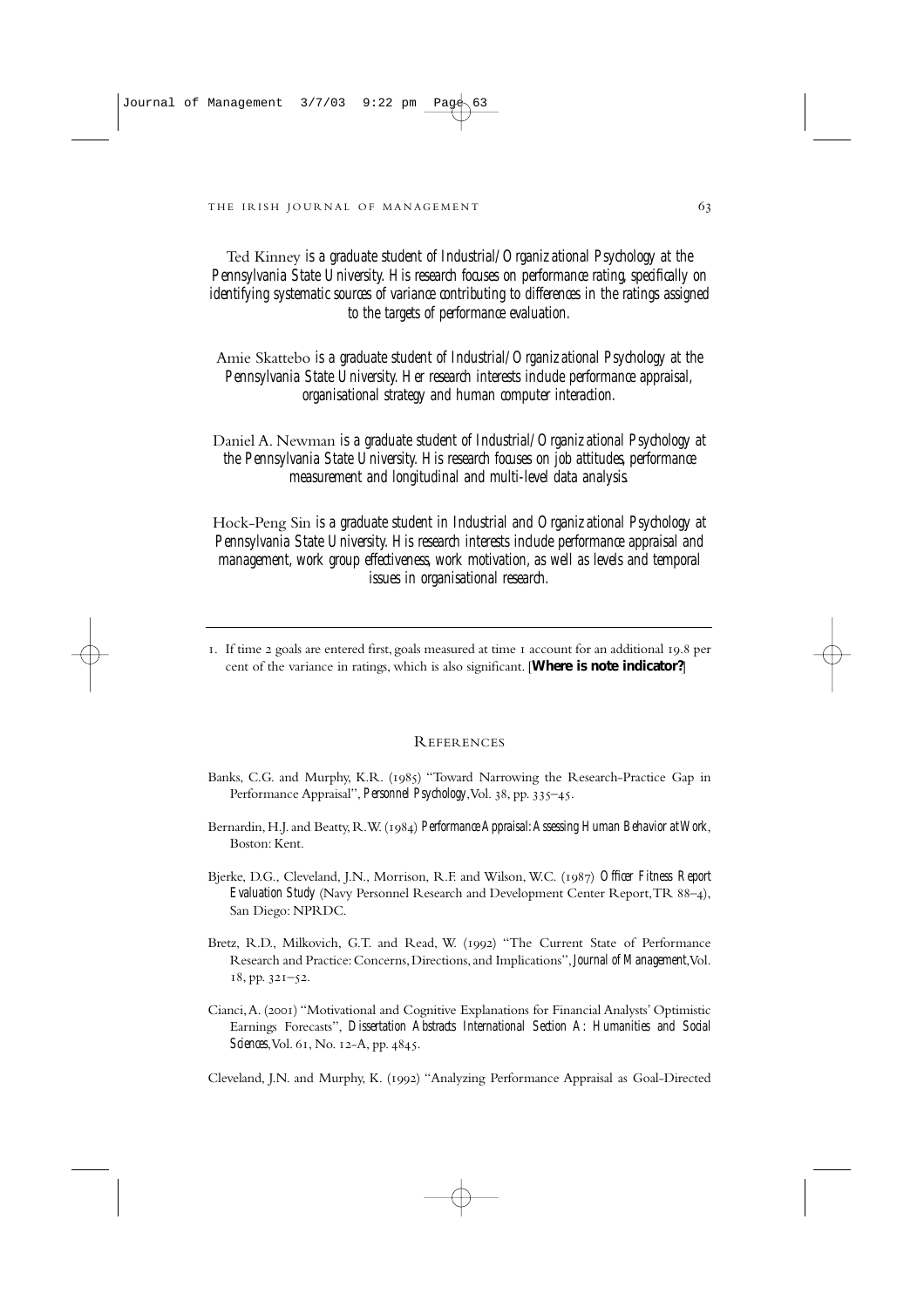Behavior", in G. Ferris and K. Rowland (eds) *Research in Personnel and Human Resources Management*, Greenwich, CT: JAI Press, Vol. 10, pp. 121-85.

- Conway, J.M. and Huffcutt, A.I. (1997) "Psychometric Properties of Multisource Performance Ratings: A Meta-Analysis of Subordinate, Supervisor, Peer, and Self-Ratings", *Human Performance*, Vol. 10, pp. 331–60.
- Cropanzano, R., James, K. and Citera, M. (1992) "A Goal Hierarchy Model of Personality, Motivation and Leadership", in B. Staw and L. Cummings (eds) *Research in Organizational Behavior*, Vol. 15, pp. 267-322.
- Dweck, C. S. and Leggett, E.L. (1988) "A Social-Cognitive Approach to Motivation and Personality", *Psychological Review*, Vol. 95, pp. 256-73.
- Gaultney, J.F. and Cann, A. (2001) "Grade Expectations", *Teaching of Psychology*, Vol. 28, No. 2, pp.  $84-7$ .
- George, J.M. and James, L.R. (1993) "Personality, Affect and Behavior in Groups Revisited: Comment on Aggregation, Levels of Analysis, and a Recent Application of within and between Analysis", *Journal of Applied Psychology*, Vol. 78, No. 5, pp. 798-804.
- Gregarus, G.J. and Robie, C. (1998) "A New Look at Within-Source Interrater Reliability of 360-Degree Feedback Ratings", *Journal of Applied Psychology*, Vol. 83, pp. 960–8.
- Harris, M.M. (1994) "Rater Motivation in the Performance Appraisal Context: A Theoretical Framework", *Journal of Management*, Vol. 20, No. 4, pp. 737-56.
- Harris, M.H. and Schaubroeck, J. (1988) "A Meta-Analysis of Self-Supervisory, Self-Peer, and Peer-Supervisory Ratings", *Personnel Psychology*, Vol. 41, pp. 43-62.
- Harter, J. (1986) "Appraisal from Aristotle on", *Management Education and Development*, Vol. 17, No. 1, pp. 34-9.
- Judge, T.A. and Ferris, G.R. (1993) "Social Context of Performance Evaluation Decisions", Academy of Management Journal, Vol. 36, No. 1, pp. 80-105.
- Kerst, M. (1993) "Rating Goals as a Function of Appraisal Purpose and Ratee Performance Level", *Unpublished thesis*, Colorado State University.
- Litwin, G.H. and Stringer, R.A. Jr (1968) *Motivation and Organizational Climate*, Boston, MA: Division of Research, Graduate School of Business Administration, Harvard University.
- Locke, E. and Latham, G. (1990) A Theory of Goal Setting and Performance, Englewood Cliffs, NJ: Prentice Hall.
- Locke, E.A. and Latham, G.P. (1990) "Building a Practically Useful Theory of Goal Setting and Task Motivation: A 35-Year Odyssey", *American Psychologist*, Vol. 57, pp. 705-17.
- Longenecker, C.O., Sims, H.P. and Goia, D.A. (1987) "Behind the Mask: The Politics of Employee Appraisal", *Academy of Management Executive*, Vol. 1, pp. 183-93.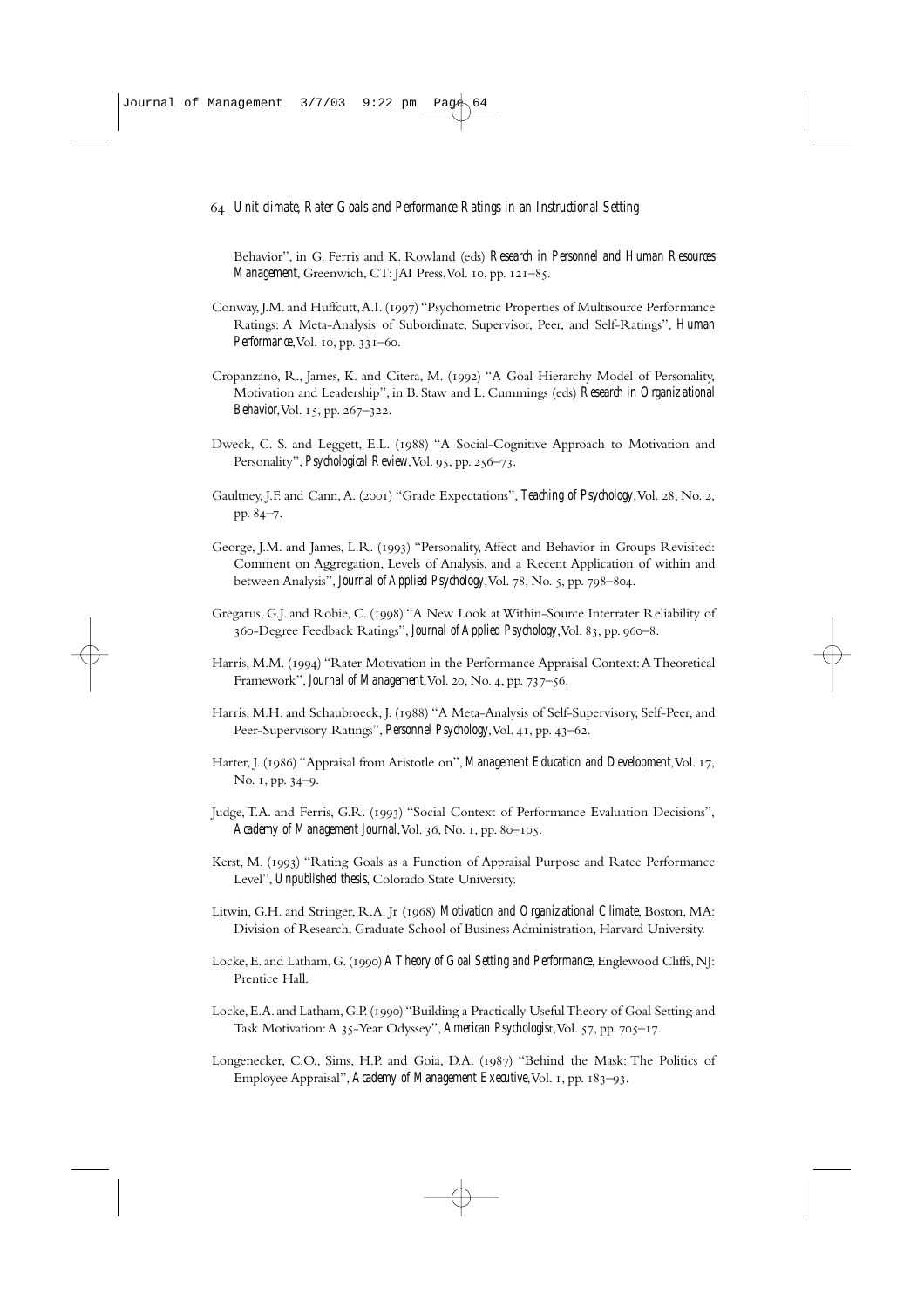- Miner, J.B. (1984), "The Validity and Usefulness of Theories in an Emerging Organizational Science", Academy of Management Review, Vol. 9, pp. 296-306.
- Murphy, K. and Cleveland, J. (1995) *Understanding Performance Appraisal: Social, Organizational and Goal-Oriented Perspectives*, Newbury Park, CA: Sage.
- Murphy, K., Cleveland, J. and Mohler, C. (2001) "Reliability, Validity and Meaningfulness of Multisource Ratings", in D. Bracken, C. Timmreck and A. Church (eds) *Handbook of MultiSource Feedback*, San Francisco: Jossey-Bass, pp. 130-48.
- Nasir, N.S. (2000) "Points ain't everything: Emergent Goals and Average and Percent Understandings in the Play of Basketball among African American Students",*Anthropology and Education Quarterly*, Vol. 31, pp. 283-305
- Ostroff, C. (1993) "The Effects of Climate and Personal Influences on Individual Behaviors and Attitudes in Organizations", *Organizational Behavior and Human Decision Processes*,Vol. 55, No. 1, pp. 56-90.
- Ostroff, C. and Harrison, ? (1999) "Meta-analysis, Level of Analysis, and Best Estimates of Population Correlations: Cautions for Interpreting Meta-Analytic Results in Organizational Behaviour", *Journal of Applied Psychology*, Vol. 84, No. 2, pp. 260-70.
- Rousseau, D.M. (1985) "Issues of Level in Organizational Research: Multi-Level and Cross-Level Perspectives", *Research in Organizational Behavior*, Vol. 7, pp. 1-37.
- Thornton, G.C. III (1980) "Psychometric Properties of Self-Appraisals of Job Performance", *Personnel Psychology*, Vol. 33, pp. 263-71.
- Viswesvaran, C., Ones, D.S. and Schmidt, F.L. (1996) "Comparative Analysis of the Reliability of Job Performance Ratings", *Journal of Applied Psychology*, Vol. 81, pp. 557-74.

## **Table . Goals: Importance and Correlations with Performance Ratings: Study 1**

| Goal |                                                                   | Mean | SD   | ra        |
|------|-------------------------------------------------------------------|------|------|-----------|
|      | Identify areas in which the instructor might need improvement     | 3.34 | 1.20 | $-.10*$   |
| 2    | Rate my instructor fairly                                         | 4.29 | .98  | $.43*$    |
| 3    | Identify areas where the instructor needs more training           | 3.14 | 1.25 | $-.01$    |
| 4    | Convey my satisfaction with the instructor's performance          | 4.22 | 1.01 | $.48*$    |
| 5    | Identify areas that the instructor should focus on improving      | 3.34 | 1.23 | $-06$     |
| 6    | Indicate where the instructor fell short in terms of performance  | 3.27 | 1.30 | $-.10*$   |
|      | Give my instructor a rating that s/he will realize is based       |      |      |           |
|      | on performance, rather than my judgment of him/her as a person    | 4.19 | 1.08 | $30^*$    |
| 8    | Identify my instructor's strengths and weaknesses                 | 3.81 | 1.12 | $.20*$    |
| 9    | Highlight my instructor's performance so that his/her success is  |      |      |           |
|      | visible to his/her department head                                | 3.84 | 1.16 | $.34*$    |
| 10   | Improve my instructor's confidence                                | 3.25 | 1.32 | $.15*$    |
| 11   | Make it clear to my instructor that there is room for improvement | 3.18 | 1.34 | $-16^{*}$ |
| 12   | Identify my instructor's performance deficiencies                 | 3.13 | 1.33 | $-.09*$   |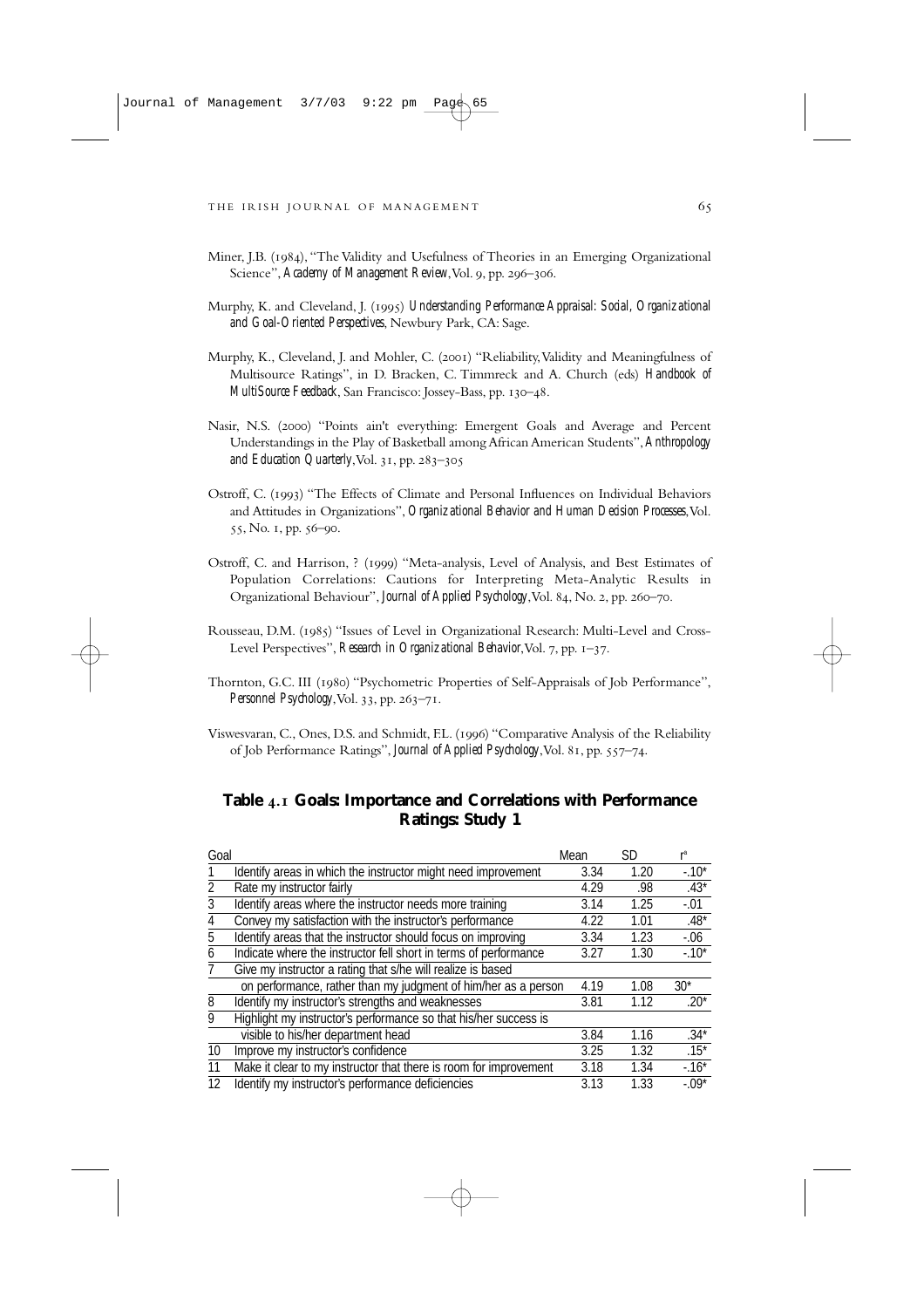| 13 | Challenge my instructor to improve her/his performance          | 3.19 | 1.33 | $-.07*$ |
|----|-----------------------------------------------------------------|------|------|---------|
| 14 | Clarify expected performance levels to the instructor           | 3.17 | 1.27 | $-.01$  |
| 15 | Evaluate the instructor in a manner that clearly indicates what |      |      |         |
|    | was done well and what was done poorly                          | 3.25 | 1.32 | $.12^*$ |
| 16 | Indicate where instructor has exceeded performance expectations | 3.81 | 2.03 | $.34*$  |
| 17 | Encourage the instructor's current level of performance         | 3.89 | 1.09 | $.43*$  |
| 18 | Encourage the instructor to improve performance                 | 3.32 | 1.33 | $-.06$  |
| 19 | Motivate the instructor                                         | 3.48 | 1 26 | $22*$   |

a *correlation with performance rating composite*

**\*[What does this represent?]**

# **Table . Correlations between Goals Scales and Performance Ratings: Study 1 [Study 2?]**

|      |      | Correlations |        |        |       |
|------|------|--------------|--------|--------|-------|
|      | SD   |              |        |        |       |
| 3.91 | .87  |              |        |        |       |
| 3.23 | 1.06 | $.38*$       |        |        |       |
| 3.91 | .86  | $.69*$       |        |        |       |
| 3.37 | 1 12 | $.47*$       | .61*   | $.51*$ |       |
| 4.38 | .85  | $.42*$       | $-10*$ | $70*$  | $21*$ |
|      | Mean |              |        |        |       |

\* *p < .05*

# **Table . Within-Group Homogeneity of Climate Perceptions, Goal Importance and Performance Ratings: Study 3**

| Climate                 |      | eta squared | $med$ $rwg$ |  |
|-------------------------|------|-------------|-------------|--|
| Decision making climate | 17.8 | .29         |             |  |
| Co-operative climate    | 20.9 | .32         | .95         |  |
| Ratings of Performance  |      |             |             |  |
| Performance ratings     | 12.9 | .24         | .85         |  |
| Goals                   |      |             |             |  |
| Weakness goals          | 1.8  | .04         | .92         |  |
| Strength goals          | 2.1  | .05         | .91         |  |
| Fairness goals          | 2.1  | .05         | .84         |  |
| Ratee Motivation goals  | 2.8  | .05         | .59         |  |

# **Table .a Meta-Analysis Results for Antecedents of Instructor Performance Ratings: Study 3**

| Mra  | SDweighted | 95% CI         | Ω        |  |
|------|------------|----------------|----------|--|
|      |            |                |          |  |
| .42  | .18        | $.35 - .49$    | 15.51    |  |
| .46  | .15        | $.39 - .53$    | 10.58    |  |
|      |            |                |          |  |
| -.04 | .25        | $-13 - 04$     | $30.34*$ |  |
| .13  | .21        | $.04 - .21$    | 20.95    |  |
| .07  | .18        | $-0.02 - 0.16$ | 15.10    |  |
| .13  | .15        | $.04 - .21$    | 11.02    |  |
|      |            |                |          |  |

 $\overline{p}$  / *p < .05 df=14, k = 15, N = 523* 

a *Mean correlation is calculated using an inverse Fisher Z transformation.*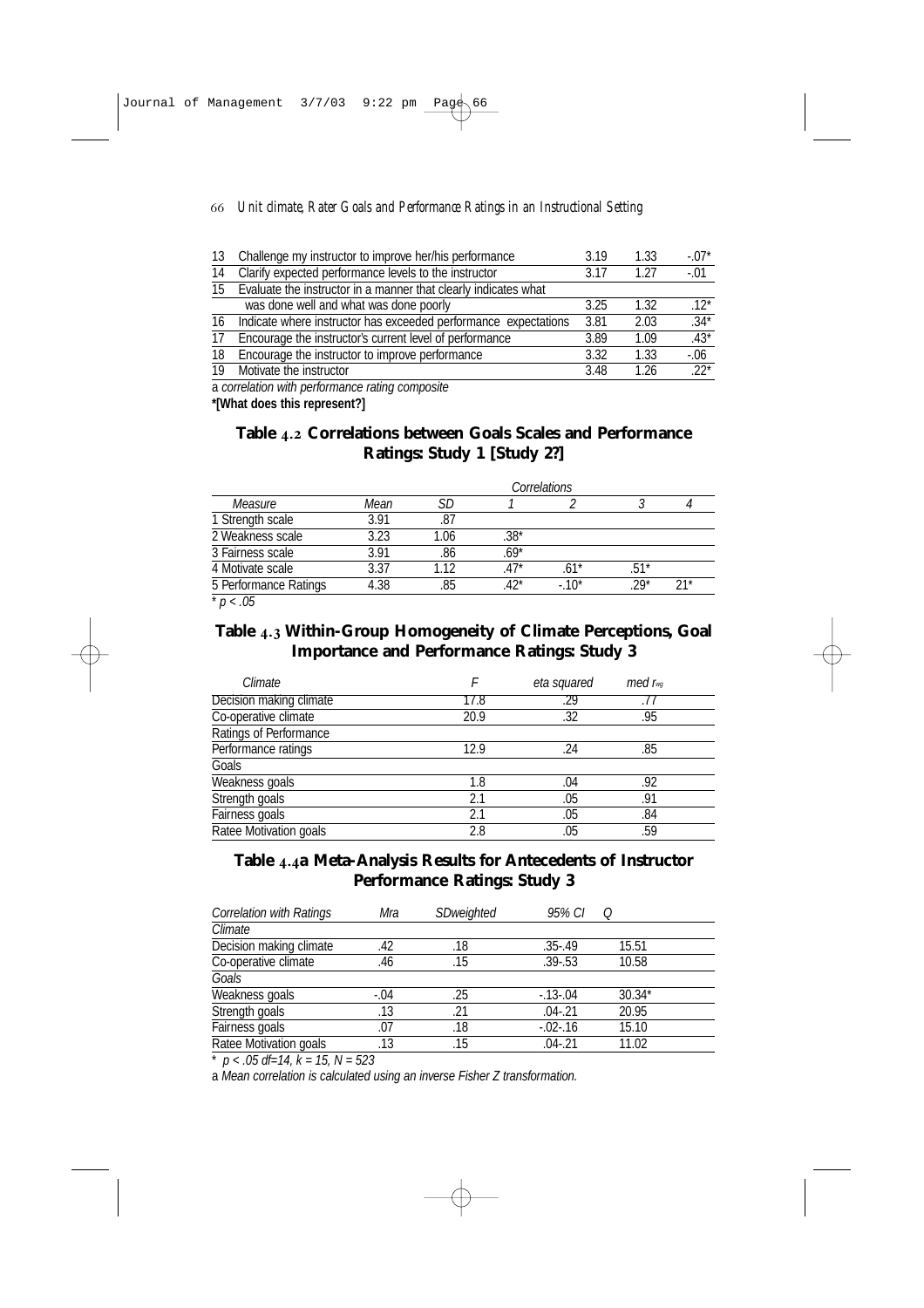| Correlations                                     | Mr  | <b>SD</b> weighted | 95% CI      | Ο        |
|--------------------------------------------------|-----|--------------------|-------------|----------|
| Decision making climate – Cooperative climate    | .64 | .22                | $.59 - .69$ | $28.55*$ |
| Decision making climate - Weakness goals         | .06 | .22                | $-.02-.14$  | 28.91*   |
| Decision making climate - Strength goals         | .18 | .18                | $.11 - .26$ | 19.80    |
| Decision making climate - Fairness goals         | .09 | .14                | $.01 - .17$ | 12.17    |
| Decision making climate - Ratee Motivation Goals | .19 | .13                | $.11 - .27$ | 10.49    |
| Co-operative climate - Weakness goals            | .09 | .22                | $.01 - .17$ | $29.16*$ |
| Co-operative climate - Strength goals            | .33 | .20                | $.25 - .40$ | 24.11*   |
| Co-operative climate - Fairness goals            | .22 | .18                | $.15 - .30$ | 19.73    |
| Co-operative climate - Ratee Motivation Goals    | .17 | .15                | $.09 - .25$ | 13.33    |
| Weakness goals - Strength goals                  | .53 | .24                | $.47 - .58$ | $33.54*$ |
| Weakness goals - Fairness goals                  | .49 | .18                | $.43 - .55$ | 17.87    |
| Weakness goals - Ratee Motivation goals          | .26 | .19                | $.18 - .33$ | 20.00    |
| Strength goals - Fairness goals                  | .51 | .16                | $.45 - .57$ | 14.31    |
| Strength goals - Ratee Motivation goals          | .34 | .15                | $.26 - .41$ | 13.22    |
| Fairness goals - Ratee Motivation goals          | .29 | .14                | $.22 - .37$ | 11.88    |
|                                                  |     |                    |             |          |

# **Table .b Meta-Analysis Results for Climate and Goals: Study 3**

*\*p < .05 df=14, k=15, N = 631*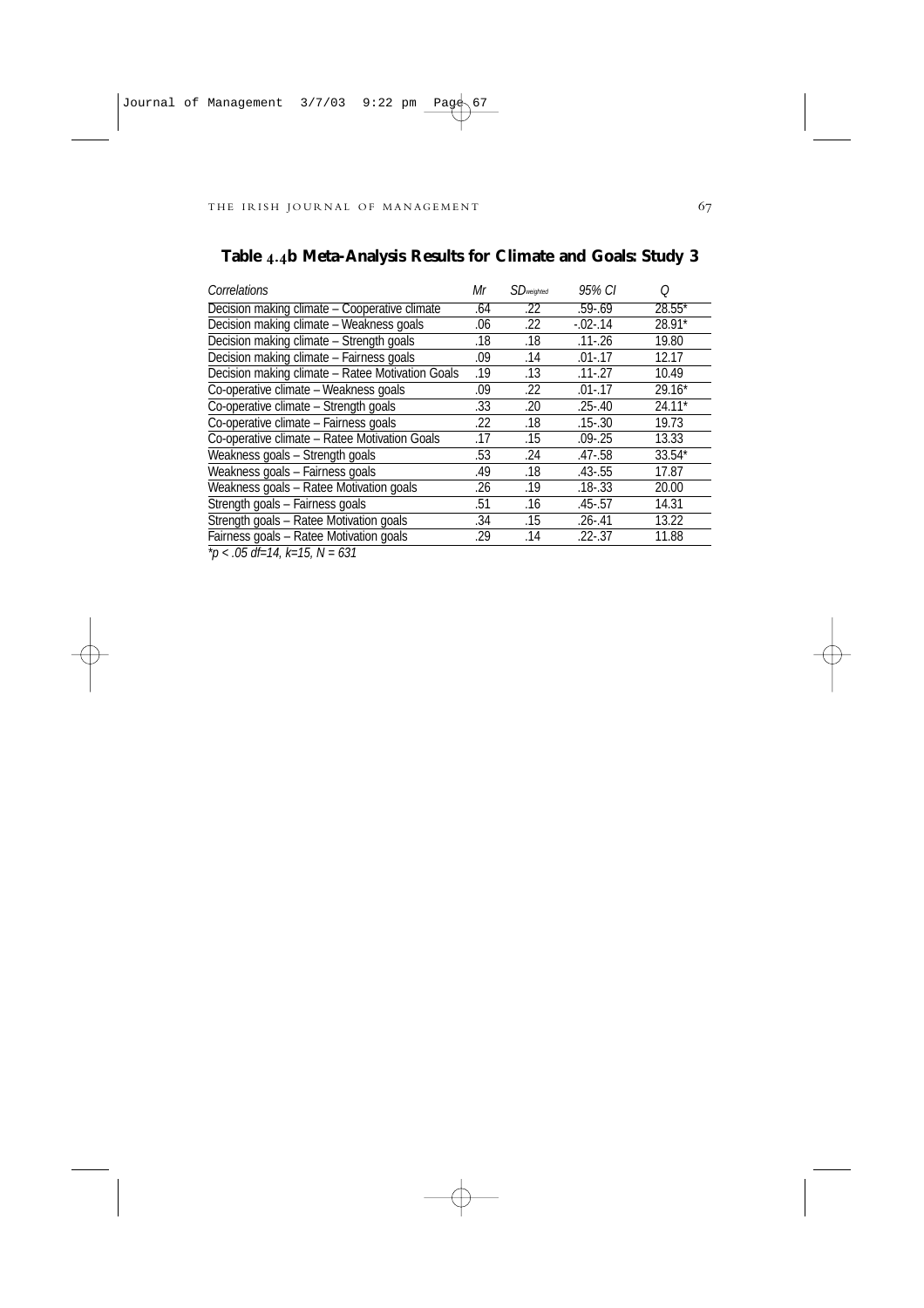# Exploring Employees' Reactions to Strategic Change Over Time: The Utilisation of an Organisational Justice perspective

. . . . . . . . . . . . . . . .

#### ADRIAN THORNHILL AND MARK N.K. SAUNDERS

*Business Schools of University of Gloucestershire and Oxford Brookes University*

#### INTRODUCTION

This paper presents findings from a longitudinal study examining strategic<br>change in a UK public sector organisation. The study is an extension of the original reported in this journal that focused on the first phase of data collection and analysis (Saunders et al., 2002). The focus of this study centres on employees' reactions to the management of strategic change in this organisation over a fouryear period, from 1998 to 2002. The organisation came into being in 1998, following a transformational change imposed by local government reorganisation, and has since been subject to further changes of an incremental nature. Data were first collected in 1999, following the implementation of the change processes that led to the organisation's formation. Data were collected again in 2002, to assess employees' reactions to the subsequent changes that were experienced within the organisation.

The primary focus of this study is to examine employees' reactions to strategic change over a prolonged period.In this paper,we use the term 'strategic change' to indicate changes related to the strategic development of the organisation. This type of change can be differentiated from others of a more restricted scope and operational nature (for example, Johnson, 1993). As part of this focus, employees' reactions to managerial interventions aimed at managing transformational and more incremental changes are considered. These are operationalised through the following research questions:

. How do employees' reactions alter in relation to the nature of strategic change?

The initial approach taken to addressing this question is exploratory although we have also chosen to use organisational justice as a theoretical tool to seek to explain the nature of employees' reactions.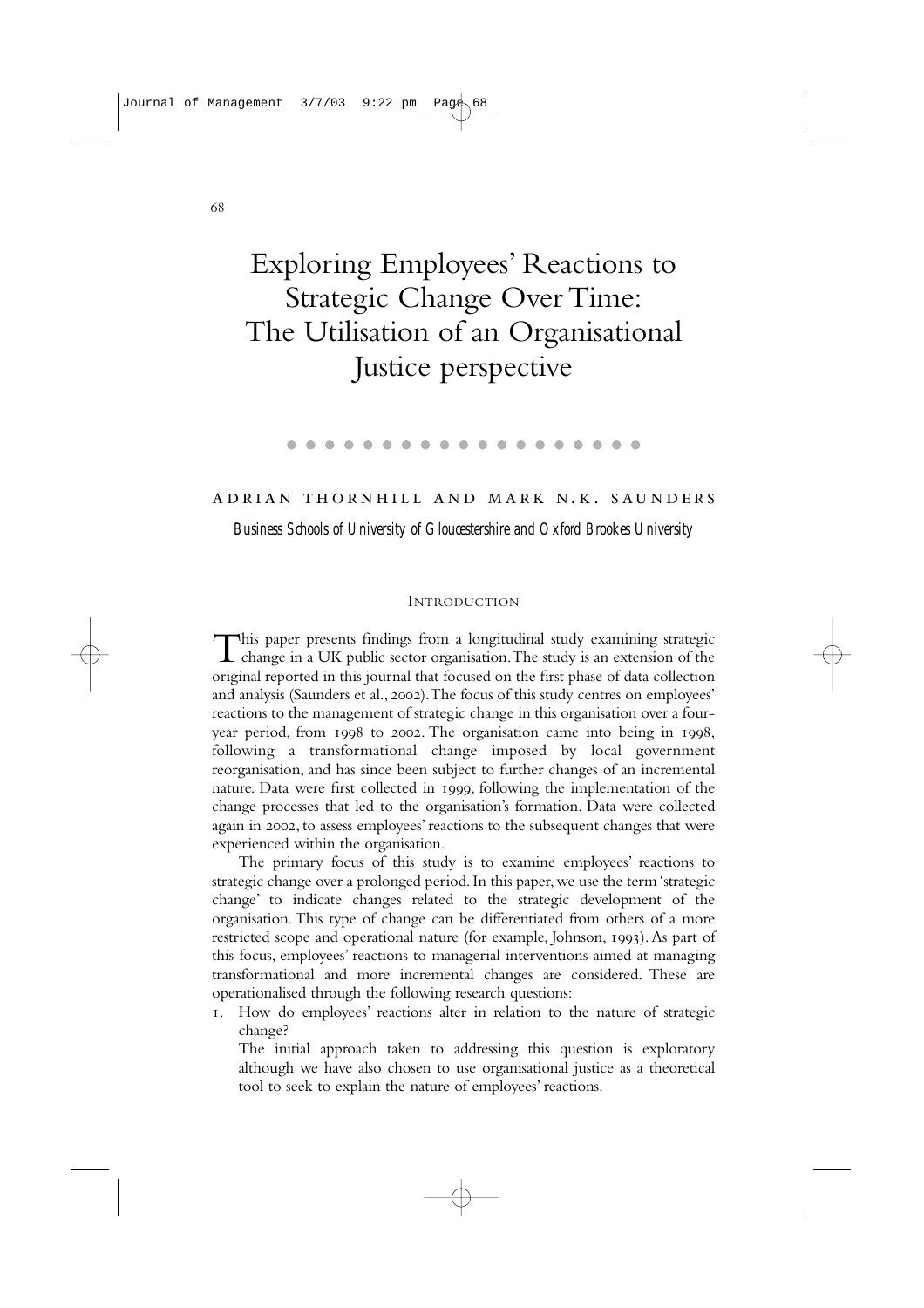.This has resulted in a second research question: how useful is an organisational justice perspective to explore and explain the nature of employees' reactions to strategic change?

Organisational justice explores perceptions about organisational decisions, the methods used to make them and the treatment of those affected through three related theories (Greenberg, 1987; Folger and Cropanzano, 1998). The first relates to employee perceptions of outcome fairness, which Homans (1961) labelled distributive justice. The second is procedural justice (Thibaut and Walker, 1975), which focuses on employee perceptions about the fairness of procedures used to make decisions. The third is interactional justice (Bies and Moag, 1986), which focuses on perceptions about the fairness of the interpersonal treatment that employees receive. Organisational justice theory therefore offers a framework through which to explore and understand employees' feelings more fully.As this theory permits the relationships between perceptions about the outcomes of change, the methods used to achieve it and the treatment of those affected to be explored, it provides an important means to explore organisational change and the reactions of those involved in this process.

In this paper, we commence by conceptualising organisational justice theory in relation to change. We then explore the nature of employees' reactions to strategic change that began with a transformational change and was followed by incremental changes in the subsequent four-year period.This leads to an appraisal of organisational justice theory as a framework to explain employees'reactions to strategic change. We conclude with a discussion about the implications for organisational justice theory from this exploration of transformational and incremental types of change.

#### CONCEPTUALISING ORGANISATIONAL JUSTICE

Organisational justice (Greenberg, 1987) focuses on perceptions of fairness in organisations. It seeks to categorise and to explain employees' views and feelings about their own treatment and that of others within an organisation, and is concerned with understanding their subjectively held perceptions resulting from the outcomes of decisions taken in an organisation, the procedures and processes used to arrive at these decisions and their implementation. Organisational justice has developed to offer theories in relation to each of these aspects. Employees' perceptions about the outcomes of decisions taken in an organisation and their responses to these form the basis of distributive justice (Homans, 1961; Leventhal, ). Perceptions about the fairness of the processes used to arrive at, and to implement, organisational decisions are the basis of two types of theory – procedural justice and interactional justice (for example, Cropanzano and Greenberg, 1997). We consider each of these types of organisational justice and their relationship to strategic change in turn.

#### **Distributive Justice**

Organisational decisions related to strategic change are likely to affect the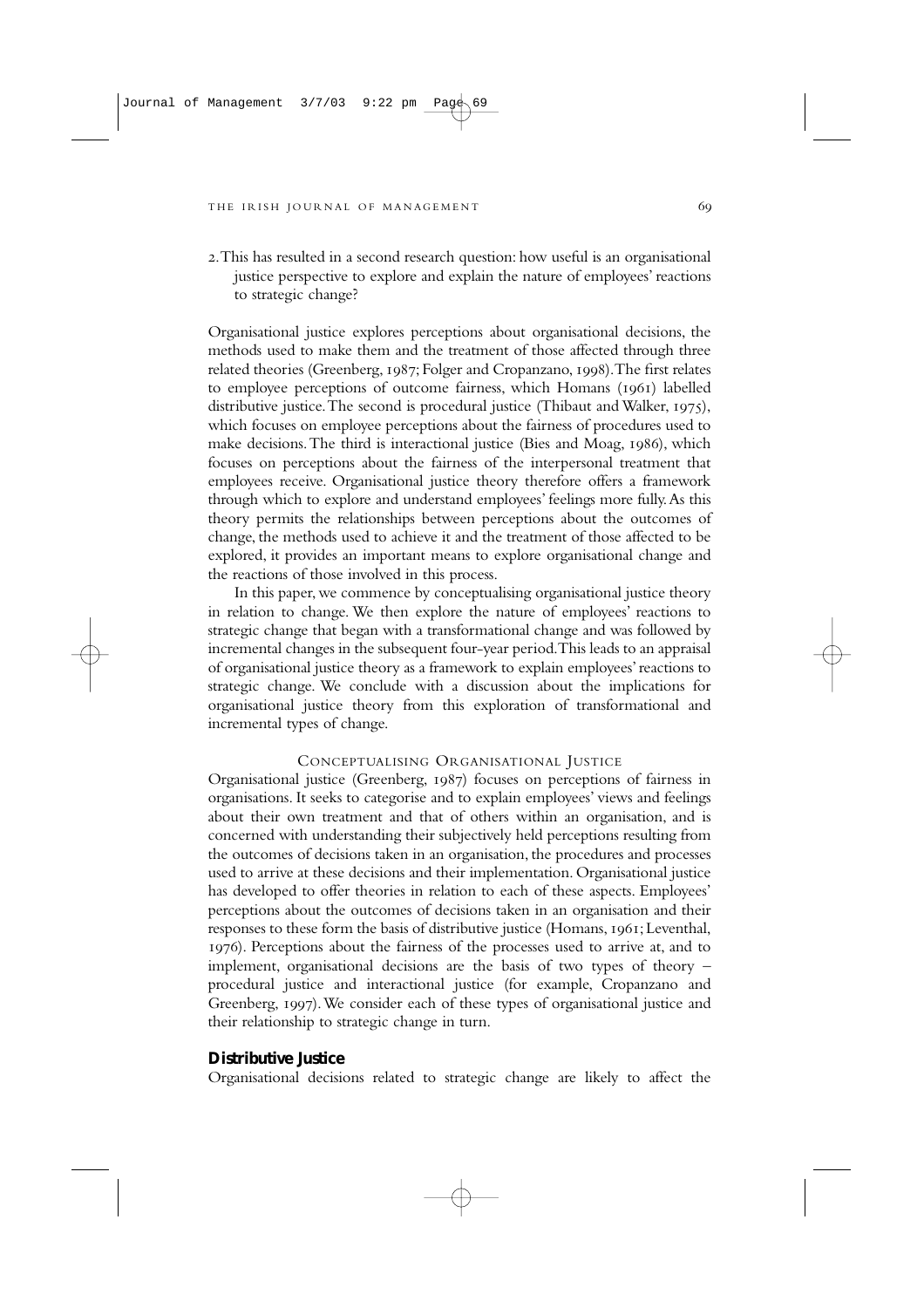allocation of resources and the nature of outcomes in organisations. Distributive justice is concerned with perceptions of fairness about organisational allocations and outcomes. In this sense, the concept of distributive justice may provide the basis of an analytical framework that can be used to understand the perceptions of those affected (for example, Cropanzano and Greenberg, 1997; Folger and Cropanzano, 1998) by transformational and incremental change.

Homans (1961) conceived of distributive justice as arising from the outcomes of a social exchange based on inputs made previously. Perceptions about fairness are based on a subjective assessment about outcomes in relation to the costs incurred or investments made in an exchange. Adams (1965) proposed that feelings of inequity would arise where the ratio of a person's outcomes in relation to their inputs from an exchange were perceived as disproportionate, as the result of a comparison with others.This theory allows for the recognition of positive and negative forms of inequity in relation to strategic change. Perceptions of unfairness may lead to positive inequity, where the perceiver feels that others had a greater claim to a particular reward or outcome compared to him or herself. It has been suggested that this can lead to the person feeling guilty. A person experiencing positive inequity may undertake a revaluation of their contribution, to alleviate this feeling. On the other hand, perceptions of unfairness can lead to negative inequity, where the perceiver feels that she or he has a greater claim to a particular reward or outcome in relation to the person receiving this benefit, leading to feelings of anger and possibly alienation. A number of potentially adverse behavioural reactions may follow from this perception, such as reduced job performance, embarking on the use of withdrawal behaviours such as absenteeism and reduced co-operation (Folger and Cropanzano, 1998).

More generally, the distribution of particular change outcomes between occupational groups is also likely to affect perceptions of fairness in relation to their differential treatment. For example, there are likely to be implications for distributive justice where negative outcomes of organisational change, such as increases in workload, disproportionately affect some groups of workers in relation to others (Brockner, 1992). Such a scenario is likely to lead to perceptions of inequity or distributive injustice. It emphasises that distributive justice theory may be applied to situations where organisational outcomes, such as increased workload, are negative and where there is an issue about the distribution of such outcomes. Not surprisingly, studies undertaken in relation to distributive justice have found employees affected are more satisfied by outcomes they judge as fair than by those they judge as being unfair (for example, Cropanzano and Greenberg, 1997).

Perceptions of distributive justice are likely to be based largely on comparisons with others (Adams, 1965; Greenberg, 1987; Cropanzano and Greenberg, 1997). Consequently, perceptions about outcome fairness will not just be related to an absolute measure (for example, that equity will automatically and only arise in relation to the more money or better treatment a person receives) but will also be based on one or more relative, social comparisons. These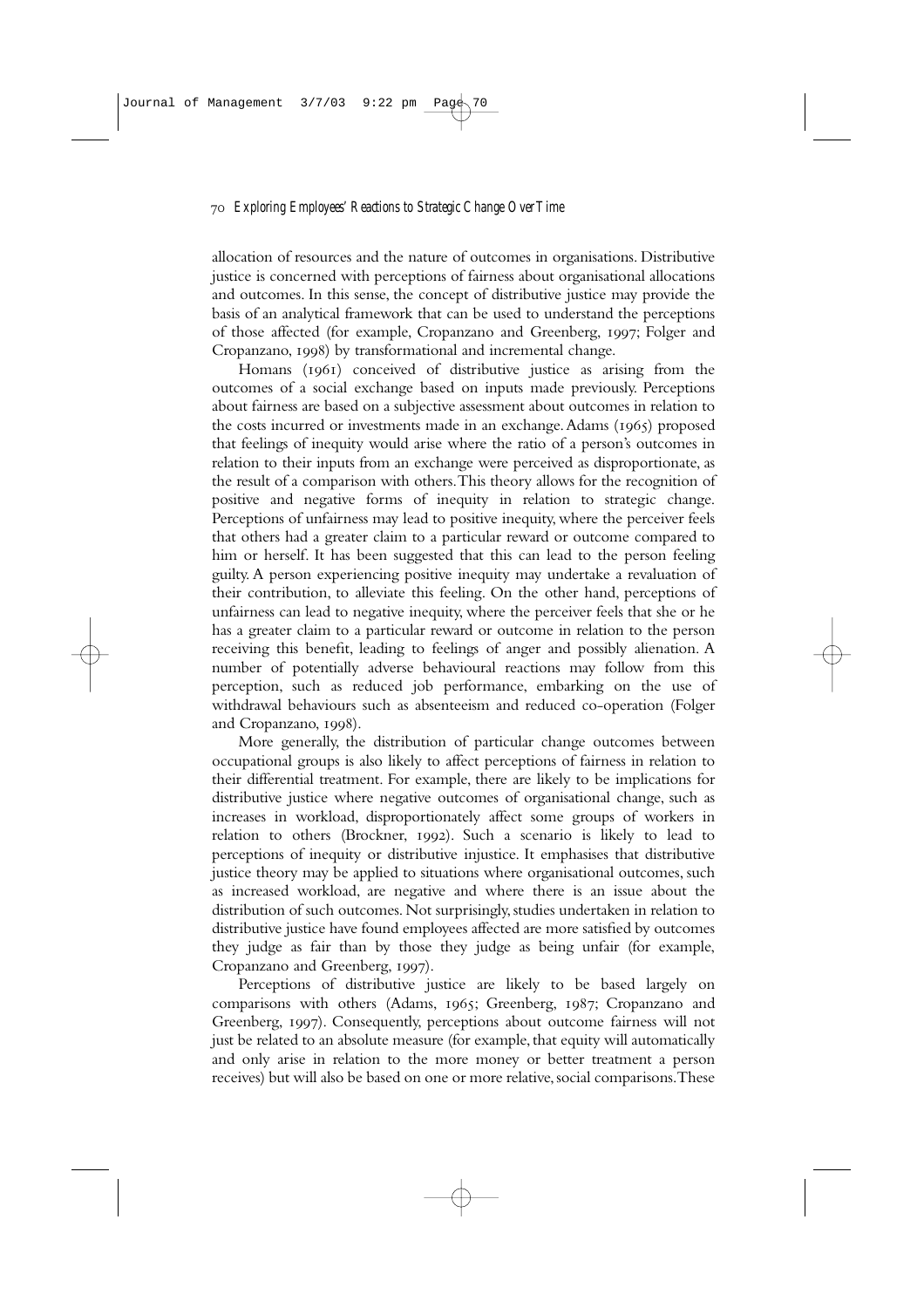are termed referent comparisons or standards and influence both the strength of feeling and whether an outcome is seen as fair or unfair. A number of formulations of how such standards are chosen have been advanced in the literature. In particular, a person's perception of outcome fairness may be derived through comparison with specific others working near by. For example, an employee may compare her or his treatment during a change process by observing the way in which co-workers are treated. Such comparisons may also be generalised so that the referent standard becomes an external group (Greenberg,  $1987$ ), allowing generalised comparisons to be drawn to those who work elsewhere, in relation to a person's occupational group or in a similar type of organisation. More generally still, an employee may make a comparison to a broader social or societal norm or expectation.

### **Procedural Justice**

Assessments of organisational justice depend not only on perceptions about the fairness of allocations and outcomes but also on perceptions about the procedures used to arrive at such decisions. Procedural justice is concerned with perceptions of fairness about the procedures and processes used to arrive at decisions. Since the conceptual development of procedural justice in the mid- 1970s (for example, Thibaut and Walker, 1975; Leventhal, 1976), the importance of this concept for many aspects of human resource management has been recognised (Folger and Cropanzano, 1998). A key finding emerges from numerous studies: decisions based on procedures that are perceived as fair are more likely to be accepted by those they affect than decisions arising from procedures that are not perceived as fair (Cropanzano and Greenberg, 1997). Genuinely fair procedures and processes are also likely to moderate the impact of negative reactions that arise from decisions leading to undesirable employee outcomes. For example, whilst use of redundancies is likely to generate negative reactions, Brockner (1990) concluded that genuine procedures to help those being made redundant should help to generate a perception of fairness amongst those who remain in employment.This type of impact has been termed a fairprocess effect, where perceptions about the fairness of the process help promote an acceptance of the outcomes even where these have adverse implications (Folger et al., 1979; Folger and Cropanzano, 1997).

Organisational studies designed to understand the dynamics of procedural justice have focused on the related concepts of voice (Folger, 1977) and process control (Thibaut and Walker, 1975). These concepts are linked to the scope for the subjects of organisational decision making to participate in the process of arriving at, including being able to influence, the decisions that are made. Participation or voice allows those affected to exercise some degree of process control, or personal influence, in relation to the process of reaching a decision (Thibaut and Walker, 1975; Greenberg and Folger, 1983). The ability to exercise process control has been linked to a number of positive attitudinal and behavioural reactions. Davy et al. (1991) found that process control affects perceptions about fairness and job satisfaction positively, which in turn influence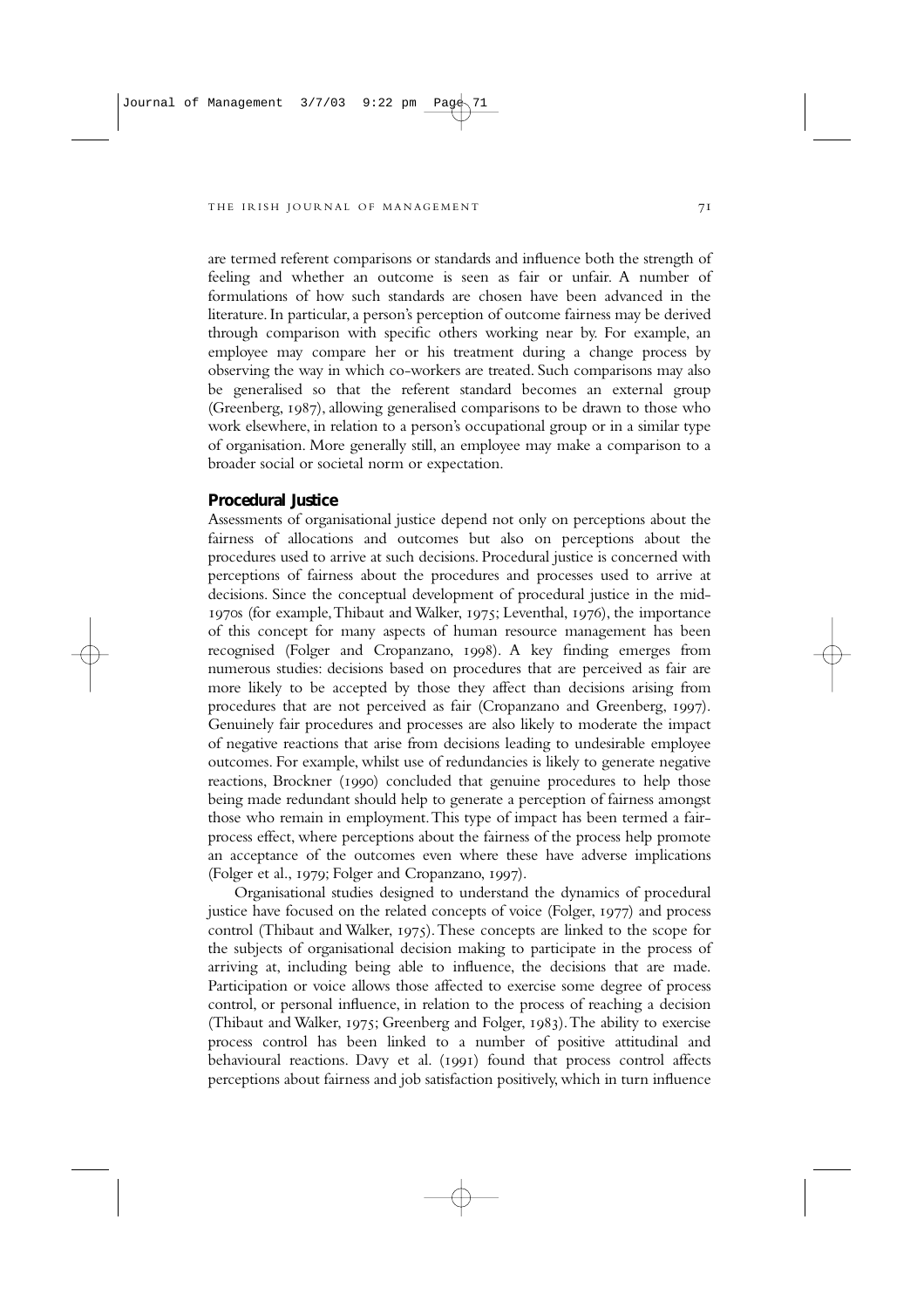levels of commitment to the organisation and intention to stay. Other positive attitudinal and behavioural reactions have been reported in the literature arising from perceptions about procedural justice and the exercise of process control, including improved trust in management and some evidence for increased job performance (for a review see Cropanzano and Folger, 1997).

Leventhal's  $(1976; 1980)$  work details other facets that have been found to promote procedural justice. These relate to the consistent application of organisational procedures between individuals and across an organisation, the avoidance of self-interest in the application of procedures, accuracy in their use based on reliable information, scope to evaluate the application of procedures and alter outcomes where necessary, allowing for the representation of differing interests during their use, and the adoption of ethical standards through their use. Representation of differing interests during the formulation of organisational procedures may be seen as being related to the concept of voice, although many of these facets suggest a stage beyond the process of formulating such procedures. These facets therefore point towards and suggest a link with the theory of interactional justice (Folger and Cropanzano, 1998), which we discuss in the next sub-section.

## **Interactional Justice**

Perceptions about the process through which change is managed may be differentiated from justice considerations arising from its implementation.There are two principal aspects to this differentiation. The first of these relates to different stages of the change process. Initially, perceptions about procedural justice will arise in relation to the scope for those who are likely to be affected by a decision to be able to exercise voice and to engage in some level of process control.Those affected may develop perceptions about whether decision-making is just or unjust, depending on whether they are able to exercise voice and whether this is seen to be effective.This perception may inform the way in which they perceive the remainder of the change process. The second aspect of this differentiation relates to the way in which decisions are applied in practice. Change managers may intend their decisions to be interpreted and applied in a particular way. However, those charged with applying decisions might interpret and implement them in a way that contravenes the original intention.This may be related to a lack of clarity about what was intended or because of other reasons such as contravention of Leventhal's (1976) principles relating to the avoidance of self-interest and the adoption of ethical standards on the part of the implementers. In reality, these principles are idealistic and likely to lead to a range of interpretations. However, where principles such as consistency of treatment and post-implementation evaluation are not adequately applied, it may be that biased implementation leads to perceptions of unfairness and injustice.

The stages between which change decisions are formulated and implemented and the scope for different implementation practices to occur in practice suggests the need to differentiate between the structural nature of procedural justice and what has been labelled as interactional justice (Bies and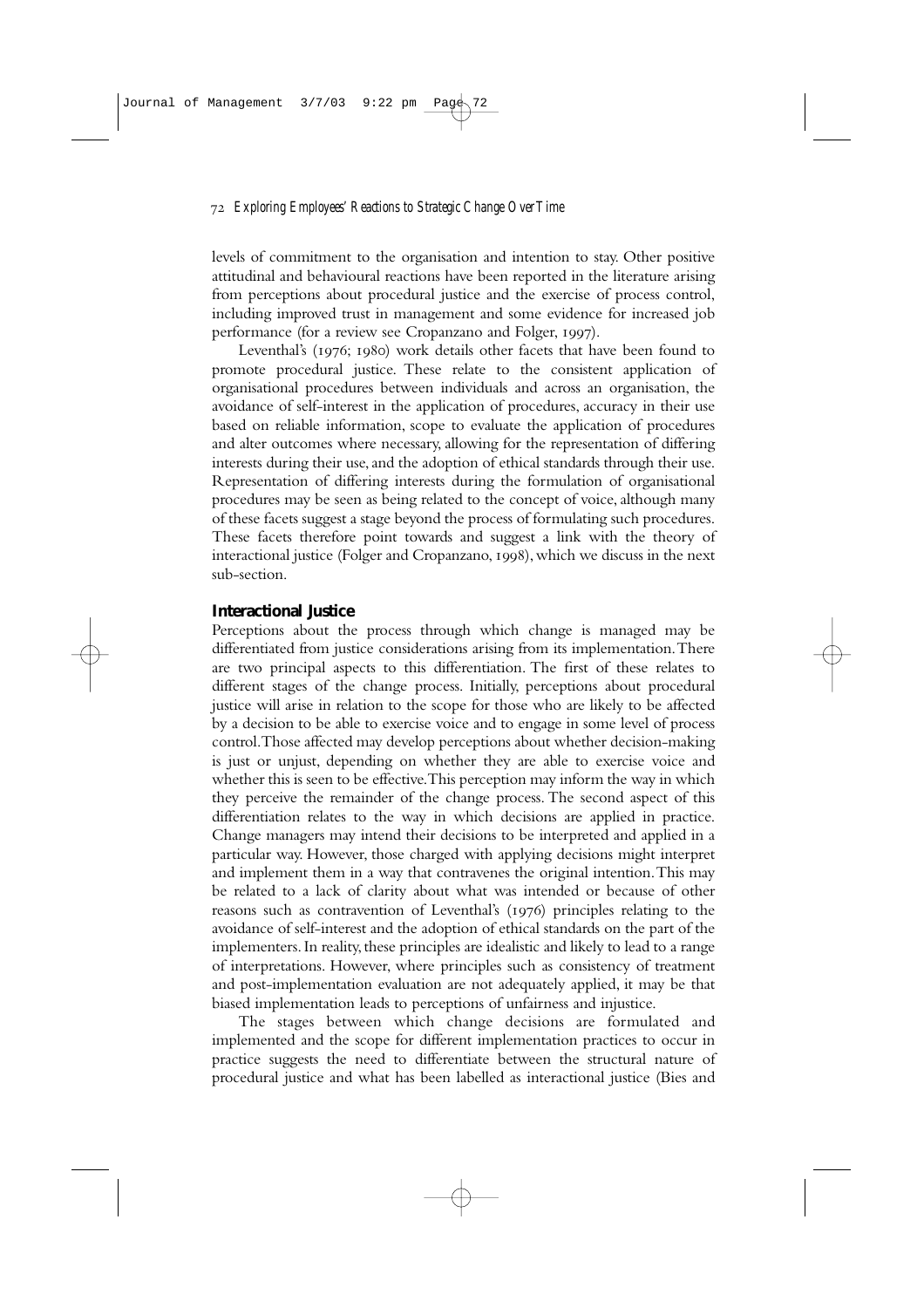Moag, 1986). Interactional justice is thus concerned with perceptions about the fairness of the interpersonal treatment received by those affected during the implementation of decisions.This has been identified as being composed of two principal elements relating to the explanations and justification offered for decisions made and the level of sensitivity of treatment of those affected during implementation of decisions.

Justification of organisational change decisions through effective explanations has been found to produce an effect similar to that of process control: justification has been related positively to procedural fairness and, in turn, to intention to stay (Daly and Geyer, 1994). This may be explained through the finding that employees are more likely to accept decisions, even unfavourable ones, when given an adequate and genuine reason for it (Brockner et al., 1990; Brockner and Wiesenfeld, 1993; Daly and Geyer, 1994). These findings point to the central role that effective communication may play in a change management context and are supported by job insecurity theory (Greenhalgh and Rosenblatt, ). Appropriately focused and effectively transmitted official organisational communication may help alleviate the sense of powerlessness and perceived threat felt by those who are affected in such a context (Greenhalgh,  $1983$ ; Greenhalgh and Rosenblatt, 1984; Brockner et al., 1990; Shaw and Barrett-Power, 1997).

Similarly, the way in which people are treated during a period of change has also been found to affect their perceptions about the fairness of the process (Folger and Cropanzano, 1998). This suggests a clear role for line managers in relation to the development of their subordinates' perceptions about fairness.Part of this will involve communicating decisions, providing reasons for these, and how these will affect the future nature of work for all those in the area that they manage.The way in which these people are treated is therefore likely to have a significant impact on the perceptions that they form about the fairness not only of the process of implementation but also about the decisions that underpin this process.

#### DATA COLLECTION

Data collection was undertaken within the context of the case study public sector organisation that we refer to as "Newcounty", first in 1999 and again in 2002. Newcounty had come into existence on I April 1998, as part of the local government reorganisation in England and Wales. This county council was formed as part of a transformational change that involved the division of the previous county and district councils into two new and separate groupings, consisting of a unitary authority and a new county council with district councils. Within this structure, Newcounty was the new county council responsible for provision of education, caring services, police, traffic, road building and maintenance, libraries and strategic planning.

Prior to the creation of Newcounty in 1998, formal communication channels had been set up to keep the previous county council's employees informed of progress.This included a weekly newsletter along with an employee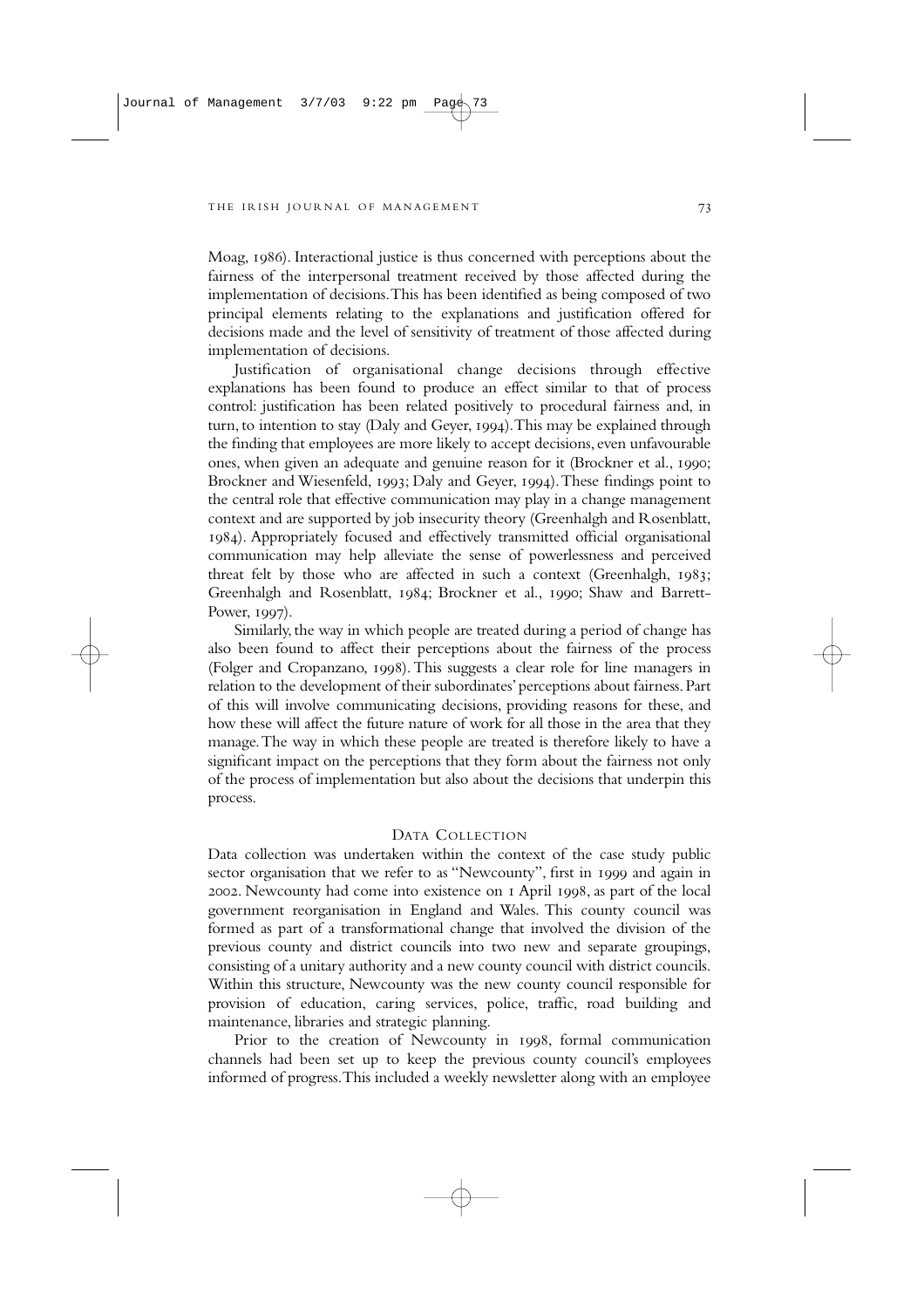assistance programme to allow employees to seek answers to questions. The timetable against which posts in Newcounty's structure were to be filled was made public in October 1997 with a target date of all posts being filled by Christmas 1997. Posts were filled starting with the top tier of management and working down. Unfortunately, the timetable was delayed, resulting in the last junior posts being advertised between mid-January and mid-February 1998. Consequently, these posts were filled only a few days before Newcounty came into existence. Throughout, formal communication mechanisms such as the weekly newsletter and team briefings were used to keep employees informed about these delays and the reasons for them. Although Newcounty did not officially come into existence until I April 1998, prior to its official creation senior officials were increasingly devoting time to ensuring the smooth transfer of services.

Despite this, the creation of Newcounty inevitably involved transformational change as well as uncertainty for those employed by the old county council. Alterations to the geographical area served and the need for new organisational structures created uncertainty regarding continuation of employment, although there had been an undertaking that there would not be any compulsory redundancies. An agreement had also been reached with the Trade Union that the salaries of transferred employees would be protected for three years (until 2001). In the period 1998–2002, Newcounty's senior management team sought as part of their strategy for the new authority to create a "can do" culture in which employees "strive<sup>[d]</sup> for excellence" in the public services they provided. To support this strategy, further changes were made incrementally. These included changes to the way corporate support systems and procedures such as new employee induction, training and development for all levels and developments in the way front-line and support services were provided within directorates. Changes were also made in response to UK government initiatives agendas such as 'Best Value' and more recently 'Comprehensive Performance Assessment'. Although some of these incremental changes arose in response to issues raised by the transformational change that occurred in 1998, others were made in response to new initiatives that emerged from external influences, often related to governmental initiatives.This first category of incremental change may be related to Dunphy and Stace's (1993) idea of organisational fine-tuning and the second category to their idea of incremental adjustment, where organisational change is promoted by incremental adjustments that occur in the external environment.

At Newcounty's request, the first data collection for this research commenced approximately one year after the county council had been created (May 1999). This focussed upon the transformational changes that employees had experienced in the creation of Newcounty and, in Newcounty's words, allowed "sufficient time for the new county council to settle down". Subsequently, data were collected three years later in May 2002, by which time Newcounty had been in existence for four years. This focussed upon the incremental changes made after the creation of Newcounty.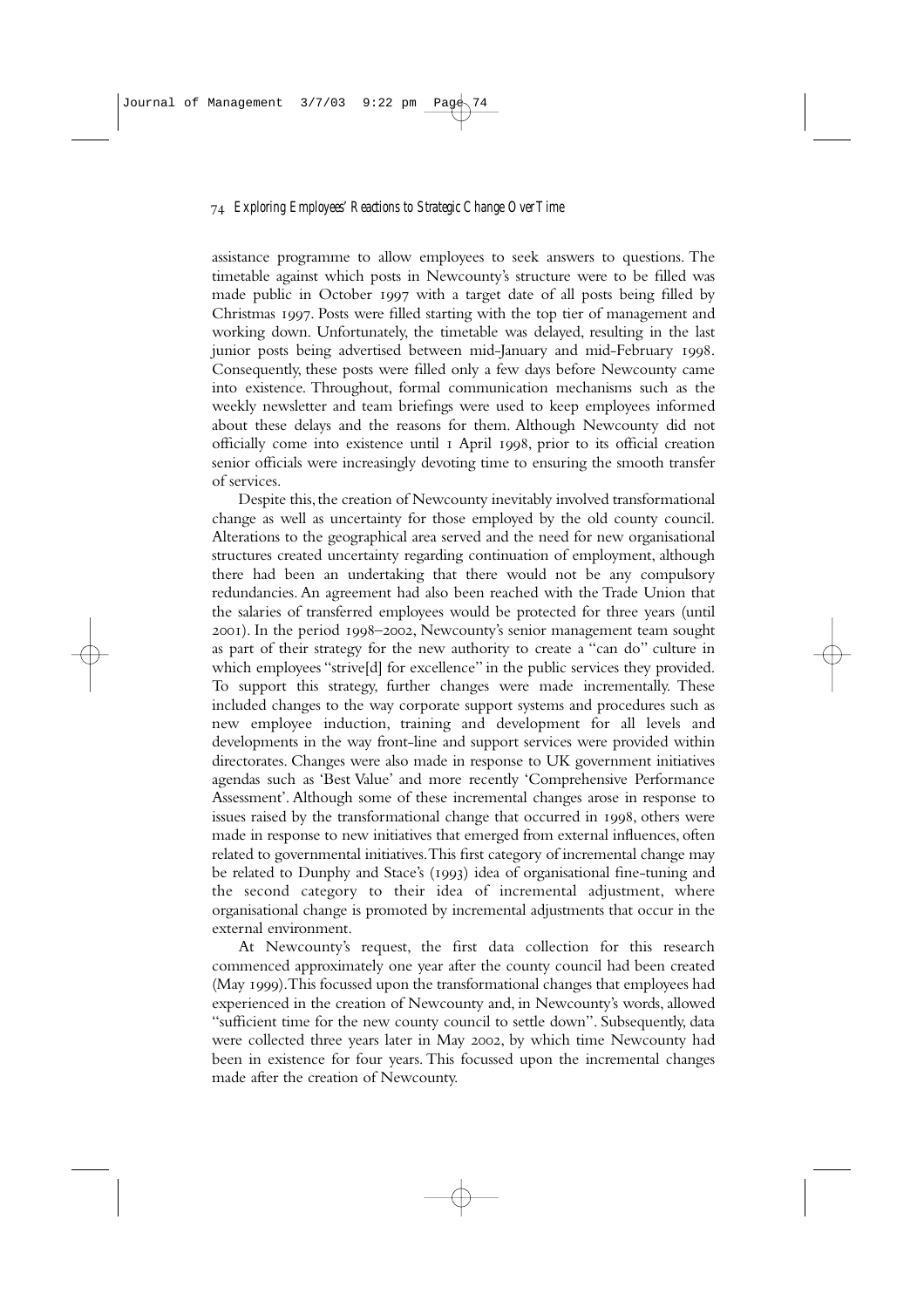Data collection at both times incorporated two integrated methods that utilised structured and unstructured approaches: a card sort and in-depth interviews that built upon this first method to collect data. These data were obtained from a random sample of 28 employees in 1999 of whom 13 were subsequently interviewed again in 2002. Where this was not possible, due to the original employee either having left (6) or being unavailable for some other reason (9), a close substitute with regard to work location and level was used. This sample was stratified according to level within the organisation's hierarchy and included employees from each of the five directorates, responsible for Corporate, Educational, Environmental, Financial and Social Services.

The card sort involved consideration of 21 negative and 19 positive possible emotions (Table  $\zeta$ .) that might be experienced in relation to organisational change. These possible emotions were derived from the psychology and stress literatures (Lazarus and Folkman, 1984; Brockner, 1988; 1990; Brockner et al., 1987; 1992a; 1992b; Brockner and Greenberg, 1990). At each data collection time, participants were asked to "think about themselves in relation to the changes to the organisation" and to sort these emotions into "do not feel" and "feel to some extent". Subsequently each participant was asked to select those emotions that she or he "felt strongly" and from these to identify the top three, those that were felt "most strongly". This was followed by an unstructured interview, of approximately one hour's duration, which focused initially upon emotions that were felt most strongly.The principal aim of each interview was to discover the employee's interpretation of each card selected and to explore the reasons for that emotion in the context of the changes to Newcounty. As part of this process, interviewees were encouraged to describe and discuss their emotions in the context of their own perceptions of the changes. Notes from these interviews were transcribed and analysed using a process of categorisation to search for key themes and patterns (Dey, 1993). Analysis subsequently sought to interpret these key themes and patterns according to the facets of organisational justice theory. This methodology enabled employees' perceptions about organisational change to be described and explored from a grounded and subjective perspective and subsequently interpreted within the framework of organisational justice theory (Cropanzano and Greenberg, 1997).

EMPLOYEES' REACTIONS TO STRATEGIC CHANGE OVER TIME Data from the two card sorts provided an overview of employees' reactions to the transformation associated with the creation of Newcounty (1999) and subsequent incremental changes. In overall terms, consideration of employees' three most strongly felt emotions indicates that respondents were more likely to feel positive than negative about both types of change. Initial examination suggested that this had remained consistent between 1999 and 2002, irrespective of the type of change or any variation in managerial interventions to seek to manage these changes. Of these emotions, 62 per cent represented positive feelings in relation to the changes in 1998–9, compared to 68 per cent in relation to the changes leading up to 2002 (Table 5.1). However, closer examination of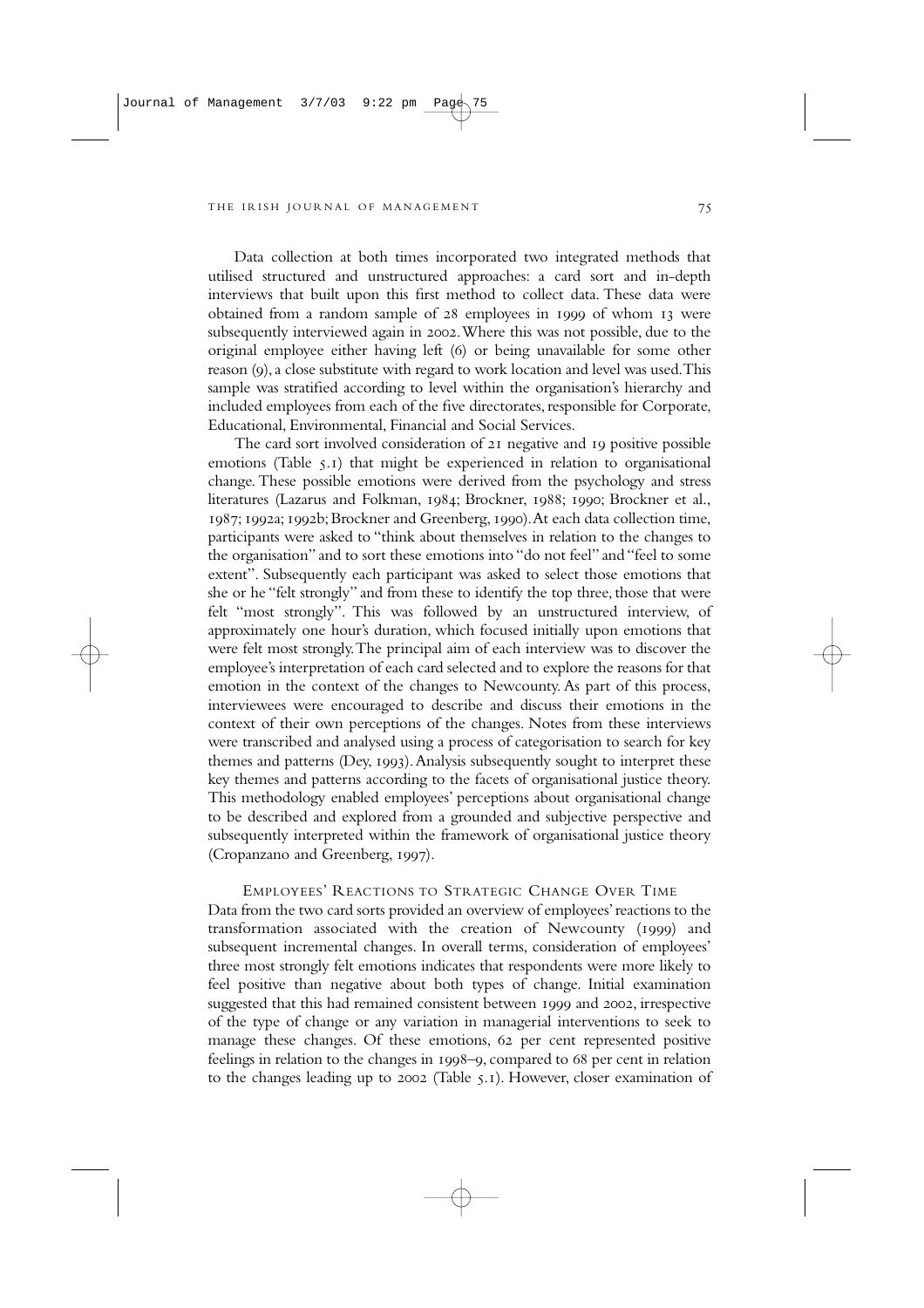this table shows that there had been changes in both the positive and negative emotions felt "most strongly". In 1999, at least one quarter of respondents selected one or more of the emotions, 'positive', 'determined' or 'involved'. In contrast, in 2002, 'determined' was selected by nearly one-third of respondents with 'involved' being selected by at least a quarter of respondents.The number selecting the emotion 'positive' had declined by two-thirds, whilst those selecting 'secure' had risen from one to five respondents. In 1999, 38 per cent of the emotions selected represented negative feelings; the emotions 'frustrated' or 'under pressure' each being selected by one-quarter of all respondents. In 2002, per cent of the emotions selected were negative, the only emotion selected by over one-quarter of respondents being 'frustrated'. Although the number of respondents selecting 'under pressure' and 'powerless' had declined since 1999, there was a corresponding increase in those who selected 'concerned' and 'resigned'.This suggests that employees' reactions to changes and the reasons for these might differ between 1999 and 2002.

| Negative emotions | Number of times |                | <b>Positive emotions</b><br>Number of times |                |                |  |
|-------------------|-----------------|----------------|---------------------------------------------|----------------|----------------|--|
|                   | selected        |                |                                             |                | selected       |  |
|                   | 1999            | 2002           |                                             | 1999           | 2002           |  |
|                   | $(n=28)$        | $(n=28)$       |                                             | (n=28)         | $(n=28)$       |  |
| Frustrated        | 7               | 8              | Positive                                    | 9              | 3              |  |
| Under pressure    | $\overline{1}$  | 4              | Determined                                  | $\overline{1}$ | 11             |  |
| <b>Powerless</b>  | 6               | $\overline{3}$ | Involved                                    | 7              | 7              |  |
| <b>Insecure</b>   | $\overline{2}$  | $\mathbf 0$    | Enthusiastic                                | 5              | 6              |  |
| <b>Stressed</b>   | $\overline{2}$  | 1              | Optimistic                                  | 4              | 3              |  |
| Demoralised       | $\overline{2}$  | 1              | Comfortable                                 | 3              |                |  |
| Angry             | 1               | 1              | Confident                                   | 3              | 1              |  |
| Depressed         | 1               | $\mathbf 0$    | Keen                                        | 3              | 3              |  |
| Overwhelmed       | 1               | $\mathbf 0$    | Hopeful                                     | $\overline{2}$ | 4              |  |
| Worried           | 1               | $\mathbf{0}$   | Relieved                                    | $\overline{2}$ | 4              |  |
| Concerned         | 1               | 5              | In control                                  | $\overline{2}$ | 0              |  |
| On edge           | 1               | $\mathbf 0$    | Cheerful                                    | 1              | 3              |  |
| Confused          | 0               | 0              | Excited                                     | 1              | $\overline{0}$ |  |
| Disinterested     | 0               | 1              | Eager                                       | 1              | 0              |  |
| Hopeless          | 0               | $\mathbf 0$    | Relaxed                                     | 1              | 1              |  |
| Indifferent       | $\mathbf{0}$    | $\mathbf{0}$   | Secure                                      | $\mathbf{1}$   | 5              |  |
| Mistrustful       | $\mathbf{0}$    | $\mathbf 0$    | Calm                                        | $\mathbf 0$    | $\overline{2}$ |  |
| Panicky           | 0               | $\mathbf 0$    | Expectant                                   | $\mathbf 0$    | $\overline{2}$ |  |
| Resentful         | 0               | $\mathbf 0$    | Trusting                                    | $\mathbf 0$    | 1              |  |
| Resigned          | 0               | 3              |                                             |                |                |  |
| Vulnerable        | 0               | $\mathbf 0$    |                                             |                |                |  |
| Total             | 32              | 27             |                                             | 52             | 57             |  |

**Table . Respondents Selecting Each Emotion as One of Their Three Most Strongly Felt**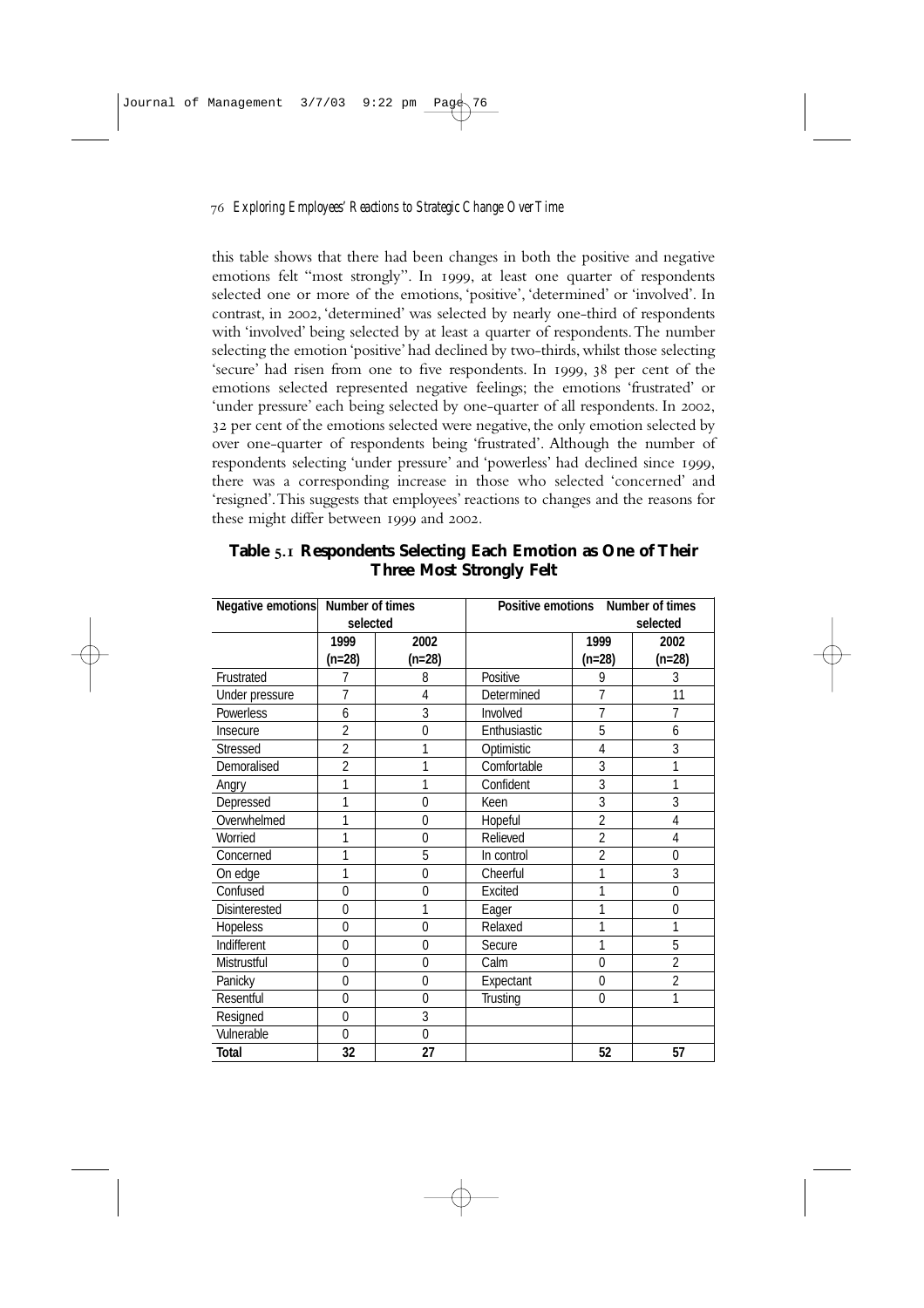Examination of the three emotions felt most strongly by respondents suggests four discrete groupings (Table  $\zeta$ , 2). The largest groupings in both 1999 and 2002 each contain eleven respondents who chose only positive emotions as those they felt most strongly and who can be considered as feeling positive in relation to the changes they had experienced. For both times these groups were drawn from all directorates and from all levels within the organisational hierarchy. In both years, these positive respondents had selected predominantly positive emotions as those they "felt strongly" in the previous stage of the card sort process. In 1999, respondents had selected emotions that suggested both a sense of involvement and effort, such as 'positive'  $(7)$ , 'determined'  $(3)$  and 'enthusiastic'  $(3)$ , and to a lesser extent well-being, such as 'confident'  $(3)$  'comfortable'  $(3)$  and 'optimistic'().Interview responses highlighted that these emotions tended to be directed to the new County Council as a whole, a typical justification being:"I feel positive because Newcounty is a better organisation; an organisation to feel proud of." Respondents in 2002 had also selected emotions that indicated a sense of involvement in and effort for the organisation including 'determined'  $(4)$ , 'enthusiastic' (3), 'positive' (3) and 'involved' (3). Again responses also highlighted a sense of well-being including, 'cheerful' (3), 'hopeful' (3) and 'optimistic' (3). However, for the 2002 respondents, emotions tended to be more directed towards their directorate or work group, a typical justification for selecting 'positive' being: "I get along very well with the people I work with; they're a very good team.We have a good working relationship."

In contrast the smallest group in 2002, and second smallest in 1999, consisted of those respondents who selected only negative emotions (Table 5.2) such as 'frustrated' and 'powerless' as those about which they felt "most strongly" in relation to the changes (Table  $\zeta$ . I). In both years, these negative respondents had also selected predominantly negative emotions as those they "felt strongly" in the previous stage of the card sort process. Although predominantly from the Environmental and Educational Services directorates, these respondents again represented a range of levels within the organisational hierarchy. Interviews in 1999 suggested that these emotions were due to the personal impact of specific aspects of the organisation and their directorate's management. In 2002, respondents also justified these negative emotions in relation to the UK government's agenda for local government and the personal implications of changes in the organisation of work instigated at a range of levels from organisational to immediate work group. For example, a senior manager explained,"Changes around the workings of committee structures are confusing – leading to 'frustration' because the line of decision making is not clear."

The first of the remaining two groups consisted of the eight respondents in 1999 and ten respondents in 2002 who had selected two positive emotions and one negative as those which they felt "most strongly" and who had also selected predominantly positive emotions amongst those they "felt strongly". Although these employees represented all five directorates, at both times the majority was in professional and managerial positions. Respondents from both times discussed the 'negative' emotions that they felt within the context of a generally positively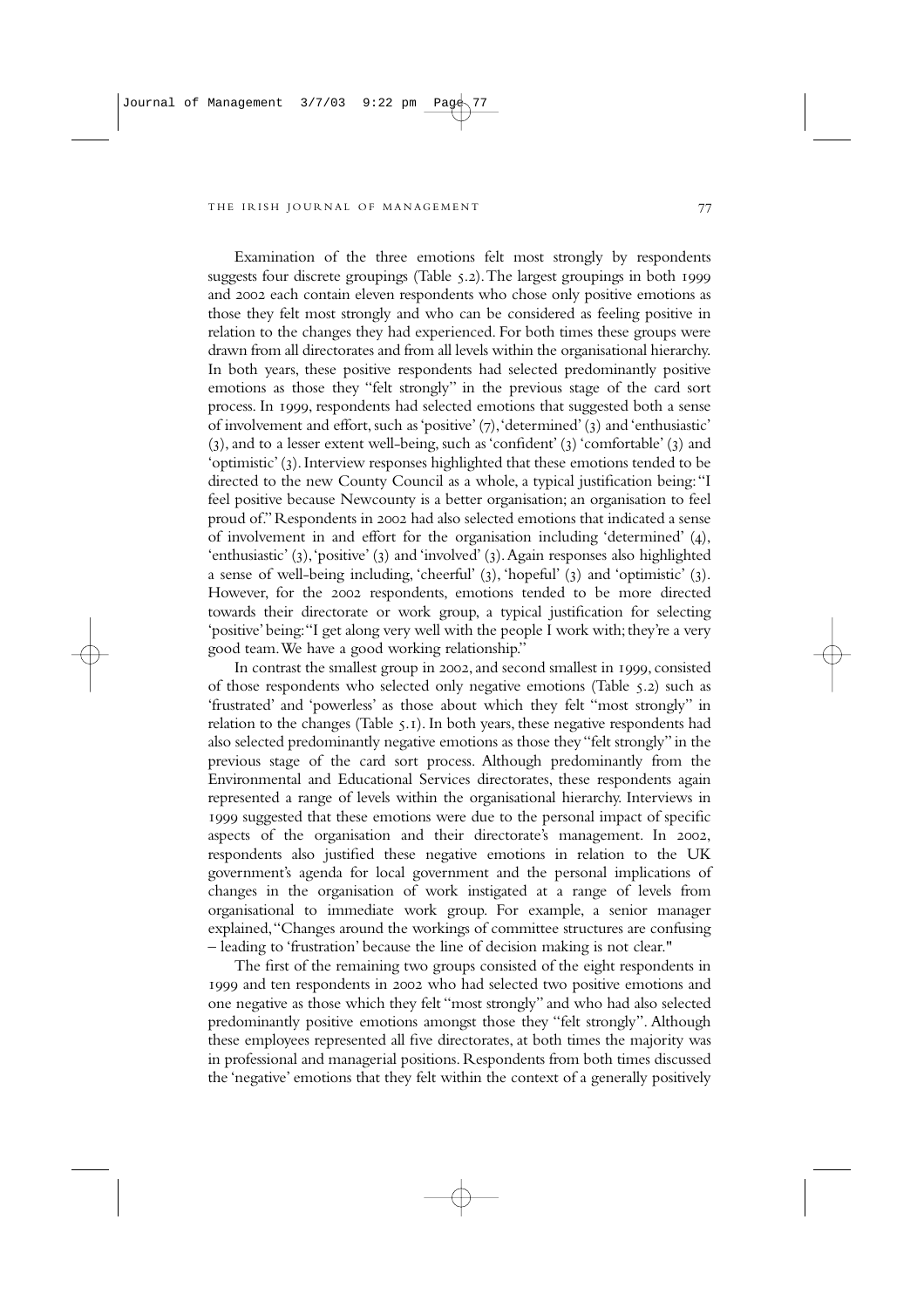oriented set of perceptions about the organisational changes they had witnessed. Some rationalised their choice of a negative emotion such as 'under pressure' or 'concerned' in relation to their fears about the potential for perceived inequity related to the situation in which they now found themselves or their perceptions of the need for further changes. For example, in 1999 three of those selecting predominantly positive emotions justified their selection of the negative emotion 'under pressure' on the grounds that each wished to "do my best" in their new posts. In contrast, in 2002 the three employees in this group who selected the negative emotion 'concerned' justified it on the basis of their concern for the future of their "own service" arguing that concern was "not a bad thing" but "more about awareness of what's happened and what might happen" due to UK central government pressure on their service.Those choosing 'under pressure' in explained this in ways that expressed attachment either to the organisation, their co-workers or their client group. Newcounty was not seen to be directly culpable for creating this pressure; rather it was the UK central government that was seen to be creating additional demands without providing sufficient resources to follow this work. Only one of these respondents was negatively inclined to the changes that had occurred and to Newcounty.The interview data reveal that despite feeling 'secure', this person was 'frustrated' because of the way in which her job had been changed and she was "determined to get out".These respondents can, therefore, in all but one case, be considered as feeling positive in relation to the changes experienced despite feeling these negative emotions.

The final group consisted of the three respondents in 1999 and four in 2002 who had selected two negative emotions and one positive as those which they felt "most strongly" and had also selected predominantly negative emotions at the previous stage of the card sort.The directorates from which these respondents were drawn differed between the two times. In 1999, they justified their selection of a positive emotion, such as 'optimistic' or 'determined,'through their ability or desire to do well "in spite of everything". Similar justifications were used in 2002, although in addition, one respondent also added he was "relieved because I'm leaving". Consequently, these respondents can be considered as feeling negative in relation to the changes.

| Three emotions most strongly felt | 1999 |     | 2002 |     |
|-----------------------------------|------|-----|------|-----|
|                                   |      | %   |      | %   |
| 3 positive                        |      | 39  | 11   | 39  |
| 2 positive, 1 negative            |      | 29  | 10   | 36  |
| 1 positive, 2 negative            |      |     |      | 14  |
| 3 negative                        |      |     |      |     |
| <b>Totals</b>                     | 28   | 100 | 28   | 100 |

**Table . Analysis of the Three Most Strongly Felt Emotions**

Thus, at both times of data collection, irrespective of the nature of the changes, the majority of respondents felt positive. However, although the "most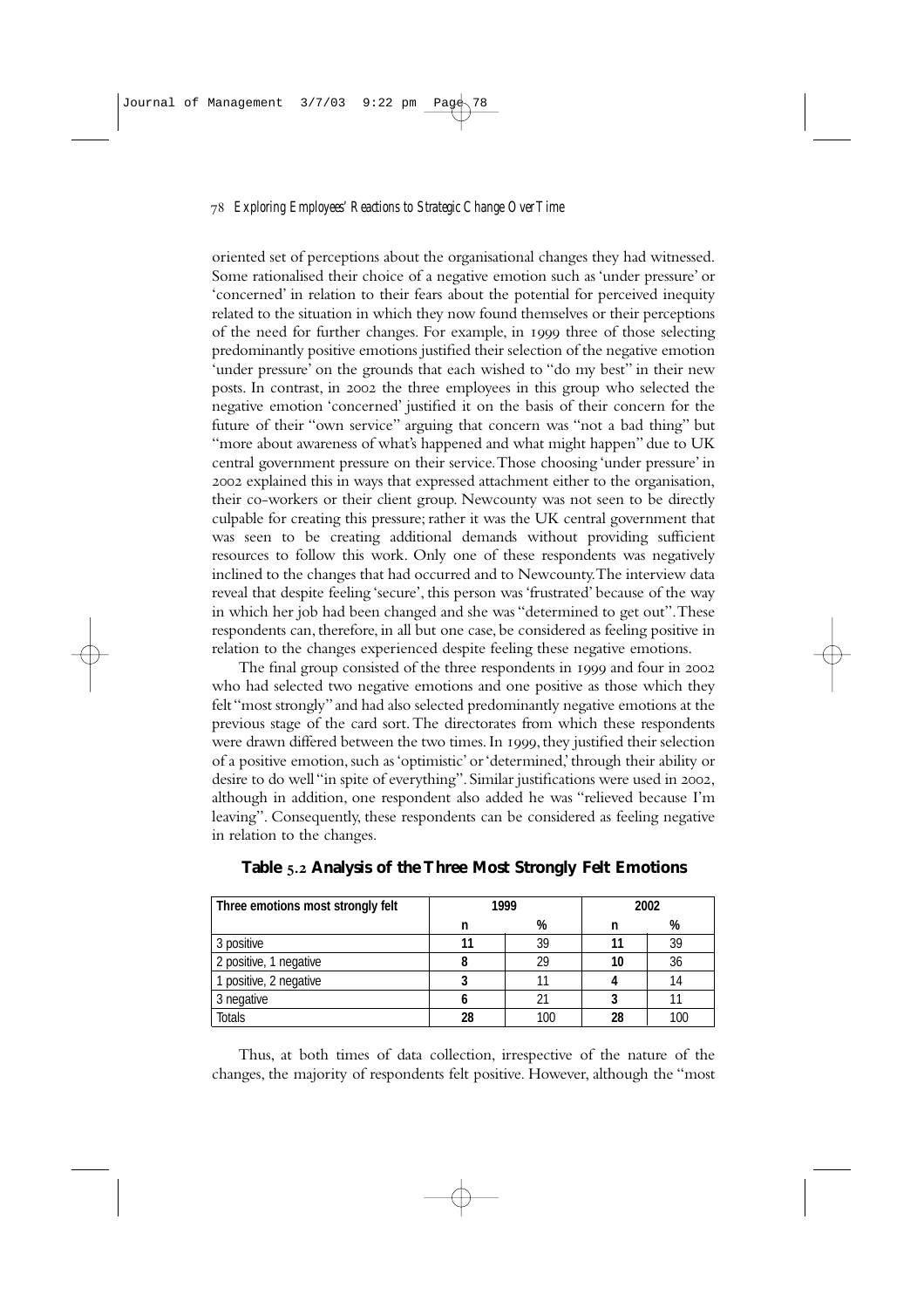strongly felt" emotions of respondents had remained broadly similar, the reasons for these and thus their reactions to the transformational change and subsequent incremental changes appeared to differ. In 1999, justifications used by positive respondents tended to be directed at the county council as a whole, whereas by 2002 this had altered to their directorate or work group. By contrast the justifications used by those feeling negative appeared to have become more varied between 1999 and 2002 including the influence of the UK government, specific aspects of the county council, their directorate's management and their immediate line manager. One reason for these differences is undoubtedly the nature of the incremental changes that were taking place in the year up to the 2002 compared with the transformational change prior to 1999. Although the changes in the year up to 2002 had an organisation wide purpose, their implementation was devolved to directorates and within these work groups.

It is to the differences between the two times in terms of justifications used by those feeling positive and those feeling negative that we now turn. Using the theories of organisational justice outlined earlier, we compare and contrast the reasons offered by the respondents who felt positive with those who felt negative in relation to both the transformational and the subsequent incremental changes. Within this exploration, we commence by examining perceptions about distributive justice prior to looking at those about procedural and interactional justice.This also allows us to assess the value of this theory to explain the nature of employees' reactions to strategic change.

## EXPLORING EMPLOYEES' REACTIONS – APPLICATION OF A JUSTICE FRAMEWORK

#### **Distributive Justice**

Justification of emotions related to aspects of distributive justice is evident in relation to the transformational change in 1999 and the subsequent incremental changes to 2002. However, the primary focus of this aspect of organisational justice shifts between 1999 and 2002, at least for those employees who were positive in relation to the changes to the organisation. In 1999, the distributive aspects of the change that were focused on principally relate to the outcome for Newcounty compared to the wider context of local government reorganisation in England and Wales and also to the outcome of the changes for individual employees. By contrast in 2002, the primary focus was on the outcome of the various changes within Newcounty for individual employees and secondly on the outcomes of the "avalanche of changes" being imposed externally by the UK government on local authorities as they affected the services provided by directorates.

In 1999, the majority of respondents reacting positively had stated that the creation of Newcounty was, overall, a fair outcome of the wider process of local government reorganisation, although there was a perception that other resource outcomes for Newcounty were not necessarily fair. This was typified by one professional employee who, when discussing Newcounty's new emphasis on serving the public, qualified it with the phrase "in spite of being strapped for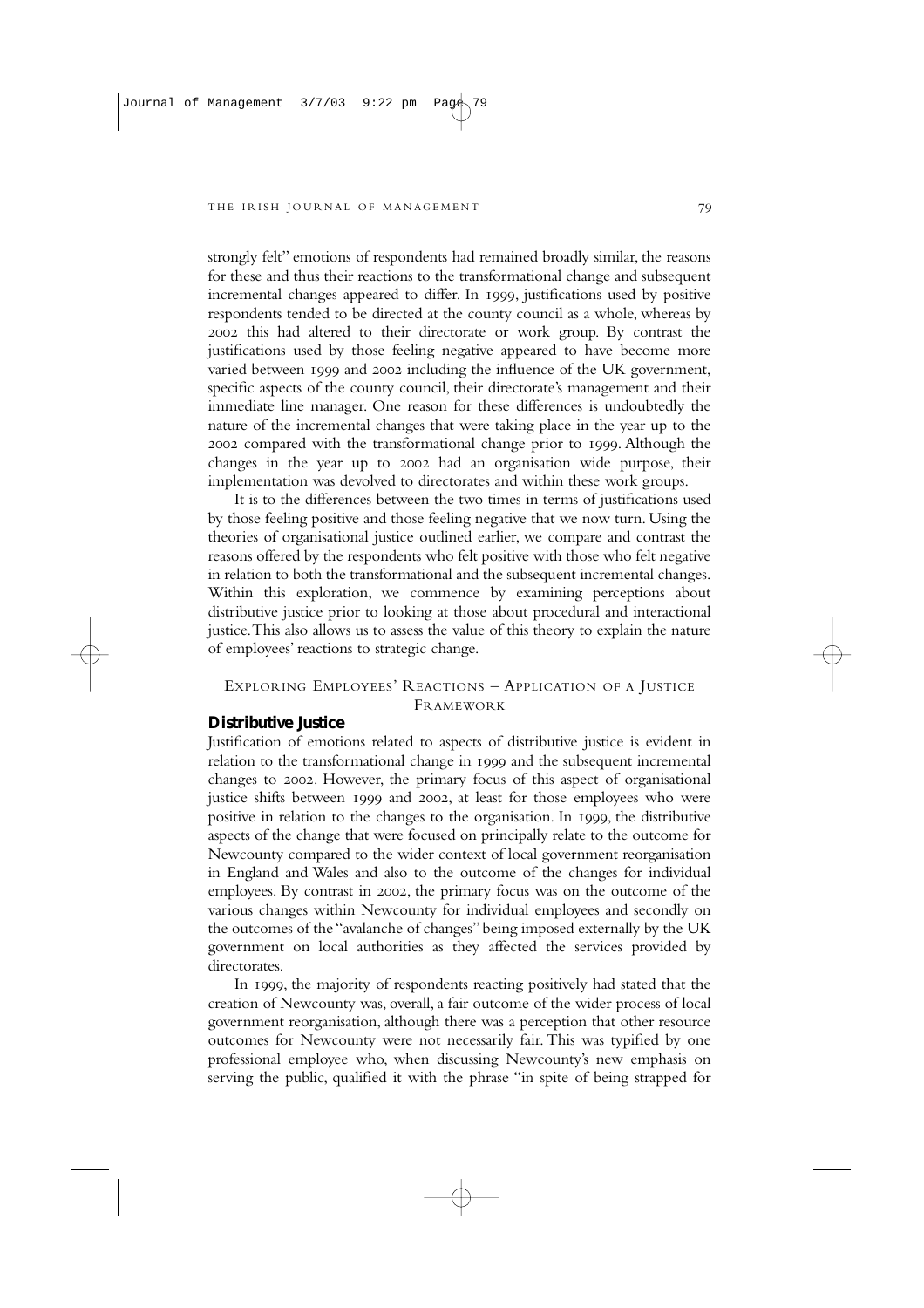cash". Comments in 2002 suggest that respondents' focus had altered, with more emphasis being place upon outcomes for the directorate in which they worked or their profession. Comments from respondents in 2002 typically focus on outcomes and allocations affecting these levels within the organisation and the impact of these on themselves. Those who felt positive in 2002 tended to combine a feeling of commitment to the organisation, or to their role and their client group, or to their work group together with a sense of security or expectation about their place in Newcounty. New or recent employees who felt positive also used their previous employer as a referent standard to make a positive comparison.These employees did not therefore use any concerns about what was happening within their directorate or to their profession to moderate their positive feelings.

Respondents reacting negatively in relation to the changes associated with the creation of Newcounty focused only on personal aspects of the outcomes. In 1999, discussions focused on the unfavourable nature of their outcomes compared to other employees rather than any inherent sense of unfairness. For two employees in 1999, for example, protection of their jobs and salaries for three years was considered a satisfactory outcome, even if unfavourable when compared to colleagues. In contrast, by 2002, negative respondents tended to feel that particular change outcomes were unsatisfactory.A manager responsible for a system within his directorate stated:"I'm deeply concerned about weaknesses in the new [name of system] and, if these are not fully addressed it will be a disaster..."Whereas in 1999, respondents did not attribute unfavourable outcomes to Newcounty, their Directorate or line manager, in 2002 blame was attributed to either the Directorate or the line manager.

## **Procedural Justice**

Differences are apparent between employees with regard to perceptions of the fairness of procedures between 1999 and 2002. In 1999, all but two employees perceived the processes used in the creation of Newcounty, and in particular to determine allocations of individuals to posts, as being fair. In contrast, by 2002, employees' perceptions about the fairness of incremental change processes within Newcounty were more varied for both positive and negative respondents.

In 1999, differences were apparent between positive and negative employees in the extent to which they felt they had been given voice in the process. Employees at all levels of the hierarchy who felt positive considered they had contributed to the process of creating the new county council. Often when justifying their selection of a positive emotion,they highlighted the opportunities they had to express their views and emphasised that these views had been taken into account. However, the examples given by more junior employees suggested that their impact on the process was less clear.This was typified by one supervisor who commented:"We were even involved in the meeting about the corporate badge.This wouldn't have happened under the old [county council name]."

Employees at all levels in Newcounty inevitably had felt some involvement in its creation, if only because they had applied for and been appointed to posts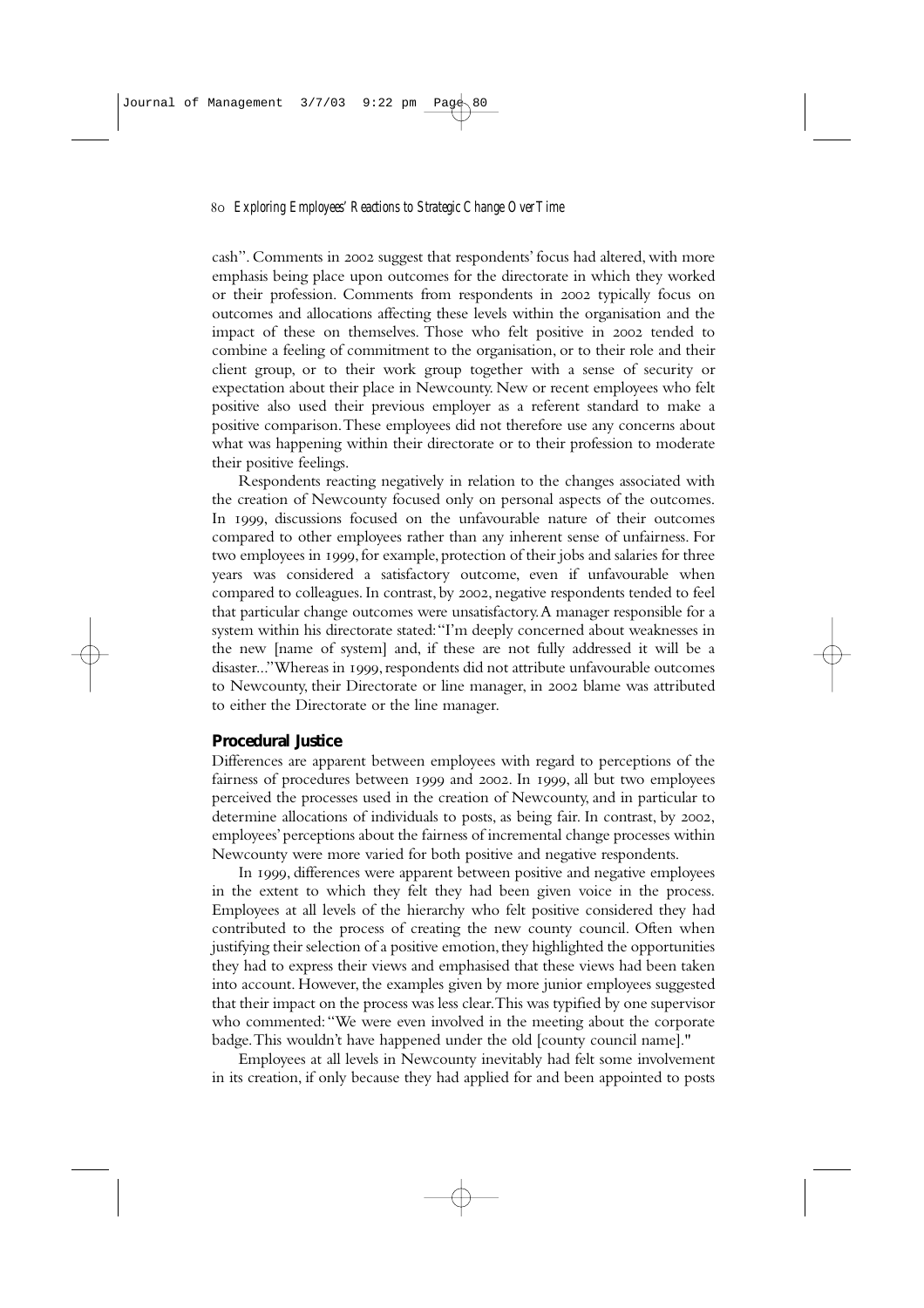in the new county council. At a national level respondents had felt that the process instigated by the UK government for local government reorganisation was fair, with managers from the old county council having been charged with operationalising the process. Although respondents had commented that the procedures used subsequently to recruit staff to Newcounty were drawn out, especially for those lower down the organisational hierarchy they had, in all but two cases, commented the process itself was fair.These two employees, both of whom felt negative, argued that the process was unfair due to what they saw as the random nature of selection, likening it to "tossing a coin" and "highlighting the influence of departmental politics".

Perceptions of procedural fairness in 2002 were often affected by respondents' perceptions of the UK government's policies for local government. In this sense, employees were basing their perceptions on the external drivers of Newcounty's approach, around which there was little process control, rather than simply on its internal approach to change. Respondents who commented that the change processes were fair argued that these were resulting in sensible changes to the services provided, often in spite of the government's policies.This was typified by a middle manager who commented on his Directorate's senior managers: "they're now thinking about Newcounty for the first time because, despite low government grants, they're going about things the right way." In contrast, those who commented that processes were unfair emphasised that the incremental changes occurring within Newcounty were being "driven by the [UK] government's agenda". In particular, these respondents' comments suggested that the need for Newcounty to make politically acceptable decisions was resulting in an unfair process.A range of examples were provided to illustrate this, including the outsourcing of certain of Newcounty's services, despite a belief that it was less expensive to provide them in-house. In addition, these employees perceived a lack of voice. One senior manager summarised this:"…there seems to be a general perception that anything said by an outsider is better.A consultant comes up with a solution in a month which we could do quicker.This is getting worse".

#### **Interactional Justice**

Interviews with respondents in both 1999 and 2002 suggest a separate and distinct aspect to their perceptions of procedural justice based upon the quality and quantity of interpersonal treatment they had received.Although respondents were not necessarily involved in managing the process of change themselves, their justifications for the three emotions that they felt most strongly (both negative and positive) emphasise the importance of social aspects of their treatment and in particular of feeling supported and respected by senior managers. As suggested by the literature (Cropanzano and Greenberg, 1997) these social or interactional aspects of procedural justice raised by respondents fall into two distinct groupings: the adequacy of the information available and the extent to which people were treated with dignity and respect. In both 1999 and 2002, those who had selected positive or predominantly positive emotions felt these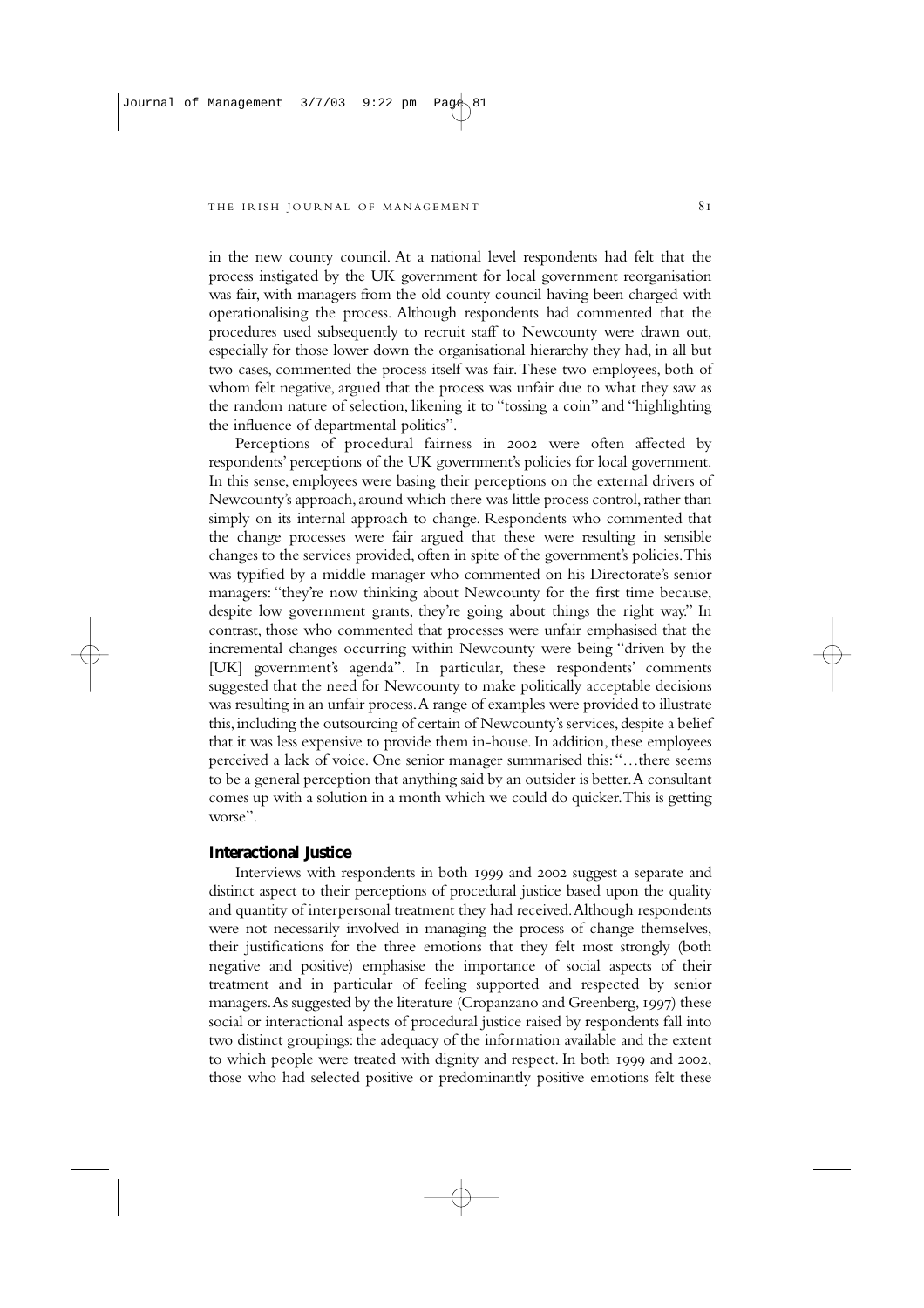had been fair, whilst those who had selected negative or predominantly negative emotions felt the converse.

Comments by those who felt positive in relation to the changes emphasise the importance of communication throughout the first four years of Newcounty. In 1999, the newsletter was highlighted by over half of these respondents as an important source to gain information together with explanations about what was happening throughout the change process. Other forms of communication were developed at this time, including face-to-face briefings from senior managers. A typical comment in 1999 from a positive middle manager recipient being,"I like the way I was involved by members and officers in the reorganisation – this was new.They explained their views and the way things were going. I like the way [Newcounty] has taken this forward to be a listening council." Positive respondents made similar comments in 2002, although it appears that there was more two-way communication, with respondents emphasising that they felt they could "voice views to any person in the hierarchy".

Those who had felt negative in relation to the changes in 1999 had emphasised the inadequacy of the explanations they received. One manager commented,"We felt there was a lack of information about the process, e.g. we can't say for sure what's going to happen, I found it difficult to motivate my staff because of this indecision". In contrast, those who felt negative with regard to changes in 2002 felt there was "an element of gloss" in the communication suggesting some cynicism regarding the message.

In both 1999 and 2002, respondents who felt positive about the changes appear to interpret their social interactions with senior management throughout the change processes as inferring they were valued and respected by the organisation. For example, in 1999, a more junior manager stated, "The important thing for me is that the Chair of the Committee was very up-front and supportive." Similarly, a middle manager in 2002 partially justified her selection of positive emotions stating: "I feel involved and part of the county council. I feel listened to and asked what to do. I have one-to-one meetings with my line manager who lets me know what is happening around me. She asks how it will affect the team and what to do to get the right procedures and processes in place."

Disparities exist between negative and positive respondents in their comments about the manner in which their line managers had treated them in both 1999 and 2002. Those responding positively in relation to the changes felt line managers had treated them justly with dignity and respect during their interactions.The majority stated their own line manager had been very positive and supportive through listening and responding to their views. As with interpersonal treatment from senior managers, these positive respondents felt the motives for this were altruistic,with the majority commenting upon the apparent "genuineness" of managers wanting to listen to and help their staff.This contrasts markedly with the experiences of those who responded negatively to the changes. These employees felt that even in the few instances where their managers appeared to show social sensitivity this was not backed up by any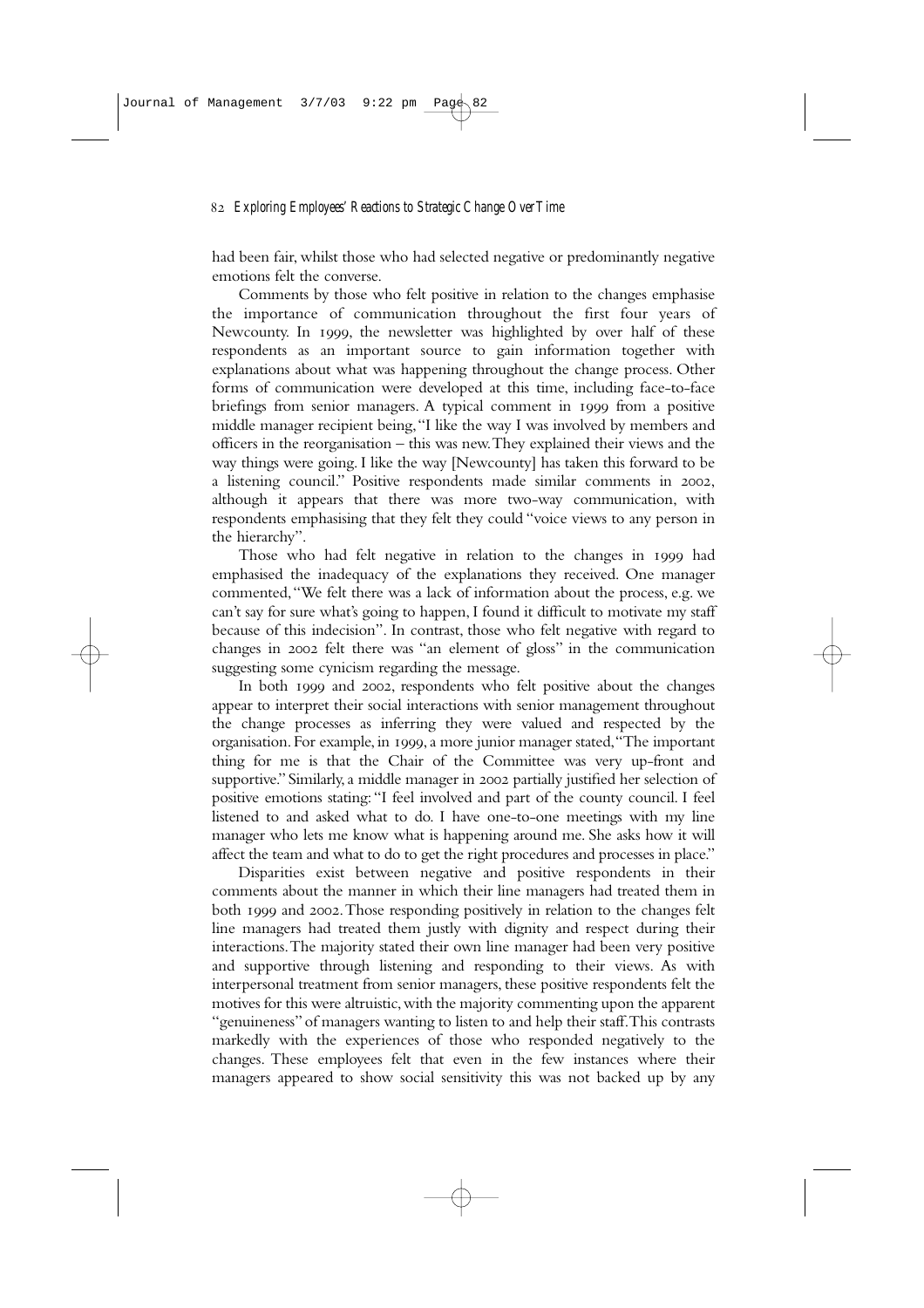action, with one respondent in 2002 commenting, "I went to my line manager and she listened but didn't fight for me. If you don't see results what's the point of having a listening manager?"

Comments in both 1999 and 2002 also highlight that interactions, although face-to-face, differ depending upon the hierarchical distance between employees. Interactions between junior and more senior managers relating to the work of the county council were predominantly one-way, often consisting of presentations to large groups, or the offering of greetings. In contrast, interactions with a person's manager were more likely to be two-way. For those who felt positive in relation to the changes, both of these types of interaction appeared to have been interpreted as two-way. However, for those who felt negative towards the changes, interactions with line managers were felt to have lacked either sensitivity or respect for the more junior employees and were considered unjust. These employees were also likely to be cynical about the nature and intent of interactions with senior management.

#### **DISCUSSION**

Our first research question focuses on whether employees' reactions alter in relation to the nature of strategic change? The first period of data collection was characterised by the transformational change that saw the creation of the case study organisation, Newcounty. In overall terms, respondents were more likely to feel positive than negative about both the outcomes of this change and the way in which it was planned and implemented.The second period of data collection was characterised by a number of incremental changes, which arose partly in relation to the need to fine-tune the organisation following the earlier transformational change and partly in response to make adjustments arising from different governmental initiatives. In overall terms, respondents were again more likely to feel positive than negative about the outcomes from these incremental changes and the ways in which they were introduced. Irrespective of the nature of the changes then, the majority of respondents felt positive.

However, whilst the "most strongly felt" emotions of respondents remained broadly similar across the two periods of data collection, the reasons for these and thus their reactions to the transformational change and subsequent incremental changes differed. In 1999, positive respondents explained the reasons for their reactions on events occurring at the level of the county council. Negative respondents on the other hand explained the reasons for their reactions by referring to their personal outcomes. In 2002, the focus of positive respondents' reasons for their reactions had shifted to events occurring at the level of their directorate or work group. By contrast the explanations of those feeling negative appeared to have become more varied between 1999 and 2002 including the influence of the UK government, specific aspects of the county council, their directorate's management and their immediate line manager.Whilst reactions to change may therefore appear similar across time even where the nature of strategic change varies, our findings indicate that the reasons underpinning these may differ significantly.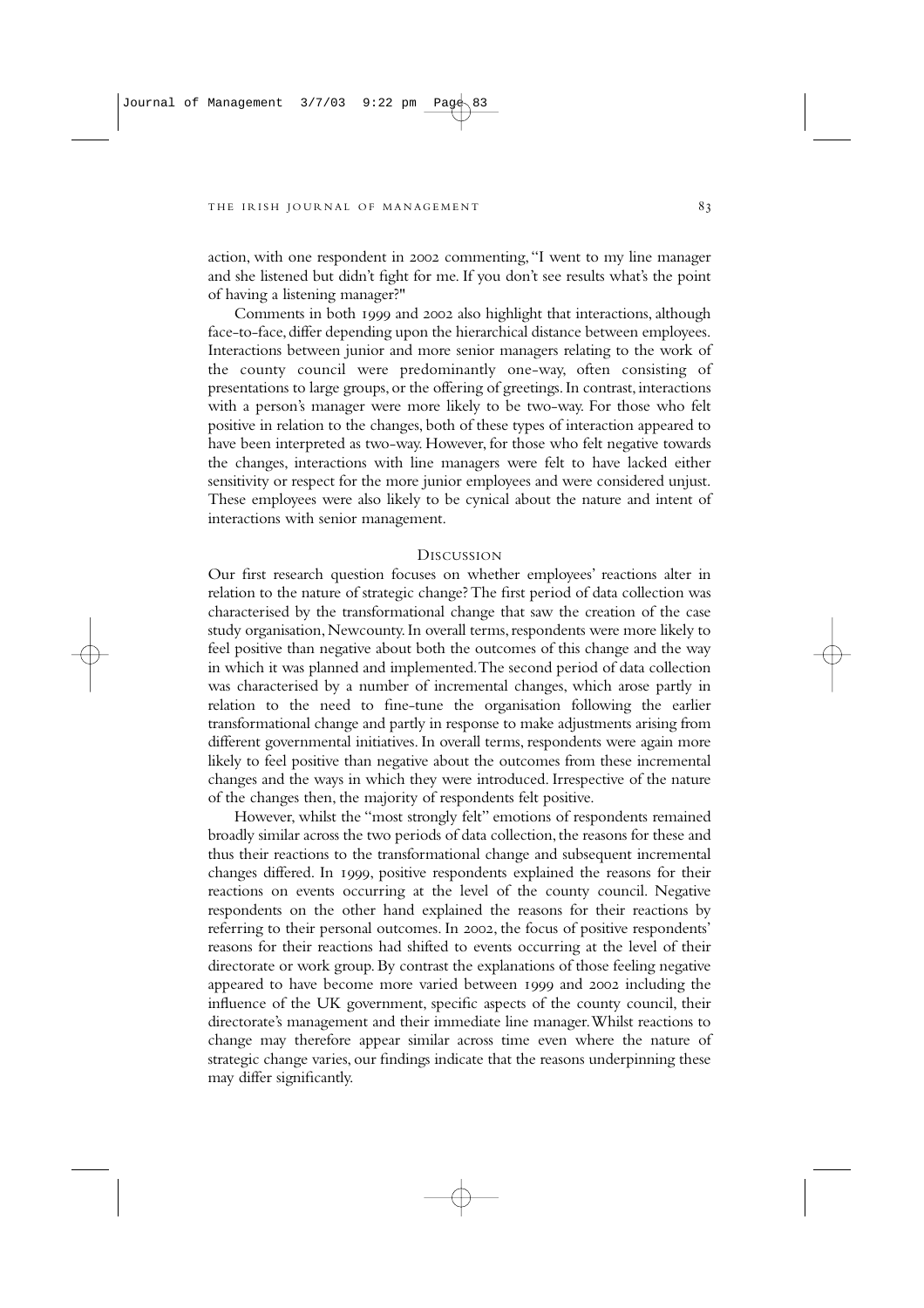Transformational change is likely to cause those affected to place a greater focus on the outcomes for the organisation as a whole and to include these in the factors that they use to evaluate their personal outcomes.Incremental change is likely to lead to a more local level of focus in terms of constructing a framework of factors to evaluate one's personal outcomes.This will be reinforced where the decision making and implementation associated with the change is devolved to a local level, as was the case in 2002 in Newcounty where this was principally devolved to its directorates. In this way, employees' perceptions are likely to be shaped initially by events occurring at the macro level in an organisation during transformational change. During incremental change, employees' perceptions are likely to be shaped by events occurring at a microorganisational level.The relationships suggested between these types of change and the nature of employees' reactions indicate scope for further research.

Our second research question focuses on the usefulness of an organisational justice perspective to explore and explain the nature of employees' reactions to strategic change? Our analysis of employees'responses shows support for the use of this perspective and to the theories that have been developed in relation to organisational justice. However, the findings from this case study suggest developments beyond the simple relationships that have been reported as characterising these theories, which were outlined above in the review of the organisational justice literature. Our discussion will therefore focus on the contribution that the findings from this case study suggest for the development of these theories.

The transformational change in 1998 revealed a number of foci in relation to perceptions about the fairness of the outcomes associated with that type of change. For those who felt positive in relation to the changes, discussions about distributive justice were concerned with both the outcomes for the organisation as well as for themselves, whereas for those who felt negative about the changes, discussion focused only upon the fairness of their personal outcome.This finding in relation to those who felt positive implies a conceptualisation of distributive justice at more than just an individual level.Whereas the literature recognises the link between organisational decisions and perceptions of fairness related to individual allocations and outcomes, our findings point to perceptions that were not only focused on individual allocations but also outcomes in relation to the broader organisation. Respondents were also able to report that whilst they perceived the creation of the organisation as a fair outcome, they felt that the resources allocated to it were unfair.This further emphasises the way in which respondents differentiated between levels of outcome, seeing some as fair and others as unfair.

In respect of distributive justice, our findings therefore point to the conclusion that perceptions of fairness will be related to different aspects of, or levels in, the organisation depending upon whether change is transformational or incremental. Perceptions of distributive justice appear to be principally related to an organisational level in respect of transformational change and to a suborganisational level in relation to incremental change, as we also noted above. In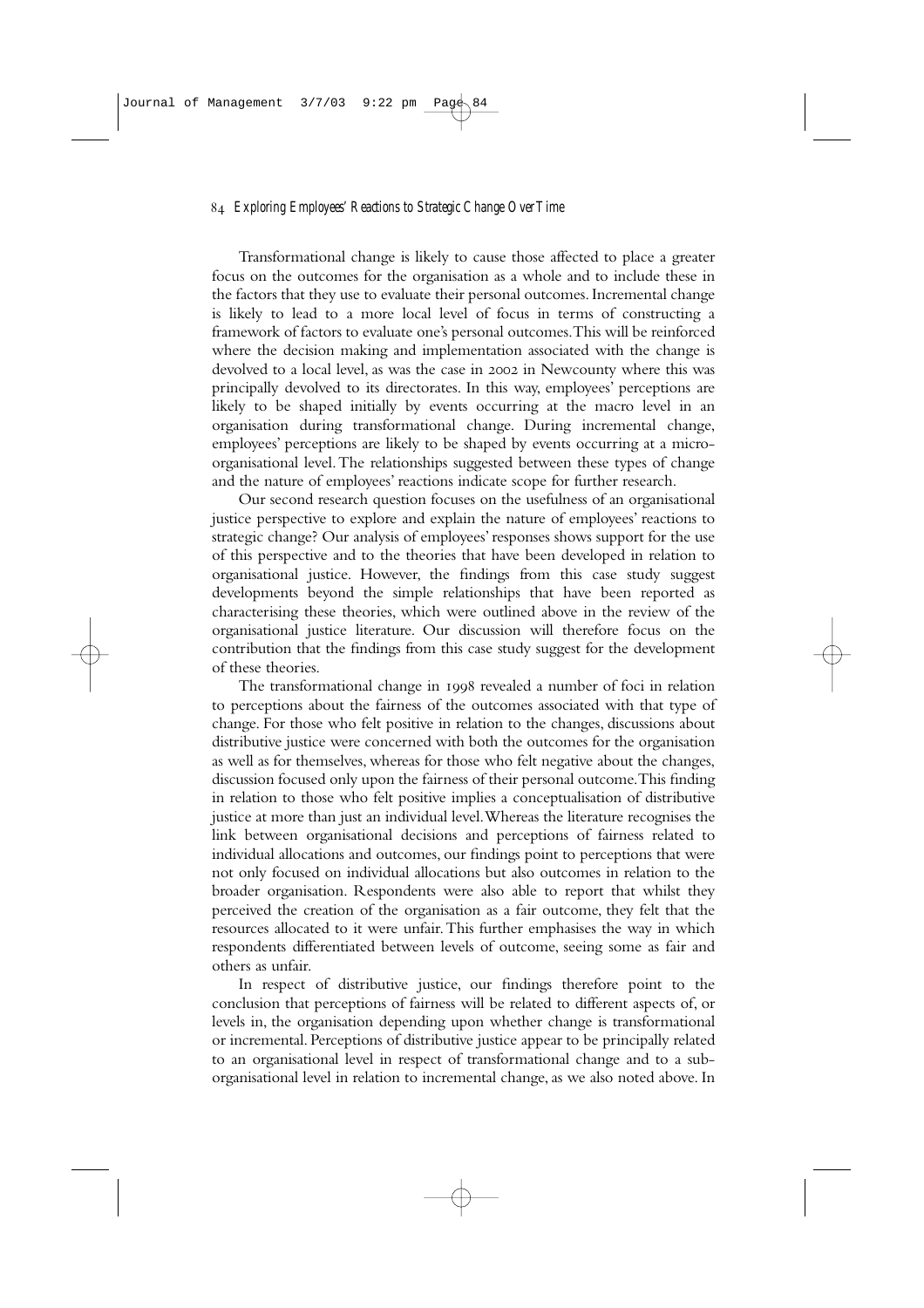the incremental changes that subsequently occurred up to 2002, emphasis was placed primarily on the outcomes for the directorates within which respondents worked or for their profession and the impact on themselves. Respondents were clearly aware of the agenda of the government and that this would impact on the organisation. However, in relation to the incremental changes experienced, the focus was placed on how the organisation would respond internally.The threat to the organisation as a whole was not present in relation to these changes; the issue was related to the elements of organisational choice that made the issue of process become politically important. This suggests that perceptions about fair outcomes are more complex than has been recognised in earlier studies. Participants in change will be likely to use a number of referent standards to arrive at a range of perceptions about different outcomes.

In relation to the transformational change in 1998, perceptions about organisational-level fairness related to the creation of Newcounty led nearly all respondents to feel positive about the procedural aspects of this change process, even though it was only those in more senior positions who were able to exercise a significant level of process control. In spite of this, most respondents expressed the feeling that they had been offered the scope to be involved as part of these changes.This appears to suggest a reversal of the 'fair process effect'(for example, Folger and Cropanzano, 1997), whereby a fairly perceived outcome helps to promote a sense of procedural justice. The incremental changes leading up to present a more complex picture in terms of the relationship between the external forces of the UK government's agenda, over which there was little scope for influence, and the procedures for decision making within Newcounty.These led to employees' perceptions that were more varied for both positive and negative respondents.For some,decisions that were welcomed led to perceptions that a fair process had been used, often irrespective of whether the respondent had been able to exercise any process control. For others, an outcome that was not welcomed led to perceptions that an unfair process had been used because of the external requirement to introduce change. Whilst the nature of change appears to be important in terms of highlighting factors that help to shape perceptions about procedural justice, we may also conclude that perceptions about outcomes have a significant bearing on the formulation of this aspect of justice, in a similar way to that previously recognised in relation to a fair process effect.

However, there appear to be few differences related to the type of change for the nature of perceptions of interactional justice, with the role of line managers being critical in both types of change in terms of helping to form perceptions of fairness. Consideration of interactional justice highlighted considerable differences between respondents who felt negative and respondents who felt positive about the changes. When interactions with senior management are considered, those who felt positive about the changes were more likely to perceive it as two-way whereas those who felt negative were less likely to do so. In discussion, those who felt positive about the changes were more likely to feel they had been listened to and treated with dignity and respect. In contrast, those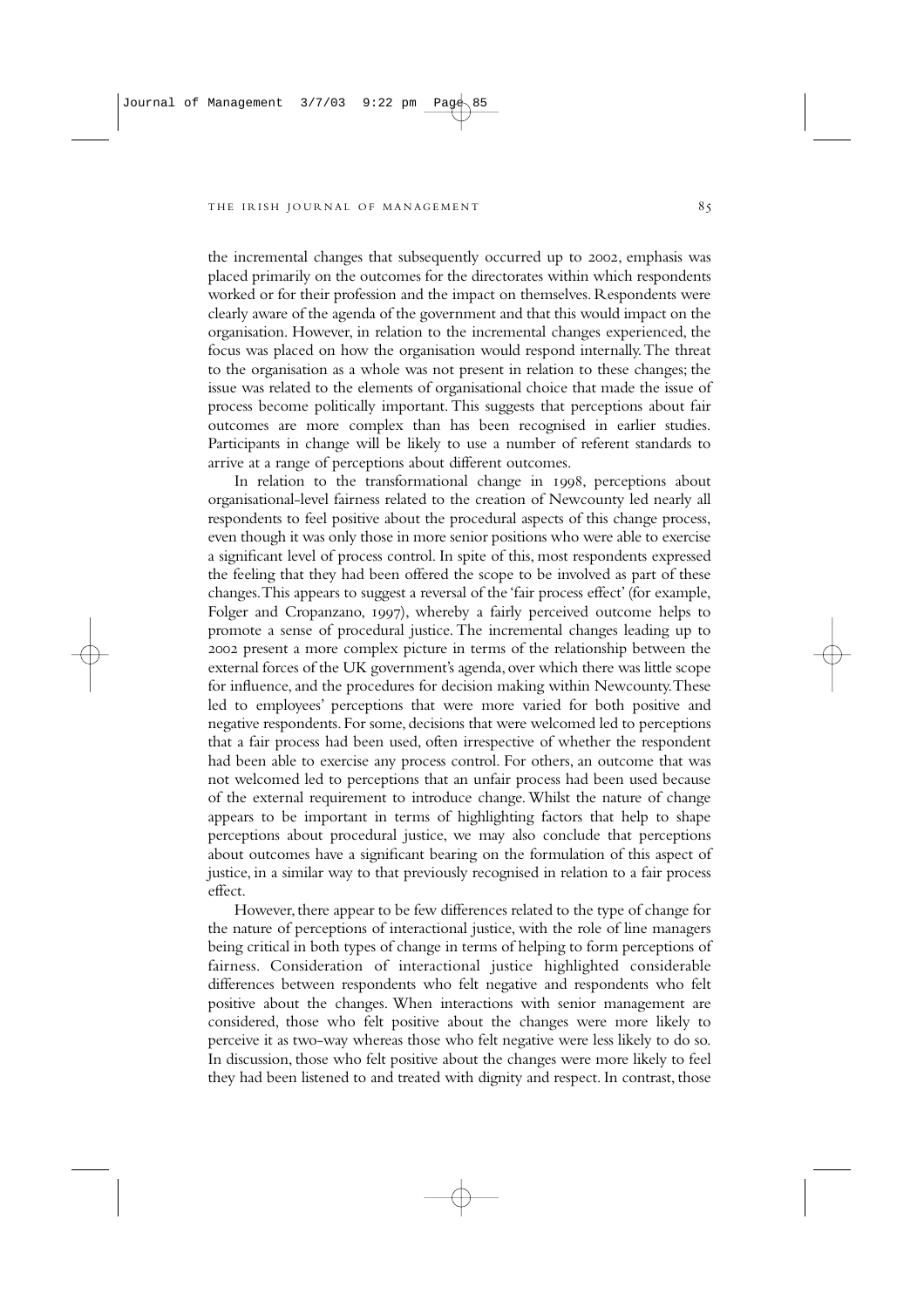who felt negative were likely to be cynical about their treatment.The interaction between line managers and those they managed appeared to be important in relation to the generation of perceptions of fairness about treatment suggesting a clear linkage between the justification and sensitivity. This observation is supported by the fact that the majority of those respondents who felt negative with regard to the changes were located in two directorates implying that people in these directorates may have received different interpersonal treatment.

It therefore appears that factors influencing perceptions of interactional justice were the key differentiators between employees feelings in relation to the changes,and in particular the processes of communication.This would imply that interactional justice issues are considered separately by employees and therefore need to be considered separately rather than, as has been more common in recent years, as an aspect of procedural justice when managing the change process. Based upon this we conclude that organisational justice theory provides a useful framework to analyse and understand the nature of employees' reactions to change. However, there still remains scope to develop this theory and to explore relationships between its facets.

## **Authors**

## Dr Adrian Thornhill *is Head of Department of Human Resource Management at the University of Gloucestershire Business School.*

Dr Mark N.K. Saunders *is Reader in Research Methods at Oxford Brookes University Business School.*

#### REFERENCES

- Adams,J.S.() "Inequity in Social Sxchange",in L.Berkowitz (ed.) *Advances in Experimental Social Psychology*, New York: Academic Press, Vol. 2, pp. 267-99.
- Bies, R.J. and Moag, J. (1986) "Interactional Justice: Communication Criteria of Fairness", in R. Lewicki, B. Sheppard and M. Bazerman (eds) *Research on Negotiation in Organizations*, Greenwich, CT: JAI Press, Vol. 1, pp. 43-55.
- Brockner, J. (1988) "The Effects of Work Layoffs on Survivors: Research, Theory and Practice", in B.M. Staw, and L.L. Cummings (eds) *Research in Organizational Behavior*, Greenwich, CT: JAI Press, Vol. 10, pp. 213-55.
- Brockner, J. (1990) "Scope of Justice in the Workplace: How Survivors React to Co-worker Layoffs", *Journal of Social Issues*, Vol. 46, No. 1, pp. 95-106.
- Brockner, J. () "Managing the Effects of Layoffs on Survivors", *California Management Review*, winter, pp. 9–28.

Brockner, J., DeWitt, R.L., Grover, S. and Reed, T. (1990) "When it is Especially Important to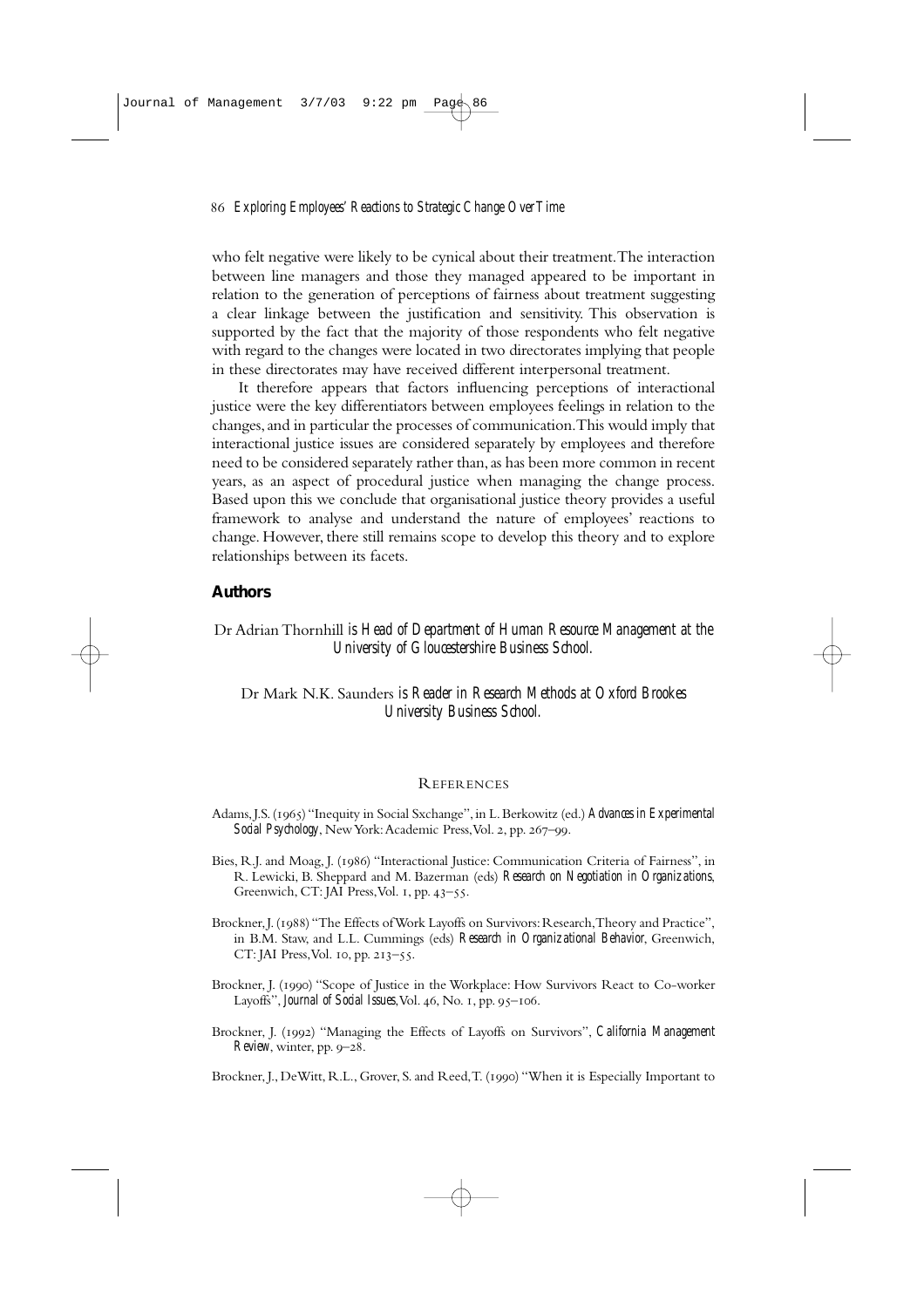Explain Why: Factors Affecting the Relationship between Managers' Explanations of a Layoff and Survivors'Reactions to the Layoff",*Journal of Experimental Social Psychology*,Vol.  $26$ , pp,  $389 - 407$ .

- Brockner, J. and Greenberg, J. (1990) "The Impact of Layoffs on Survivors: An Organizational Justice Perspective", in J.S. Carroll (ed.) *Applied Social Psychology and Organisational Settings*, Hillsdale, NJ: Lawrence Erlbaum Association, pp. 45-75.
- Brockner, J., Grover, S., Reed, T. and Dewitt, R. (1992a) "Layoffs, Job Insecurity, and Survivors' Work Effort: Evidence of an Inverted-U Relationship", *Academy of Management Journal*, Vol. 35, No. 2, pp.  $413-25$ .
- Brockner, J., Grover, S., Reed, T., Dewitt, R. and O'Malley, M. (1987), "Survivors' Reactions to Layoffs:We Get by with a Little Help for Our Friends",*Administrative Science Quarterly*, Vol. 32, No. 4, pp. 526-41.
- Brockner, J., Tyler, T.R. and Cooper-Schneider, R. (1992b) "The Influence of Prior Commitment to an Institution on Reactions to Perceived Unfairness:The Higher they are, the Harder they Fall", *Administrative Science Quarterly*, Vol. 37, pp. 241-61.
- Brockner, J. and Wiesenfeld, B. (1993) "Living on the Edge (of Social and Organizational Psychology):The Effects of Job Layoffs on Those Who Remain", in J.K. Murnighan (ed.) Social Psychology in Organizations, Englewood Cliffs, N.J.: Prentice Hall, pp. 119-40.
- Cropanzano, R. and Greenberg, J. (1997) "Progress in Organizational Justice: Tunnelling through the Maze", in C.L. Cooper and I.T. Robertson (eds) *International Review of Industrial and Organizational Psychology*,*Volume 12*, Chichester:Wiley. *Reprinted in* Cooper, C.L. and Robertson, I.T. (eds) (2001) *Organisational Psychology and Development*, Chichester: Wiley, pp. 243-98.
- Daly, J.P. and Geyer, P.D. (1994) "The Role of Fairness in Implementing Large-Scale Change: Employee Evaluations of Process and Outcome in Seven Facility Relocations", *Journal of Organizational Behaviour*, Vol. 15, pp. 623-38.
- Davy, J.A., Kinicki, A.J. and Scheck, C.L. (1991) "Developing and Testing a Model of Survivor Responses to Layoffs", *Journal of Vocational Behaviour*, Vol. 38, pp. 302-17.
- Dey, I. (1993) *Qualitative Data Analysis*, London: Routledge.
- Deutsch, M. (1975) "Equity, Equality and Need: What Determines which Value will be Used as the Basis for Distributive Justice?", *Journal of Social Issues*, Vol. 31, No. 3, pp. 137–49.
- Dunphy, D. and Stace, D. (1993) "The Strategic Management of Corporate Change", *Human Relations*, *Vol. 45*, *No. 8*, *pp. ?????????*
- Folger, R. (1977) "Distributive and Procedural Justice: Combined Impact of 'Voice' and Improvement on Experienced Inequity", *Journal of Personality and Social Psychology*,Vol. , pp.  $108 - 19$ .
- Folger, R. and Cropanzano, R. (1998) *Organizational Justice and Human Resource Management*, Thousand Oaks, CA.: Sage.
- Folger, R., Rosenfield, D., Grove, J. and Cockran, L. (1979) "Effects of 'Voice' and Peer Opinions on Responses to Inequity", *Journal of Personality and Social Psychology*, Vol. 37, pp.  $2243 - 61.$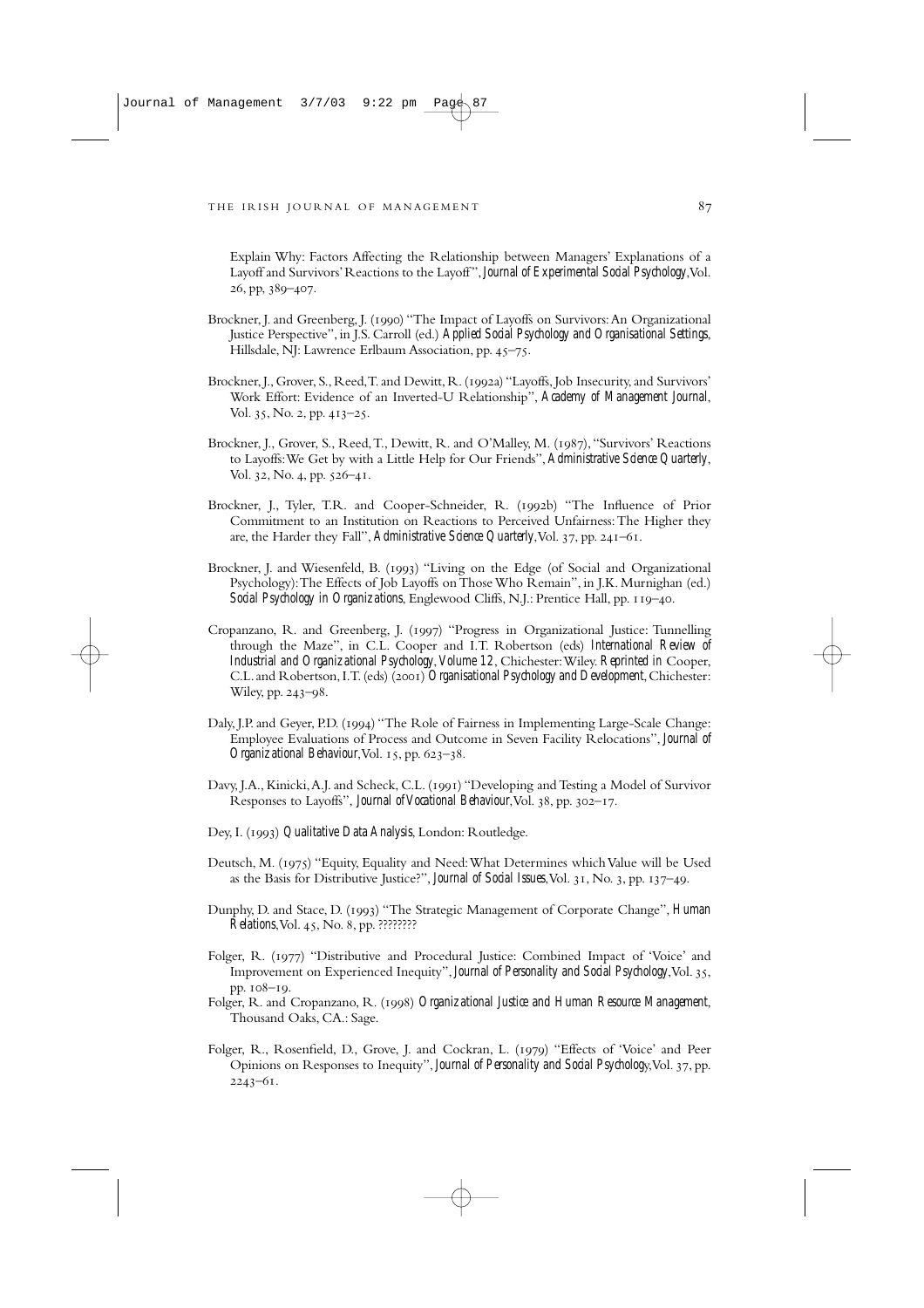- Greenberg,J.() "A Taxonomy of Organizational Justice Theories",*Academy of Management Review*, Vol. 12, No. 1, pp. 9-22.
- Greenberg, J. and Folger, R. (1983) "Procedural Justice, Participation, and the Fair Process Effect in Groups and Organizations" in P.B. Paulus (ed.) *Basic Group Processes*, New York: Spinger-Verlag, pp.  $235 - 56$ .
- Greenhalgh, L. and Rosenblatt, Z. (1984) "Job Insecurity: Toward Conceptual Clarity", *Academy of Management Review*, Vol. 9, No. 3, pp. 438-48.
- Greenhalgh, L. (1983) "Managing the Job Insecurity Crisis", *Human Resource Management*, Vol. 22, No. 4, pp. 431-44.
- Guest, D. and Peccei, R. (1992) "Employee Involvement: Redundancy as a Critical Case", *Human Resource Management Journal*, Vol. 2, No. 3, pp. 34-59.
- Homans, G.C. () *Social Behavior: Its Elementary Forms*, New York: Harcourt Brace Jovanovich.
- Johnson, G. (1993) "Processes of Managing Strategic Change", in C. Mabey and B. Mayon-White (ed.) *Managing Change* (2nd edn), London: Paul Chapman Publishing, pp. 59-64.
- Lazarus, R.S. and Folkman, S. (1984) *Stress Appraisal and Coping*, New York: Springer Publishing Company.
- Legge, K. (1995) *Human Resource Management Rhetorics and Realities*, Basingstoke: Macmillan.
- Lerner, M.J. (1977) "The Justice Motive: Some Hypotheses as to its Origins and Forms", *Journal of Personality*, Vol.  $45$ , pp.  $1 - 52$ .
- Leventhal, G.S. (1976) "Fairness in Social Relationships", in J.W.Thibaut, J.T. Spence and R.C. Carson (eds) *Contemporary Topics in Social Psychology*, Morristown, NJ: General Learning Press, pp. 211-39.
- Leventhal, G.S. (1980) "What Should be Done with Equity Theory?", in K.J. Gergen, M.S. Greenberg and R.H. Willis (eds) *Social Exchanges: Advances in Theory and Research*, New York: Plenum, pp.  $27 - 55$ .
- Mabey, C. and Salaman, G. (1995) *Strategic Human Resource Management*, Oxford: Blackwell.
- McCalman, J. and Paton, R.A. (1992) *Change Management: A Guide to Effective Implementation*, London: Paul Chapman.
- Shaw, J.B. and Barrett-Power, E. (1997) "A Conceptual Framework for Assessing Organization, Work Groups and Individual Effectiveness During and After Downsizing", *Human Relations*, Vol. 50, No. 2, pp. 109–27.
- Saunders, M.N.K., Thornhill, A. and Lewis, P. (2002) "Understanding Employees' Reactions to the Management of Change: An Exploration through an Organisational Justice Framework", *Irish Journal of Management*, Vol. 23, No. 1, pp. 85-108.

Thibaut, J. and Walker, L. (1975) *Procedural Justice*, Hillsdale, N J.: Erlbaum.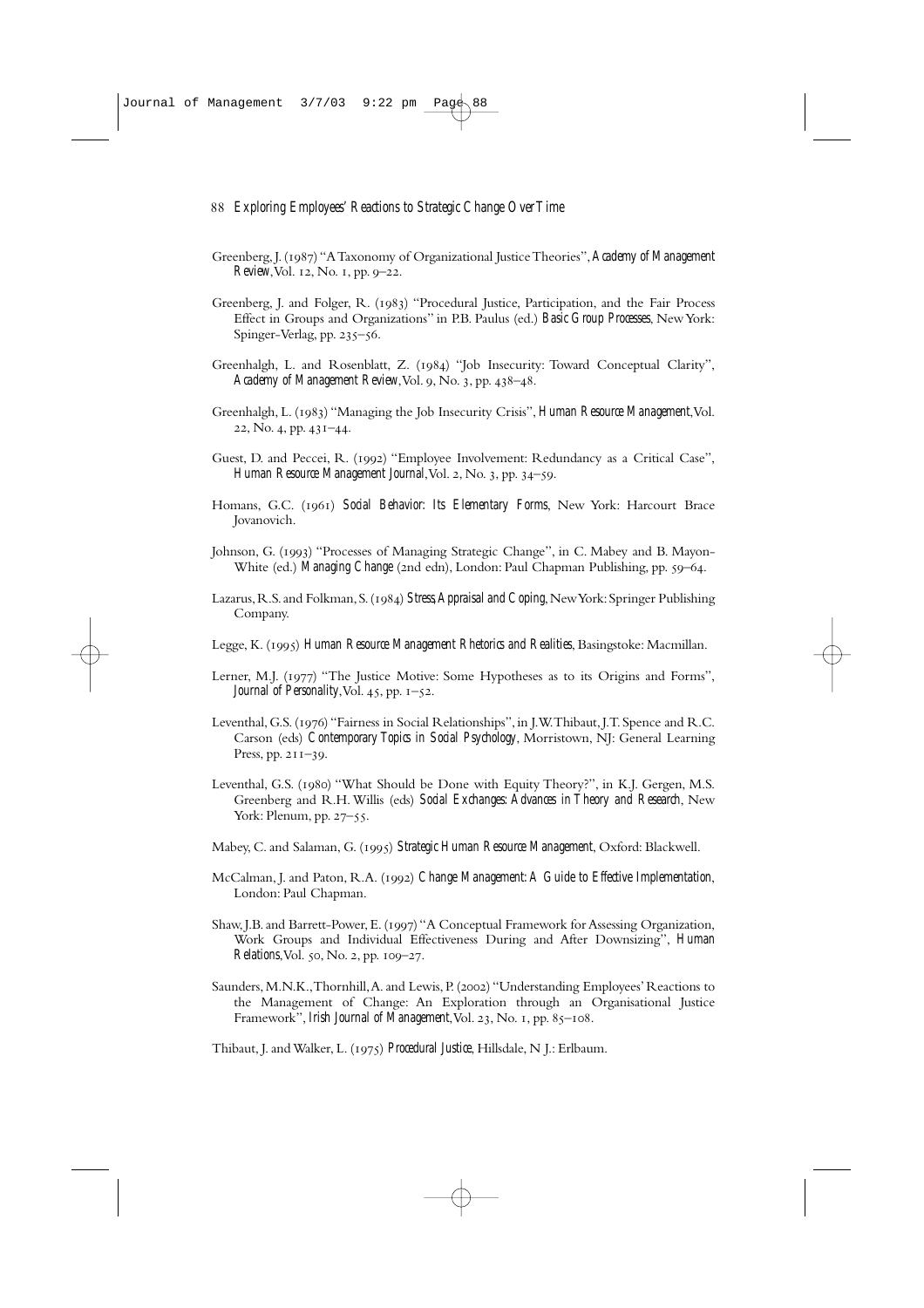# Just how extensive is the practice of Strategic recruitment and selection?

 $\sim$ *<u><u>AAAAAAAA</u>***</u>** 

#### MIKE MILLMORE

*Business School, University of Gloucestershire*

#### INTRODUCTION

The integration between the management of human resources and organisation strategy is arguably the prime factor delineating HRM theory and practice from its more traditional personnel management origins.To achieve this strategic integration it is anticipated that each of the bundle of activities making up HRM, as practiced by organisations, will be similarly integrated, vertically, to align with their strategic imperatives. Recruitment and selection has long been recognised as a key activity within HR and this paper seeks to explore the extent to which its practice provides evidence of such strategic alignment.

Prior to the more recent emphasis on strategic alignment, organisational recruitment and selection practice remained relatively unchanged, having evolved into a relatively standardised approach frequently labelled as 'traditional' (Storey and Wright, 2001). This traditional approach has its roots in a psychometric model (Newell and Rice, 1999) where organisational effort is directed at defining the sort of person who will perform a particular job effectively and assessing applicants against defined personal attributes in order to establish a person/job fit. More recently, evidence has pointed to significant developments in recruitment and selection processes particularly in terms of their central focus and sophistication. At one level it is argued that the focus of recruitment and selection has become more strategically driven (Sparrow and Pettigrew, 1988), where a premium is placed on selecting employees against organisational rather than job-specific criteria (Bowen et al., 1991). At another level it is argued that this strategic orientation has required the use of more sophisticated selection techniques and greater involvement of line managers in the process (Storey, 1992; Wilkinson and van Zwanenberg, 1994). Many of these developments have been encapsulated in a strategic variant of recruitment and selection which has been portrayed as the natural adaptation of more traditional approaches to provide greater integration between employee resourcing and business strategy (Thornhill et al., 2000).

An underpinning rationale for the emergence of strategic recruitment and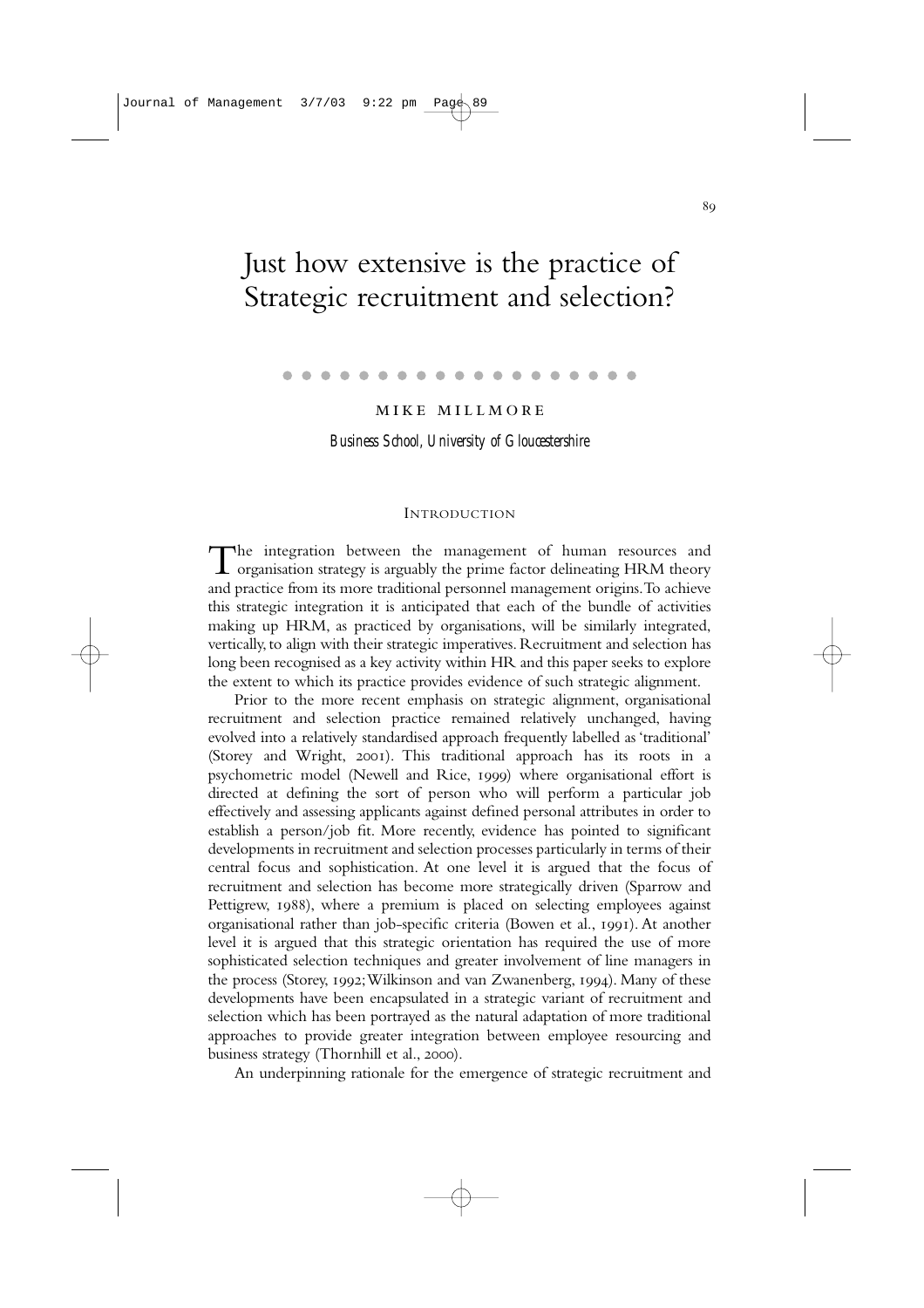selection (SR&S) can be developed from two interrelated strands in recent management thinking: strategic management and human resource management (HRM). The starting point is that organisations have arguably become more strategic in their behaviour in pursuit of competitive advantage in an increasingly turbulent business environment (Porter, 1985). Strategic behaviour involves an organisation in matching its resources over the long-run to the demands of its changing environment (Johnson and Scholes, 1999). A key element of an organisation's resource capability is its workforce.This receives greater emphasis through HRM which identifies people as the key resource: an organisation's most valuable asset and major source of competitive advantage (Kerfoot and Knights, 1992; Poole and Mansfield, 1992; Sisson, 1994a; Storey, 1995a; Bratton and Gold, 1999). Recruitment and selection is just one element of an array of human resourcing practices that need to be integrated into a coherent bundle by organisations in order to support the delivery of corporate strategy. For some, recruitment and selection lies at the very centre of human resourcing in organisations (Newell and Rice, 1999) where appointment decisions represent some of the most crucial ever taken by employers  $(IRS, 1991)$ .

If accepted, this proposition presents a logical and persuasive argument for the development of strategically driven recruitment and selection by organisations. This would lead to the expectation that the practice of SR&S would be widely and increasingly evident. However, evidence of SR&S presents a contradictory picture that challenges this optimistic outlook. For example, Storey's (1992) findings that selection as a key, integrated task was evident in 80 per cent of the case companies investigated provides grounds for optimism. Conversely Wright and Storey's (1997) conclusion that despite a few reported exceptions traditional approaches to recruitment and selection continue to dominate practice presents an altogether more pessimistic picture.These apparent contradictions inevitably place a question mark over the extent to which SR&S is really practiced by organisations.

The study reported on here attempts to resolve this conundrum.Its principle aim is to analyse organisational recruitment and selection practice in order to establish whether at the beginning of the new millennium the outlook for the strategic variant should be viewed optimistically or pessimistically.To put it more colloquially it sets out to answer the question:"Is the strategic recruitment and selection glass half full or half empty?"The study represents the first stage of a three-stage investigation, using multiple methods of data collection, from which initial conclusions will be drawn.This first stage explores how practitioners, both line managers and personnel specialists, perceive the recruitment and selection process.These perceptions are analysed against a conceptual framework of SR&S to extract evidence of its practice by organisations.

#### LITERATURE REVIEW

## **The Extent of SR&S Practice: Initial Observations**

On both sides of the Atlantic there have been a number of reported cases of SR&S in action. This evidence has sometimes been assembled against generic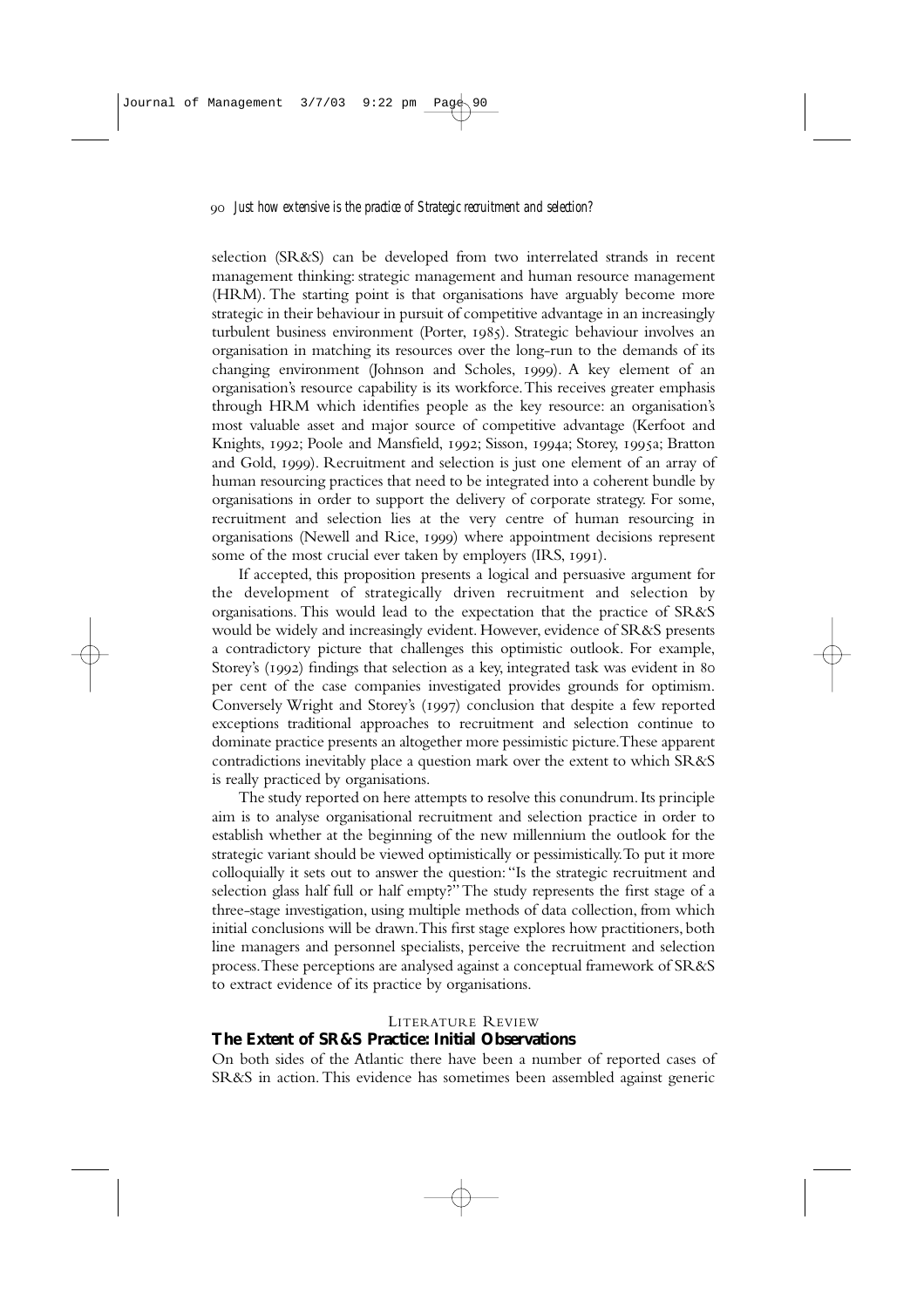strategies of competitive advantage.This is well illustrated by two seminal studies reported on by Miles and Snow  $(1084)$  and Schuler and Jackson  $(1087)$ . They were able to identify human resource (HR) practices, including recruitment and selection, which were congruent with the different competitive strategies of defender, prospector and analyser (Miles and Snow,  $1984$ ), and cost reduction, innovation and quality enhancement (Schuler and Jackson, 1987), and found evidence of such practice in case companies.

At other times, evidence of SR&S has emerged from studies investigating general developments in HR practice. For example, from a comprehensive study investigating how the management of HR was developing in UK companies, Storey (1992) was able to identify 'selection' as one of twenty-seven dimensions that could be used to differentiate HRM from more traditional personnel management and industrial relations practice. Under HRM, selection was identified as an 'integrated, key task', whereas under the personnel and industrial relations banner it was seen as a 'separate, marginal task' (Storey, 1992:  $35$ ). In his analysis of fifteen major case companies, Storey  $(1992: 83)$  found evidence of integrated selection in 80 per cent of them, suggesting a high incidence of SR&S.

Another strand in case study-based research has been to examine how human resourcing has supported particular corporate strategies and/or responded to environmental pressures to maintain leading edge competitive positions. Sparrow and Pettigrew (1988), through a study of companies operating in the UK computer industry, tracked how HRM was responding to support radical strategic change flowing from a turbulent business environment. Strategic selection was identified as a critical lever for acquiring specialist skills necessary to support the delivery of high quality service provision as companies moved progressively from concentration on selling hardware to providing total business solutions that incorporated non-hardware support services. In a review of their own case study research, Hendry, Pettigrew and Sparrow (1988) identified that strategic responses to changes in the business environment, such as restructuring, internationalisation and total quality management, were leading to demands for new employee skills to support such moves. Their delivery required a more strategic approach to recruitment and selection. Kydd and Oppenheim (1990) studied four successful industry leaders with excellent track records of HRM practice and found that they were using recruitment and selection strategically to respond, albeit in different ways, to their particular labour market conditions to maintain their competitive position.

Elsewhere, case studies targeted specifically at recruitment and selection have also provided evidence that the strategic variant is being practised. In a study of Chase Manhattan Bank, Borucki and Lafley (1984) demonstrated how recruitment and selection practices were adapted over time to meet different strategic imperatives as they emerged. Research by Bowen et al. ( $1991: 35$ ) led them to develop an alternative model of recruitment and selection with a strategic thrust based on "Hiring for the organization and not the job" and illustrated how it was used by a manufacturing company to recruit employees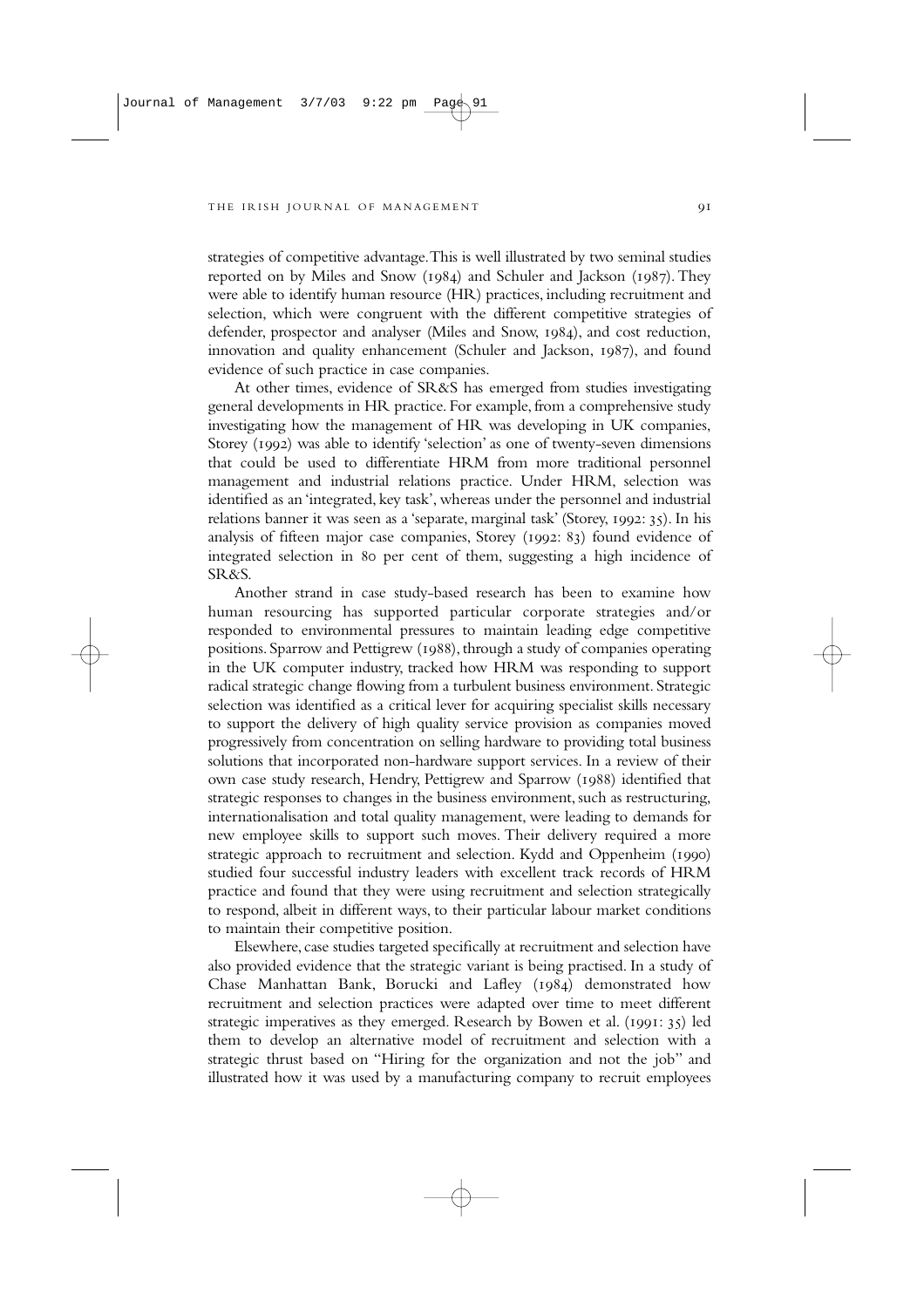into "its high-involvement organization". In a detailed case study exploring the HR practices of a paper production plant, Beaumont and Hunter (1992) uncovered strong evidence that recruitment and selection was being used strategically to bring about a more flexible workforce that was necessitated by the organisation's competitive strategy.

Although the evidence, based on these cases, of SR&S being practiced is significant, there is equally a substantial literature base that raises doubts about how widespread this practice might be. For example, the conclusions of Lundy and Cowling (1996) and Scholarios and Lockyer (1996) point to recruitment and selection being conducted in a much less strategic and sophisticated way.

There are also a number of concerns about the methodologies employed from which evidence of SR&S has been deduced. Reported cases of SR&S are drawn predominantly from atypical organisations that can be viewed as: leading (Storey,  $1992$ ) or excellent (Kydd and Oppenheim,  $1990$ ); operating in exceptionally volatile market conditions (Sparrow and Pettigrew, 1988); the largest (Scholarios and Lockyer, 1996); foreign owned, inward investment companies, as exemplified by Nissan (Garrahan and Stewart, 1992); and those experiencing transformational change (van de Vliet,  $1995$ ). The validity of case study findings may also be questionable. It is possible that greater investment in recruitment and selection is being incorrectly interpreted as a strategic approach when it represents no more than the rational response to changing labour market conditions that constitute the normal diet of everyday, traditional recruitment and selection practice.

Finally, there may be some confusion at the conceptual level as to what constitutes SR&S. Is SR&S simply about "careful" selection as suggested by Borucki and Lafley's (1984: 69) or does the term "strategic" incorporate a wider range of environmental and stakeholder influences as argued by Lundy and Cowling (1996). Clearly, evidence of SR&S claimed by researchers will be a function of their particular conceptual leanings.What is imperative, however, is that any study intending to search for evidence of the strategic variant must make clear how the concept is being interpreted in order that the strategic credentials of organisational recruitment and selection practice can be established.The next section develops the conceptual framework of SR&S used in this study to evaluate organisational practice.

## **Strategic Recruitment and Selection:A Conceptual Framework**

Here it is argued that for recruitment and selection to be classified as strategic it must exhibit three interdependent primary features: strategic integration; a longterm focus; and a mechanism for translating strategic demands into an appropriate recruitment and selection specification. Strategic integration envisages recruitment and selection as a powerful organisational mechanism for aligning the behaviour of employees with its corporate strategy (Sparrow and Hiltrop, 1994). For Iles and Salaman (1995: 207) recruitment and selection represents one of four key HRM levers "necessary to support organisational strategies". From this perspective, SR&S occurs when practice is aligned with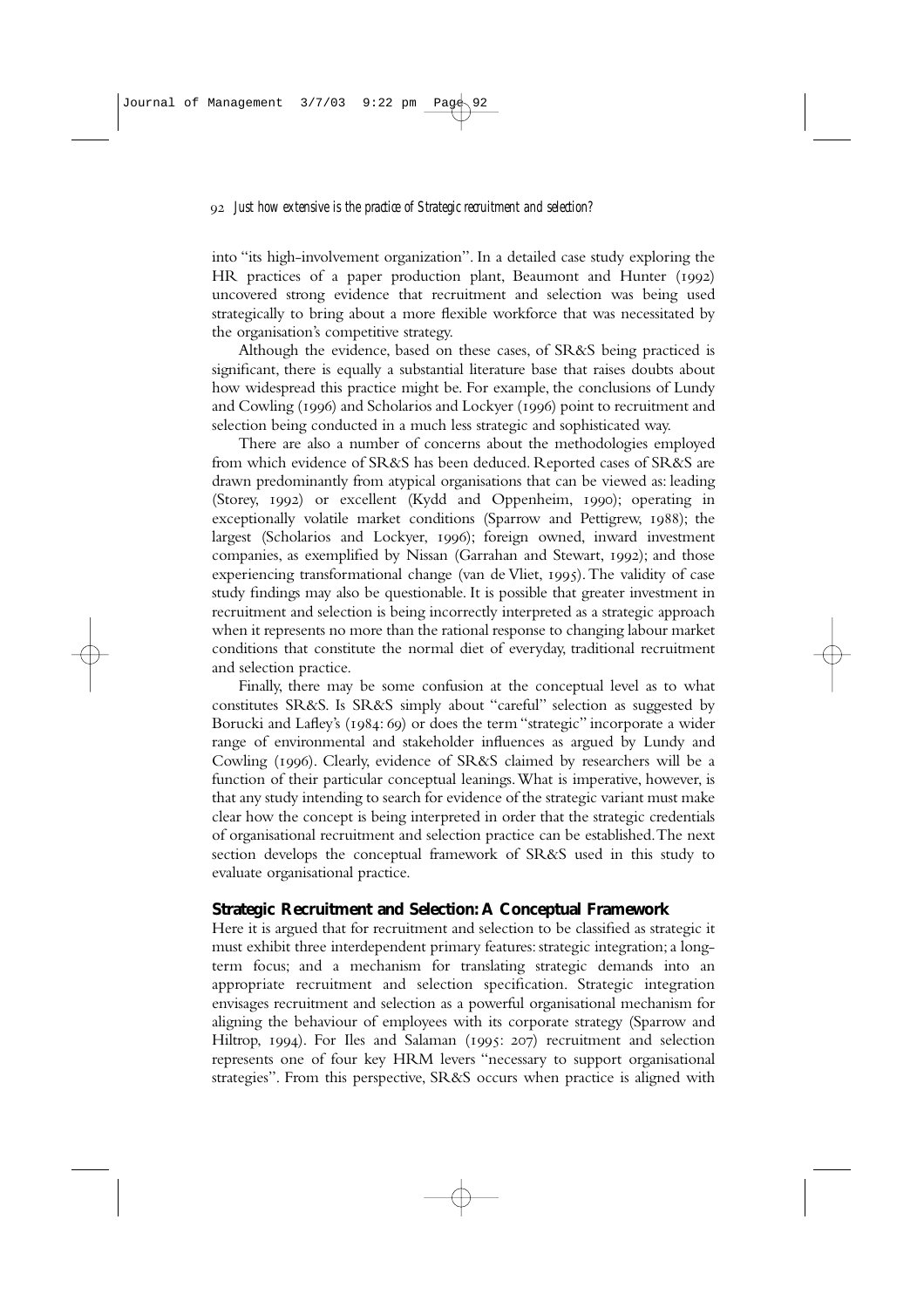and integrated into the strategic planning process of organisations and involves the translation of mission statements and/or strategic plans into those employee attributes which are seen to be critical to their successful attainment.

This perspective represents a long-term focus where the intention is to develop recruitment and selection practice to source an organisation with those HR attributes deemed critical to its future and long-term success. For Miller  $(1984: 68)$  the objective of strategic "staffing" is to identify and choose those "people who will best run the organisation and its business in the long run".To do this,however,involves a capacity to forecast those HR requirements necessary to ensure the successful implementation of an organisation's strategic plans and to develop a range of staffing programmes and activities to find such people.The translation of corporate plans into HR requirements, and the plans to deliver those requirements, requires a bridging mechanism which Rothwell (1995) argues is the province of formalised human resource planning (HRP) and Miller  $(1984)$  argues is central to how specialist human resource functions manage their involvement in the staffing process.

However, it is legitimate to ask whether these primary features present a sufficient explanation of SR&S. It is argued here that when recruitment and selection is strategically driven, thereby satisfying the three primary features, there are two consequential, interdependent outcomes. First, recruitment and selection acquires greater organisational importance and, second, it becomes more sophisticated and complex. When getting it right is measured against broader concerns to facilitate long-run organisational success (Miller, 1984; Sparrow and Hiltrop, 1994; Iles and Salaman, 1995), the recruitment and selection process will arguably assume greater importance than where it simply relates to recruiting against the more parochial concerns of immediate job needs. In turn. the demands generated by strategic approaches are likely to lead to more diverse and exacting personnel specifications which will require a greater array of recruitment and selection practices to be deployed if organisational staffing needs are to be met. In extremis, for example, recruitment and selection may need to deliver "against a composite personnel specification embracing specific job requirements, group fit and organisation fit for both now and in the future" (Thornhill et al., 2000:  $115$ ).

These consequential outcomes of strategically driven recruitment and selection have the potential to impact significantly on organisational practice in a number of particular ways. First, the perceived critical role of recruitment and selection and concern to get it right is likely to lead to a front-loaded investment model.Adherents to this model would regard the expenditure of effort and cost to ensure effective recruitment and selection as preferable to incurring (endloaded) costs associated with managing poor performers recruited as a result of inadequate investment in the process. Second, the greater financial expenditure demanded by a front-loaded investment model will almost certainly lead to concerted calls for its effectiveness to be rigorously evaluated, including the contribution recruitment and selection makes to the attainment of strategic objectives (Lawler, 1994). Third, heavy investment in the process, the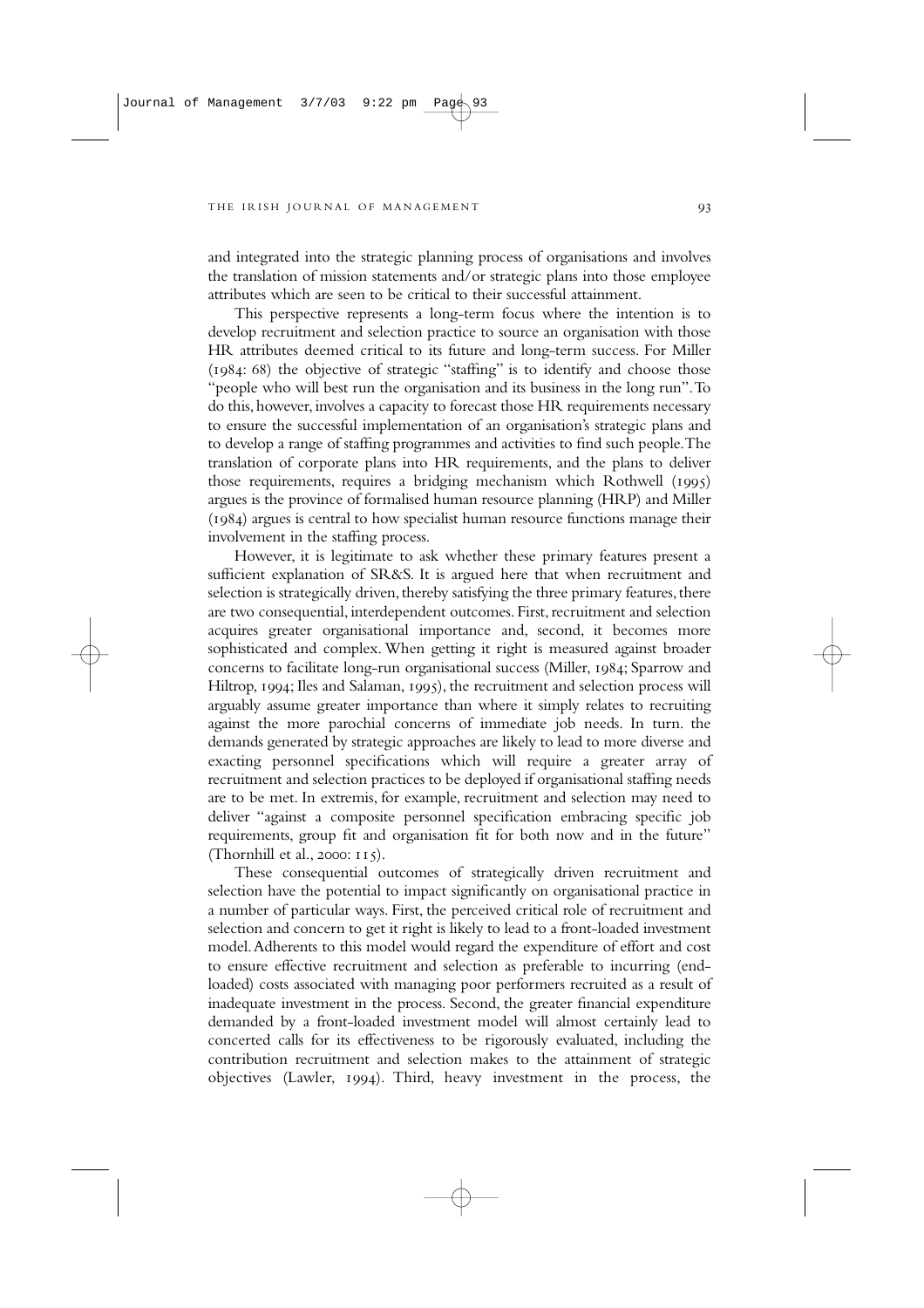consequential emphasis on getting 'it'right and the demands of a more complex and diverse person specification will necessitate the use of a greater array of selection methods to assess potential recruits (Bratton and Gold, 1999; Evenden, ) in order to deliver acceptable levels of reliability and validity. Fourth, the complex and critical nature of SR&S makes untenable the limited stakeholder involvement associated with the traditional variant and arguably demands a multi-stakeholder approach. At one level, this pays due respect to recruitment and selection as a two-way process (Herriot et al.,  $1997$ ) that is sensitive to its impact on candidates (Iles and Robertson, 1997) and supports their participation by providing sufficient information on the vacancy and its context to enable them to make their own informed self-selection decisions (Lawler, 1994). At another level, the move to a multi-stakeholder model recognises that the intricacies and uncertainties surrounding strategically directed recruitment and selection are seen to be best served by the active involvement of all relevant stakeholders.

The position adopted here is that these attributes represent secondary features and are not sufficient on their own to evidence SR&S.This requires, in addition, the presence of the three primary features which, taken together with the secondary features, can be depicted as an explanatory framework of SR&S practice as depicted in Figure 6.1 below.





### **METHODOLOGY**

This paper reports on the first part of a three-stage investigation that aims to address the contradictory evidence surrounding the incidence of SR&S practice by answering the question: "Just how extensive is the practice of strategic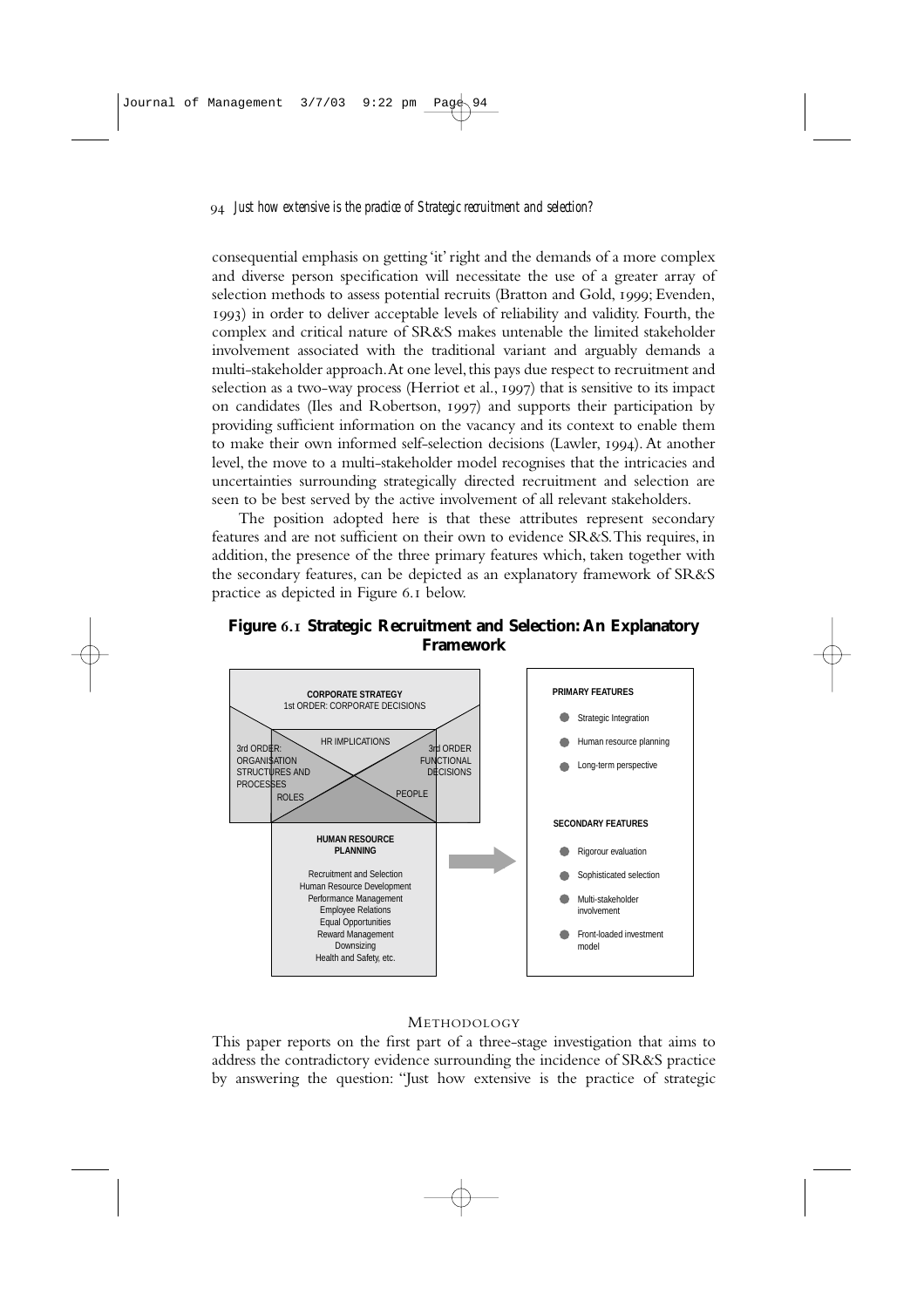recruitment and selection practice?" (or "Is the strategic recruitment and selection glass half full or half empty?")

The first stage, reported on here, focuses on participants' perceptions of the overall recruitment and selection process used by their organisations as depicted by flow charts they have constructed to map the process.The second stage will involve a content analysis of the job description and person specification documentation used to underpin recruitment and selection and company recruitment and selection manuals. The final stage will return to a focus on participant perceptions through the use of semi-structured interviews to explore, in depth, the extent of and reasons behind the incidence of SR&S or the lack of it.

To date, data have been collected over a four-year period  $(1997-2001)$  in support of the first two stages of the investigation. This has utilised a nondirected, self-reporting mechanism whereby respondents were required to construct a flow chart that depicted the actual recruitment and selection process that was followed by their organisation to fill a recent vacancy according to their perception of events. Instructions for this activity emphasised that they should select a recruitment exercise that they had been involved in personally and that the flow chart should start from the *very beginning* of the process and work through to the *very end*. In addition respondents were required to retrieve and append the job description and person specification documentation relating to the recruitment and selection exercise depicted in their flow chart. Table 6.1 provides a summary of the data collected:

| <b>Students</b> | <b>Flow</b><br>chart<br>only | <b>Flow</b><br>chart<br>+ JDa | <b>Flow</b><br>chart<br>+ PSb | Full<br>sets | Addit-<br>ional<br>JD + | Addit-<br>ional<br>JD | Total<br>flow<br>charts | Total<br><b>JDs</b> | Total I<br><b>PSs</b> |
|-----------------|------------------------------|-------------------------------|-------------------------------|--------------|-------------------------|-----------------------|-------------------------|---------------------|-----------------------|
|                 |                              | only                          | only                          |              | PS sets                 | only                  |                         |                     |                       |
| Management      | 42                           | 12                            | 2                             | 41           | 3                       |                       | 97                      | 56                  | 46                    |
| Personnel       | 17                           | 5                             | 0                             | 61           | 48                      |                       | 83                      | 118                 | 109                   |
| Total           | 59                           | 17                            | າ                             | 102          | 51                      |                       | 180                     | 174                 | 155c                  |

**Table . Summary of Data Collected**

a. *Job description.*

b. *Person specifications.*

c. *Of the 155 person specifications, 72 were embedded in the job description.*

All respondents were studying human resourcing modules as part of either a postgraduate professional personnel or management programme and data were generated as part of their study preparation for the topic of recruitment and selection. Prior to producing their data students were exposed to other course inputs and preparatory activities. For management students this covered HRM, recruitment and selection,and HRP.For personnel students this covered strategic integration, HRP and recruitment and selection.

The organisations captured by the investigation were simply the employers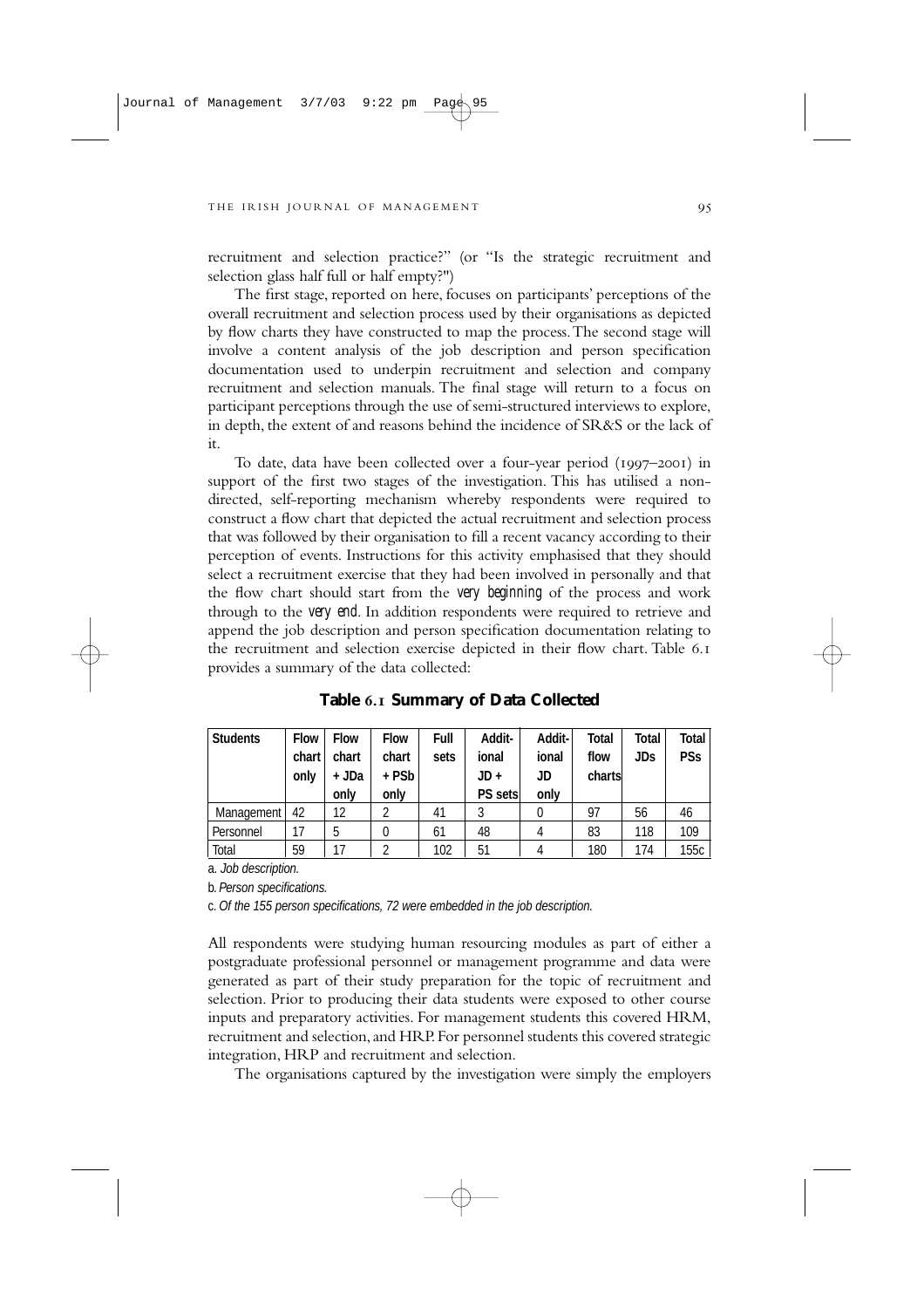(or sponsors) of respondents. The sample of organisations and the roles of respondents was therefore preoscribed. However, the number of respondents and the nature of their employment ensured a rich diversity within the sample. In collecting data, company anonymity was guaranteed but the 108 organisations represented reflected great diversity in terms of industrial sector, nature of the business and size. By way of example, organisations were drawn from: building and construction; charitable trusts; education; financial services; food production; health authorities and medicine; information technology; local government; manufacturing; professional bodies; professional consultants and services; publishing;research establishments;retailing;sport and leisure;and utilities.Of the  $\overline{180}$  respondents  $\overline{97}$  (54 per cent) were studying for postgraduate management qualifications and  $83$  (46 per cent) for professional membership of CIPD. Respondents' jobs varied widely in terms of occupation and position within the organisational hierarchy as illustrated by the following examples: Branch Manager; Change Manager; Design Engineer; Environmental Health Officer; Manager, Information Services; Occupational Therapist; Office Manager; Quality Assessor; Sales Consultant; Personnel Assistant; Personnel Manager; Personnel Officer; and Training Manager.

One further dimension relating to data collection is worthy of mention. During taught sessions students were formed into groups to share, discuss and analyse their flow charts. This was followed up by a tutor summary based on findings and conclusions reported by the groups and the tutor's overall analysis of the flow charts supplied. At this stage students had the opportunity to comment on the validity of their flow chart submitted and thereby correct any misperceptions.

Although not without their limitations flow charts represent a common way of depicting recruitment and/or selection processes as evidenced by their frequent usage in the HR literature (see for example, Bolton, 1997; Dessler, 1997; Corbridge and Pilbeam, 1998) and by organisations as a prescriptive tool. They can be used to show the individual elements making up the recruitment and selection process, where the process begins and ends and how the elements interrelate with each other.To analyse their strategic credentials flow charts have been evaluated against the schematic representation of SR&S depicted in Figures  $6.1$  and  $6.2$ . Figure  $6.2$  has taken the primary and secondary features from the framework and developed them into a series of indicators that evidence their presence and identified where they could potentially be reflected in flow charts.

#### FINDINGS

Reporting of findings has been structured to replicate the sequential development of the primary and secondary features of SR&S as illustrated in Figures 6.1 and 6.2.

#### **Primary Features: Strategic Integration**

The strategic variant suggests that the primary feature of strategic integration drives the whole recruitment and selection process, but only one respondent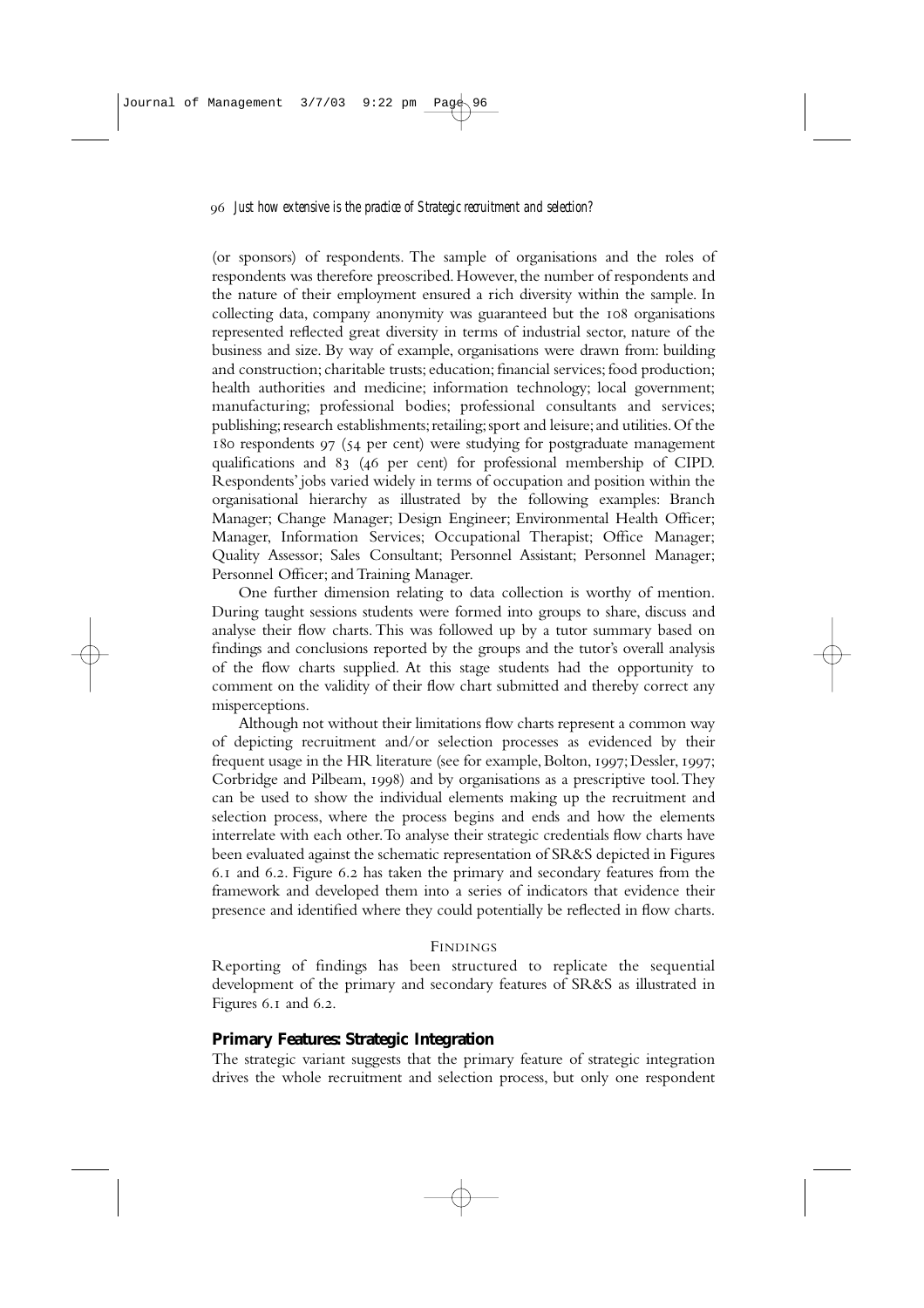| Figure 6.2 Indicators of Strategic Recruitment and Selection                                         |                                                                                                                                                  |                                                                    |                            |                      |  |
|------------------------------------------------------------------------------------------------------|--------------------------------------------------------------------------------------------------------------------------------------------------|--------------------------------------------------------------------|----------------------------|----------------------|--|
|                                                                                                      |                                                                                                                                                  |                                                                    | Investigation<br>Stage     |                      |  |
| <b>Features Of</b><br><b>Strategic Recruitment</b><br>& Selection                                    | <b>Indicators Of Strategic</b><br><b>Recruitment &amp; Selection</b>                                                                             | 1<br><b>Flow</b><br>Charts<br>Person<br>Spec.Co.<br><b>Manuals</b> | 2<br>Job<br><b>Descrip</b> | 3<br>Inter-<br>views |  |
| Primary features:<br>· Strategic integration<br>• Human resource planning<br>• Long-term perspective | Strategy represents the start point<br>for R&S.<br>HRP is used to translate strategic<br>imperatives into organisationally                       | V                                                                  |                            |                      |  |
|                                                                                                      | driven HR attributes.<br>Needs analysis is informed by<br>strategy and desired HR                                                                |                                                                    |                            |                      |  |
|                                                                                                      | attributes.<br>Person specifications constructed<br>around job, work group and                                                                   |                                                                    |                            |                      |  |
|                                                                                                      | organisation needs.<br>Person specifications and job<br>descriptions reflect future as well<br>as more immediate<br>organisational/role demands. | x<br>x                                                             | ✔                          | V                    |  |
|                                                                                                      |                                                                                                                                                  |                                                                    |                            |                      |  |
| Secondary features:<br>· Rigorous evaluation                                                         | Evaluation of R&S outcomes:<br>organisation/strategic                                                                                            |                                                                    |                            |                      |  |
|                                                                                                      | contribution;                                                                                                                                    |                                                                    |                            | V                    |  |
|                                                                                                      | job performance;                                                                                                                                 | V                                                                  |                            | V                    |  |
|                                                                                                      | candidate satisfaction;<br>performance against R&S                                                                                               | V                                                                  |                            |                      |  |
|                                                                                                      | budget.<br>Evaluation of R&S processes:                                                                                                          | V                                                                  |                            | V                    |  |
|                                                                                                      | planning phase;                                                                                                                                  | V                                                                  | V                          | V                    |  |
|                                                                                                      | recruitment phase;                                                                                                                               | V                                                                  | V                          | V                    |  |
|                                                                                                      | selection phase;<br>complete R&S process.                                                                                                        | V<br>✓                                                             | V                          | V<br>V               |  |
|                                                                                                      |                                                                                                                                                  |                                                                    |                            |                      |  |
| · Sophisticated selection                                                                            | Use of high reliability/validity<br>methods.<br>Selection methods matched to                                                                     | ×                                                                  |                            |                      |  |
|                                                                                                      | demands of person                                                                                                                                |                                                                    |                            |                      |  |
|                                                                                                      | spec.                                                                                                                                            | x                                                                  |                            | V                    |  |
|                                                                                                      | Use of multiple methods.                                                                                                                         |                                                                    |                            |                      |  |
|                                                                                                      | Triangulation of their outputs in                                                                                                                |                                                                    |                            |                      |  |
|                                                                                                      | decision-making.<br>Use of structured and behavioural                                                                                            |                                                                    |                            | V                    |  |
|                                                                                                      | interviews.<br>Use of assessment centres.<br>Multi-stakeholder involvement in                                                                    | x                                                                  |                            |                      |  |
|                                                                                                      | selection                                                                                                                                        | x                                                                  |                            | V                    |  |
|                                                                                                      | methods and decision making.                                                                                                                     | V                                                                  |                            |                      |  |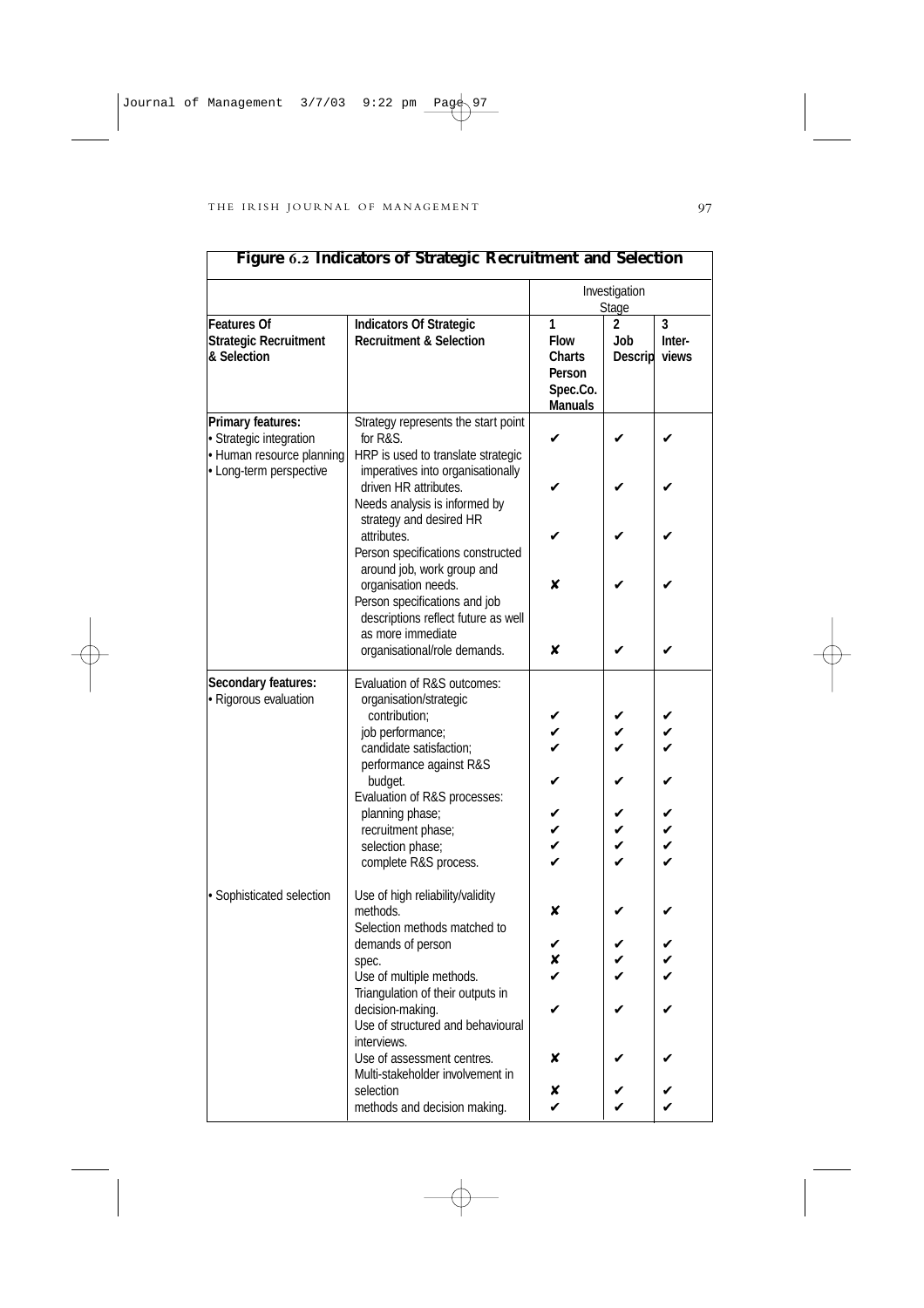| · Multi-stakeholder<br>involvement | Candidates as equal partners in a<br>two-way process.<br>Use of candidate information packs.<br>Selection methods include those<br>enabling candidates to asses the<br>organisation.                      |   |  |
|------------------------------------|-----------------------------------------------------------------------------------------------------------------------------------------------------------------------------------------------------------|---|--|
|                                    | Feedback offered to candidates.<br>Feedback invited from candidates.                                                                                                                                      |   |  |
|                                    | Use of panel interviews.<br>Senior management, peers,                                                                                                                                                     | x |  |
|                                    | subordinates, service providers and<br>recipients involved in R&S process.                                                                                                                                | × |  |
| • Front-loaded<br>investment model | Tailor-made R&S exercises.<br>Multi-stakeholder involvement.<br>Adequate resourcing of R&S in terms<br>of time/budget.<br>Rigorous evaluation.<br>R&S processes responsive to outputs<br>from evaluation. |   |  |

reported that strategic considerations were the starting point for the process.The flow chart, depicting the recruitment of a Building Control Manager to a District Council, revealed that "restructuring of the entire planning department" interacted with the "revised objectives" of "efficiency and customer service" to drive the remainder of the recruitment and selection process.What was not made clear was the level at which these strategic considerations were initiated. Here it is assumed that changes to over-arching corporate strategy were driving strategic change at the departmental level. It is of course possible that the department was acting independently and forging its own strategic direction in which case strategy formulation was operating at the functional rather than the corporate level (Purcell,  $1989$ ).

In three further cases corporate strategy appeared as one of a number of factors which were informing the need analysis stage of the recruitment and selection process. For example, in one instance the stage "Determine need to refill?" was informed by "Previous roles/post holders; realignment of duties/reporting; *organisation strategy*". In another, "Job analysis" was conducted around a number of "policies (*corporate*, staffing, legal, grading)".

In total, then, only four flow charts (2 per cent) made any explicit reference to corporate strategy. However, because corporate strategy lies at the heart of HRP, it is possible that some respondents regard the two as synonymous, where reference to the latter provides proxy evidence of the former.

## **Primary Features: Human Resource Planning**

Within the conceptual framework, HRP was interpreted as the vehicle for translating corporate plans into staffing requirements and, as such, its role within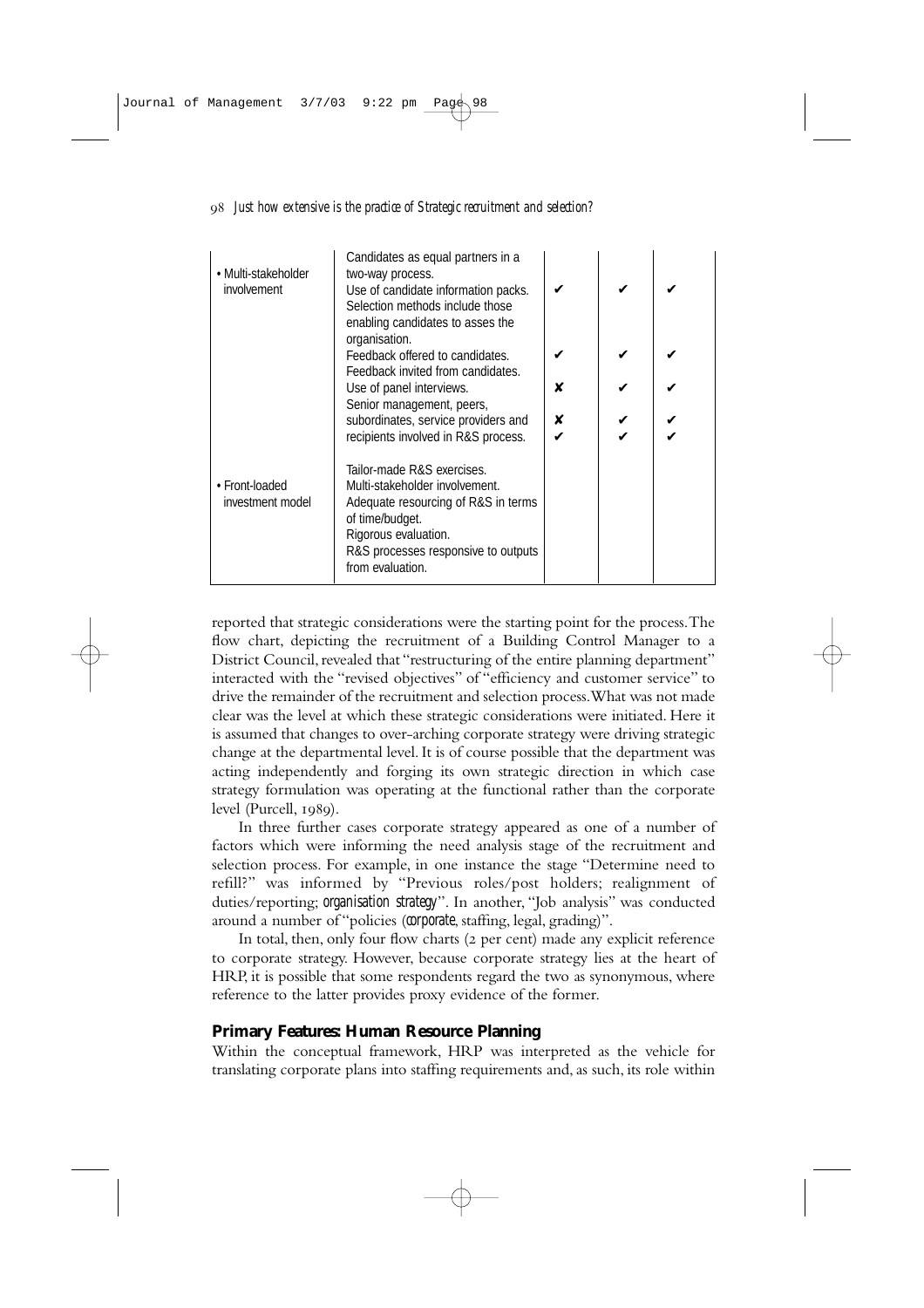the recruitment and selection process may be more transparent than that of corporate strategy. It was certainly more evident in the flow charts, where respondents (6 per cent), none of whom had mentioned corporate strategy, incorporated HRP as an element in their flow chart. In  $6$  of these ( $3$  per cent), respondents referred to HRP explicitly as the generator of the need to recruit. In the other cases the reference was more tangential but has been interpreted here as representing HRP. For example, one respondent referred to "High level plan identifies needs" whereas another simply referred to "Headcount analysis".

Table 6.2 summarises the extent to which these primary features were found to be informing an organisation's analysis of its recruitment and selection requirements and initiating the whole process. Taken together only respondents (8 per cent) made any reference to either strategic planning or HRP, and this interpretation was arguably generous in 50 per cent of these cases. These primary features represented the starting point of the recruitment and selection process in only 10 flow charts (6 per cent). Conversely, the overwhelming majority of flow charts commenced with the release or notification of a vacancy ( $62$  per cent). This was normally expressed in terms such as "vacancy", "vacancy" arises" or "notification of vacancy" (36 per cent).

## **Table . Inputs Used by Organisations to Analyse their Recruitment and Selection Requirements**

| Analysing<br>Organisational        | No. of<br>respondents | %             | <b>Starting</b><br>point of | %   |
|------------------------------------|-----------------------|---------------|-----------------------------|-----|
| <b>Requirements</b>                | $n = 180$             |               | <b>R&amp;S</b><br>process   |     |
| Strategic planning                 | 4                     | $\mathfrak z$ |                             |     |
| Human resource planning (HRP)      | 10                    | 6             | 9                           | 5   |
| Needs analysis                     | 43                    | 24            | 25                          | 14  |
| HRP and/or needs analysis          | 51                    | 28            | 34                          | 19  |
| <b>Analysing Job Requirements</b>  |                       |               |                             |     |
| Job analysis                       | 28                    | 16            | 14                          | 8   |
| Needs analysis                     | 43                    | 24            | 25                          | 14  |
| Job analysis and/or needs analysis | 61                    | 34            | 39                          | 22  |
| Job description                    | 168                   | 93            | N/a                         | N/a |
| Person specification               | 145                   | 81            | N/a                         | N/a |

 $(no. of$  respondents  $=$  flow chart entries)

Another cluster of flow charts commenced further into the traditional recruitment and selection process at a point around which the vacancy was advertised (8 per cent). In one case the starting point was the receipt of an unsolicited application and in another a response to the job advertisement itself. Taken together with the previous category (vacancy release) it would appear that in some 70 per cent of cases it is the vacant position that initiates the recruitment and selection process without any prior strategic planning, HRP or definition of need.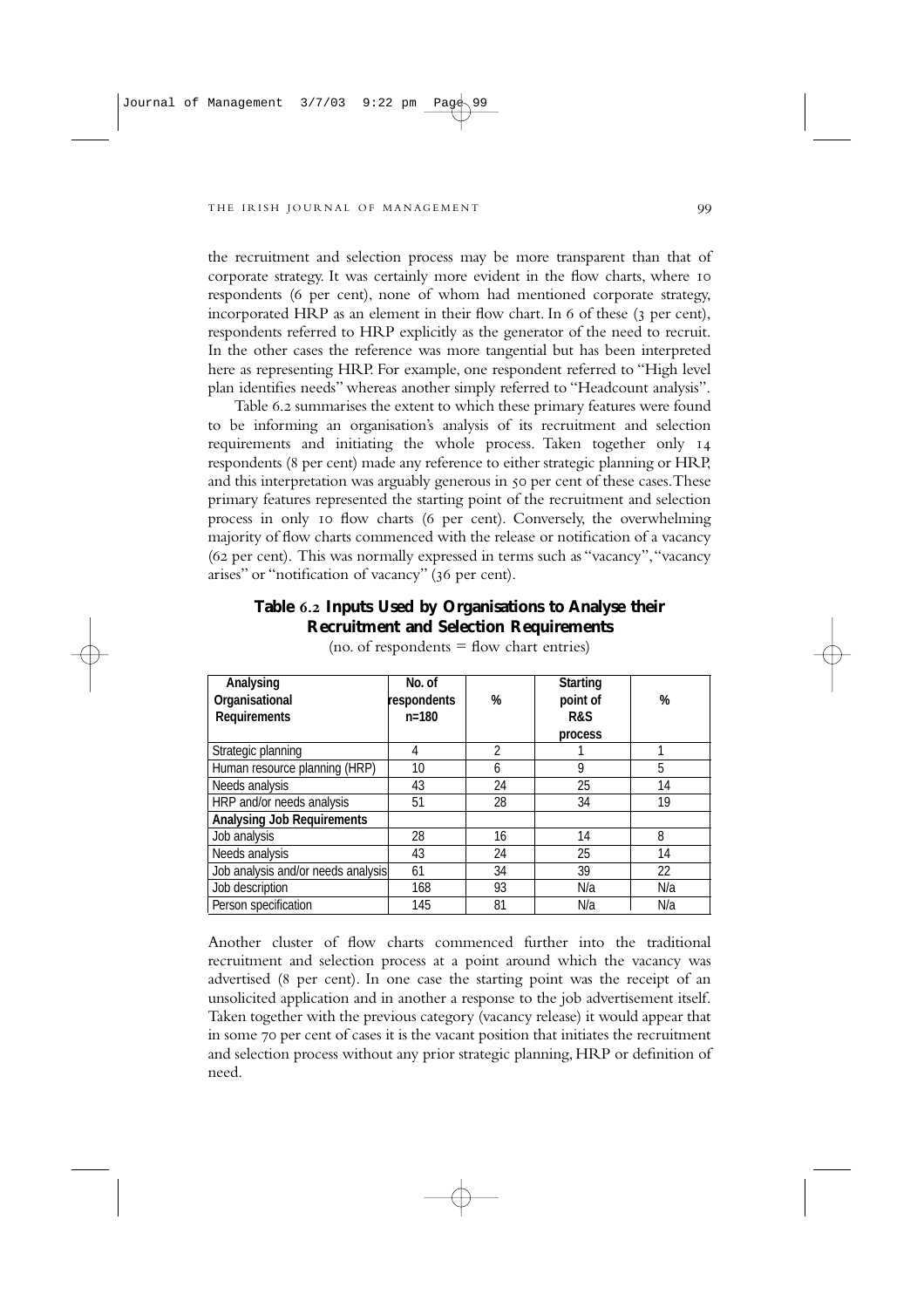In total  $6I$  respondents ( $34$  per cent) incorporated analysis of need and/or job analysis into their flow chart and where some type of need analysis was indicated it appeared to be predominantly associated with identifying the requirements of the immediate vacancy. It is, of course, possible that in some of these cases, needs analysis was shaped by wider, corporate-level planning. However, in only two cases was there reference to such planning. In one, job analysis was informed by organisation "policies (corporate, staffing, legal, grading)", whilst in the other, "headcount analysis" was used to determine the existence and nature of the vacancy.

## **Primary Features: Long-term Perspective**

The final primary feature identified against SR&S was its long-term focus.The self-reporting mechanism adopted did not allow this feature to be specifically analysed. However, the foregoing analysis would suggest that the focus is predominantly short term with the emphasis on meeting the immediate needs of a vacancy at a highly localised level. There was very little evidence of strategic or HRP and little overt evidence that any needs analysis was being driven by corporate concerns. Indeed, overall the flow charts are very reminiscent of those found in standard HR texts depicting the traditional variant of recruitment and selection.This position is reinforced by findings related to the secondary features of SR&S that follow.

## **Secondary Features: Rigorous Evaluation**

The analytical framework developed to capture the flow-chart data covered various types of evaluation, which could be broadly classified as relating to either outcomes of the recruitment and selection process or elements of the process itself. Table 6.3 summarises the position and what will be immediately apparent is the limited extent of any reported evaluation. Only 16 respondents (9 per cent) appeared to be conducting any form of evaluation and in no case was the strategic contribution of recruitment and selection evaluated. In terms of outcomes, evaluation was concentrated around a review of job performance following appointment  $(5$  per cent of respondents) and, for process evaluation, was directed at recruitment methods (2 per cent), selection methods (1 per cent) or the whole process (3 per cent).

## **Secondary Features: Sophisticated Selection**

At one level the use of more sophisticated approaches to selection anticipates the use of highly reliable and valid selection methods.At another it suggests the use of a wider diversity of methods in order to assess candidates against the more demanding person specifications produced by strategically driven recruitment and selection practice. Findings, however, suggest that selection methods are rarely evaluated to assess their reliability and validity (see Table 6.3) and that, as summarised in Table 6.4, reliance on the classic trio of short listing, interviewing and references (Cook, 1998) still predominates selection practice. Virtually all respondents indicated that their organisations used interviewing (99 per cent)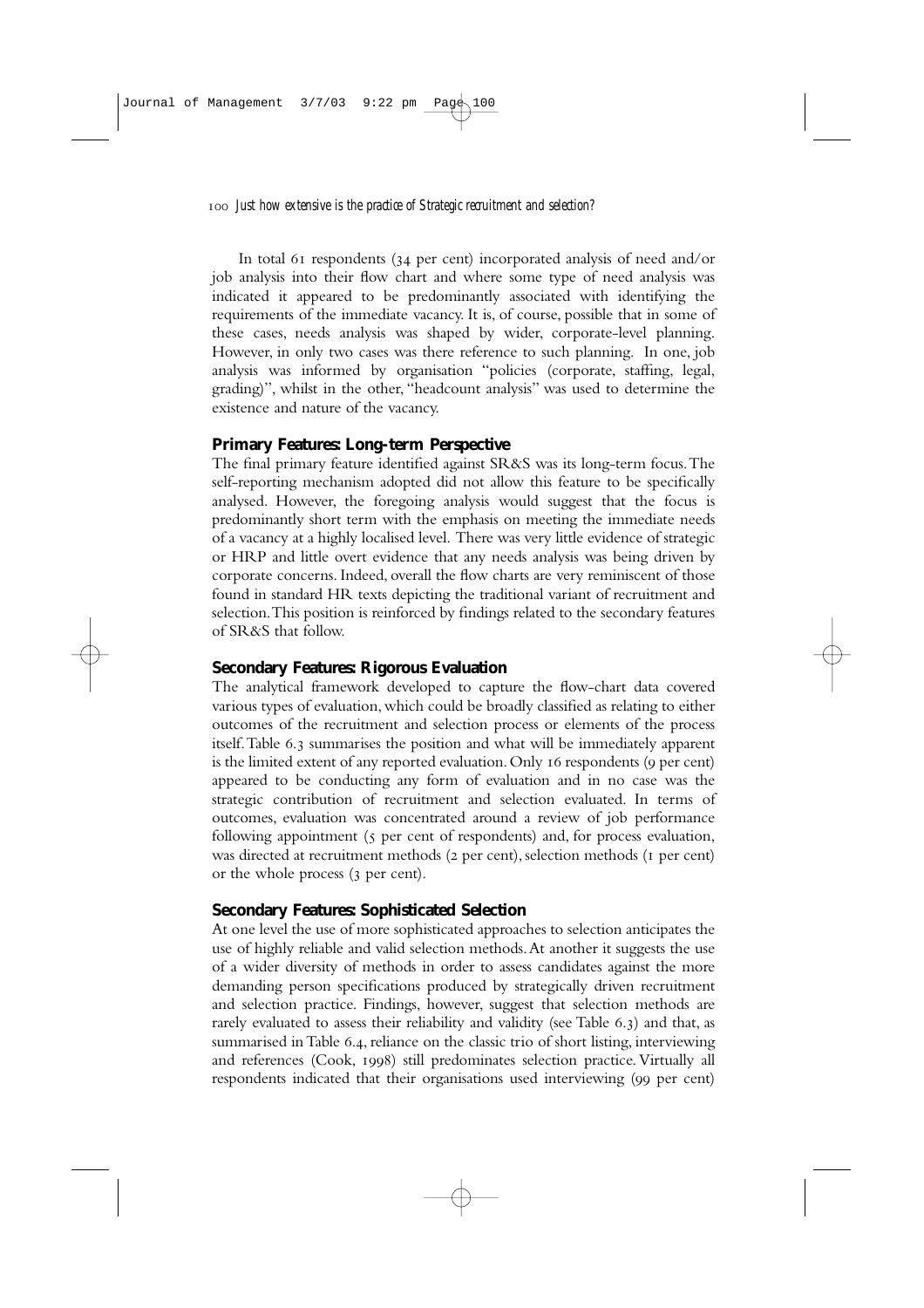| <b>Post-Selection Evaluation of R&amp;S Outcomes</b> | No. of respondents* | %            |
|------------------------------------------------------|---------------------|--------------|
|                                                      | $n = 180$           |              |
| Candidate satisfaction                               |                     |              |
| Review of candidate job performance post-appointment | 9                   | 5            |
| Organisational or strategic contribution             | 0                   | 0            |
| Rejected candidates                                  | 0                   | 0            |
| <b>Budget review</b>                                 | $\mathfrak{p}$      |              |
| Total conducting some evaluation of R&S outcomes     | 12                  |              |
| Post-Selection Evaluation of R&S Processes           |                     |              |
| Planning phase                                       | 0                   | <sup>0</sup> |
| Recruitment methods                                  | 3                   | 2            |
| Selection methods                                    | 2                   |              |
| R & S process                                        | 5                   | 3            |
| Total conducting some evaluation of R&S processes    | 9                   | 5            |
| <b>Total Conducting Some Evaluation</b>              |                     |              |
| (including the 2 budget reviews)                     | 16                  | 9            |

## **Table . Evaluation of Recruitment and Selection Outcomes and Processes (no. of respondents = flow chart entries)**

\**Figures do not necessarily total because of multiple responses.*

and short listing (92 per cent) methods to select staff, with almost half indicating the use of references (49 per cent). In contrast  $4I$  (23 per cent) used some form of testing and 16 (9 per cent) one or more selection methods from a cluster comprising (group exercises, work sampling, presentations or a written task). A further  $17$  flow charts (9 per cent) indicated the use of assessment centres which would obviously incorporate an array of these selection methods. In total, 33 per cent of flow charts depicted the use of assessment centres and/or psychometric/personality testing and/or group exercises, work sampling etc.To put it another way, in two-thirds of reported cases selection did not progress beyond the use of the classic trio.

## **Table . Selection Methods Identified by Respondents**

 $(no. of respondents = flow chart entries)$ 

| Selection methods                               | No. of respondents | %  |
|-------------------------------------------------|--------------------|----|
|                                                 | $n = 180$          |    |
| <b>Short listing</b>                            |                    |    |
| By application form/CV                          | 152                | 84 |
| By interview                                    | 23                 | 13 |
| By testing                                      | 5                  | 3  |
| Total using one or more method of short listing | 165                | 92 |
| Nil response                                    | 15                 | 8  |
|                                                 |                    |    |
| Interviewing                                    |                    |    |
| Simply stated "interview"                       | 66                 | 37 |
| $1$ to $1$                                      | 25                 | 14 |
| $2$ to 1                                        | 24                 | 13 |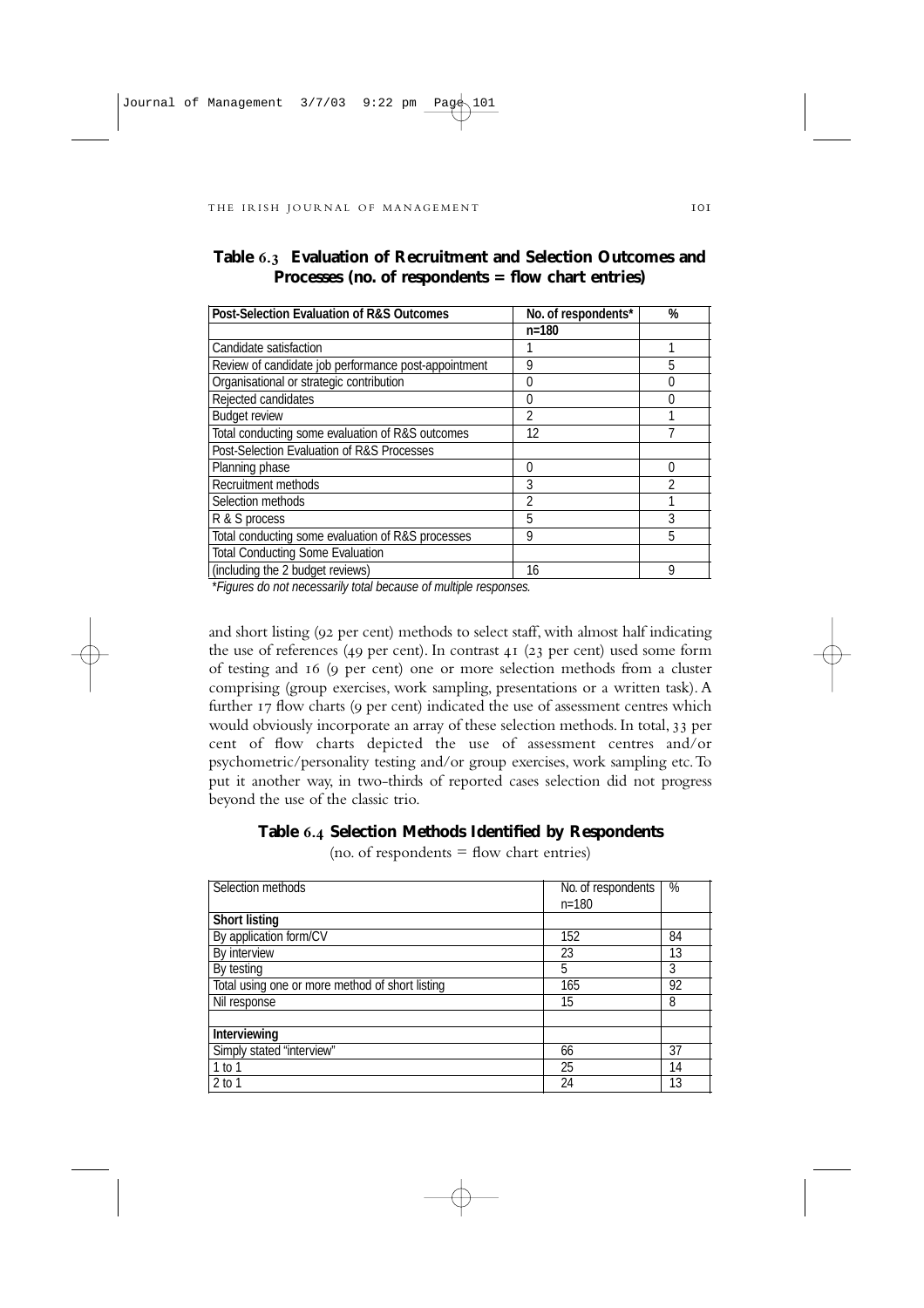| Panel                                                            | 33             | 18             |
|------------------------------------------------------------------|----------------|----------------|
| Sequential                                                       | 44             | 24             |
|                                                                  |                |                |
| Total using interviews (Excluding two respondents                | 174            |                |
| using 'internal selection' and two where selection methods       |                |                |
| were not stated.                                                 | $(n=176)$      | 99             |
|                                                                  |                |                |
| <b>Testing</b>                                                   |                |                |
| Psychometric                                                     | 23             | 13             |
| Personality                                                      | $\overline{7}$ | 4              |
| Ability/attainment                                               | 12             | 7              |
| Other/not specified                                              | 10             | 6              |
| <b>Assessment centres</b>                                        | 17             | 9              |
| Total using one or more types of testing                         | 41             | 23             |
| Total testing and/or using assessment centres                    | 58             | 32             |
|                                                                  |                |                |
| <b>References</b>                                                |                |                |
| Prior to selection                                               | 16             | 9              |
| Post-selection: pre-offer                                        | 18             | 10             |
| Post-offer                                                       | 55             | 31             |
|                                                                  |                |                |
| Total using referencesb One respondent indicated two categories. | 88             | 49             |
|                                                                  |                |                |
| Other selection methods                                          |                |                |
| Group exercise                                                   | 4              | 2              |
| Work sampling                                                    | 4              | $\overline{2}$ |
| <b>Presentations</b>                                             | 8              | 4              |
| Written task                                                     | 1              | 1              |
| Total using one or more of the above methods                     | 16             | 9              |
| Medical                                                          | 25             | 14             |

a *Excluding two respondents using 'internal selection' and two where selection methods were not stated.*

b *One respondent indicated two categories.*

## **Secondary Features: Multi-Stakeholder Involvement**

Within the strategic framework multi-stakeholder involvement pointed to due weighting being given to the interests of potential applicants and candidates in a genuine two-way process as well as the active involvement in the recruitment and selection process of other stakeholders significantly affected by its outcomes. The method of data collection is not particularly suited to the extraction of detailed information on stakeholder involvement in the recruitment and selection process. In retrospect, it would have been useful to ask respondents to assign responsibilities to the elements depicted in their flow charts, although some respondents provided this data voluntarily.Where this occurred, it pointed to three participating groups: senior management involvement in vacancy authorisation; and HR practitioner and line management involvement in recruitment and selection activities to varying degrees of responsibility. In addition, flow charts pointed to the use of panel interviews  $(18$  per cent) where more extensive stakeholder involvement might be expected. Elsewhere, the flow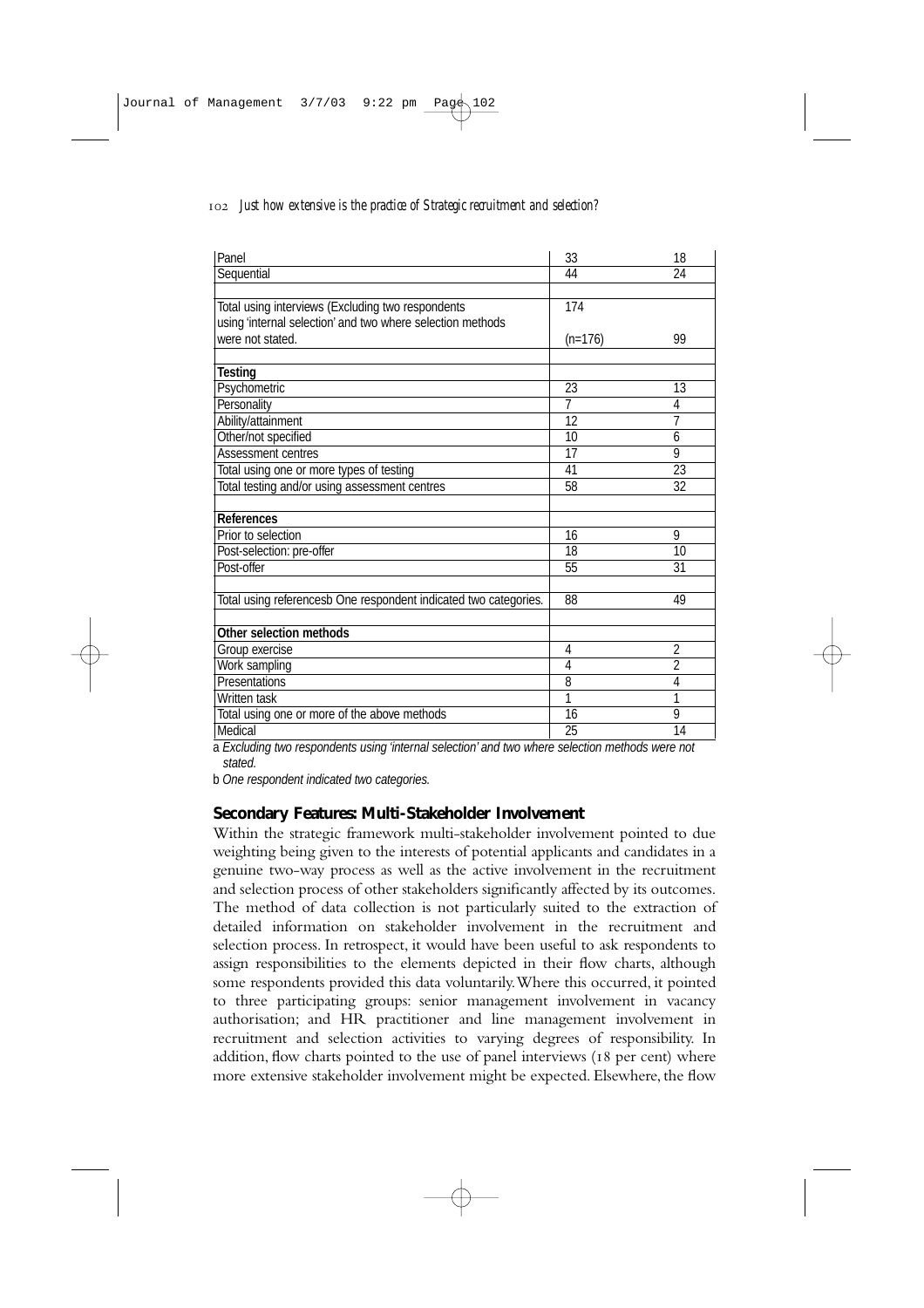charts suggest limited concern for the needs of potential applicants and candidates. Only 23 respondents (13 per cent) indicated that information packs were sent to those making enquiries at the recruitment stage and only  $13$  ( $7$  per cent) that feedback was provided to unsuccessful candidates, which, in some cases, was restricted to internal candidates only. In only one instance did evaluation of the recruitment and selection process involve obtaining the views of candidates. Discounting the two-way dialogue typifying interviews, selection appeared to be predominantly a one-way process. Clearly, selection methods employed in assessment centres and the use of work sampling  $(11$  per cent) may provide the candidate with insights into the job and its organisational context. However, only 4 per cent of charts indicated the use of any candidate driven selection methods. In the majority of cases, this involved spending time in the working environment and meeting team members.Taken together, the nature of what should ostensibly be seen as a two-way process (Popovich and Wanous, ) appears a long way distant from the development of realistic job previews championed by writers such as Lawler (1994) and candidate-friendly recruitment and selection procedures (Fletcher, 1991; Iles and Robertson, 1997).

#### **Secondary Features: Front-Loaded Investment Model**

Findings here can only be deduced from the data provided but the overall lack of strategic or HR planning, general reliance on the classic trio of selection methods, essentially one-way nature of the process and absence of process or outcome evaluation would not suggest that the front-loaded investment model is much in evidence. Consistent with this observation was the evident lack of effort devoted to the analysis of recruitment and selection needs. This was reinforced by the fact that 19 per cent of flow charts did not incorporate a person specification element and that prior planning was seldom in evidence for either recruitment ( $17$  per cent) or selection ( $14$  per cent).

#### **DISCUSSION**

Based on the above-findings, if self-reporting of recruitment and selection practice is set against the strategic framework, developed in Figures 6.1 and 6.2, there is very little evidence of the strategic variant in operation. If evidence of strategic fit is both a necessary and sufficient criterion for SR&S then reported findings suggest it was only evident in 2 per cent of the recruitment and selection exercises surveyed. If it is held that the three primary features of strategic fit, strategic recruitment planning and long-term focus must be demonstrated to evidence SR&S then no recruitment and selection exercise (or company) meets all these conditions.If HRP is generously interpreted as a proxy measure of these primary features, because strategic fit and a longer-term focus are implicit, then a further 6 per cent of recruitment and selection exercises could be said to reflect SR&S.Taken together it could then be argued, perhaps very generously, that per cent of recruitment and selection exercises are being strategically driven. If the secondary features are incorporated into the template then, again, no exercise satisfies all identified SR&S criteria although all four secondary features are far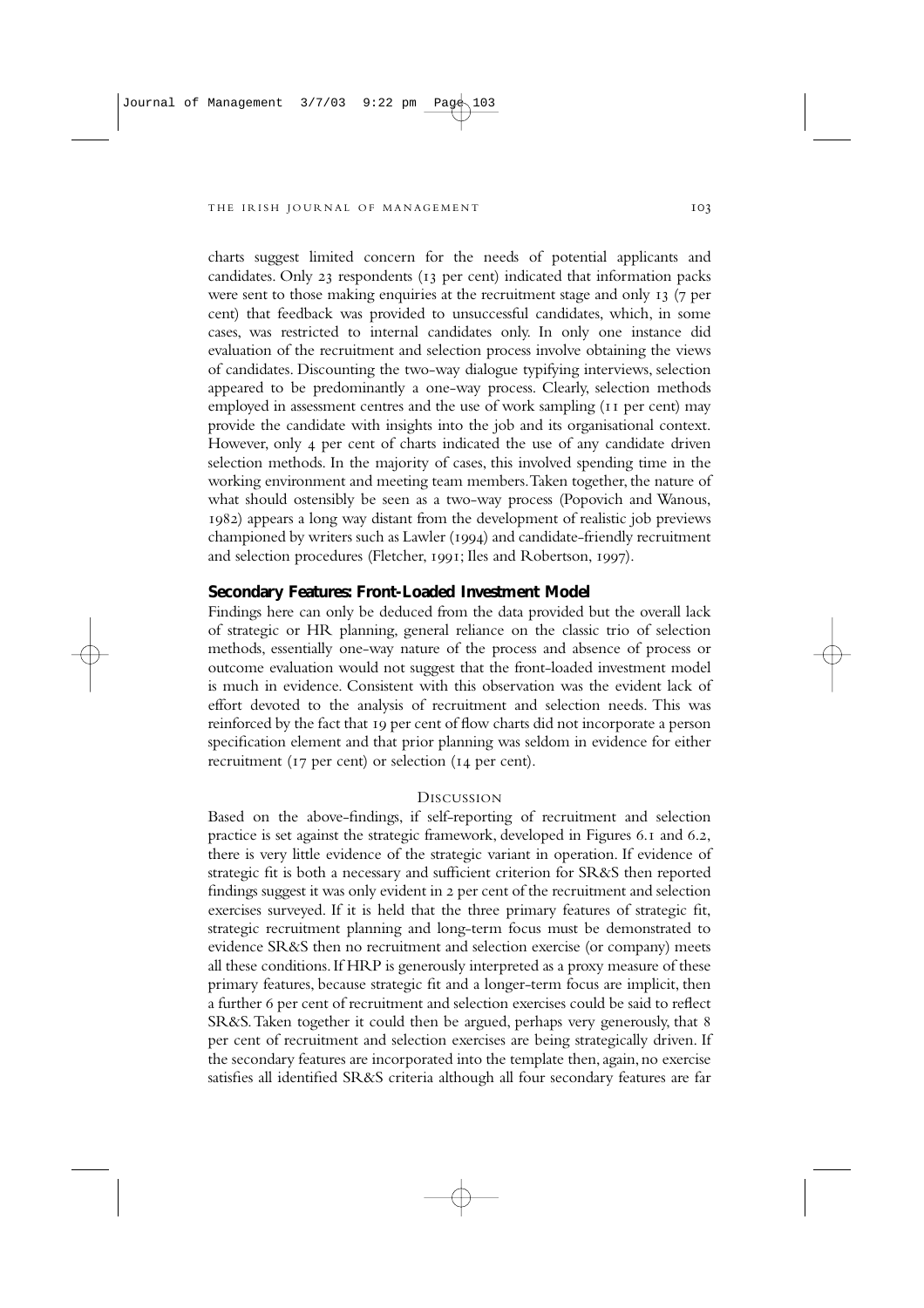more evident in those cases incorporating strategic or HR planning than in the population as a whole. Although drawn from a small sample some evidence of the front-loaded investment model can be found in all those charts incorporating strategic or HR planning into the recruitment and selection process (100 per cent), compared to 57 per cent for the population as a whole. Similarly for the remaining secondary features of evaluation, sophisticated selection and multistakeholder involvement the comparative figures are  $36$  per cent ( $9$  per cent),  $43$ per cent ( $33$  per cent) and  $43$  per cent ( $23$  per cent). On the basis of this evidence, the SR&S glass is virtually empty, albeit with a little froth in the bottom.

In seeking an explanation for the very low incidence of SR&S reported in the flow charts, it is possible to advance a number of arguments. First, it might be argued that whilst not explicit, strategic integration may be implicit in certain facets of recruitment and selection illustrated in the charts, as intimated earlier. However, such a notion is highly questionable as it runs counter to one of the central tenets of strategic integration. Any idea that strategic integration permeates recruitment and selection activity through some kind of osmosis contradicts the idea that strategic fit is central to HRM and has to be actively pursued with the involvement of all employees (Guest, 1987; Mabey and Salaman, 1995).

Second, another potential challenge to the efficacy of reported findings arises over ambiguity in the conceptual framework of SR&S itself. Although a wider and more demanding construction of SR&S consistent with the views of Lundy and Cowling (1996) has been utilised, narrower definitions have their advocates (Borucki and Lafley, 1984). It is possible to delineate at least three levels of interpretation against which flow-chart data can be analysed for evidence of SR&S: the first is where strategic integration alone is accepted as a necessary and sufficient condition to evidence SR&S; the second is where HRP and a longterm focus, although possibly regarded as implicit within strategic planning, are explicitly added to give the three primary features identified earlier; the third is where a set of secondary features can be added to provide the construction of SR&S adopted here. It might be anticipated that the incidence of SR&S will increase the narrower the definition becomes, such that the choice of a more demanding set of criteria here would inevitably depress evidence of its manifestation. However, the data clearly do not support this argument because it can be demonstrated from the findings that irrespective of which interpretation is applied there is minimal evidence of SR&S being practiced.

Third, it might be argued that the practice of SR&S is limited by its selective application by organisations to certain positions only.This would be consistent, for example, with Atkinson's  $(1984)$  flexible firm construct, where it is possible to argue that strategic integration may find expression in the recruitment and selection of core but not peripheral workers. However, apart from again running counter to the principles of strategic integration, an analysis of the data by occupation revealed little variation in the recruitment and selection practices applied to the different groupings of senior managers (7 per cent of the total job population), line managers and supervisors (23 per cent), professional and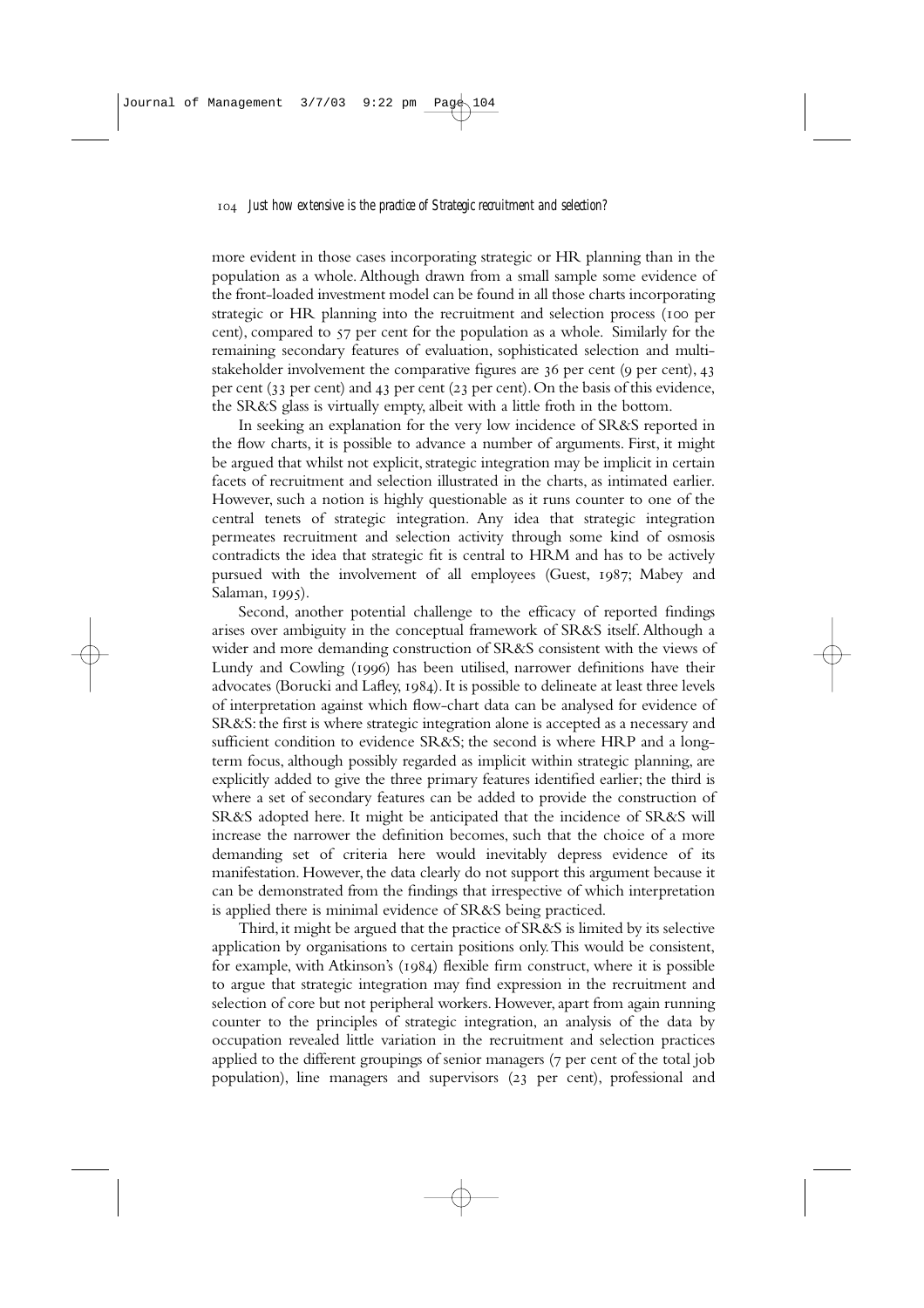technical (29 per cent), administration and clerical (38 per cent), and manual employees (3 per cent).

In contrast it is possible to advance arguments suggesting that evidence of SR&S found in the flow charts is exaggerated. First, the self-reporting method of data collection could conceivably have biased respondents who, when constructing their flow charts, were primed to start at the "very beginning" and work through to the "very end". This emphasis could have led to greater reflection on the two ends of the recruitment and selection spectrum and possibly increased the probability of respondents identifying the elements of strategic planning, HRP and evaluation. It is difficult to imagine this emphasis reduced to likelihood of their identification! This is particularly so bearing in mind that respondents had been sensitised to key elements of the SR&S template before producing their data set. Prior to the production of flow charts respondents had been variously exposed to strategic integration, HRM, HRP and recruitment and selection on their postgraduate study programmes.

Second, it may be recalled that the flow charts produced by respondents were also used as teaching material. Small groups would compare and contrast their flow diagrams and draw conclusions about the messages communicated in terms of actual recruitment and selection practice. In addition, the tutor provided a summary analysis based on a brief review of data supplied by the whole group. This invariably highlighted the lack of strategic integration and HRP, almost non-existent process or outcome evaluation and limited use of sophisticated selection techniques. Close parallels were always drawn to the similarities between the traditional recruitment and selection model and the processes as depicted by respondents' flow charts. As was explained earlier, at this point respondents had the opportunity to comment on the validity of the tutor's analysis. This frequently highlighted omissions in reporting where the most common oversights related to the use of medicals, references and testing but never to strategic planning, HRP or evaluation.

Notwithstanding these arguments, the findings would be far more robust if derived from multiple methods of data collection which, as detailed earlier, has been incorporated into the overall research design. An important dimension of this will be to gain an understanding as to why there appears to be such a mismatch between what is actually happening at ground level and what we might expect if the logic of SR&S advanced earlier is accepted. Now it is only possible to speculate on the reasons for the mismatch, although some likely contenders spring to mind. First, there may be issues around the role of managers, how they are constructed by organisations and perceived by incumbents. Particularly important here may be the low priority afforded to human resourcing that is frequently associated with managerial behaviour (Snape et al., 1993; Beer and Eisenstat, 1996).

Second, is the context within which managers operate. SR&S involves a long-term perspective which may not chime with the day-to-day experiences of managers who are under pressure to achieve short-term results.The short-term focus of UK organisations is well documented (Storey and Sisson, 1993) and is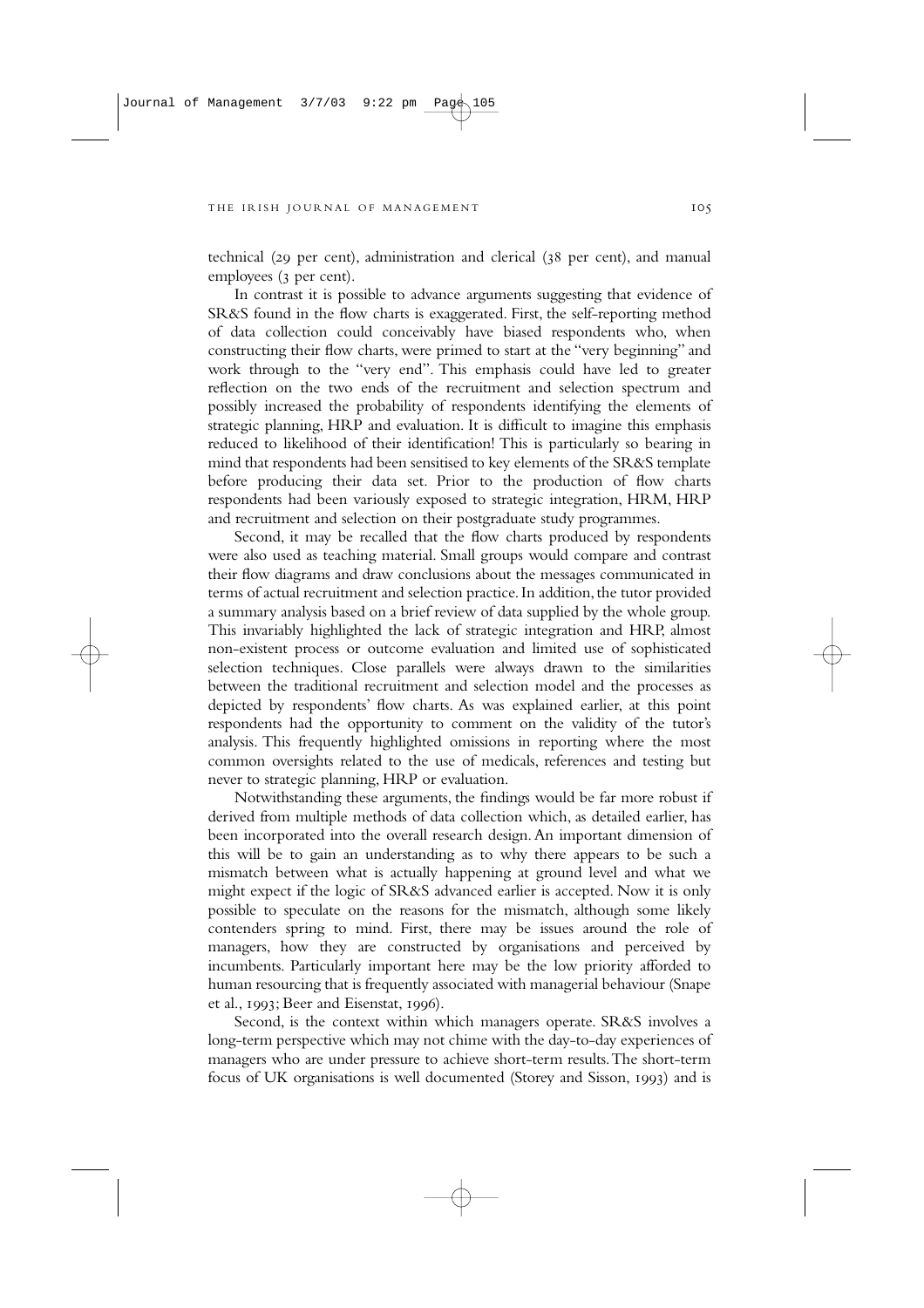often reinforced by prevailing organisational human resourcing practice.Where managers are appraised and rewarded against short-term performance objectives they are hardly likely to look beyond their immediate and parochial concerns (Storey and Sisson, 1993). It is also possible that a manager's ability to think strategically is constrained by the organisation's failure to communicate effectively its strategic imperatives.

Third, it is possible that management competence rather than organisational context lies at the heart of the problem. At a general level there has long been disquiet about the education and training base of UK managers (Ashton and Felstead, 1995). More specifically, managers have been criticised for their lack of proficiency in the soft-skill areas associated with their human resourcing responsibilities (Garavan, 1991; Beer and Eisenstat, 1996) and it is questionable as to how much training and support managers receive in this area once appointed. With direct reference to their recruitment and selection responsibilities it would be interesting to establish what training they had received for this critical role and explore the extent to which any training equips them to practice the strategic variant. Another dimension of competence is the recruitment and selection of managers themselves. Of particular importance might be the extent to which their recruitment was strategically driven!

Fourth, it is equally legitimate to raise the same question marks over the role and competence of HR practitioners involved in the recruitment and selection process and the context within which they perform their role. For example, applying Storey's (1992) model of HR practice would suggest that a strategic approach is more likely where the role is that of a 'changemaker' compared to say that of a 'handmaiden'. Further, the ability of HR practitioners to influence recruitment and selection practice will be directly affected by their organisational credibility,knowledge and competence.The survey results reported above do not provide grounds for optimism.

#### **CONCLUSIONS**

Despite the conceptual logic of strategically based recruitment and selection and the clear business case advanced for its practice, the preceding analysis leads to the inescapable conclusion that in reality it is virtually non-existent in the companies surveyed. The evidence presented firmly supports Lundy and Cowling's view that "There is a paucity of cases which demonstrate strategic selection in action" ( $1996:212$ ) and those who argue that traditional approaches to recruitment and selection dominate practice (Wright and Storey, 1997). Irrespective of how generously the data are interpreted, there is simply no convincing evidence that the strategic variant is being rigorously practised across the 108 organisations or 180 recruitment and selection exercises surveyed. At worst, there was no case that satisfied all of the more exacting criteria demanded by the broader definition of SR&S adopted here. Even when evaluated solely against the 'primary features'associated with narrower definitions of the concept, there was not one case that met all of these conditions.At best, there was some limited evidence that primary and/or secondary features of SR&S were reflected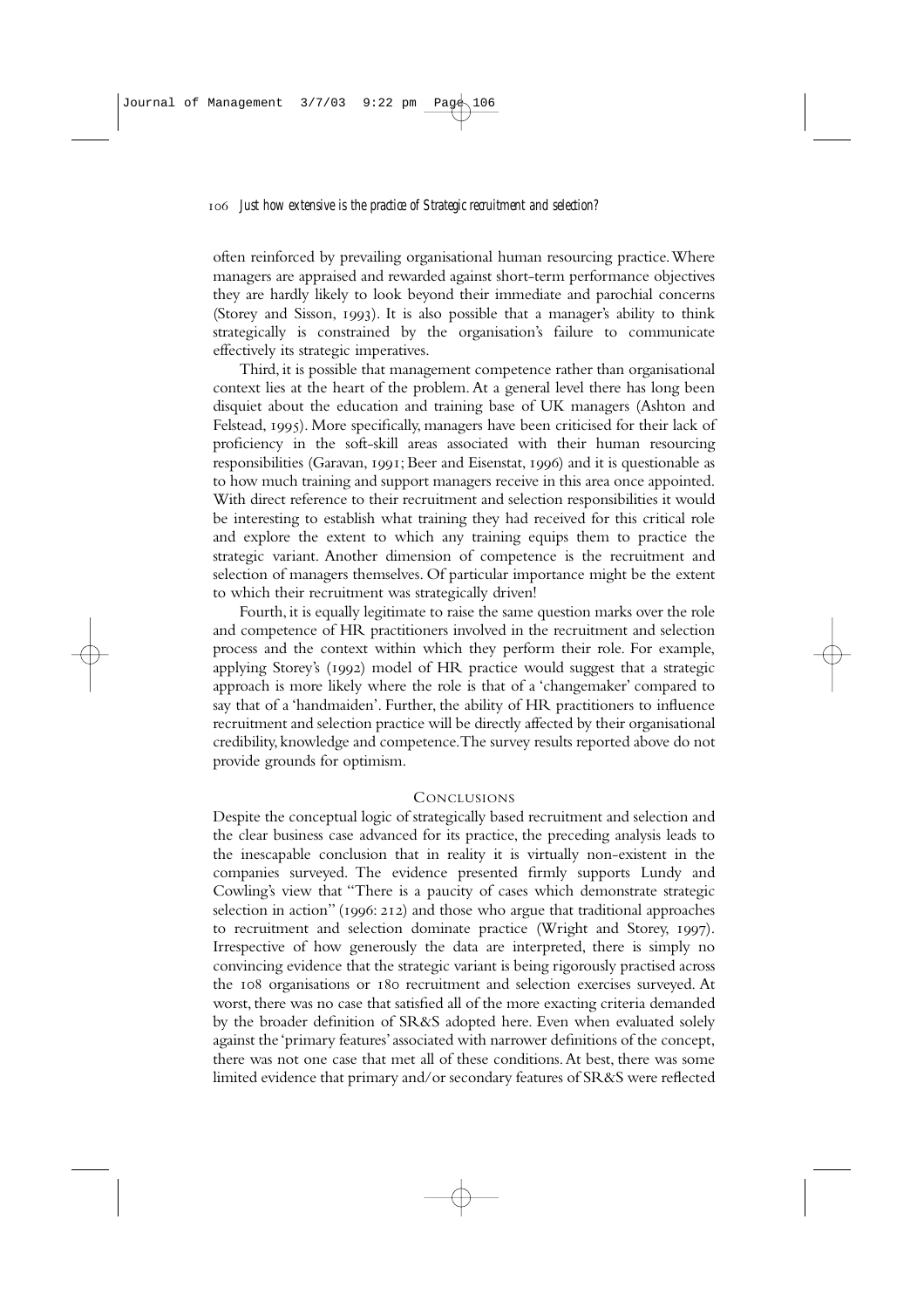in a fragmentary way by practice in a few cases.The two examples that came closest to the strategic variant occurred in those cases where, respectively, strategic planning and manpower planning were incorporated into the recruitment and selection process and reflected in the person specification (although, interestingly, not the job description) through organisationally driven competencies that in one case at least were clearly derived from the organisation's corporate strategy.

In terms of the initial question "Is the strategic recruitment and selection glass half full of half empty?", the answer is that it is neither but instead is decidedly empty, although arguably with some traces of froth at the bottom. What little, fragmentary evidence there was of strategic practice was concentrated in line management and supervisory appointments and accounted for the majority of strategic features found. Therefore, even where features of strategic practice are evident it is largely restricted to narrow job clusters which runs counter to the principles of strategic integration on which much of strategic management is based. In terms of Storey's  $(1992: 35)$  analysis, it would seem that, on the basis of these findings at least, recruitment and selection is very much a 'separate, marginal task' rather than an 'integrated, key task'.

It would appear that, not for the first time, rhetoric appears to be running well ahead of reality.These findings, pointing to a paucity of SR&S practice, may prompt speculation about the real extent of strategic management or HRM in organisations. At this rate a more general search for strategically driven HR management practice may be tantamount to drinking at the proverbial pub with no beer!

## **Author**

*Mike Millmore is currently employed as a Principal Lecturer in the Human Resource Management Research Centre of the University of Gloucestershire's Business School. Main teaching and research interests include HRM as a distinctive approach to managing human resources, recruitment and selection, human resource planning, managing change and performance management.*

*Career pathway has deliberately embraced: working as an HR specialist; managing a specialist HR unit; working as an academic lecturer and researcher; and general management. His career has flip-flopped deliberately between these as a way of allowing regular interface between academic and practitioner roles so enabling the integration of theory and practice.*

*Currently a Fellow of the Chartered Institute of Personnel and Development with Master's degrees in Industrial Relations (MSc) and Management of Human Resources (MA). Millmore also holds the Postgraduate Certificate in Education teaching qualification.*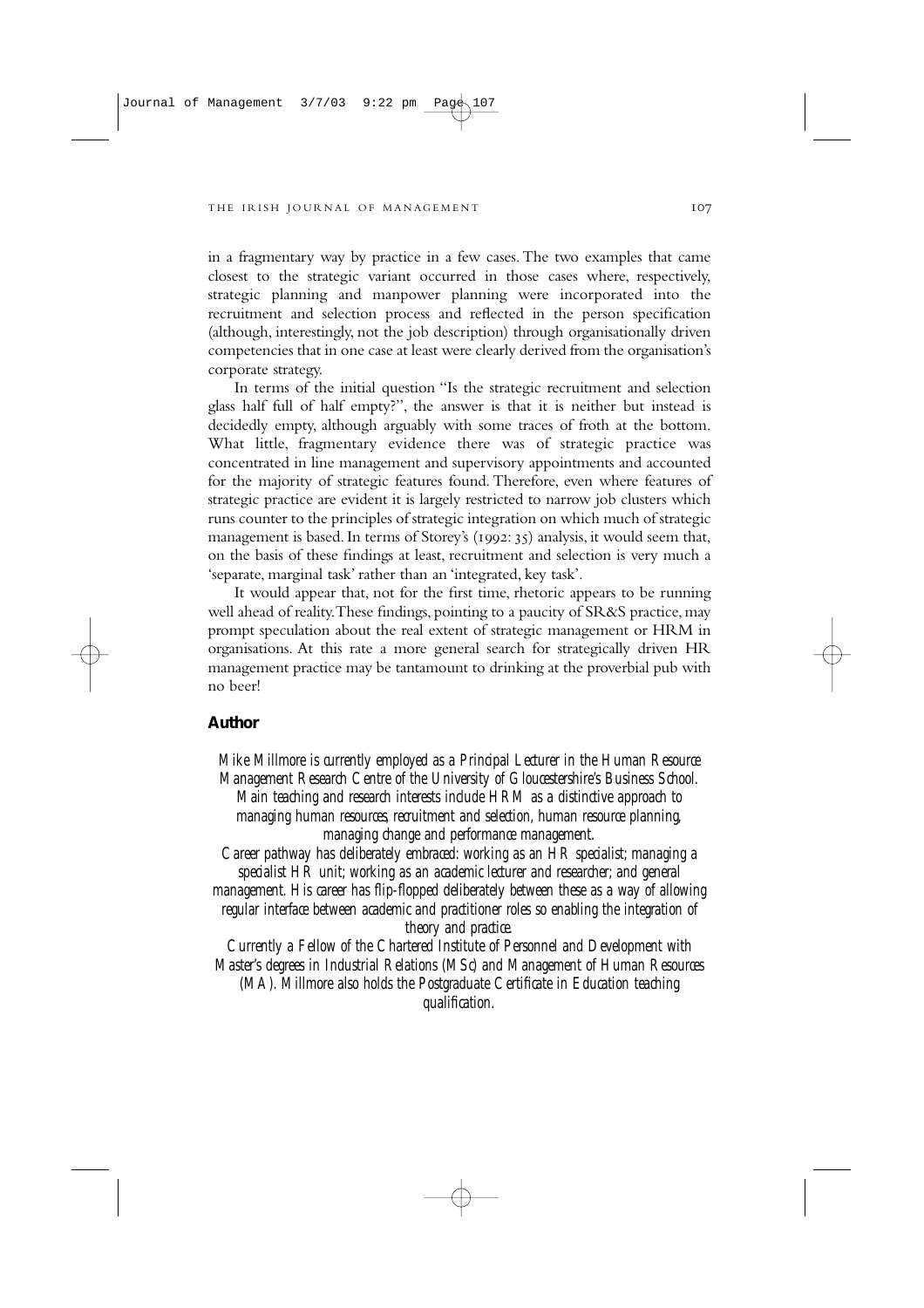## REFERENCES

- Ashton, D. and Felstead, A. (1995) "Training and Development", in J. Storey (ed.) *Human Resource Management: A Critical Text*, London: Routledge, pp. 234-53.
- Atkinson, J. (1984) "Manpower Strategies for Flexible Organizations", *Personnel Management*, August, pp. 28-31.
- Beardwell, I. and Holden, L. (eds) (1997) *Human Resource Management: A Contemporary Perspective* (2nd edn), Pitman: London.
- Beardwell, I. and Holden, L. (eds) (2001) *Human Resource Management: A Contemporary Approach* (3rd edn), Harlow: Pearson Education (Financial Times: Prentice Hall).
- Beaumont, P.B. and Hunter, L.C. (1992) "Competitive Strategy, Flexibility and Selection: the Case of Caledonian Paper", *Industrial Relations Journal*, Vol. 23, No. 2, pp. 222-8.
- Beer, M. and Eisenstat, R.A. (1996) "American Medical Technologies Inc.", in J. Storey (ed.) *Blackwell Cases in Human Resource and Change Management*, Oxford: Blackwell, pp. 124-43.
- Bolton, T. (1997) *Human Resource management: An Introduction*, Oxford: Blackwell.
- Bowen, D.E., Ledford, G.E. and Nathan, B.R. (1991) "Hiring for the Organisation not the Job", *Academy of Management Executive*, Vol. 5, No. 4, pp. 35-51.
- Borucki, C.C. and Lafley, A.F. (1984) "Strategic Staffing at Chase Manhattan Bank", in C.J. Fombrun, N.M.Tichy and M.A.Devanna (eds) Strategic Human Resource Management, New York: John Wiley, pp. 69-86.
- Bratton, J. and Gold, J. (1999) *Human Resource Management: Theory and Practice* (2nd edn), Basingstoke: Macmillan.
- Corbridge, M. and Pilbeam, S. (1998) *Employment Resourcing*, London: Financial Times, Pitman Publishing.
- Cook, M. (1998) Personnel Selection (3rd edn), Chichester: John Wiley.
- Dessler, G. (1997) *Human Resource Management* (7th edn), New Jersey: Prentice Hall.
- Evenden, R. (1993) "The Strategic Management of Recruitment and Selection", in R. Harrison (ed.) *Human Resource Management: Issues and Strategies*, Wokingham: Addison-Wesley, pp. 219-45.
- Fletcher, C. (1991) "Candidates' Reactions to Assessment Centres and their Outcomes: a Longitudinal Study", *Journal of Occupational Psychology*, Vol. 64, pp. 117-27.
- Garavan,T.N. () "Strategic Human Resource Development",*Journal of European Industrial Training*, Vol. 15, No. 1, pp. 17-30.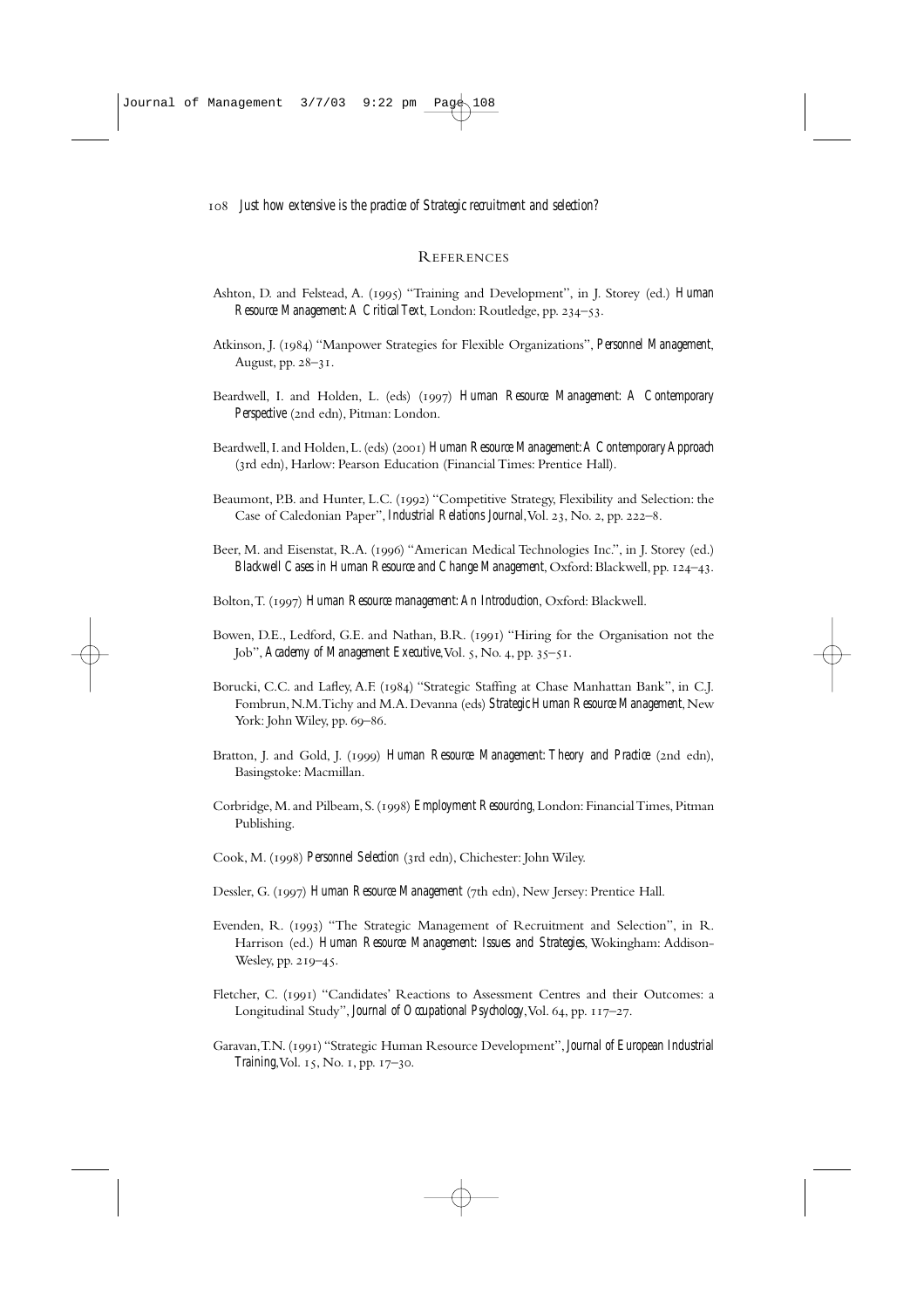- Garrahan, P. and Stewart, P. (1992) *The Nissan Enigma: Flexibility at Work in a Local Economy*, London: Mansell.
- Guest, D.E. (1987) "Human Resource Management and Industrial Relations", *Journal of Management Studies*, Vol. 24, No. 5, September, pp. 503-21.
- Hendry, C., Pettigrew, A. and Sparrow, P. (1988) "Changing Patterns of Human Resource Management", *Personnel Management*, November, pp. 37–41.
- Herriot, P., Manning, W.E.G. and Kidd, J.M. (1997) "The Context of the Psychological Contract", *British Journal of Management*, Vol. 8, Vol. 2, pp. 151–62.
- Iles, P. and Robertson, I. (1997) "The Impact of Personnel Selection Procedures on Candidates", in N. Anderson and P. Herriot (eds) *International Handbook of Selection and Assessment*, Chichester: John Wiley, pp. 543–66.
- Iles, P. and Salaman, G. (1995) "Recruitment, Selection and Assessment", in J. Storey (ed.) *Human Resource Management: A Critical Text, London: Routledge, pp. 203-33.*
- IRS (1991) "The State of Selection 1", *Recruitment and Development Report 16*, April.
- IRS () "The Business of Selection: An IRS Survey", *Employee Development Bulletin 117*, pp. 5-16.
- Johnson, G. and Scholes, K. (1999) *Exploring Corporate Strategy* (5th edn), London: Prentice Hall.
- Kerfoot, D. and Knights, D. (1992) "Planning for Personnel? Human Resource Management Reconsidered", *Journal of Management Studies*, Vol. 29, No. 5, September, pp. 651-68.
- Kydd, C.T. and Oppenheim, L. (1990) "Using Human Resource Management to Enhance Competitiveness: Lessons from Four Excellent Companies", *Human Resource Management*, summer, Vol. 29, No. 2, pp. 145-66.
- Lawler, E.E. (1994) "From Job-Based to Competency-Based Organisations", *Journal of Organizational Behaviour*, Vol. 15, pp. 3-15.
- Leopold, J., Harris, L. and Watson, T. (eds) (1999) Strategic Human Resourcing: Principles, *Perspectives and Practices*, London: Financial Times Management, Pitman Publishing.

Lundy, O. and Cowling, A. (1996) Strategic Human Resource Management, London: Routledge.

Mabey, C. and Salaman, G. (1995) Strategic Human Resource Management, Oxford: Blackwell.

- Miles, R.E. and Snow, C.C. (1984) "Designing Strategic Human Resource Systems", *Organizational Dynamics*, summer, pp. 36-52.
- Miller, E. (1984), "Strategic Staffing", in D.J. Fombrun, N.M. Tichy and M.E. Devanna (eds) *Strategic Human Resource Management*, New York: John Wiley, pp. 57–86.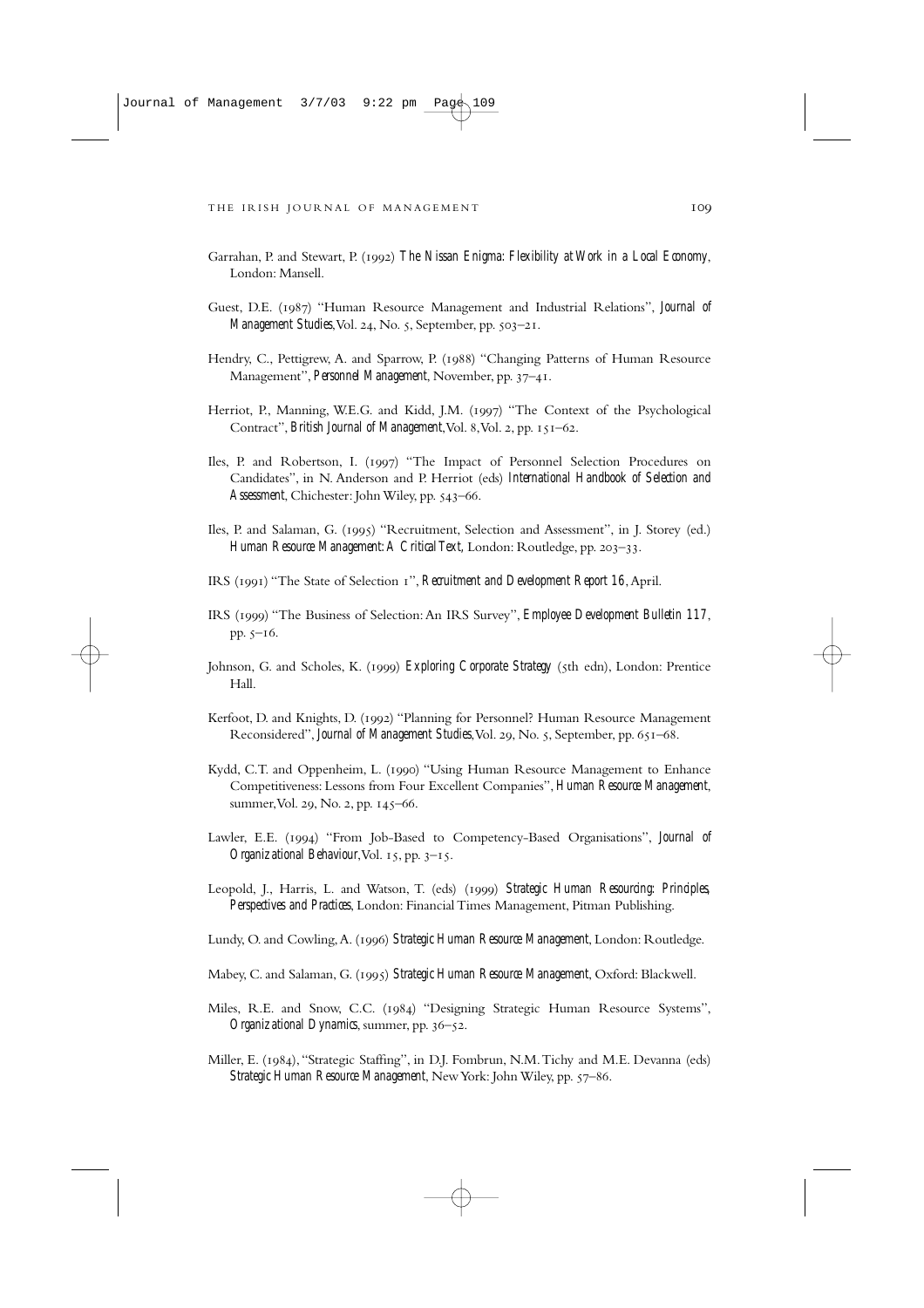- Newell, S. and Rice, C. (1999) "Assessment, Selection and Evaluation: Problems and Pitfalls", in J. Leopold, L. Harrisand and T. Watson (eds) *Strategic Human Resourcing: Principles, Perspectives and Practices*, London: Financial Times Management, Pitman Publishing, pp.  $129 - 65$ .
- Poole, M. and Mansfield, R. (1992) "Managers' Attitudes to Human Resource Management: Rhetoric and Reality", in R. Blyton and P. Turnbull (eds) *Reassessing Human Resource Management*, London: Sage, pp. 200-14.
- Popovich, P. and Wanous, J.P. (1982) "The Realistic Job Preview as a Persuasive Communication", *Academy of Management Review*, Vol. 7, pp. 570–78.
- Porter, M.E. (1985) Competitive Advantage: Creating and Sustaining Superior Performance, New York: Free Press.
- Purcell, J. (1989) "The Impact of Corporate Strategy on Human Resource Management", in J. Storey (ed.) *New Perspectives on Human Resource Management*, London: Routledge, pp.  $67 - 91.$
- Rothwell, S. () "HRP", in J. Storey (ed.) *Human Resource Management: A Critical Text*, London: Routledge, pp. 167-202.
- Scholarios, D. and Lockyer, C. (1996) "Human Resource Management and Selection: Better Solutions or New Dilemmas?", in B. Towers (ed.) *The Handbook of Human Resource Management*, (2nd edn), Oxford: Blackwell, pp. 173-95.
- Schuler, R.S. and Jackson, S.E. (1987) "Linking Competitive Strategies with Human Resource Management Practices", *The Academy of Management Executive*, Vol. 1, No. 3, pp. 207–19.
- Sisson, K. (ed.) (1994) *Personnel Management: A Comprehensive Guide to Theory and Practice in Britain* (2nd edn), Oxford: Blackwell.
- Sisson, K. (1994a) "Personnel Management: Paradigms, Practice and Prospects", in K. Sisson (ed.) *Personnel Management:A Comprehensive Guide to Theory and Practice in Britain*, Second Edition, Oxford: Blackwell, pp. 3-50.
- Snape, E., Redman, T. and Wilkinson, A. (1993) "Human Resource Management in Building Societies: Making the Transformation?", *Human Resource Management Journal*, Vol. 3, No. 3, pp. 43-60.
- Sparrow, P.R. and Hiltrop, J.M. (1994) *European Human Resource Management in Transition*, Hemel Hempstead: Prentice Hall.
- Sparrow, P.R. and Pettigrew, A.M. (1988) "Strategic Human Resource Management in the UK Computer Supplier Industry", *Journal of Occupational Psychology*, Vol. 61, pp. 25-42.
- Storey, J. (1992) *Developments in the Management of Human Resources*, Oxford: Blackwell.
- Storey, J. (ed.) (1995) *Human Resource Management: A Critical Text*, London: Routledge.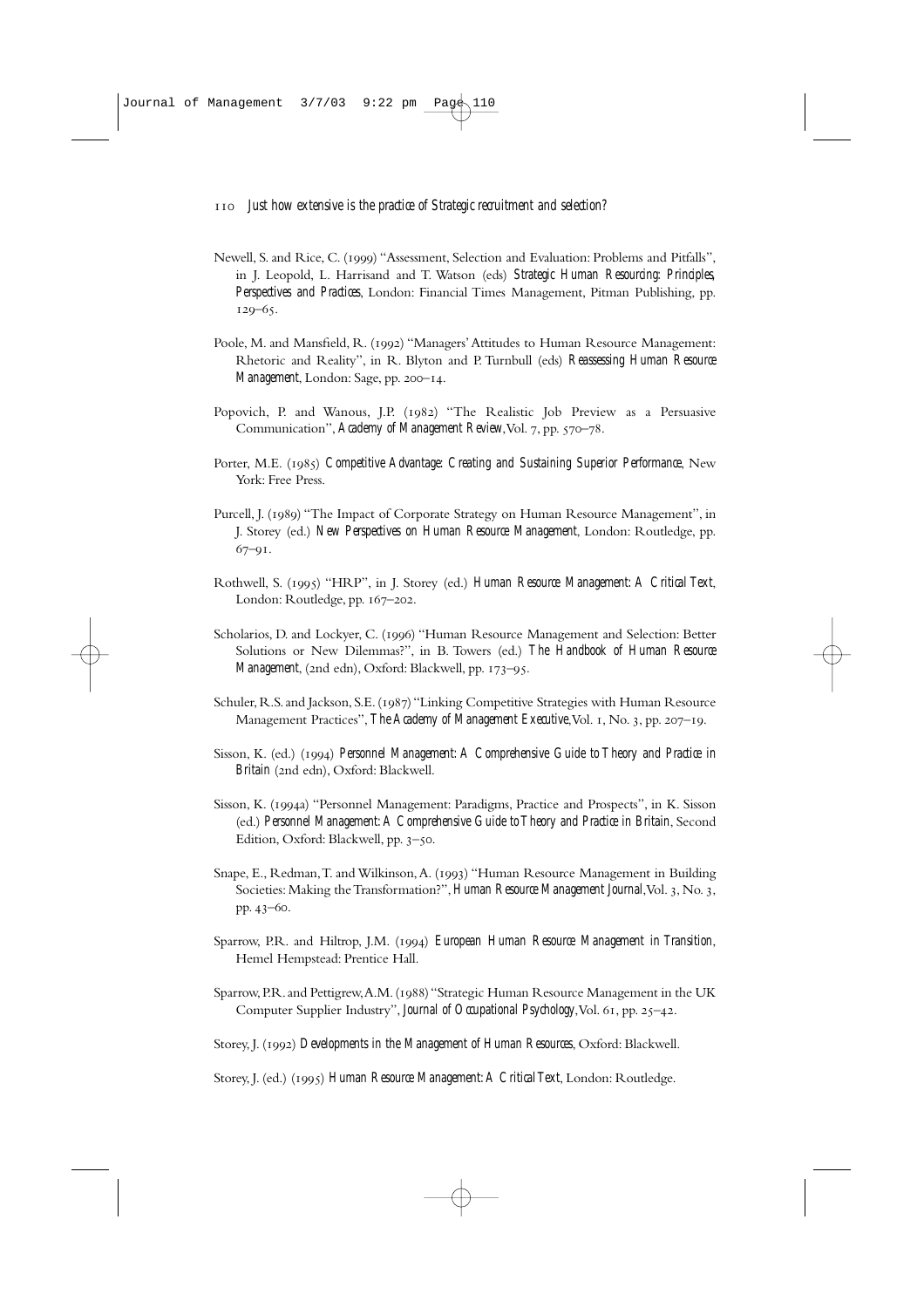- Storey, J. (1995a) "Human Resource Management: Still Marching On, or Marching Out?", in J. Storey (ed.) *Human Resource Management: A Critical Text*, London: Routledge, pp. 3-32.
- Storey, J. (ed.) (1996) *Blackwell Cases in Human Resource and Change Management*, Oxford: Blackwell.
- Storey, J. and Sisson, K. (1993) Managing Human Resources and Industrial Relations, Buckingham: Oxford University Press.
- Storey, J. and Wright, M. (2001) "Recruitment and Selection", in I. Beardwell and L. Holden (eds) *Human Resource Management: A Contemporary Perspective* (3rd edn), Harlow: Person Education (Financial Times: Prentice Hall), pp. 225-66.
- Thornhill, A., Lewis, P., Millmore, M. and Saunders, M. () *Managing Change: A Human Resource Strategy Approach*, Harlow: Financial Times, Prentice Hall.
- Towers, B. (ed.) (1996) *The Handbook of Human Resource Management* (2nd edn), Oxford: Blackwell.
- van de Vliet, A. (1995) "Asda's Open Plan", *Management Today*, December, pp. 50–4.
- van Zwanenberg, N. and Wilkinson, L.J. (1993) "The Person Specification: A Problem Masquerading as a Solution?", *Personnel Review*, Vol. 22, No. 7, pp. 54-65.
- Wilkinson, L.J. and van Zwanenberg, N. (1994) "Development of a Person Specification System for Managerial Jobs", *Personnel Review*, Vol. 23, No. 1, pp. 25-36.
- Williams, A.P.O. and Dobson, P. (1995) "Personnel Selection and Corporate Strategy", in N. Anderson and P. Herriot (eds) *Assessment and Selection in Organizations: Methods and Practice for Recruitment and Appraisal*, Second Update and Supplement, Chichester: John Wiley, pp.  $1 - 27$ .
- Wright, M. and Storey, J. (1997) "Recruitment and Selection", in I. Beardwell and L. Holden (eds) *Human Resource Management: A Contemporary Perspective* (2nd edn), London: Pitman, pp. 210-76.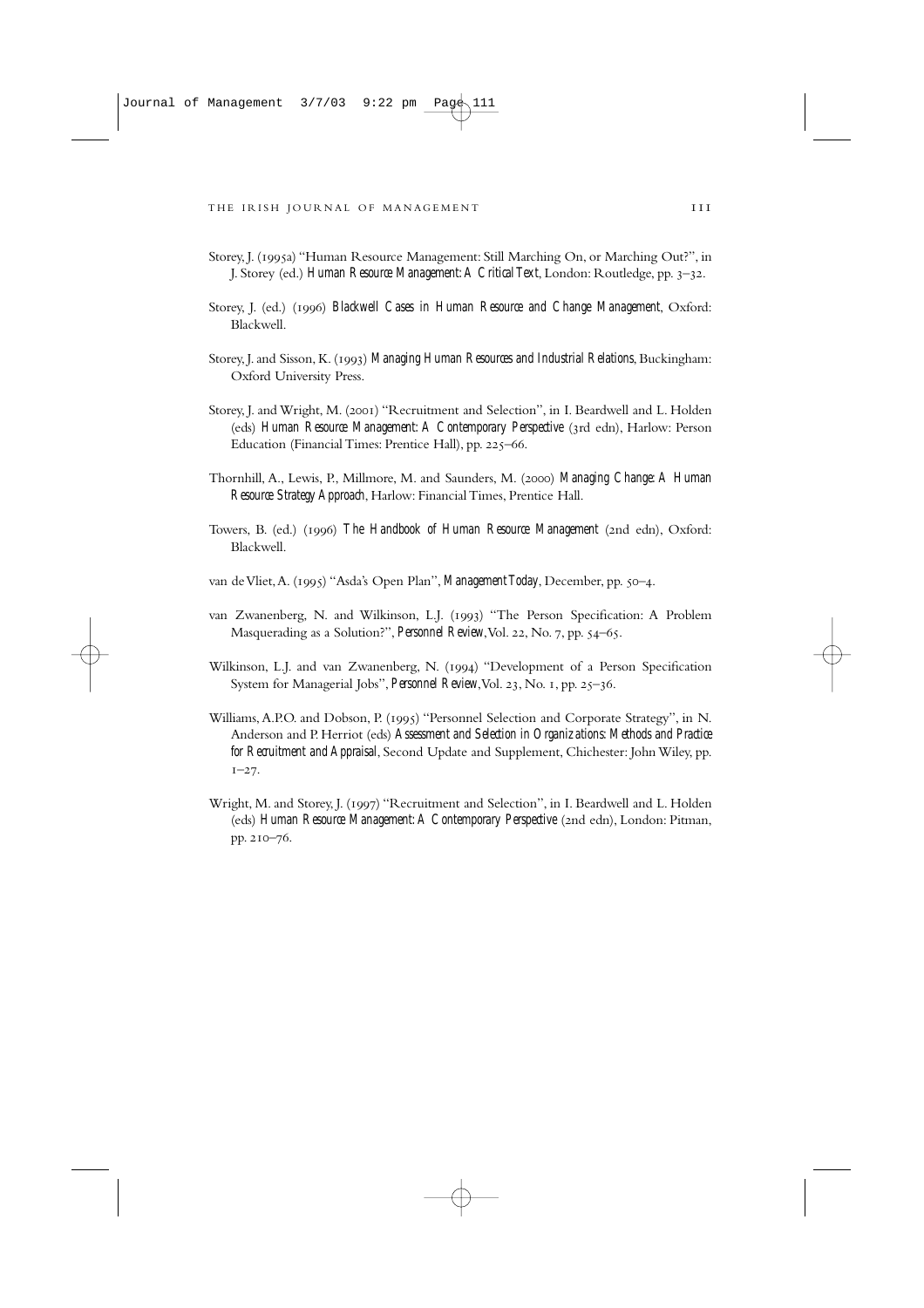# Process Issues in the Diffusion of Performance Pay

. . . . . . . . . . .

#### PAULINE GRACE

*Business School, Dublin City University*

#### INTRODUCTION

This paper uses case study findings to examine the reasons behind the uneven<br>spread of performance pay within subsidiaries of a multinational industrial<br>industrial gases manufacturer.The research studied payment systems in one Irish site and two British sites of this organisation. In the Irish division, performance pay has not been mooted. Management at headquarters has described this site as being 'ten years behind' in pay practice. A laissez-faire approach has been shown towards this division, its buffer from change being its strong profit figures. In the first UK site studied, an ambitious plan drawn up to introduce performance pay never took extensive hold. Further, the non-financial or 'recognition' aspect of the scheme failed to materialise.This paper suggests that the scheme was overly dependent on a single individual within management ranks to 'champion' the scheme.This individual left the company and the initiative lost momentum.The third division saw performance pay go beyond the initial formulation to full acceptance by all employees.The success is attributed to both an inclusive process and a satisfactory outcome. In addition, the parameters of the performance system were clearly set by management and the trade union in advance. For management the system had to be 'results led', whilst the union insisted that it should not be 'appraisal driven'.

Deploying Kostova and Roth's (2002) perspective of institutional theory, this paper applies notions of ceremonial adoption to the data. The attempts at diffusion evidenced offer tentative support to notions of 'institutional duality'as defined by Kostova and Roth (2002: 216). The data suggest that the construct 'performance pay' may be prone to symbolic isomorphism, rendering measurement of its true diffusion and institutionalisation a complex task. In addition, process variables dictate the ease with which pay change is adopted and, perhaps more importantly, the longevity or robustness of a new system. However a caveat must accompany this.The detail of the system is not inconsequential. Both the principles and mechanics underpinning a performance pay scheme may be crucial to its efficacy.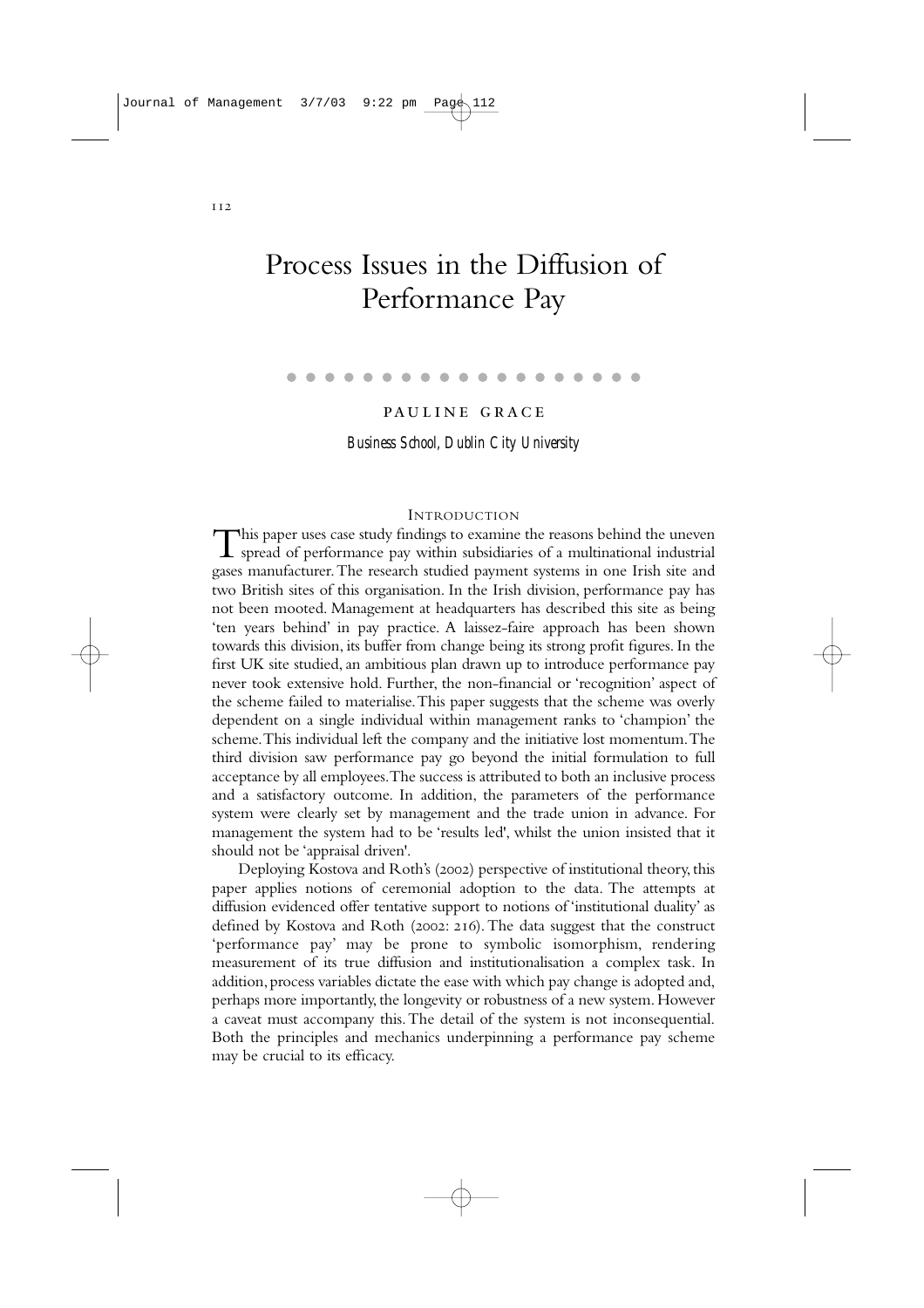THE DIFFUSION AND 'CEREMONIAL ADOPTION' OF HR PRACTICES Institutional theory has been used in the study of how organisational practices are adopted and diffused (Meyer and Rowan, 1977; DiMaggio and Powell, 1983; Tolbert and Zucker, 1983; Abrahamson, 1991; Scott, 1995). Drawing upon this theory, Kostova and Roth (2002) specify what they consider the two main influences on the uptake of organisational practices. First, there is the 'institutional profile' of the host country.This is defined as "the issue-specific set of regulatory, cognitive, and normative institutions in a given country" (2002: ).Briefly,the regulatory element reflects the laws and rules in a given national environment. The cognitive component mirrors the widely shared social knowledge and cognitive schemata in that particular country.The final element of the institutional profile is the normative information that encapsulates the beliefs, assumptions and values held by the native population.The second factor influencing the adoption of a practice is the 'relational context' between the parent and the subsidiary. Kostova and Roth (2002: 218) define the relational context using three indices – dependence, trust and identity.The proposition is that compliance is greater where dependence is high, when there is intraorganisational trust and when the subsidiary employees experience a state of attachment to the parent organisation. Furthermore, according to these authors, where the subsidiary is in a foreign country there is 'institutional duality'. Not only are subsidiaries concerned with establishing legitimacy with both the external host country's institutional environment and the MNC's environment, but it must also reconcile these two institutional pressures. Tregaskis et al. (2001: ) suggest that a 'hybrid localisation' occurs whereby macro-HR practices within a given corporation are standardised but that micro-HR activities are subject to local adaptation.

The 'convergence or divergence' debate (Berger and Dore, 1996; Weber et al., 2000) also informs the study of HR practice diffusion. The tendency among MNCs to introduce common HR practices across their international subsidies has been labeled 'company-based employment systems' (Marginson and Sisson, 1994). Ferner and Hyman (1998) have suggested that continuation of this trend would result in increasing 'corporate isomorphism' cross-nationally. If this were so, according to Geary and Roche it would suggest:

that patterns of employment relations respond to, and are being shaped by, a host of factors and are not simply being homogenenized … by common pressures arising from internationalisation.  $(2000: 113)$ 

Ferner and Hyman (1998: xxii) believe that institutions mediate 'common external forces in a variety of ways and with greater or lesser degrees of success'. They may at times possess an inflexible 'sticky'aspect, especially when they have a legislative basis (Streeck, 1992). Locke and Thelen (1995) concur that comparative institutional analysis must take into account the fact that 'institutional sticking points' are likely to vary from country to country. According to Katz and Darbishire (2000), country-specific institutions matter in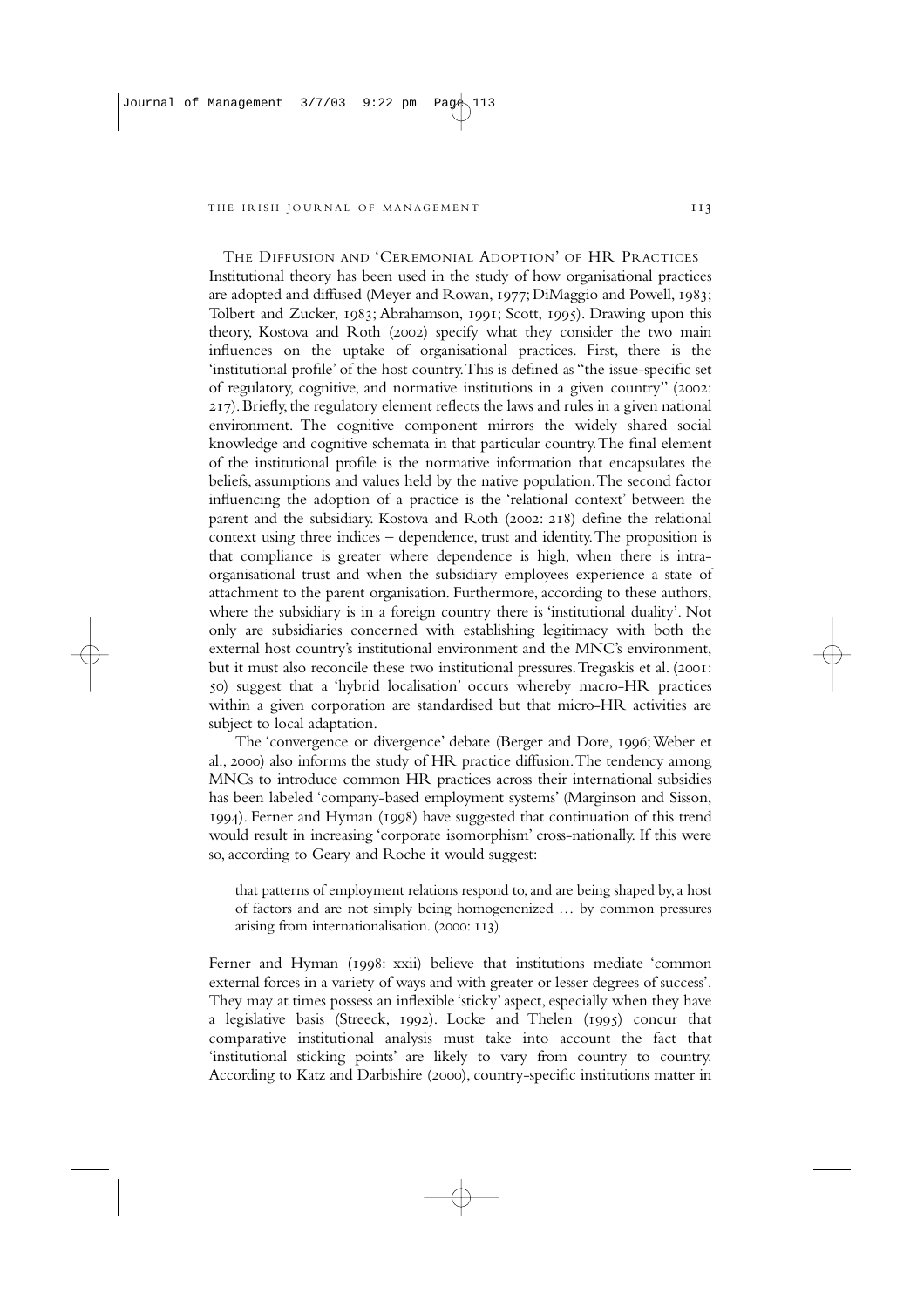that HR practices have complemented rather than replaced existing institutional arrangements.

Kostova (1999) argues that although implementation and internalisation are theoretically distinct, they are most probably interrelated. As Selznick  $(1957)$ implied, the more a practice is used the more likely it will become infused with value. However, implementation may not always result in such internalisation. Kostova and Roth (2002) contend that by studying the joint effects of institutional and relational factors, an understanding of the pattern of adoption can be gleaned.These authors are especially interested in cases where subsidiaries formally adopt a practice but have doubts about its real value. Such 'ceremonial adoption' seeks to boost the subsidiary's perceived legitimacy and bolster its chances of survival.

#### RESEARCH METHODOLOGY

Kostova and Roth's framework (2002) is adapted here for use with qualitative data. Practice implementation and internalisation is, according to their conception, swayed by the 'institutional profile' (regulatory, cognitive and normative dimensions) and the 'relational context' (inter-unit dependence, trust and identification). Three sites will be studied to see if the take-up of performance pay fits with Kostova and Roth's theory.

This present piece of research follows on foot of survey analysis in which two large-scale datasets, one British and one Irish, were compared (Grace, 2002). Comparison indicated similar underlying trends in the spread of performance pay, independent of geographical location. Whilst institutional differences may bias the timing and nature of performance pay adoption, the decision to use performance pay appears to ultimately hinge upon workplace circumstances. Country specific factors were crosscut by contingent variables such as occupational type, industrial sector, work process, company size and ownership. This follow-on qualitative piece of research looks at performance pay practice from closer quarters. Kostova and Roth (2002) contend that the implementation and internalisation of management practices vary across foreign subsidiaries as a result of both the institutional environment of the host country and the relational context within the MNC.This contention will be explored using the case study method. Of the three sites studied, two of the sites are British based and one is Irish.The proximity in 'cultural distance' between Britain and Ireland (Tregaskis et al., ) is useful for this present research, as comparison of sites across the two countries is subject to less 'noise',with unanticipated or outside variables less likely to feed into any divergences that do emerge.This research took the form of participant observation, archival trawls and in-depth interviews with human resource/compensation managers, with senior trade union personnel and with industry consultants.

## CASE STUDY

A research site was chosen that is sufficiently large to accommodate comparison of sub-divisions. The organisation has British and Irish divisions so a sense of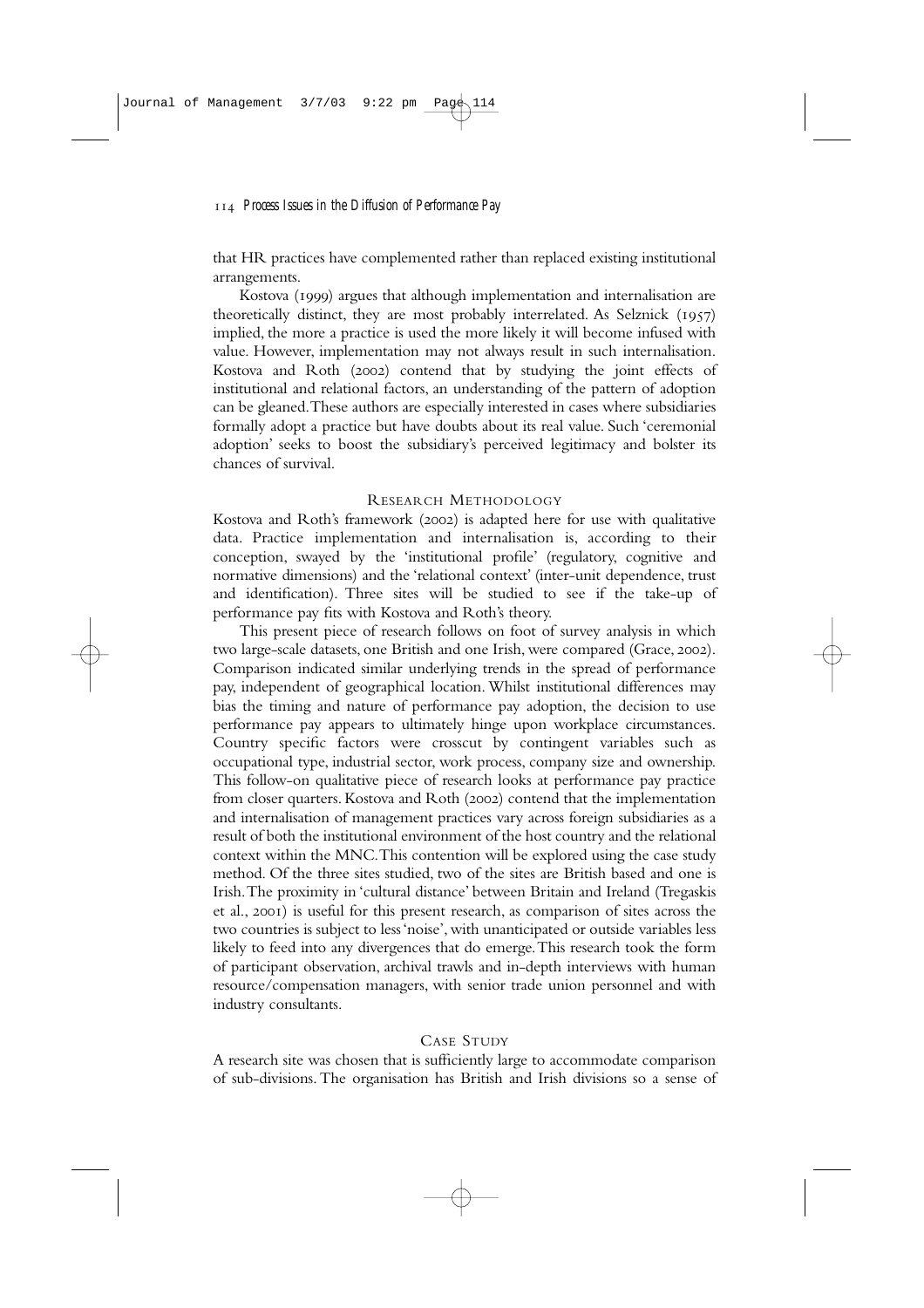national differences can emerge. Information of a longitudinal dimension was available via a PhD thesis completed on the organisation in the 1970s (Nightingale, 1976). In sum, we have an organisation *within which* both spatial and temporal effects on pay can be viewed.The site chosen was an industrial gases company that will be referred to as Gasco to preserve anonymity. This organisation is apposite for exploration as various attempts were made to introduce performance pay during the period of study  $(1997-1999)$ . This study will look at three sub-businesses: the first is the cylinder or 'fabrication' business in the UK (GasCylinder).The second is the Irish gases business (GasIreland); the third unit provides compressed gases to the hospitality sector (GasCompressed).

#### **GasCylinder**

GasCylinder, the main fabrication and cylinder business has a history of paternalist management. GasCylinder managers in the UK also admitted to a culture that values task-focused behaviour, risk-aversion and caution. Notwithstanding management's fondness for the lexicon of 'employee empowerment', GasCylinder's decision-making continues to be directed from the top.According to the HR manager, the 'culture is such that any change will be driven in once a target and milestones have been signed off'.

GasCylinder has a high level of union membership.The relations between management and unions are described as being of the 'traditional adversarial' style. The fragmented nature of its pay systems in reflected the *ad hoc* manner in which they had grown up.The variable portion of the payroll posed particular discomfort for managers. This component comprised a host of frequently obscure payments, bonuses and incentives. There was no direct or certain link between company profitability and variable pay.The spread between high performers' and low performers' pay was limited, with most clustered around a central median.As the HR manager dryly remarked,'All GasCylinder employees are above-average employees'.

The primary reason given for the adoption of performance pay was a push 'to ensure reward supports [the] achievement of new business strategy …'.The project sponsors wanted to send out 'a very obvious statement to employees about our culture … and … move towards a more entrepreneurial business'.The managing director was confident that performance pay would create such an 'entrepreneurial culture'. In turn, the HR manager describes the 'stress' he felt in the first few weeks on the job as he tried to persuade the MD to slow the process.The HR Manager recalls that the MD, as a highly ambitious 'highly paid and highly bonused' individual, assumed that all employees worked to the same motivation and tempo.

Although GasCylinder had achieved profitability throughout the 1990s, high labour costs were starting to pinch. Senior management tried to nip this trend through the creation of local cost centres that were answerable to headquarters. Traditionally, GasCylinder management had found both the measurement and management of performance a difficult and precarious task. However, more exactitude was possible from early 1997 as a result of the reorganisation of the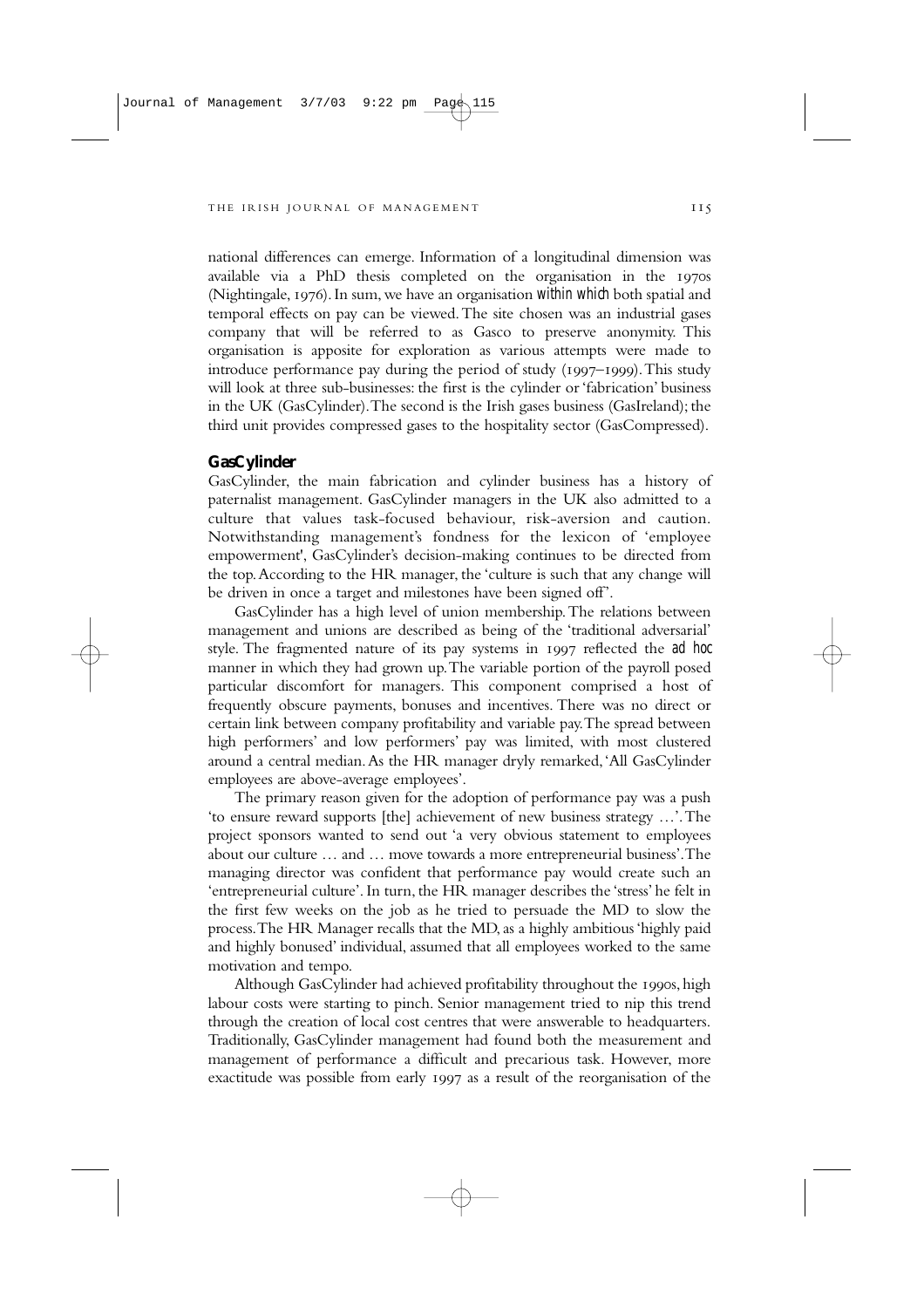fabrication business. A tighter financial information system made possible the identification, measurement and attribution of profitability right down to individual functions and employees.

When GasCylinder managers selected the groups to whom performance pay would apply, they chose cohorts who were already receiving some form of incentive payment.They simply 'took and reworked the existing bonus money'. The HR manager described this tactical selection process as 'priming the pump'. Further, these groups of workers had a 'commercial element' to their work. Their work was linked explicitly to sales and the market, and could be measured.The initiative to introduce performance pay was launched on a phased basis. The profit figure was to be reserved.This was to allow scope for manipulation should 'winners' not be naturally forthcoming in the year of inception. Management was determined that the pilot group should be treated to a 'win' (or financial gain) in their first year of participation.This was a result that management would contrive to keep those affected agreeable.These early participants could then pass on 'strong positive feedback' to the wider workforce. At senior levels, however, the process was less certain.As alluded to earlier, incongruities and equivocation surfaced between the directors who ordered change and the managers charged with implementation. The human resource manager also cited the 'lack of absolute clarity of budget as a constraint'.

The pay elements related to performance were based on two aspects of profitability.The greatest proportion of an individual's performance pay would be determined by the achievement of targets in that part of the business over which the individual had most direct influence. In addition, there would be recognition of the attainment of broader business targets. By way of illustration, for sales representatives 70 per cent of their incentive pay would be driven by the profit figure within their territory, whilst 30 per cent would be based on the profitability of the wider area. GasCylinder was eager to move beyond the clustering tendency in the performance ratings and pay of groups of employees. Thus the upper limit or cap on payments was, in theory, removed.At the other end, for weaker performers, the non-achievement of targets would result in no performance related payments. Pay matrices were constructed which allowed employees to see how different achievement levels triggered differential pay levels. A quarterly reporting mechanism was set up to allow employees to monitor how well they were doing relative to targets. Management believed that this, combined with frequent review meetings, would allow workers to 'adjust their effort or behaviour' on a 'timely' basis (Corkerton and Bevan, 1998: 42).

Five projects, encompassing 300 employees, were run initially. A tactical plan was sketched which created a reasonably achievable performance-to-pay link in the first year.The second year saw the inclusion of more demanding 'thresholds' of performance. In 1998, GasCylinder management began their first assessment of the scheme. Management's concern for the provision of feedback to employees was unnecessary.As the HR manager commented, the workers now 'know down to the pound' what they are owed from the scheme. The HR manager noted that individuals were intensely focused on their own goals and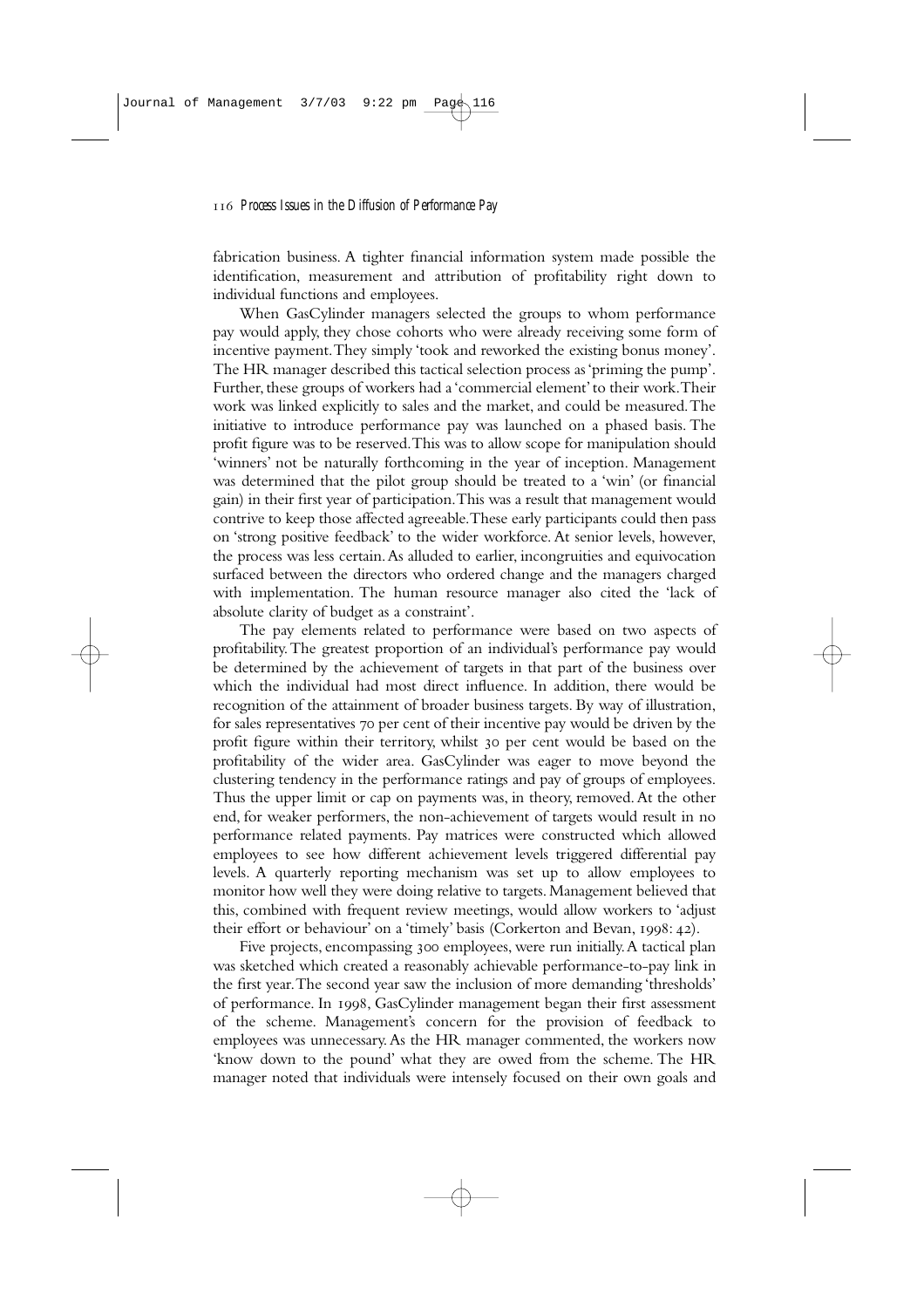performance measures.Their concern for wider business goals was less acute.

Management believed that the performance-pay scheme impacted positively on bottom line profits.The six-month profits in fabrication were above budget despite tight market conditions. Managers involved were also keen to claim that the workforce was refocused towards business goals. Certainly, employees had become significantly more profit orientated. On the other hand, the project failed to roll out as fully as planned.The HR manager most intimately involved in the project left the company and the task became jaded. One of the division's biggest regrets was that plans for a parallel 'recognition' or non-financial scheme never materialised.Thus only monetary reward was acknowledged.

#### **GasIreland**

The Irish operation manufactures liquid oxygen, liquid nitrogen and liquid argon. It also maintains cylinder filling and distribution centres.Although there are nearly 350 people employed throughout Ireland, up until August 2001 human resource activities were dispersed among operational and administrative management. Despite Gasco's common branding and a single corporate mission, at the time of the study the Irish plant was firmly in the model of traditional industrial relations.The HR manager of the cylinder business in Gasco (UK) has described the Irish operation as being 'ten years behind' the UK in its personnel management style.As stated, there was no dedicated HR or personnel function.

GasIreland had developed a distinct culture. Management was fiercely independent. Pay was agreed with the unions within the national agreements framework. Indeed management baulked at the mention of newer sophisticated HR techniques. Even managers at the headquarters noted management in Ireland's defensive, even suspicious, attitude toward them on their visits to the Irish plants. However, because the Irish operation was profitable, corporate headquarters was reluctant to push for changes such as the introduction of variable pay. In turn, Irish management cites the successful record of the business as a reason for their unwillingness to change the pay system:

It's against the background that we're trading very strongly … it's much easier if the economy was in decline and wasn't maybe quite as healthy as it is, it would be easier in those circumstances to negotiate.

The local managers expressed ease with an industrial relations style of management. Indeed up until the mid-1990s most of the junior managers joined the union MSF.This, however, was changing.According to a local manager:

There were a number of junior managers joined MSF back in the early 80s and most of those have either been promoted and left the company or left the union. We've had no one opt to join MSF in recent years. So they're virtually not an issue anymore.

Management felt that 'because we were talking about new jobs' they had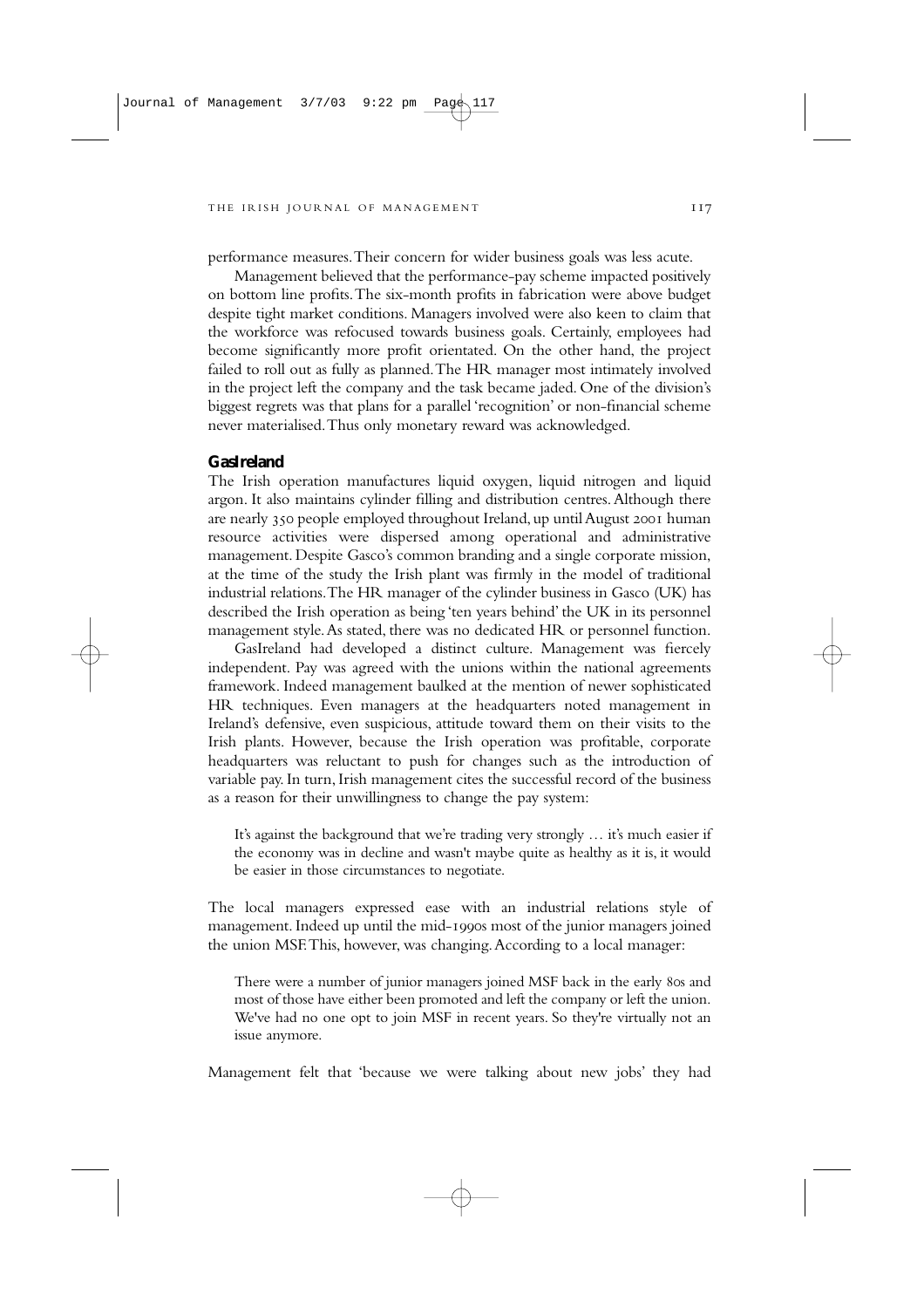successfully instigated a new work culture in sections of the Irish manufacturing plant such as the night shift. Also, for  $25$  new drivers taken on, neither they nor management had made requests for overtime working. Management suggestively commented that 'it's a different issue managing those guys'. However, the manager interviewed did fear that it might be difficult to keep the two work cultures discrete. For management 'the big prize would be getting people away from the overtime'. In relation to flexibility, this manager pointed out that 70 per cent of employees worked to 'rigid' structures, 'but ten years ago it was 100 per cent, so we're getting there'.The leap between the raw practicality of the Irish management and the rhetoric of aspiration and sophistication of the British managers was stark. When asked about developments in relation to performance management, the manager responded that not much has happened 'in recent years'.

There was a major job evaluation exercise carried out around about 1983 using the HayMSL system and there was some talk of introducing appraisals at that time and adding performance-related pay …

But, according to management, efforts were stymied by 'the union philosophy'. However, events suggest that the *modus operandi*, and concomitant personnel practices, might be on the cusp of change. First, as indicated, the propensity of managers to join MSF has fallen off. Second, along with a global 'shared services' call centre service established by the UK division, new expertise might be expected to arrive with the establishment of a dedicated HR function. Industrial relations were to continue to be managed by the line management. The HR manager would, however, be expected to support and contribute to industrial relations policies.

In summary, the Irish practice remains both geographically and ideologically removed from its British counterpart. Strong profit figures traditionally had afforded it the luxury of 'splendid isolation'. However this appeared set to change.

## **GasCompressed**

The third division studied was the group within Gasco that supplies gas to the hospitality and leisure trade ('pubs 'n clubs'). This group has only been in existence since the early 1990s. Though wholly owned by Gasco, GasCompressed is run semi-autonomously. It has its own profit targets and also has freedom from the gases business pay structure. Another difference between GasCompressed and other gases is that the information systems in the other gases are more detailed. Thus, whilst the core factor determining the payment of bonuses in the scheme in GasCylinder was profit deriving from the actual product sales, in GasCompressed 'sales growth' is the metric deployed.

People within the GasCompressed division consider themselves first as 'GasCompressed people' and see their membership within Gasco as secondary. Employing 300 staff, this worksite originally began as a non-unionised venture. In 1994, however, one of the main trade unions entered negotiations with management. Around the same time, talks began for a 'brand new pay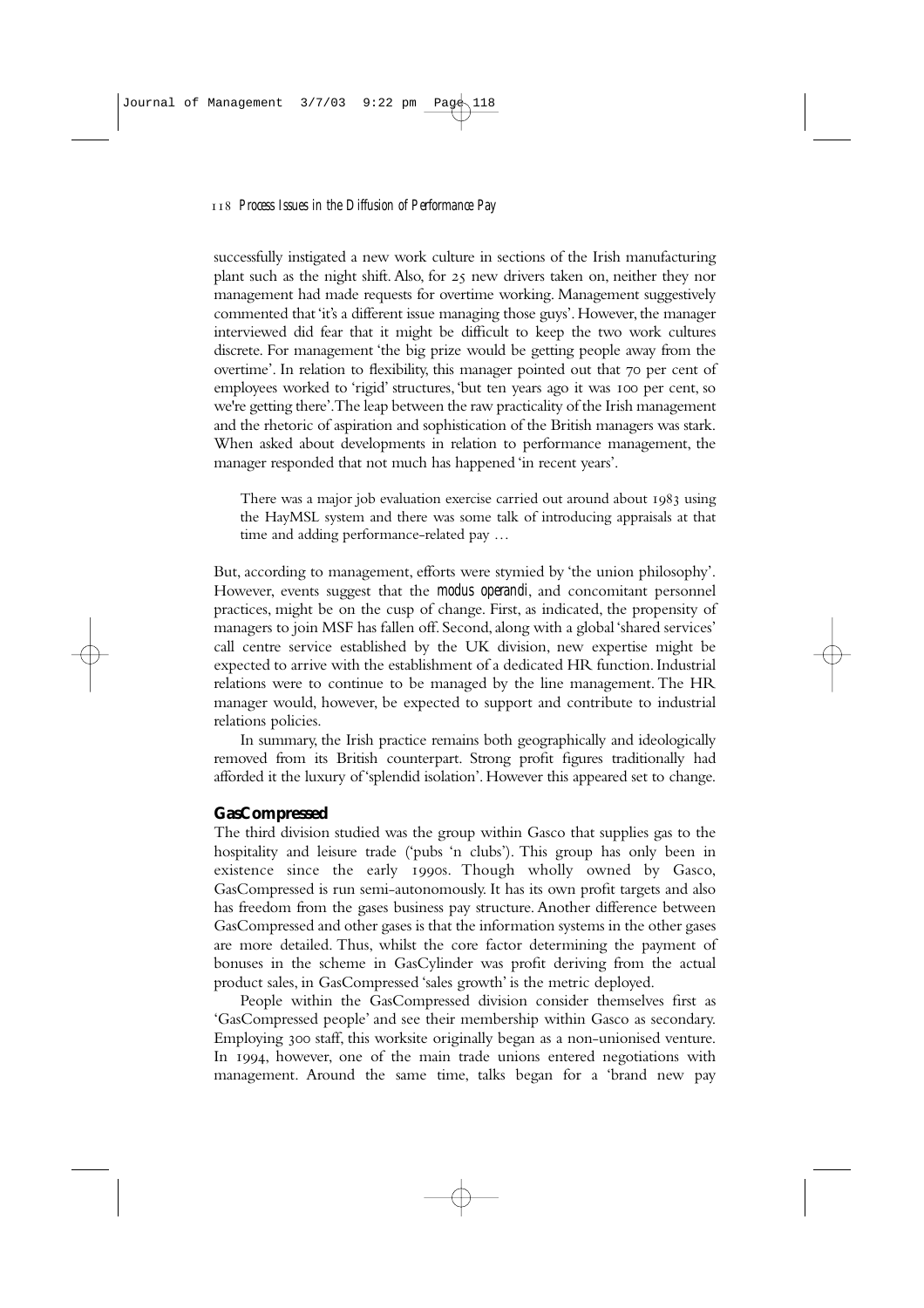agreement'. In the course of its ten years, GasCompressed has spawned a distinct culture. Demarcations that existed in Gasco's other gases have been collapsed in GasCompressed, for example drivers will engage in loading of products. However, mistrust lingering from previous variable systems had to be dealt with. Employees had reported their suspicion of the earlier bonus system, feeling that it was 'fixed by management'.Also, the due payout was not always forthcoming. Management for their part found the earlier system 'tremendously complicated'.

In the GasCompressed division there are two main categories of worker. These are the sales and driving staff, and the production staff who fill the containers. Both groups of worker are included in the new performance-pay scheme.This stands in contrast with the performance pay in GasCylinder where managers, sales staff and marketing people are included, but it stops short of industrial staff and drivers. In GasCompressed it was agreed that management and the trade union would jointly establish a workable performance pay system. Throughout the design, introduction and implementation stages a system of open and transparent joint working was created.Agreement was forthcoming on the stipulation from the union that management eschews 'appraisal driven pay'. Issues of behaviour, competency and staff development were left to the appraisal system.Training to equip line managers with staff appraisal skills has taken place. However, this is an area where deficiencies remain.

During preliminary discussion, management insisted that the planned pay system was 'driven by business objectives'. Matrices were drawn up linking results and payouts.The template was considered clear and upfront,and staff could work out for themselves what they were to receive.There was also cognisance of the interdependence between the individual employee and the group.The formulae linking performance to pay was signed off beforehand by management and the trade union. Fears that either party might manipulate the 'goal posts' during the process were thus allayed. It was agreed that staff appraisals should be a separate process. A consultant involved in the process described the new pay system as 'transparent and easy to understand'.The union endorses this with the comment that 'the scheme consists of straightforward key factors'. Similar to the GasCylinder division, managers have also noted increased demand from employees for business data. The scheme has been renegotiated several times. According to the union negotiator the most recent change has been to 'make it more sensitive to the actual performance of teams and individuals'.The union has been described as an 'advocate' of the system. For the parties concerned the distinction between 'joint working'and 'negotiation' is more than symbolism or semantics. It must also be noted that this situation represented a process which runs deeper than merely 'throwing money at' a problem. Indeed managers in other divisions watched enviously as the GasCompressed negotiations in yielded a pay increase below the rate of inflation. Such outcomes have become acceptable with the trade union within the framework of a broader more enduring pay and employment deal. The question then is why did both the process and the outcome emerge with such apparent success?

One individual close to the process attributed much of the success to the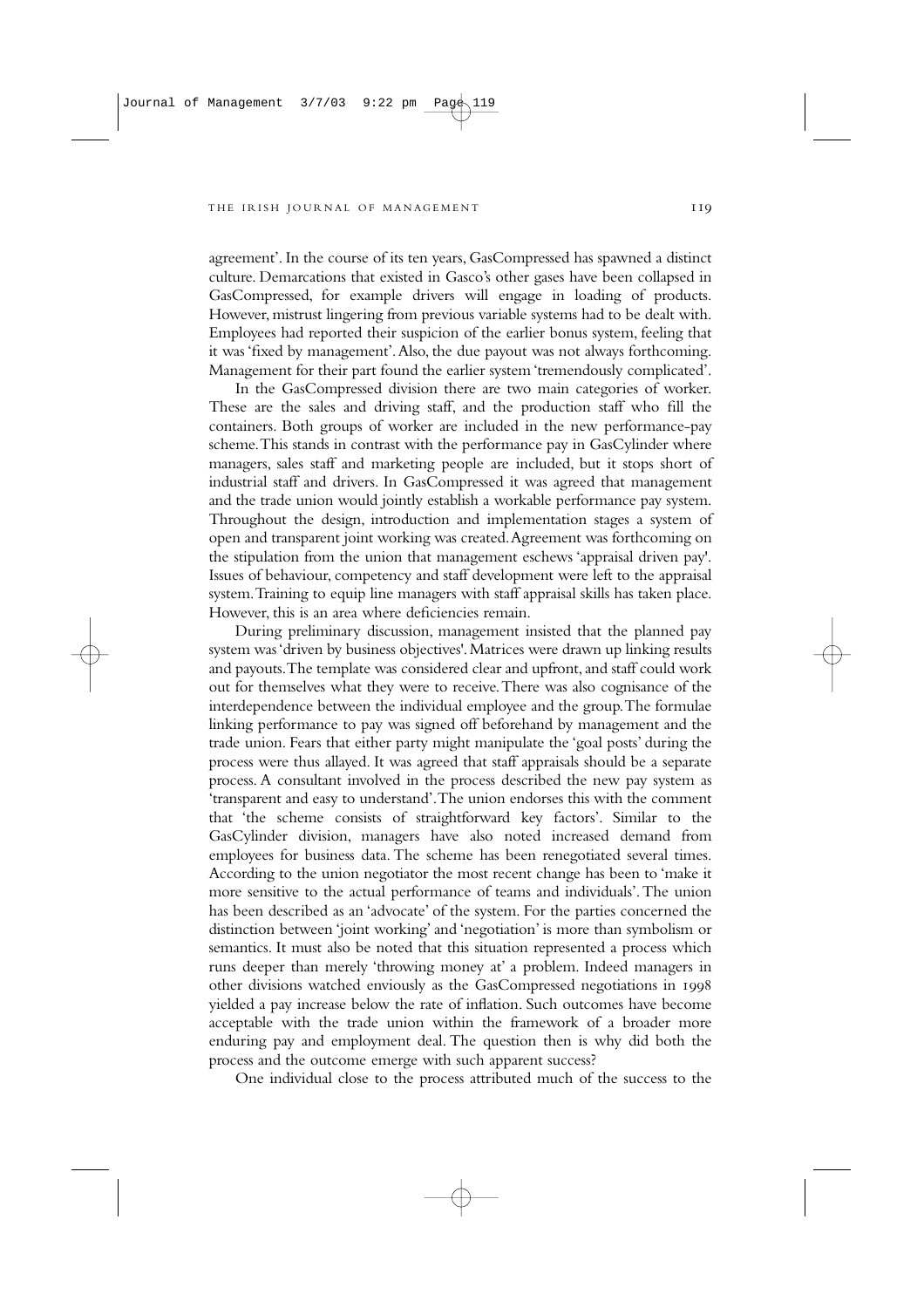personalities involved on both management and union sides. The director of GasCompressed was actively involved with the performance system. He displayed a more consultative style of management, and this receptiveness to participation may have opened the door for the union representatives.An outside source has indicated that the actors involved were sufficiently enthusiastic and skilled to persuade their constituents to commit to the process. Participants argue that *joint working* is distinct from more familiar *negotiation* processes. First it demands a greater willingness to recognise mutual interests. Rather than putting forward ideas as indicative of 'stances' to be taken, ideas represented points for discussion and progression. Fewer 'break out' meetings occurred. Instead GasCompressed management and the union would remain *in situ* and, in the presence of the 'other side', discuss issues arising within their own cohort.The demise of the ritualistic 'bidding up' process was also noted. In brief, the atmosphere was different, no longer adversarial but constructive and 'solution producing'. Both management and the unions have independently noted the difference, and admitted to finding the process worthwhile.This is not to suggest that there was not occasional reversion to 'type'. In particular, when issues unrelated to the pay process cropped up, friction could foment. For example, the question of a specific disciplinary case threatened the atmosphere in one meeting, until the chairperson urged that such matters be dealt with elsewhere.

Moreover,'joint working' is seen to deliver results.As was mentioned earlier, this system has not resulted in a spiralling payroll. Roughly 2 per cent of profits are paid out as part of this scheme, but the trade union leader expressed contentment at payouts that can still 'mount up to an extra  $\ell$  1000 and sometimes more'. Further the trade union is satisfied that 'full and proper collective bargaining' remains intact. So in a 'bad' year for GasCompressed there might be no payouts for workers but there is still the collective bargaining to fall back on.According to the union negotiator 'the employees get the best of both worlds', that is, distributed profits plus negotiated increases. Challenges do remain. An anomalous pay progression system needs to be tackled.The second outstanding task, as mentioned, is the provision of appraisal skills to managers.

#### DISCUSSION

This research was instigated on foot of survey analysis that looked at variable pay usage.Factors such as occupation,ownership,industrial sector and the production system appeared influential. It is proposed, however, that such linkages (even predictors) shroud unevenness in both interpretation of PRP and its use *within* organisations.Thus the thrust of this paper has been to explore these complexities within a single organisation, but across three divisions. Although this [GasCompressed?] organisation prides itself on having a strong global corporate identity it was seen that behind a common logo lie distinct sub-cultures, variable management styles and, importantly for this research, assorted pay systems.

As the case details the ambitious performance pay plan in GasCylinder never took hold as extensively as planned.The provision for a more rounded scheme and the inclusion of non-financial rewards never eventuated. The loss of the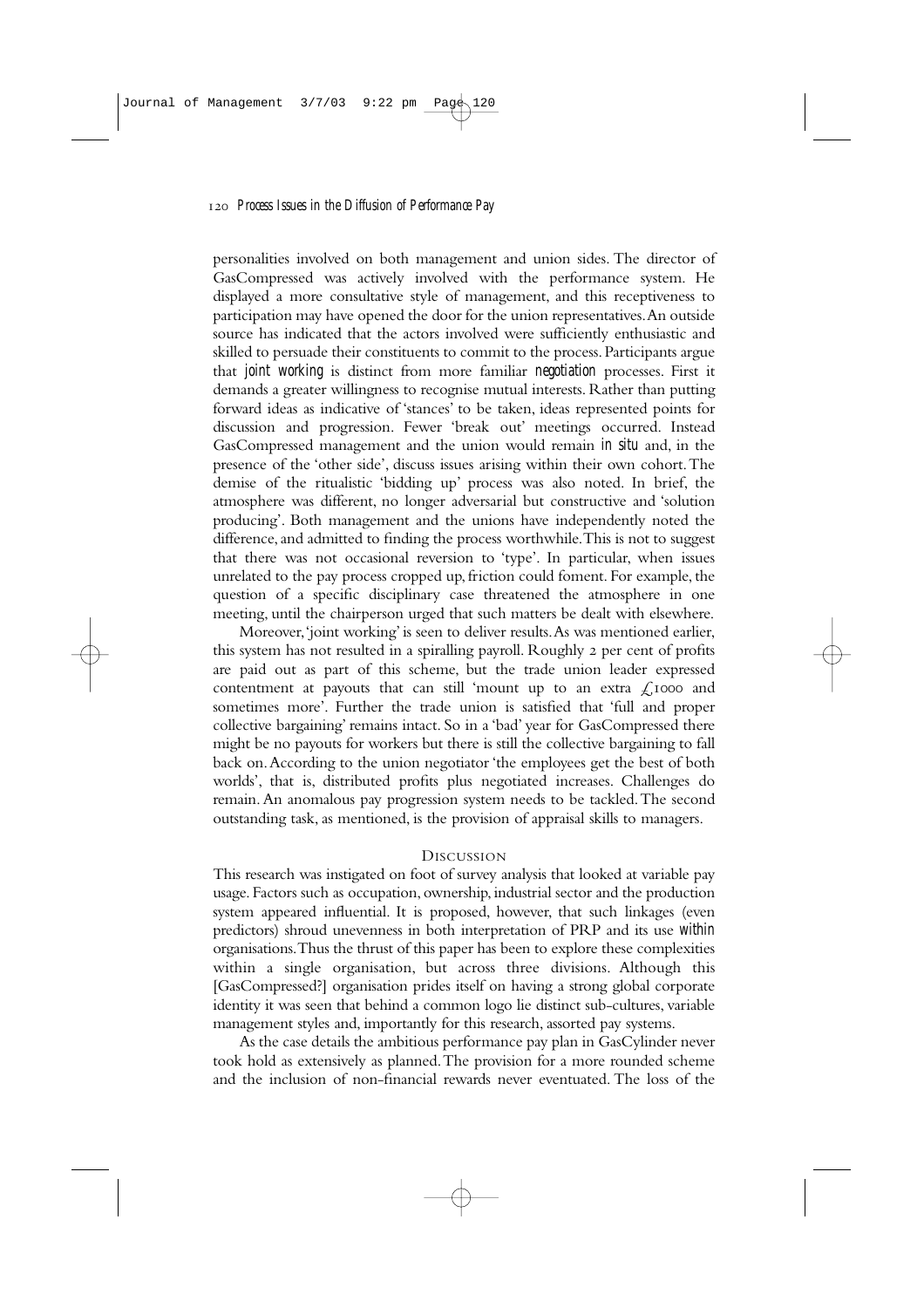'championing' manager might offer some explanation for this.The second site studied, which is based in Ireland, operates to 'clerk of the works' model of personnel (Tyson, 1995). A combination of economic buoyancy and lack of HR expertise have succeeded in dampening demands for an alternative pay system. Within the GasCompressed division, the success of the pay system is attributed to both an inclusive process and a satisfactory outcome.A robust process of joint working was deemed critical,as was the role of the personalities.It cannot be said that this site was immune to mistrust. Much of 'the expectations, motivations, patterns of interrelationships, past history and understandings of the people in the systems' (Thorpe and Bowey,  $1988: 23$ ) had to be reconstructed. Significantly, the commitment and effort of all parties succeeded in creating a performance-pay system that incorporated consensus. Further, although there is a sense from process theory that these methods are worthy of greater consideration than the actual payment infrastructure, a qualification must ensue. If the GasCompressed site can be deemed an exemplar of process theory, it must be noted that the mechanics of the pay system are not immaterial. Both management and unions gave broad but immutable parameters at the outset.That the performance pay could be 'results-led' but 'not appraisal driven' was a crucial ground-rule. Although the scheme has needed 'tweaking' in light of new information and maturation, the parameters have remained intact.

A question then is can we call this pay system 'PRP' given its embedded consensus and reduced link to appraisals? Does the fact that both management and the trade union do so suggest that such nomenclature is permissible? Even within the one organisation we have seen that PRP is open to interpretation. Perhaps this is an example of 'symbolic isomorphism' (Glynn and Azbug, 2002: ) where the conveyance of a message to stakeholders is equal in importance to its substance.This is a question for future consideration.

Returning to Kostova and Roth's (2002) explanation for variation in practice uptake, we must consider first the validity of 'institutional profile'as an influence. In other words, can the differences in practice between GasIreland and the two British subsidiaries be attributed to differences in the institutional profiles? Kostova and Roth (2002) see the institutional profile as consisting of the tripartite of regulatory, cognitive and normative elements. On each of these measures Britain and Ireland have much in common. First, in relation to legislation, preliminary fieldwork conducted suggested that whilst managers are wary of the fiscal implications of changes to their pay systems, they do not feel that employment or labour legislation has a direct impact. Further the regulation of employment in Britain and Ireland was quite similar at the time of the fieldwork. In relation to taxation, both governments had put in place incentives to encourage company-wide financial participation. Although the actions of the governments as employers sent signals that they encouraged individual performance measurement and pay, there was no move to create fiscal advantages for organisations doing so. Under the 'cognitive' heading, there is proximity between Ireland and Britain in relation to the body of social knowledge and stereotypes adopted.The role of performance evaluation and its acceptability is perhaps more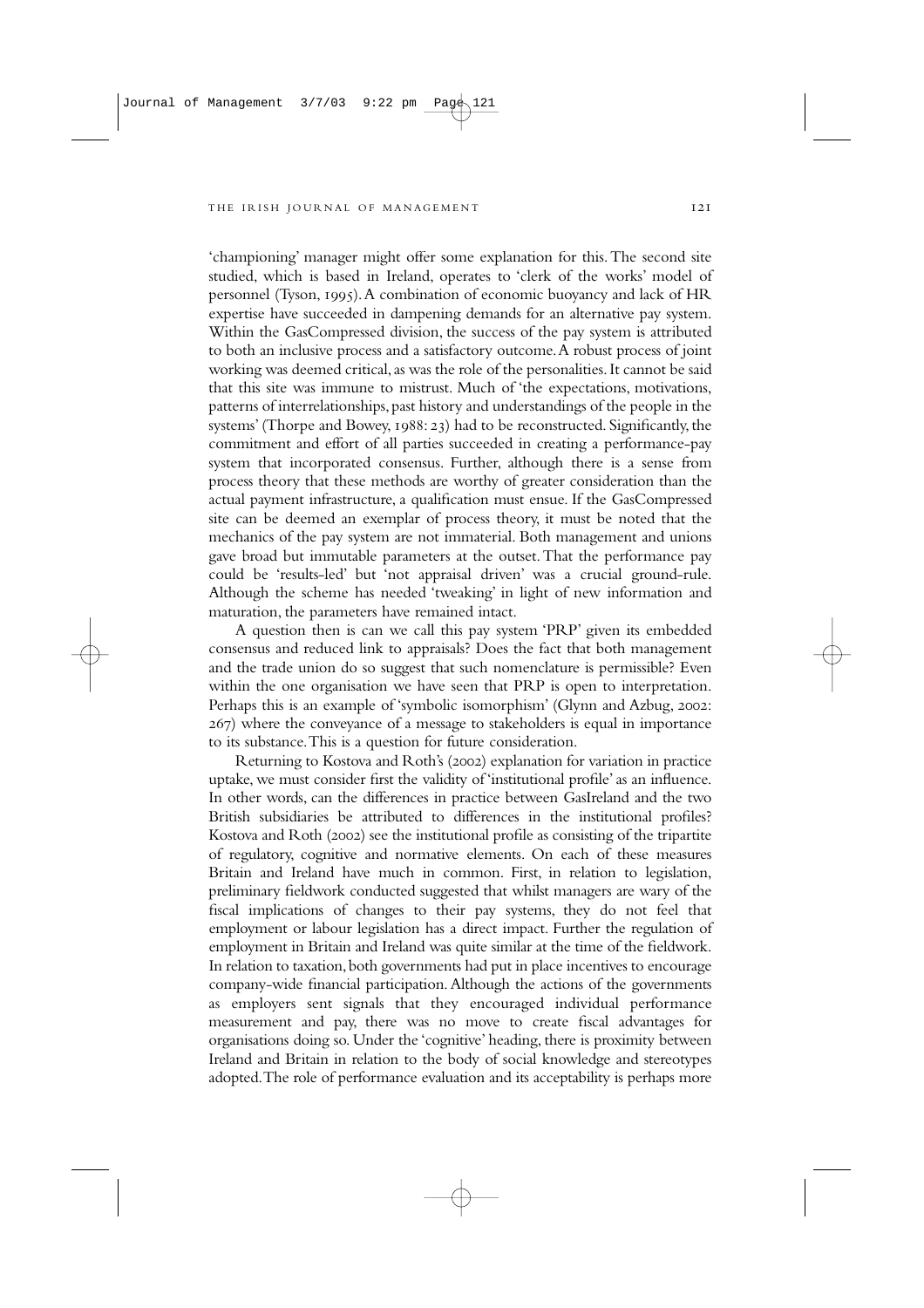pervasive in the Britain. In Ireland, notions of performance monitoring and related rewards are still viewed sceptically in many areas of work.The third strand of the institutional profile is the 'normative' dimension. Management taught in Britain and Ireland are increasingly stressing the importance of recognising merit and the contribution of the individual. In contrast to many of the European partners, large differentials in salaries within organisations are culturally acceptable. In Ireland, however, the spread of individual performance pay is moderated by a stronger trade union body. Recently, the traditional stance in opposition to performance pay has morphed into a role monitoring the efficacy of the process. Further, individual pay systems may not require the usurping of collective bargaining, but may operate in parallel with it.

## RELATIONAL CONTEXT

When the relationships between the three Gasco sites and Gasco headquarters are scrutinised, it becomes apparent that GasCylinder is the closest to the parent in employment practices. Using Kostova and Roth's (2002) taxonomy, we will consider the dependence of each site on the parent first (Table  $7.1$ ). The data suggest that the cylinder operation is the most dependent.This reliance stretches beyond the basic need for strategic direction and capital, to HR expertise. Kostova and Roth (2002) predict that such reliance bolsters the impetus to adopt centrally mandated practices. However, this does not necessarily imply that practices are internalised by the staff or local management.

The second site, GasCompressed, is quasi-autonomous within the Gasco organisation.As a result the need to implement parentally approved HR practices is not overwhelming. However, if pressure to adopt centrally endorsed practices means that practices are half-heartedly introduced then, by corollary, it is plausible that when adoption is at the discretion of the subsidiary, it could be linked to deeper internalisation. Certainly in the GasCompressed division local ownership of the performance-pay system is evident.

The third study site, the Irish division, has created a bulwark between it and the parent corporation. The strong profit figures it returns defend it from the intervention of headquarters. It does not have the ready recourse to HR expertise as with the GasCompressed division. However, managers in Ireland are sufficiently experienced to deal with operational issues. Perhaps more importantly they are accustomed to the industrial relations set-up that they inherited from GasIreland's previous incarnation under Irish ownership.

The second factor Roth and Kostova (2002) measure under the heading of 'relational context' is the trust the subsidiary places in the parent company. Looking first at the cylinder operation in Britain, this plant shares the longest common history with the parent corporation. This longevity of contact combined with geographical proximity appears to bolster the communication and general staff movement between headquarters and the cylinder operation. However, although managers allude to 'good working relations', there is no evidence that the division is content to trust that senior management will always make decisions in good faith.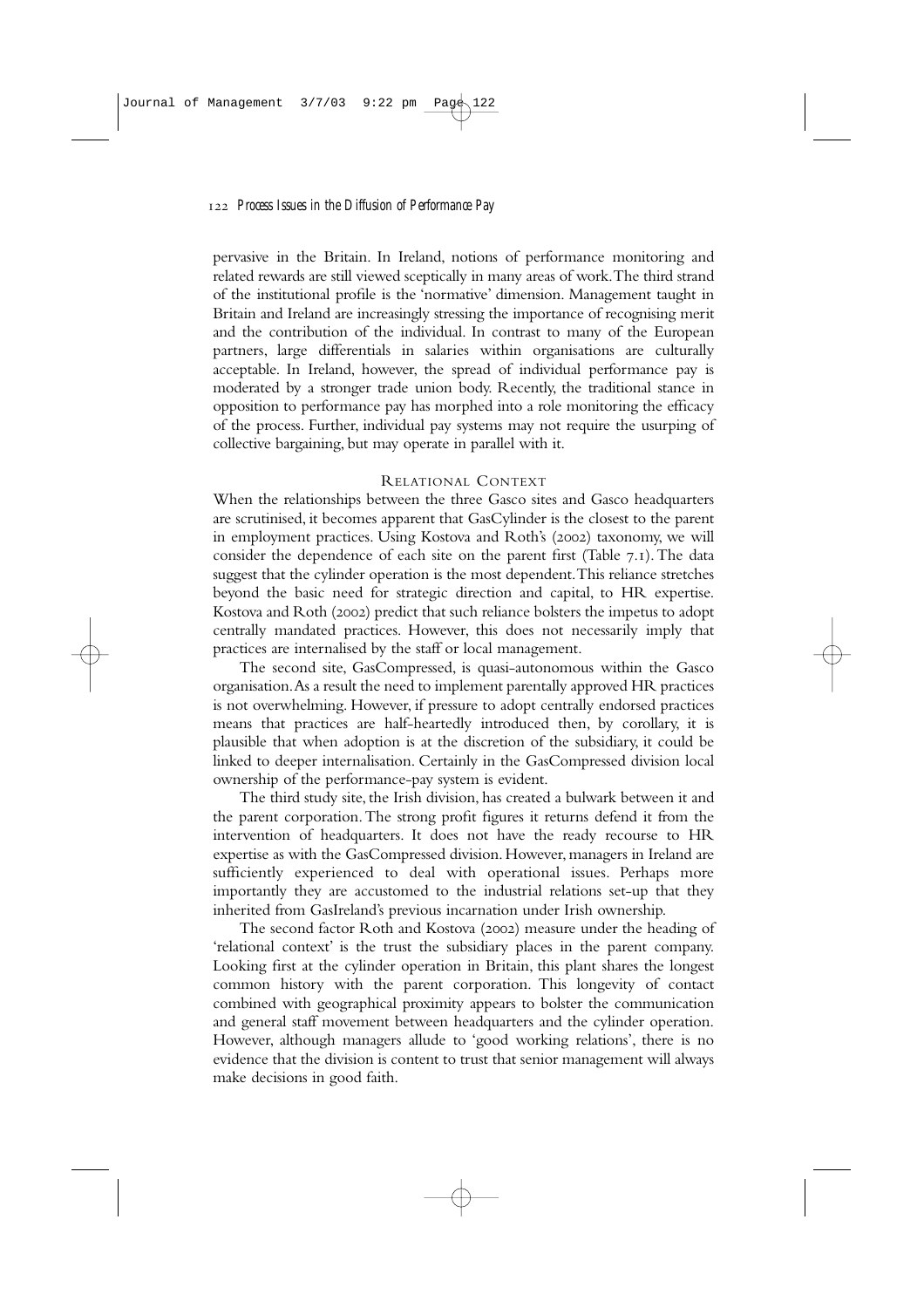|                                                 | GasCylinder, UK                                                                                                                                                                                                                                       | GasCompressed, UK                                                                                              | <b>GasIreland</b>                                                                                                                                                                                                 |
|-------------------------------------------------|-------------------------------------------------------------------------------------------------------------------------------------------------------------------------------------------------------------------------------------------------------|----------------------------------------------------------------------------------------------------------------|-------------------------------------------------------------------------------------------------------------------------------------------------------------------------------------------------------------------|
| <b>Practice Adoption</b>                        |                                                                                                                                                                                                                                                       |                                                                                                                |                                                                                                                                                                                                                   |
| 1. Implementation<br>a) completeness of<br>plan | Financial aspect of plan<br>implemented - but to<br>limited extent.<br>'Recognition' element<br>not implemented.                                                                                                                                      | Performance pay<br>introduced as 'PRP'.<br>Dual proviso on system:<br>'results driven' and<br>'appraisal led'. | Performance pay not<br>attempted.                                                                                                                                                                                 |
| b) spread across<br>employee groupings          | Pilot site. Limited to<br>employees 'with<br>commercial element'.                                                                                                                                                                                     | Performance pay<br>extended to all<br>employees.                                                               | N/A                                                                                                                                                                                                               |
| 2. Internalisation                              | Employees driven by<br>tangibles. Evidence of<br>internalisation less<br>convincing.                                                                                                                                                                  | Employees assume joint<br>ownership of system.<br>Willingness to tackle<br>remaining problems.                 | N/A                                                                                                                                                                                                               |
| <b>Institutional Profile</b>                    |                                                                                                                                                                                                                                                       |                                                                                                                |                                                                                                                                                                                                                   |
| 3. Regulatory                                   | Fiscal legislation favours financial participation<br>on a company-wide basis.                                                                                                                                                                        |                                                                                                                | Fiscal legislation also<br>favours group schemes                                                                                                                                                                  |
| 4. Cognitive                                    | Social knowledge and stereotypes traditionally<br>suggested that performance pay is unsuitable for<br>certain types of worker but changing [?] (e.g.<br>teaching, care working). Elsewhere growing<br>expectation that performance pay is inevitable. |                                                                                                                | Stereotypes and<br>schemata largely similar<br>to UK. Introduction of<br>notion of performance<br>measurement more<br>recent. GasIreland<br>interpret performance<br>pay practice in less<br>sophisticated terms. |
| 5. Normative<br><b>Relational Context</b>       | Anglo-saxon values elevate individualisation and<br>notions of merit above belief in equality or<br>narrow pay differentials.                                                                                                                         |                                                                                                                | Common management<br>thinking across Ireland<br>and UK. Strength of<br>trade unions and<br>collective reflected in<br>partnership<br>agreements.                                                                  |
|                                                 | GasCylinder reliant                                                                                                                                                                                                                                   | GasCompressed is                                                                                               |                                                                                                                                                                                                                   |
| 6. Dependence                                   | upon HQ for resources<br>including capital and<br>expertise. Could expect<br>high levels of<br>implementation (though<br>not necessarily<br>internalisation).                                                                                         | quasi autonomous; less<br>dependent on Gasco.<br>Need to implement<br>performance pay is not<br>as great.      | Economically<br>successful subsidiary<br>that eschews HQ<br>interventions. Financial<br>resources but not HR<br>expertise. IR-style<br>management skills.                                                         |

**Table . Gasco: Adoption of Performance Pay**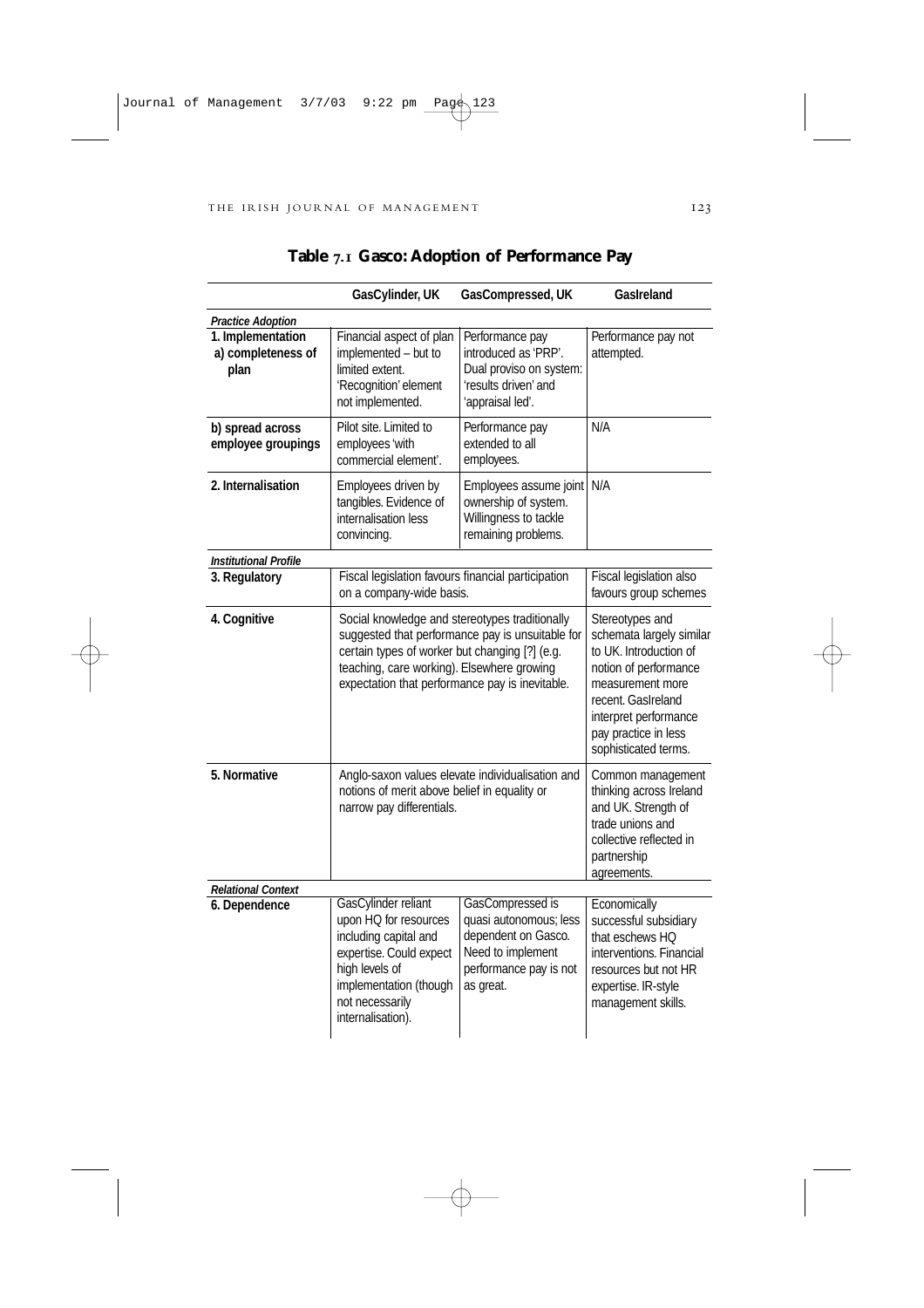| 7. Trust          | Proximity of sites<br>affected and corporate<br>mgt. appears to bolster<br>communication and<br>trust. | Indifferent to parent<br>organisation, but looks<br>to local management<br>who it sees as acting in<br>good faith. | Distrust exists toward<br>headquarters. Global<br>not seen as relevant to<br>daily operations. |
|-------------------|--------------------------------------------------------------------------------------------------------|--------------------------------------------------------------------------------------------------------------------|------------------------------------------------------------------------------------------------|
| 8. Identification | Subsidiary staff derives                                                                               | Little attachment to the                                                                                           | Subsidiary feels limited                                                                       |
|                   | identity from Gasco                                                                                    | parent. Unit sees itself                                                                                           | attachment to HQ. Does                                                                         |
|                   | organisational                                                                                         | as distinct entity with                                                                                            | not conform to global                                                                          |
|                   | membership - fuelled                                                                                   | separate culture and                                                                                               | practice; economically                                                                         |
|                   | by proximity                                                                                           | modus operandi.                                                                                                    | self-sufficient unit.                                                                          |

Source: *Adapted from Kostova and Roth (2002: 226)*.

For GasCompressed the importance of trust in the parent is diminished by the greater autonomy the plant enjoys.Instead there appears to be a solid relationship between local management and the trade union.This is fortified by the system of joint working in which the two sides partake. Conversely, managers at headquarters refer to the hostility they feel upon visiting the Irish office. Indeed they suggested that they limit visits partly due to this. It is possible that the geographical distance or brownfield nature of the site isolate the subsidiary. However, one may also note that corporation-wide communication, which is available electronically, is not considered immediately relevant. Local managers favour a *laissez-faire* approach, and expect as much when they are performing well relative to other operations.

Finally, in relation to the identification criteria, employees of the GasCylinder operation see themselves as fully-fledged members of the Gasco organisation.This common identity may be aided by the shared history and close proximity between both. In strong contrast, the GasCompressed employees see themselves first and foremost as 'GasCompressed employees'. The unit views itself as a distinct entity with a separate culture and unique *modus operandi*. Similarly the Irish operation feels little attachment to the corporation. It trades under the standard global identity but has limited desire to conform to global practice, instead casting itself as an economically self-sufficient unit.

Considering these relational factors in totality, one would expect the cylinder operation to be first to implement, and possibly internalise, the new performance-pay system.That it was the pilot site is true, indeed the reasons it was selected to be the pilot site relate partly to its historical closeness. However, the internalisation process was hampered. Explanations for this may lie with the failure to launch the crucial second leg of the project, i.e. the non-financial reward system. Also, as the case material detailed, the departure of the manager championing the pay system may have contributed to the scaling back of the projects.

GasCompressed does not fit neatly into Kostova and Roth's (2002) taxonomy. Here is an example of a site that, according to the theory, has little reason to introduce a centrally mandated practice. However, it does so, and to great apparent success.The evidence shows not just blanket implementation, but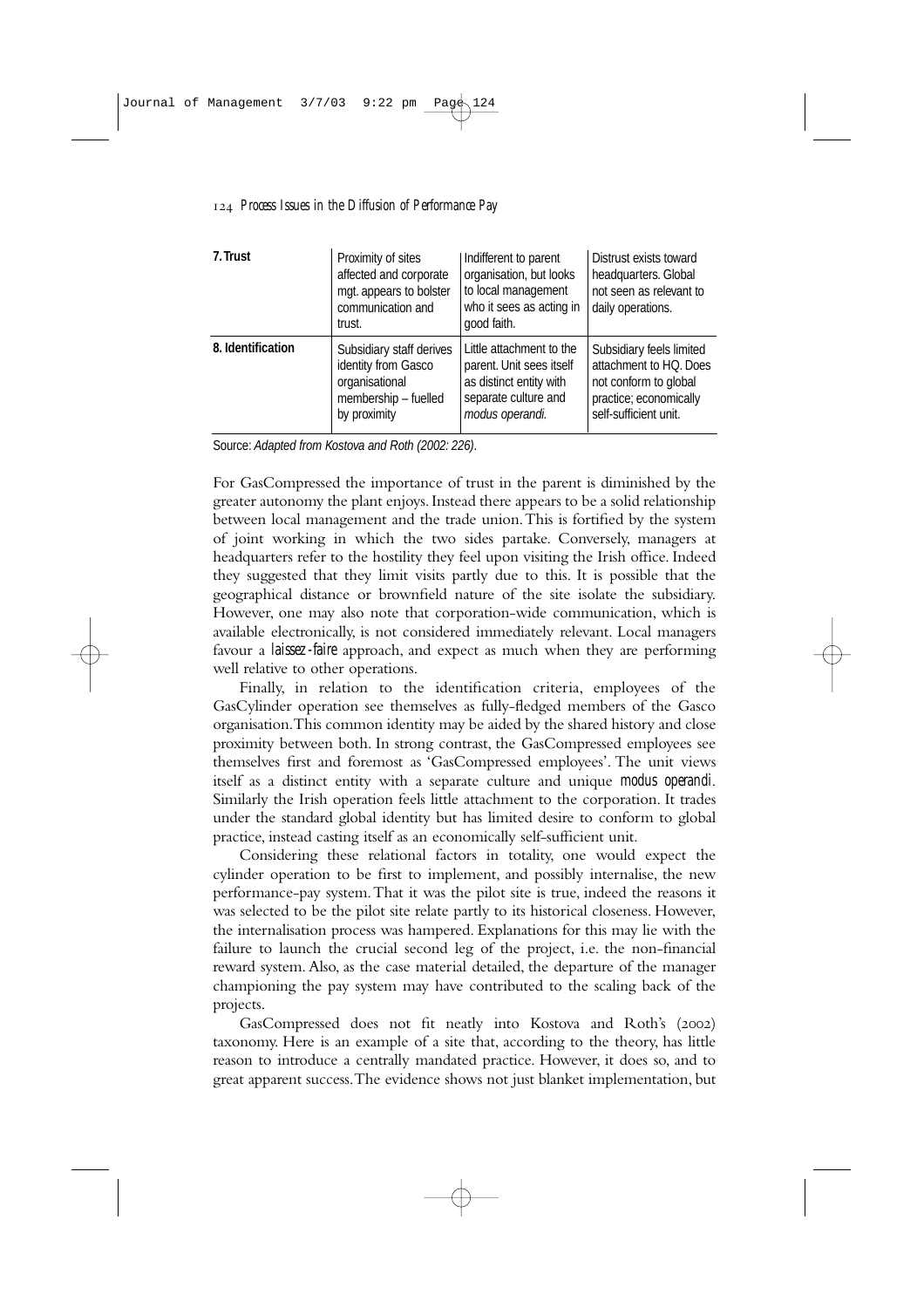it suggests that there is deep internalisation of the system among employees.Why should this site adopt so fervently? The first explanation is that the nature of participation helped convince employees of the value of participation.A system of joint working provided incentive. Moreover the detail of the scheme was acceptable to all. Invoking the mantra of participants, this was that the system was 'results led' but 'not appraisal driven'. An inclusive decision-making forum (the joint working) thus had to be more than a 'talking shop'.

Finally, the Irish site does conform to the predictions of Kostova and Roth (2002). It demonstrates the feisty resistance that subsidiaries can present when they are not dependent on head office. The question is what happens if local resources at some point prove insufficient or,as in the case of the Irish plant,what happens if new expertise or knowledge is transplanted to the local operation? These eventualities are yet to unfold.

#### **CONCLUSIONS**

First, as predicted by Kostova and Roth's (2002) theory, the cylinder operation was at the fore in implementing the new performance-pay system. However, the practice appears not to have been internalised by the employees.The dearth of non-financial goals may have been partly culpable. Another contributor was possibly the lack of continuity in the management team steering the project.The second site, GasCompressed, partially challenges Kostova and Roth's (2002) propositions. According to the theory, this site had little reason to mimic the centrally mandated practice. However, it did so, and with success.The evidence suggests that both implementation and internalisation of the practice occurred. Reasons proffered in the analysis for this include the involvement of employees in the adoption process, and the clarification of the systems parameters in advance of implementation.This later element is, it is contended here, vital and worthy of greater consideration by process theorists.The third of the Gasco sites studied matched the predictions of Kostova and Roth (2002). Based in Ireland, this site displayed the prophesised resistance of subsidiaries when they are independent of head-office.The lingering question is how the implantation of a HR function with its concomitant expertise and strategic focus might alter the *status quo*.

The findings within Gasco do not fully cohere with Kostova and Roth's  $(2002)$  thesis. However, they do echo the thrust of it. As predicted, the subsidiary with the most hostile relational context did not adopt the parent's practice.The institutional set-up of this subsidiary could also be deemed to be slower to recommend performance pay.The two subsidiaries that did adopt performance pay shared an institutional profile (Britain). However, variables extraneous to institutional and relational theory appeared to influence both the implementation and internalisation processes. In the pilot site, management discontinuity and incomplete implementation appear to be factors that thwart the internationalisation of new pay systems. The third site, GasCompressed, experienced an ownership and acceptance of the system closest to Kostova and Roth's construct of 'internalisation'.This outcome was aided by initial attention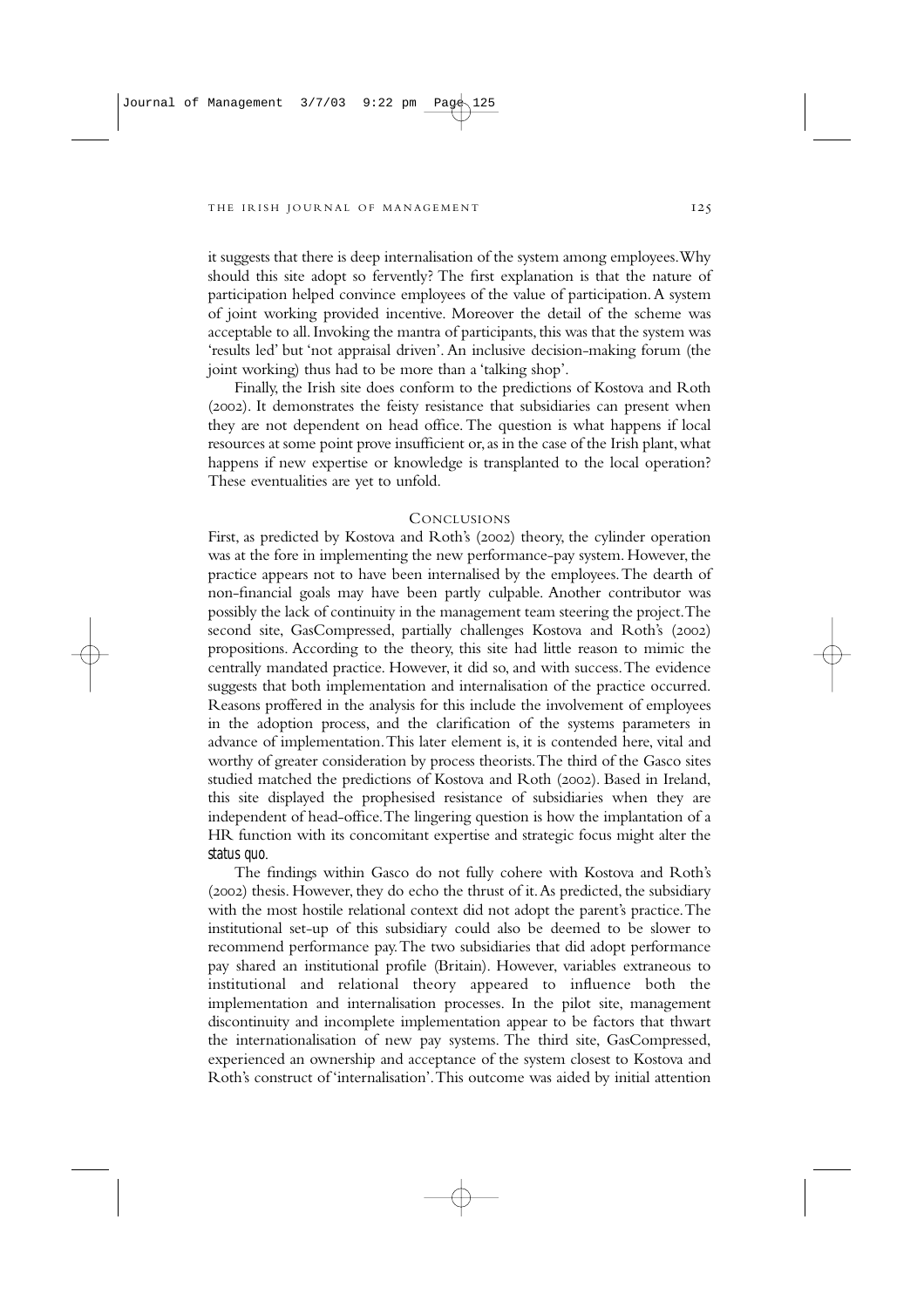to the mechanics of the system and a process of 'joint working' between management and the union.

In summary, the nexus between the subsidiary and the headquarters appears to sway the extent to which HR practices are adopted. Conversely where the sites are sufficiently independent, and not coerced by national institutions, they can spurn head office attempts to introduce change. This research adds moderators or conditions to Kostova and Roth's work.The earlier survey analysis that this research follows suggests that contingency factors such as work process and occupational composition affects the perceived appropriateness of performance pay.The case study work makes a number of further observations. First, the detail of the HR practice in question is not inconsequential. The principles and mechanics underpinning the new system may stymie or speed up both adoption and internalisation. Second, local trading conditions and the economic environment can either pose a bulwark or accelerate the implementation of performance pay. Finally, in relation to the longevity and internalisation of the system, commitment is inspired by the trust that stems from management continuity and staff involvement.

## **Author**

## Pauline Grace *is currently completing her doctoral studies at Templeton College, University of Oxford. [Business School, Dublin City University?]*

#### REFERENCES

- Abrahamson, E. (1991) "Managerial Fads and Fashions: Diffusion and Rejection of Innovations", *Academy of Management Review*, Vol. 16, pp. 586–612.
- Berger, S. and Dore, R. (1996) *National Diversity and Global Capitalism*, London: Cornell University Press.
- Corkerton, S. and Bevan, S. (1998) "Paying Hard to Get", *People Management*, Vol.16, No. 4, 13 August.
- DiMaggio, P. and Powell, W. (1983) "The Iron Cage Revisited: Institutional Isomorphism and Collective Rationality in Organisational Fields", *American Sociological Review*, Vol. 48, No.  $2$ , pp.  $147 - 60$ .
- Ferner, A. and Hyman, R. (eds) (1998) *Changing Industrial Relations in Europe*, Oxford: Blackwell.
- Geary, J. and Roche, W.K. (2001) "Multinationals and Human Resource Practices in Ireland: A Rejection of the 'New Conformance Thesis'", *International Journal of Human Resource Management*, Vol. 12, No. 1, pp. 1-19.
- Glynn, M.A. and Abzug, R. (2002) "Institutionalizing Identity: Symbolic Isomorphism and Organisational Names", *Academy of Management Journal*, Vol. 45, No. 1, pp. 267-80.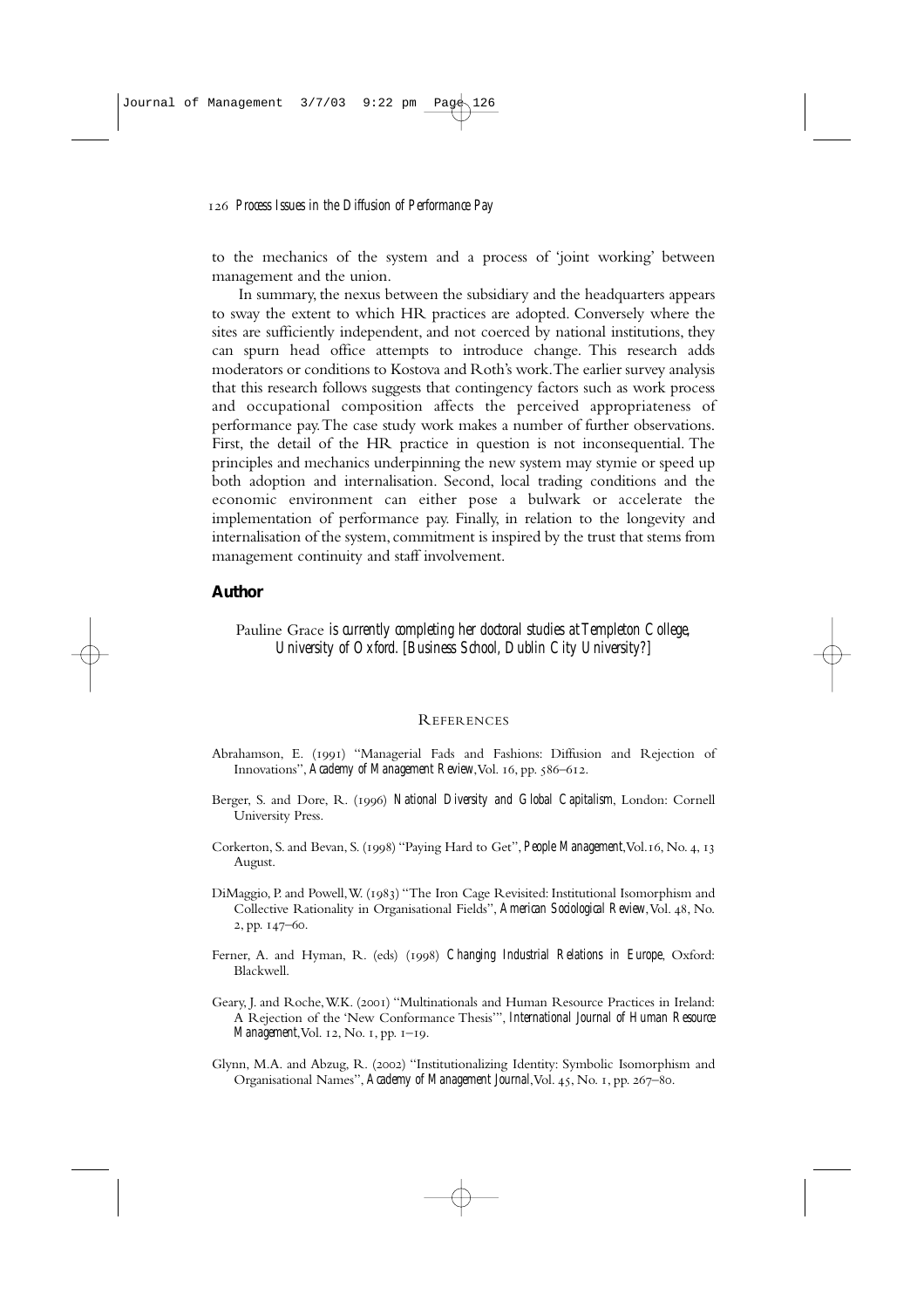- Grace, P. () "Performance Related Pay: Towards a System of 'Joint Working'". Paper presented at Performance and Reward Conference, The Manchester Metropolitan University. UK: April 11.
- Katz, H.C. and Darbishire, O. (2000) *Converging Divergences: Worldwide Changes in Employment Systems*, IRL Press/Cornell University Press, US.
- Kostova, T. (1999) "Transnational Transfer of Strategic Organisational Practices: A Contextual Perspective", *Academy of Management Review*, Vol. 24, pp. 308–24.
- Kostova, T. and Roth, K. (2002) "Adoption of an Organisational Practice by Subsidiaries of Multinational Corporations: Institutional and Relational Effects", *Academy of Management Journal*, Vol. 45, No. 1, 215-33.
- Marginson, P. and Sisson, K. (1994) "The Structure of Transnational Capital in Europe: The Emerging Euro-company and its Implications for Industrial Relations", in R. Hyman and A. Ferner (eds) *New Frontiers in European Industrial Relations*, Oxford: Blackwell.
- Meyer, A. and Rowan, B. (1977) "Institutionalized Organisations: Formal Structure as Myth and Ceremony", *American Journal of Sociology*, Vol. 83, pp. 340–63.
- Nightingale,M.() *The Sociology of Productivity Bargaining*.PhD Thesis,University of Bristol, UK.
- Selznick, P. (1957) Leadership in Administration, Evanston, Ill.: Row, Peterson.
- Scott, R. (1995) *Institutions and Organizations*, Thousand Oaks, CA: Sage.
- Streeck, W. (1992) "National Diversity, Regime Competition and Institutional Deadlock", *Journal of Public Policy*, Vol. 12, pp. 301-30.
- Thorpe, R. and Bowey, A. (1988) "Payment Systems and Performance Improvement: Design and Implementation", *Employee Relations*, Vol. 10, No. 4, pp. 17-23.
- Tregaskis, O., Heraty, N. and Morley, M. (2001) "HRD in Multinationals: The Global/Local Mix", *Human Resource Management Journal*, Vol. 11, No. 2, pp. 34-56.
- Tolbert, P., and Zucker, L. (1983) "Institutional Sources of Change in the Formal Structure of Organisations: The Diffusion of Civil Service Reform, 1880-1935", *Administrative Science Quarterly*, Vol. 28, pp. 22-39.
- Tyson, S. (1995) *Human Resource Strategy*, London: Pitman.
- Weber, W., Kabst, R. and Gramley, C. (2000) "Human Resource Policy in European Organisations: An Analysis of Country and Company Specific Antecedents", in W. Myrhofer, C. Brewster and M. Morley (eds) *New Challenges to European Human Resource Management*, London: Routledge.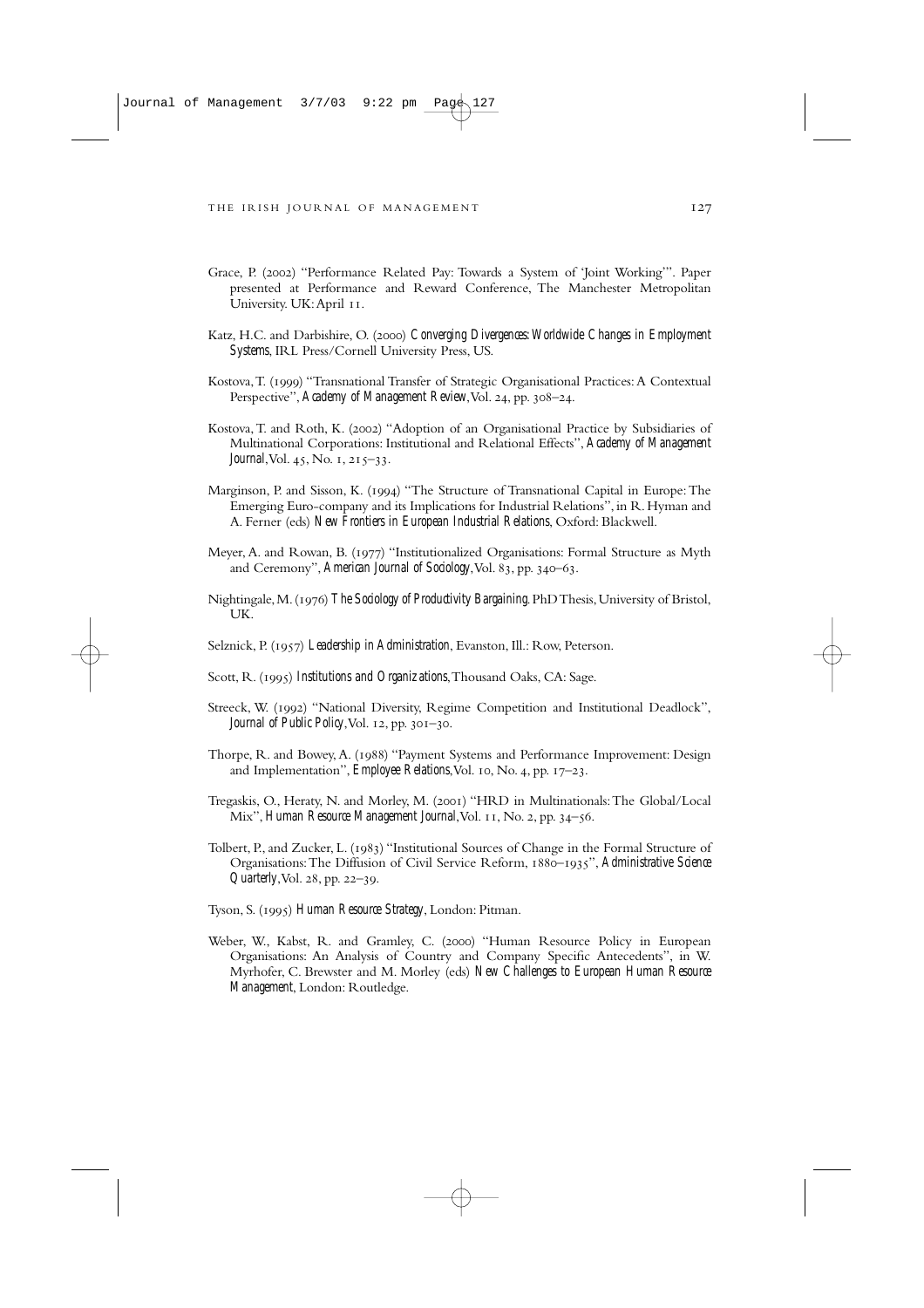# Managing Information Technology Assimilation: A Marketing Perspective

#### MAIREAD BRADY

*School of Business,Trinity College, Dublin*

#### ABSTRACT

Managing information technology (IT) is a major challenge within<br>organisations. Despite the proliferation of IT in business there are still<br> $\sum_{n=1}^{\infty}$ major IT developments needed and barriers that must be overcome before the full potential of IT can be achieved.This paper presents research findings from a recent study into IT assimilation within the marketing departments of a selection of the top companies in Ireland.The study enriches our understanding of IT assimilation in general and for marketing specifically.

At the core of this research study are multi-disciplinary frameworks, one from the IT literature and one from the marketing literature. This research expands and builds on our knowledge of both marketing and IT theory and practice by adding an IT perspective to the transactional to relational marking framework and within the IT field adds a marketing dimension to the stages theory.The major finding of this study is that despite the enormous pressure on marketers to introduce and utilise a vast myriad of ITs,little is known within this field about the impact of these ITs, optimum usage and how to overcome the major internal and external barriers that exist. The findings suggest that marketers that appreciate the learning curve of IT assimilation and challenge the IT applications to deliver marketing-orientated solutions will ultimately reap the benefits of IT.

#### INTRODUCTION

Marketing's assimilation of IT is an important and topical research agenda. Much of the hype in the popular press and talk of the dot.com bubble and the technology crash centres on marketing's use of IT at the customer interface and for internal operations. This research, through the use of two frameworks, the stages theory (Nolan, 1973; 1974; 1981; 1996; Nolan et al., 1993) and the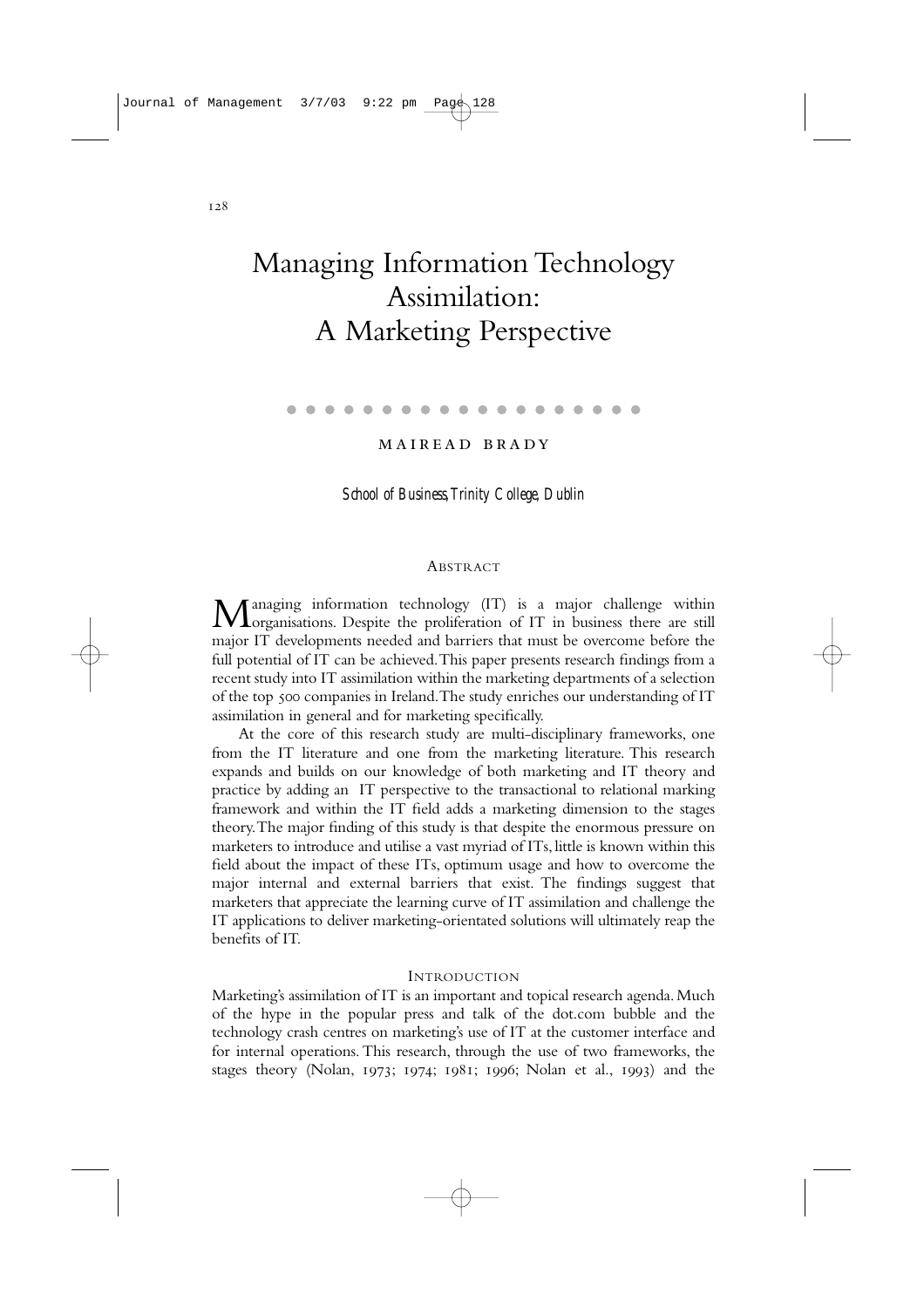Contemporary Marketing Practice (CMP) Transactional to Relational Marketing Framework (Brodie et al., 1997; Coviello et al., 1997; 2001a; 2001b; 2002; Coviello and Brodie, 2001) contributes to the ongoing debate in this area and provides empirically supported observations on the reality of contemporary marketing practice and IT assimilation. The core finding is that IT is not the wonder drug of the 90s and IT assimilations take time to mature. "It is always this way with tech revolutions – each involved profound changes in people, organisations and skills is a sort of habit breaking hurricane" (Perez, 2002: pp. ?).

This paper commences with a discussion of the role of IT in marketing and reviews the frameworks which were used to research the assimilation of IT within marketing. This is followed by a description of the case study research design chosen for the study.The subsequent section explores the findings from the study, which are documented through the use of two of the research propositions.The paper concludes with the practical and theoretical implications of this study.

#### THE ROLE OF IT IN MARKETING

IT has played a critical role in business over the past ten years, as its assimilation progressed within and across departments and organisations.The investment in IT during the 1990s can be classed as the pivotal investment made by companies, with IT representing over  $45$  per cent of all business equipment investments (King,  $1998$ ; Margherio et al.,  $1998$ ). In general, IT implementations have had a dominant automational focus on internal productivity centred on the manufacturing and finance functions, which has seen their efficiencies increase (Sheth and Sisodia, 1995; Galliers and Baets, 1998). Empirical studies reveal that IT use in marketing is also predominantly for productivity or automational purposes (Domegan and Donaldson, 1994; Palihawadana and Delfino, 1994; Bruce et al., 1996; Fletcher and Wright, 1997; Leverick et al., 1998). Leverick et al. (1997: 91) suggest that "far from the radical transformation of marketing promised by IT, the use of IT for marketing has thus far focused primarily on the routine and tactical activities".Their research findings showed that IT exists, but that it has not been exploited within marketing. Willcocks and Lester's (1996) study also confirmed that the majority of IT investments were aimed at achieving internal efficiencies.The challenge for marketing is to move from the discrete approach (parallel tasks), viewing IT as an administration tool, to a strategic marketing approach with a clear understanding of IT and the way it should be exploited (Holtham, 1994).

Within marketing, there have been limited attempts to classify ITs (Wilson and McDonald, 1999; Brady et al., 2002). The major difficulty is that there are hundreds of IT applications and a myriad of Internet- and telecommunicationbased IT applications targeted at marketing, which could be classed as IT usage in marketing (Holtham,  $1994$ ; Marchall,  $1996$ ; Leverick et al.,  $1997$ ).

This research is focused on the totality of IT within the marketing department rather than a study of an individual IT. IT should be viewed as a whole system rather than as separate technologies (Ford and Saren, 1996;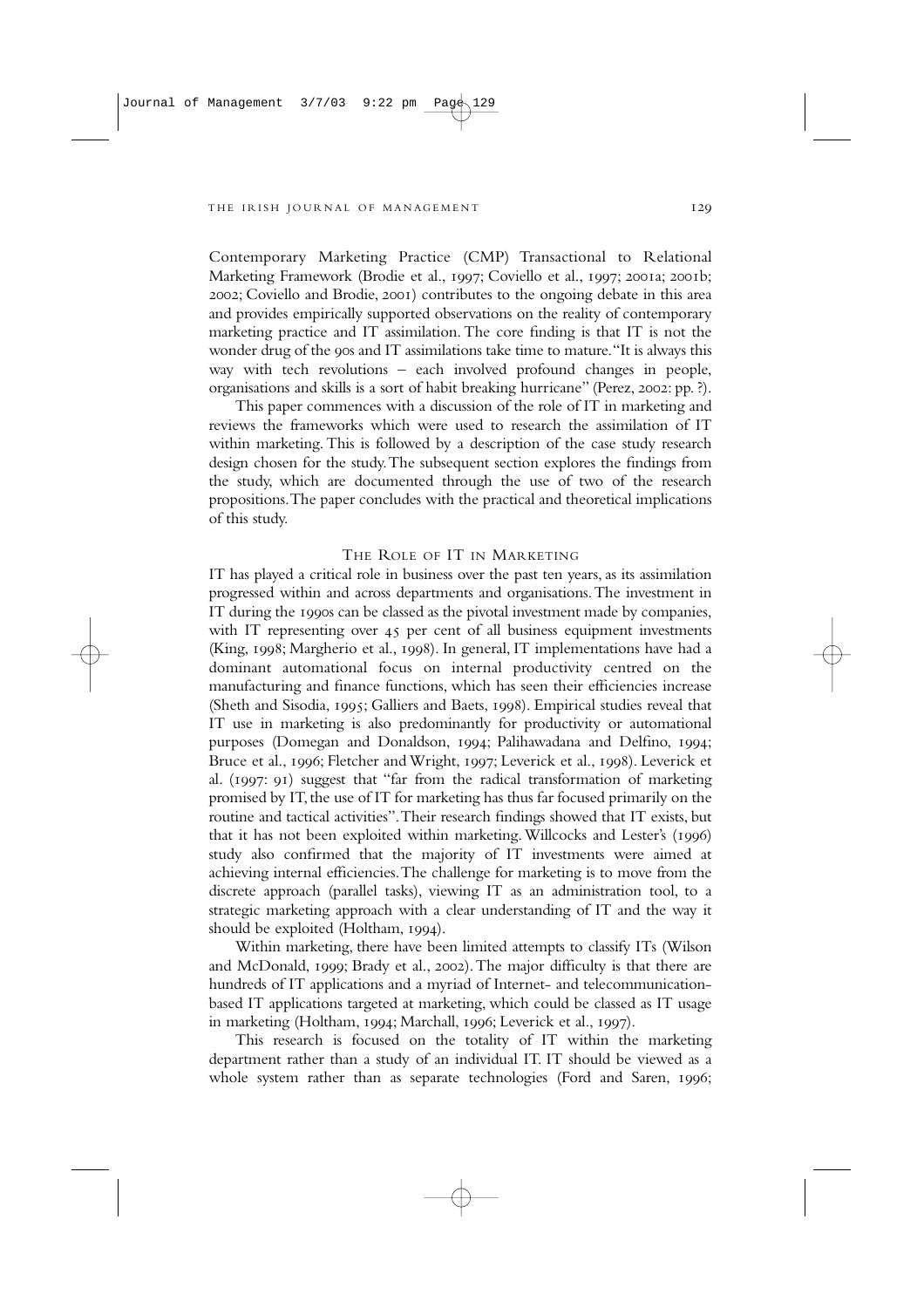Willcocks, 1996; Galliers and Baets, 1998; King, 1998; MacKenzie and Wajcman, ). The trend in isolating and researching ITs individually ignores the collective and cumulative impact of IT in marketing, which a holistic view provides. The majority of current studies focus on individual ITs and their impact on separate or selected parts of marketing operations. For example, there are articles which focus on the Internet (Kierzkowski et al., 1996; Sahay et al., 1998; Dutta and Segev, 1999; Geiger and Martin 1999); marketing information systems (Higby and Farah,  $1991; Li$ ,  $1995; Talvinen$  and Saarinen,  $1995$ ); databases (Fletcher and Wright, 1995; Desai et al., 1998); customer relationship management software (SAS Institute 1999; Dempsey 2000; Payne, 2001); and selfservice technologies (Freeman and Sudoyo, 1999; Meuter et al., 2000). The findings from these studies confirm that marketers are struggling to assimilate individual ITs and thus it can be assumed that this will be compounded when the ITs are studied collectively.

IT is viewed by managers in 'clusters' and it should be researched in that format (Clarke et al.,  $1995$ ). Willcocks and Lester ( $1996: 32$ ) observed that in reality this does not happen and they noted as a major finding of their study "that only 20 per cent of organisations surveyed, included the totality of systems availability and capability and the needs of the organisation and department, in their assessment".This is a pivotal issue for marketing, where, due to the multioperational nature of IT and the nature of marketing operations, a singular IT resource can be used for a variety of marketing operations and across various departments (Barnes, 1997).

As a direct response to the above discussion the research focus for this study included a list of over 40 ITs within marketing, grouped under the following headings:

- **•** Analysis, planning, implementation and control applications;
- **•** Communication devices both internally and to a range of external entities;
- **•** Segmentation and targeting software including databases;
- Self service technologies used by customers;
- **•** Research technologies;
- Sales force related technologies.

## STAGES THEORY OF IT ASSIMILATION

To study IT assimilation in marketing, academics must be aware of developments which exist in other disciplines. Much work has been carried out in the area of IT assimilation over the last three decades.There are a plethora of IT evaluation techniques (Brady et al., 1999) and following a review of evaluation and assimilation models, the stages theory of IT assimilation (Nolan,  $1973$ ;  $1979$ ; ) which offers interesting insights into the assimilation process (see Figure .),was chosen for this study.This is the most cited and empirically tested model in the IT literature (Galliers and Sunderland, 1999).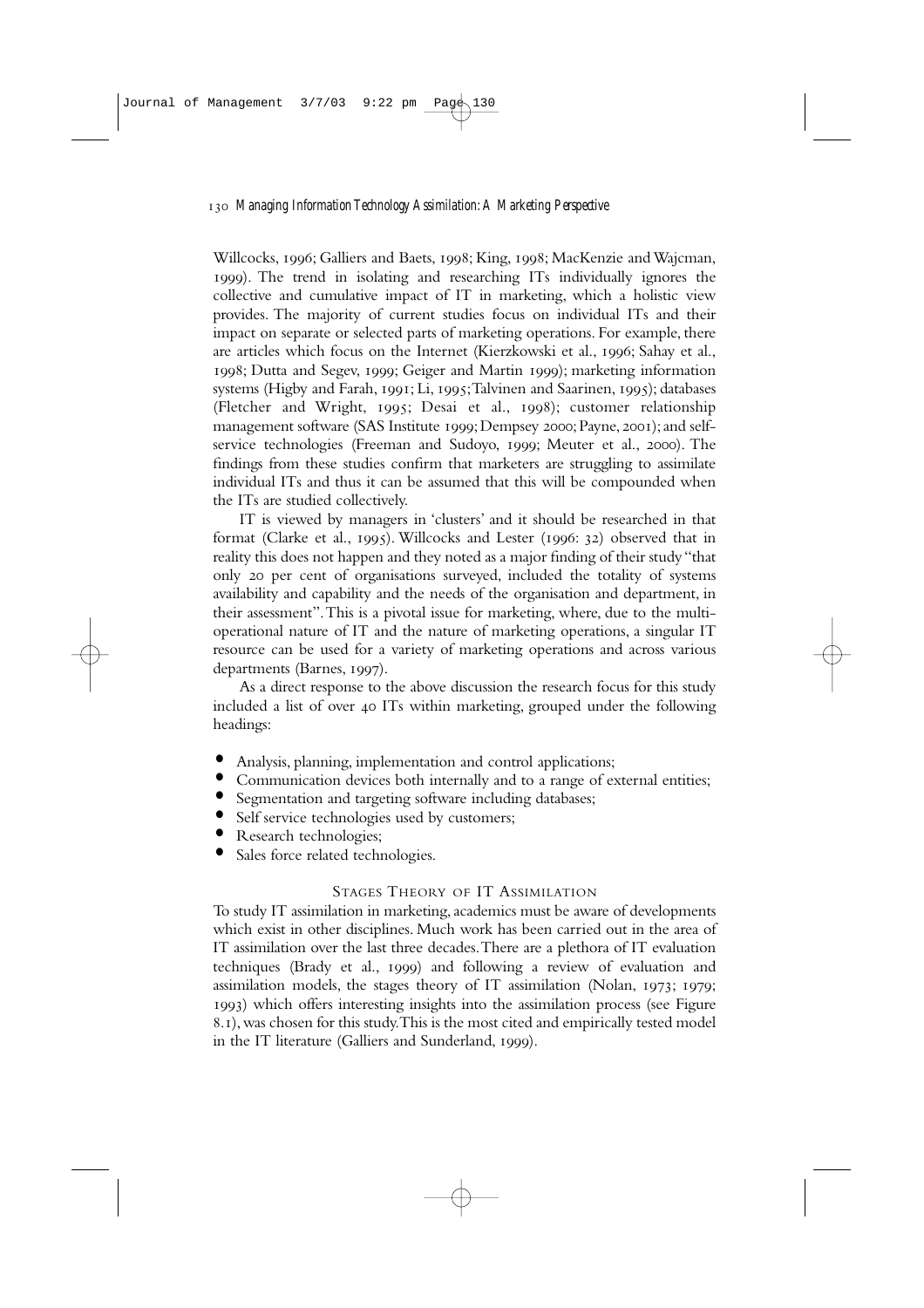

**Figure . Stages Theory of IT Assimilation** 

Source: *Adapted from Nolan (1973) and Zuboff (1988)*.

Numerous authors have suggested stages of IT assimilation in companies (Haeckel, 1988; Zuboff, 1988: Cash et al., 1994; Mooney et al., 1995; Davenport; 1993; Farbey et al., 1999) and for marketing purposes (Hammer and Mangurian, 1987; Baker, 1994; Peattie and Peters 1997), though there has been no empirical study of this framework for marketing purposes.

The stages theory suggests that IT is assimilated over time. Therefore, in order for marketing managers to effectively assimilate IT into their operations, they must understand the defining dimensions of this framework, that there is a diffusion process and that organisational learning is a critical component needed in order to progress the assimilation through the stages.These stages can be linked to the broad eras of technological developments (Perez and Freeman, 1988; Butler et al., 1997) and technological innovations models (Dosi, 1988; Durand, 1991).

Utilising the three stages of automation, information and transformation, coined by Zuboff (1988), at the introduction stage IT will be used for automational purposes, replacing manual tasks, at the second stage for informational purposes, resulting in increased effectiveness, and at the third stage there will be transformation. It is worth nothing that Haeckel (1988), in his development of a stages theory view of IT assimilation in marketing, referred to the third stage as unthinkable, highlighting the level of confusion surrounding the future developments of IT. Reviewing the timeline (see Figure  $8.1$ ), it is clear that we are at the informational stage of  $IT$  assimilation (Nolan, 1996) rather than the transformational stage, despite the commentary in the popular press and many business journals over the last decade.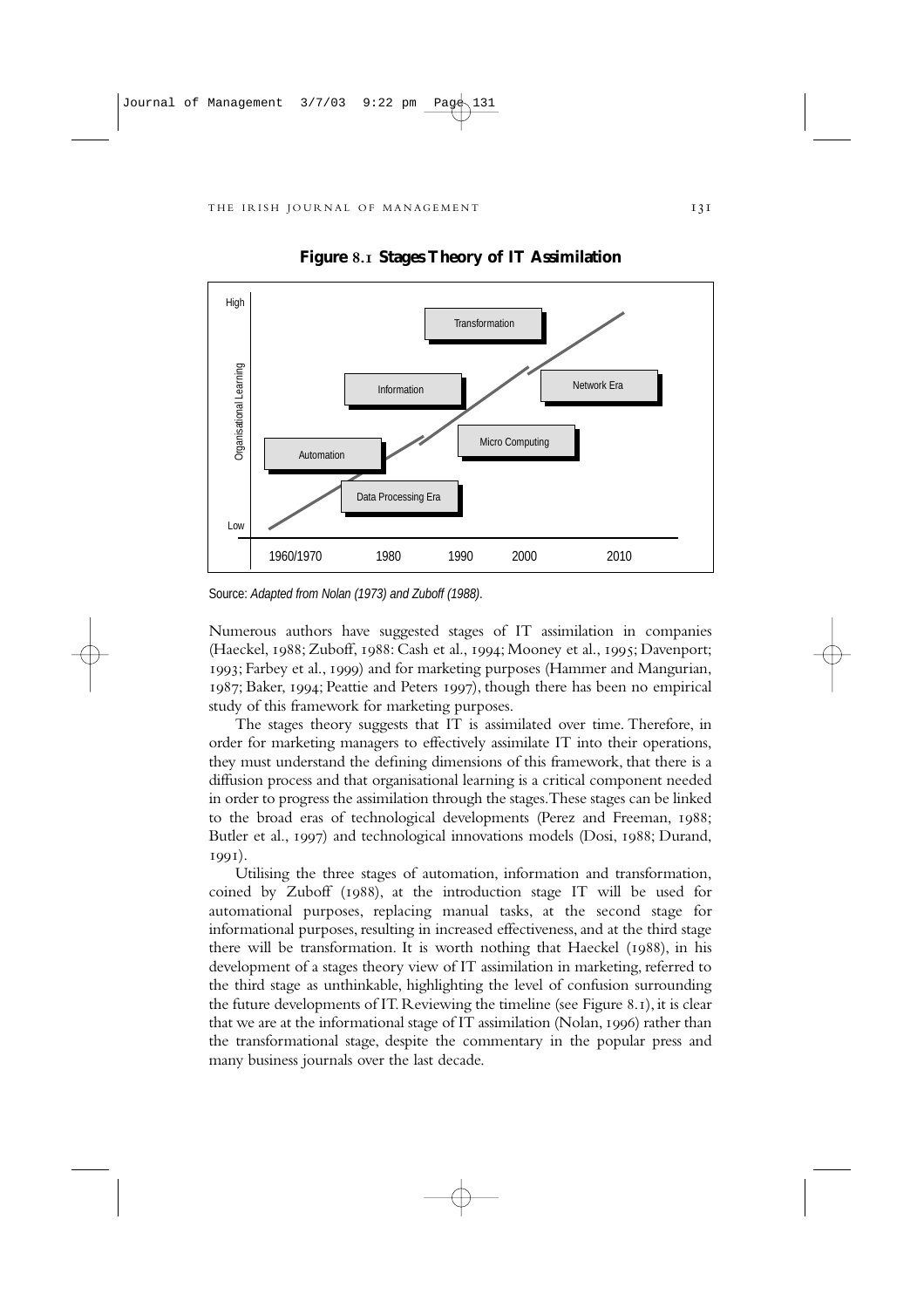CONTEMPORARY MARKETING PRACTICE FRAMEWORK

Researchers have long endeavoured to classify marketing practice and one framework which has achieved academic support is the CMP transactional to relational framework (Brodie et al., 1997: Coviello et al., 1997: 2000: 2002: 2002: Coviello and Brodie, 2001). The authors suggest that there are four dominant approaches to marketing within companies (transactional, database, interaction and network marketing) and twelve relational exchange and managerial dimensions for each approach (see Table  $8.1$ ). This framework, which has been empirically tested (Brodie et al., 1997; Lindgreen, 1999), suggests that there can be a pluralism of marketing approaches within companies (Pels, 2000; Coviello and Brodie, 2001).

**Table . Marketing Approaches Classified By Relational Exchange and Managerial Dimensions**

|                                       | <b>Transactional</b> |                  | <b>Relational</b> |                  |
|---------------------------------------|----------------------|------------------|-------------------|------------------|
|                                       | <b>Transaction</b>   | <b>Database</b>  | Interaction       | <b>Network</b>   |
|                                       | <b>Marketing</b>     | <b>Marketing</b> | <b>Marketing</b>  | <b>Marketing</b> |
| <b>Relational Exchange Dimensions</b> |                      |                  |                   |                  |
| Focus                                 |                      |                  |                   |                  |
| Parties involved                      |                      |                  |                   |                  |
| Communication patterns                |                      |                  |                   |                  |
| Type of contact                       |                      |                  |                   |                  |
| Duration                              |                      |                  |                   |                  |
| Formality                             |                      |                  |                   |                  |
| Balance of power                      |                      |                  |                   |                  |
| <b>Managerial Dimension</b>           |                      |                  |                   |                  |
| Managerial intent                     |                      |                  |                   |                  |
| Decision focus                        |                      |                  |                   |                  |
| Managerial investment                 |                      |                  |                   |                  |
| Managerial level                      |                      |                  |                   |                  |
| Time frame                            |                      |                  |                   |                  |

Source: *Adapted from Coviello et al. (1997).*

As evidenced in Table 8.1, there is a lack of an IT dimension to this framework, though in a further development, Coviello et al. (2001) did add e-marketing as a fifth approach.This framework was utilised for the research to ascertain whether IT had a role within marketing approaches.

## RESEARCH METHODOLOGY

Following from the literature review the following research objective was developed.

*IT assimilation in marketing practice occurs in stages and there is an IT dimension to the (CMP) transactional to relational framework.*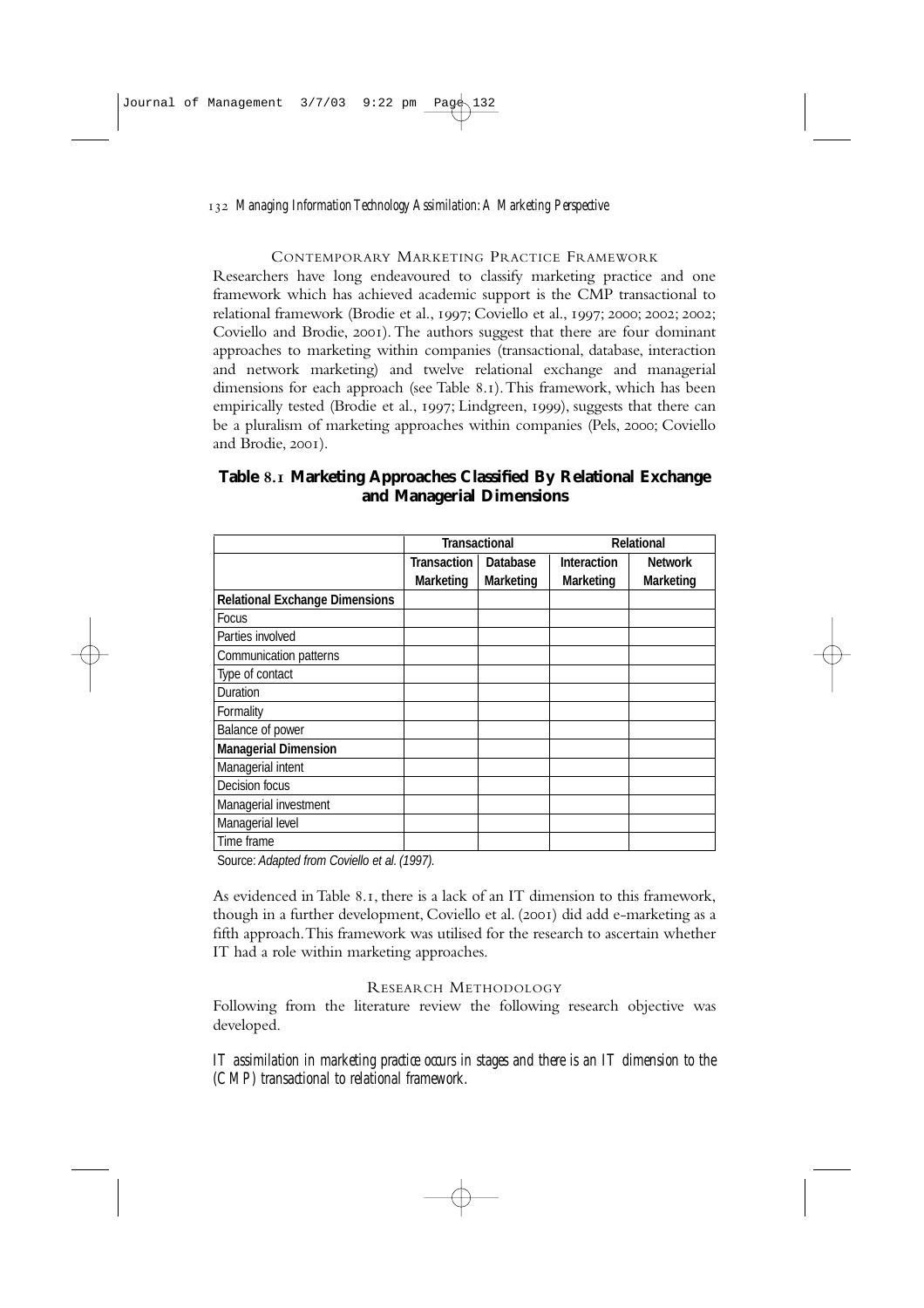This key research objective led to the development of a range of propositions, two of which are discussed in this paper:

- **• Proposition One**: There is a major IT component in contemporary marketing practice and the assimilation of IT in marketing is at the informational stage of development.
- **• Proposition Two**:There are barriers to IT assimilation in marketing.

#### CASE-BASED RESEARCH

The research methodology adopted in this study was case-based research, utilising the frameworks discussed to explore the gap in our knowledge in relation to marketing's assimilation of IT. Case study design was chosen as the most appropriate technique for this study to answer the 'how'and 'why'questions in relation to IT assimilation.

Theory building research utilising qualitative techniques is suggested for research into areas that lack concrete theories (Hunt, 1994; Saren, 2000). As marketing, to some extent, and marketing's use of IT to a greater extent, lacks concrete theories, the qualitative option would appear more optimum. IT is at the formative stage of theory development in both theory construction and practice.Within the field of IT research and due to the developmental state of IT, it is understandable that there have been calls for theory-building research (Holtham, 1994; Galliers and Baets, 1998). In reality, there is a gulf between academic theory and marketing practice. Case-based research allows the reality of the IT assimilation in marketing to be explored. As Brownlie and Saren (1995: ) state "there is a wealth of material telling us what to do and how it should be done, but rarely how it is done".

Case selection was aided by a previous quantitative research study (Brady et al., 1999). The respondents (207) to this survey were marketing managers from the top companies in Ireland. Companies in this study were grouped using mean and t tests into companies which had automational impact from IT (group ) and companies which had transformational impact from IT in marketing  $(group 2).$ 

Fourteen cases were selected from these two groups. For case selection, this study utilised theoretical replication (Eisenhardt, 1989) and literal replication (Chad and Coote,  $1994$ ; Yin,  $1994$ ). Also due to the restricted number of cases that one can research and as data are enriched by the purposeful selection of confirming and disconfirming (negative) cases (Pettigrew 1988; Morse, 1994; Perry and Coote 1994), maximum variety sampling was utilised. One set of sites were recognised as exemplary assimilators of IT (Cases D, E, G, N, H, I and J) and the other group were expected to be laggards (Cases A, B, C, L, F, K, M), in their assimilation of IT. Information rich cases were selected (Morse, 1994), resulting in a cross-sectional study including both transactional- and relational-marketingfocused companies and companies at various stages of IT assimilation (see Table  $8.2$ ).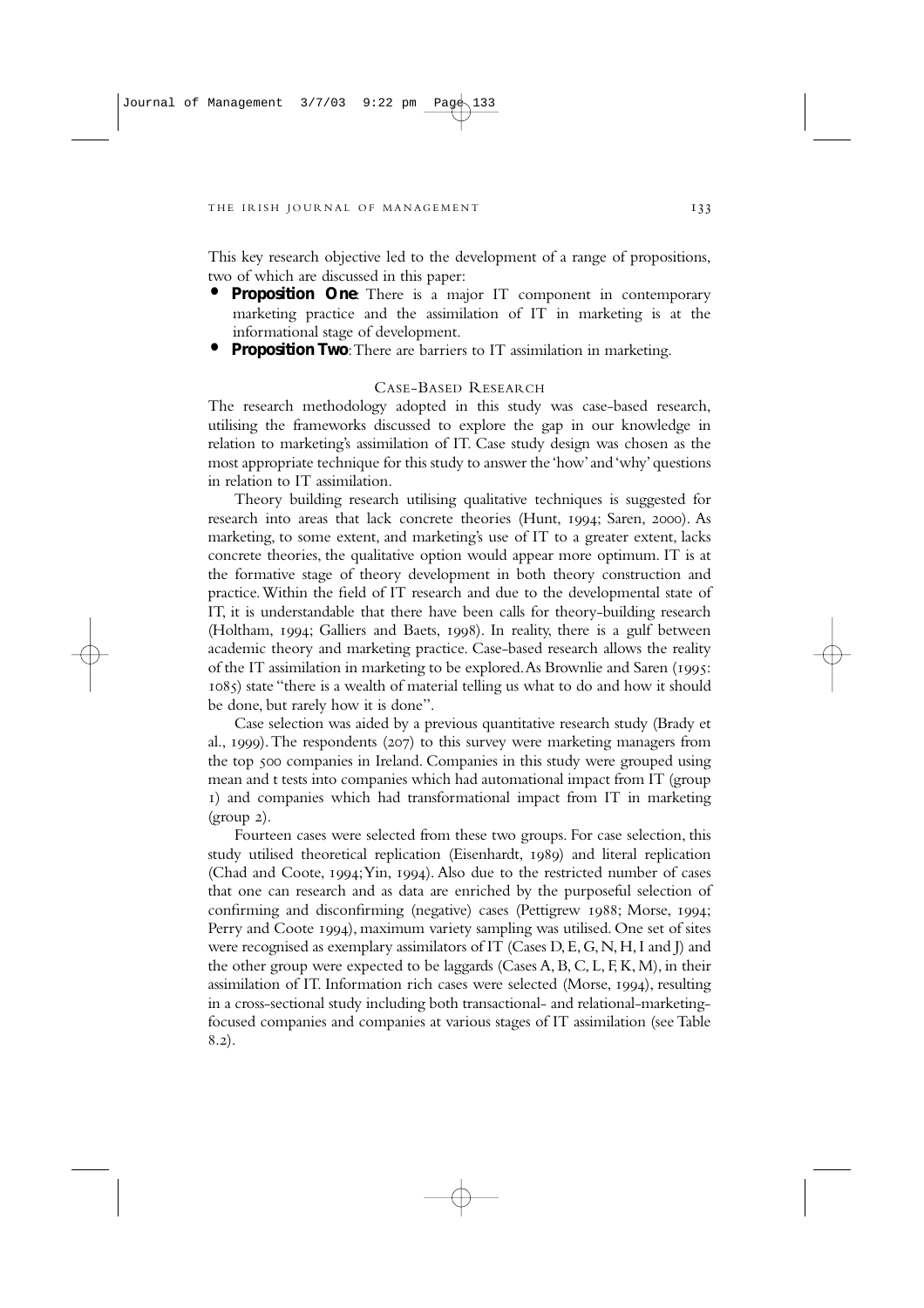| <b>Sectors</b>                 | <b>Transformationala Usage</b> | <b>Automational Usage</b> |  |
|--------------------------------|--------------------------------|---------------------------|--|
|                                | of IT in Marketing             | of IT in Marketing        |  |
| Consumer goods manufacturing   | Case D and E <sup>a</sup>      | Cases A, B and C          |  |
| Manufacturing (B to B)         | Case J                         | Case L                    |  |
| <b>Services</b>                | Case G and Nb                  | Case F and K              |  |
| Professional services (B to B) | Case I and H                   | Case M <sup>b</sup>       |  |

# **Table . Case Selection: Cross-Sectional Design**

a *Reclassified as Informational Usage during Analysis.* b *Used for pilot studies*.

## RESEARCH FINDINGS AND CONTRIBUTIONS

In general marketers are struggling to assimilate IT into their current operations and are encountering barriers to their IT assimilation. The findings from the propositions are documented below.

# **Proposition One:There is a Major IT Component in Contemporary Marketing Practice and the Assimilation of IT in Marketing is at the Informational Stage**

The data analysis revealed that, for cases that were focused on relationship marketing approaches, IT is a major component of marketing practice. Utilising the stages theory, these cases are at the informational stage. For cases that were focused on transactional approaches to marketing, there is a lack of an IT component to marketing practices, with IT assimilation remaining at the automational stage. Table 8.3 presents the findings of the evidence for the automational and informational stage of IT assimilation for both sets of cases.

| Evidence                                              | Automational     | <b>Informational</b> |
|-------------------------------------------------------|------------------|----------------------|
|                                                       | <b>Stage</b>     | <b>Stage</b>         |
| <b>Evidence of Automational Stage of Development</b>  | Cases A, B, C, D | Cases F, G, H, I     |
|                                                       | and E            | and J                |
| <b>Centralised IT</b>                                 |                  |                      |
| Standardised company-wide systems                     |                  |                      |
| Finance orientation of the IT systems                 |                  |                      |
| Technology focused rather than informational focused  |                  |                      |
| Lack of open access to IT                             |                  |                      |
| <b>Evidence of Informational Stage of Development</b> |                  |                      |
| Major criticism of the centralised information system |                  |                      |
| Decentralisation of control of marketing related ITs  |                  |                      |
| A dominant focus on new marketing specific IT         |                  |                      |
| Company-wide open access to IT                        |                  |                      |

# **Table . Evidence of the Stages Theory of IT Assimilation for the Marketing Department**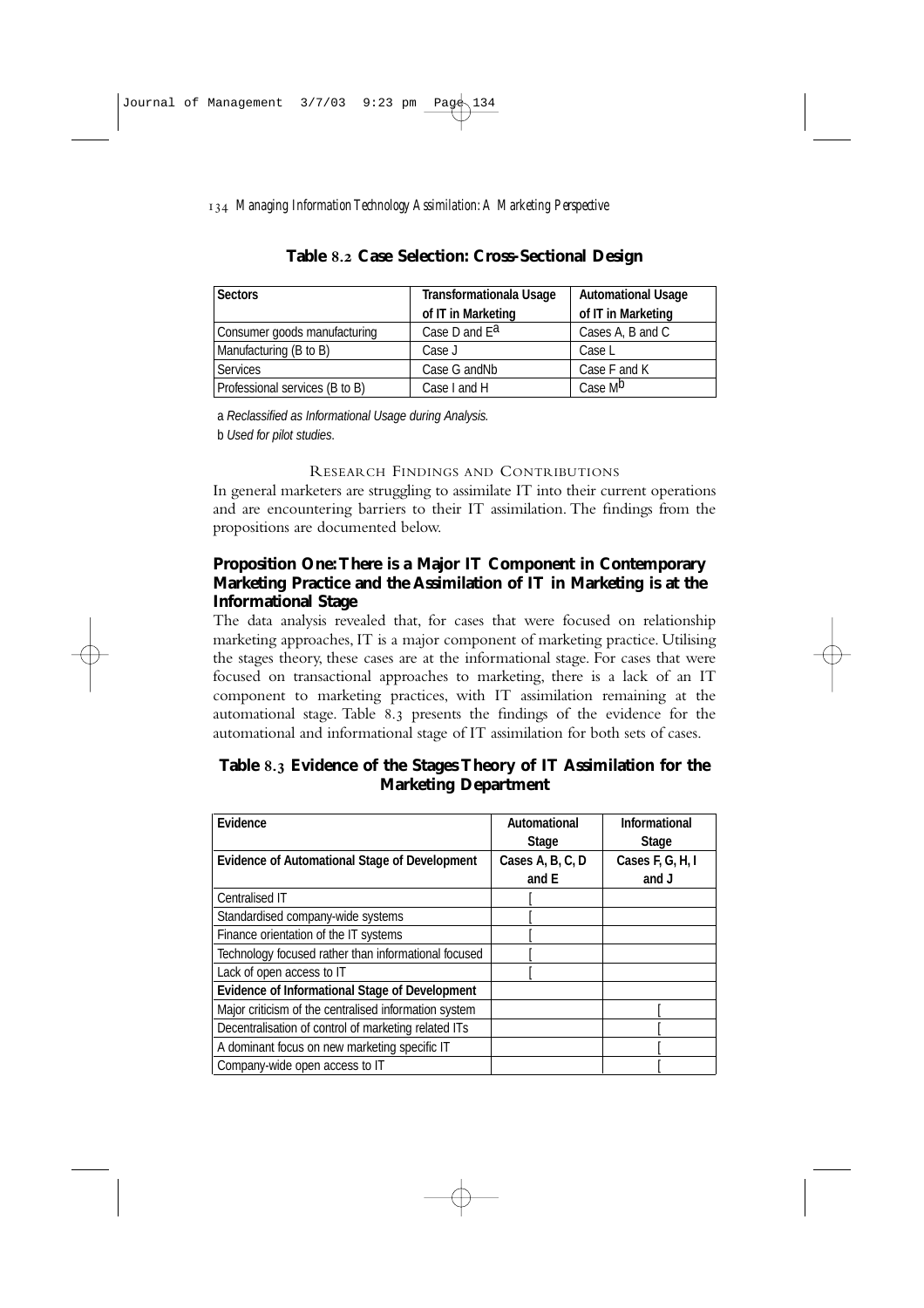| Informational rather than technology focus            |  |
|-------------------------------------------------------|--|
| Internal and external focus of IT developments        |  |
| Appreciation of the learning curve of IT assimilation |  |
| Increased IT skills in marketing                      |  |
| Marketing department as drivers of IT developments    |  |

Cases with an automational focus rely on the IT department for the majority of their IT needs, they are not IT orientated and there is a lack of development of marketing specific ITs. In contrast, the cases at the informational stage of IT assimilation have moved beyond the automational stage and are now focused on the use of IT to increase their effectiveness.They are designing, developing and implementing a range of IT applications with a particular focus on ITs which will enhance their relationship marketing practices.

## **Proposition Two:There are Barriers to IT Assimilation in Marketing**

For cases with a relational perspective to marketing practices and informational IT assimilation they are experiencing a range of major barriers. Marketing's constrained assimilation was predominantly due to the legacy of the finance orientated, centralised automational-based information system. In reality, the main IT source of information lacked marketing-specific information and was quantitative and accounts based.

They are primarily for generating bills.They are designed to enable us to send out invoices so they're not really designed for us to gain a better understanding of our customers. (Case F, Head of Marketing and Business Development)

The major difficulty in obtaining the information dimension of information technology was also a critical factor.

It is a major job, a major, major job … It continuously needs to be updated and it's probably not. It's being updated by some people and not being updated by other people and then because people feel it's not up to date, they don't use it. So it's kind of like a vicious circle. (Case H, Marketing Assistant)

A central finding is that a pattern composed of the following elements exists in response to the barriers to IT assimilation.

- **•** Development of IT expertise in marketing;
- Outsourcing of marketing's IT requirements:<br>• The introduction of an IT steering committee
- The introduction of an IT steering committee to drive through decentralised IT;
- **•** Senior management support for marketing specific IT developments;
- **•** Large marketing budget;
- **•** Circumvention of the IT department's restrictions;
- **•** The determination of marketing personnel to pursue IT developments regardless of the barriers.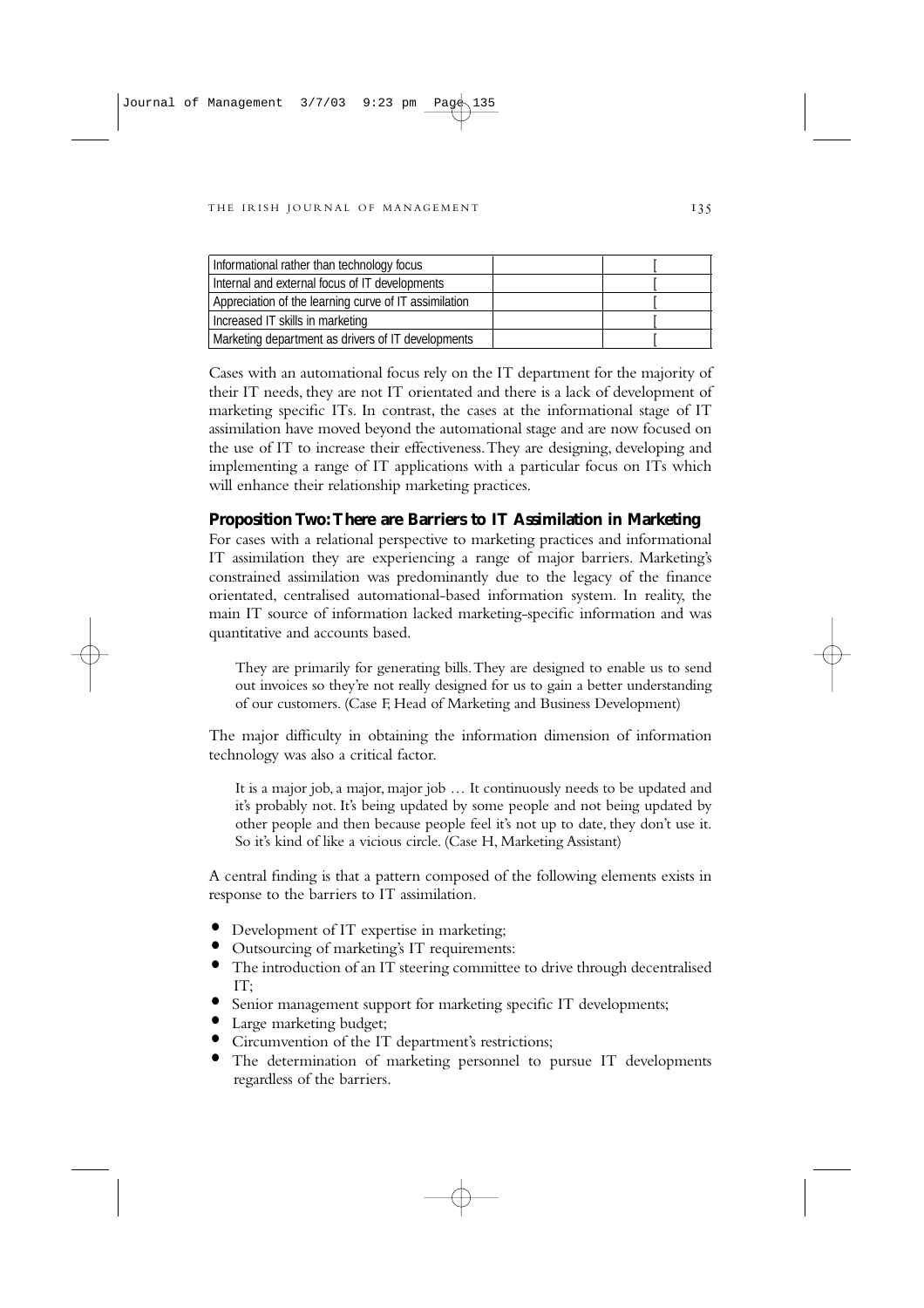#### *Managing Information Technology Assimilation:A Marketing Perspective*

The motivation for the informational stage of IT assimilation centred on the recent orientation to a relationship marketing perspective. For the relationalfocused cases, IT is viewed as a key enabler of their endeavours to become more relationship-marketing focused, and they were assimilating IT in order to gain knowledge and to increase their effectiveness, in this area. In support of literature in the IT field (Applegate, 1994; Davies and Mitchell, 1994) it was clear that the transactional-focused cases lacked a driver for IT assimilation as they were content with and intended to continue to pursue their successful traditional tactics and strategies.These cases were inherently conservative but very profitable companies and could not foresee how IT would improve or benefit their marketing operations.

#### THEORETICAL AND PRACTICAL IMPLICATIONS

This study enriches our understanding of IT assimilation in general and for marketing specifically. It also contributes to our knowledge of contemporary marketing practice. From a theoretical perspective, the study confirms that by utilising the Coviello et al.  $(1997)$  framework, it was possible to classify cases along the relational exchange and the managerial dimension of the CMP framework. It also confirms the Coviello et al. (2001) finding of pluralism of marketing approaches. Though Coviello et al. added an IT dimension to this framework through the vertical inclusion of an e-marketing marketing [strategy?], this study disagrees with this approach and suggests that IT should be added as a relational exchange and managerial dimension across all approaches rather than as an individual approach (Brady et al., 2002). Within IT, this study provides support for the stages theory framework (Nolan,  $1973$ ;  $1979$ ;  $1993$ ) for IT assimilation.

The practical reality is that marketers are being asked to understand, develop and implement a variety of IT applications quickly and successfully.There are three issues of interest here. First, though the technology itself can be installed, actual IT assimilation and successful usage takes time. People and processes change over time and it also takes time for the benefits to be observed and appreciated. Second, much of IT assimilation is outside the marketing managers knowledge and skills base, resulting in marketers who are overwhelmed and confused by the range and impact of these ITs on their marketing practice and ultimate marketing success.Third, IT is not a replacement for marketing, it can simply aid or augment certain marketing practices; the core marketing skills are still needed, probably even more now then they ever were. As advances in IT applications continue, marketers need to be educated to understand the significant role of a vast range of ITs, impacting on all aspects of marketing practices.

#### **CONCLUSIONS**

The findings from this theory building study suggest that though IT requirements are central to marketing practice and particularly relationship marketing practice, there is a myriad of internal and external barriers to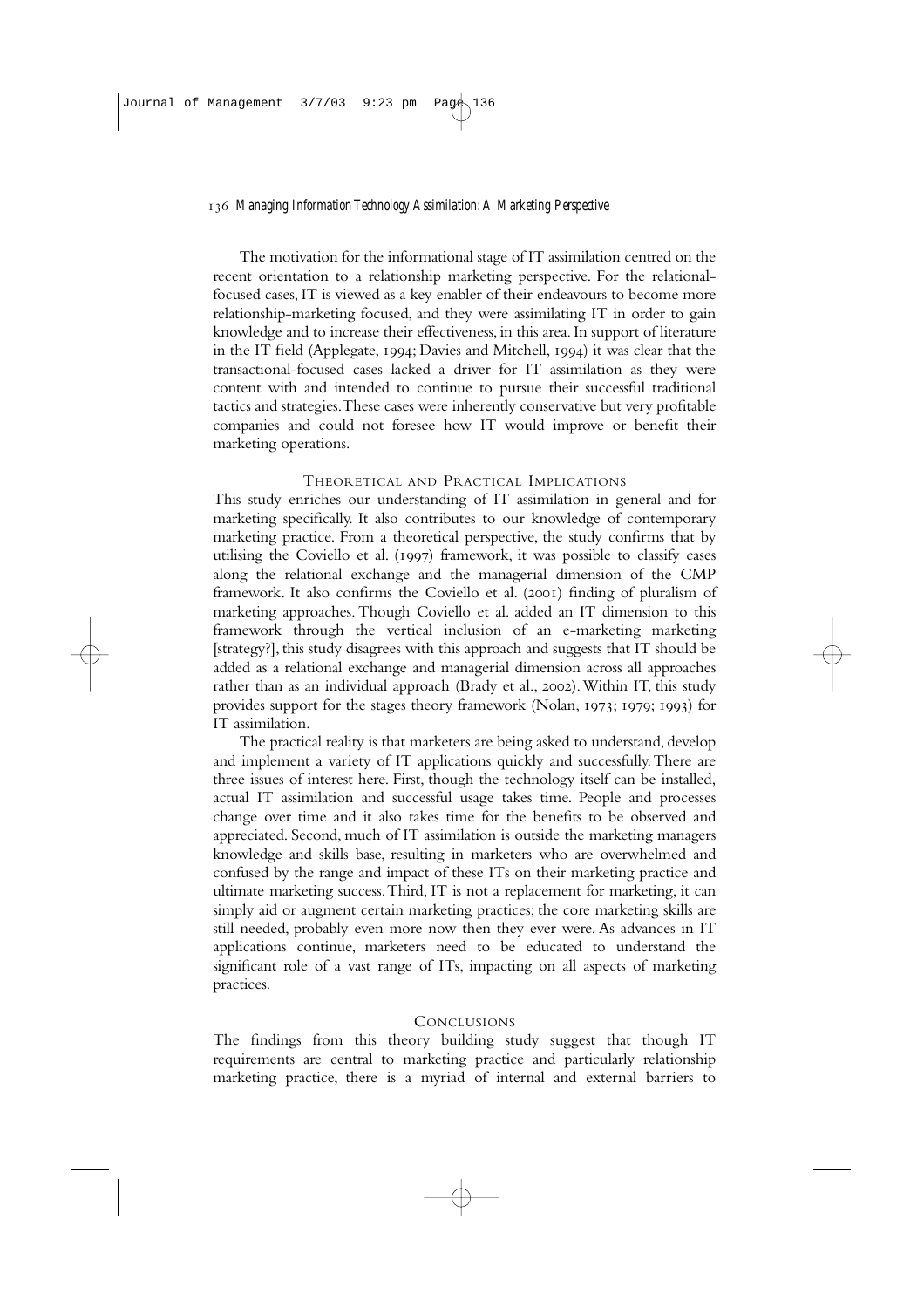successful IT assimilation.Rather than a 'quick-fit'or a 'one-size-fits-all'solution, marketers need to view IT assimilation from the stages theory perspective and comprehend that organisational learning will occur over time and that the barriers they encounter must be overcome. Marketers and academics must also realise that IT is now a part of contemporary marketing practice and so understanding, appreciation and ability to exploit IT must be part of the skill sets of all marketers.In conclusion,the reality of IT assimilation into marketing is that many of the developments have been tentative and faltering, and though there is perceived potential, there are various challenges that must be overcome before IT will become a normal and supportive part of marketing practice.

## **Author**

Mairead Brady *is a Lecturer in Marketing [or School of Business?] at Trinity College, Dublin. She gained her Ph.D. from the University of Strathclyde in September 2001. Her research interests focus on contemporary marketing practices, with a dominant IT perspective. She has published in* Management Decision *and the* Journal of Marketing Management*. She has extensive business experience having worked for* ITT World Directories (Golden Pages Ltd) *in a variety of roles, specialising in the implementation of strategic and tactical marketing plans for a range of business ventures.*

#### REFERENCES

- Applegate, L. (1994) "Managing in an Information Age: Transforming the Organisation for the s", in R. Baskerville, S. Smithson, O. Ngwenyama and J. DeGross (eds) *Transforming Organisations with Information Technology*, Holland: Elsevier Science, pp. 15-94.
- Baker, M. (1994) "Marketing Intelligence for Intelligent Marketing", in J. Chapman and C. Holtham (eds) *IT in Marketing*, Alfred Waller in association with UNICOM, Henley on Thames, pp. 25-39.
- Barnes, J.G. (1997) "Closeness, Strength and Satisfaction: Examining the Nature of Relationships between Providers of Financial Services and their Retail Customers", *Psychology and Marketing*, Vol. 14, No. 8, pp. 765-90.
- Brady, M., Saren, M. and Tzokas, N. (1999) "The Impact of Information Technology on Marketing: An Evaluation", *Management Decision*, Vol. 37, No. 10, pp. 758-66.
- Brady, M., Saren, M. and Tzokas, N. (2002) "The Assimilation of IT into Marketing Practice, The Stages Theory: Transactional to Relational Approach", *Irish Marketing Review*, (forthcoming).
- Brady, M., Saren, M. and Tzokas, N. (2002) "Integrating Information Technology into Marketing Practice: The IT Reality of Contemporary Marketing Practice", *Journal of Marketing Management*, Vol. 18, No. 5-6, July, pp. 555-78.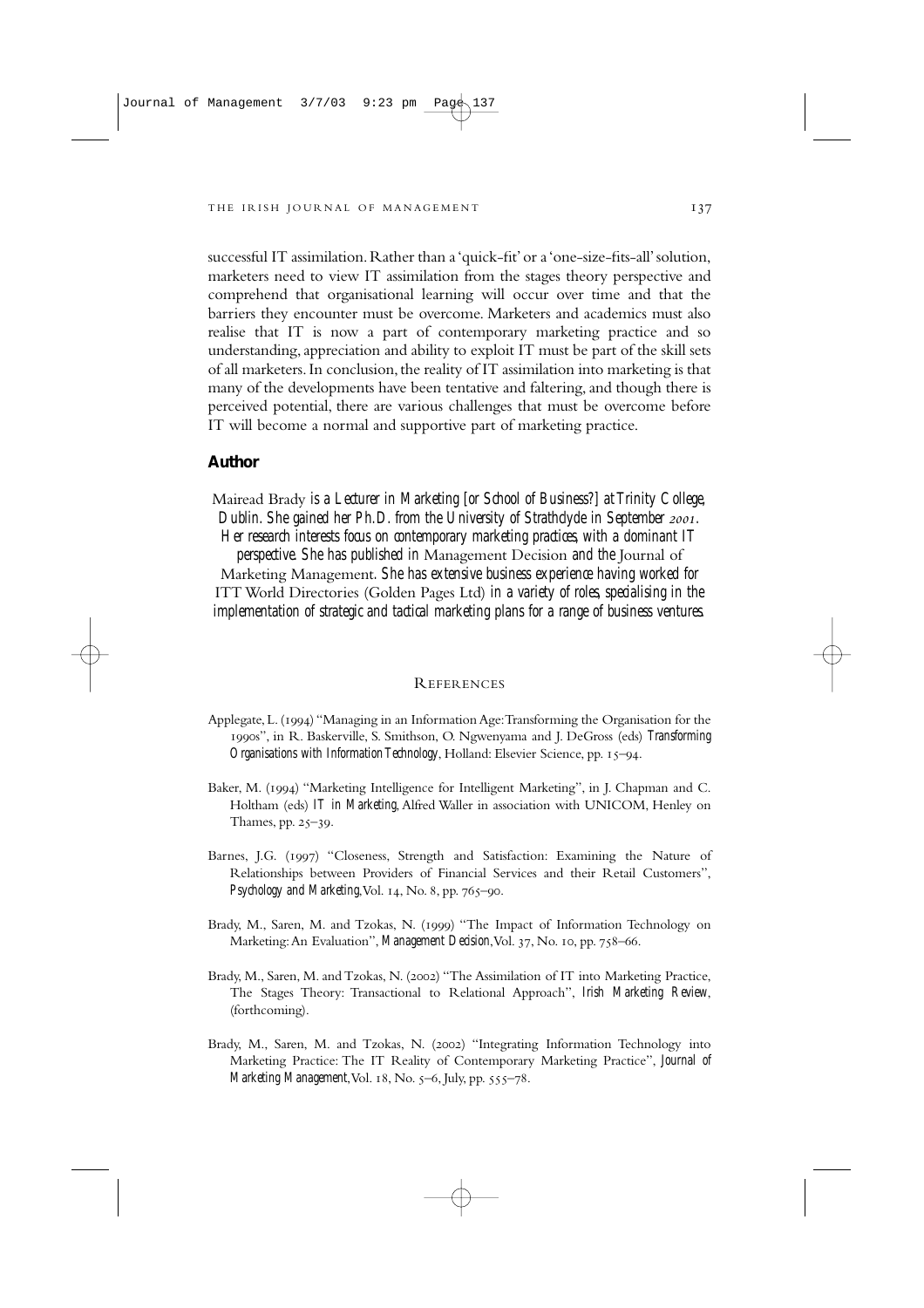- Brodie, R., Coviello, N., Brooks, R. and Little, V. (1997) "Towards a Paradigm Shift in Marketing? An Examination of Current Marketing Practices", *Journal of Marketing Management*, Vol. 13, pp. 383-406.
- Brodie, R., Coviello, N., Pels, J. and Gronroos, C. (2001) "Profiling Contemporary Marketing Practice: Cross National Comparisons", *EMAC 2001*, Bergen, Norway, http://euro.nhh.no/emac/
- Brownlie, D. and Saren, M. (1995) "On the Commodification of Marketing Knowledge: Opening Themes", *Journal of Marketing Management*, Vol. 11, pp. 619-27.
- Bruce, M., Leverick, F., Littler, D. and Wilson, D. (1996) "The Changing Scope and Substance of Marketing:The Impact of IT", in Conference Proceedings from the *European Academy of Marketing Conference: Marketing for an Expanding Europe*, Vol. 1. Budapest University of Economic Science, pp.  $185-204$ .
- Cash, J., Eccles, R., Nohria, N., and Nolan, R. (1994) *Building the Information-Age Organisation: Structure, Control and Information Technologies*, Burr Ridge, IL: Richard D. Irwin.
- Clarke, K., Ford, D., Saren, M. and Thomas, R. (1995) "Technology Strategy in UK Firms", *Technology Analysis and Strategic Management*, Vol. 7, No. 2, pp. 169-90.
- Coviello, N. and Brodie, R. (2001) "Contemporary Marketing Practice of Consumer and Business-to-business Firms: How Different are They?", *Journal of Business and Industrial Marketing*, Vol. 16, No. 5, pp. 382-400.
- Coviello, N., Brodie, R. and Munro, H. (1997) "Understanding Contemporary Marketing: Development of a Classification Scheme", *Journal of Marketing Management*, Vol. 13, pp.  $50I-22.$
- Coviello, N., Brodie, R., Danaher, P. and Johnston, W. (2002) "How Firms Relate to their Markets: An Empirical Examination of Contemporary Marketing Practices", *Journal of Marketing*, (forthcoming).
- Coviello, N., Brodie, R., Palmer, R. and Brookes, R. (2001) "The Role of E-Marketing in Contemporary Marketing Practice", in Conference Proceedings of the *9th International Colloquium on Relationship Marketing*, Montreal.
- Coviello, N., Milley, R. and Marcolin, B. (2001) "Understanding IT-enabled Interactivity in Contemporary Marketing", *Journal of Interactive Marketing*, Vol. 15, No. 4, pp. 18-33.
- Davenport, T.H. (1993) *Process Innovation: Reengineering Work through Information Technology*, Boston: Harvard Business School Press.
- Davies, L. and Mitchell, G. (1994) "The Dual Nature of the Impact of IT on Organisational Transformation", in R. Baskerville, S. Smithson, O. Ngwenyama and J. DeGross (eds) *Transforming Organisation with IT*, IFIP Transactions, Elsevier Science, Netherlands, pp.  $243 - 61.$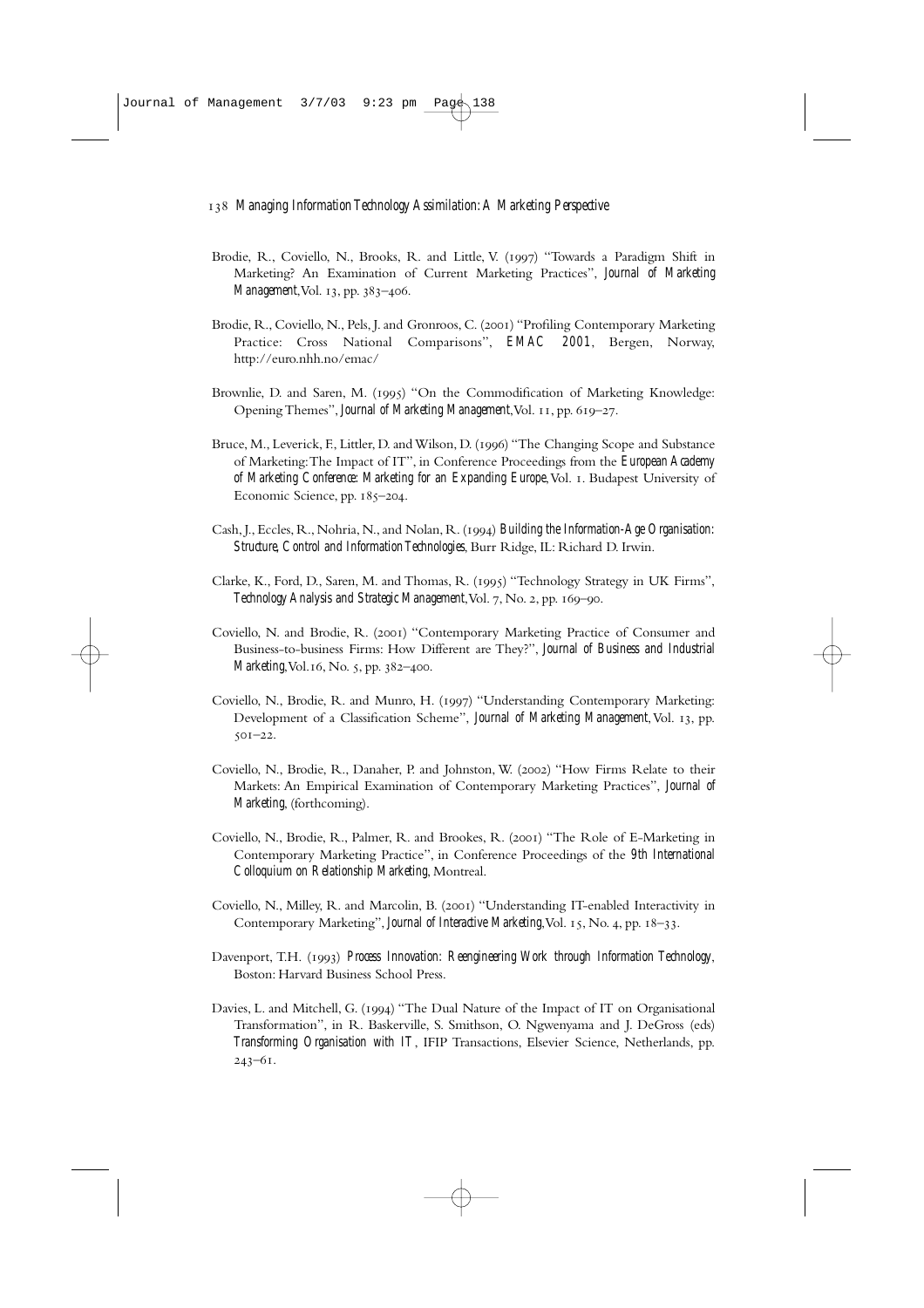- Dempsey, M. (2000) "Customer-focus: Embracing the CRM Trend", *The Financial Times*, http://www.ft.com/ftsurverys.q3e16.htm
- Desai, C., Fletcher, K. and Wright, G. (1998) "Barriers to Successful Implementation of Database Marketing: A Cross Industry Study", *International Journal of Information Management*, Vol. 18, No. 4, 265-78.
- Domegan, C. and Donaldson, B. (1994) "Customer Service and Information Technology", in M. Lambkin and T. Meenaghan (eds) *Perspectives on Marketing Management in Ireland*, Oak Tree Press, Dublin, pp.  $100 - 19$ .
- Dosi, G. (1982) "Technological Paradigms and Technological Trajectories", *Research Policy*, Vol. 11, pp. 147-62.
- Durand, T. (1992) "Dual Technological Tress: Assessing the Intensity and Strategic Significance of Technological Change", *Research Policy*, Vol. 21, pp. 361-80.
- Dutta,S.and Segev,A.() "Business Transformation on the Internet",*European Management Journal*, Vol. 17, No. 5, pp. 466-76.
- Farbey B., Land, F. and Targett, D. (1999) "A Taxonomy of Information Systems Applications: The Benefits Evaluation Ladder", *European Journal of Information Systems*, Vol. 4, pp. 41-50.
- Fletcher, K. and Wright, G. (1997) "The Challenge of Database Marketing", *The Journal of Database Marketing*, Vol. 5, No. 1, pp. 42-52.
- Freeman, J. and Sudoyo, R. (1999) "Technology's Effect on Customer Service: Building Meaningful Relationship through Dialogue", I*ntegrated Marketing Communications Research Journal*, Vol. 5, pp. 3-8.
- Galliers, B. and Baets, W. (1998) "Information Technology and Organisations Transformation: The Holy Grail of IT", in B. Galliers, and W. Baets (eds) *Information Technology and Organisation Transformation, Innovations for the 21st Century*, Chichester: Wiley Series in Information Systems, pp.  $I-I6$ .
- Galliers, R. and Sutherland, A.R. (1999) "The Evolving Information Systems Strategy. Information Systems Management and Strategy Formulation:Applying and Extending the 'Stages Of Growth' Concept", in R. Galliers, B. Leidner and S.H. Baker (eds) *Strategic Information Management, Challenges and Strategies in Managing Information Systems* (2nd edn), Oxford: Butterworth Heinemann.
- Geiger, S. and Martin, S. (1999) "Relationship Marketing, the Internet and Irish Business: A Handsome Threesome", in Conference Proceedings of the IMP, Dublin.
- Glazer, R. (1991) "Marketing in an Information Intensive Environment: Strategic Implications of Knowledge as an Asset", *Journal of Marketing*, Vol. 55, pp. 1-19.
- Haeckel, S. (1985) "Strategies for Marketing the New Technologies", in R.D. Buzzell (ed.) *Marketing in an Electronic Age*, Boston: Harvard Business School Research Colloquium, pp.  $231 - 26.$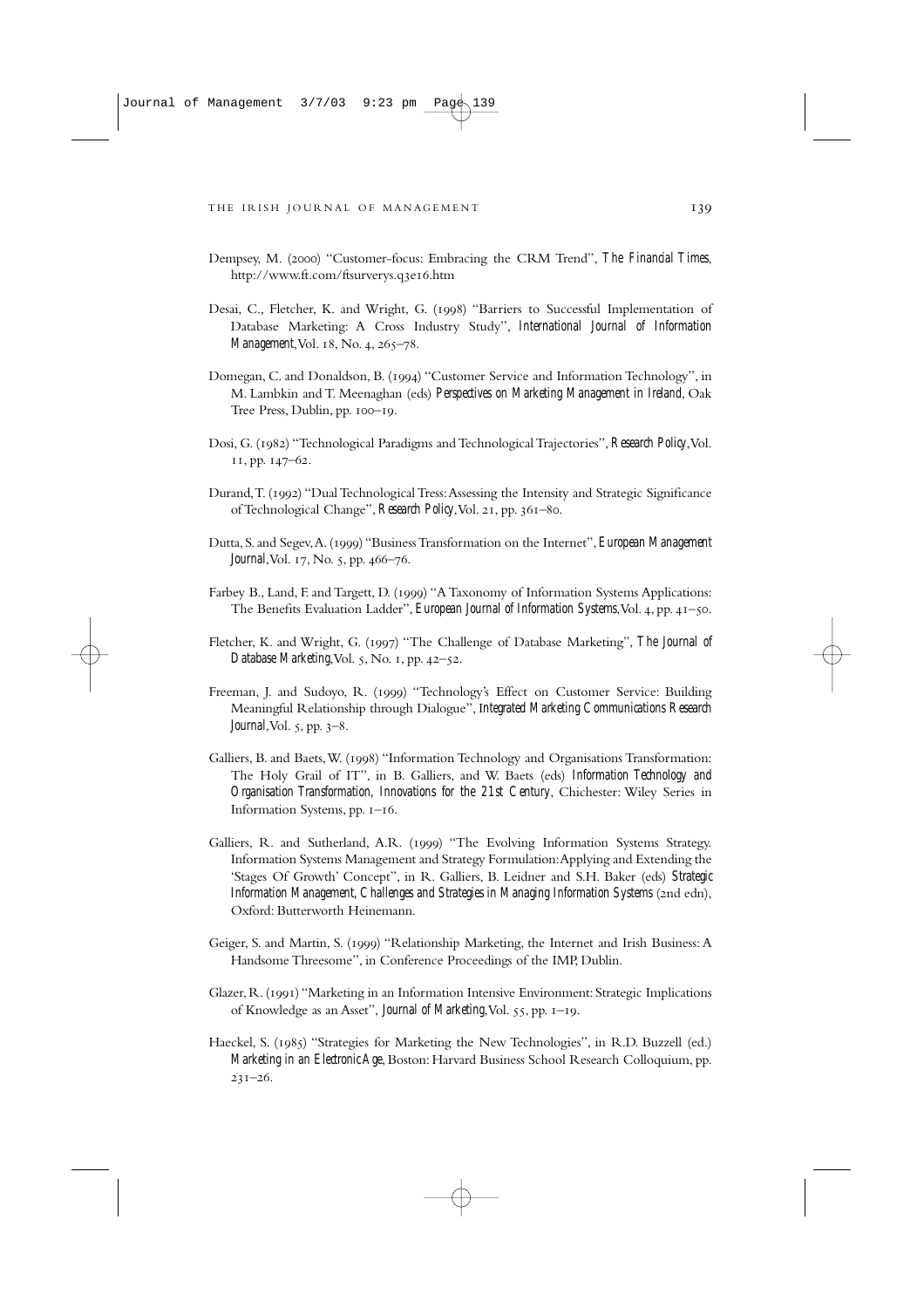- Hammer, M. and Mangurian, G.E. (1987) "The Changing Value of Communications Technology", *Sloan Management Review*, winter, pp. 65-71.
- Hewson, N. and Hewson, W. (1994) *The Impact of Computerised Sales and Marketing Systems in the UK* (4th edn), Buckinghamshire: HCG Publishing.
- Higby, M.A. and Farah, B.N. (1991) "The Status of Marketing Information Systems, Decision Support Systems and Expert Systems in the Marketing Function in US Firms", *Information* and Management, Vol. 20, pp.  $34-48$ .
- Hitt, L.M. and Brynjolfsson, E. (1996) "Productivity and Business Profitability, and Consumer Surplus:Three Different Measures of Information Technology Value", *MIS Quarterly*,Vol. 20, No. 2, pp. 121-42.
- Holtham, C. (1994) "Current Practice and Future Trends: An Overview", in J. Chapman and C. Holtham (eds) *IT in Marketing*,Alfred Waller in association with UNICOM, Henley on Thames, pp.  $I=23$ .
- Hunt, S.D. (1994) "On Rethinking Marketing: Our Discipline, Our Practice, Our Methods", *European Journal of Marketing*, Vol. 28, No. 3, pp. 13-25.
- King, W.P. () "IT-enhanced Productivity and Profitability", *Information Systems Management*, winter, pp. 64-6.
- Leverick, F., Littler D., Wilson, D. and Bruce, M. (1997) "The Role of IT in Reshaping of Marketing", *Journal of Marketing Practice: Applied Marketing Science*, Vol. 3, No. 2, pp. 87-106.
- Li, E. (1995) "Marketing Information Systems in the Top US Companies: A Longitudinal Analysis", *Information and Management*, Vol. 28, pp. 13-31.
- Lindgreen, A. (1999) "Research into International Relationship Marketing Dyads", in Conference Proceedings of the *Academy of Marketing Doctoral Colloquium*, Cranfield University, pp. 46-53.
- Little, J. (1987) "Information Technology in Marketing". *MIT Working Paper*, pp. 1-39.
- MacKenzie, D. and Wajcman, J. (1999) "Introductory Essay: The Social Shaping of Technology", in D. MacKenzie and J. Wajcman (eds) The Social Shaping of Technology (2nd edn), Buckingham: Open University Press, pp. 3-27.
- Marchall, K. (1996) Marketing Information Systems, New York: International Thomson Publishing Company.
- McDonald, M. and Wilson, H. (1999) "Improving Marketing Effectiveness through Information Technology". Working Paper, Cranfield School of Management, March, pp. 30–45.
- McDonald,M.,Hewson,W.and Wilson,H.() *Emerging Information Technologies:A Marketing Opportunity*, Buckinghamshire: HCG Publications, pp. 157–60.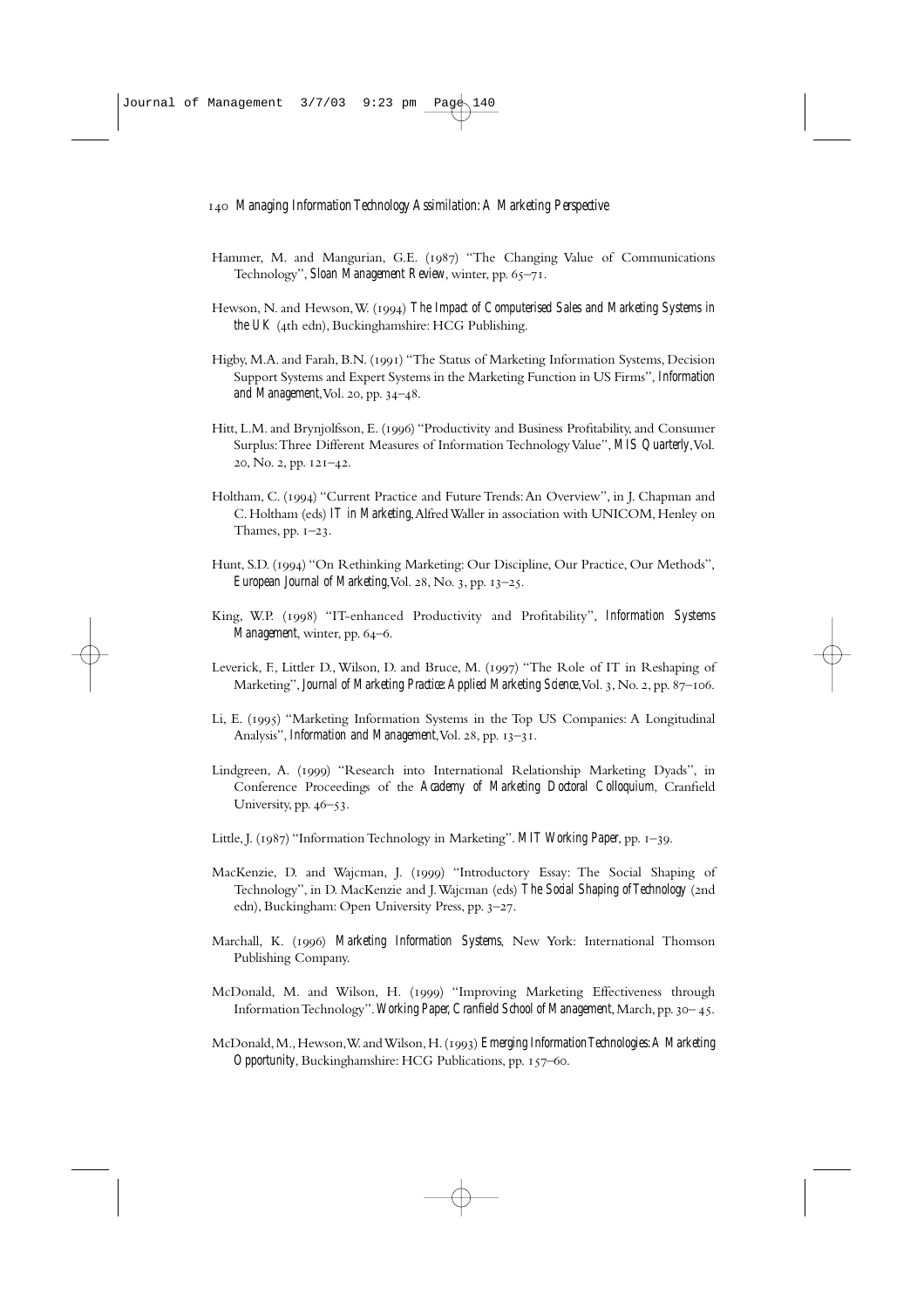- Meuter, M., Ostrom, A., Roundtree, R. and Bitner, M. (2000) "Self-service Technologies: Understanding Customer Satisfaction with Technology-Based Service Encounters", *Journal of Marketing*, Vol. 64, No. 3, pp. 35-46.
- Mooney, J.G., Gurbaxani, V. and Kraemer, K.L. (1995) "A Process Orientated Framework for Assessing the Business Value of Information Technology", in Conference Proceedings of the *Sixteenth Annual International Conference on Information Systems*, Amsterdam: ACM, pp.  $17 - 27$ .
- Morse, J.M. (1994) "Emerging from the Data: The Cognitive Processes of Analysis in Qualitative Inquiry", in J. Morse (ed.) *Critical Issues in Qualitative Research Methods*, Thousand Oaks: Sage, pp.  $23-43$ .
- Nolan, R. (1973) "Computer Databases: Now and in the Future", *Harvard Business Review*, September–October, pp. 98–112.
- Nolan, R. () "Managing the Computer Resource:A Stage Hypothesis", *Communications of the ACM*, Vol. 16, No. 7, pp. 399–405.
- Nolan, R. (1979) "Managing the Crisis in Data Processing", *Harvard Business Review*, Vol. 57, pp.  $3-4$ .
- Nolan, R. (1985) "Managing the Advanced Stage of Computer Technology: Key Research Issues", in W. McFarlan (ed.) *Information System Research Challenges*, Boston: Harvard Business School Press.
- Nolan, R. (1991) "Improving IT Quality: The Basics to Boost Service and Cut Costs", *Information Management and Computer Security*, Vol. 3, No. 5, pp. 3–7.
- Nolan, R. () "The Process of Creative Destruction: Business Transformation", *Harvard* Business School Paper, December, 9-196-018, pp. 1-11.
- Nolan, R., Croson, D. and Segar, K. (1993) "The Stages Theory: A Framework for IT Adoption and Organisational Learning", *Harvard Business School Paper*, March, 19, 9-193-141, pp.  $I-IO.$
- Palidawandana, D. and Delfino, M. (1994) "Marketing and IT: A Study Related to the North-East of England", in Conference Proceedings of the *10th IMP Meeting the Challenges of New Frontiers*, Groingen, The Netherlands, pp.  $117-32$ .
- Payne, A. (2001) "Customer Focus: Accelerating Success, Introducing New Research and Practical Lessons From Star Performers", *PA Consultancy Group*, pp. 1-20.
- Peattie, K. and Peters, L. (1997) "The Marketing Mix in the Third Age of Computing", *Marketing Intelligence and Planning*, Vol. 15, No. 3, pp. 142-50.
- Pels, J., Coviello, N. and Brodie, R. (2000) "Integrating Transactional and Relational Marketing Exchange: A Pluralistic Perspective", *Journal of Marketing Theory and Practice*, summer, pp.  $I = 20.$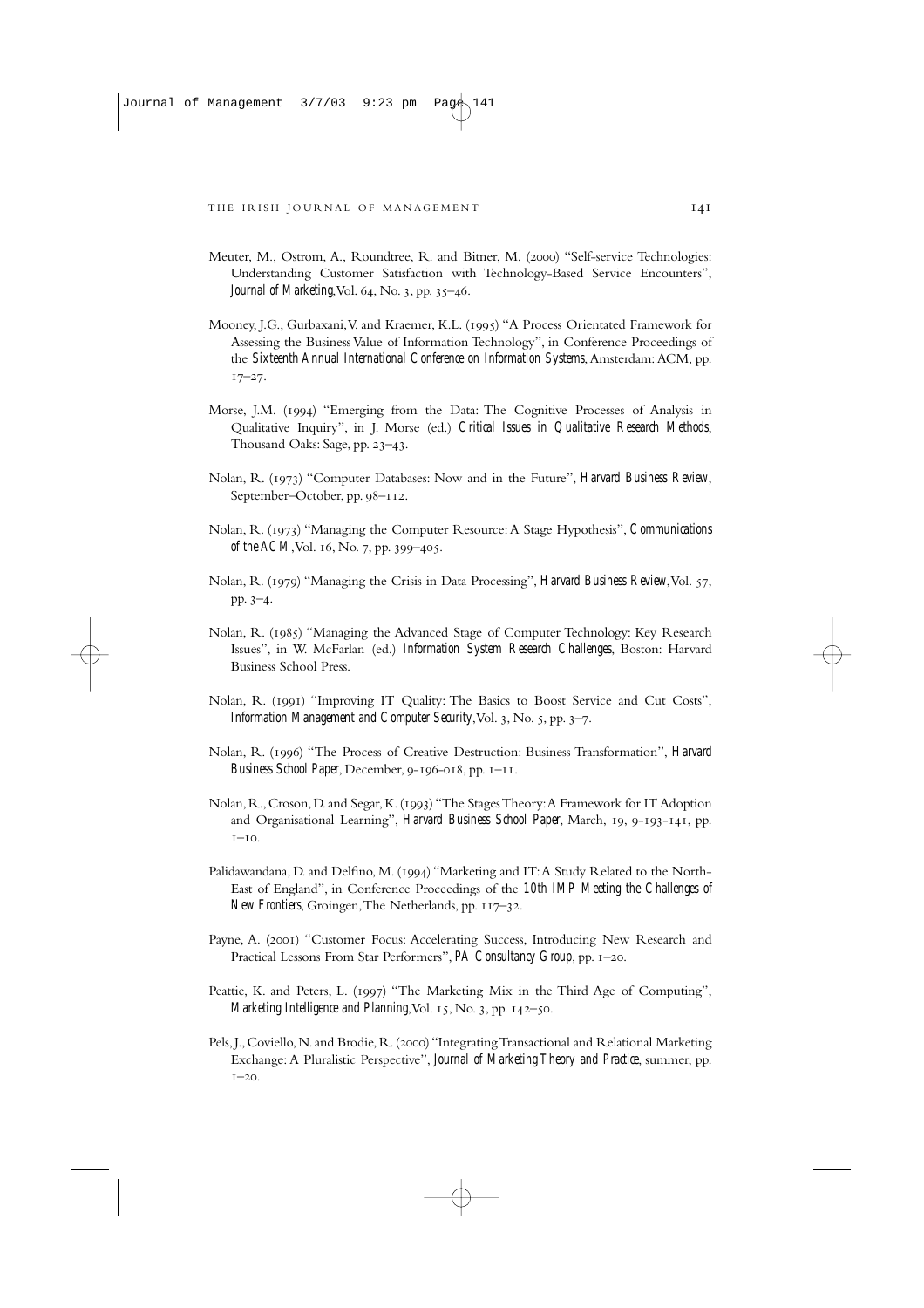- Perez, C. and Freeman, C. (1988) "Structural Crisis of Adjustment, Business Cycles and Investment Behaviour", in G. Dosi, C. Freeman, G. Silverberg and L. Soete (eds)*Technical Change and Economic Theory*, London: Pinter, pp. 1-19.
- Perry, C., and Coote, L. (1994) "Processes of Case Research Methodology: Tool for Management Development?", UN Conference Proceedings at the *ANZMAC Conference*, University of Wellington,Victoria, December.
- Pettigrew, A.M. (1987) "Contest and Action in the Transformation of the Firm", *Journal of Management Studies, Vol. 24, pp. 649-70.*
- Sahay, A., Gould, J. and Barwise, P. (1998) "New Interactive Media: Expert Perceptions of Opportunities and Threats for Existing Business", *European Journal of Marketing*, Vol. 32, Nos 7/8, pp. 616-28.
- Saren, M. (2000) "Marketing Theory", in M. Baker (ed) *Marketing Theory: A Students Text*, London: Business Press Thomson Publishing, pp.  $21-42$ .
- SAS Institute (1998) Customer Focus: Embracing the CRM Trend, http:// www.ft.com/ftsurvey/q3el6.htm
- Sheth, J. and Sisodia, R. (1999) "Revisiting Marketing's Lawlike Generalisations", *Journal of the Academy of Marketing Science*, Vol. 27, No. 1, pp. 71-87.
- Willcocks, L. and Lester, S. (1996) "The Evaluation and Management of Information Systems Investments: From Feasibility to Routine Operation", in L. Willcocks (ed.) *Investing in Information Systems: Evaluation and Management*, London: Chapman and Hall, pp. 15-35.
- Wilson, H.N. and McDonald, M. (1996), "Computer-aided Marketing Planning: The Experiences of Early Adopters", *Journal of Marketing Management*, Vol. 12, pp. 391-416.
- Yin, R. (1994) *Case Study Research, Design and Methods* (2nd edn), Thousand Oaks: Sage Publications.
- Zuboff, S. () *In the Age of the Smart Machine*, Oxford: Heinemann Professional Publishing.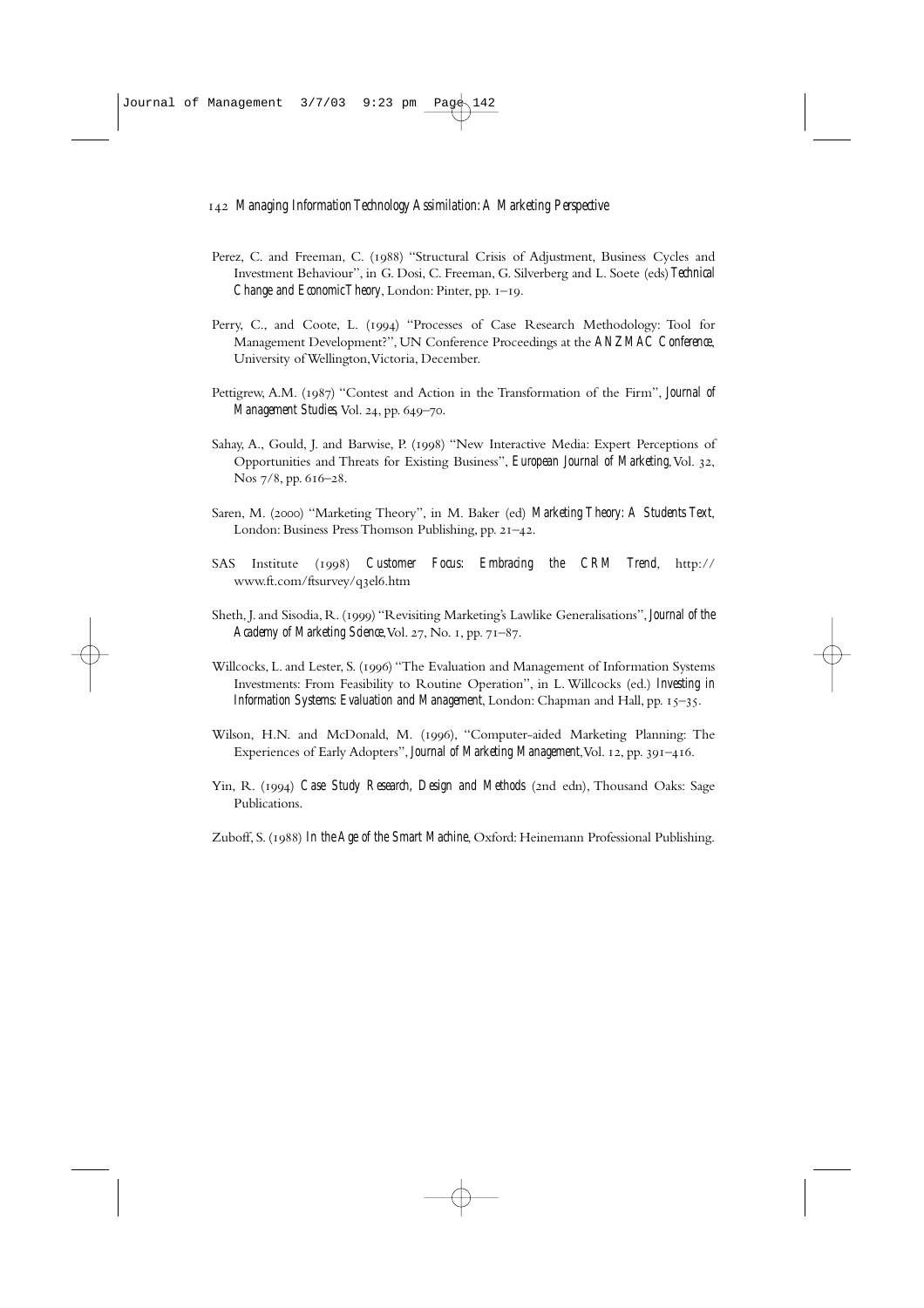# The Integration of E-Commerce Tools into the Business Processes of SMEs

. . . . . . . . . . . . . . . . . . .

# TOM EGAN, STEVEN CLANCY AND TOM O' TOOLE

*School of Accountancy and Business Studies,Waterford Institute of Technology*

#### **INTRODUCTION**

Since the late 1980s it has been argued that the adoption of information<br>technologies is no longer a means of creating a sustainable competitive advantage (Johnston, 1988), but an essential competitive weapon necessary for survival (Benjamin, de Long and Morton, 1990). This is hardly surprising as information technology (IT) became cheaper and more accessible to users, where by 1990 some commentators were claiming that computers had became as ubiquitous as the telephone (Hopper, 1990). We use the term e-commerce to encompass buying and selling via computer networks (primarily the Internet), use of technologies to exchange information and the development of electronic business processes to complete the order fulfilment cycle and/or purchasing cycle. Under this scenario e-commerce is integrated. Many studies (Venkatraman, 1994; Knol and Stroeken, 2001) have found long-term benefits of an integration of business functions and IT within a company and in an interorganisational/sector-wide context.This integration of IT and e-commerce into business systems and processes has increased the competitive potential of technology especially for large firms who are able to exploit supply and demand chain efficiencies. Chaffey (2000) describes the levels of e-commerce sophistication which an organisation may possess (see Table 9.1). It is the advanced stage of e-commerce (Chaffey's full electronic commerce) that is at issue in this paper: have SMEs reached this stage? To gain competitive advantage using e-commerce requires firms to be moving to or at this stage depending on their industry group. This stage of e-commerce provides an array of possible competitive efficiencies including cost reduction and bundling of product and service offerings in multiple ways.

For Irish businesses, e-commerce offers an essentially new way of conducting business transactions that have wide-reaching economic and social implications. It will influence new industry structures and competitive practice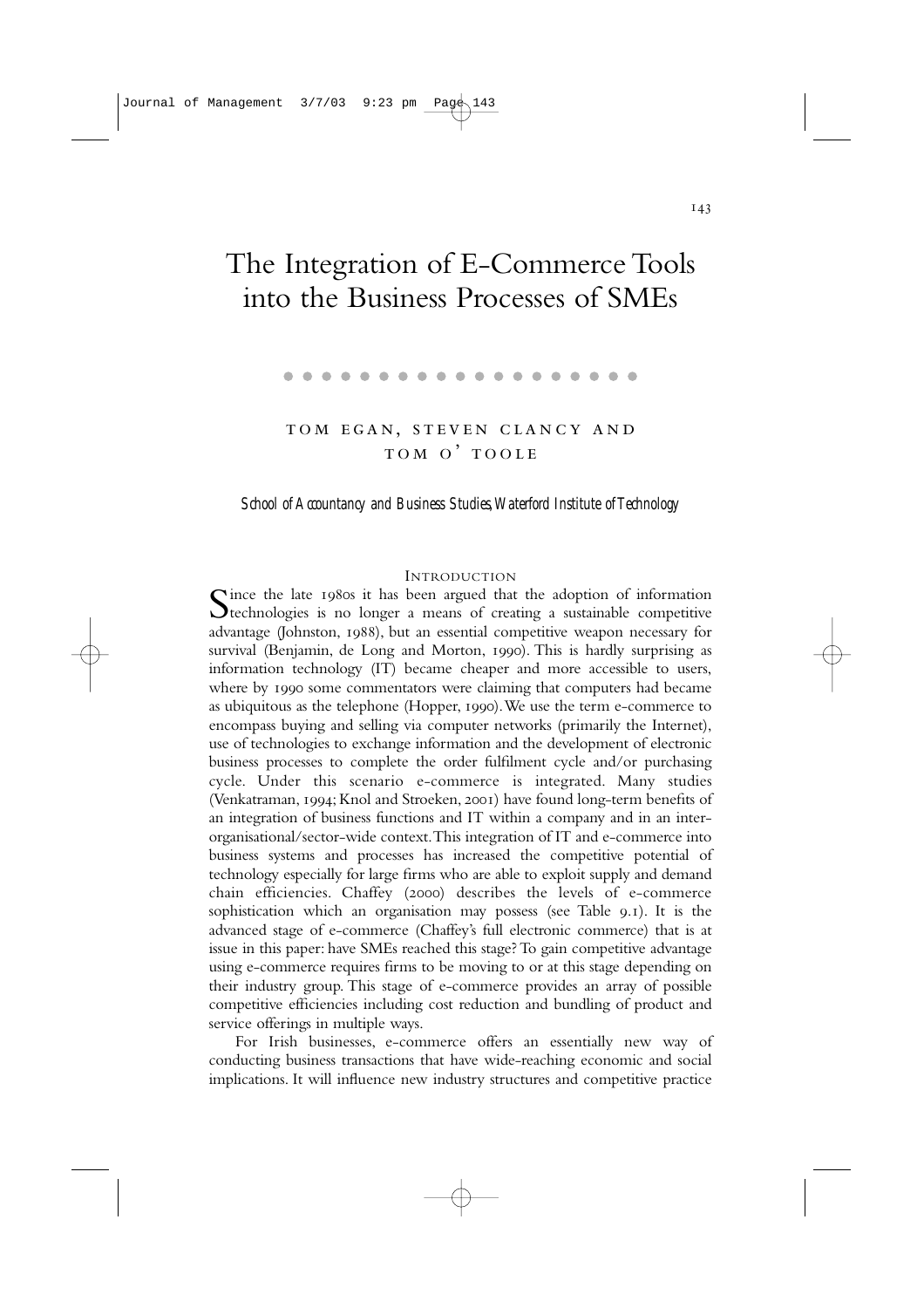| Level            | Characteristics                                                                            |
|------------------|--------------------------------------------------------------------------------------------|
| <b>Primitive</b> | Static web pages or "brochure-ware"                                                        |
|                  | Searchable site with dynamic pages such as online catalogue                                |
|                  | Integration with operational databases, e.g. inventory searching, package tracking,        |
|                  | job postings                                                                               |
|                  | Customer transaction through the Internet, e.g. selling products and services,             |
|                  | buying and selling shares, applying for loans                                              |
| Advanced         | Full electronic commerce (i.e. integrated fulfilment cycle of ordering, shipping, billing) |

**Table . Levels of E-Commerce Sophistication**

Source: *Chaffey et al. (2000)* Internet Marketing: Strategy, Implementation and Practice*, Financial Times/Prentice Hall, London, p. 329.*

in Irish and international markets, and will offer considerable business opportunities and indeed threats for Irish businesses. Furthermore, e-commerce presents an alternative channel for overcoming some of Ireland's strategic challenges, including our peripheral location on the edge of Europe, the high proportion of SMEs within indigenous industry and regional imbalances in the distribution of industry.

A Forfás study in 1999 found that 99.4 per cent of enterprises are SMEs, and that they account for just under half of total enterprise employment in Ireland (Forfás, ).Therefore, significant opportunities exist for the Irish SME sector to create efficiencies in communications, shift the trading power balance in its favour and create new markets.There exists a range of national and commercial studies pertaining to information technology usage amongst Irish SMEs and these generally exhibit high usage levels of basic e-commerce tools such as email and the Internet. An Information Society Commission Report (1999) found that per cent of companies had access to the Internet and an NGM Market Research (2001) study found that almost 80 per cent of companies in the southeast of Ireland with PCs have email and Internet access. However, existing literature has not sufficiently addressed the levels of transformation that ecommerce can have on the business processes of SMEs. For SMEs, or any business,to reach a stage of advanced e-commerce requires their business systems and processes to be electronically integrated. To achieve this can require considerable change and is therefore referred to as having a transformative effect on the business. In addition, this transformation indicates that the business has reached the highest level of e-commerce adoption and has its business defined on such a platform.

Many SMEs are gearing-up at the front-end of their business process through the use of e-commerce tools such as email and having a web page.This paper will assess whether this is met by back-end support that would serve to integrate customer orders or supplier relationships into the business process.Yet given the lack of strategic success by SMEs in exploiting IT in general (Thong and Yap, 1995; Bridge and Peel, 1999), this is a high-order test. Therefore, the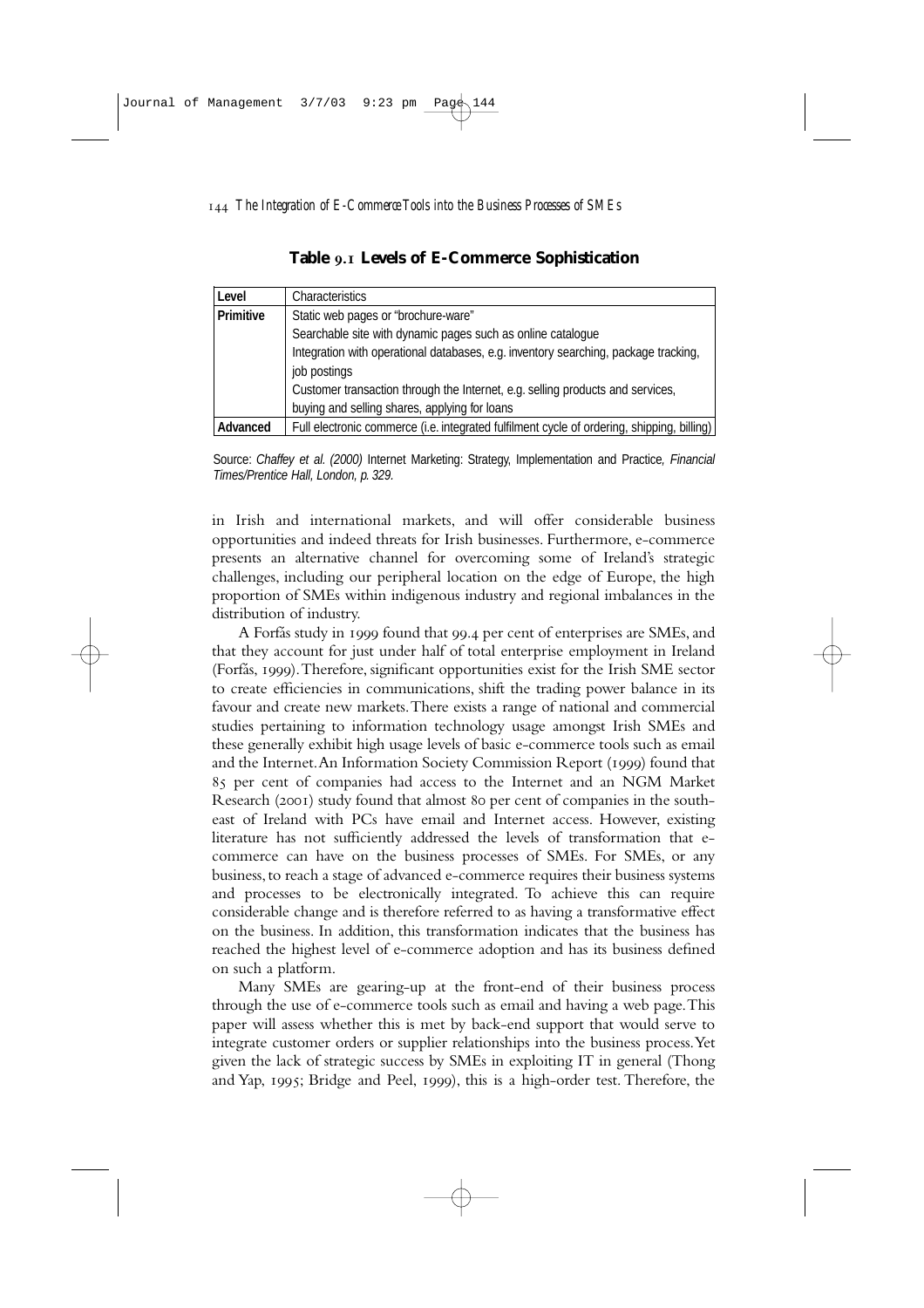objective of this paper is to examine the level of impact that e-commerce is having on SMEs. Is usage of the Internet and other e-commerce tools integrated into organisational structures and processes? This level of integration is required for strategic exploitation of e-commerce.

#### CONTEXT OF THE RESEARCH

According to the EU Commission, to be classed as an SME or a microenterprise, an enterprise has to satisfy the criteria for the number of employees (up to employees) and one of the two financial criteria, either turnover total (up to  $\tau$  million ECUs) or balance-sheet total (up to  $\zeta$  million ECUs). The thresholds for the turnover and the balance sheet total are to be adjusted regularly, to take account of changing economic circumstances in Europe (see Table  $9.2$ ).

|                                           | Medium | Small | Micro-     |
|-------------------------------------------|--------|-------|------------|
|                                           |        |       | enterprise |
| Max. number of employees                  | 250    | 50    |            |
| Max. turnover (in million EUR)            | 40     |       |            |
| Max. balance sheet total (in million EUR) |        |       |            |
|                                           |        |       |            |

# **Table . SME Definition Adopted by the European Commission**

Source: *European Commission Recommendation,* Official Journal 107*, 30 April 1996, p. 4.*

Using this definition would place most Irish firms in the SME category. In Ireland, 50 per cent of SMEs employ fewer than ten people (Forfás, 1999). This would imply a large proportion of micro-enterprises in the small- and mediumsized set.Therefore, policy directed at this sector is important. At an EU level, SMEs employ the majority of the labour force and have been the main source of employment creation in recent years. In Ireland, multinationals skew this figure somewhat.

This research was carried out under the auspices of an academic/industry liaison, called the "Wirecom" Initiative (Wales and Ireland E-Commerce Initiative), which provided an ideal opportunity to research SMEs in the southeast of Ireland. "Wirecom" is a regional initiative funded by the European Union, designed to stimulate awareness and usage of e-commerce amongst two European regions, south-east Ireland and west Wales.The research of Irish SMEs was conducted by the South-East Business Innovation Centre (SEBIC) and the program ran over an eighteen month period from September 1999 to March .The Wirecom project operated on three levels:

- . *Raising Awareness*:this involved undertaking a marketing campaign to inform SMEs of the opportunities afforded to them through the effective use of IT.
- . *Auditing*: undertaking audits of selected companies to analyse their specific needs as regards e-commerce.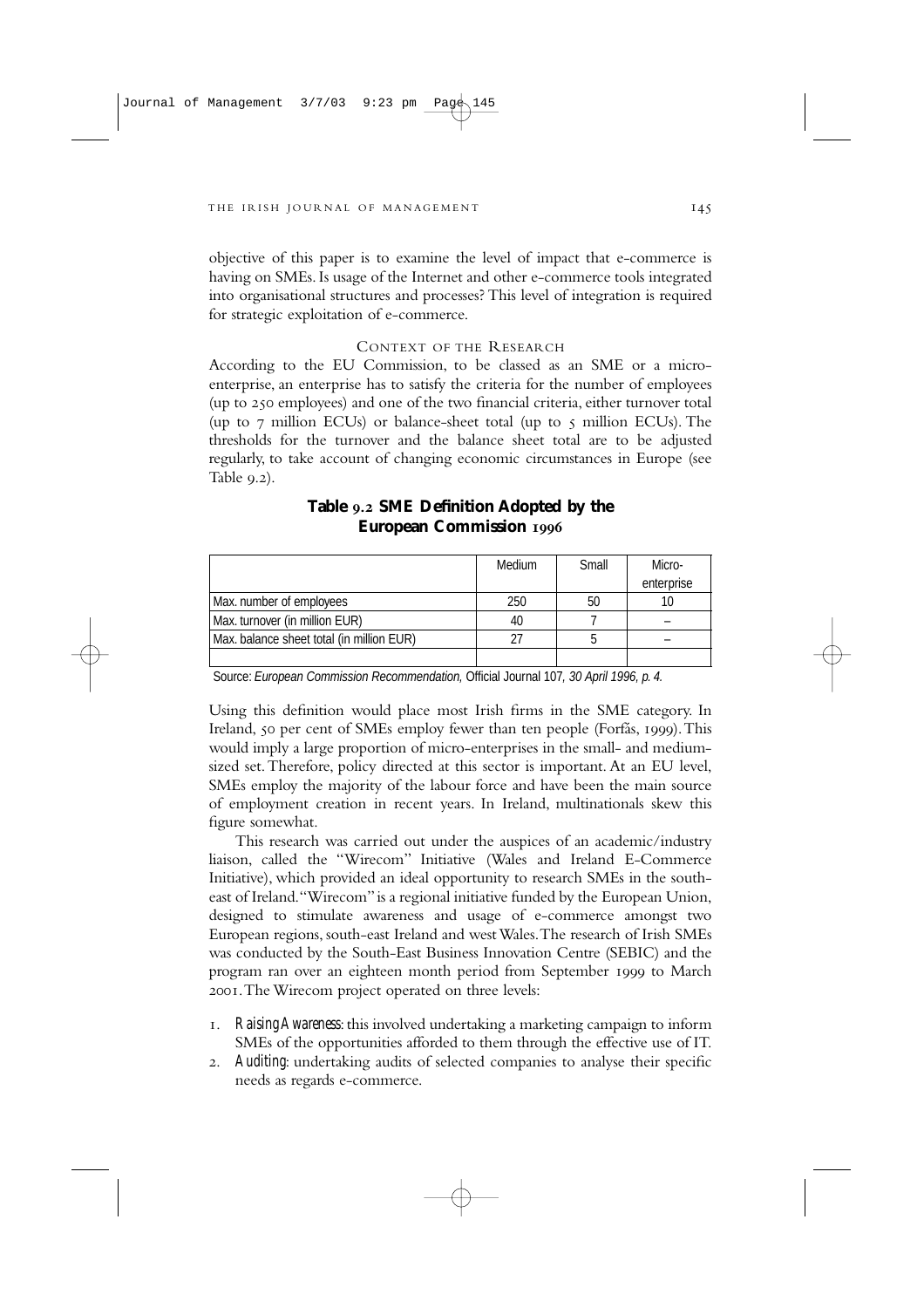. *Direct Support*: providing 'hands-on' assistance to SMEs to put into practice the findings of their audits.

INTEGRATION OF BUSINESS FUNCTIONS AND E-COMMERCE According to Poon and Swatman (1997), little integration between internal systems and the Internet was achieved among their sample group of active Internet users in their SME study. Even though the sample group unanimously used the Internet for exchanging information with their customers, none of the respondents had integrated ordering procedures between their front-end Internet web page and their back-end automatic order fulfilment systems (see Figure  $9.1$ ).



**Figure . Stages of Internet Adoption by Government and Business**

Source: *cited in www.forfas.ie/ncc/reports/ncc\_telecomm/tele.pdf*

Given the high usage levels of IT in the SME sector, it was expected that Irish SMEs would be positioned between the transact and integrate stages of this curve.This would reinforce the views expressed in a Forfás Report which stated that:

… e-business is being recognised by Irish companies as not just involving the use of the Internet for email and web brochures but the use of information communication technologies throughout all business processes to create real, sustainable competitive advantage.  $(2000; \zeta)$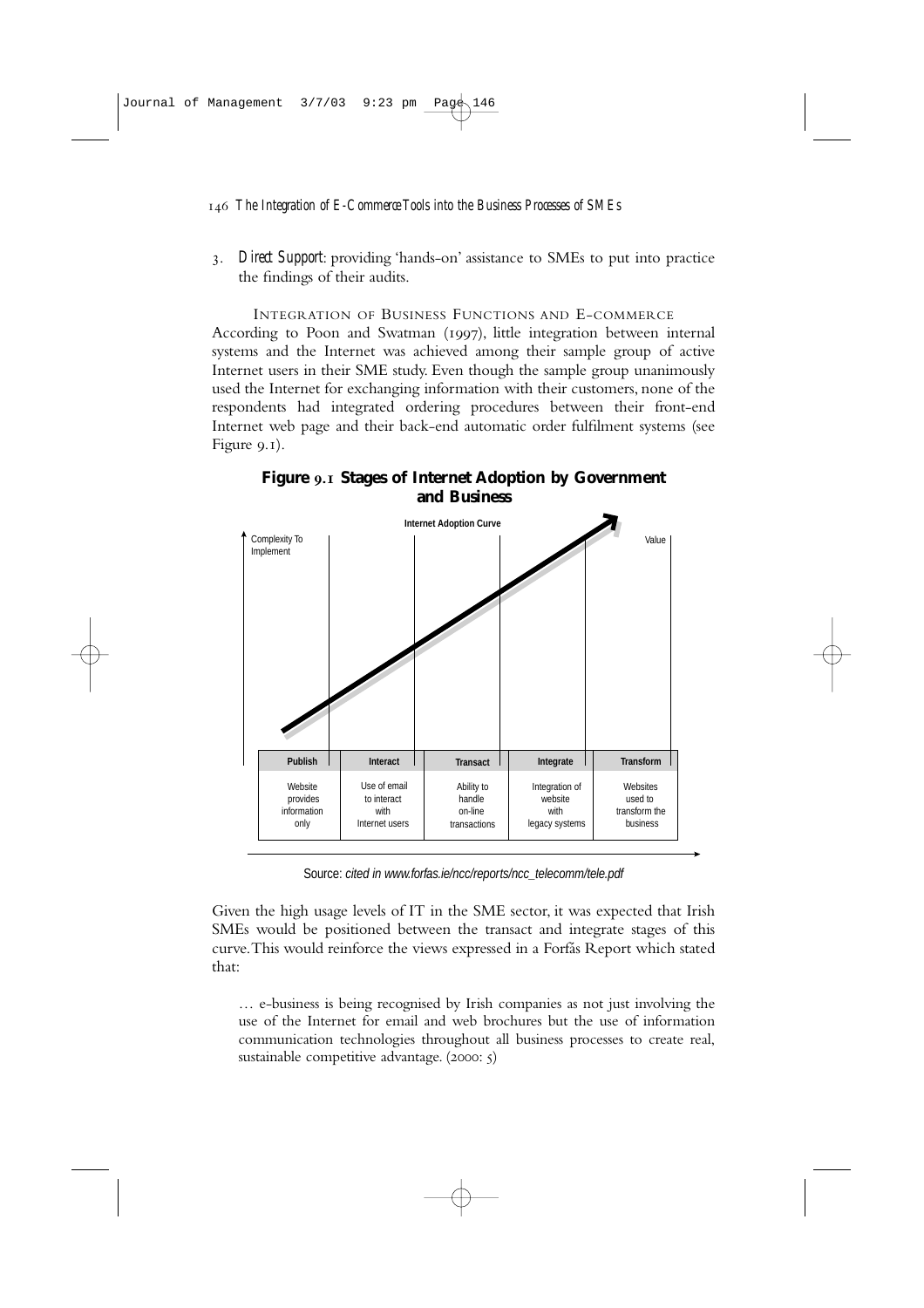The key test of the transformative potential of e-commerce is in the linking of these tools to front-end customer support and to back-office processes.This platform can enable significant cost reduction and potential for unique customer response, both of which can contribute to a competitive advantage from ecommerce. However, exploitation of e-commerce tools without this integration may lead to better customer or supplier communication but is difficult to translate into superior business performance.

Venkatraman's (1994) classic model of IT integration with business processes was designed for large organisations.This model suggests that IT-enabled business transformation occurs within five levels i.e. from a local to a strategic continuum (See Figure  $9.2$ ).



**Figure . Five Levels of IT – Enabled Business Transformation**

Source: *Venkatraman (1994),* Sloan Management Review*, Vol. 35, winter, p. 75.*

The first two levels of business transformation are *evolutionary*, as they do not require considerable change to the business process, and the derived benefits are low relative to the next three levels. It is important to note that the levels presented in this model are not conceptualised as linear stages, since effective strategies do not adhere to any particular path. SMEs that adopt new technologies can fundamentally reshape their business processes. However, many SMEs fail to realise the strategic importance which IT can have on their businesses and are therefore resigned to the direct operational benefits that IT has to offer. Higher levels of transformation derive greater benefits, the ultimate level of transformation being *business scope redefinition*, but it also requires greater organisational change. Venkatraman (1994) concludes that the full benefits are realised when investment in IT is matched by investment in organisational change.Therefore, the SMEs to be considered in this study would need to be at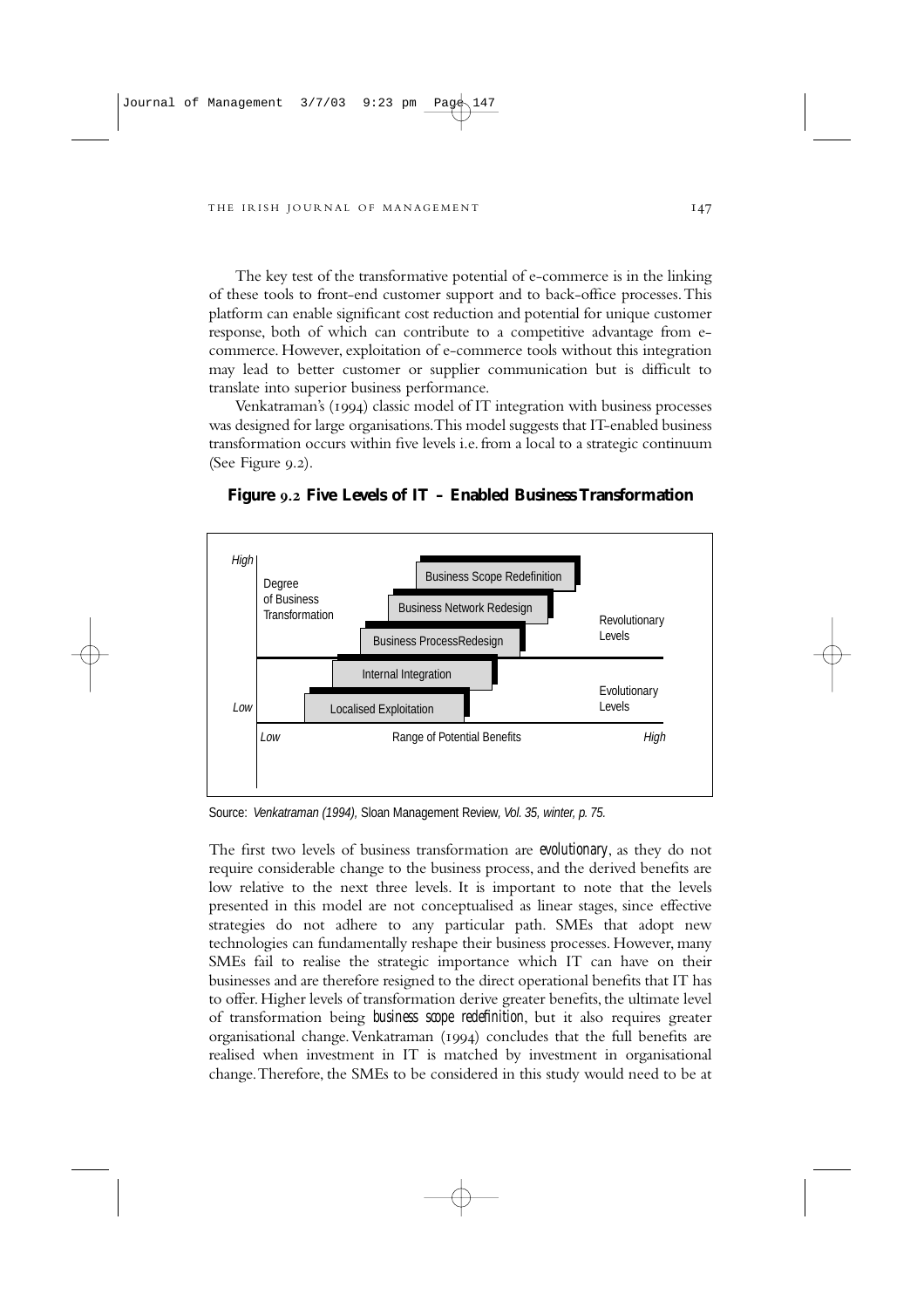the business process redesign stage or higher in order to be deriving the full competitive advantage benefits from their e-commerce usage. While larger organisations are likely to be at a more advanced stage of e-commerce sophistication than SMEs, it is nonetheless possible for SMEs to transform their business processes by adopting the above characteristics. However, to reach an advanced stage will require a significant organisation-wide change.

In summary,the two models presented show the level of IT and e-commerce integration needed to reach stages that would facilitate competitive advantage. The findings presented in this paper will provide an insight into whether this is the case for SMEs in the south-east of Ireland.

#### METHODOLOGY

The focus of the Wirecom project was on SMEs located in the south-east of Ireland. These businesses were initially identified from business directories, government lists, and the yellow pages. Initial contact via telephone was made in a simple random manner with the owner/manager of these companies, explaining what was involved in the Wirecom project and asking companies to participate in the project. Despite the potential benefits of the project (for example 'hands-on' assistance in the use of IT), the authors were very satisfied when 81 SMEs (approximately 20 per cent of the 500 companies contacted) agreed to become involved in the initiative.

For the participating SMEs, it was agreed that an audit of their specific ecommerce needs would take place. These audits took the form of on-site company visits where the possibility for the Wirecom team to observe the company's observations in addition to asking relevant questions was present.Such audits involved collecting quantitative and qualitative data and to achieve the Wirecom objectives, it was necessary to allow for the possibility of interaction with the participants. In this context, it was felt that a semi-structured method would be likely to generate the greatest level of interviewee co-operation and participation.This meant that the interviewer had a list of themes and questions to be covered in each interview, although these can vary from interview to interview. According to Sekaran (1997), semi-structured and in-depth interviews facilitate the probing of answers provided by respondents that should add significance and depth resulting in a *rich set of data*. Furthermore, the interview method is most appropriate where there are a large number of questions to be answered, where the questions are either complex or open-ended or where the order and logic of questioning may need to be varied (Patton, 1990).

Data were recorded by note taking at these meetings (at least two members of the Wirecom team were present at each audit) and a preliminary write up was subsequently made after these meetings, from which a final report was written for the client SME. This document provided an outline of each company's existing position in terms of their use of e-commerce and then attempted to provide the SME with a practical solution to their e-commerce needs in the form of advice. These documents provided the databank upon which the findings of this article are based. In summary, the audits provided an in-depth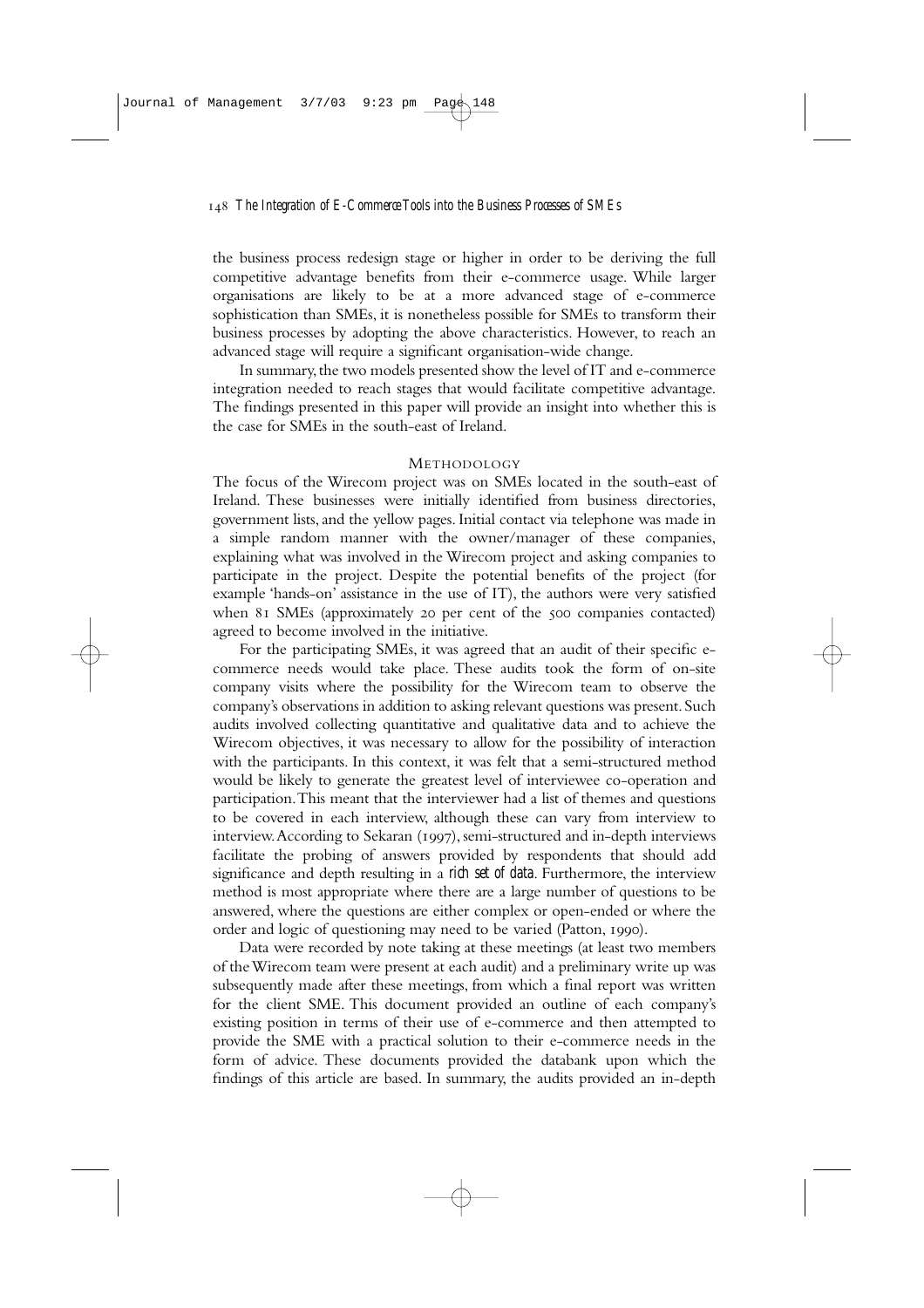examination of each firm's capability to transform their business processes using e-commerce.

#### RESEARCH FINDINGS

In order to assess the transformative effect of e-commerce on the selected SMEs, a mix of quantitative and qualitative data was evaluated.The quantitative data are presented initially and concerned the usage of e-commerce technologies among these companies. In addition, qualitative data, which consisted of observations and themed questions on business processes during the site visits, is presented. The quantitative data proved very conclusive in that it was clear that the SMEs were not at the advanced stage of e-commerce integration.

The data analysis process initially involved quantifying the usage of email and webpage and then attempting to classify these figures by industry type. It was felt that a classification of usage of these technologies by industry was important, as it was clear from the audits that significant differences existed in the SMEs examined. Table  $9.3$  and  $9.4$  illustrate email and web-page usage according to industry sector and the adoption rate is expressed in terms of number of companies and as a percentage.

| <b>Industry Type</b>         | <b>Email Adopters</b> |     | <b>Email Non-Adopters</b> |          | <b>Total</b>  |
|------------------------------|-----------------------|-----|---------------------------|----------|---------------|
|                              | <b>Number</b>         | %   | <b>Number</b>             | %        | <b>Number</b> |
| Agriculture/Food             | 8                     | 57  | 6                         | 43       | 14            |
| Engineering/Metals           | 16                    | 84  | 3                         | 16       | 19            |
| Chemical/Pharmaceutical      | $\overline{2}$        | 50  | $\mathfrak{p}$            | 50       | 4             |
| Clothing/Textiles            | 5                     | 71  | 2                         | 29       |               |
| <b>Construction Products</b> | 5                     | 83  | 1                         | 17       | 6             |
| Consultancy                  | 5                     | 71  | 2                         | 29       |               |
| Crafts                       | 3                     | 100 | $\Omega$                  | $\Omega$ | 3             |
| Fishing                      | 3                     | 60  | 2                         | 40       | 5             |
| Print/Packaging              | 3                     | 100 | $\Omega$                  | 0        | 3             |
| Recycling                    | 4                     | 100 | 0                         | 0        | 4             |
| Tourism                      | 4                     | 67  | $\mathfrak{p}$            | 33       | 6             |
| Wood/Furniture               | 1                     | 33  | $\mathfrak{p}$            | 67       | 3             |
| Total                        | 59                    | 73  | 22                        | 27       | 81            |

**Table . SME Use of Email by Industry Type**

## **Table . SME Use of Web-page by Industry Type**

| <b>Industry Type</b>      | <b>Web-page Adopters</b> |    | <b>Web-page Non-Adopters</b> | Total         |
|---------------------------|--------------------------|----|------------------------------|---------------|
|                           | <b>Number</b>            | %  | <b>Number</b><br>%           | <b>Number</b> |
| Agriculture/Food          |                          |    | 79                           | 14            |
| <b>Engineering/Metals</b> | 10                       | 53 | 47                           | 19            |
| Chemical/Pharmaceutical   |                          | 50 | 50                           |               |
| Clothing/Textiles         |                          |    | 100                          |               |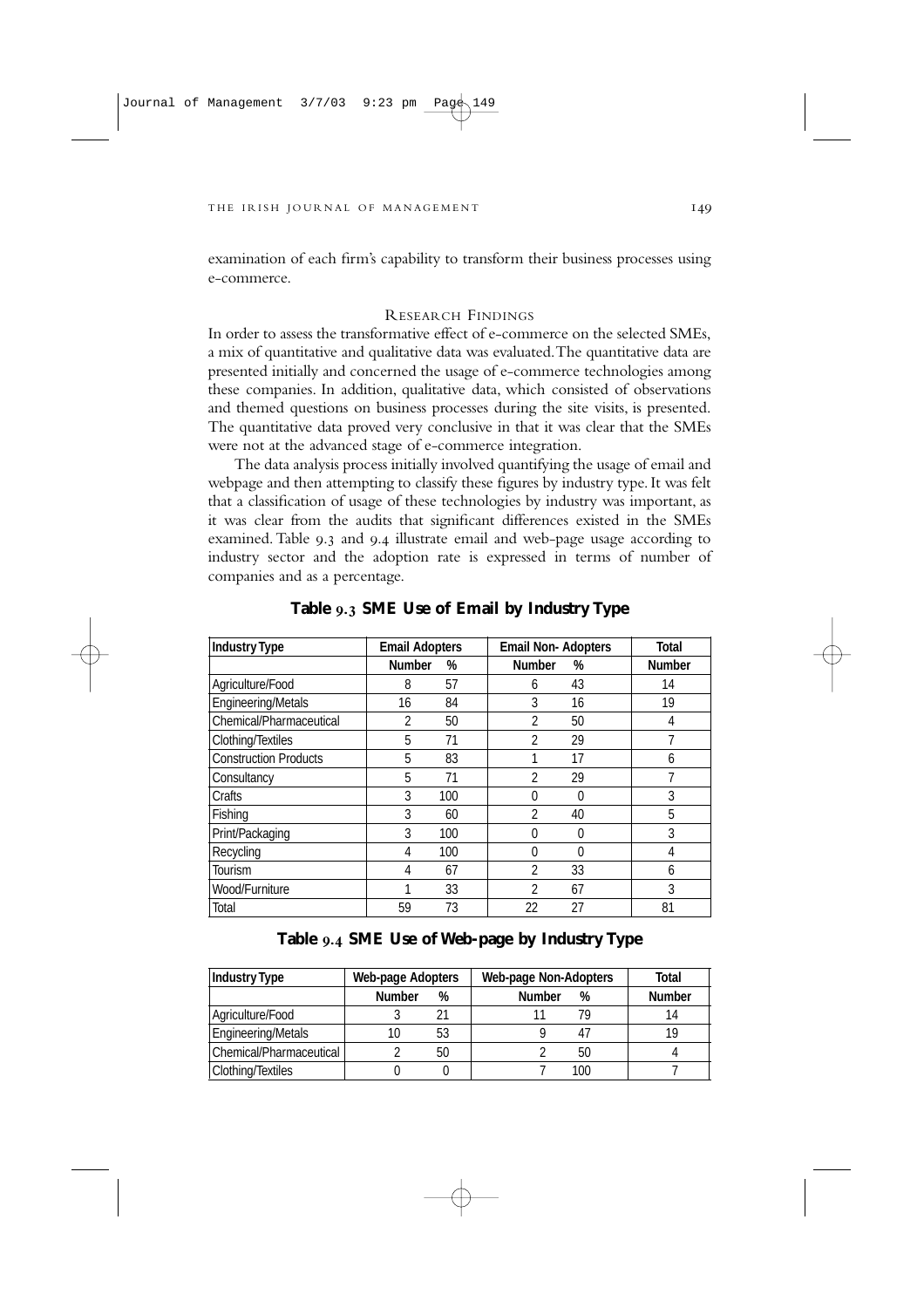| <b>Construction Products</b> |    | 40  | 60             |
|------------------------------|----|-----|----------------|
| Consultancy                  |    | 43  | 57             |
| Crafts                       |    | 33  | 67             |
| Fishing                      |    | 40  | 5<br>3<br>60   |
| Print/Packaging              |    | 100 |                |
| Recycling                    |    | 100 |                |
| Tourism                      |    | 67  | 33<br>2        |
| Wood/Furniture               |    |     | 100<br>3<br>3  |
| Total                        | 34 |     | 58<br>47<br>81 |

The overall level of adoption of a web page (42 per cent) was found to be considerably lower than email adoption (73 per cent). This fact is hardly surprising considering the amount of time, expertise and resources required to adopt successfully a web page in comparison to using email. Furthermore, the level of web-page adoption varies considerably as per industry sector. In particular, the print/packaging, constructs and recycling sectors (representing 10 companies or 12 per cent of the sample group) have 100 per cent adoption levels in comparison to lower adopter groups such as the chemical/pharmaceutical and wood/furniture sectors (representing 7 companies or 9 per cent of the sample).

It is noticeable in the above tables that, apart from the agriculture/food and engineering/metals industries, the number of companies in all other industries is small (less than eight companies per industry).This meant that any statistical findings from these industries were unlikely to be statistically significant. To circumvent this problem and still preserve the differences in technology usage across industries, the authors decided to classify the 81 companies into three broad industry sectors as follows.

- . *Primary*: Agriculture/Food, Fishing,Wood/Furniture;
- . *Secondary*: Chemical/Pharmaceutical, Print/Packaging, Crafts,
- Construction Products, Clothing/Textiles, Engineering/Metals;
- . *Tertiary*: Consulting, Recycling,Tourism.

This classification is also used by to classify employment levels and is based on Fisher's three stages of economic growth (Fisher, 1939). In short, this amalgamation of industries into three broad sectors would ensure that a reasonable sample size could be generated for each group and yet preserve the differences in technology usage which were evident in Tables 9.3 and 9.4 (the authors felt from the audits that there were similarities in usage within these three broad areas). Tables  $9.5$  and  $9.6$  show the use of the two e-commerce technologies across these three industry sectors: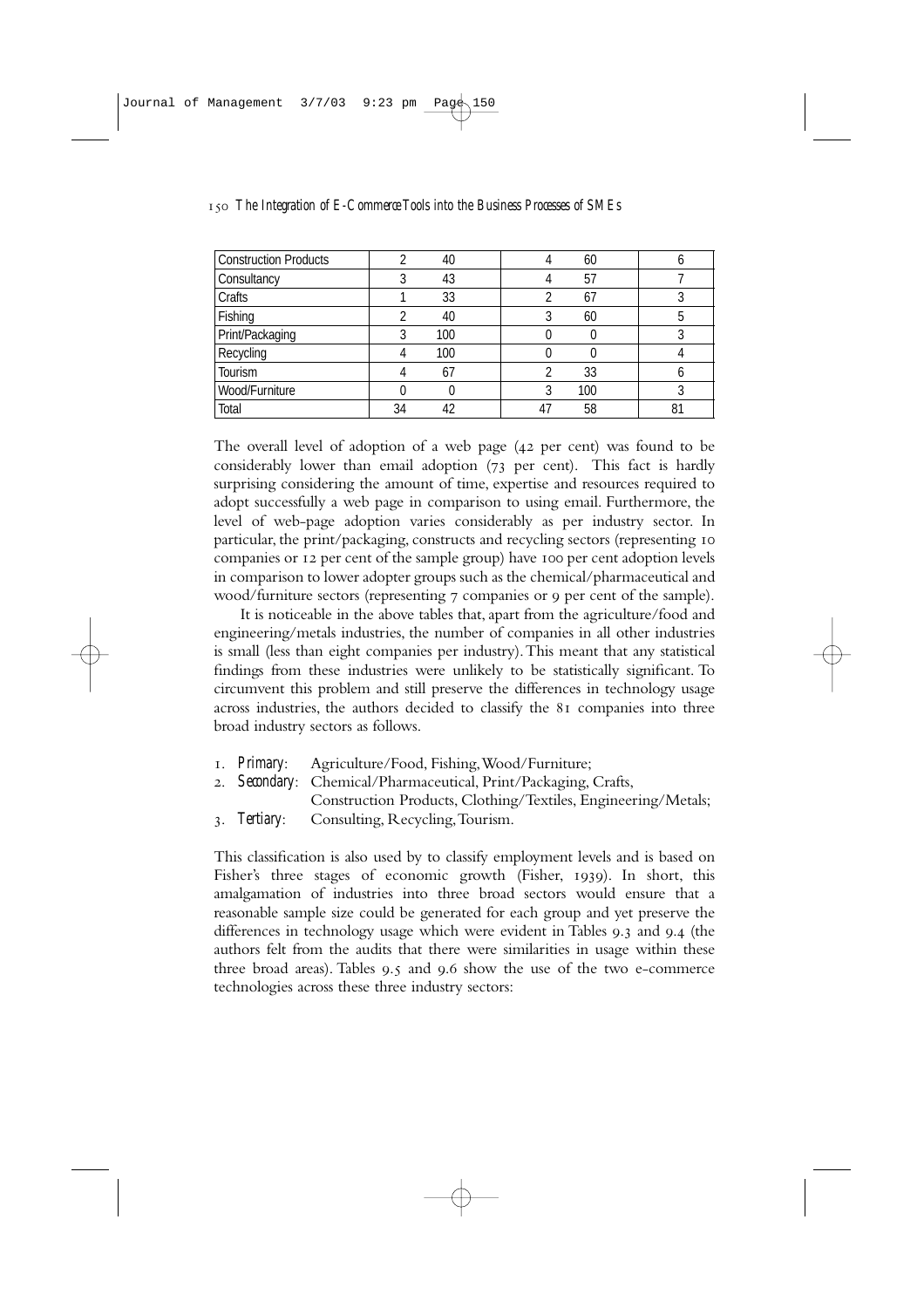| <b>Sector</b> | Primary (27%) |     | Secondary (52%) |     | Tertiary (21%) |     | Total(100%)   |     |
|---------------|---------------|-----|-----------------|-----|----------------|-----|---------------|-----|
|               | <b>Number</b> | %   | <b>Number</b>   | %   | <b>Number</b>  | %   | <b>Number</b> | %   |
| <b>Users</b>  |               | 55  | 34              |     |                | 76  | 59            |     |
| Non-Users     | 10            | 45  |                 | 10  |                | 24  | າາ            |     |
| Total         |               | 100 | 42              | 100 |                | 100 |               | 100 |

#### **Table . Use of Email by Sector**

| <b>Sector</b> | Primary (27%) |     | Secondary (52%) |     | Tertiary (21%) |     | Total (100%)  |     |
|---------------|---------------|-----|-----------------|-----|----------------|-----|---------------|-----|
|               | <b>Number</b> | %   | <b>Number</b>   | %   | <b>Number</b>  | %   | <b>Number</b> | %   |
| <b>Users</b>  |               | 23  | 16              | 38  |                | ხ5  |               | 40  |
| Non-Users     |               |     | 26              | 62  |                | 35  | 49            | 60  |
| Total         | 22            | 100 |                 | 100 |                | 100 | 81            | 100 |

#### **Table . Use of Web page by Sector**

It can be seen from the above two tables that the primary sector, which represents 27 per cent of the sample group, has had the lowest level of technology adoption (email  $55$  per cent, web page 23 per cent), which is to be expected considering that this sector has a lower communication need, as companies from this sector typically produce generic products to established buyers in the business-to-business sector. Statistical tests carried out on this data showed that the difference in email usage of the primary sector *vis à vis* the other two sectors is significant (p-value  $\leq \zeta$  per cent). In addition, the tertiary sector, representing per cent of the sample, exhibits a significant increase in web-page adoption (64 per cent), as opposed to the other two sectors (38 per cent) (p-value  $\leq$  5 per cent).

From these tables and other information collected at the interviews, it is clear to the authors that while no sector had fully integrated e-commerce into business systems, the tertiary sector, which represents service firms, is slightly higher up the transformative path of Venkatraman model presented earlier but still on the evolutionary trajectory.The higher relative adoption levels in both the secondary and tertiary sectors were due to customer-led demand for technology use.While firms found obvious communication and information benefits from these technologies with customers and suppliers, the high usage levels are not matched with integration. No back-office integration was found; therefore, firms would not be gaining any cost reduction or be able to use e-commerce to differentiate their products/processes. E-commerce is not perceived as a critical component of the business at this stage in its evolution with this sample.It is seen as an add-on and, in particular, as a relational tool to communicate with customers and suppliers.

Further analysis of the interview findings revealed that a significant majority  $(83$  per cent) of SMEs were found to have a domestic focus while the remaining 17 per cent have an international focus. These domestic-focused companies have a high email adoption level (70 per cent), and over one-third (36 per cent) have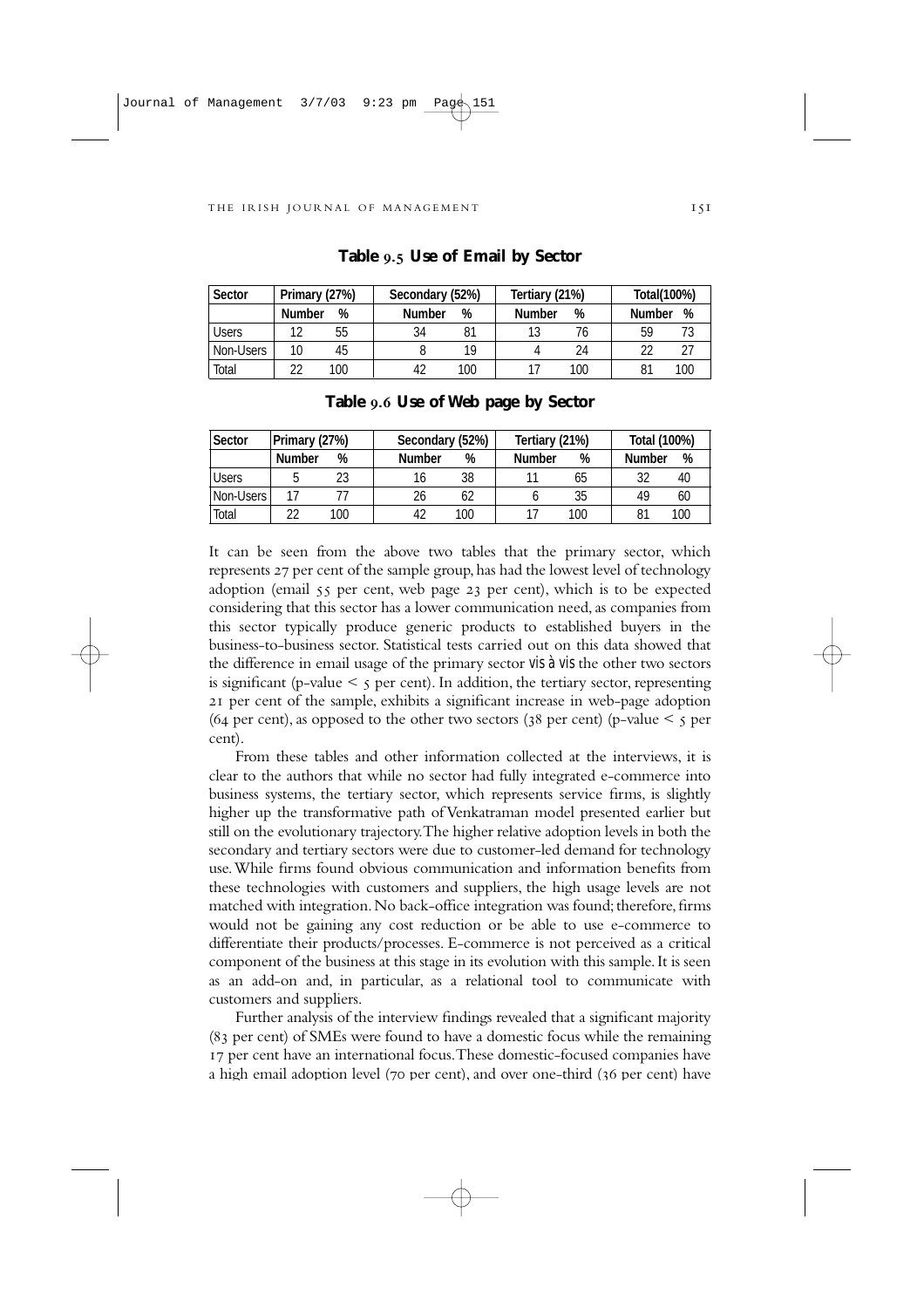already adopted a web page. In contrast, the internationally focused companies have a much higher level of adoption for both email (86 per cent) and web page  $(7I)$  per cent), which may be attributed to their need for a more efficient communications system required to trade in multiple markets (the p-value for differences in web-page adoption was less than I per cent). Additional data to emerge from the audits is summarised in Table 9.7

|                                    | Total Number of Companies (n=81) |
|------------------------------------|----------------------------------|
| <b>Primary Technology</b>          |                                  |
| <b>Email Users</b>                 | 59<br>(73%)                      |
| Web-page Users                     | (42%)<br>34                      |
|                                    |                                  |
| <b>Usage of Other Technologies</b> |                                  |
| On-Line Selling                    | 3<br>(4%)                        |
| On-Line Banking                    | 10<br>(12%)                      |
| EDI                                | (6%)<br>5                        |
| РC                                 | 74<br>(91%)                      |
|                                    |                                  |
| <b>Turnover (Size)</b>             |                                  |
| $<$ 100 $K$                        | 17<br>(21%)                      |
| $101 - 1M$                         | (38%)<br>31                      |
| $1M - 5M$                          | 18<br>(23%)                      |
| $5M +$                             | 5<br>(6%)                        |
| n/aa                               | (12%)<br>10                      |
|                                    |                                  |
| <b>Employees (Size)</b>            |                                  |
| <10                                | (56%)<br>45                      |
| < 50                               | 29<br>(36%)                      |
| $<$ 250                            | (6%)<br>5                        |
| n/a <sup>a</sup>                   | $\overline{2}$<br>(2%)           |

**Table . Additional Data for the SMEs**

a In the Wirecom audits, the respondent companies were not required to disclose details of their turnover and staff level, although most did volunteer this information.

It is clear that while the most SMEs have a PC ( $9I$  per cent) and use email ( $73$ per cent), the level of usage of other e-commerce technologies, such as on-line selling, on-line banking, and EDI, is either quite low or non-existent amongst the sample companies (this is true for all three industry sectors).This confirms that there has been a disappointing level of e-commerce 'take-off' among the SME community as the vast majority of companies has yet to incorporate ecommerce into their IT strategy.

Two main indicators of company size (turnover and number of employees) have been examined and surprisingly, neither variable was found to have a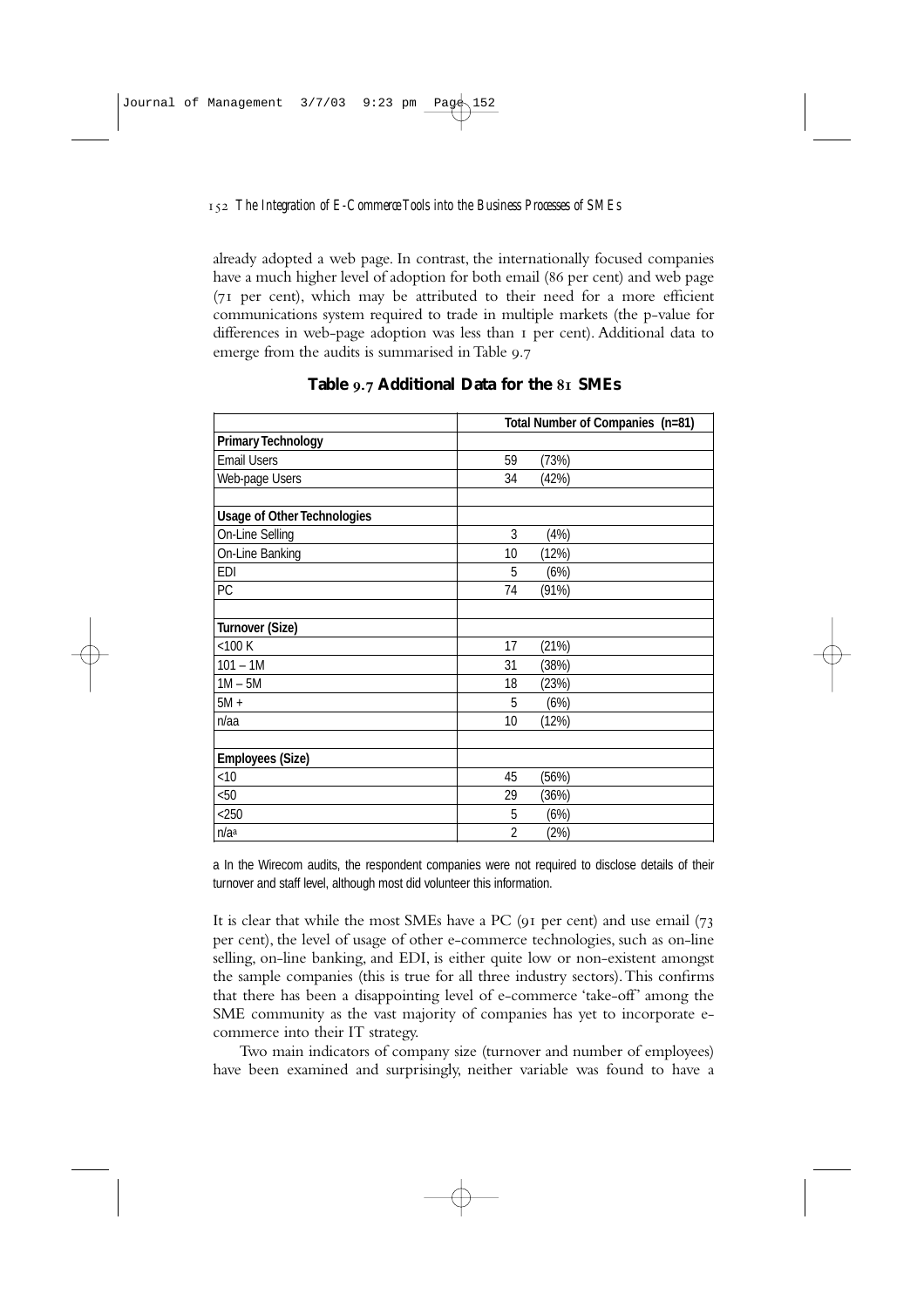significant effect of the usage of these technologies. It was actually found that as the number of employees increased, it had a negative effect on web-page adoption – this is due to the fact that the companies in the primary sector had higher employee numbers than those in the secondary or tertiary sectors.

Further probing of the companies revealed that the companies in the primary sector who adopted email did so primarily due to the influence of dominant suppliers (67 per cent), who they rely upon for production inputs. On the other end of the supply chain, their customers (who they rely on to buy their produce) are found to be influential in their decision to adopt a company web page.This scenario is logical as the SME complies with the partner affecting the particular element of trade. This finding is also consistent with Poon and Swatman's (1997) integration model that suggests SMEs begin their e-commerce adoption through inter-organisational interventions (the main forces being customer or supplier demands) rather than through forces internal to the management of the firm.This forced adoption hasn't led to a transformation of the businesses concerned.

Adoption prompted by trading partners is also the driver in the other sectors studied. In the secondary and tertiary sectors, the customer is found to be the key player influencing both email ( $89$  per cent and  $84$  per cent respectively) and company web page  $(82 \text{ per cent of all companies})$ . Therefore, this study confirms that companies further down the supply chain are driven to use e-commerce to a greater extent, due to the influence of their customers, in comparison to their primary sector counterparts, who typically trade a significant proportion of their sales to a stable small group of large buyers in mature markets. Hence their need to take on new forms of communication to trade is very low due to a lack in demand for e-commerce.

A small minority of SMEs (considered 'exemplars') were using e-commerce to try to achieve competitive gains – "e-commerce provides the opportunity to case niche world markets cheaply,which would otherwise be beyond our scope" [source?]. One such 'exemplar' which manufactured high-end industrial lighting equipment found that that it achieved relative advantage at operational level over its competitors as it sped up the communication process and transformed data to a format which could be manipulated and stored electronically. Furthermore, this company's web page provided access to company products in a highly segmented fashion, whereby users were allowed access to information depending on their relationship with the company,using a password access system.This company has invested over 50,000 in its e-commerce strategy and has been able to generate cost savings by substituting its sales fleet with an on-line presence. For example, staff members have learned to update their company website in-house using File Transfer Protocol and they use statistical data gathered from the website to assess hit rates and user profiles.This has allowed this company to be a top niche player in a market where it competes with multinationals such as Thorn and Philips. However, this 'exemplar' has been unable to fully transform its business process using e-commerce, not as a result of poor support from top management, the cost of implementing an effective e-commerce strategy or any other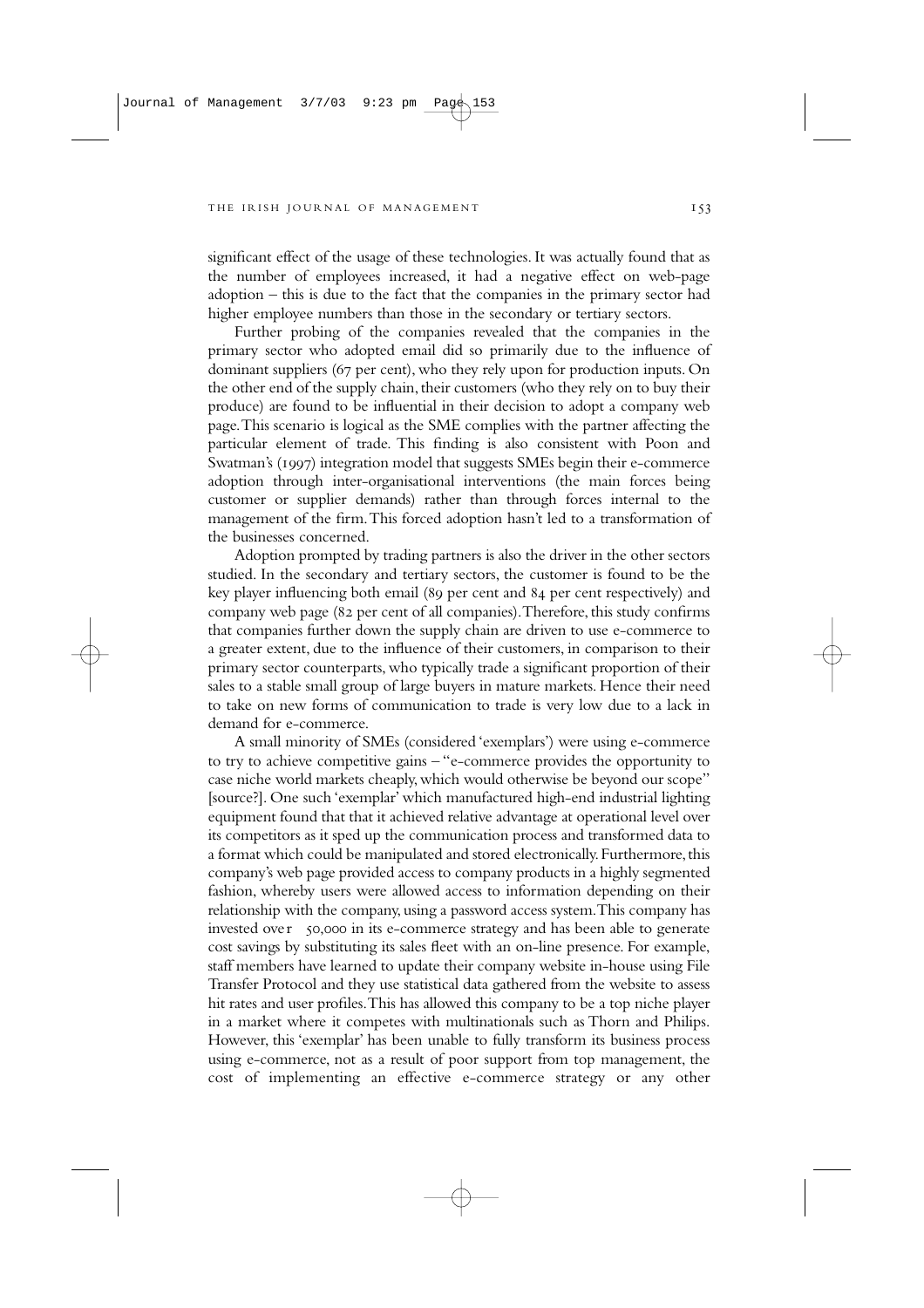impediment, but largely due to the low level of e-commerce development in their sector, where trading partners, especially customers, have been slow to adopt.

By contrast, most of the SMEs in the audited companies were only realising low-level benefits from the use of e-commerce tools. Many have under-invested in e-commerce development as adequate resources for successful implementation of an appropriate strategy are often not committed. This is because the majority of SMEs are only interested in e-commerce development to the point where it will deliver concrete benefits, and explains why many have adopted a cautious approach to e-commerce as their industry undergoes a process of structural change in terms of security of on-line transactions and legal issues. Cost and resources are additional considerations here: many of the SMEs in the study were production oriented and were incapable of providing the manpower needed to commit to 'peripheral' functions such as e-commerce cultivation. Most SMEs prefer to buy convenient 'off-the-shelf' solutions, rather than dedicate themselves to developing in-house e-commerce expertise.

#### **CONCLUSIONS**

It is clear from the findings to date that the SMEs sampled in this survey are at an embryonic stage of e-commerce development. The vast majority of the sample of SMEs have made little progress in integrating e-commerce with their business processes and are only deriving operational benefits from its use.These SMEs therefore can be positioned at the publish/interact stage of the Internet adoption curve (Figure  $9.1$ ), and at the level of localised explotation in the Venkatraman's model (Figure 9.2). The future predicted for SMEs and ecommerce has not been realised which is in line with international studies and extant reports.This is despite the high usage of e-commerce tools such as email and web pages.Therefore, headline reports of high usage of e-commerce tools are not a proper reflection of the current business reality. SMEs have not been able to transform their practices and exploit e-commerce's capabilities.The level of integration patterns of general IT has not been altered by e-commerce. Therefore, the much heralded benefits have yet to be exploited.

There are many reasons for the lack of exploitation of e-commerce by the SMEs audited. Some are external and include Internet high-speed access and cost of access, but most are internal and related to the perceived need for the technology, poor technology skills and management's lack of commitment to ecommerce. The adoption of e-commerce tools in this study were forced by customers – a very consistent finding with international studies (Sillince et al., 1998; Poon and Swatman, 1999; Daniel et al., 2002). In contrast, customer nonadoption was also problematic for initiating SMEs (which are in any case a small group). SME e-commerce, and perhaps this term is a misnomer as it can hardly be described as being adopted, appears reactive which would not be a problem if the opportunity then was seized and exploited to transform the business.Yet given the flexibility of small firms, one could expect them to be the high adopters of e-commerce if a business case was made.The external focus of e-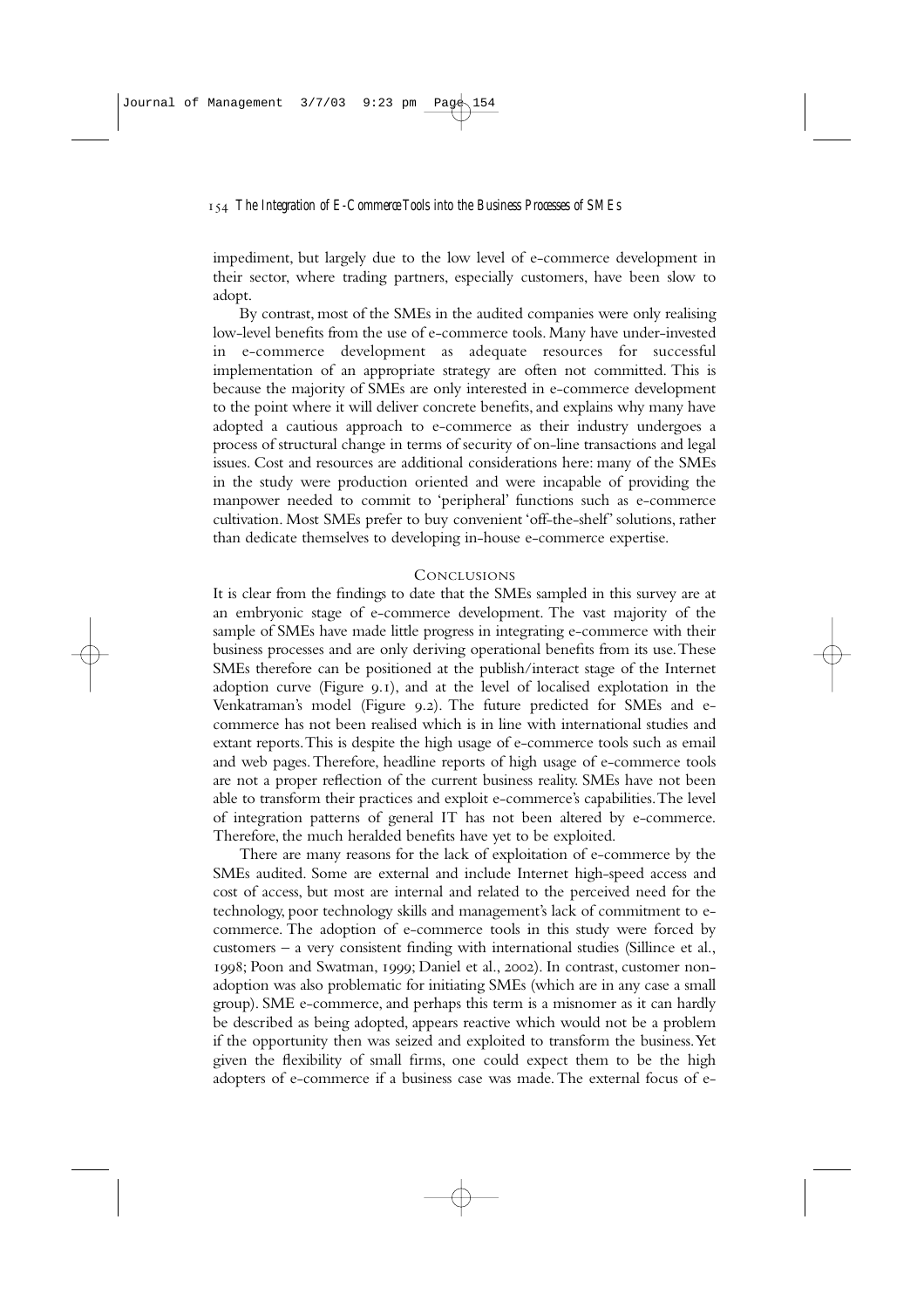commerce on a future trading system that is developing more slowly than predicted may be putting firms off, in which case a focus on the internal integration side of e-commerce might be one solutions to the slow uptake. A concentration on direct costs and benefits rather than the 'virtual'future may win more persuaders.

Integration of e-commerce into the business process of SMEs could bring major cost reduction and opportunities for differentiation. Major cost savings could be achieved in the order fulfilment system if it was conducted electronically and in real time.Time delays in order processing and billing would be virtually eliminated.To attain any benefit from e-commerce means business processes have to be re-designed around technology and that systems have to be simple enough to be robust and for everyone to use. Technology dependence without some technology acumen is risky.Perhaps this is a key reason why SMEs haven't fully embraced e-commerce.Developing e-commerce competencies and a focus on a particular process is a place to start operationalising a strategy. Without some technology ability and a focus for results it will remain difficult to convince SMEs to invest in e-commerce.The focus on existing processes and how they might be made more efficient using e-commerce tools is a good place to begin. We suggest that the order fulfilment process be the focus as it is a significant cost element in Irish business given our geographic location. Benefits gained in any part of this process would add to a momentum for further implementation. Most SMEs will use computers in accounts and in order processing – perhaps linking these to e-commerce tools is a place to commence implementation.

The field of research into e-commerce development in SMEs offers many opportunities. Arising directly out of this research is the need for another regional or national sample to compare the south-east to the e-commerce integration performance of the rest of the country. In addition, each firm in the current sample could be revisited to assess their current progress as each company was given an e-commerce development report which identified opportunities for their business.More work with SME owner/managers might usefully address a method for overcoming e-commerce adoption barriers.This research would be very useful if done in focus groups and in an action research mode. In the longer term, a measure that more accurately reflects e-commerce use needs to be advanced if we are to assess properly Ireland's progress in this area.

The pattern of e-commerce impact has major policy implications. Perhaps it is necessary to start back at a very basic level and work closely with SMEs in an e-commerce mentoring programme with owners and managers. Micro-level policy interventions may be a route to develop e-commerce usage and transformative capacity at the SME level. As much e-commerce adoption has been externally led, the focus of policy has to be on factors inside the firm – its owners, people and processes. Clearly, existing macro-enterprise policy aimed at creating awareness and encouragement and support of e-commerce companies is not penetrating SMEs to any significantly deep level. Perhaps anything new may be just too costly. However, without micro-policy interventions that target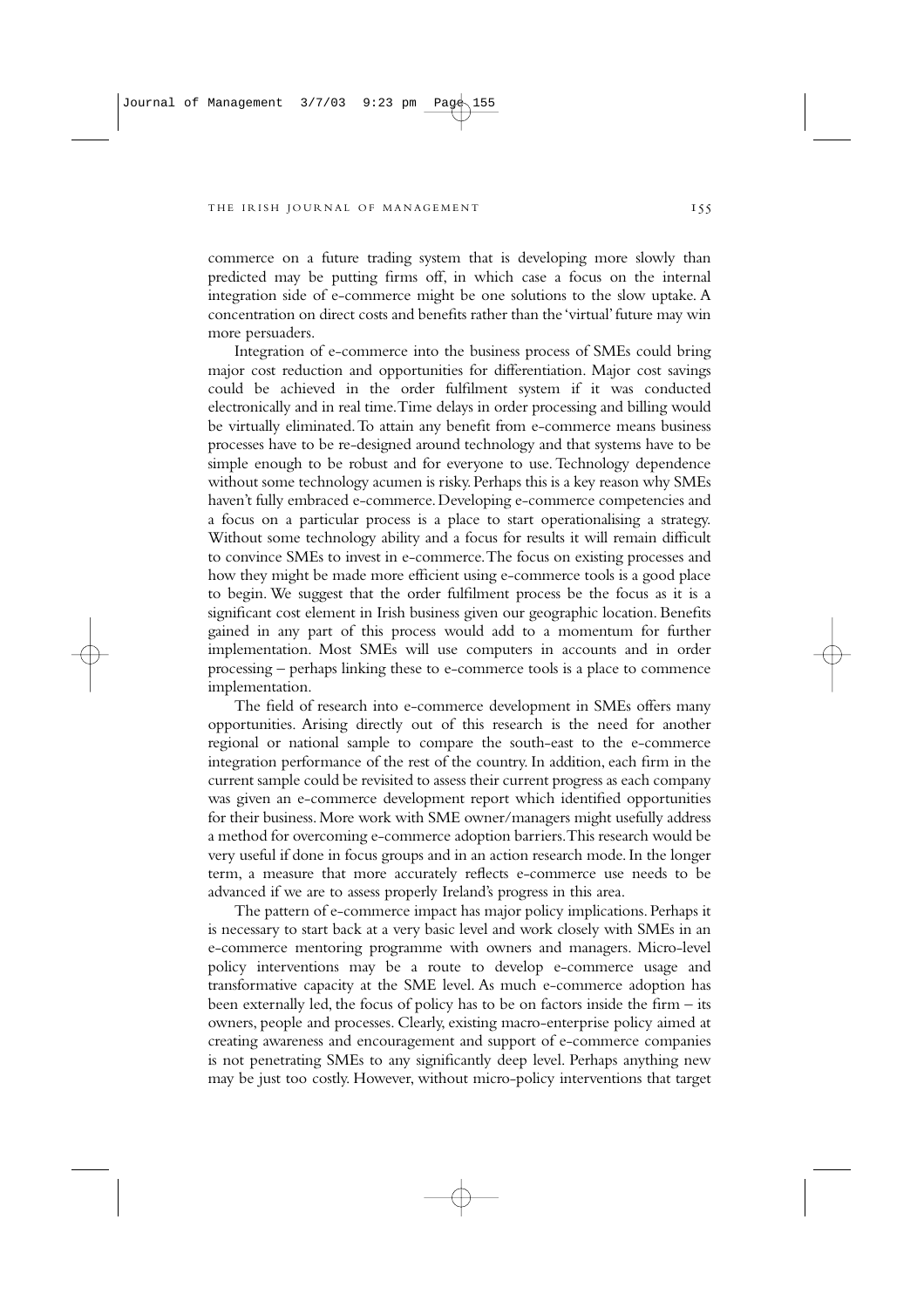changes in the way SMEs operate, the innovation and efficiency that ecommerce can create may be lost to a sizeable component of our enterprise system and may augur poorly for its future competitiveness.

## **Authors**

Tom Egan *is a lecturer in statistics and financial management at the Business School at Waterford Institute of Technology. He is the course leader for the executive MBA. His research interests include initial public offerings (IPOs) and the application of multimedia and E-Commerce tools to business teaching programmes.*

Steven Clancy *has worked as a part-time lecturer in marketing at the Business School at Waterford Institute of Technology. He collected the data for this article and worked as a researcher for the WIRECOM project for a period of eighteen months.*

Tom O'Toole *is the Head of School of Accountancy, Business Studies and Adult Continuing Education at Waterford Institute of Technology. His research specialism is in the governance of inter-organisational relationships. Current research themes include electronic relationships, healthcare networks, and governance structures and competitive advantage.*

#### REFERENCES

- Benjamin, R.I. DeLong D.W. and Morton, M.S.S. (1990) "Electronic Data Interchange: How Much Competitive Advantage?", *Long Range Planning*, Vol. 23, No. 1, pp. 29-40.
- Bridge, J. and Peel, M.J. (1999) "A Study of Computer Usage and Strategic Planning in the SME Sector", *International Small Business Journal*, Vol. 17, No. 4, pp. 82-7.
- Chaffey, D, Mayef, F., Johnson, K. and Ellis-Chadwick, F. (2000) Internet Marketing: Strategy, *Implementation and Practice*, London: Financial Times/Prentice Hall.
- Daniel, E., Wilson, H. and Myers, A. (2002) "Adoption of e-commerce by SMEs in the UK", *International Small Business Journal*, Vol. 20, No. 3, pp. 253-270.

European Union (1996) *European Commission Recommendation*, Official Journal 107, 30 April.

Fisher, A.G.B. (1939) "Production, Primary, Secondary, and Tertiary", *Economic Record*, Vol. 15, No. 28, pp. 24-38.

Forfás (1999) *E-Commerce the Policy Requirements*, Dublin: Government Publications.

National Competitiveness Council and Forfás () *Statement on Telecommunications,E-Business and the Information Society 2000*, Dublin: Forfás.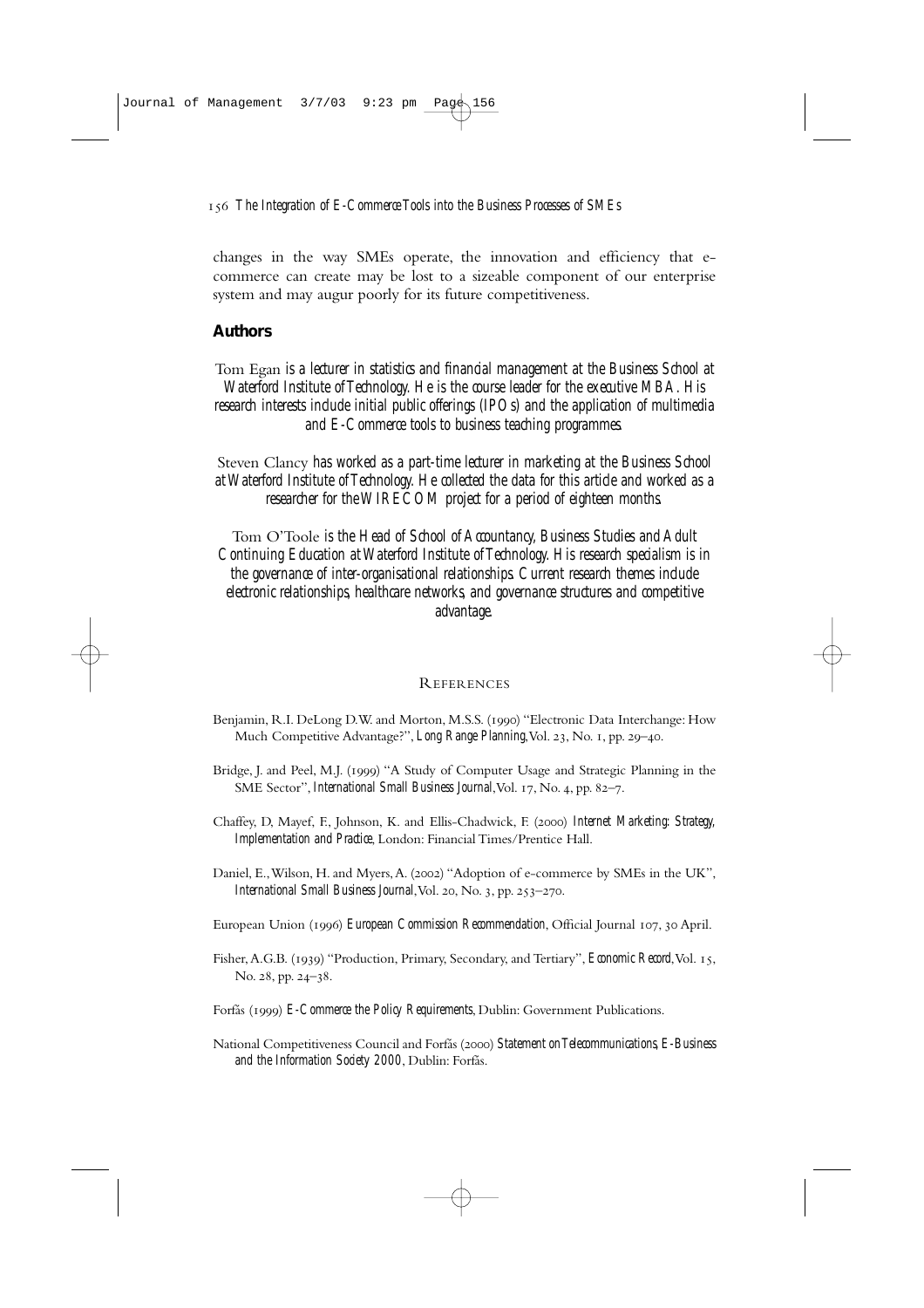- Hopper, M. (1990) "Rattling SABRE: New Ways to Compete on Information", *Harvard Business Review*, Vol. 68, No. 3, pp. 118-25.
- Information Society Commission (1999) Internet Access and Usage within Irish Business: Research *into Business Attitudes towards Information and Communication Technologies*, Information Society Commission, Dublin.
- Johnston, H.R. and Vitale, M. (1988) "Creating Competitive Advantage with Interorganisational Systems", *MIS Quarterly*, Vol. 12, No. 2, pp. 153-66.
- Knol, W.H.C. and Stroken, J.H.M. (2001) "The Diffusion and Adoption of Information Technology in Small- and Medium-Sized Enterprises through IT Scenarios", *Technology* Analysis and Strategic Management, Vol. 13, No. 2, pp. 227-46.
- NGM Market Research (2001) South-East Information Society Strategy: Benchmark ICT Survey of *South-East Business and Organisations*, MGM,Waterford.
- Palvia, P., Means, D.B. Jr and Jackson, W.M. (1994) "Determinants of Computing in Very Small Business", *Information and Management*, Vol. 27, No. 3, pp.  $161–75$ .
- Patton, M.O. (1990) *Qualitative Evaluation and Research Methods* (2nd edn), Newbury Park: Sage.
- Poon, S. and Swatman, P.M.C. (1999) "An Exploratory Study of Small Business Internet Commerce Issues", *Information and Management*, Vol. 35, No. 1, pp. 9-18.
- Poon, S. and Swatman, P.M.C. (1997) "Small Business Use of the Internet: Findings from Australian Case Studies", *International Marketing Review*, Vol. 14, Nos 4/5, pp. 385-402.
- Sekaran, U. (1997) Research Methods for Business (2nd edn), New York: Wiley.
- Sillince, J.A.A., Macdonald, S., Lefang, B. and Frost, B. (1998) "Email Adoption, Diffusion, Use and Impact within Small Firms: A Survey of UK Companies", *International Journal of Information Management*, Vol.  $18$ , No. 4, pp.  $231-42$ .
- Thong, J.Y.L. and Yap, C.S. (1995) "CEO Characteristics, Organisational Characteristics and Information Technology Adoption in Small Businesses", *Omega*, Vol. 23, No. 4, pp. 429-43.
- Venkatraman, N. () "IT-Enabled Business Transformation: From Automation to Business Scope Redefinition", *Sloan Management Review*, Vol. 35, winter, pp. 73-87.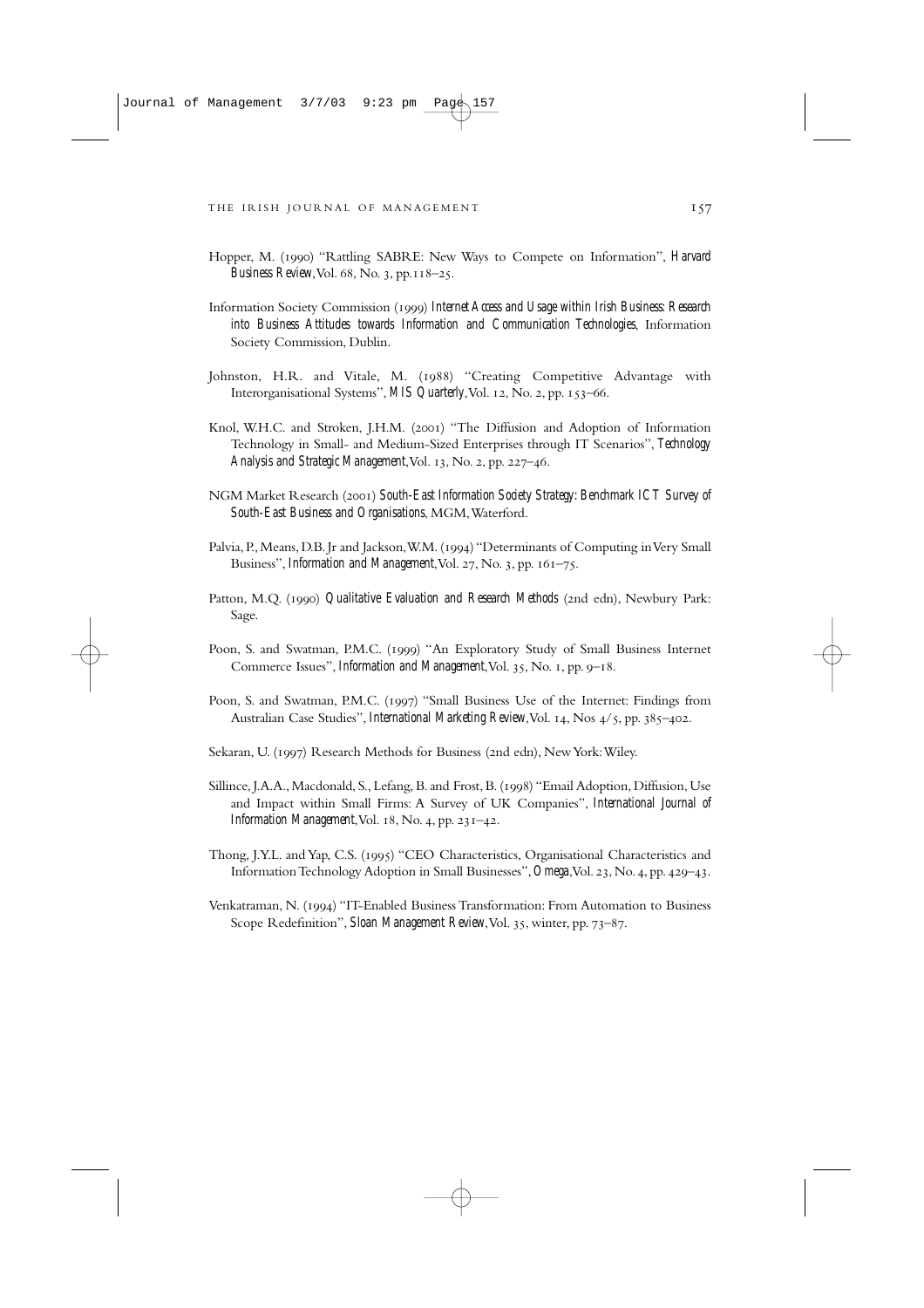# The Impact of the Entrepreneur' s Personality on the Strategy-Formation and Planning Process in SMEs

. . . . . . . . . . . . . . .

#### DR BREDA MCCARTHY

*Department of Management and Marketing at University College, Cork.*

#### **ABSTRACT**

The objective of this study was to explore the impact of the entrepreneur's  $\perp$  character on the development of strategy in small to medium sized firms. While researchers have looked at entrepreneurial traits in order to explain business start-up and growth, little attention has been paid to the possible interactions between entrepreneurial types and the strategic choices they make. This study identified two main types of entrepreneurs, the pragmatist and the charismatic entrepreneur, which resulted in different patterns of strategic behaviour. The research suggested that different types of entrepreneurs faced different problems, and that their responses to crises varied.The study suggests that the charismatic entrepreneurs were forced to review their propensity to take risk, share power and involve more people in the decision-making process and this resulted in a more rational, planned approach to the strategy-making process. Financial planning became a priority for both types of entrepreneur.

THE CONCEPT OF STRATEGY

Numerous perspectives on strategy and numerous definitions of the term 'strategy' exist (Mair, 1999). The term 'strategy' refers to the direction and scope of an organisation over the long term and strategic decisions are generally broad, encompassing details about product range, market scope and competitive approach (Wickham, 1998). According to Porter  $(1996)$  the essence of strategy is choosing to perform activities differently from rivals, which requires creativity and insight. In the planning school of thought (Chandler, 1962; Ansoff, 1965) the term 'strategy' is usually defined as a formal plan, and planners perform a detailed analysis of the company, its product-market and its environment (Lambkin, 1997). In the process school of thought, writers (Mintzberg and Waters, 1985; Pettigrew, 1992) focus on the processes by which actions are decided and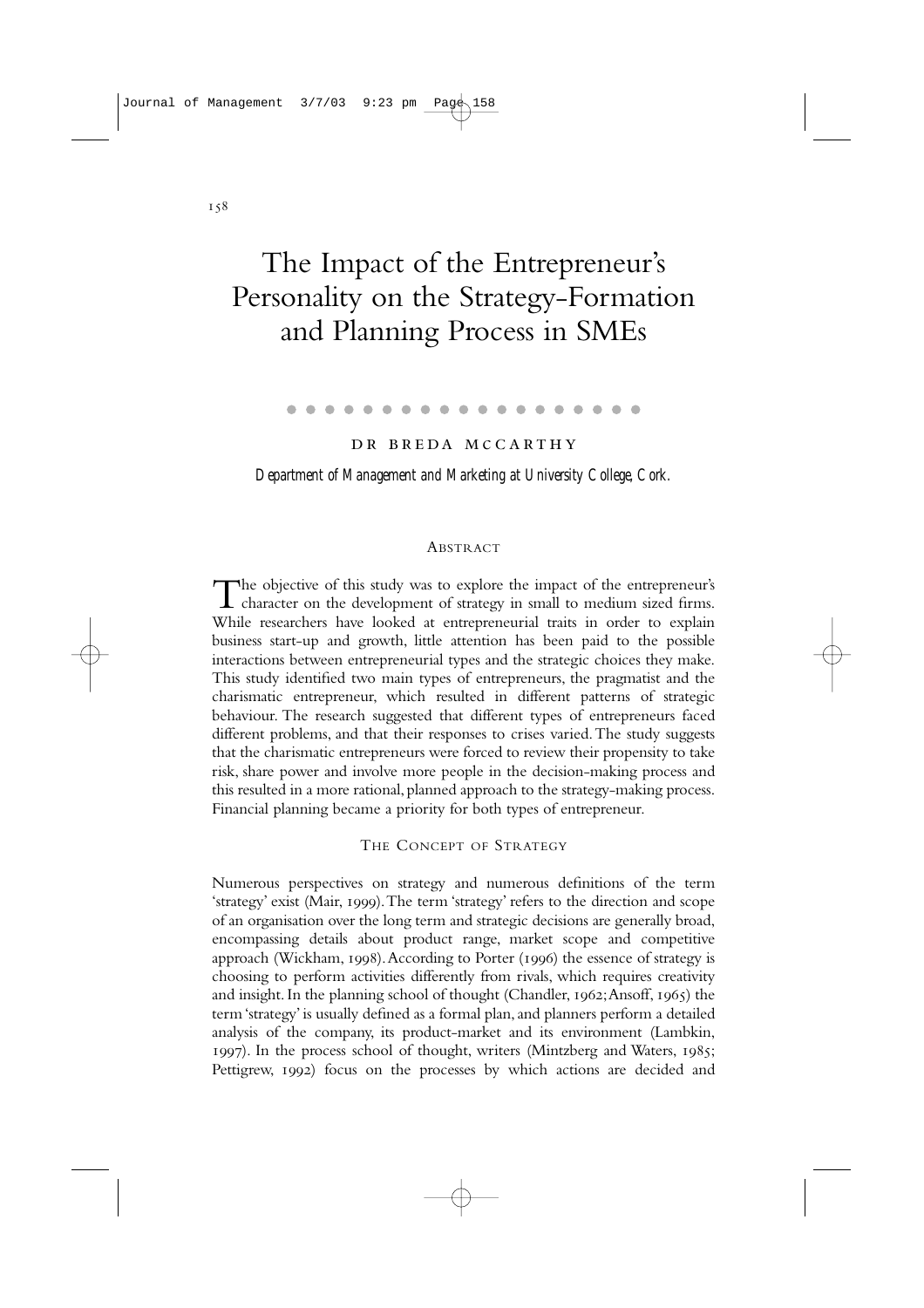implemented. Writers in the process (or emergent) school of thought have highlighted the emergent nature of strategic actions due to cognitive limitations, learning (Quinn, 1980), cultural biases (Peters and Waterman, 1982) and organisational politics (Pfefffer, 1981). These writers have outlined the difficulties involved in planning a strategy and then trying to implement it as planned. Researchers (Mintzberg and Waters, 1985; Hayashi, 2000) have proposed that the strategy formation process was not simply an exercise in rationality but reflected experimentation, exploration, intuition, instinct and learning. Hamel (1996) highlighted that strategic plans were often inflexible and led planners to overcommit themselves to specific future predictions. Today, researchers are attempting to transcend this dichotomy between the planning and process views of strategy.While the first approach overstates the value of deliberate thinking and rational planning, the second approach underemphasises the value of rational planning within most companies (Ginsberg, 1994).

#### RESEARCH OBJECTIVES AND RATIONALE FOR STUDY

The main objective of this study was to explore the impact of the entrepreneur's character on the development of strategy in small- to mediums-sized firms.The small business literature on strategy falls into two main categories: the first focuses on the traits of effective entrepreneurs and the second relates to planning. Entrepreneurial discourse (as set out by Gasse, 1977; Kets de Vries, 1977; Brockhaus, 1982; Mintzberg and Waters, 1985; Timmons, 1999) has emphasised the critical role played by the entrepreneur in the management of the enterprise. Researchers have focused on the traits associated with effective entrepreneurs (Carland et al., 1996) and a related stream of research seeks to develop a typology of business leaders. For instance, Kets de Vries and Miller (1984) suggest that the neurotic character type finds it difficult to cede control of the venture. The entrepreneur tends to have a strong desire for autonomy and control (Timmons, ) and these characteristics, if unchecked, can hamper growth of the venture. Stage models of growth (see Timmons, 1999, for a review) describe the issues, problems and crises that confront entrepreneurs as the venture grows. The planning model of strategy is the dominant model of strategy in the small business literature (see Berry, 1998). Proponents of planning stress the value of planning, it helps entrepreneurs anticipate change in the environment, deal with investors and attract funds (O'Gorman and Cunningham, 1997). Planning can aid thinking and decision-making (Johnson, 2002). However, studies suggest that founders plan in a way that is quite different to the standard textbook model of strategic planning. Research has described planning as informal in the sense that strategies are not written down and reside mainly in the mind of the CEO (Miller and Toulouse, 1986; Behara and Gunderssen, 1995), scanty and perfunctory (Robinson and Pearce, 1984), and short-term in orientation  $(Gilmore, 1971)$ . Explanations for the emergent nature of strategy in SMEs have focused on the nature of the environment in which entrepreneurs operate as well as the personality of the entrepreneur. In the literature on strategy management,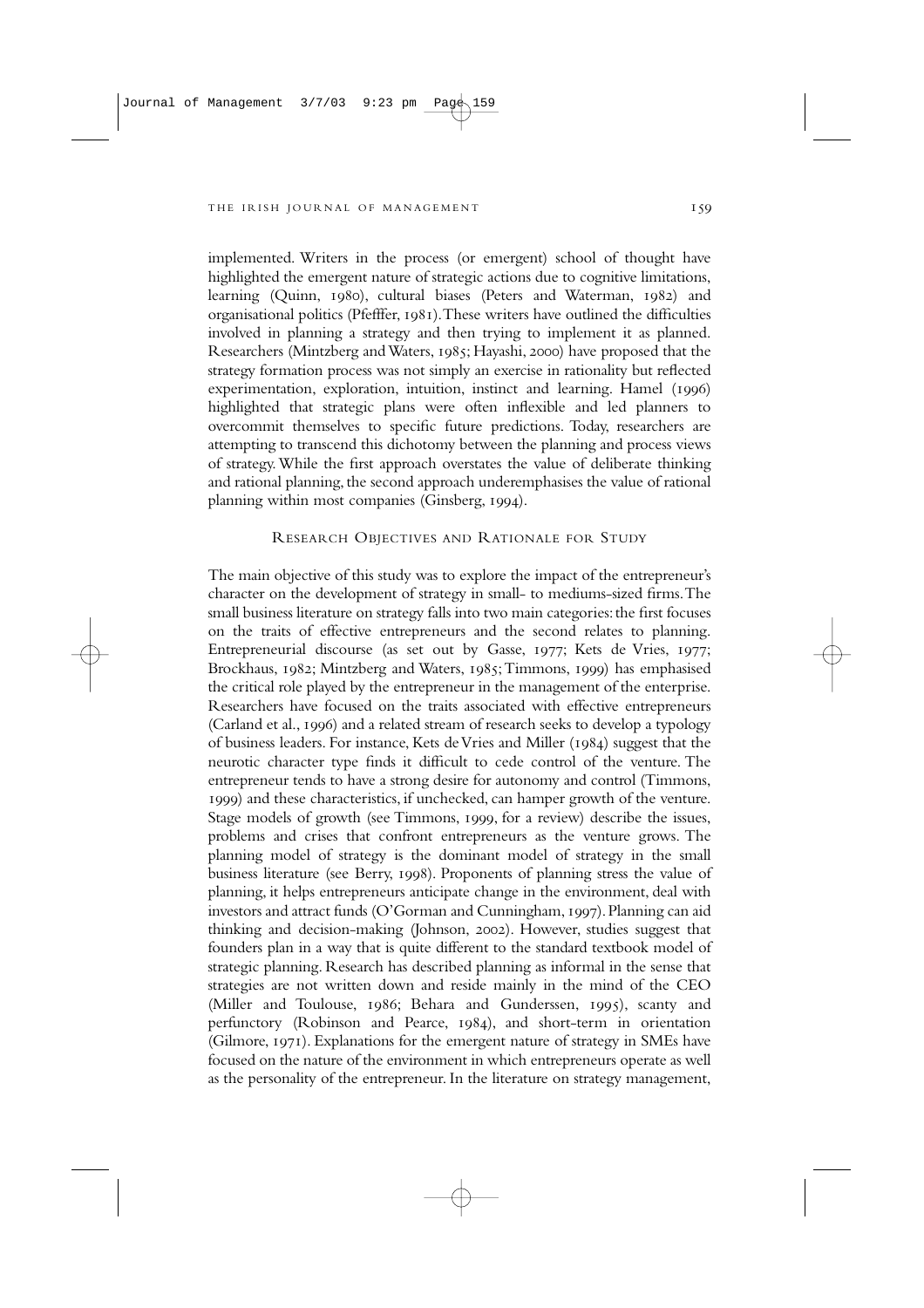writers have argued that effective strategic decision-making depends on the nature of the environment, whether it is stable or unstable (Fredrickson and Mitchell,  $1984$ ). In a similar vein, Mintzberg ( $1985$ ) questions the value of formal planning to entrepreneurs because they operate in intense, uncertain and highpressure situations. Other scholars (Kets de Vries, 1990; Bhide, 1994; Brouthers, Andriessen and Nicolaes, 1998; Allinson, Chell and Hayes, 2000) have found that entrepreneurs are rarely strategists who focus on the long term and act according to rational principles; instead they act on instinct, intuition and impulse. Carland, Carland and Aby highlight that:

The individual responsible for planning in a small firm is the owner-manager. If that individual is not predisposed to planning, this activity will not take place. Personality will play a key role in that predisposition.  $(1989: 25)$ 

While some attempts have been made towards understanding the link between personality and the strategy (Kisfalvi, 2002), further studies are needed. Kisvalvi (2002), by adopting a psychodynamic approach, found that the entrepreneur's priorities and concerns were shaped by his early life experiences. According to Stewart,Watson, Carland and Carland:

The role of psychological factors in shaping or selecting out strategy content and their influence on the way entrepreneurs actually form their strategies remains unclear. (1999: 206)

The study of strategy in large organisations has taken great strides over the decade of the 1990s; however, a review of the literature highlights the imbalance of theory building with respect to the smaller organisation. For instance, Brouthers, Andriessen and Nicolaes (1998: 130) claimed that, "surprisingly little research exists that examines strategic decision-making in small firms." Furthermore, formal strategic management procedures that apply to the large enterprise may not necessarily be relevant and applicable to the small enterprise (Shrader, Mulford and Blackburn, 1989).

The study here enlarges upon and fills some the gaps concerning the strategy formation process in the existing literature on entrepreneurs and their firms. It tentatively proposed that different types of entrepreneurs pursue different strategies and adopt different processes in the pursuit of these strategies.

## RESEARCH DESIGN

Given that existing theory does not fully explain the link between the characters of the entrepreneurs and the strategies pursued by them, the research design was qualitative and exploratory in nature. According to Lee (1999), qualitative research is often taken to mean inductive, theory generating (it also lends itself to theory testing), subjective and non-positivist processes. It can be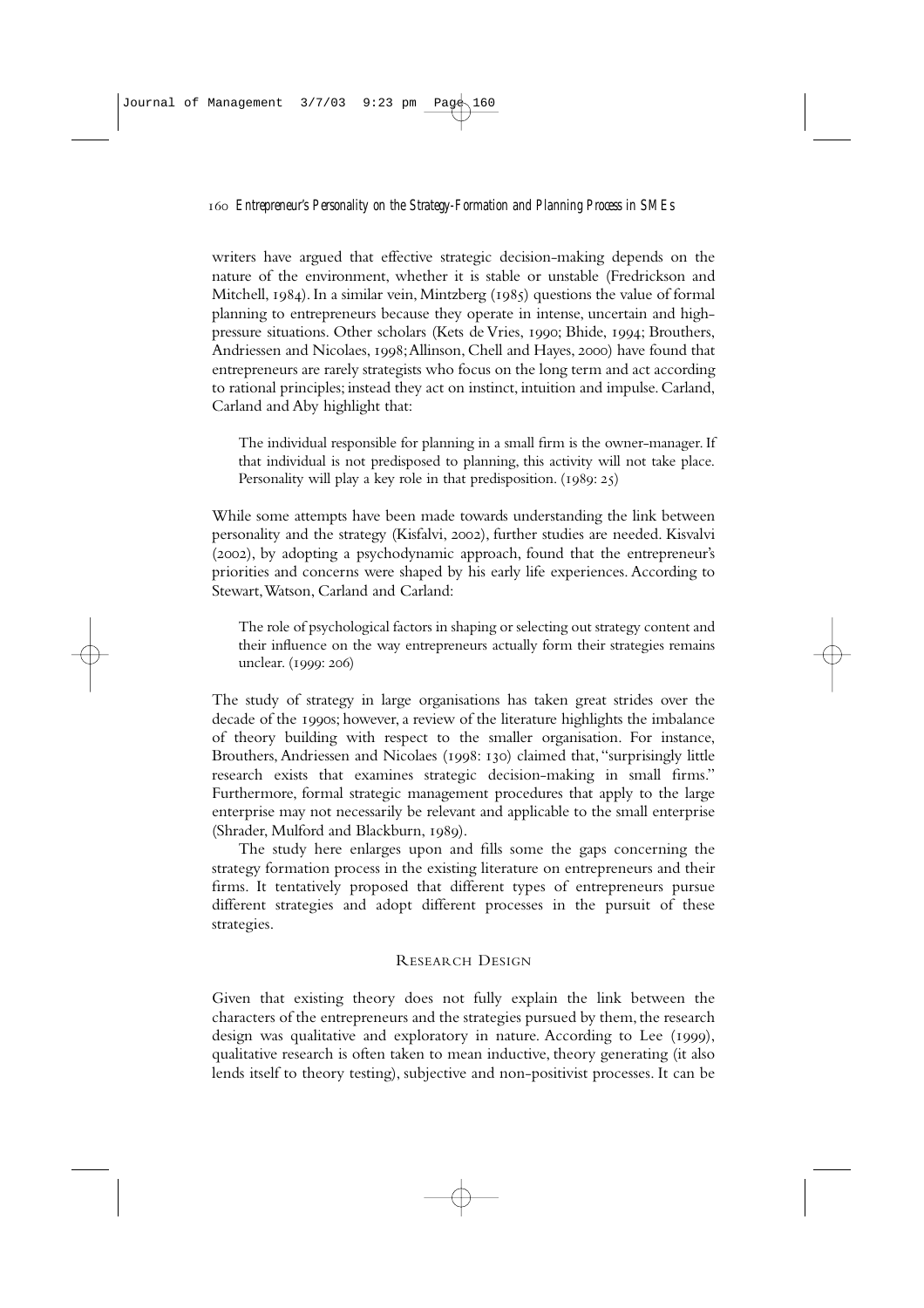descriptive, exploratory and explanatory in nature. A unique characteristic of qualitative research is that it is field based (Lee, 1999). Qualitative researchers encourage substantial flexibility, or improvisation, in research procedures. Researchers have the freedom to make adjustments, alter research objectives and add questions during the data collection process. The research process is iterative rather than linear, requiring a steady movement between the literature, interview data and analysis.The case study is one way of gathering qualitative data it involves the study of one, or a few, entities in substantial depth (Lee, 1999) and it gives rise to 'thick description' (Van Maanen, 1988; 221). Multiple cases strengthen results by yielding greater pattern-matching and greater confidence in the robustness of the theory (Yin, 1993). There are many ways of analyzing qualitative data, ranging from conversational analysis, case history and the constant comparative method. All three techniques were used in this study. Comparing groups, in terms of their similarities and differences, is necessary to explain or generate theory. Creative insight often results from the juxtaposition of contradictory or paradoxical evidence (Cameron and Quinn, 1988). Eisenhardt (1989) recommends the use of several tactics in order to analyse case study data: forced comparison involves selecting pairs of cases and then listing similarities and differences between each pair. Another tactic is to select a theme, category or dimension, and look for within-group similarities coupled with differences. Qualitative researchers often describe findings as themes and a theme captures central ideas in an interview or recurrent topics of discussion (Bjorkegren, 1989). The 'write-up' involves (Golden-Biddle and Locke, 1997) developing theoretical points that are contextually grounded in the field data and researchers generally choose the most expressive comments to bring theoretical points to life.

With regard to this study, 33 semi-structured interviews were held with founders, managers and employees. Multiple informants were used to ensure that the descriptions of the entrepreneur's personality were reliable.The author had a clear agenda and the following topics – history of company, company growth, role of founder and key turning points – were explored through the use of open-ended questions with respondents. In-depth interviews, company reports and newspaper articles were used. In general, the data were collected over 36 months. The majority of the firms were small (less than 50 employees) while two firms were medium sized (less than 200 employees). The entrepreneur was defined as an individual who set up a new, independent enterprise and managed it in a personalised way (Berry, 1998). The companies were characterised by a certain degree of innovation, risk-taking, creativity and growth (Hills and Laforge, 1992). Lifestyle firms were excluded. The sample included software, manufacturing and service firms. Firms were drawn from different sectors since the literature suggested that effective strategic decision making is dependent on the nature of the environment.A profile of the sample is provided in Table 10.1, which shows that most of the firms were successful in terms of turnover and longevity.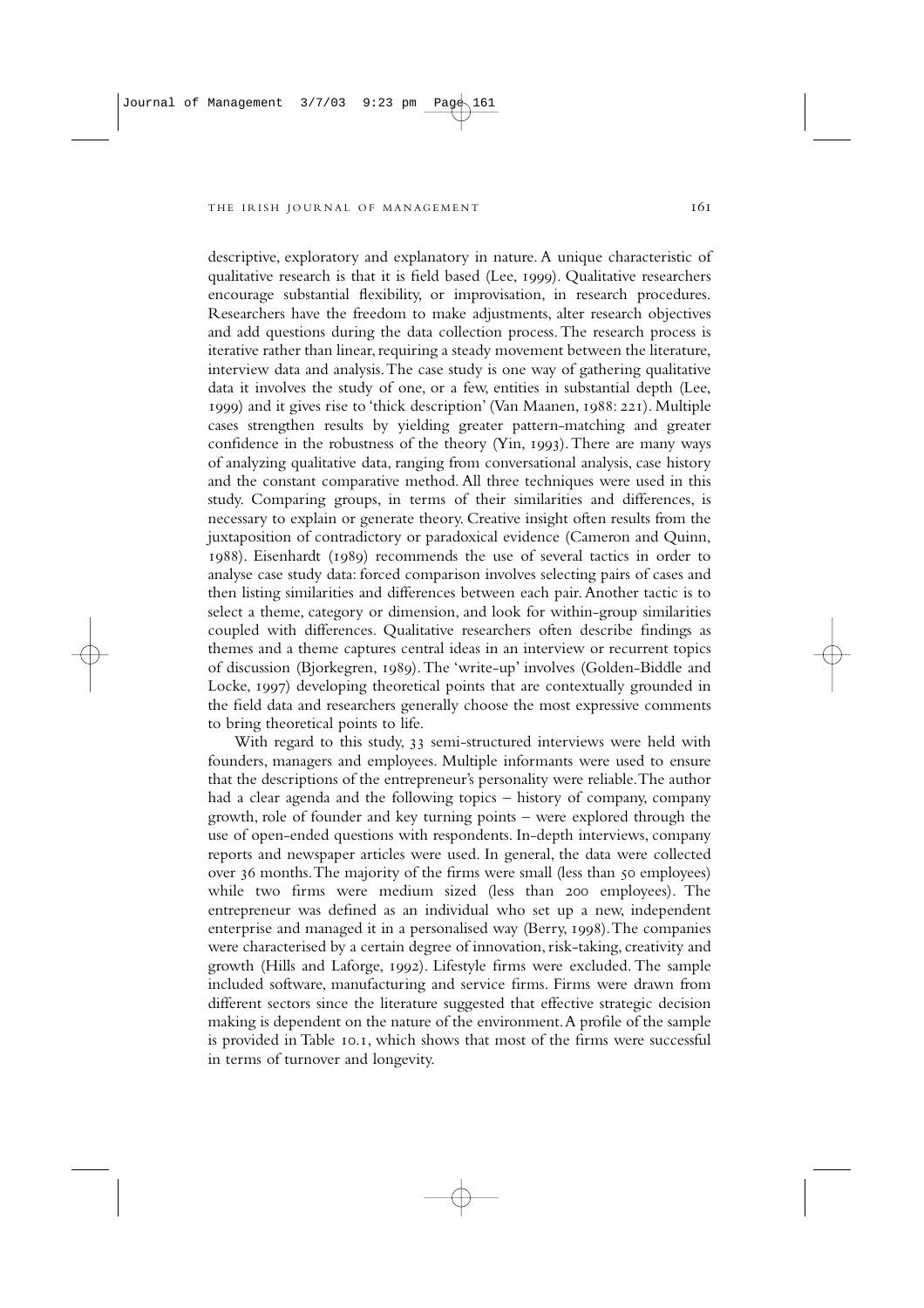| <b>Respondent</b> |                                          |               |         |                  |
|-------------------|------------------------------------------|---------------|---------|------------------|
| letter/code       | Nature of Business <sup>a</sup>          | <b>Size</b>   | Founded | <b>Turnover</b>  |
| R                 | Software, peripheral devices             | 13            | 1988    | 0.5 <sub>m</sub> |
| 0                 | Software product, for financial services | 80            | 1985    | 6.5m             |
| M                 | Software service: for accountancy sector | 120           | 1976    | 7.4 <sub>m</sub> |
| F                 | Manufacturer of toothpaste               | 25            | 1983    | 3m               |
|                   | Manufacturer of soap                     | $\mathfrak z$ | 1984    | 2m               |
| R.                | Manufacturer of biscuits                 | 28            | 1989    | 1.5 <sub>m</sub> |
| C                 | Manufacturer of plastics                 | Ceased        |         |                  |
|                   |                                          | trading at    |         |                  |
|                   |                                          | time of study | 1987    | Nil              |
| G                 | Service firm: graphic design             | 20            | 1989    | Not disclosed    |
| К                 | Software, electronic security            | 30            | 1986    | Not disclosed    |

# **Table . Profile of Sample**

a To what does this refer?

## RESEARCH FINDINGS: CHARISMATIC AND PRAGMATIC TYPES OF ENTREPRENEURS

The study suggests that the strategy formation process is driven by the personalities of the entrepreneurs and by their experience of crises.The study suggests that there are two main types of entrepreneurs, the charismatic and pragmatic entrepreneurs. The charismatic entrepreneurs conformed to the stereotypical view of entrepreneurs and they were visionaries, risk-takers, highly persuasive, passionate, with ambitious and idealistic goals. The pragmatists did not fit the stereotypical mould and were more cautious, more rational and seemed to adopt a more calculating and instrumental approach to the business, yet they also achieved success.These types of entrepreneurs were distinguished according to decision-making style, goals, attitude to risk, degree of commitment to venture and business background. Example quotations are shown in Table 10.2 and 10.3. These quotations are drawn from employees as well as the founders themselves.

**Table . Characteristics of the Charismatic Entrepreneur**

| Strategy-related<br>variables | The charismatic<br>entrepreneur | <b>Example quotations</b>                                                   |
|-------------------------------|---------------------------------|-----------------------------------------------------------------------------|
| Decision-making style         | Visionary                       | R: I am gut-feeling type of person. We were                                 |
|                               | Intuitive                       | specialists in that area. We were in it pre the                             |
|                               | Creative                        | personal computer! We were doing                                            |
|                               | Goals                           | programmable device drivers for POS before<br>anyone else.                  |
|                               |                                 | R: What's a five-year plan in this business?!                               |
|                               |                                 | F: It was his idea, his drive and initiative that got<br>it off the ground. |
|                               |                                 | Q: He had the vision and foresight to come up                               |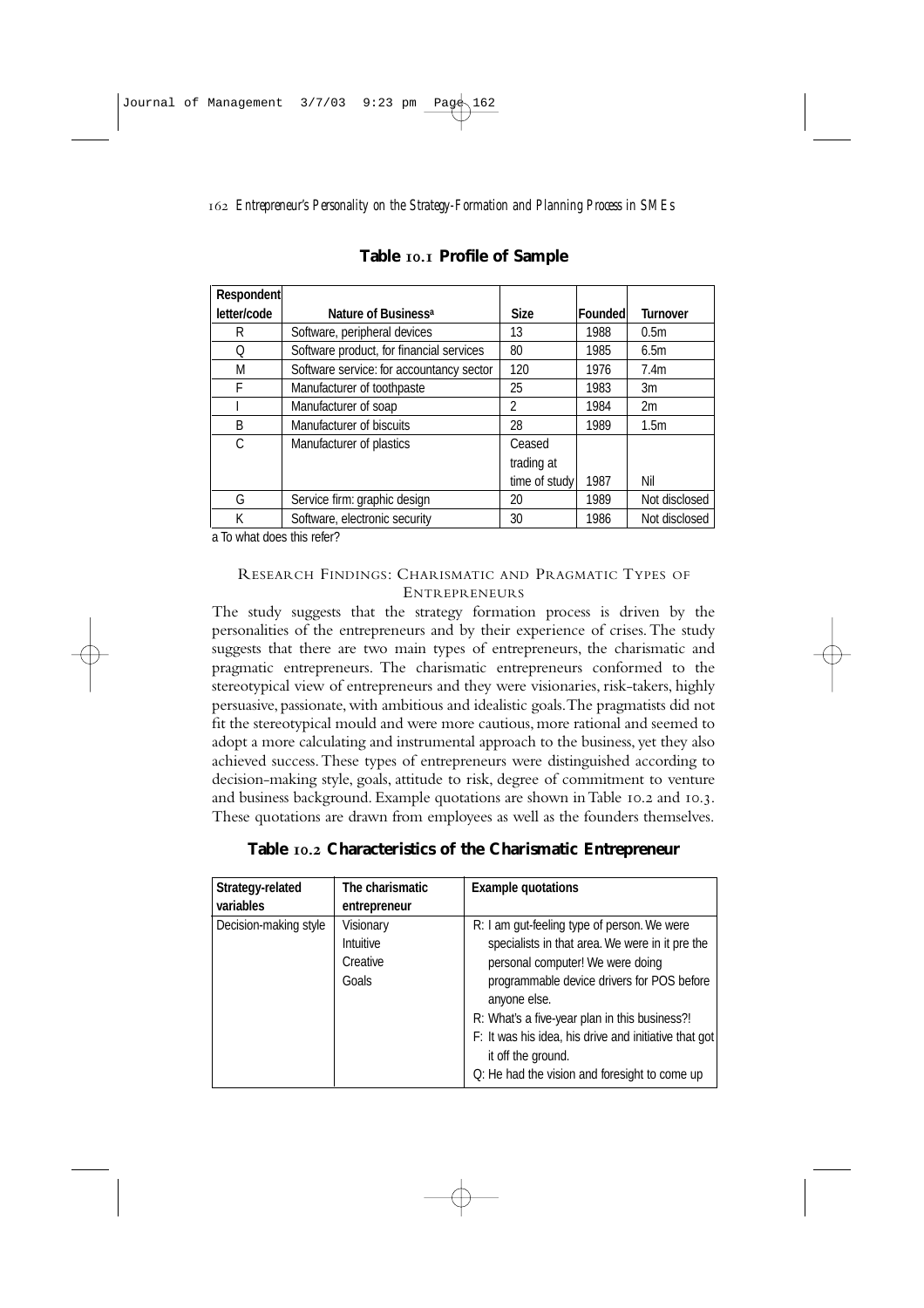|                                                         |                                                                                                  | with an idea and base a product around that<br>idea and start up a company<br>Q: It was 70% vision of Gerry and 30%<br>planning. Gerry's vision would have played a<br>key part in the growth of the company.<br>M: He is very dynamic. His ideas, his concepts<br>of what the clients will want are right. He is<br>quite imaginative, he is indispensable.                                                                                                                                                                                                                                                                                                                                                                                                                                                                                                                                                                                                                   |
|---------------------------------------------------------|--------------------------------------------------------------------------------------------------|--------------------------------------------------------------------------------------------------------------------------------------------------------------------------------------------------------------------------------------------------------------------------------------------------------------------------------------------------------------------------------------------------------------------------------------------------------------------------------------------------------------------------------------------------------------------------------------------------------------------------------------------------------------------------------------------------------------------------------------------------------------------------------------------------------------------------------------------------------------------------------------------------------------------------------------------------------------------------------|
| Goals                                                   | <b>Ambitious</b><br><b>Idealistic</b>                                                            | F: He was a driving force in the businesshe<br>was hell-bent on keeping the order book full.<br>Much more hell bent: let's go for that, let's try<br>to run 100 yards in 10 seconds as opposed<br>to 15 seconds that will take longer.<br>R: I believe that the Irish people can be world-<br>beaters.<br>R: He has put a lot of enthusiasm into the<br>company, he is keen to continue pushing it<br>forward, it has developed over the years, he<br>has many contacts with the industry in<br>Ireland and abroad and he has used those to<br>generate sales<br>Q: We developed a top-class product.<br>Q: We were trying to be IBM while still in the<br>garage-style mode of operation.<br>M: We tried to cover too much ground; we bid for<br>nearly everything, everything that moved, we<br>would grab it.<br>M: The danger with software development is that<br>expansion can be rapid until one day the<br>bubble bursts. A company can become too<br>big too quickly. |
| Attitude to risk.<br>Degree of commitment<br>to venture | 'Bullish'<br>Risk-prone<br>Abiding commitment<br><b>Obsessive</b><br>Success against the<br>odds | F: He had money to invest although he was not<br>wealthy. It was a case of either all or nothing.<br>F: It required a total degree of commitment. I do<br>not know if I would have done it. He had<br>family commitments.<br>R: He dug deep into his own pockets. If you are<br>supporting an organization like this out of<br>your pocket, the costs are mighty, very high-<br>cost, high-risk stuff.<br>R: People work and work and work, they really<br>kill themselves in an effort to achieve<br>SUCCESS                                                                                                                                                                                                                                                                                                                                                                                                                                                                  |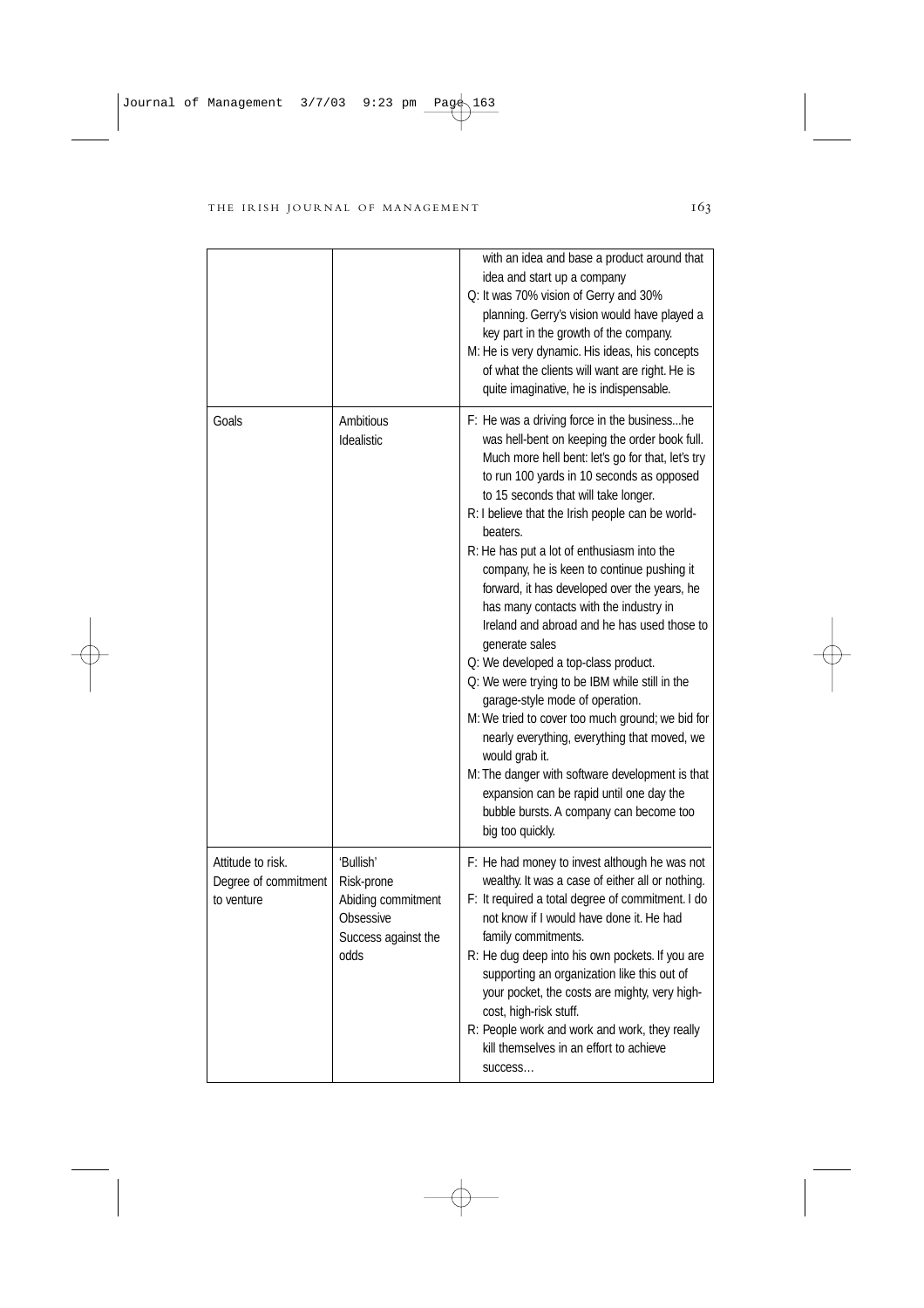|                            |              | Q: I am an optimistic risk-taker; the essence of<br>the entrepreneur is to take a gamble.                                                                                                                                                                                                                                  |
|----------------------------|--------------|----------------------------------------------------------------------------------------------------------------------------------------------------------------------------------------------------------------------------------------------------------------------------------------------------------------------------|
| <b>Business Background</b> | Non-business | F: His background struck me as a bit strange,<br>but sometimes they make the best<br>entrepreneurs. They do not see problems only<br>solutions. We need a bull-headed attitude.<br>They do not realise the implications of things.<br>I think he went into the venture without<br>realising the commercial risks involved. |
|                            |              |                                                                                                                                                                                                                                                                                                                            |

# **Table . Characteristics of the Pragmatic Entrepreneur**

| Strategy-related<br>variables | The pragmatic<br>entrepreneur                                                               | <b>Example quotations</b>                                                                                                                                                                                                                                                                                                                                                                                                                                                                                                                                                                                                                                                                                                                                                                                                                                                                                                                                                    |
|-------------------------------|---------------------------------------------------------------------------------------------|------------------------------------------------------------------------------------------------------------------------------------------------------------------------------------------------------------------------------------------------------------------------------------------------------------------------------------------------------------------------------------------------------------------------------------------------------------------------------------------------------------------------------------------------------------------------------------------------------------------------------------------------------------------------------------------------------------------------------------------------------------------------------------------------------------------------------------------------------------------------------------------------------------------------------------------------------------------------------|
| Decision-making<br>style      | Planned<br>Rational<br>Reactive                                                             | G: We go through decisions, like employing a<br>single person, very, very carefully.<br>G: We like to think of ourselves as being<br>proactive, but we are reactive, I feel. We put<br>many things on the agenda which we have<br>never completed. Possibly, if the company was<br>run by one person, rather than by four people,<br>we could be more proactive. That one person<br>could make decisions quicker.<br>B: We need to go out and be active and<br>aggressively go after business, push the<br>company. Instead we are manufacturing to an<br>order book, which thankfully is full. But we are<br>becoming more proactive. It is a question of<br>changing.<br>K: I still believe that we are a little too cautious,<br>still a little too slow. Someone else may say<br>that we need to be cautious because we have<br>to recuperate a costly R&D program. I would<br>advocate that we be a little bit quicker in<br>making decisions, that we be a bit bolder. |
| Goals                         | Achievable<br>Conservative<br>Down-to-earth<br>Common-sense<br>Slow-growth<br>Consolidation | G: You have to decide that you want to achieve,<br>how you are going to achieve it and go for<br>those goals in a controlled way. There is no<br>point in taking off like a rocket and getting<br>nowhere.<br>G: Our aim is to stick to our knitting until we have<br>achieved a much firmer foundation.<br>B: The whole issue of growth, how it is planned                                                                                                                                                                                                                                                                                                                                                                                                                                                                                                                                                                                                                  |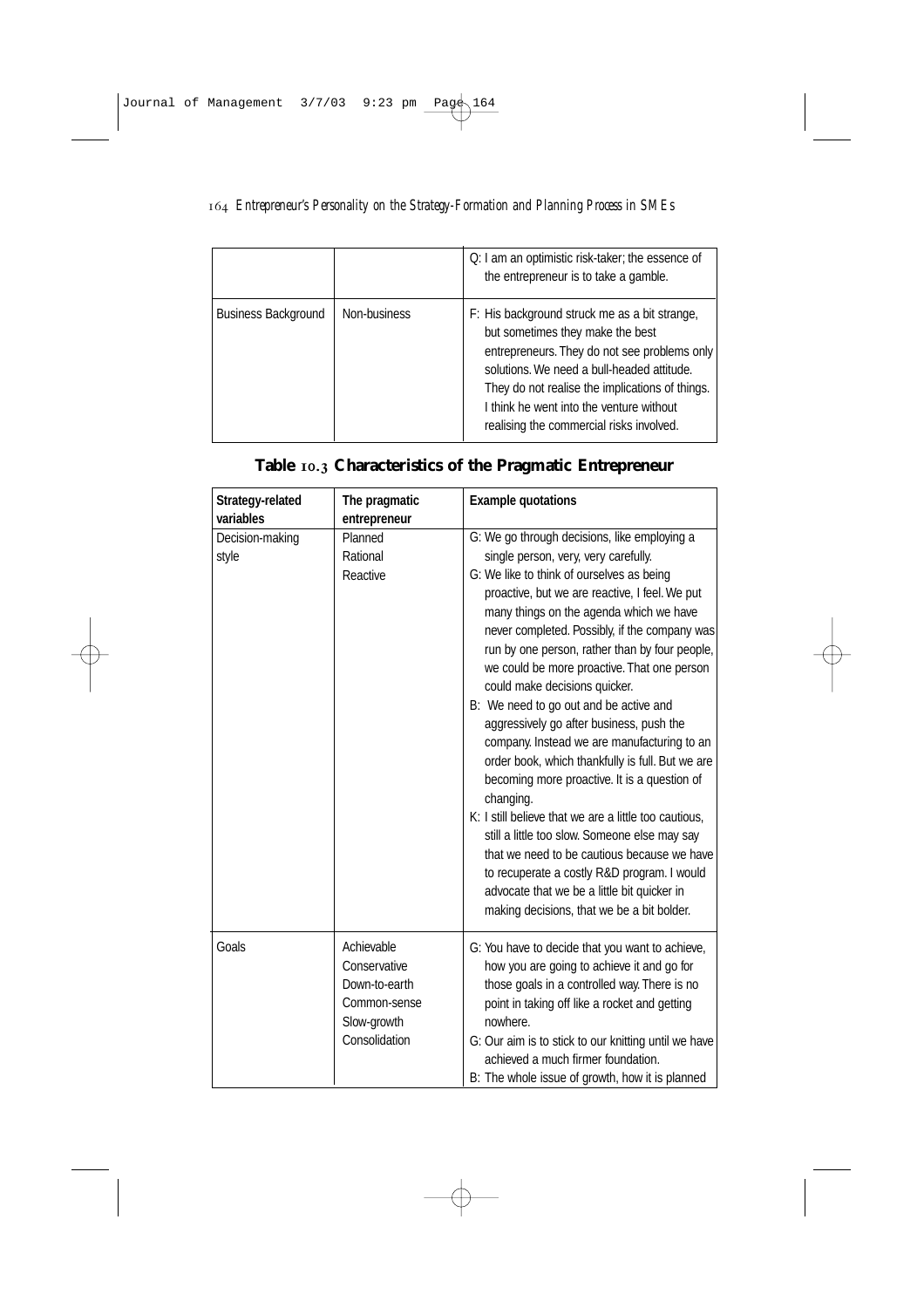|                                                        |                                                                                           | and controlled, can bury a company. A<br>company has to be very careful in its<br>expansion plans. Managing cash flow, how<br>much money is spent, how much is got back<br>in, seeing that credit terms are adhered to,<br>are all crucialA company has to start off<br>small and stabilise the market before they try<br>to expand.<br>B: I would never wish to become huge. We will<br>always remain relatively small in a niche<br>market if we are to succeed.<br>K: Growth has been quite slow really. We are<br>now looking at niche markets, taking away<br>small, profitable business from large<br>companies. We are steering away from<br>anything large. We just could not afford it or be<br>able to finance it. |
|--------------------------------------------------------|-------------------------------------------------------------------------------------------|------------------------------------------------------------------------------------------------------------------------------------------------------------------------------------------------------------------------------------------------------------------------------------------------------------------------------------------------------------------------------------------------------------------------------------------------------------------------------------------------------------------------------------------------------------------------------------------------------------------------------------------------------------------------------------------------------------------------------|
| Attitude to risk<br>Degree of<br>commitment to venture | 'Bearish'<br>Risk-averse<br>Calculated<br>commitment<br>Pragmatic<br>Success within reach | I: Her approach was very different to X. One<br>person got involved in manufacturing; the<br>other sub-contracted. There was no real<br>financial involvement in the company: she was<br>doing this as an outside interest, it was not<br>her livelihood.<br>B: The company is still conservative. We are<br>prepared to take a risk if the opportunity<br>comes up. It is a conservative risk.                                                                                                                                                                                                                                                                                                                              |
| <b>Business Background</b>                             | Combination                                                                               | G: We are not simply designers. Designers tend<br>to be very fickle, temperamental people. Many<br>of them do not know how to run a business or<br>would not have any interest in running a<br>business. Clients see them as difficult people<br>to work with.                                                                                                                                                                                                                                                                                                                                                                                                                                                               |

#### STRATEGIC DECISION-MAKING STYLE

The charismatic entrepreneurs were visionary in the sense that they were able to predict market trends and visualise new product opportunities. Employees saw the entrepreneurs as the creative force behind the venture.The entrepreneurs' belief that a market existed for the new products tended to be based on their feelings and informal research. Most of the entrepreneurs gathered information by talking to customers, by subscribing to trade magazines, by going to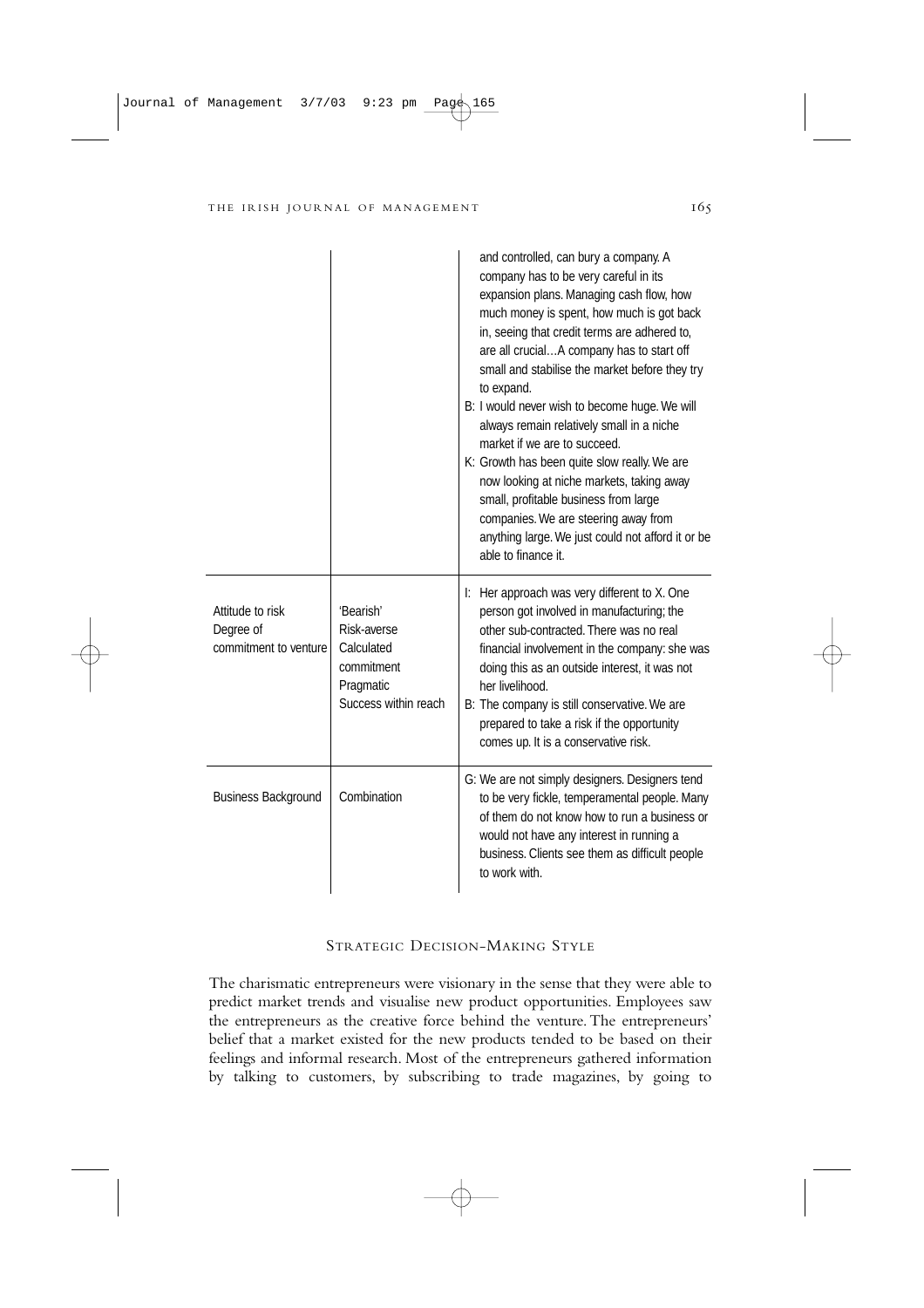conferences, and attending trade shows.This enabled them to keep up to date with customer needs, with technological developments and to develop ideas for new products. One individual set up a technologically based firm in the 1970s and remarked,"the market wasn't right for it then, that's for sure", and claimed that he was a "gut feeling type of person". The founder's product ideas were mainly based on:

His hunches, his experiences of talking to people, his experiences of using the products himself.

Employees claimed that he was always a year, if not more, ahead of the competition. Furthermore, the charismatic founders were able to attract followers due to their enthusiasm for the venture:

A manager has to be a very disciplined, analytical type of person, who can look at things and weigh them up very carefully. Managers are more careful people. An entrepreneur is not a careful person. Careful people write the history they do not create it. Entrepreneurship is an enthusiasm. I can get very enthusiastic about something and bring people along with me, even customers.When I am in full flight even customers get excited about it as well.That's part of being an entrepreneur.

Another entrepreneur who set up a software firm was described as very dynamic and imaginative, someone who could predict the needs of clients very well. Another entrepreneur was described as an individual with a love of ideas, a very active mind, quick to adopt new trends and prepared to take risks. He decided to target the unstable Eastern European market, even thought the Irish Trade Board was discouraging entrepreneurs from entering those markets at that time. Another entrepreneur was described as an individual who had the vision and foresight to come up with an idea and base a product around that idea.

In contrast to the charismatic entrepreneurs, the approach of the pragmatic entrepreneurs to strategy formation was underpinned by a more conservative, 'common-sense, down-to-earth' and rational approach. Two founders formed very similar firms (import substitution) at around the same, and shared the same distributor, but adopted very different strategies. The distributor commented that:

Her approach was very different, there was no real financial involvement in the company.

He remarked that she did not see the business as her livelihood. In contrast to the other founder, she undertook a feasibility study, carried out market research and eventually selected the sub-contracting option rather than the high-cost manufacturing option. With regard to market expansion, she focused on the domestic market rather than the Eastern European market. Eventually she was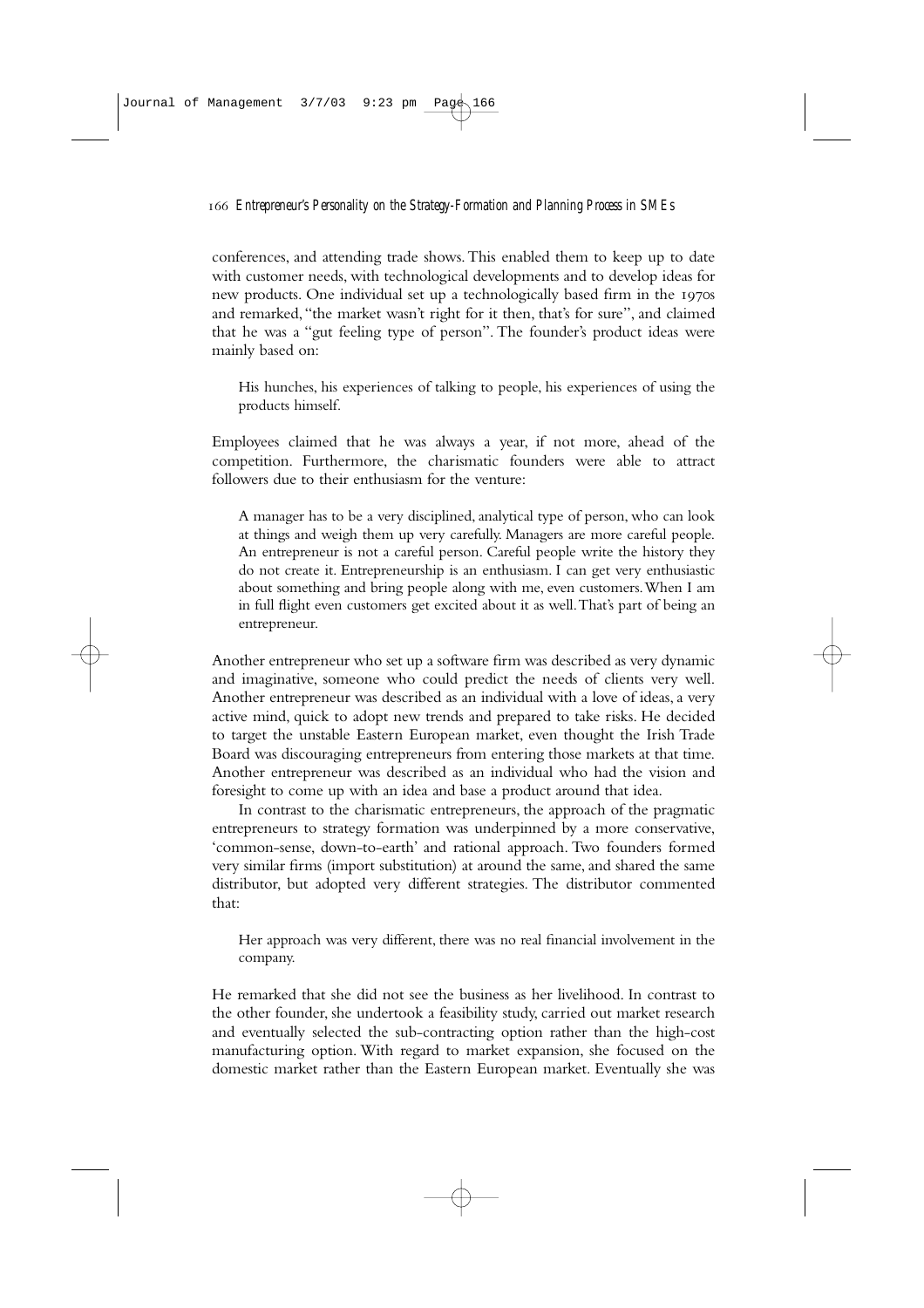faced with a key decision: to target the US market or sell the firm, and she made a pragmatic decision to sell the venture.The founder of a graphic design firm also adopted a planned and rational approach to decision-making. They employed a consultant and spent several months preparing a business plan.They claimed that decisions were made "very, very carefully" in order to reduce the risk of business failure.

#### **GOALS**

The charismatic entrepreneurs had ambitious goals. When the entrepreneurs described their objectives, there was also a touch of idealism in their accounts. One entrepreneur had a vision of bringing the power of the PC to the masses. He remarked that many people did not have any experience of using computers and were marginalised by the computer industry. He hoped to target that market and make it easier for uneducated people to use PCs through simple keystrokes. Another entrepreneur remarked that he wanted to be a world-class software developer and his aim was to target the world market rather than just the domestic market.Another entrepreneur had similar goals and it was commented that he was "driven by this search for excellence" and he tried to ensure that the Irish product was as good, if not better, than the product produced by multinational companies. Simple phrases used by stakeholders in interviews revealed a great deal.This founder was described as being "hell-bent" on growth and his attitude was:

Let's go for it, let's try and run 100 yards in 10 seconds as opposed to 15 seconds which will take longer.

He was also driven by the desire to make money. The comments of one stakeholder suggested that his profit goals were unrealistic, "whether his goals were attainable in his time frame, or ever, is debatable!" In another company, the phrase "gung-ho" was used to describe the early posture of the firm.

In contrast to the charismatic entrepreneur, the pragmatic entrepreneur seemed to make a more realistic assessment of the marketplace: the goal was to set up a business that would have a good chance of succeeding. For instance, one founder claimed that he would never wish to become huge and that the company would have to remain 'relatively small in a niche market' if it was to succeed. His goal was to build a profitable company and either sell the business or pass it on to his family. Unlike the charismatic entrepreneurs, who tended to be emotionally attached to the venture, the pragmatic entrepreneurs were not as tied to their ventures and ceding control of the venture, or even selling it, did not seem to be a major problem for them.The founders of a graphic design firm decided to concentrate on the home market, consolidate the business and avoided diversifying and growing it too quickly. Safeguarding what they had already achieved was more important than rapid expansion, as the following comment shows: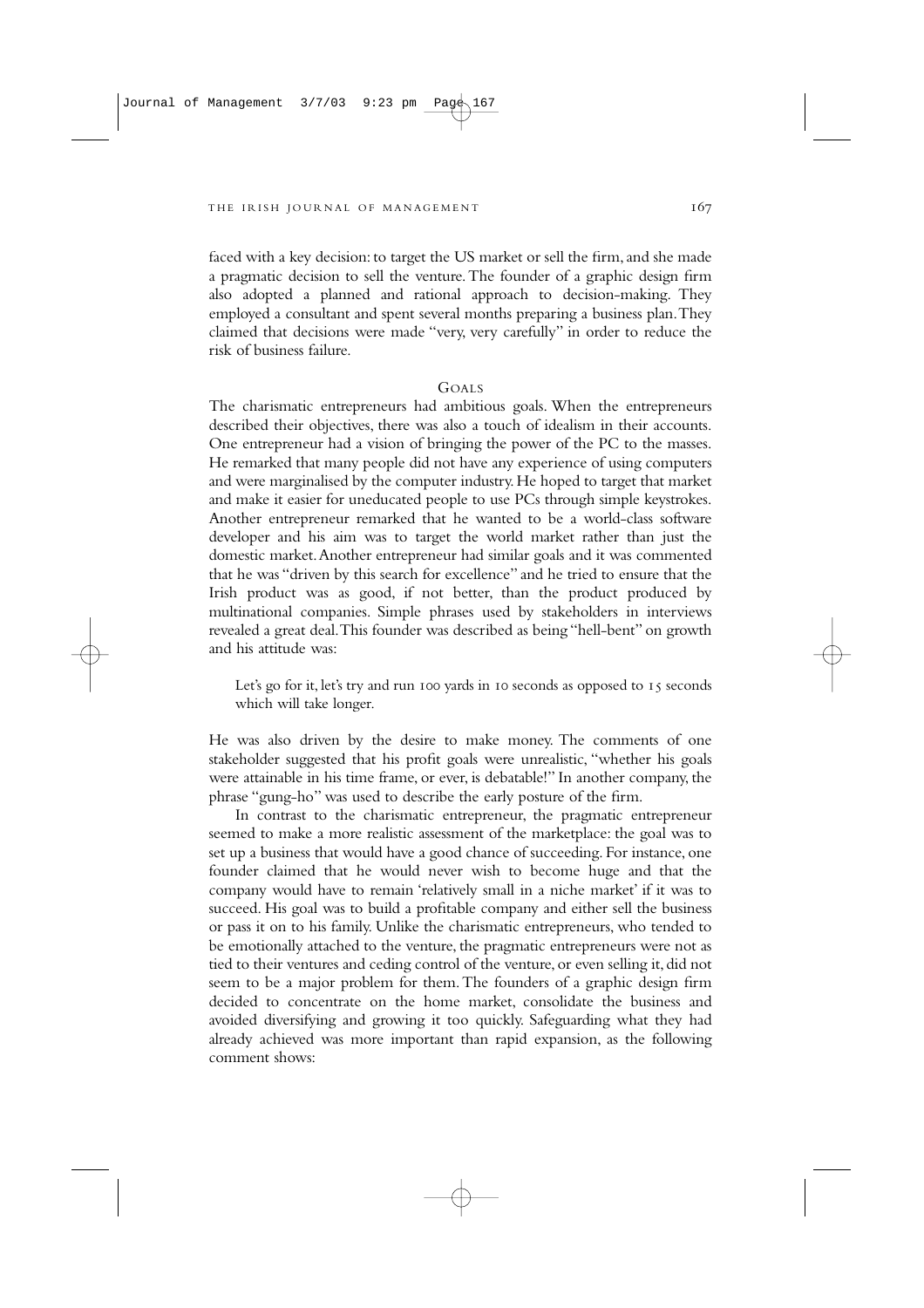The policy has been to stick to our knitting until we have achieved a much firmer foundation.

ATTITUDE TO RISK AND DEGREE OF COMMITMENT TO VENTURE While both types of entrepreneur had to assume risk, the risk borne by the charismatic entrepreneurs was perceived to be very high in the eyes of stakeholders.The founders had a strong belief in the venture and as a result they were prepared to leave secure jobs, set up and grow the ventures using their own funds, placing both themselves and their families at risk. The entrepreneur's degree of commitment to the venture is shown by the following comment:

It was a speculative venture. He had to make it work. He had money to invest although he was not wealthy. It was a case of either all or nothing.

The charismatic entrepreneurs seemed to be driven by the strength of their convictions and such was their confidence in their ventures, they assumed extraordinary risks. One founder claimed that state agencies thought he was crazy and it was difficult to obtain grant-aid. In the growth stage, he made a major decision to invest  $\zeta$ , 0.5m of his own funds in order to increase production capacity; however, sales contracts were not in place and he was unable to convince state agencies to give him capital grant. The actions of the founder resulted in a crisis shortly afterwards.An employee in another firm commented that the company could not rely on cash reserves and suggested that managing cash-flow on a monthly basis was very difficult. He remarked that the art of the entrepreneur was to take a gamble and that the founder was adept at leveraging resources.The charismatic entrepreneurs had a passion, if not an obsession, for their businesses which was clearly recognised by their employees; the following words and phrases were used to describe the founders: "driving force", "indispensable", "a one-man company", "gave over 100% of himself", "total degree of commitment".

In contrast to the charismatic entrepreneurs, the pragmatic entrepreneurs were not willing to assume extraordinary risks. The pragmatic entrepreneurs tended to minimise risk and were therefore not readily prepared to sacrifice resources to the venture.Their vision for the ventures seemed to be based on straightforward commercial values rather than the more emotion-rich, idealistic values espoused by the charismatic entrepreneurs. One pragmatist remarked that his goal was to pass on the business to his family but if he got an attractive offer for the venture he would consider selling it.

#### BUSINESS BACKGROUND

The professions of the charismatic entrepreneurs prior to business start-up were as follows: engineering, technician and computer programming. Having a nonbusiness background may explain the entrepreneur's intuitive approach to decision making. For instance, one stakeholder remarked that the entrepreneur was an engineer by profession and not a business person. He slowly developed a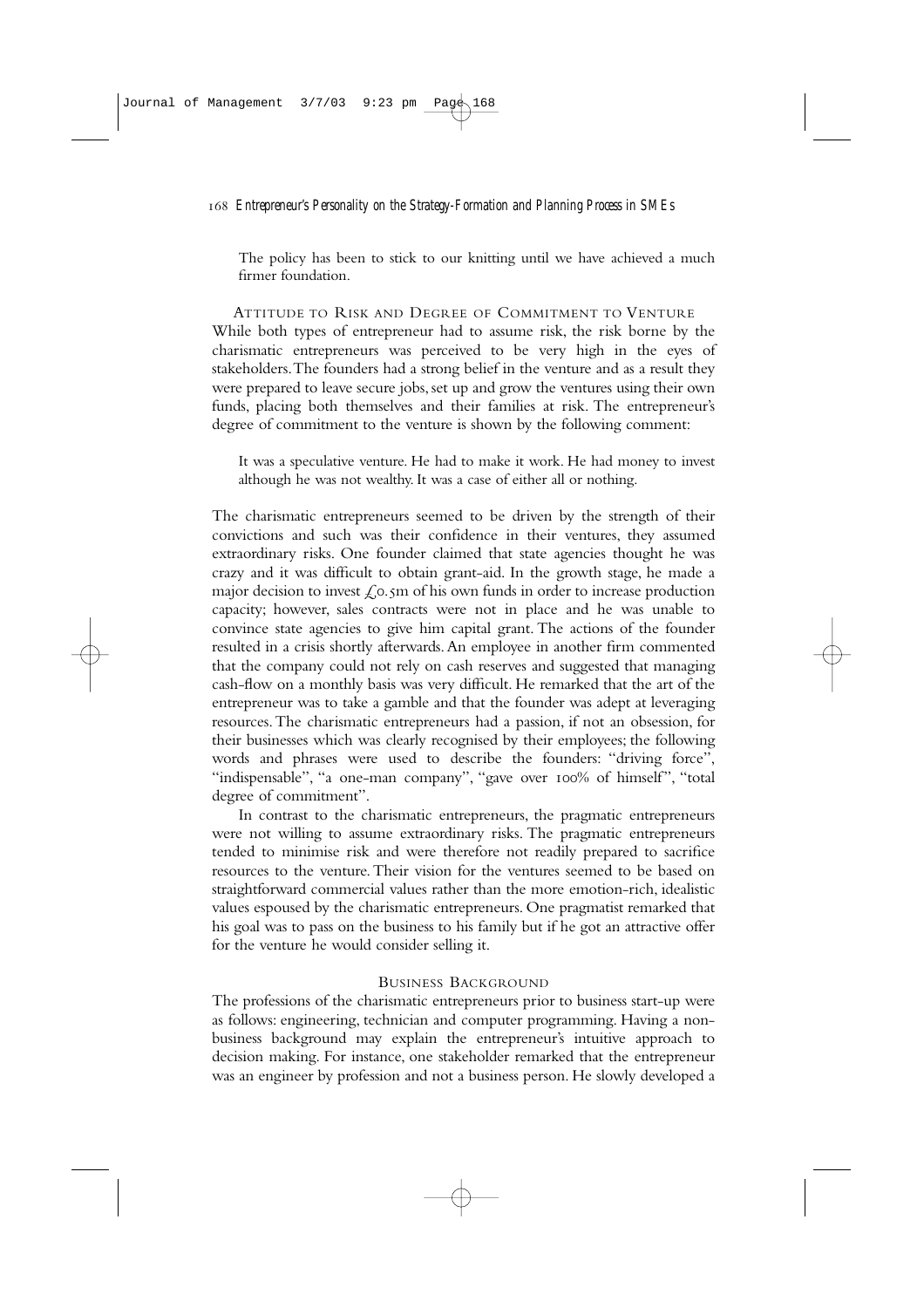commercial awareness and learned to read a balance sheet. In the early years, he was not aware of the commercial risks involved in the venture and where others would see problems he only saw solutions to those problems. Another entrepreneur echoed this comment by remarking that he always looked at things from a positive side rather than a negative side.

The professions of the pragmatic entrepreneur prior to business start-up were as follows: accountancy, advertising, sales, teaching, graphic design, management. One pragmatic entrepreneur who did not have a business background saw that as a weakness, he claimed that many designers who set up firms lacked a business ethos and he was keen to avoid the mistakes made by others. They appointed a chairman in order to benefit from his business experience.

CHARISMATIC AND PRAGMATIC ENTREPRENEURS: PROBLEMS AND CHALLENGES, RESPONSE TO CRISES

All of the firms faced common problems and challenges.This section starts by outlining the major factors that caused crises (Table 10.3) and the ramifications of crisis are then described (Table 10.4).

# **Source of Crises**

In general, there were two main types of crises: an endogenous crisis, which was caused primarily by the founder by forces within the firm, and an exogenous crisis, which stemmed mainly from environmental shocks. This study suggests that the different types of entrepreneurs conceive of risk differently and thus pursue different types of strategy.

| Type       | <b>Explanation</b>                                | Personality type   |
|------------|---------------------------------------------------|--------------------|
| Endogenous | Ambitious start-up strategy based on ability to   | <b>Charismatic</b> |
|            | secure support of one key investor, followed by   |                    |
|            | loss of key financial backer                      |                    |
|            | Expansion into emerging export market             |                    |
|            | Heavy investment in production capacity follow by |                    |
|            | loss of key distributor                           |                    |
|            | Rapid growth                                      |                    |
| Exogenous  | Recession                                         | Pragmatic (and     |
|            | Adverse currency movements                        | charismatic)       |
|            | Change in customer tastes                         |                    |
|            | Increased competition                             |                    |

# **Table . Problems and Source of Crises**

Crisis was internally generated, and it arose primarily from the actions of the charismatic founders in their drive for growth. In one firm, a deal with a financial investor fell through which forced the firm to scale back its ambitious growth plans.The founder later remarked that there was "no point in trying to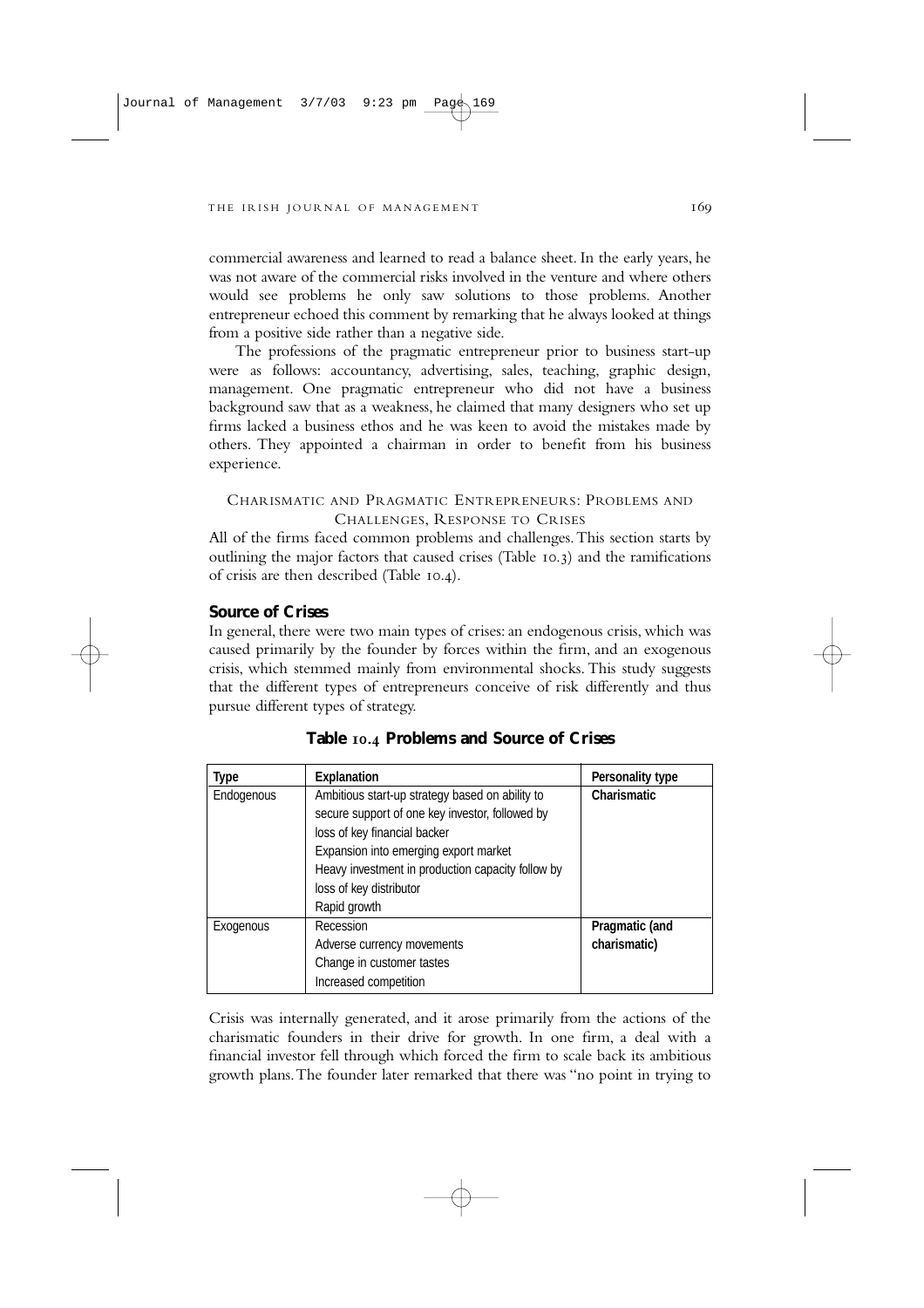be like IBM when in the garage-style type of operation". In another firm, the founder had invested heavily in production capacity in anticipation of future export growth but the collapse of a distributor resulted in severe over-capacity. The founder justified that investment decision by saying:

It was very risky, but without that decision we would [not?] be here today.We would not be able to produce a product as efficiently as we do now.We would not be able to offer to produce for people and do it on time had we not taken the risk, had we not spent the money.

The founder seemed to describe his posture as one of obedience to the growth imperative, and the comments suggest that he was a mere creature of such pressures. In contrast to the pragmatic entrepreneur, this entrepreneur did not perceive the risks associated with growth to be very high. In a third firm, rapid growth led to high marketing overheads and high R&D costs, costs that proved difficult to cover when the company experienced a downturn in demand.

Crisis was also externally generated, and it arose primarily from environmental shocks.The type of crisis seemed to be associated mainly with the pragmatic entrepreneurs (although the charismatic entrepreneurs were also affected by environmental change). One firm was affected by a severe currency crisis.Another firm experienced cash flow problems due to falling sales in a more competitive domestic environment, gradual change in customer tastes and the sudden collapse of a distributor in the UK market. Another firm experienced problems shortly after start-up due to the recession, bad debts and the growing price consciousness of clients.

The following section describes the changes that took place in the companies as a result of crises.

| <b>Type</b>         | Pre-crisis                   | Post-crisis                    |
|---------------------|------------------------------|--------------------------------|
| Charismatic         | Casual approach to financial | Greater attention to financial |
| and Pragmatic       | planning                     | planning                       |
| Charismatic: change | More risk-prone:             | More risk-averse:              |
| in mentality        | Focus on fast growth and on  | Focus on survival              |
|                     | new opportunities            |                                |
|                     | Why not? Is this desirable?  | Why? Is this feasible?         |
|                     | Experimentation: what might  | Experience: what happened      |
|                     | happen?                      | in the past?                   |
|                     | Centralisation of power      | Power sharing                  |

**Table . Crisis and its Ramifications for the Firm**

# **Pragmatists and Charismatic Entrepreneurs: Greater Attention Paid to Financial Planning**

Crisis had financial ramifications for both the pragmatic and charismatic entrepreneurs. Many entrepreneurs faced common problems such as cash flow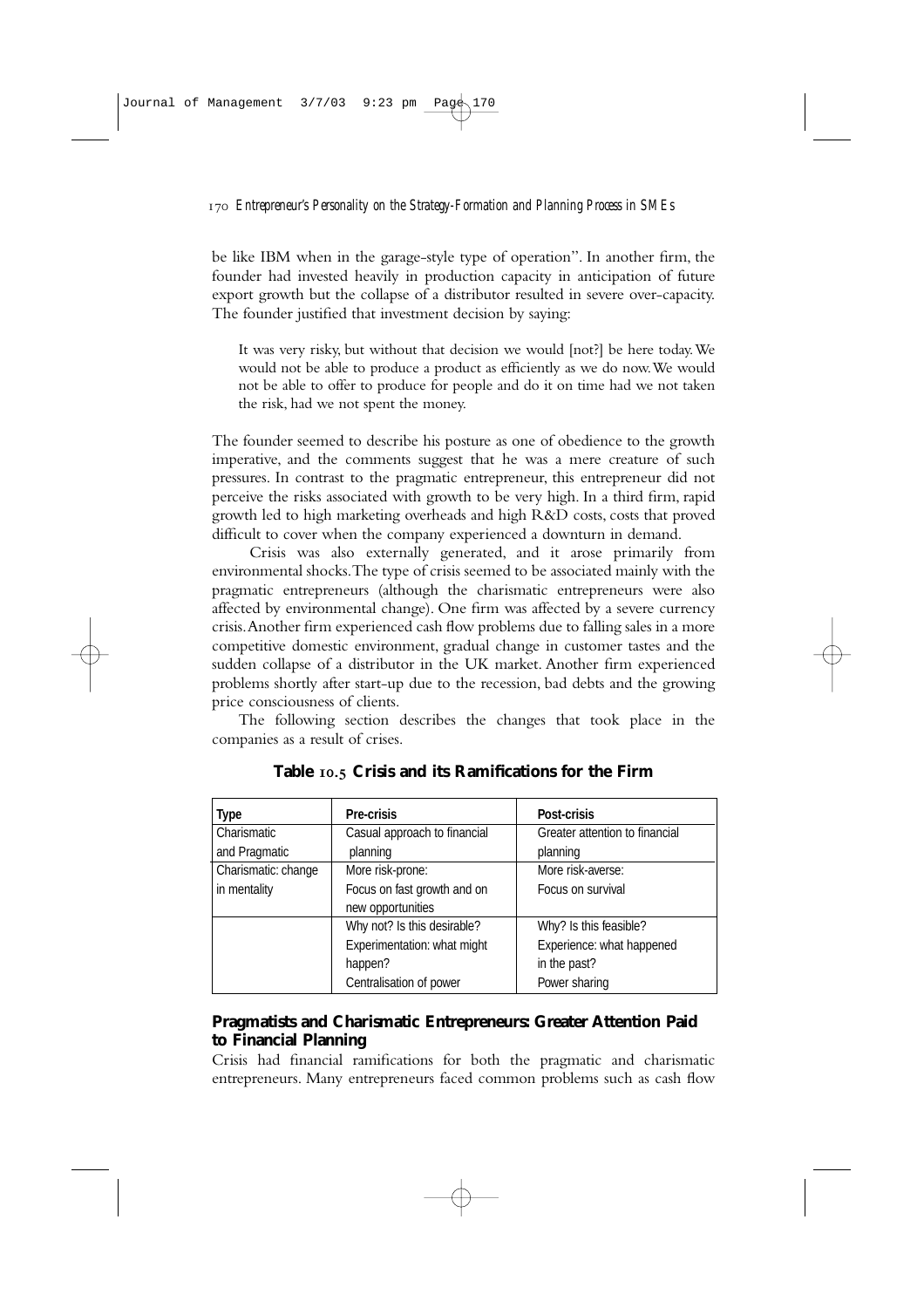problems,poor credit control,bad debts and lack of proper budget control.In the aftermath of crisis, they were forced to think carefully about the allocation of scarce resources. One individual remarked that after the crisis, there was more planning and more research into prospective customers. Another founder remarked that keeping control of finances was "the most important thing". A founder of a different firm suggested that in the early days their approach to financial planning was lax and that needed to change:"we were a little bit shaky on the financial side. It was a little bit fingers crossed as well".The comment of the following employee highlights the positive aspects of the crisis episode:

Even though it was a bad period for the company, positive aspects emerged.The company has become far more contemplative. It has become far more prudent about how money is spent. R&D expenditure is now planned a year in advance. Now we can ride it (the product life cycle) out much better because a secure financial base is there.

#### **Charismatic Entrepreneur: Change In Mentality**

Learning from crisis emerged as a strong theme. The optimistic, risk-taking mentality of the charismatic entrepreneur gave way to a more cautious outlook on life. One charismatic founder claimed that he was a "total optimist" but that quality had been "battered out of him" due to crises. The priority placed on survival rather than on fast growth was evident from the conversations with the entrepreneurs. One founder talked about the "broken spirits" of entrepreneurs who had to struggle to keep the business going. He remarked that:

In most entrepreneurial companies, the struggle for survival cramps the opportunities to be innovative.You need comfort and resources.

The study suggests that entrepreneurs became more aware of the implications of their actions and more likely to draw on experience of crisis. In the aftermath of crisis, the charismatic entrepreneurs had to spend more time communicating with, explaining and justifying their actions to, key stakeholders. A manager remarked that the founder had numerous business ideas, but it was their role to assess the ideas strategically and select the ones that were viable. One entrepreneur gained an important lesson on the nature of power:

Power is the big thing. Power to do what you want is dependent on a single issue, making profit, and if you are not making profit then everything you do is wrong

Crisis resulted in a loss of credibility for the founders since it was linked to mismanagement and exposed their weaknesses. For instance, one stakeholder noted that the founder acted imprudently, and that it was a bad idea to extend so much credit, far in excess of normal credit terms.After the crisis, the distributor took a 51 per cent share in the business and this gave them control over decision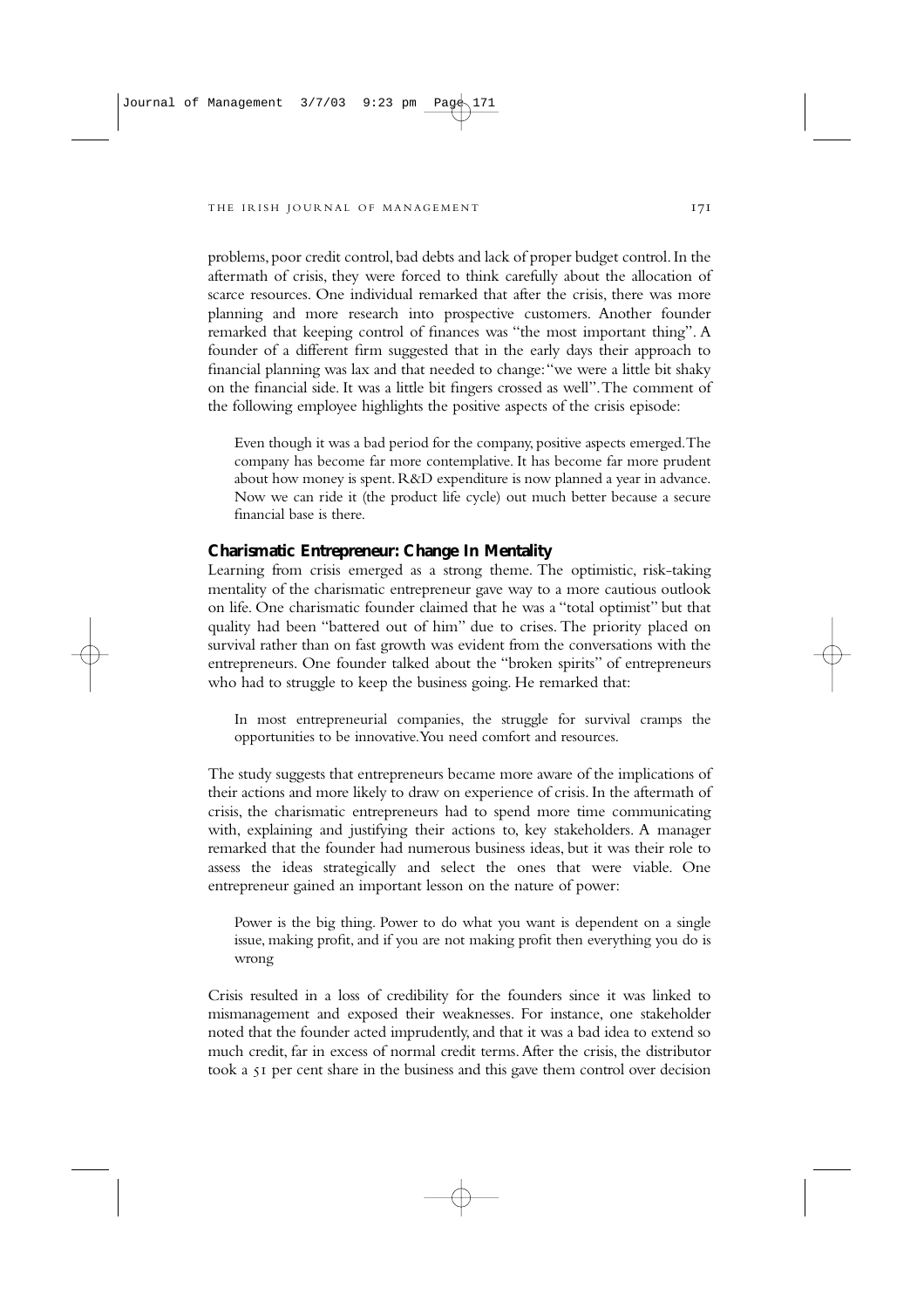making.They brought new skills into the business and spearheaded change.The following words and phrases illustrate the influence of the majority shareholder: "controlling factor on our risk-taking", "restraint", "strategic-based approach", "more prudent". Stakeholders began to realise that the entrepreneur had certain strengths (i.e. generating ideas for new products, finding new markets, dealing with customers), but that their commercial weaknesses became more apparent after the crisis. One founder claimed that he had a great interest in new technologies and new ideas; however, he realised that attempting to grow the business in several different areas would probably lead to failure. He remarked:

I think I need to be harnessed at times.You need to harness what I am trying to do, to prioritise things and focus on particular products that can be successful, focus on things where there is a market for them, rather than a shot gun approach with many targets.

One employee remarked that if his actions were not in the best interests of the company, then it was up to the people around him to talk to him and be honest with him.

DISCUSSION AND CONTRIBUTION TO LITERATURE

## **The Entrepreneur**

This study contributes to the literature on entrepreneurial traits and typology. In this study, the terms 'charismatic' and 'pragmatic' were used to describe two different types of entrepreneur. Although it is widely acknowledged today that there are several types of entrepreneur (Hornaday, 1990; Chell and Haworth, ), few of these studies attempt to link personality to strategies pursued by the founders and their planning styles.This study seeks to defy the notion that entrepreneurs are not orientated towards planning. The pragmatic, careful and rational type of entrepreneur proposed here is different from the classical entrepreneur, an individual (Kets de Vries, 1990; Bhide, 1994) who is rarely a strategist acting according to rational principles. In everyday language, the term 'charisma' refers to a personality trait such as charm, allure, appeal and magnetism. Charismatic leadership theory (Trice and Beyer, 1993) has progressed beyond trait theory and it encompasses many elements, such as traits, behaviour, company performance and cultural ideologies. Charisma can also characterise organisations, such as direct selling organisations (Biggart, 1990). The term 'charisma ' can refer to a type of social order, to a large-scale social system (Weber, 1961). Charismatic social orders are based on a belief in a rare, extraordinary leader such as a messiah or hero. Although the charismatic entrepreneurs are not charismatic in the sense Weber (1961) described, they do have disciples or followers, notably customers, managers and investors, who place their trust in the individual rather than in a formal strategy or written document. The charismatic entrepreneur seems to engage with stakeholders on an emotional level instead of us relying solely on logic, reason and plans.

For many writers on the entrepreneurial personality (Gasse, 1977;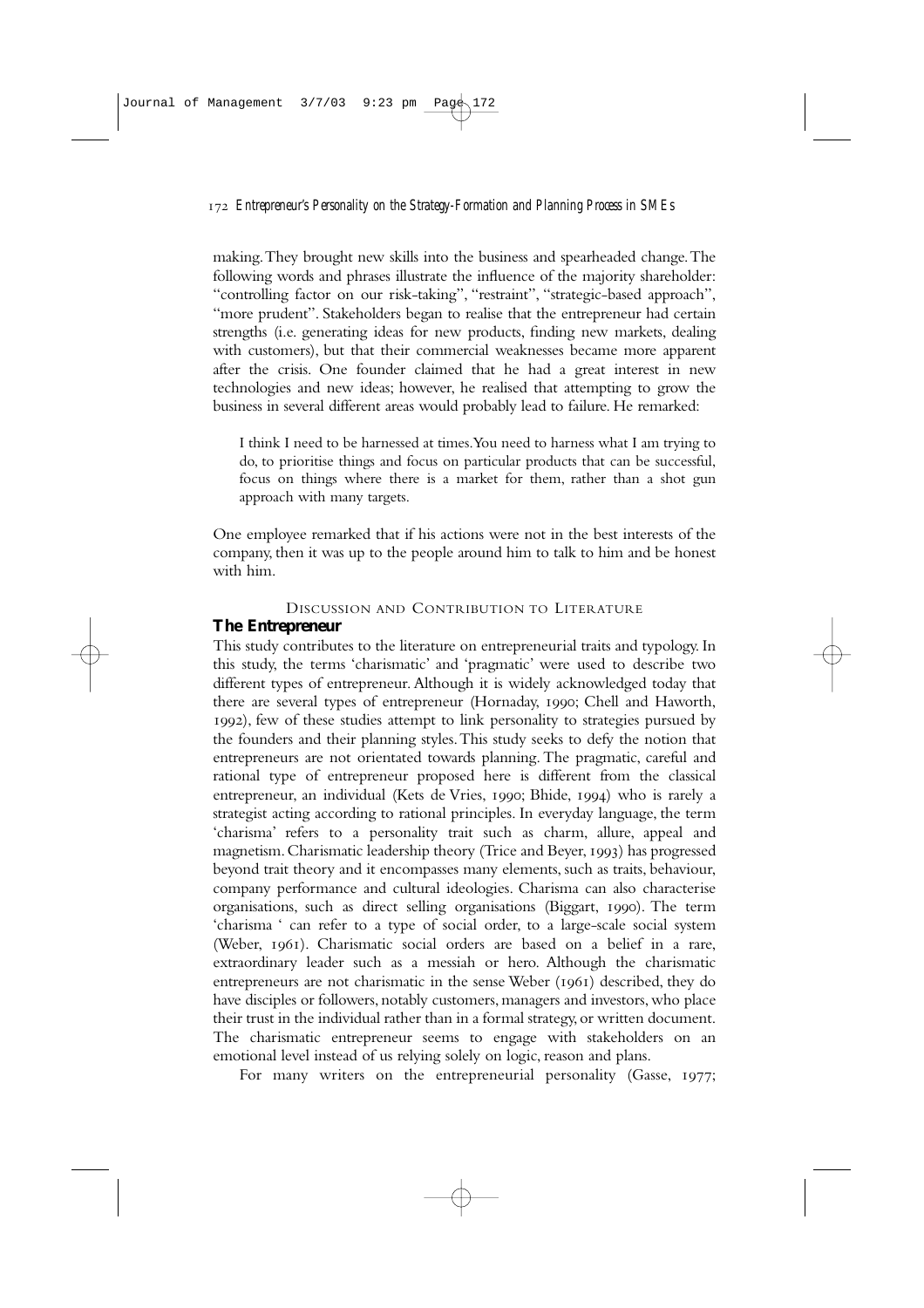Brockhaus, 1982) personality traits are fixed and static and little attention is devoted to how entrepreneurs change over time.This study contributes to the minor, but growing literature on learning, (Gibb, 1997; Perkins, 1994) by suggesting that the risk-taking propensity of the charismatic entrepreneur changed over time.They learned about the financial risks, the risk of developing new products, the risk of diversifying into different areas. Risk-taking is not just a function of personality but seems to be shaped by the experience of crisis.

# **Crisis**

This study adds to the growing body of literature on crisis and provides an insight into the impact of crisis on company strategy. In the literature, crisis has been extensively examined, in particular, the sources of crisis and its ramifications for the organisation (Cahill, 1977; Hedburg, 1981; Nystrom and Starbuck, 1984; Perry, 1986; Pitt, 1989; Chowdbury et al., 1993; Hendry et al., 1995). Writers propose that crisis can stimulate the entrepreneur to think and plan strategically (Aram and Cowan, 1990). Cahill (1977) concluded that the firm's context and internal circumstances seemed fundamental to understanding the issues. Greiner's (1972) growth model predicts that a firm will face four types of crisis: crisis of leadership, crisis of autonomy, crisis of control and crisis of red tape. However, life-cycle models (Greiner, 1972; Flamholtz, 1990) have been criticised for their overly general nature – they assume that all founders experience the same development pattern and are confronted by the same issues and crises. Hendry et al.  $(1995)$  argued that the root cause of crisis was the entrepreneur, whose dominant personality resulted in a reluctance to cede control and led to errors of judgement. However, studies are emerging that test conventional wisdom regarding the problems faced by founder as the business grows (Timmons, 1999). This study revealed the existence of a pragmatic type of entrepreneur who is less likely to face these control issues, characterised by Greiner (1972) as the 'crisis of autonomy'

## AREAS FOR FURTHER RESEARCH

There is a real need for qualitative studies of entrepreneurs and strategy formation in small- and medium-sized firms. The methodology used in this study has its limitations and the findings (the typology in particular) were not definitive or wholly exhaustive and will need further scrutiny. This study proposed that the character of the entrepreneurs had an impact on the strategies formed. Future researchers could continue this line of enquiry. For instance, do charismatic founders rely more on informal, social networks and then transform them into financial networks? Do pragmatists rely more on formal networks? Do pragmatists see business start-up as an investment rather than a way of life? There is a need for a comprehensive and exhaustive study on the types of crises faced by different types of entrepreneur, their features and properties, the processes used to resolve them and content of strategies formed in relation to crises. It would be worthwhile to undertake a longitudinal study on crisis in order to explore the implications of crisis for innovation and growth.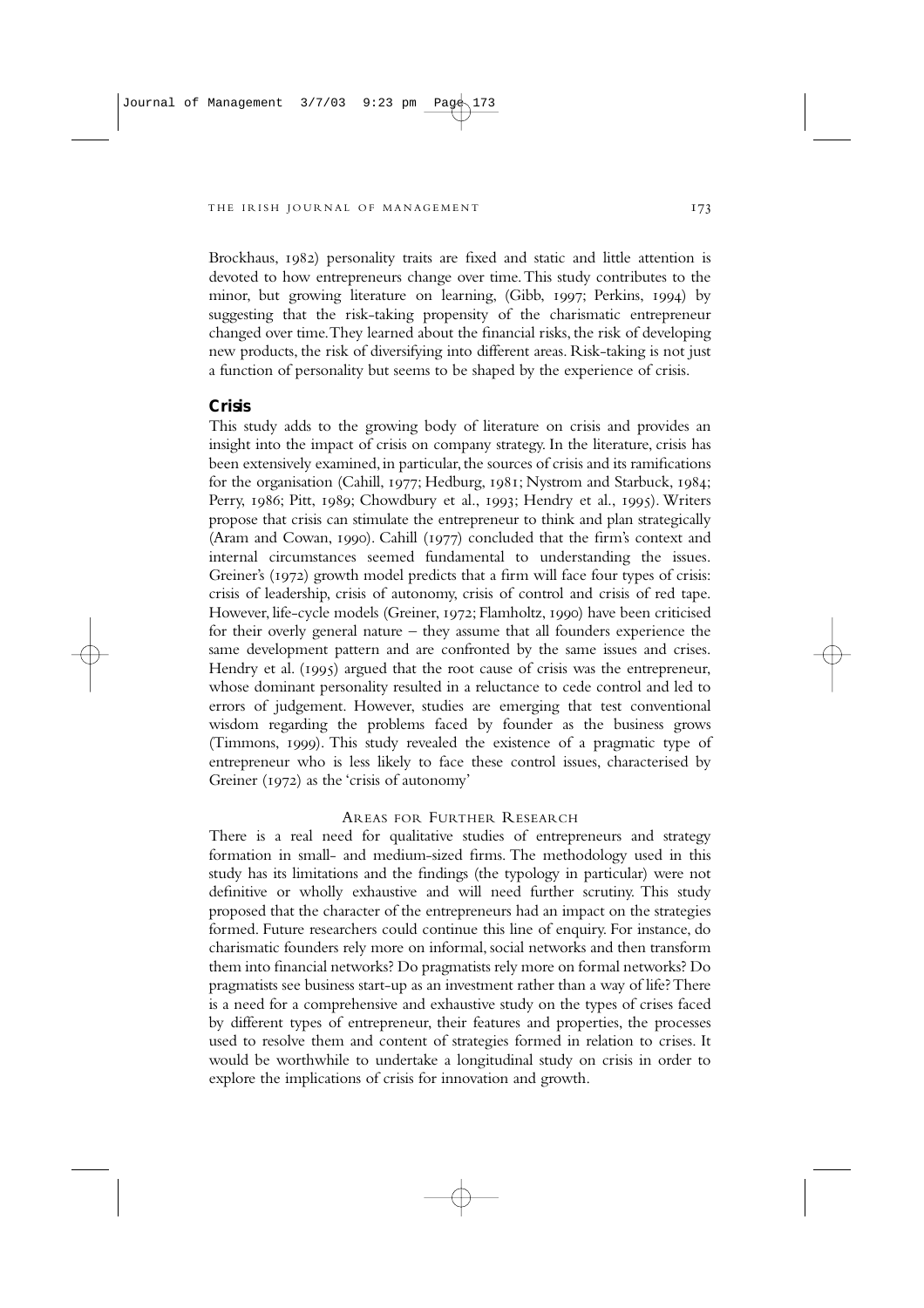## PRACTICAL IMPLICATIONS OF STUDY

The study showed that there are different types of entrepreneur, they face different problems and some founders are orientated towards planning and detailed analysis. This has practical implications for policy advisors. The study proposed a pragmatic type of entrepreneur and this type might be more responsive than the charismatic types to state incentives and state training schemes. Certainly, trainers and advisors need to stress the importance of financial planning and control as the organisation grows. The fact that crises resulted from the failings of the charismatic entrepreneur points to the need for better management skills or a balanced management team. The charismatic entrepreneurs themselves need to be aware of the need to share power, be openminded and willing to listen to the views of stakeholders. Entrepreneurs need to be made aware of the prevalence of crisis, the need to deal with stress, the need for support,and benefits of learning from the experiences of other founders who have experienced crises.

# **Author**

Breda McCarthy*, BBS, MBS, PhD, is college lecturer in marketing at University College, Cork. She obtained a BBS degree and MBS degree (by research) from the University of Limerick. She spent four years at the DCU Business School and obtained a doctorate degree in . Her current research interests lie in the area of strategic marketing and the formation of strategy in the small- to medium-sized enterprise. She has published journal articles, cases studies, book chapters and conference papers based on her research.After obtaining a PhD, she worked as a research officer with the National Food Centre, a division of the agricultural agency,Teagasc. Prior to joining UCC, she lectured in Marketing at the National University of Ireland, Galway, and at Waterford Institute of Technology.*

#### REFERENCES

- Allinson,C.,Chell,E.and Hayes,J.() "Intuition and Entrepreneurial Behaviour",*European Journal of Work and Organisational Psychology*, Vol. 9, pp. 31-43.
- Ansoff, I. (1965) Corporate Strategy, New York: McGraw Hill.
- Aram, J. and Cowan, S. (1990) "Strategic Planning for Increased Profit in the Small Business", *Long Range Planning*, Vol. 23, pp. 63-70.
- Berry, M. (1998) "Strategic Planning in Small, High-Tech Companies", *Long Range Planning*, Vol. 31, pp. 455-66.
- Behara, R.S. and Gundersen, D.E. (1995) "Small Business Transformation: The MEDS Approach", *Journal of Small Business Strategy*, Vol. 6, No. 2, pp. 69–84.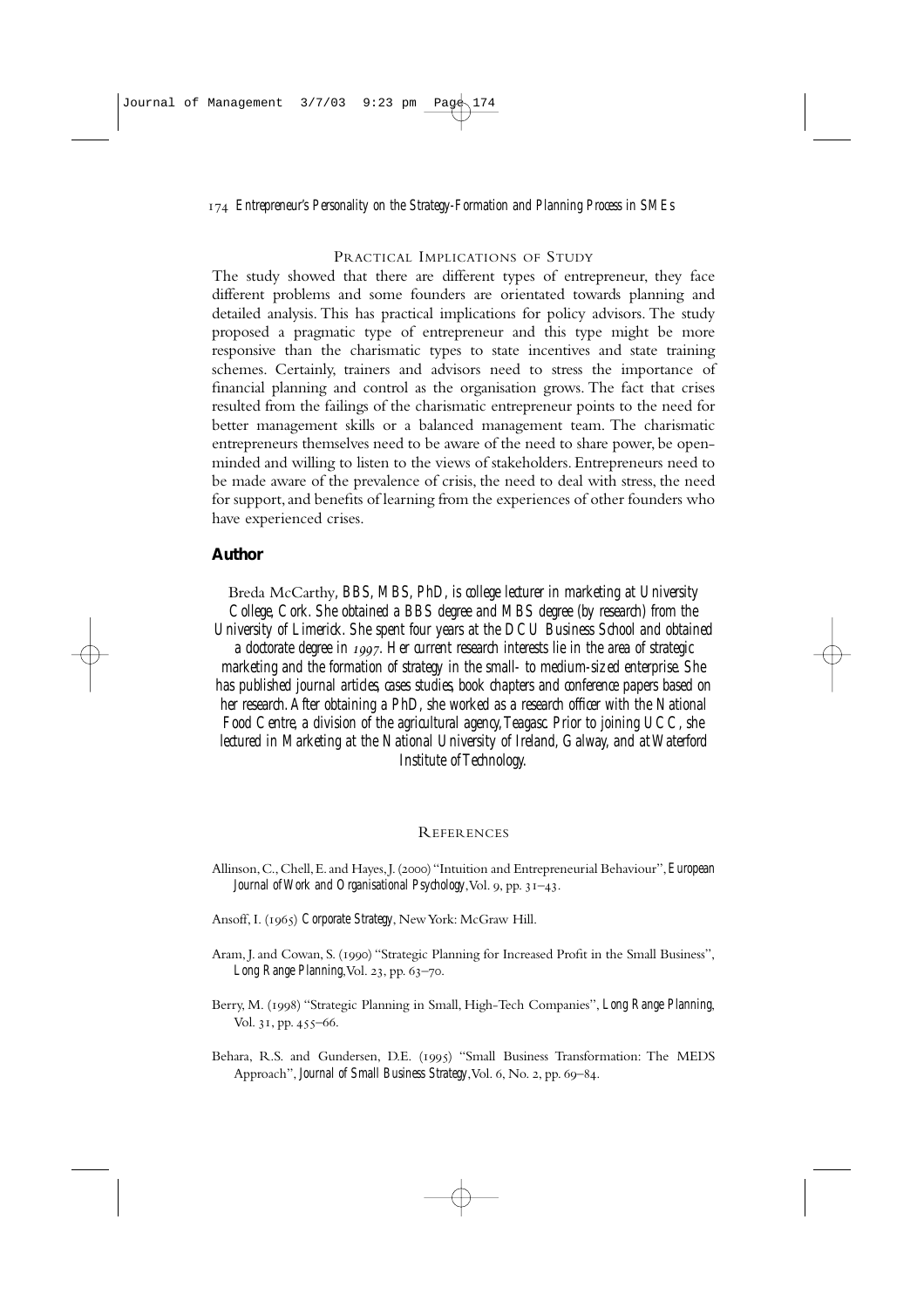Biggart, N.W. (1990) *Charismatic Capitalism*, Chicago: University of Chicago Press.

- Brockhaus, R. (1982) "The Psychology of the Entrepreneur", in C.A. Kent, D.L Exton and K.H.Vesper (eds) *Encyclopedia of Entrepreneurship*, New Jersey: Prentice Hall, pp. 41-56.
- Bhide, A. () "How Entrepreneurs Craft Strategies that Work", *Harvard Business Review*, March-April, pp. 150-61.
- Bjorkegren, D. (1989) "*It doesn't have to be that way*". Paper presented at the Organisational Behaviour Teaching Conference, Columbia.
- Brouthers, K., Andriessen, F. and Nicolaes, I. (1998) "Driving Blind: Strategic Decision-making in Small Companies", *Long Range Planning*, Vol. 31, No. 1, pp. 130-8.
- Cahill, E. (1977) *Corporate Financial Crisis in Ireland*, Dublin: Gill & Macmillan.
- Cameron, K. and Quinn, R. (1988) "Organisational Paradox and Transformation", in R. Quinn and K. Cameron (eds) *Paradox and Transformation*, Cambridge, MA: Ballinger, pp. 1-18.
- Carland, J., Carland, J. and Aby, C. (1989) "An Assessment of the Psychological Determinants of Planning in Small Business", *International Small Business Journal*, Vol. 7, No. 4, pp. 23-34.
- Carland, J.C., Carland, J.W. and Stewart, W.H. (1996) "Seeing what's Not There: The Enigma of Entrepreneurship", *Journal of Small Business Strategy*, Vol. 7, No. 1, pp. 1–20.

Chandler, A.D. (1962) Strategy and Structure, Cambridge, MA: MIT Press.

- Chell, E. and Haworth, J. (1992) "A Typology of Business Owners and their Orientations towards Growth", in K. Caley and E. Chell (eds) *Small Enterprise Development Policy and Practice in Action*, London: Paul Chapman.
- Chowdhury, S. and Lang, J. (1993) "Crisis, Decline and Turnaround: A Test of Competing Hypotheses for Short-term Performance Improvement in Small Firms", *Journal of Small Business Management*, Vol. 31, No. 4, pp. 8-17.
- Eisendhardt, E.M. (1989) "Building Theory from Case Study Research", *Academy of Management Review*, Vol. 14, pp. 532-50.
- Flamholtz, E.G. () *Growing Pains: How to Make the Transition from an Entrepreneurial to a Professionally Managed Firm*, San Francisco: Jossey Bass.
- Fredrickson, J. and Mitchell, T. (1984) "Strategic Decision Processes and Performance in an Industry with an Unstable Environment", *Academy of Management Journal*, Vol. 27, pp.  $399 - 423$ .
- Gasse, Y. (1977) Entrepreneurial Characteristics and Practices: A Study of the Dynamics of Small *Business Organisations and their Effectiveness in Different Environments*, Sherbrooke, Queqbec: Rene Prince.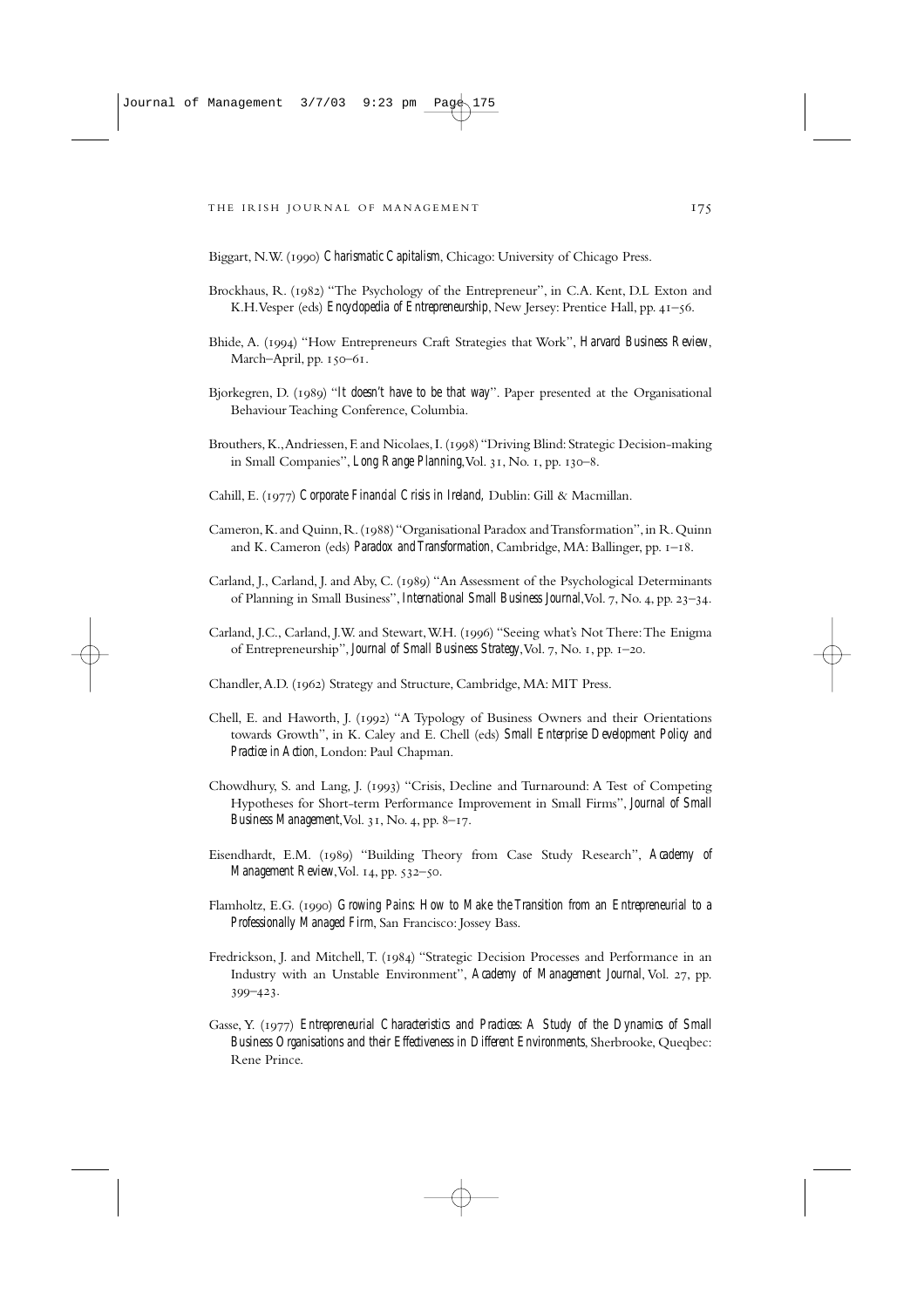- Gibb, A. (1997) "Small Firms Training and Competitiveness: Building Upon the Small Business as a Learning Organization", *International Small Business Journal*, Vol. 15, pp. 13–29.
- Gilmore, F. (1971) "Formulating Strategy in Small Companies", *Harvard Business Review*, Vol. 47, pp.  $71 - 83$ .
- Ginsberg, A. (1994) "Minding the Competition: From Mapping to Mastery", *Strategic Management Journal*, Vol. 15, pp. 153-74.
- Golden-Bindle, K. and Locke, K. (1997) Composing Qualitative Research: Crafting Theoretical *Points from Qualitative Research*,Thousand Oaks, London: Sage Publications.
- Greiner, L. (1972) "Evolution and Revolution as Organizations Grow", *Harvard Business Review*, Vol. 50, No. 4, pp. 37–46.
- Hayashi, A.M. (2001) "When to Trust your Gut", *Harvard Business Review*, Vol. 79, No. 2, pp.  $58-65$ .
- Hamel, G. (1996) "Strategy as Revolution", *Harvard Business Review*, Vol. 74, pp. 69-82.
- Hedberg, B. (1981) "How Organizations Learn and Unlearn", in P. Nystrom and W. Starbuck (eds) *Handbook of Organisational Design*, New York: Oxford University Press, pp. 3-27.
- Hendry, C., Arthur, M. and Jones, A. (1995) *Strategy through People: Adaptation and Learning in the Small to Medium Enterprise*, London: Routledge.
- Hills, G. and LaForge, R. (1992) "Research at the Marketing Interface to Advance Entrepreneurship Theory", *Entrepreneurship Theory and Practice*, Vol. 17, pp. 33–59.
- Hornaday, J. (1990) "Dropping the E Words from Small Business Research: An Alternative Typology", *Journal of Small Business Management*, Vol. 28, pp. 22–33.
- Johnson, G. (2002) *Address to Irish Academy of Management Conference*, Waterford.
- Kets de Vriers, M.F. (1977) "The Entrepreneurial Personality: A Person at the Crossroads", *Journal of Management Studies*, Vol. 14, No. 1, pp. 34-57.
- Kets de Vries, M.F. (1990) "The Anatomy of the Entrepreneur: Some Clinical Observations", *Human Relations*, Vol. 49, No. 1.

Kets de Vries, M.F. and Miller, D. (1984) The Neurotic Organisation, San Francisco: Jossey-Bass.

Kisfalvi, V. (2002) "The Entrepreneur's Character, Life Issues, and Strategy Making: A Filed Study", *Journal of Business Venturing*, Vol. 17, pp. 489-518.

Lambin, J. (1997) Strategic Marketing Management, Cambridge, UK: McGraw-Hill.

Lee, T. (1999) Qualitative Methods in Organisational Research, London: Sage Publications.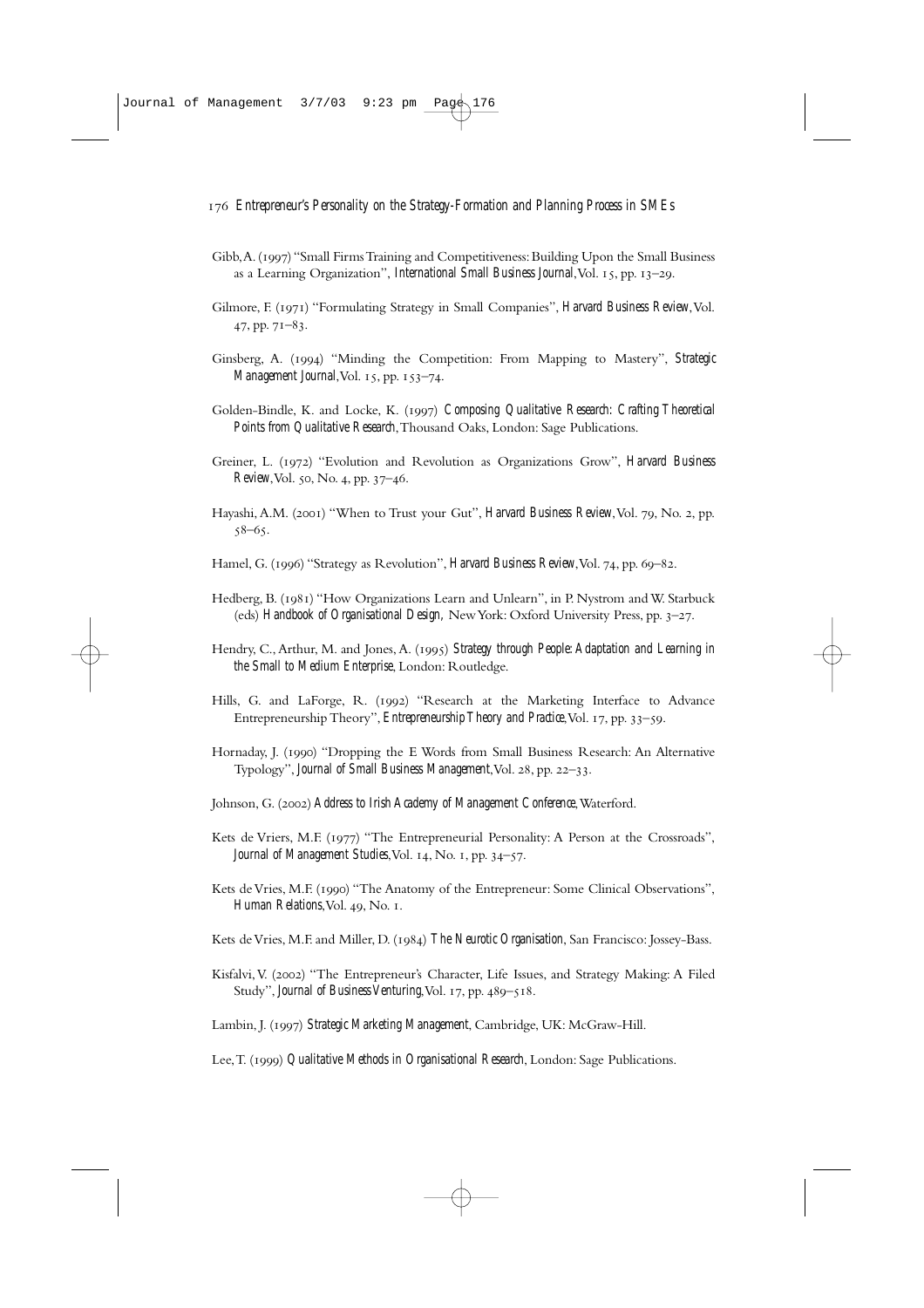- Maanen Van, J. (1988) *Tales of the Field: On Writing Ethnography*, Chicago: University of Chicago Press.
- Mair, A. (1999) "Learning from Honda", *Journal of Management Studies*, Vol. 36, No. 1, pp. 25–44.
- Miller, D. and Toulouse, J.M. (1986) "Strategy, Structure, Chief Executive Officer Personality and Performance in Small Firms", American Journal of Small Business, Vol. 10, pp. 47-62.
- Mintzberg, H. (1994) *The Rise and Fall of Strategic Planning*, New York: Prentice-Hall.
- Mintzberg, H. and Waters, J. (1985) "Of Strategies, Deliberate and Emergent", Strategic *Management Journal*, Vol. 6, pp. 257-72.
- Nystrom, P. and Starbuck, W. (1984) "To Avoid Organizational Crises, Unlearn", *Organisational Dynamics*, Vol. 12, No. 4, pp. 53–65.
- O'Gorman, C. and Cunningham, J. (1997) *Enterprise in Action: An Introduction to Entrepreneurship in an Irish Context*, Dublin: Oak Tree Press.
- Perkins, D. (1994) *Smart Schools: From Training Memories to Educating Minds*, New York: Free Press.
- Perry, C. (1986) "Growth Strategies for Small Firms: Principles and Case Studies", *International Small Business Journal*, Vol. 5, pp. 17–25.
- Peters, T.J. and Waterman, R.H. (1982) In Search of Excellence, New York: Harper & Row.
- Pettigrew, A. (1992) "The Character and Significance of Strategy Process Research", *Strategic Management Journal*, Vol. 13, pp. 5-16.
- Pfeffer, J. (1981) *Power in Organisations*, Marshfield, Mass.: Pitman Publishing.
- Pitt, M. (1989) "Crisis Modes of Strategic Transformation: A New Metaphor for Managing Technological Innovation", in *The Strategic Management of Technological Innovation*, University of Bath: John Wiley.
- Porter, M.E. (1996) "What is Strategy?", *Harvard Business Review*, November–December, pp.  $61 - 78.$
- Quinn, J.B. () *Strategies for Change: Logical Incrementalism*, New York: Irwin.
- Robinson, R.B. and Pearce, J.A. (1984) "Research Thrusts in Small Firm Strategic Planning", Academy of Management Review, Vol. 9, No. 1, pp. 128-37.
- Shrader, C., Mulford, C. and Blackburn, V. (1989) "Strategic and Operational Planning, Uncertainty, and Performance in Small Firms", *Journal of Small Business Management*,Vol. 27, No. 4, pp. 45-60.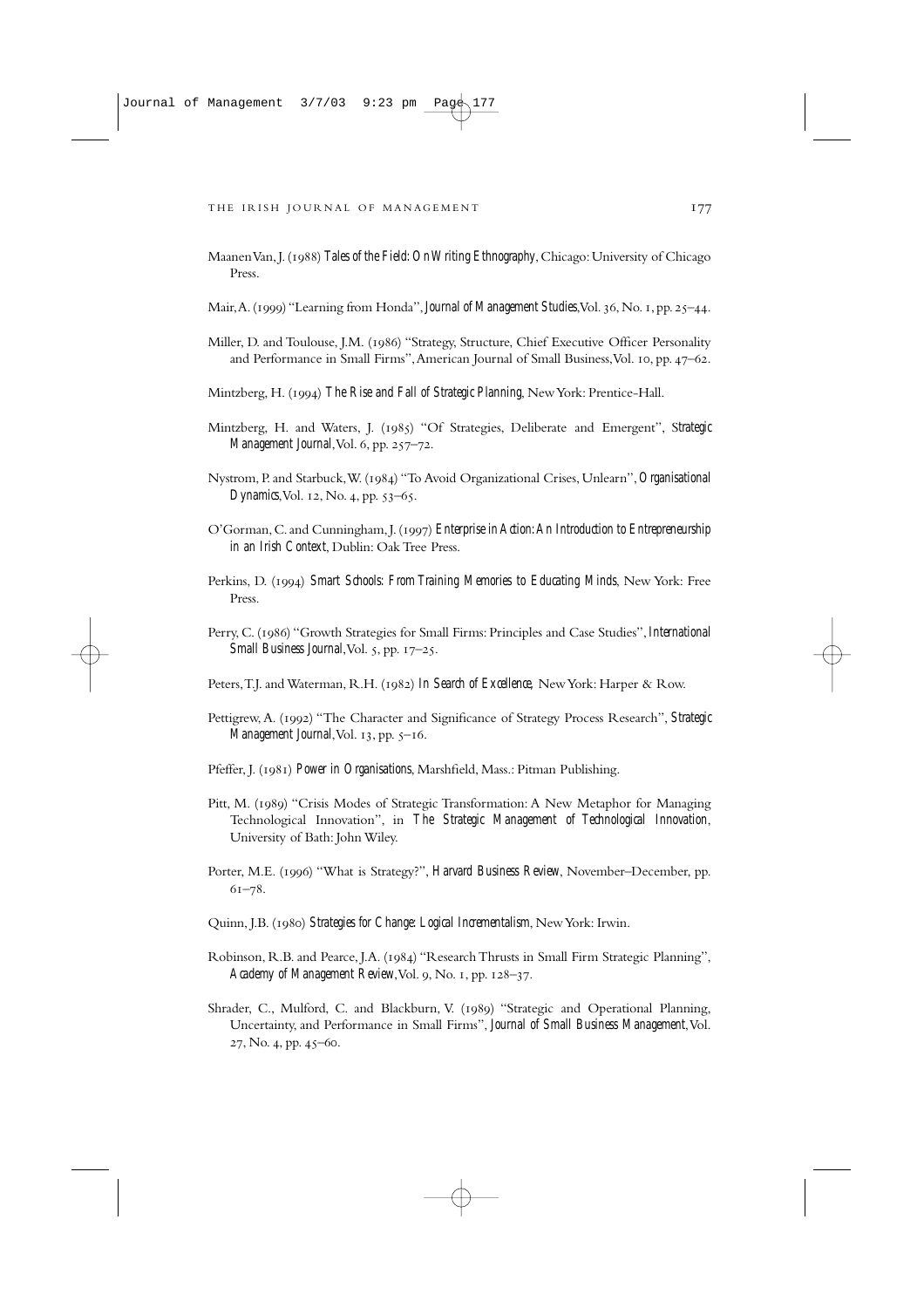- Stewart, W.H., Watson, W.E., Carland, J.C. and Carland, J.W. (1999) "A Proclivity or Entrepreneurship: A Comparison of Entrepreneurs, Small Business Owners and Corporate Managers", *Journal of Business Venturing*, Vol. 14, No. 2, pp. 189-214.
- Timmons, J.A. (1999) New Venture Creation: Entrepreneurship for the 21st Century (5th edn), Irwin, Boston, MA: McGraw Hill.
- Trice, H.M. and Byer, J.M. (1993) The Cultures of Work Organisations, Englewood Cliffs, New Jersey: Prentice Hall.
- Weber, M. (1961) *Economy and Society*, New Jersey: Bedminister Press.
- Wickham, P.A. (1998) Strategic Entrepreneurship, London: Pitman Publishing.
- Yin, R.K. (1993) *Applications of Case Study Research*, London: Sage Publications.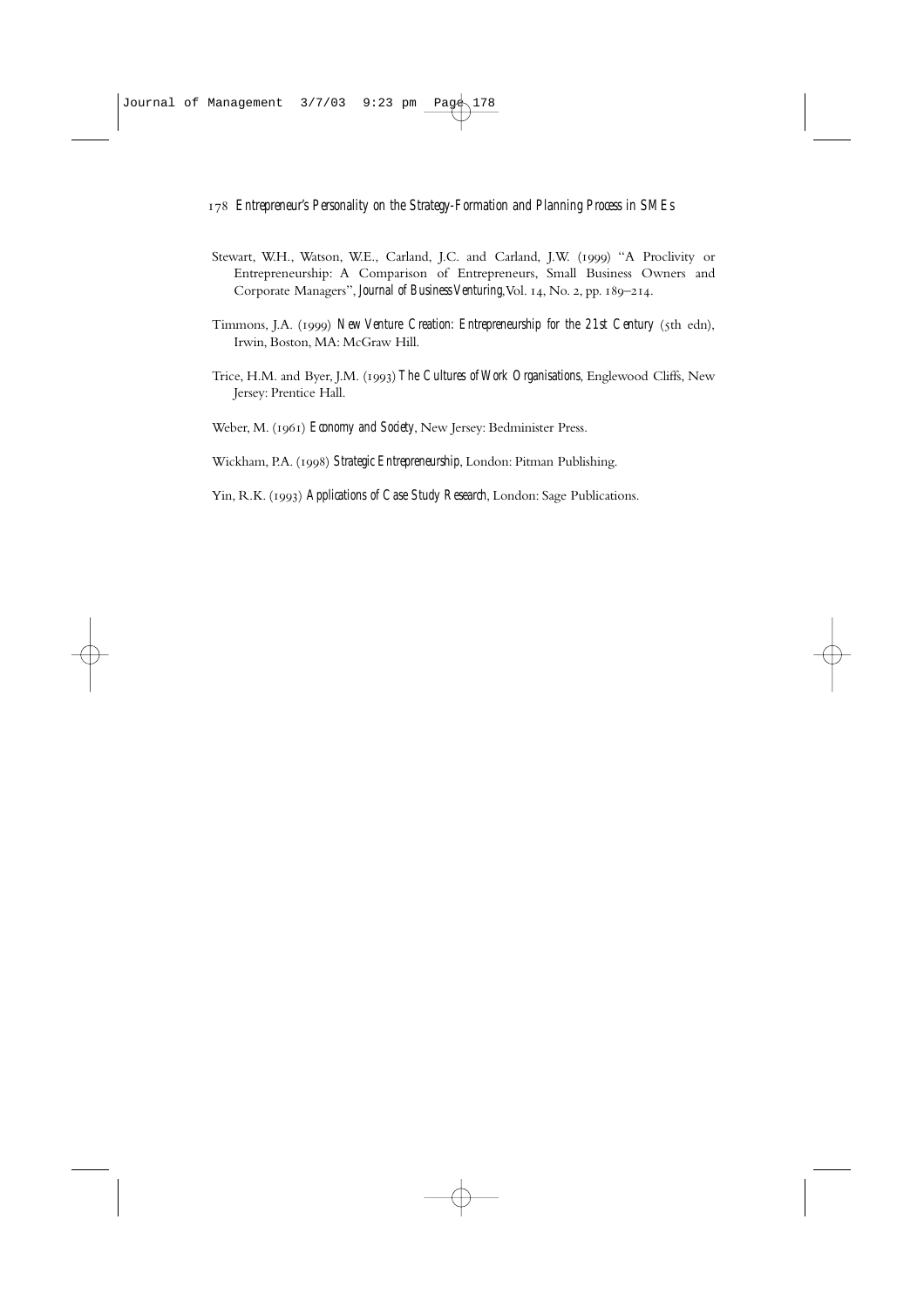# Managing Proactively In Turbulent Times: Insights From The Low-Fare Airline Business

# THOMAS C. LAWTON

*The Business School, Imperial College, London.*

#### **INTRODUCTION**

A irlines have traditionally had severe difficulties coping with a sudden steep<br>decline in revenue, as they are capital-intensive companies and need to maintain a network, with all of the associated fixed costs. For most airlines, the gap between the breakeven and the actual load factor is small, so even a drop of a few percentage points in traffic can result in an operating loss. Moreover, an airline's product – passenger seats – is a perishable item: if it is not used on any given flight it cannot be used again and a company loses the associated revenue. Occasionally, market downturns can be particularly sudden and cataclysmic.The September 2001 terrorist attacks on New York and Washington D.C. had a particularly negative impact on the US and world airline industry. Market confidence, already weakened by a nascent recession in the US and parts of Europe, plummeted in the wake of these attacks and their follow-on. Safety fears meant that air traffic numbers declined sharply. Global airlines such as British Airways (BA) and American Airlines (AA) announced large-scale jobs cuts and sought financial assistance from their respective governments.Already weakened by sustained losses, flag carriers including Swissair and the affiliated Sabena were pushed into or to the brink of bankruptcy.

This industry turmoil prompted the questions: how were low-fare airlines (LFAs) affected by the fallout from the US attacks and related traffic slump? Were they better able to weather the market storm than their traditional competitors? Evidence in Europe and the US indicates that the leading LFAs fared significantly better than their full-fare rivals in the wake of the terrorist attacks on the US.While established rivals cut staff, grounded aircraft and even collapsed into bankruptcy, the LFAs continue to open new routes and order new aircraft (Campbell and Kingsley-Jones, 2002).

The strategic management principles and operational processes of leading LFAs are examined and compared in this paper and best practice is established for airline management.It is argued that strategically aggressive and operationally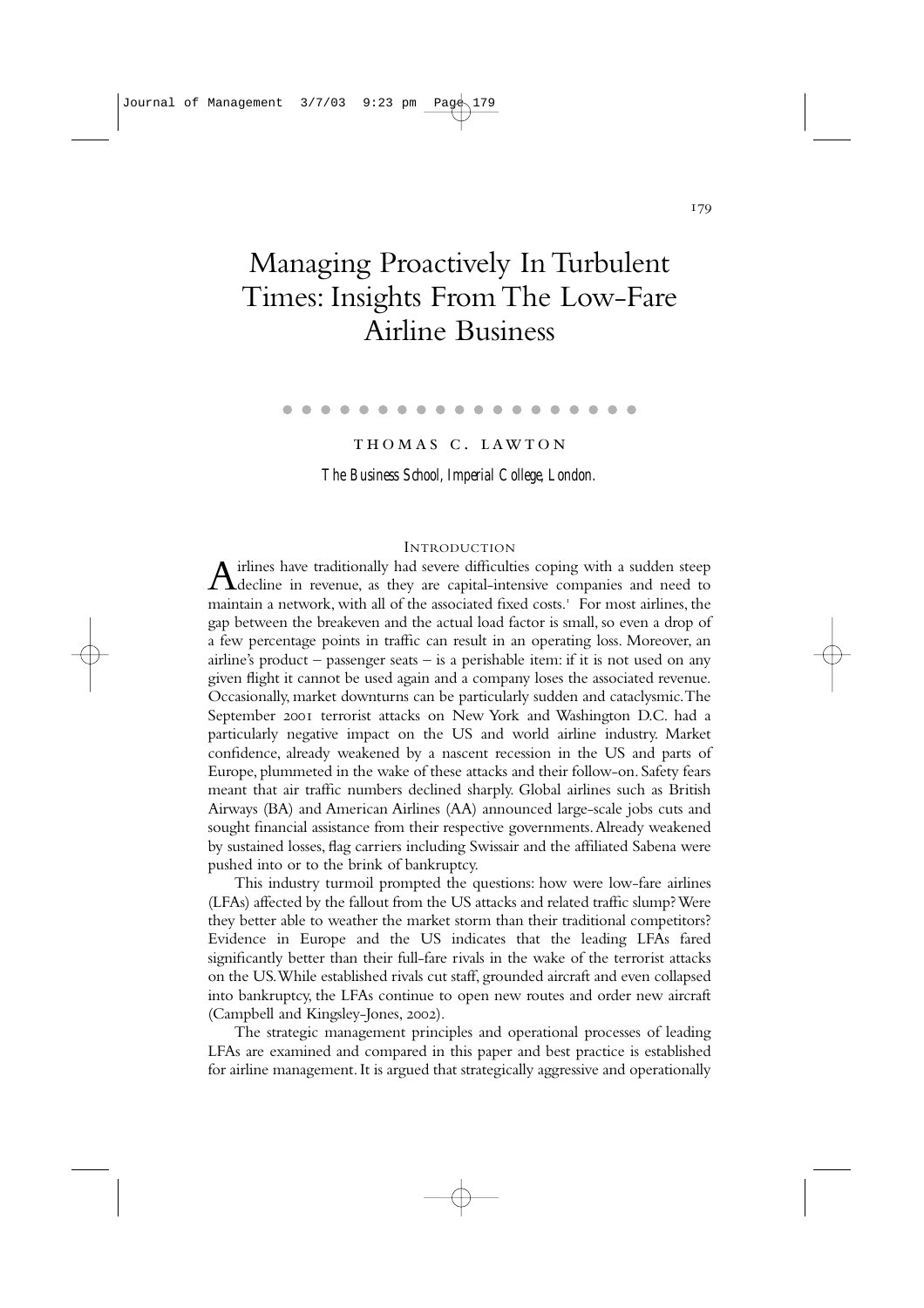efficient LFAs are more resilient than traditional airlines to market downturns. The industry financiers substantiate this fact. For instance, Schoder Salomon Smith Barney tend to value LFAs as growth stocks while traditional airlines are treated as cyclical. US low-fare pioneer, Southwest Airlines, has proven this fact on numerous occasions. In Europe, Ryanair and easyJet have also successfully weathered the market travails post-September 2001 and continue to grow. Consistently successful LFA business models are premised on a willingness to act decisively and aggressively in pursuit of or to retain market share and profit.

Since the atrocities of September 11th, 2001, the persistently high market capitalisations of low-fare leaders such as Southwest and Ryanair – relative to their larger, full-fare peers – are further proof that LFAs have come of age.This is illustrative of the market power and durability of the LFA model and it serves to underline the fact that a variety of useful management lessons can be learned from the low price leaders.

# STRATEGIC MANAGEMENT IN THE AIRLINE BUSINESS **The Need to be Proactive**

In most companies, recession and market downturn foster an environment of short-term, reactive management, with leadership activity focused on daily operational priorities. Strategic considerations tend to be deferred and offensive market manoeuvring is scaled back. Many firms adopt a siege mentality, with business survival replacing market success as the *modus operandi* for management. Periods of market uncertainty and decline need not be a time of retrenchment for all companies. Instead, opportunities can present themselves for companies that are financially sound and operationally efficient.Among these firms, it is the proactive company that will steal a march over reactive competitors and establish or leverage a market position.This involves aggressive action via strategic options such as price reduction, supplier/distributor contract renegotiation and/or corporate acquisition.The LFA sector provides a vivid example of this proactive approach to corporate strategy, as illustrated by the actions of leading LFAs during the post-September  $I$ <sup>Ith</sup> airline industry crisis.

The traditional approach to strategy requires precise predictions and often leads managers to underestimate uncertainty (Courtney, Kirkland and Viguerie, ). However, Courtney poses the question:

Is it better for a company's competitive position to try to influence or even determine the outcome of crucial and currently uncertain elements of an industry's structure and conduct? Or is it the wiser course to scope out defensible positions within an industry's existing structure and then to move with speed and agility to recognise and capture new opportunities when the market changes?  $(2001: 38)$ 

He concludes that the right strategic bets can return higher payoffs, far more quickly. Such strategic risk taking is indicative of what Courtney describes as 'strategy shapers' – firms that generally attempt to get ahead of uncertainty by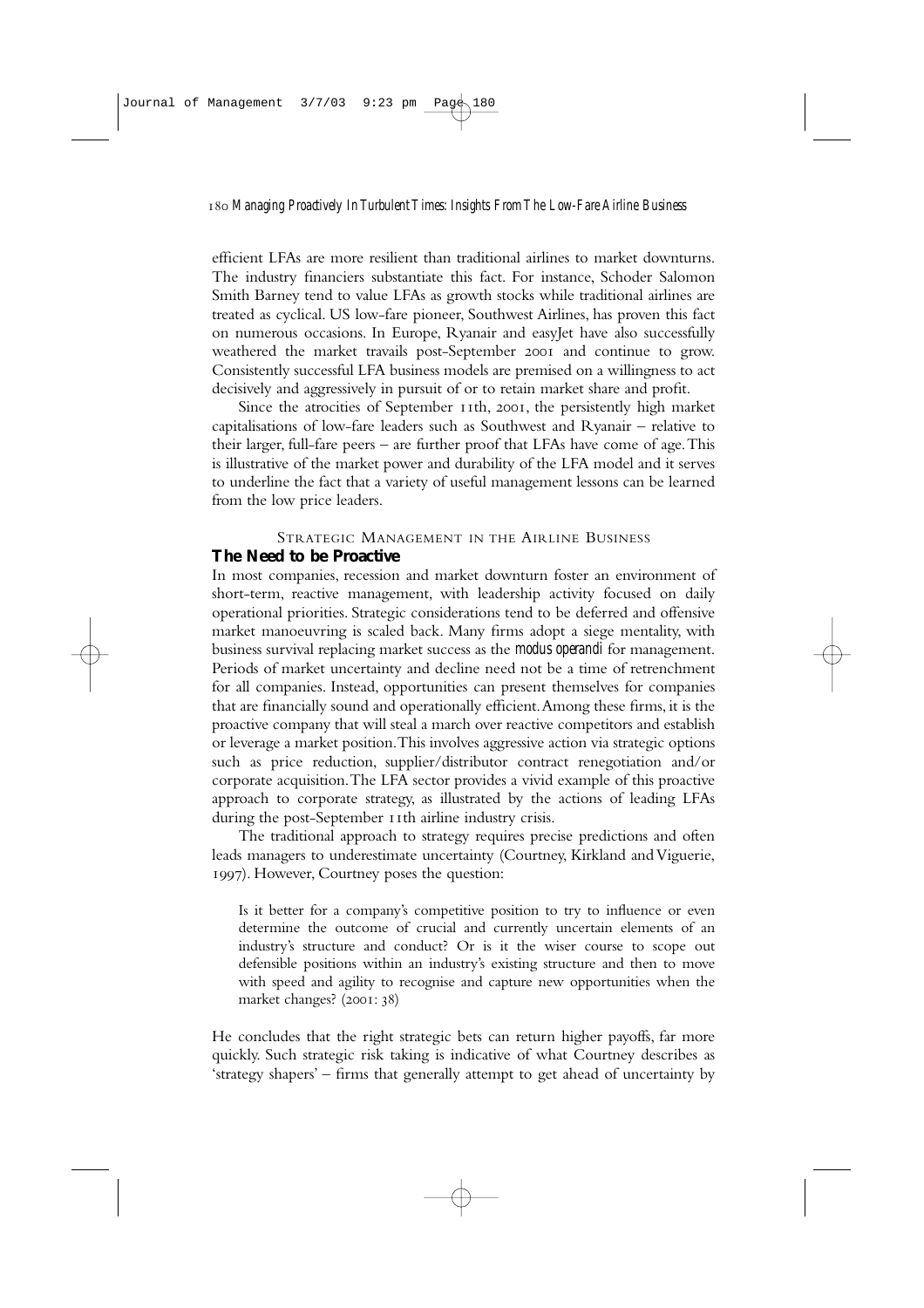driving industry change their way. In the 1970s, Southwest Airlines grappled with uncertainty by introducing fundamental product innovations intended to redefine the basis of competition in an industry (the low-price, point-to-point air travel model).

Courtney (2001) argues that whether a company should attempt to shape or adapt<sup>2</sup> depends largely on the level and nature of the uncertainty it faces. He further contends that when a firm faces very high levels of uncertainty about variables it can influence, shaping makes the most sense. This is precisely what the leading LFAs did in the immediate aftermath of September 11th. A high degree of uncertainty existed across the airline industry, pivoted on one key variable: people's willingness to fly. Ryanair, easyJet, Southwest and others shaped airline strategy by tackling this issue immediately and directly, driven by the need to maintain load factor.Unlike many full-fare competitors,they went on the market offensive.The leading LFAs on both sides of the Atlantic launched advertising campaigns expressing their determination not to be beaten by the terrorists and introducing extensive ticket price discounting ('fare sales'). Some, such as Ryanair, also took the opportunity to announce fleet expansion plans. Linked to this, Ryanair availed of the market downturn to negotiate a favourable per unit price with Boeing for their order of  $I$  too Boeing  $737-800$  aircraft. This is in line with Ryanair's containment of strategic risk through aggressive cash management. Whilst most airlines increase spending during market upturns, airlines with the highest multiples – primarily leading LFAs – 'conserve cash during the boom time and invest in the trough'  $(Zea, 2002)$ .

Ultimately, the case for a proactive approach to corporate strategy is compelling. It proves more effective than reactive strategies in times of uncertainty, as it challenges the siege mentality. Also, it is the way to win, by stealing a march over reactive competitors and gaining or increasing market advantage at their expense. Finally, proactive strategy implies aggressive action, often resulting in product innovation, the creation of new market space or the renegotiation of outsourcing contracts. It can also imply acquisition, as evidenced by easyJet's decision in 2002 to takeover its low-fare rival Go.

## **The Cult of Cost Reduction**

In choosing a competitive strategy, a key consideration for company strategists is how to configure the value equation to best meet customer needs and demands and offer a unique value proposition. For LFAs this means striving to achieve the lowest possible prices for their products or services. Low prices cannot be sustained unless a company maximises its operational efficiency.This means that the company has to perform similar activities better than rivals (Porter, 1996). One way of doing so is to pursue a rigorous and relentless policy of cost cutting.

Constant and ever-improving methods of operational cost reduction are *de rigueur* for any organisation. Ames and Hlavacek (1990) argue that managing costs is at the heart of every successful company and that four related cost truisms apply universally to every business situation: first, over the long term, it is essential to be a lower cost supplier; second, maintain a competitive position, the inflation-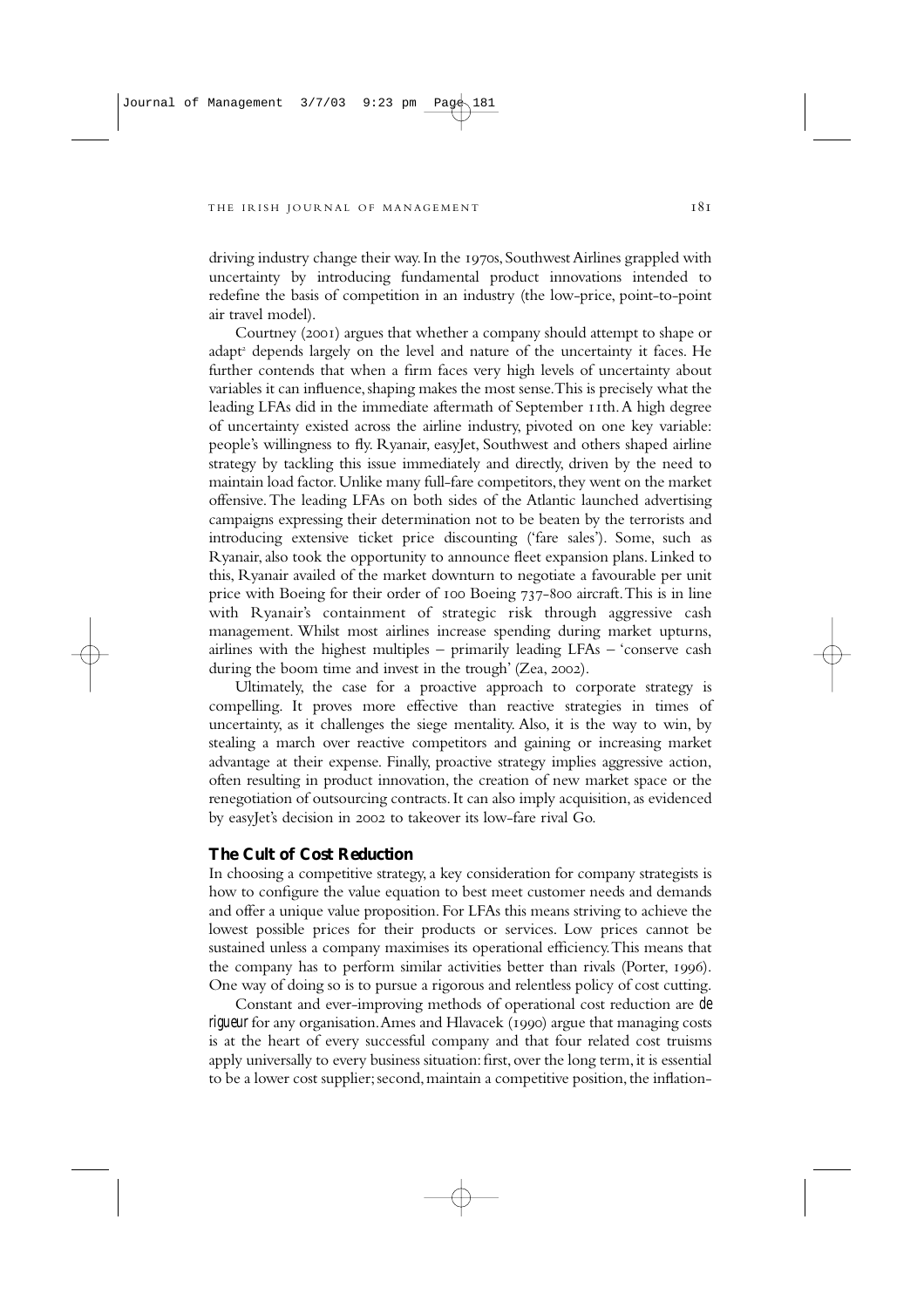adjusted costs of producing and supplying any product or service must continuously decrease; third, the true cost and profit of each product or service and every customer segment must always be transparent; and fourth, a company should focus on cash flow as much as on profit generation. Market deregulation and industry globalisation have increased the competitive pressures on companies, reducing the margin for error and rendering the 'cult of cost reduction' indispensable.Nowhere is this more apparent than in the commercial air transport business. For airline companies, successful and constant cost control is essential and cannot be neglected, even temporarily. SAS learned this lesson during the 1980s when their market-driven philosophy caused their costs to escalate unchecked  $(Robertson, 1995)$ . The margin of profit for most airline companies is minimal. There is little difference between the average total cost of any given flight and the number of passengers and yield per passenger needed on that flight to turn a profit. For traditional full-fare airlines, the difference is normally only a few percentage points. This means that airlines are highly susceptible to market fluctuations and any related fall in traffic.The obvious way to safeguard a company against this acute market vulnerability is to decrease operational expenses and increase employee and aircraft productivity. By suppressing the breakeven load factor figure, an airline can ensure that any drop in the average passenger load factor figure will still reap a profit – albeit reduced – for the company.The key factors affecting indirect costs for an airline are fleet structure, route network and company policies on remuneration and work rules (Seristö and Vepsäläinen, 1997). Together, these determine the total cost differences between airlines and the primary ways in which an airline can reduce its costs relative to competitors. Uniform fleet structures, flexible work rules, performance-related pay schemes and point-to-point services operating between lower-cost and less congested secondary airports are all examples of ways in which a carrier can reduce its costs and improve its relative competitiveness.All of these cost-reduction techniques are fundamental elements of the LFA business model.

The 1990s witnessed substantial improvements in productivity and costs in the airline industry but the gains were not uniform (Morrell and Lu, 2000). Studies<sup>3</sup> show that during the 1993-98 period, average European available tonnekilometre (ATK) per employee increased by  $3I$  per cent to  $380,000$  and unit costs decreased by 15 per cent to 58 US cents per ATK. Improvements also occurred in other areas of productivity and cost reduction.The North American and Asia Pacific regions experienced similar improvements. These were usually not as considerable as in Europe because most European carriers lagged behind their North American and Asian counterparts and were going through a process of 'catch-up'.These gains were not uniform within Europe either, as measures of productivity and cost differ according to the nature and strategic objectives of an airline. For instance, costs are lower for a carrier heavily involved in the charter and cargo markets. Similarly, long-haul carriers have a per unit cost advantage over short-haul carriers (Morrell and Lu, 2000). Likewise, short haul carriers experience higher aircraft utilisation and greater yields than their long-haul counterparts.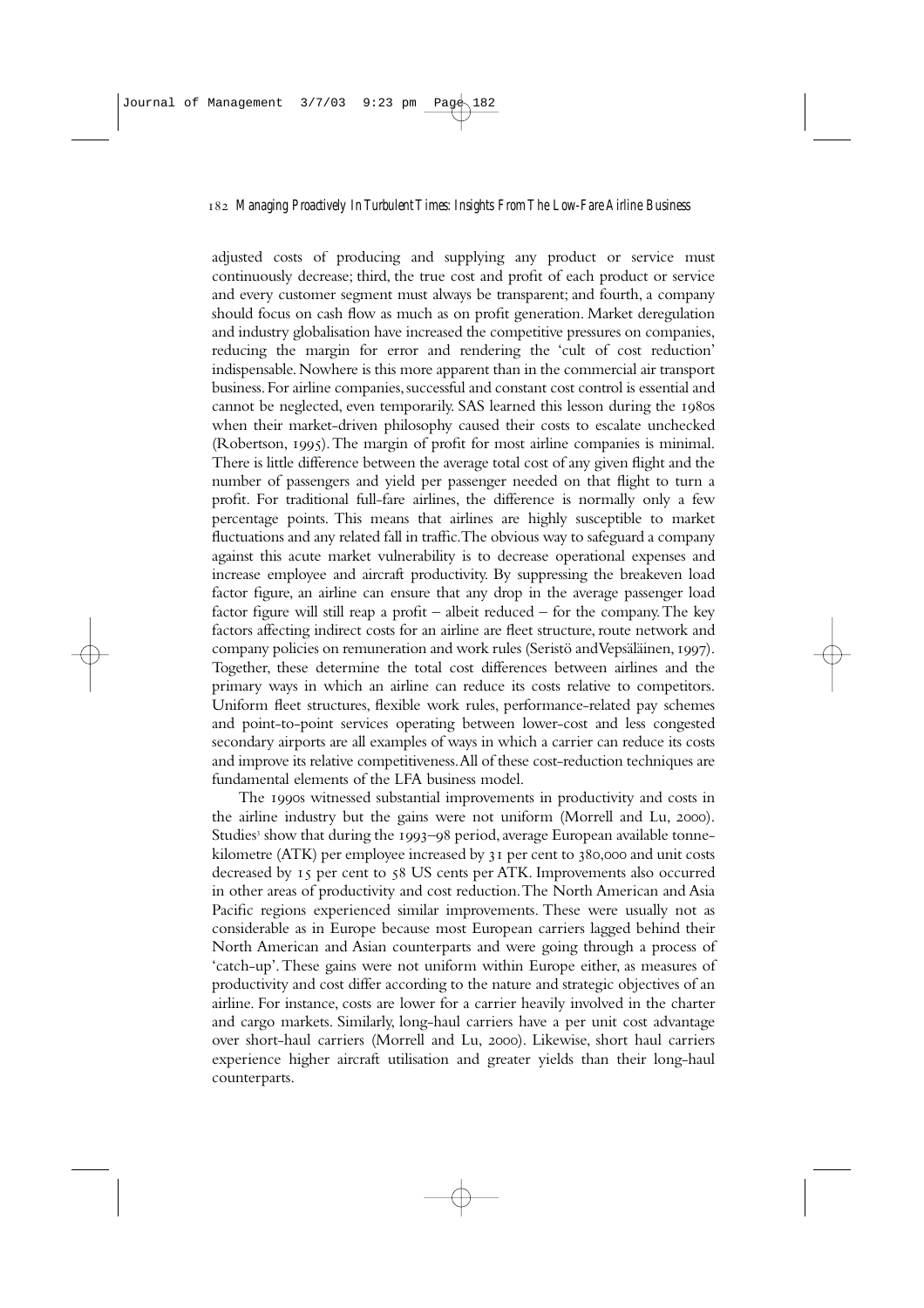In the airline business, the contest to lower costs, increase productivity and gain market advantage is often accompanied by price-based competition. Demand for air travel is highly elastic: reduce the price and sales rise sharply. However, reducing prices to gain market share is not usually a sound business strategy. Unless a company has a significant cost advantage of at least 30 per cent, reducing prices can trigger a suicidal price war (Garda and Marn, 1993). Price wars are common in the airline industry, where the commodity is largely undifferentiated, customers are highly concentrated and many are very price sensitive, and switching costs for consumers are very low (Garda and Marn, ).This scenario is accentuated in markets where many competitors co-exist. In essence, a company that competes on price must ensure that it has the cost base and cash resources to be the low price leader and not just a low price competitor. In operational terms, cash resources are vital to ensure a new entrant's survival in the face of predatory pricing by established carriers  $-$  a customary reaction by many existing large airlines. Cash also enables the airline to defer any downsizing measures during periods of market stagnation, decline or crisis. Low price market leaders such as Southwest Airlines in the US and Ryanair in Europe have developed business models that place constant cost reduction and cash accumulation at their core.These companies have emerged as the most effective cost and price competitors in the business.They are also the most consistently profitable airlines in the world. In addition, as we will illustrate further on, companies such as Southwest and Ryanair are extremely robust during times of economic crisis and market decline. For these reasons, the structures, strategies and contexts (market and industry) of LFAs hold invaluable lessons both for other airline companies and for all companies struggling to compete in highly competitive international markets.

## THE LOW-FARE BUSINESS PARADIGM

The European airline industry experienced its first significant competitive shakeup during the 1990s. As Morrell points out:

Excluding those airlines based outside the EU, there was a net increase of six in the number of airlines serving intra-EU cross-border scheduled routes between  $1992$  and  $1995$  compared to a net loss of four carriers between  $1989$  and  $1992$ .  $(1998:50)$ 

In many cases these new entrants served low-density regional routes. As Bhide (1992) argues, most start-ups begin by pursuing niche markets that are too small to interest large competitors. In other cases, charter airlines such as Air Liberté in France (now Air Lib) commenced scheduled flights in direct competition with established carriers. During the latter part of the 1990s, more than 100 new airlines commenced operations in Europe. During the same period, in excess of 70 went out of business or were absorbed by another airline. Of these airline start-ups, five can be classified as LFAs – easyJet, Go, Buzz,Virgin Express and Debonair.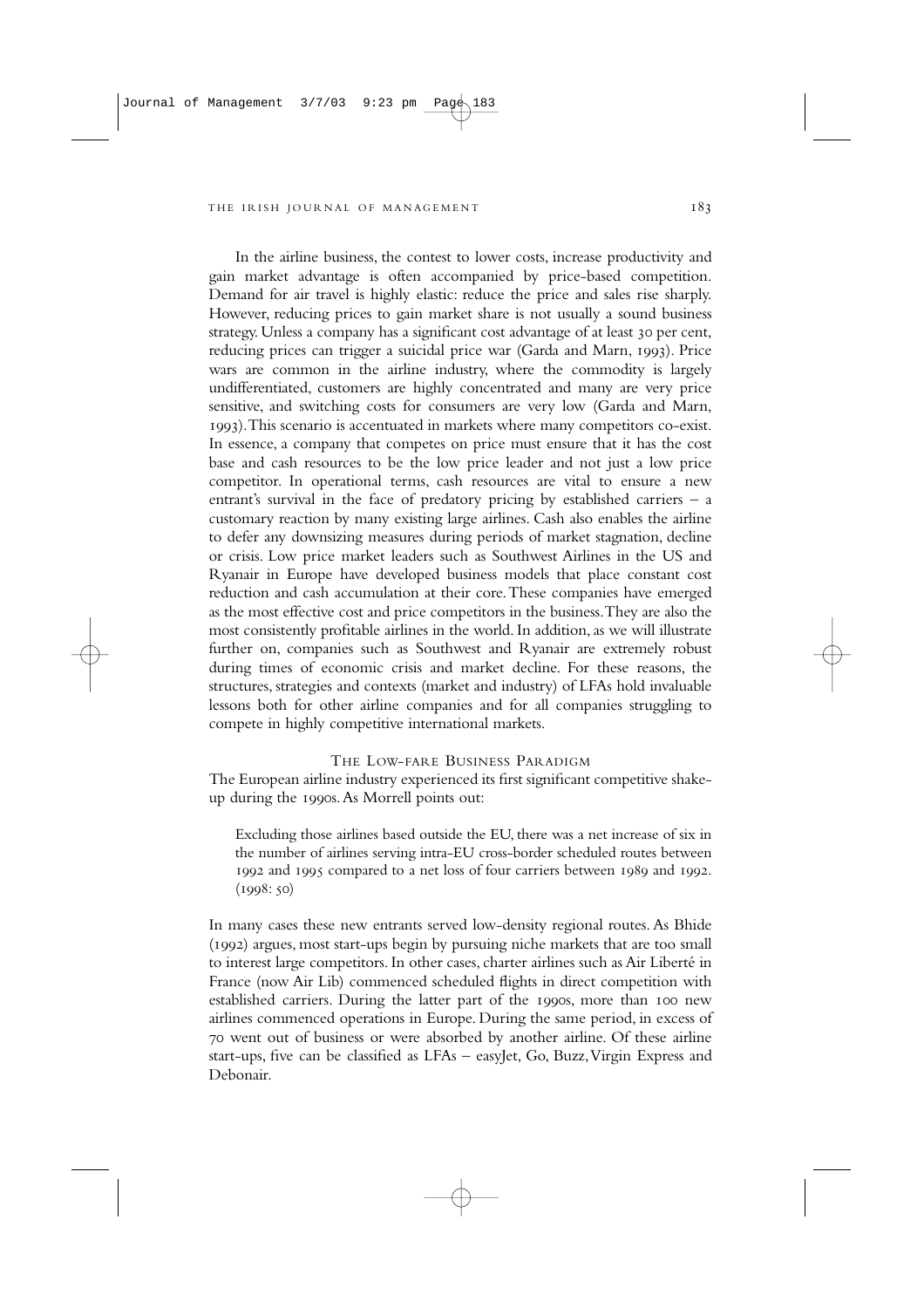Cost structures constitute a clear distinction between an LFA and a full service airline. One revealing measure of the running costs of an airline is cost per available seat kilometre (ASK). When cost per ASK is compared between airlines, carriers such as Ryanair and easyJet in Europe and Southwest in the US are,on average,operating at almost half the cost of full service carriers (Campbell and Kingsley-Jones, 2002). Haughey (2001) provides a clear comparative distinction between LFAs and traditional scheduled carriers (Table II.I).<sup>4</sup>

| <b>Low-fare Airline</b>                            | <b>Full-fare Airline</b>                       |
|----------------------------------------------------|------------------------------------------------|
| Simple brand - low fare                            | Complex brand - price + service                |
| Online and direct booking                          | Mainly travel agents                           |
| Simple ticket price structure and ticketless       | Complex fare structures                        |
| check-in                                           |                                                |
| Use of secondary, low-charging airports            | Focus on primary airports                      |
| (some exceptions)                                  |                                                |
| High aircraft utilisation - quick gate             | Lower utilisation on short haul                |
| turnaround time                                    |                                                |
| Do not interline; point-to-point service           | Interlining important part of service          |
| Simple product - all additional services and       | Complex integrated service product(s), e.g.    |
| facilities charged for, e.g. credit card bookings, | ticket flexibility, business lounges, frequent |
| late check-in, meals                               | flyer programme                                |
| Focus on ancillary revenue generation              | Focus on primary product                       |
| - advertising ('the plane as a billboard'),        |                                                |
| on board retailing (more common in Europe)         |                                                |
| Mainly short-haul focus                            | Short and long haul                            |
| Common fleet type acquired at very good rates      | Mixed fleet                                    |

**Table . Generic Low-fare Versus Full-fare Airlines**

Williams (2001) adds two further distinguishing features of the low-fare model, namely extensive outsourcing and high-density seating. For companies like easyJet and Ryanair, outsourcing is evident in virtually all areas of business activity. It is particularly prevalent in capital-intensive activities such as passenger and aircraft handling. High-density seating is a standard element of a no frill strategy, with customers willing to endure less legroom so as to avail of lower prices.

LFAs also seek to minimise personnel costs and do so though increased staffpassenger ratio and employee compensation linked to productivity-based pay incentives.

Campbell and Kingsley-Jones (2002) argue that the chief cost differences between low-fare and full-fare airlines fall into three groups: first, service savings (e.g. no-frills cabin service and extensive use of outsourcing); second, operational savings (e.g. point-to-point services and uniform fleet); and third, overhead savings (e.g. Internet sales and a streamlined bureaucracy).

Whilst it is relatively easy to identify the core generic features of the LFA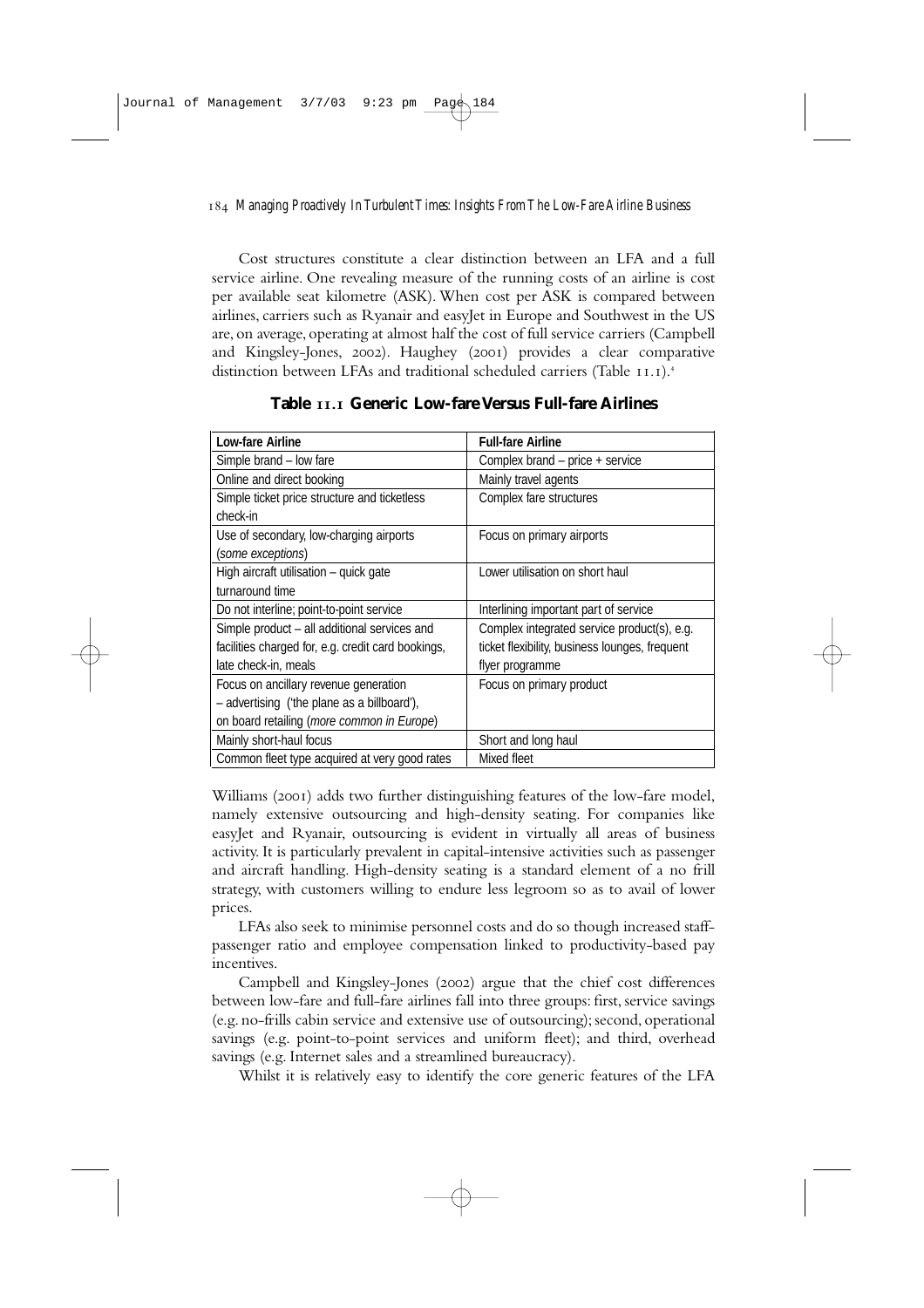business model, many variations do exist. Nonetheless, it is widely accepted that the approach pioneered by Southwest Airlines in the US is the archetype LFA model. easyJet management concur with most of these principles and emphasise an essential feature of its particular model – the direct sell, excluding the travel agent and selling directly to the customer – preferably via the Internet.<sup>5</sup>

Ryanair were the original European adapters of the Southwest model. Whilst continuing to adhere closely to the LFA norms, they also ensure that minimal debt servicing costs, non-participation in alliances and cautions route network expansion are embedded in their business model.

Four LFAs can be identified in Europe: Ryanair, easyJet, Virgin Express<sup>6</sup> and Buzz. A fifth – Basiq Air – does appear to meet most of the criteria. However, operationally and strategically, it is virtually indistinguishable from charter and cargo airline Transavia  $-$  itself closely identifiable with KLM.<sup>7</sup> Of the four more obvious LFAs, three are or were associated with larger airlines.Two – easyJet and Buzz – are based at a London airport and Ryanair also has a major base at London Stansted. In addition to easyJet's 2002 acquisition of low-fare rival Go, the London market has also seen a prominent LFA go into receivership, with the 1999 collapse of Debonair. The LFA phenomenon has only recently emerged in mainland European countries. Several new LFAs emerged in 2002, all with the exception of bmibaby – based in continental Europe.These include Goodjet of Sweden, Ciao Fly of Italy and Jetway of France.

A 2000 Salomon Smith Barney report<sup>8</sup> illustrated that only 3.4 per cent of intra-EU passengers used LFAs. Figures supplied by AeroStrategy indicated that by the end of 2002, LFAs accounted for almost 10 per cent of domestic European passengers. Airline Monitor figures for suggested that LFAs accounted for just under 20 per cent of US domestic airline passengers, indicating that there remained considerable potential for LFA growth in Europe. Based on route analysis, the Salomon Smith Barney (2000) report argued that on almost every route the LFAs have taken at least  $\varsigma$  percentage points in market share from the incumbents.This is in addition to the new market space that they have created – most of which they control.

How do LFAs ensure considerable cost advantage over traditional airlines? Doganis (2001) argues that the LFAs begin with two initial cost advantages arising from the very nature of their operation: higher seating density and higher daily aircraft utilisation. By removing business class and reconfiguring their aircraft, LFAs can significantly increase the number of seats on their aircraft.The seat pitch of an LFA is usually 28 inches, compared to a conventional economy class pitch of  $32$  inches. This allows LFAs to fit more seats onto their aircraft, thus increasing the maximum capacity of each flight. For instance, easyJet has  $148$  seats on its Boeing 737-300 aircraft, compared with Bmi British Midland's 124 seats. Assuming similar operating costs and the same aircraft, easyJet's 24 extra seats per aircraft would result in its costs being 16 per cent lower than Bmi British Midland's (Doganis, 2001).

A defining organisational difference exists between LFAs and traditional carriers. LFAs operate on a point-to-point basis whereas traditional carriers tend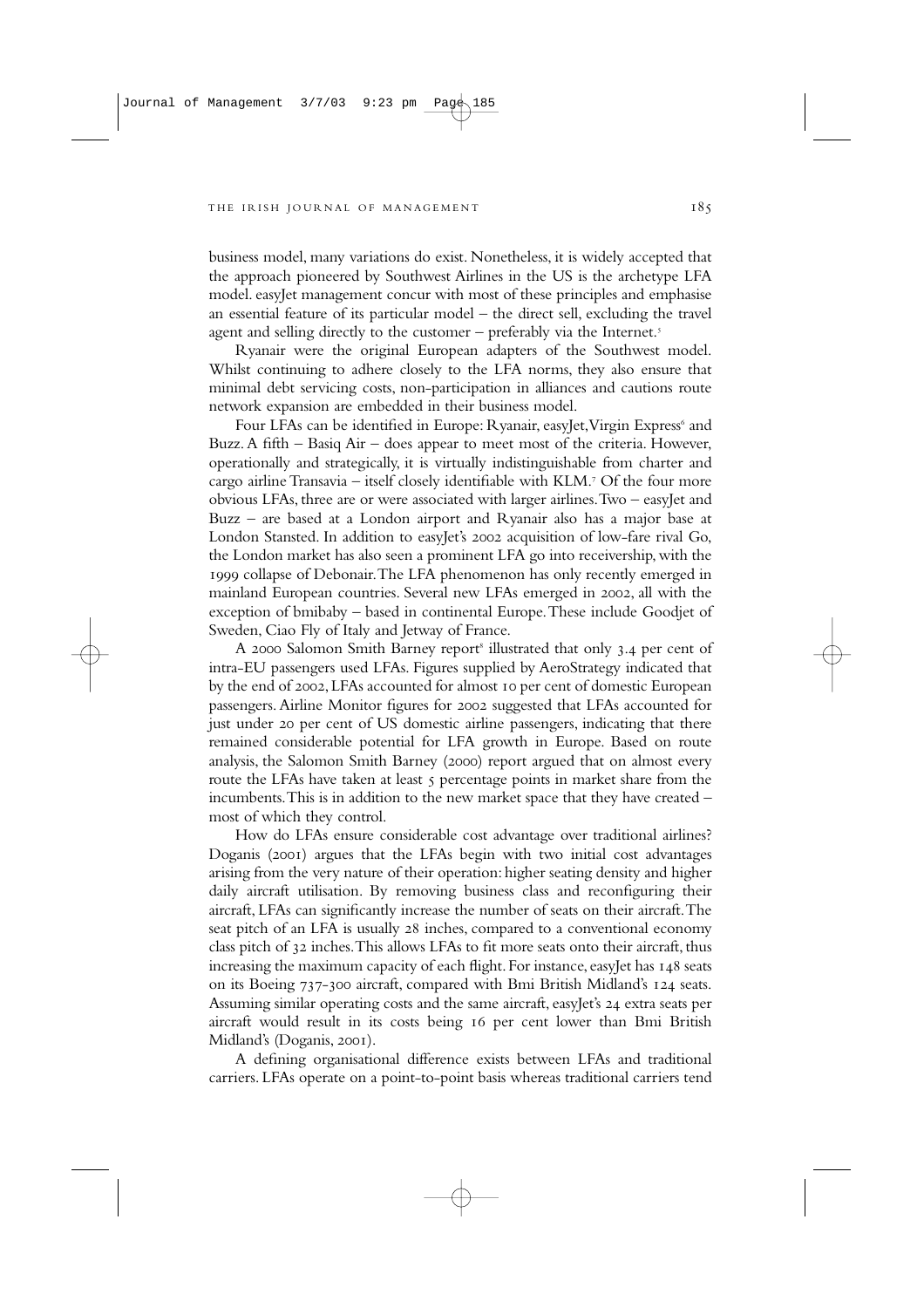to utilise a hub-and-spoke system. With the point-to-point system, airlines calculate that using each aircraft for a maximum number of flights per day will generate more revenue and lower unit costs per flight. Freiberg and Freiberg (2001) note that the hub-and-spoke system is an efficient way to fill an airplane. However, it does not usually offer efficient aircraft utilisation. LFAs spurn the hub-and-spoke system on the basis that it increases costs. Baggage handlers, gate staff and other ground crew can be idle if an airplane spends more time on the ground waiting for passengers and their baggage to connect from feeder cities. In addition, the aircraft will accrue higher airport charges for spending longer at the gate (particularly at busier airports). The average LFA takes about  $25$  minutes to disembark passengers, unload and load baggage, refuel and clean the aircraft, and embark new passengers. This can be as much as half the time it takes a traditional airline to carry out the same activities. In addition to operating a point-to-point model, this rapid turnaround time derived from the use of uncongested secondary airports (whenever possible), the no-frills service (requiring little catering and cleaning support), the non-assigned seating approach and the absence of freight (Doganis, 2001). As a result, aircraft utilisation averages out at eleven hours per day for the LFA, compared with around seven hours per day for a more conventional carrier (CAA, 1998). In addition to the operational efficiencies gained, LFAs believe that the point-to-point model is more convenient for customers, most of whom would prefer to avoid the time and inconvenience of making flight connections.

Overall, Doganis (2001) calculates that LFAs should be able to operate at seat costs that are only  $40$ -50 per cent those of a mainline rival. If this is combined with a significant load factor, differential and lower distribution costs, an LFA's cost per passenger can drop to about one-third those of a conventional airline's.

Research indicates that the absolute cost disadvantage of conventional airlines lies in their provision of a business class (CAA, 1998). However, this element should be offset by higher yields.The real cost advantages of the LFAs are therefore smaller than the bare figures indicate. These cost advantages are sustainable and stem from the nature of the low-fare product. Premised on a more basic no-frills service, the LFA product cannot or will not be emulated by traditional full service carriers. Such an approach would damage a traditional airline's quality reputation, alienate passengers (particularly many business customers) and undermine its market position.

## LFA PERFORMANCE IN TIME OF CRISIS

Zorn (2001) argues that LFAs are more resilient than traditional airlines to market downturns. Southwest Airlines has proven this fact on numerous occasions in the US. Zorn cites several reasons for the resilience of LFAs in times of recession: first, a lower overall and more variable cost structure; second, lower breakeven load factor; and third, business and leisure traveller migration from expensive airlines to LFAs. All of the evidence in the US and Europe indicates that the leading LFAs fared significantly better than their full-fare rivals in the wake of the September 2001 terrorist attacks on the US. Nonetheless, a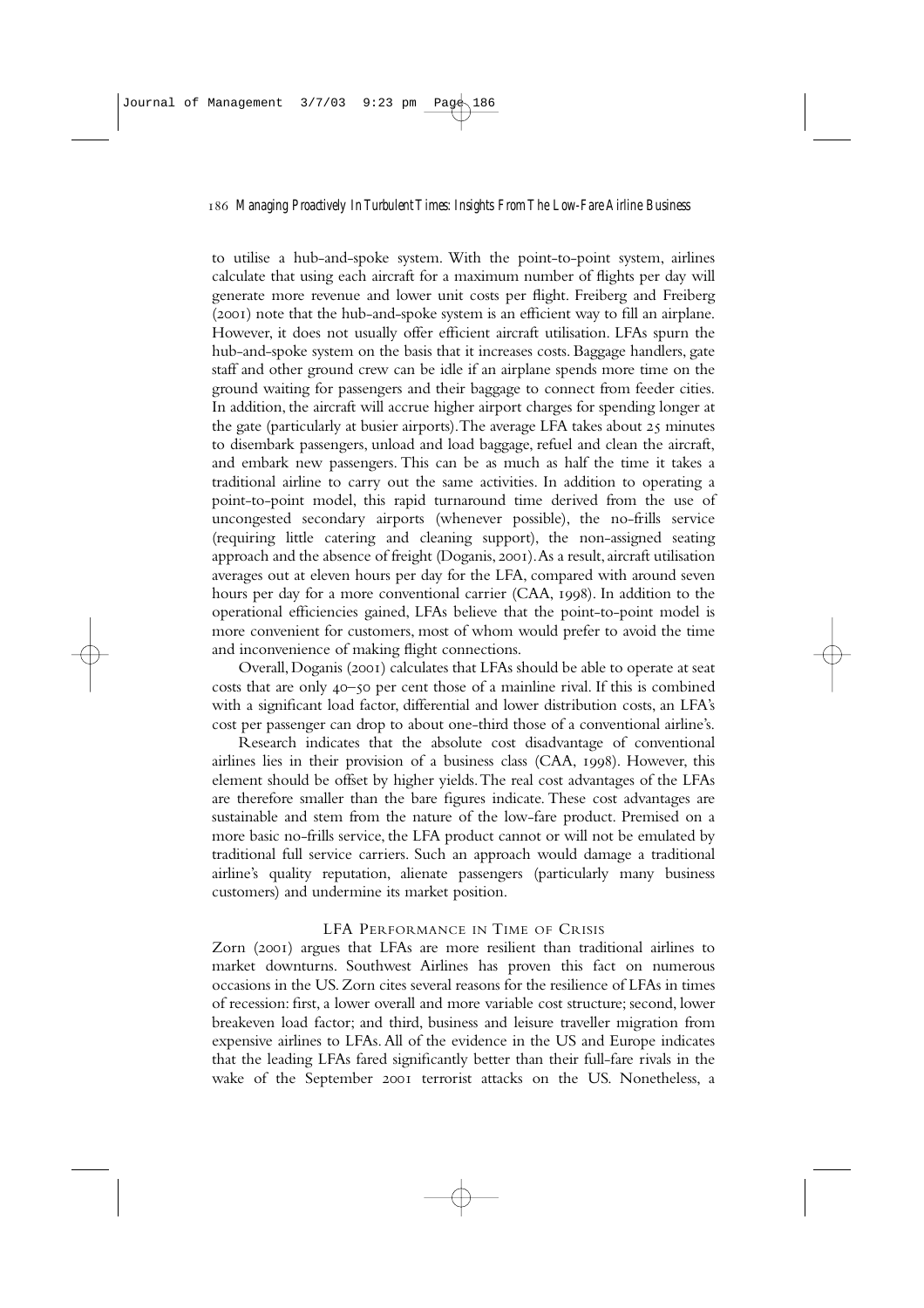significant variance did emerge between US and European low price carriers. In the US, LFAs were not as fortunate as their European counterparts. Location (all operations being within the US) combined with the post-attack industry shutdown imposed by the Federal Aviation Administration, meant that all American airlines were adversely affected by the airline industry crisis that developed after September 11th 2001. In early October 2001, the low far leader and fourth largest airline in the US, Southwest Airlines, announced that the company flew 2.6 billion revenue passenger miles (RPMs) in September 2001, a 21.6 per cent decrease from the 3.3 billion RPMs flown in September 2000. Available seat miles (ASMs) decreased  $3.6$  per cent to  $4.8$  billion from the September 2000 level of  $\zeta$  billion. Also, the load factor for the month was  $\zeta$ 3.4 per cent, compared to 65.7 per cent for the same period in 2000. Expressed in an even more obvious manner, Southwest's load factor averaged 66.8 per cent for the period from  $I$ -10 September and 45.4 per cent for the period from  $I$ 4-30 September. Bookings for the week ended 23 September were approximately 60 per cent below normal targets. However, bookings for the week ended September improved and were only  $10-15$  per cent below normal targets. The airline acknowledged explicitly that its September 2001 traffic results were severely affected by the September IIth terrorist attacks on the US.<sup>9</sup> Unlike the other major US airlines, Southwest avoided schedule reduction and staff redundancies in the wake of the terrorist attacks. However, it was forced to defer the delivery of eleven new Boeing 737-700, citing as the reason the slowdown in air traffic after the September attacks.

The second most successful US LFA, JetBlue Airways, delayed the start of two new services in light of declining demand after the terrorist attacks (Sobie, ). However, unlike its full-fare competitors, JetBlue said that it has no plans to furlough any employees or delay deliveries of new Airbus A320 aircraft.

Several other US low-fares carriers, including AirTran Airways and Frontier Airlines, avoided laying-off some groups (such as pilots) through wage concessions. In addition to AirTran and Frontier, other US LFAs that slashed jobs and schedules in the wake of the September 2001 attacks included American Trans Air, National Airlines, Spirit Airlines and Vanguard Airlines.

Despite these low-fare sector travails, leading budget airlines emerged from the crisis in a stronger market position relative to their full-fare rivals. A prominent and inclusive measure of this disparity is the comparative market capitalisations<sup> $\pi$ </sup> of leading LFAs and major full service carriers. Morrell (1997) points out that for airlines with stock market quotations,the market capitalisation shows investors' valuation of the airline as a whole on a daily basis, including an assessment of intangible assets (such as slot allocation), management strength and business prospects.The durability of LFA market capitalisations post-US attacks was significant. Broadly speaking, there were three main reasons for this divergence. First, leading LFAs on both sides of the Atlantic had strong balance sheets and very little  $-$  if any  $-$  debt. Second, consumers are more price sensitive in times of recession and more likely to fly with a LFA than a full service carrier. Third, airlines that outsource much of their activities (as LFAs do) stand to gain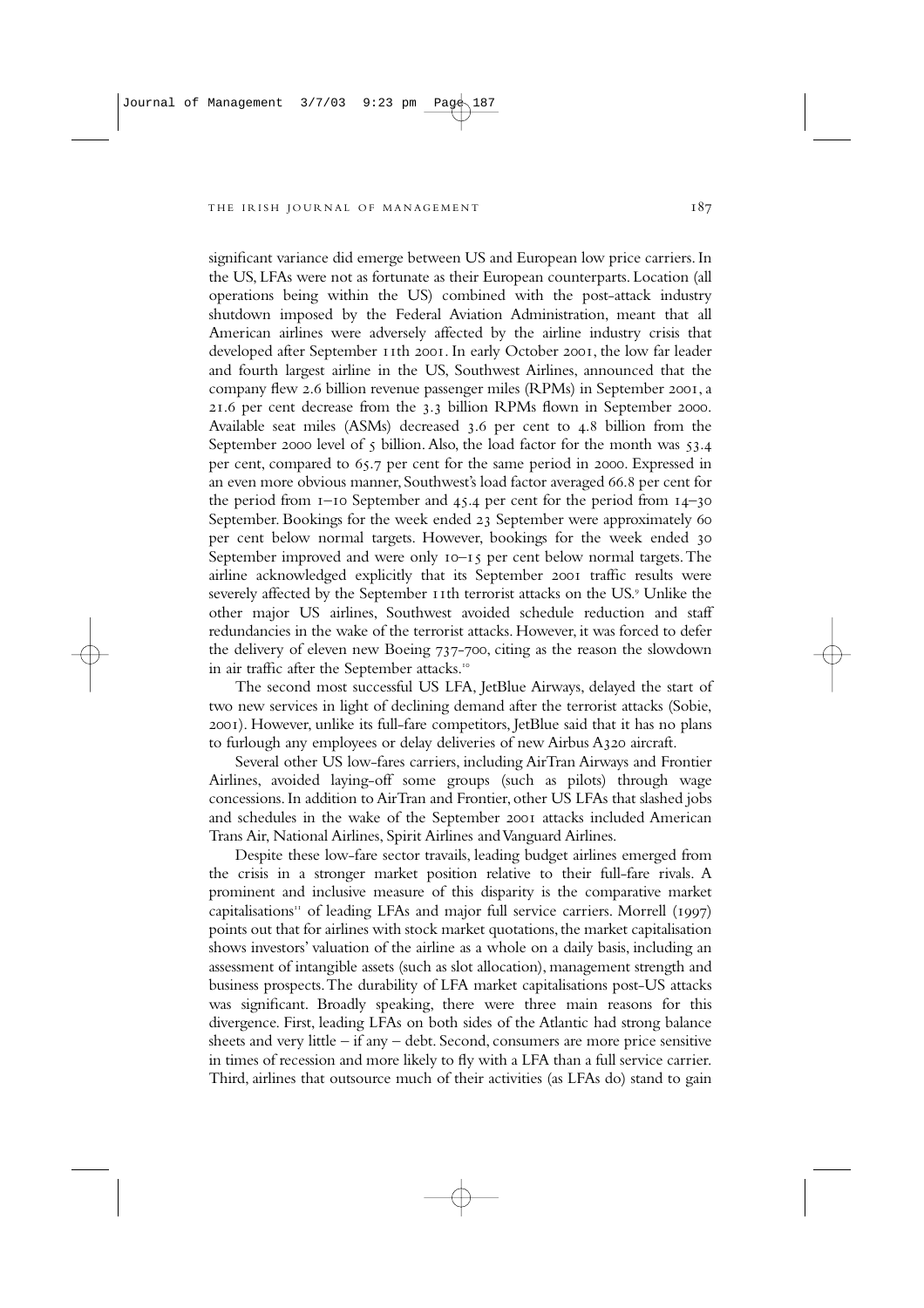during industry downturns, as they can usually avail of better prices from their subcontractors. Moreover, they are not forced to lay off a large number of employees within their own organisations. Two weeks after the World Trade Centre explosions, despite its problems, Southwest Airlines had the strongest market capitalisation of all the US airlines (Figure II.I). The Texas-based low price leader was in fact worth more than the five largest US carriers combined (\$10.8 billion versus \$8.56 billion).





Source: *data derived from New York Stock Exchange statistics, 26 September 2001.*

These figures can obviously change rapidly and the data point offered here is random. However, it does provide an indication of how the market can value a leading LFA relative to major carriers during a time of industry crisis and economic uncertainty. Furthermore, with virtually no debt, the highest net worth in the industry<sup>12</sup> and operating margins of  $16-17$  per cent (compared with an industry average of  $3-5$  per cent), Southwest Airlines was in a considerably stronger market position than all other large US airlines. Shares in Southwest outperformed all of its rivals after the calamities of September 11th 2001, beating the American Stock Exchange's Airline Index by about 50 per cent. In the weeks after the attacks, Southwest stock was up  $76$  cents –  $5.4$  per cent – to \$14.74 on the New York Stock Exchange.<sup>13</sup> By comparison, other majors fared badly on the stock exchange after September 11th. Within two weeks of the bombings, Continental Airlines shares fell 67 per cent, making it among the cheapest stocks in the sector.<sup>14</sup> Before the attacks, Continental was the only major hub-based airline to post a profit year-to-date. Similarly,American Airlines stock value fell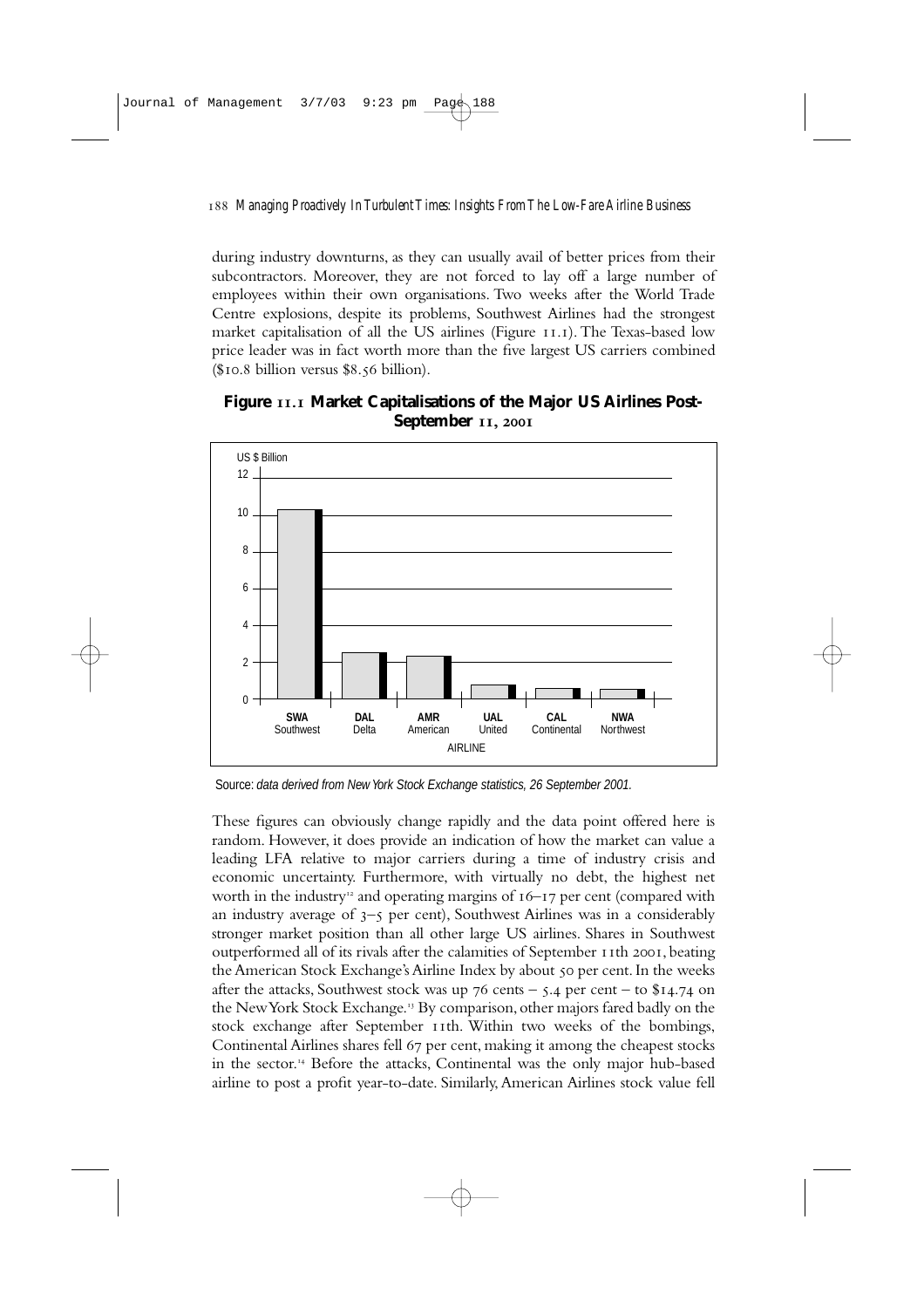by 37 per cent during the same period. Moreover, as Figure 11.2 illustrates, nine months after the US attacks, Southwest remained the most highly valued US airline. In fact, its value relative to the other large airlines had increased during the intervening period.





a SWA (Southwest), AMR (American), DAL (Delta), JBLU (JetBlue), NWAC (Northwest), CAL (Continental), UAL (United), AAI (AirTran), FRNT (Frontier), U (US Airways).

# **Notes**

- **•** Market capitalisation figures were sourced from the New York Stock Exchange, via Bloomberg.com, 21 June 2002.
- **•** Total values are rounded up to the nearest ten million dollars.

In September 2001, airline analysts and the air transport industry as a whole were in agreement that the US hijackings would reduce domestic and international passenger demand in Europe (Wagland, 2001). In a warning to investors, Schroder Salomon Smith Barney stated that, 'the terrorist attacks in New York and Washington on September 11th 2001 are likely to have a catastrophic effect on European airline profitability'. Schroders estimated that air travel would fall by as much as 20 per cent initially, using the Gulf War of 1990/91 as a reference point. In the first quarter after the war, traffic dropped 23 per cent, followed by a drop in traffic of 6 per cent year-on-year for the subsequent three quarters.

This was certainly the case for traditional, full-fare carriers. However, a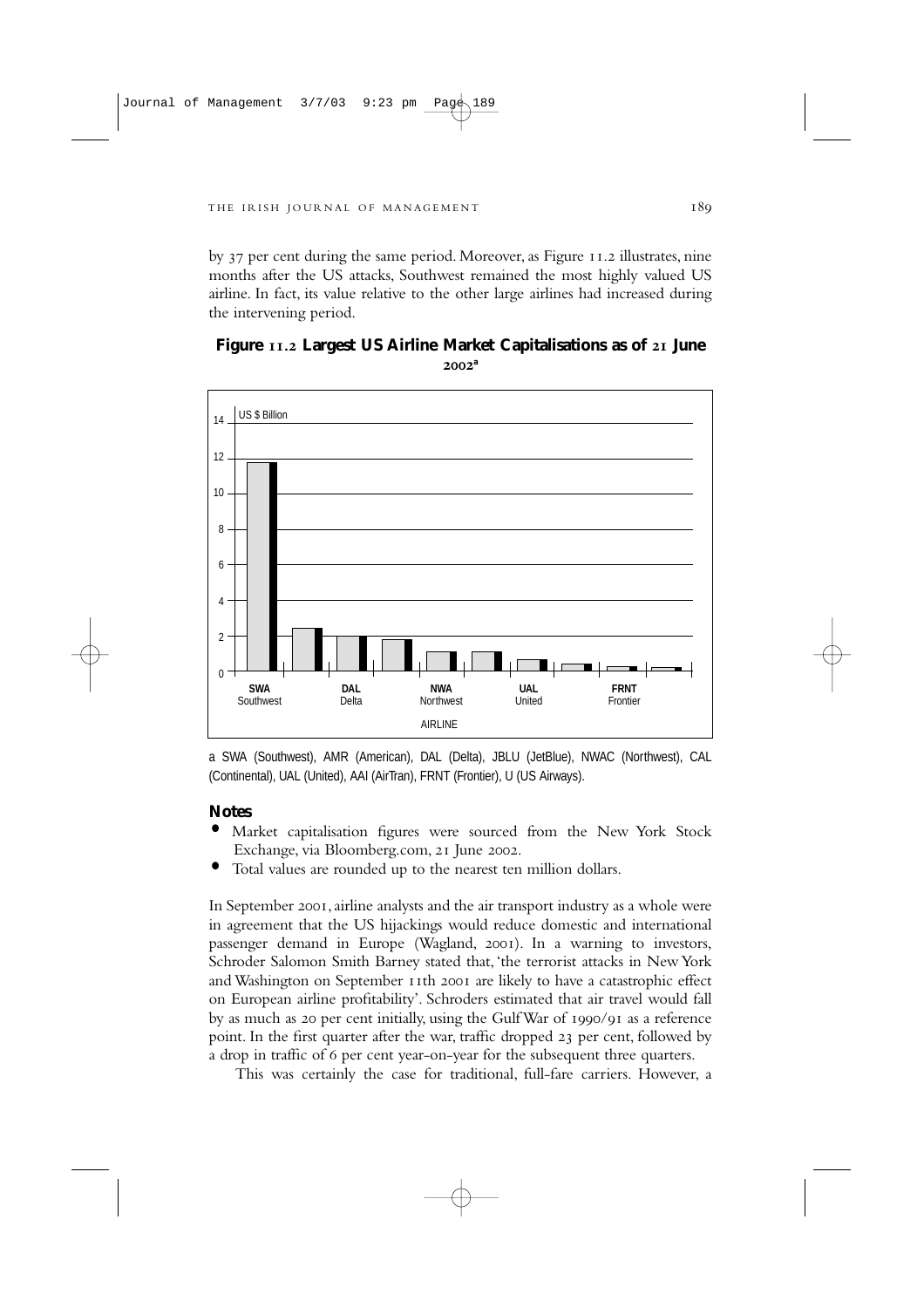different story emerged in the low-fare sector.This was acknowledged by market analysts such as Schroders, who saw Europe's low-fare carriers as the only ones to remain in profit:

We expected all major European airlines to report net losses for the current fiscal year and most likely extending into next year as well. Only short-haul, low-fares airlines are likely to remain profitable through the current situation.

The overall situation for Europe's LFAs was considerably more upbeat than in the US. All three leading LFAs – Ryanair, easylet and  $Go -$  adopted proactive strategies, launching ticket price promotions to maintain sales, eschewing all forms of state aid and remaining on target to increase their passenger numbers and profit margins.<sup>16</sup> A statement in late September 2001 from Barbara Cassani, Go's CEO, stated that Go was well positioned to weather the storm and had no plans to make job cuts.<sup> $17$ </sup> She went on to argue that LFAs would be much less affected than traditional airlines and that with no exposure to the North Atlantic and much lower fixed costs, LFAs could manage their businesses more flexibly to remain profitable. Although Go's sales did drop by 20 per cent in the immediate aftermath of the US attacks, they recovered within two weeks. As with other LFAs on both sides of the Atlantic, Go embarked on a massive low price 'seat sale' in late September to encourage people back on to airplanes. In early October 2001, easyJet announced that it flew 680,383 passengers in September 2001, an increase from 534,013 in September 2000. The month's load factor also increased slightly, rising from  $83.03$  per cent in September 2000 to 83.16 per cent one year later.

Ryanair gained from the crisis by adding capacity rather than retrenching. In part as a result of its ticket sale, the airline realised a growth of 30 per cent in passenger volume during the third quarter of 2001 and load factor up by 2 per cent to 79 per cent. However, also because of its post-September 11th promotional fares, yields declined by 10 per cent during the period.<sup>18</sup> In the wake of the attacks on the US, Ryanair emerged with the second highest market valuation of all Europe's airlines, preceded only by the German aviation giant, Lufthansa. For instance, just over two weeks after the attacks, Ryanair had a NASDAQ market capitalisation of \$2.68 billion. By comparison, Europe's largest airline, British Airways, was listed with a market capitalisation of only  $2.65$ billion.<sup>19</sup> Other large, full service European carriers fared even worse. For example, the Dutch flag carrier, KLM, had a market capitalisation of just over \$400 million in late September 2001.<sup>20</sup> Ryanair management declared that the company had no real decline in business as a consequence of the terrorist attacks on the US. $21$  Out of a total schedule of 1,800 flights during the week after the September 11th attacks, the company was obliged to cancel 16 and only half of those cancellations were due to the cumulative impact of additional airport security measures at airports in the early part of the week. Overall, during the week after the atrocities, bookings were down 10 per cent on normal. These subsequently returned to normal levels, and the carrier quickly recovered the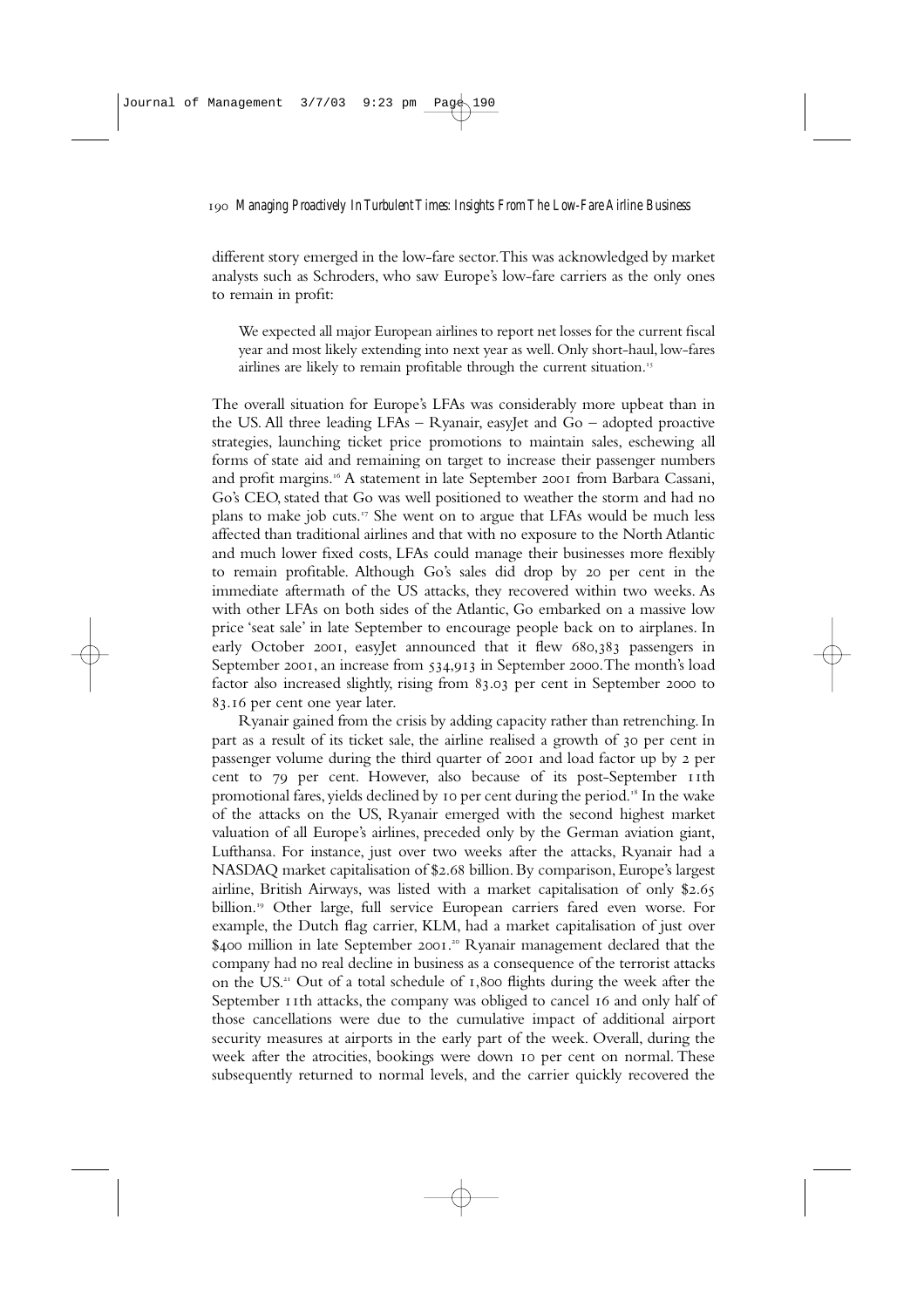week of slippage with a number of seat promotions.Advance bookings and loads remained strong, and therefore the immediate consequences of the US events on Ryanair were not significant.<sup>22</sup> The carrier expressed confidence that it could weather the market storm following the US attacks much better than the national flag carriers due to a lower cost base and greater operational efficiencies, together with a lack of aircraft debt and substantial cash resources (all of Ryanair's airplanes are owned by the company and the airline had cash resources of IE $\overline{L}$  (700 million in late 2001). As with Southwest, Ryanair's cash resources ensured that it did not have to lay-off any of its workers and allowed the company to embark on its largest ever seat sale in direct response to the post September 11th drop in demand.

Europe's LFAs took maximum advantage of the problems afflicting their full-fare rivals in the wake of the September 2001 US attacks. For example, following the 2 October 2001 announcement that the entire Swissair fleet was grounded, easyJet offered to fly stranded passengers on services between London Luton and London Gatwick to Geneva, London Luton to Zurich, and Geneva to Barcelona and Nice for just  $\ell$  20 one way.<sup>23</sup> These special fares were made available upon production of a valid Swissair ticket at the airport sales desks and were valid until 5 October. Ryanair also refused to be pessimistic, moving ahead with plans to expand its fleet through the acquisition of up to 50 more aircraft. The belief within the company was that not only could they survive an economic downturn but they could in fact benefit from it.As mentioned earlier, this is because recession means that people become more price conscious for both business and leisure travel - albeit that this growth may be generated at lower fares and yields.Also, taking advantage of an aircraft surplus and downturn in aircraft prices, Ryanair can increase its fleet at a relatively low cost during times of crisis for its traditional competitors.

## CHALLENGES AHEAD: THE SUSTAINABILITY OF DIVERGENT LOW-FARE BUSINESS MODELS

Since the inception of the low-fare business model, differences have often emerged in its application.The principle divergence arises over the cost-service trade-off (Lawton 2002). Southwest and Ryanair have long adhered to the principle that cost reduction must be at the heart of everything they do. Being the low-fare leader is essential to their sustainable advantage. Rival LFAs – JetBlue in the US and easyJet in Europe – advance a different proposition (see Appendix I for a brief comparative profile of the leading European and US LFAs).They are willing to forego certain cost reduction opportunities so as to augment customer service. For example, both operate to and from more expensive airports. As a result they rarely match Southwest or Ryanair for the lowest fares.These contrasting approaches have been particularly vivid in Europe, where easyJet's acquisition of the third largest LFA, Go, put it on a par with Ryanair in scale and scope.Which business mode is strategically best positioned to succeed in the turbulent airline industry of the future?

Martin (2002) notes that the easyJet/Go merger is a gamble that will pit two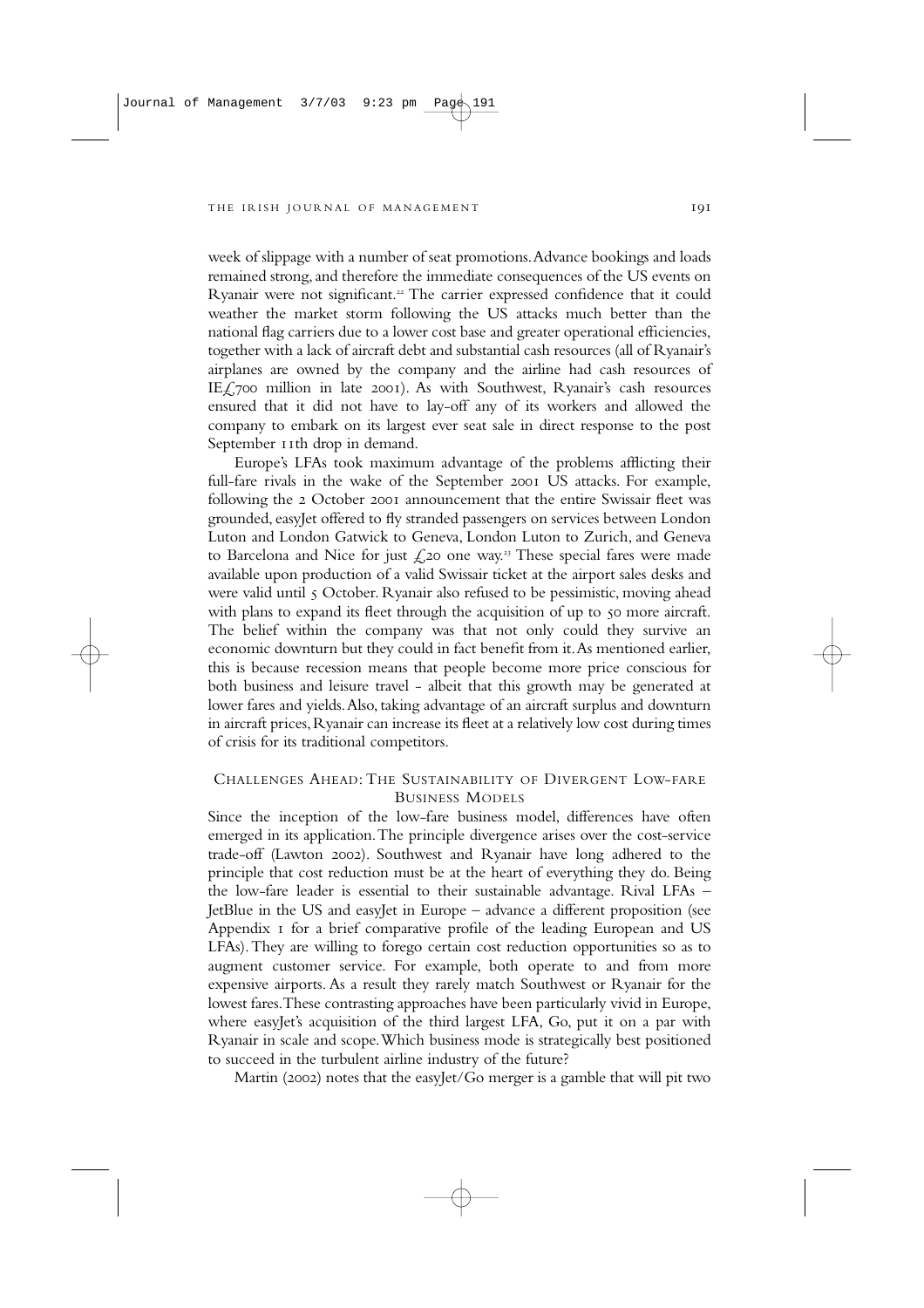models of low-fare airline against each other. He further argues that only one of the two concepts for Europe's budget airlines can win. Martin's assessment corresponds with Porter's (1996) thesis that market straddling can result in competitive disadvantage. Applied to the LFA sector, the logic is that carriers should compete on cost/price if they are to succeed. Differentiating on service may be precarious, as it takes LFAs into direct competition will full service airlines.This may result in a company like easyJet competing on two fronts: with Ryanair on cost and price and with British Airways on customer service. To successfully straddle both competitive arenas is not impossible, particularly if a firm is not seeking to be the lowest price competitor or the highest quality service provider. However, the history of the airline industry is strewn with examples of firms that have tired and failed to strike the balance. In Europe, the collapse of Debonair in September 1999 symbolised the most potent such example in recent history.Debonair commenced operations with the philosophy 'lower fares with minimal restrictions and no compromise on comfort' (Sull, ). As Debonair CEO Franco Mancassola stated,'Debonair was designed to offer high-quality service at extremely competitive fares'. Sull (1999) points out that inexpensive fares, more legroom and quiet jets were three of Debonair's key selling points to business travellers, who made up 58 per cent of the airline's passengers.The problem with this approach is that it was not sustainable from a cost perspective.As the Ryanair model illustrates, low fares and operating profits can only be sustained in tandem if operational costs are minimised and flight capacity is maximised. Contrary to Sull's (1999) argument, operational efficiency and a reconciliation of the price/service equation cannot be achieved simply through concentrating on point-to-point markets, operating a uniform fleet, concentrating service costs in the UK and subcontracting functions such as maintenance and check-in. On the first point, Debonair's route network was point-to-point but the airline also encouraged passengers to fly from point-topoint and then on to another point. This could result in delays and customer dissatisfaction as it builds an interlining expectation in the minds of passengers. Furthermore, Debonair's 'bus stop principle' simply did not make economic sense. The strategy of operating a single service from London to Munich, Munich to Perugia and Perugia to Rome does not work because the related costs are too high. Much of the fuel cost associated with a flight is expended on the takeoff and landing of the aircraft, thus rendering the Debonair approach extremely fuel intensive. Fuel costs are a large part of an airline's total cost base and passenger numbers on each leg of the flight did not offset the extra costs caused by higher fuel consumption.

On the second point,uniformity of aircraft is important in order to minimise maintenance and crew training costs. However, it must be a uniform *and* cost efficient/revenue maximising fleet.The Bae is a much more costly airplane to operate than the Boeing  $737$ . It also has a significantly lower seat capacity (96) seats on a Debonair Bae 146-200 aircraft, compared with 148 on an easyJet Boeing 737-300). Sull's other points are valid but inadequate. LFA success is premised on a much more extensive and rigorous adherence to cost reduction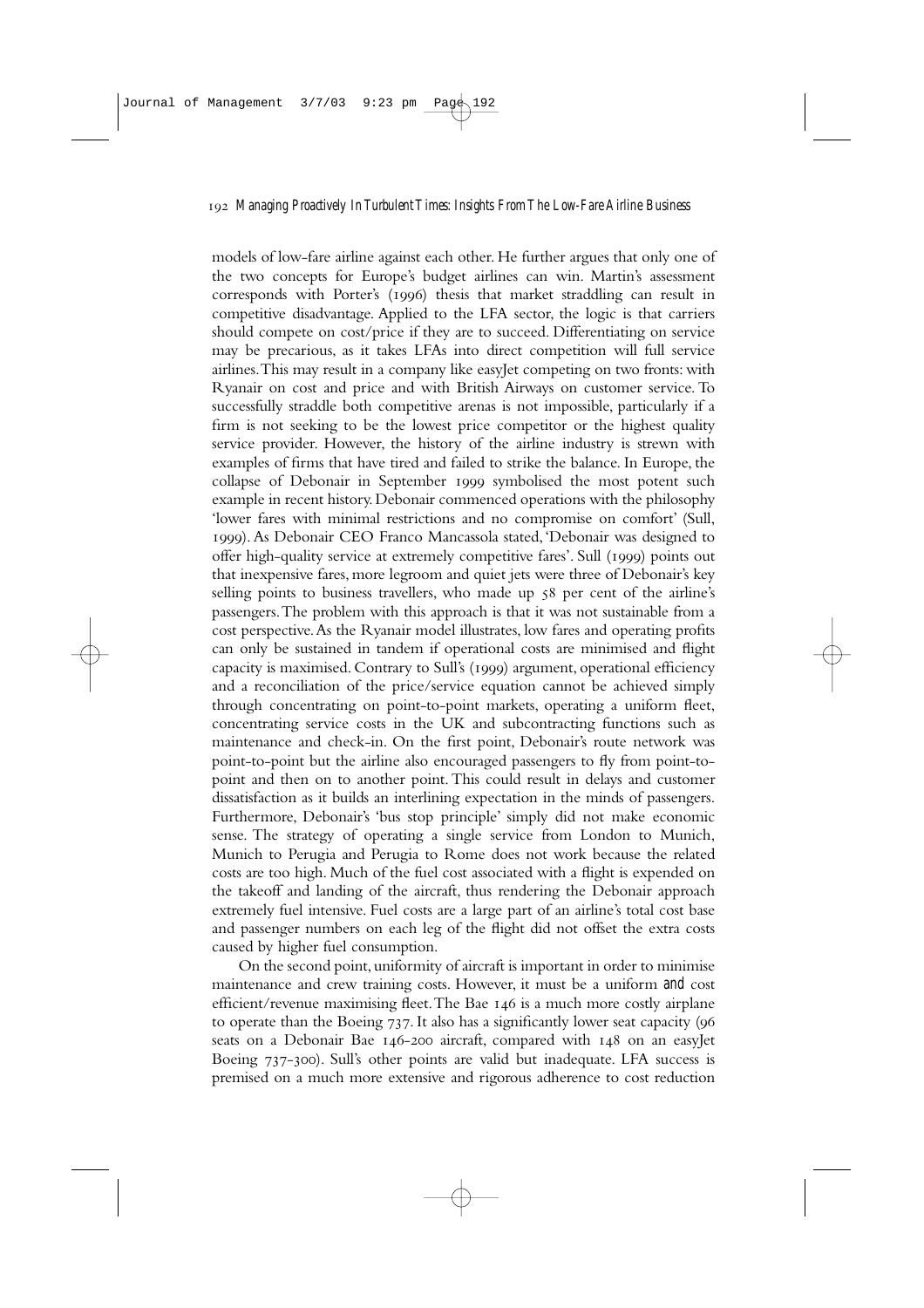than was evident at Debonair. Finally, Debonair's brand positioning was confused, particularly towards the end of the company's existence. It could not decide whether it was an LFA or a business airline and the resultant confusion and service contradictions severely damaged its cost base. Moreover, Debonair never succeeded in building adequate market awareness or customer recognition.

The easyJet business model differs from the Debonair approach in a variety of ways. Most importantly, easyJet has a uniform Boeing 737 fleet, orthodox point-to-point route network, extensive service subcontracting and strong brand recognition and customer loyalty. However, questions do surround easyJet's emergent brand positioning and the associated cost structures. In positioning itself as the airline for price conscious business people, easyJet has developed significant operating bases at airports favoured by business travellers. These include expensive and congested airports such as London Gatwick and Paris Orly.The problem with this strategy is that it risks unravelling the basis of a lowcost model, with the destruction of what Porter (1996) terms the 'strategic fit'. By operating to and from primary airports, an airline adds both direct and indirect costs.The direct costs include higher landing charges.The indirect costs accrue from airport congestion as this increases average aircraft turnaround time, thus reducing the average daily utilisation per aircraft. By reducing overall operational efficiency and neglecting to squeeze out cost wherever possible, an airline faces two choices: increase fares or accept reduced profits. easyJet respond by arguing that their revenue per passenger is significantly higher than low-fare competitors (Ryanair) and that this is a direct consequence of focusing on business travellers who want low fares but not necessarily the lowest fares. As such, they can afford to accrue higher operating costs than rival LFAs, if the extra costs incurred contribute directly to gaining and maintaining higher yield passengers. easyJet's performance figures to date indicate that their approach is effective: interim results for 2002<sup>24</sup> showed a 36 per cent increase in revenue and a pre-tax profit for the first half of the year – the first such profit in its history, given the seasonal nature of the company's business. It should be further noted that these figures represent the immediate post-September 11th period.

Market performance indicators to date support the easyJet strategy. But a number of variables raise a note of caution for the future. First, easylet's acquisition of Go makes easyJet the largest LFA in Europe, measured by total revenue and passenger numbers. However, it remains too early to assess the market and organisational implications of this merger. Second, in establishing a hub at Paris Orly, easyJet is ratcheting up its cost base in a market where new competitors are emerging (French low-fare start-up Jetway) and established competitors are responding (e.g. the relaunch of Air Lib).

Davy Stockbrokers (2002) argue that lower costs are the only source of competitive advantage in the low-fare sector since air travel is effectively a commodity product. If this is the case, easyJet appears to be at a disadvantage relative to Ryanair. The most recent available data<sup>25</sup> show that easyJet's cost structures are significantly higher than those of Ryanair.Although easyJet enjoys a unit revenue advantage, with average fares 34 per cent above Ryanair's, some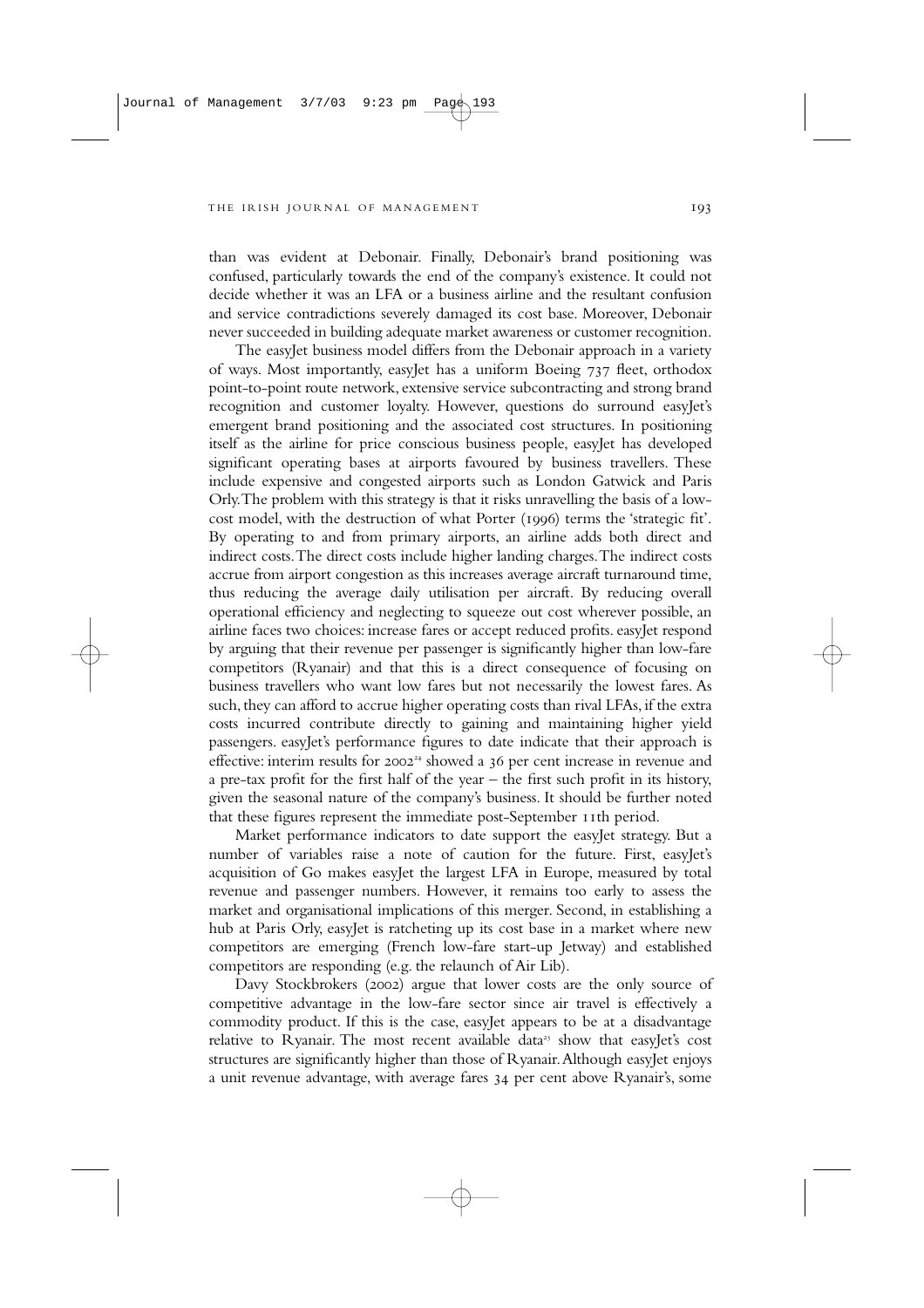analysts argue that this is negated by its higher cost base. Consequently, the per unit profit at Ryanair is 57 per cent higher. Analysis of quarterly costs over a number of years indicates that Ryanair enjoys the lowest operating costs of all scheduled European carriers (Davy Stockbrokers 2002: 4).

Furthermore, in terms of current market worth, Ryanair's market capitalisation far outstrips its low-fare rivals, notably easylet (Figure  $11.3$ ). Ryanair remains the second most highly valued airline in Europe, not far behind the global carrier Lufthansa and well ahead of BA.



# **Figure . European LFA Market Capitalisations in Context ( June 2002**

# **Notes**

- **•** DLAKY (Lufthansa), RYAAY (Ryanair), BAB (British Airways), EZJ (easyJet), KLM (KLM Royal Dutch Airlines).
- **•** Market capitalisation figures were sourced from the New York Stock Exchange, via Bloomberg.com, 21 June 2002.
- **•** easyJet is not quoted on the NYSE, therefore the figure cited here is taken from the London Stock Exchange and converted to US dollars at a rate of  $\text{\emph{1}}$ , to \$1.527 (exchange rate as of 26 June 2002).
- Total values are rounded up to the nearest 10 million dollars.

There is room for both business models to survive and prosper in Europe. However, this scenario is in no small part premised on the plans and actions of the national flag carriers. As Martin (2002) astutely observes, the easyJet model will thrive more at the expense of the full service airlines. If the large carriers fail to respond to easyJet's cost/price challenge and regulators ensure that a level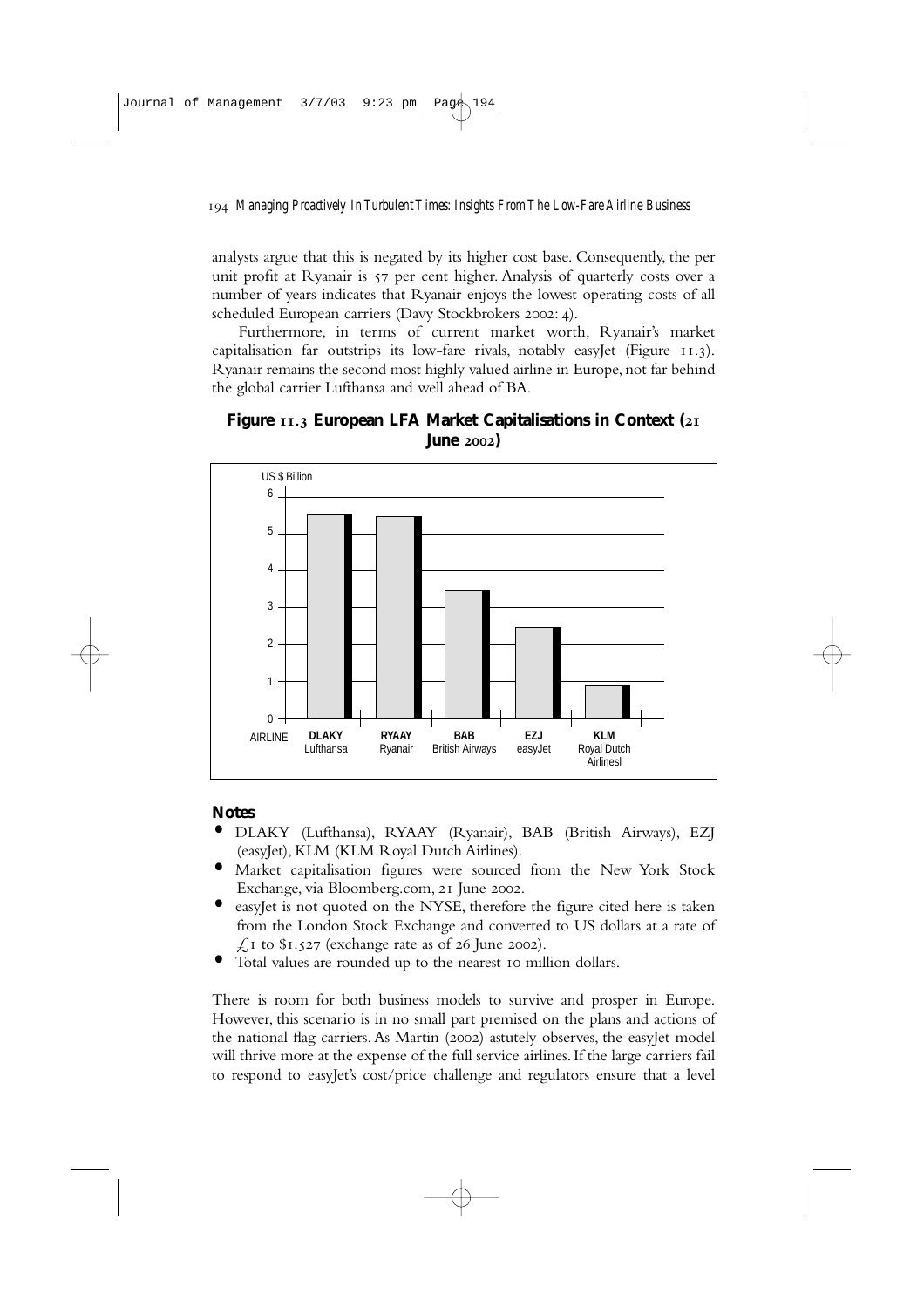playing field is maintained, easyJet could realise huge revenue growth. In contrast, Ryanair's business model is based more on creating 'new market space' (Kim and Maubourge, 1997). The larger part of its revenue is accrued through enticing people to fly more often or to fly rather than to travel via another mode of transport.

#### **CONCLUSIONS**

*Airline Business* magazine's profitability analysis of the world's top 150 airline groups added further evidence to our argument that efficient LFAs are the undisputed success story of the world airline business and the role models for future profitability and growth in the industry. Ryanair emerged as the airline with the highest operating margin in the world in  $2000$   $(23.4$  per cent), followed by Southwest Airlines with 18.1 per cent. Of the top 25, six were LFAs and less than half were large, full-fare carriers.The remainder were efficient niche players like EVA Air of Taiwan and successful regional airlines such as Mesa Air Group in the US. In the same study, easyJet had the fastest traffic growth of the top 150 ranked airlines in the world.

A key feature of successful LFA business models is a willingness to make hard choices and strategic trade-offs (Porter, 1996) in order to maintain or develop a successful market position. This requires a focus on profitability and cash generation, rather than on gaining immediate market share. Put another way, it involves avoiding lucrative markets if entry entails a significant rise in operating costs. Companies such as Southwest and Ryanair have been willing to forego dense, often high-yield routes that might distort their cost-reduction models.

Low price can increase a firm's customer base but, unless the firm maintains *the* lowest prices in the industry, it will not guarantee customer loyalty. Even with the lowest prices, a firm can lose market share if it fails to respond to changing customer needs and demands.To compete on price *and* turn a profit requires an airline to be extremely strict on cost. The consistent and enduring success of firms like Ryanair and Southwest indicate that this is feasible. Low operating costs and cheap ticket prices are essential to LFA success. However, the success of any airline also depends on providing a safe and reliable product. Safety standards for European airlines are applied universally and carefully regulated. Reliability is not so readily assured. The essential feature of a reliable airline product are on-time departures and arrivals, low cancellation rates, minimal lost or damaged baggage and helpful and informed customer service staff who are readily available when problems occur. Achieving operational cost reductions through diminished service standards can weaken an airline's brand image and loyalty and undermine its long-term market competitiveness. Cost reduction is therefore a necessary *modus operandi* for LFAs but should not be achieved at the expense of an unreliable service product.

During the airline industry crisis of late 2001, the high market capitalisations of low-fare leaders Southwest and Ryanair – relative to their larger, full-fare peers – was further proof that LFAs had come of age.The market capitalisations of low-fare leaders held steady in the wake of the US terrorist attacks, while the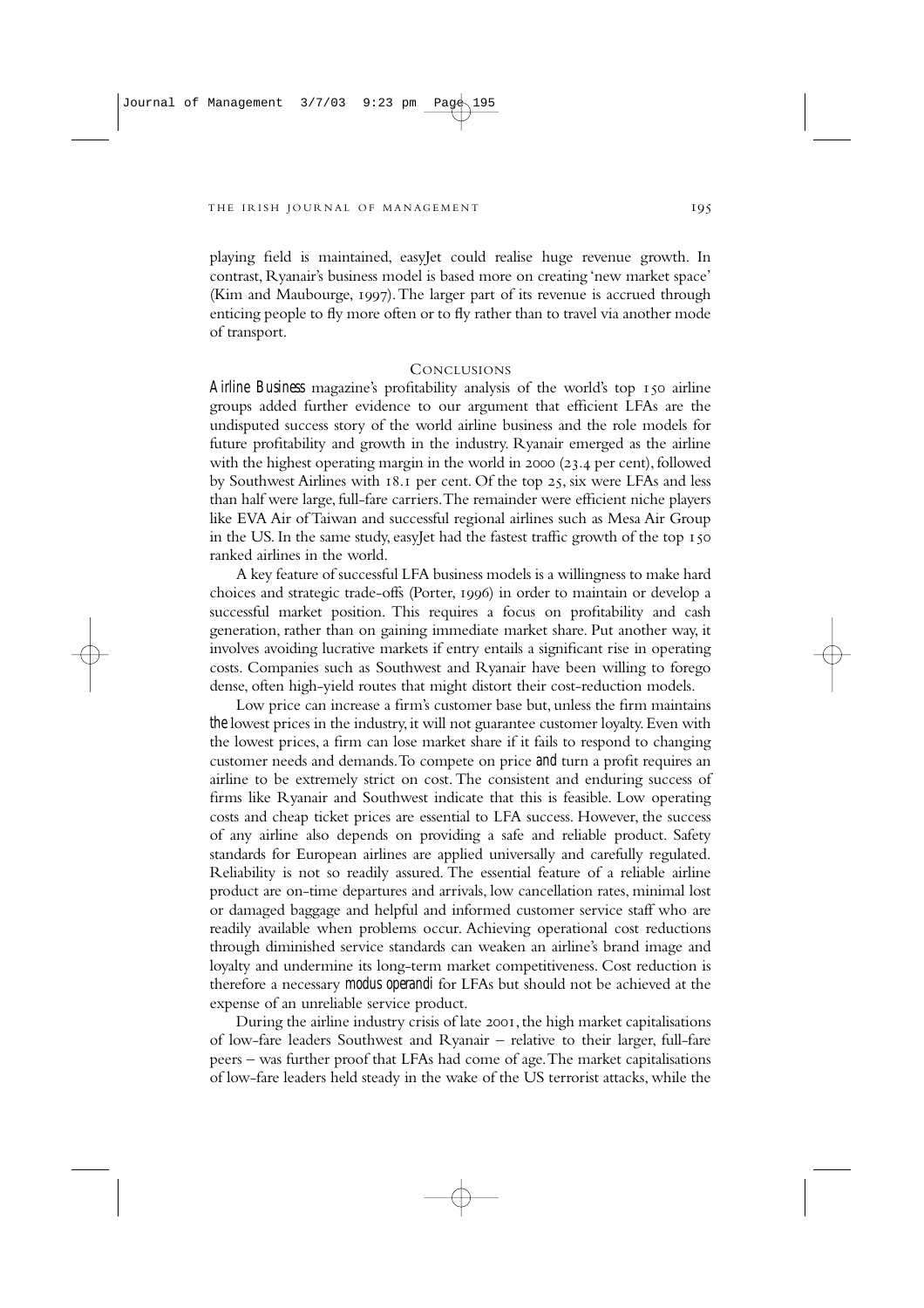major carriers on both sides of the Atlantic were decimated. Moreover, by mid- , the market capitalisation of Southwest, Ryanair, easyJet and JetBlue continued to outperform most full-fare rivals by substantial margins. This situation may not endure but it is illustrative of the market power and resilience of the LFA business model. This paper has illustrated how such power and resilience derive from a proactive approach to strategic management, premised on an aggressive pursuit of the customer coupled with a clear and relentless emphasis on operational efficiency. Firms from within and beyond the airline business can derive valuable management insights from these principles and practices of LFA market leaders.

- 1. The Economist 'uncharted airspace', 22 September 2001, p. 73.
- . 'Strategy adapters' are described as firms who take the existing and future industry structure and conduct as given.
- 3. These include Cranfield University's Air Transport Group's 2000 study of productivity, costs and yields in 24 of the world's airlines, titled 'Measures of strategic success: the evidence over ten years'.
- . A version of this table was included in a presentation titled 'A new age for Europe: the impact of low-cost airlines on European airport operations', given by Mr Tom Haughey, Director of Strategy and Market Development at Aer Rianta, to a conference in Amsterdam on 27 February 2001.
- . Quoted in "Super models",Airfinance Journal, February .
- . Interestingly, in an interview with this author, a former senior Virgin Express manager argued that Virgin Express is not and never was intended as an LFA. Rather, it was conceived more along the lines of British Midland, serving primarily business travellers at a good price and with good service. This position appears somewhat at odds with the original Virgin Express marketing,which emphasised the airline's no-frills,low-cost image.
- 7. Moreover, it appeared likely in 2002 that parent company KLM would integrate the operations of Buzz, Basiq Air and Transavia, allowing only the Buzz brand to survive.
- . Airfinance Journal, op cit.
- 9. This was confirmed in a Southwest press release of 3 October 2001, www.iflyswa.com
- 10. Taken from Yahoo! Finance, 'Southwest Airlines says defers 11 Boeing deliveries', 26 September 2001.
- . Morrell defines market capitalisation as the 'market share price per share multiplied by the number of shares outstanding' (1997: 61).
- 13. In mid-September 2001, Southwest had \$3.8 billion worth of hard assets to borrow against. This compared to  $\S$ 3 billion for American, \$2.8 billion for Delta, \$2.3 billion for United and \$200 million for Continental. Northwest and US Airways had negative net worths of -\$606 million and -\$1.8 billion respectively.
- 14. This data are derived from a Reuters report dated 28 September 2001.
- 15. Stacey L. Bradford writing in Yahoo! Finance, 25 September 2001.
- 16. Schroders report cited in Maria Wagland, 2001.
- 17. Joanna Walters 'More job losses a certainty as passengers desert skies', the Observer, 7 October 2001, p. 8.
- 18. Go press release, 24 September 2001, www.gofly.com
- . Figures derived from a Flight International article titled 'Rebel Skies: Case Study of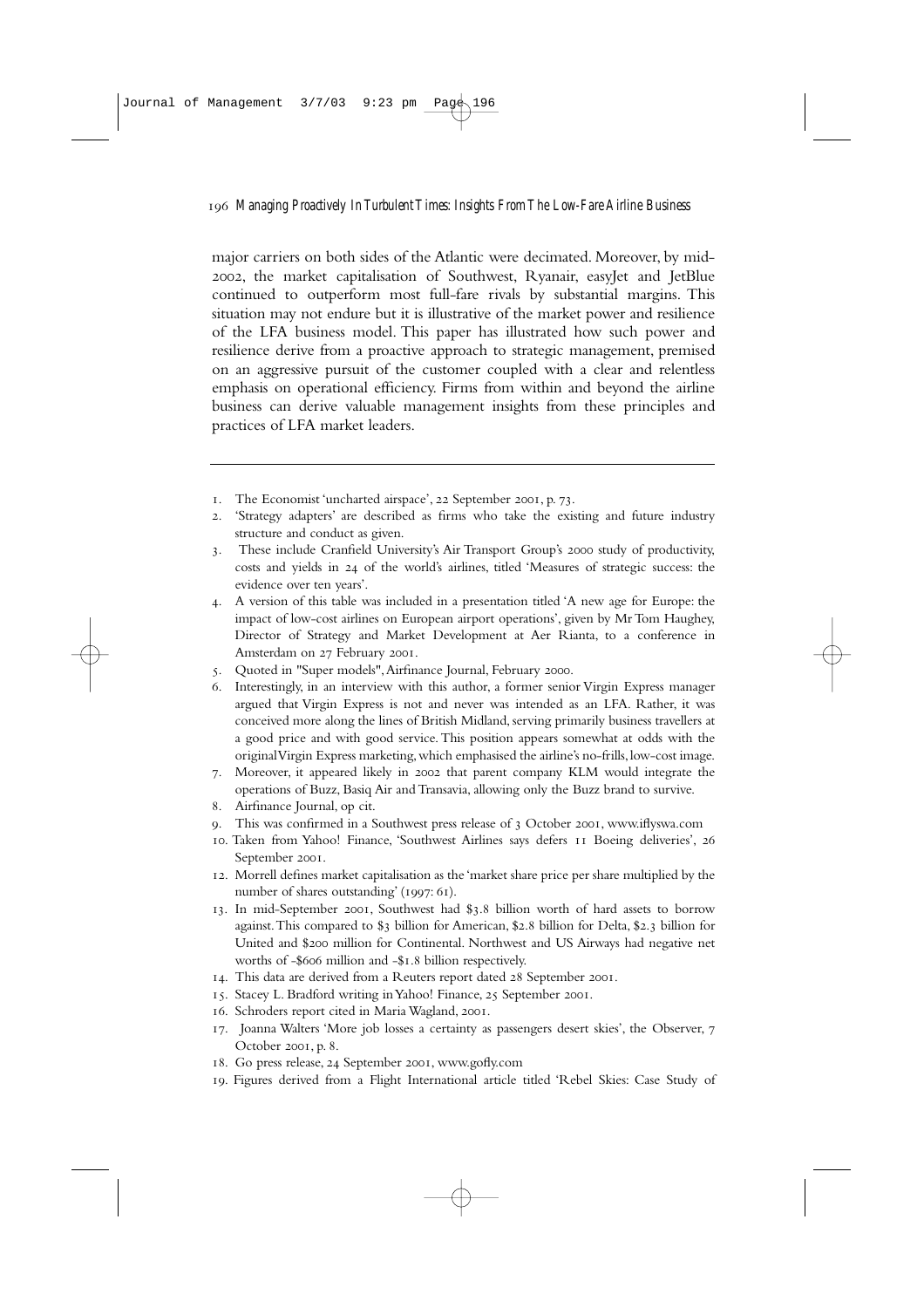Ryanair', 9 April 2002.

- . British Airways is approximately ten times larger than Ryanair, measured in fleet size and cities served.
- . Data derived from New York Stock Exchange statistics listed on the Yahoo! Finance website as of 26 September 2001.
- . This was stated by Sean Coyle, Commercial Director at Ryanair, in a communication to this author on 20 September 2001.
- 23. Information derived from a Ryanair press statement made by CEO Michael O'Leary, 18 September 2001. This can be found at www.ryanair.com
- 24. This was stated in a press release on easyJet's website, 2 October 2001.
- 25. easyJet plc, Interim Report, 31 March 2002.
- 26. This data are sourced from Davy Stockbrokers equity note on Ryanair, February 2002. It should be noted that Davy's are stockbrokers to Ryanair. **[Where is note indicator?]**

APPENDIX COMPANY PROFILES OF THE LEADING EUROPEAN AND US LOW-FARE AIRLINES

#### **Ryanair**

| Turnover (million):<br>Net profit (million):<br>Passengers (million):<br>Employees:<br>Fleet:<br>Destinations:                              | 560.0 USD (2001)<br>134.8 USD (2001)<br>11.1 (2001)<br>1,531 (2001)<br>50 aircraft in service<br>58     |
|---------------------------------------------------------------------------------------------------------------------------------------------|---------------------------------------------------------------------------------------------------------|
| <b>EasyJet</b><br>Turnover (million):<br>Net profit (million):<br>Passengers (million):<br>Employees:<br>Fleet:<br>Destinations:            | 815.0 USD (2002)<br>72.4 USD (2002)<br>7.1 (2001)<br>1,632 (2001)<br>60 aircraft in service<br>21       |
| <b>Southwest Airlines</b><br>Turnover (million):<br>Net profit (million):<br>Passengers (million):<br>Employees:<br>Fleet:<br>Destinations: | 5,522.0 USD (2002)<br>241.0 USD (2002)<br>63.0 (2002)<br>31,580 (2001)<br>374 aircraft in service<br>58 |
| <b>JetBlue Airways</b><br>Turnover (million):<br>Net profit (million):<br>Passengers (million):<br>Employees:<br>Fleet:<br>$\cdot$ .        | 320.0 USD (2001)<br>38.5 USD (2001)<br>5.8 (2002)<br>2,116 (2001)<br>37 aircraft in service             |

Destinations: 20 Source: A*ir Transport Intelligence, January 2003.*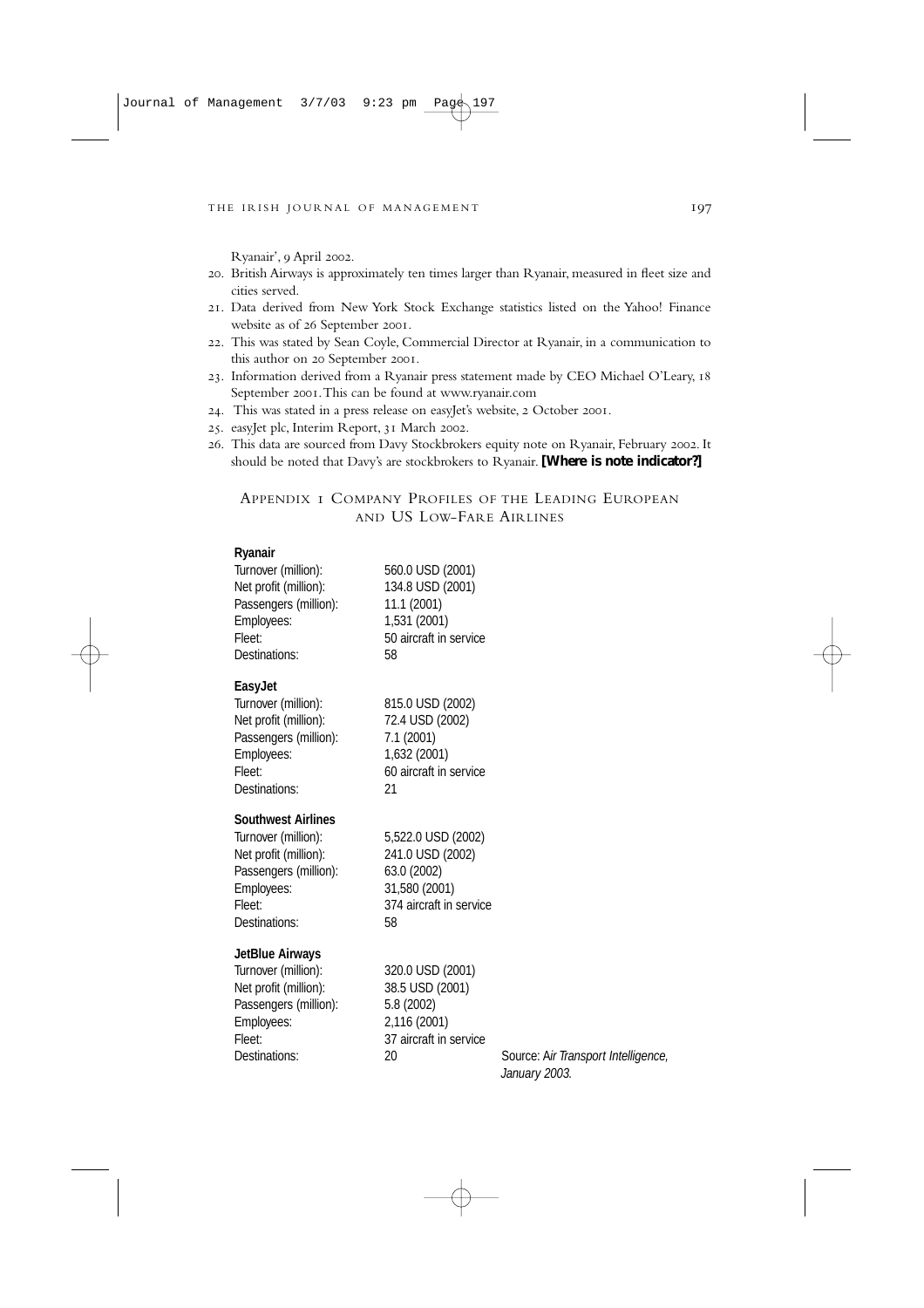# **Author**

Thomas Lawton *is Senior Lecturer in Strategic Management at The Business School, Imperial College London. In addition to a sectoral interest in aviation management, his research expertise focuses on strategic leadership, strategy implementation and the impact of transnational regulation (EU and WTO) on trade policy and corporate strategy. He is the author or editor of four books and has written more than twenty professional or academic journal publications. Dr Lawton is Director of Nimbus Consulting Ltd., a management advisory and executive development firm specialising in strategic leadership and corporate internationalisation decisions.*

#### **REFERENCES**

- Ames, B.C. and Hlavacek, I.D. (1990) "Vital Truths about Managing your Costs", *Harvard Business Review*, January–February, pp. 140-7.
- Bhide, A. () "Bootstrap Finance: The Art of Start-Ups", *Harvard Business Review*, November–December, pp. 109-17.
- CAA (Civil Aviation Authority) (1998) The Single European Aviation Market: The First Five Years, CAP 685, London: CAA.
- Campbell, A. and Kingsley-Jones, M. (2002) "Rebel Skies: The Market", *Flight International*, 9 April.
- Courtney, H., Kirkland, J. and Viguerie, P. () "Strategy under Uncertainty", *Harvard* Business Review, November–December, pp. 66–79.
- Courtney, H. (2001) "Making the Most of Uncertainty", *The McKinsey Quarterly*, No. 4, pp.  $38 - 47.$
- Davy Stockbrokers (2002) *Ryanair: Defining Growth for the Next Decade*, equity note, 5 February.
- Doganis, R. (2001) "Survival Lessons", *Airline Business*, January, pp. 62-5.
- Garda, R.A. and Marn, M.V. (1993) "Price Wars", *The McKinsey Quarterly*, No. 3, pp. 87-100.
- Haughey, T. (2001) "A New Age for Europe: The Impact of Low-Cost Airlines on European Airport Operations". Conference Paper,Amsterdam.
- Kim, W.C. and Mauborgne, R. (1997) 'Value Innovation: The Strategic Logic of High Growth', *Harvard Business Review*, January–February, pp. 103-12.
- Lawton, T.C. (2002) Cleared for Take-off: Structure and Strategy in the Low-fare Airline Business, Aldershot:Ashgate Publishing.
- Martin, P. (2002) "EasyJet Takes a Difficult Route", *Financial Times*, 7 May.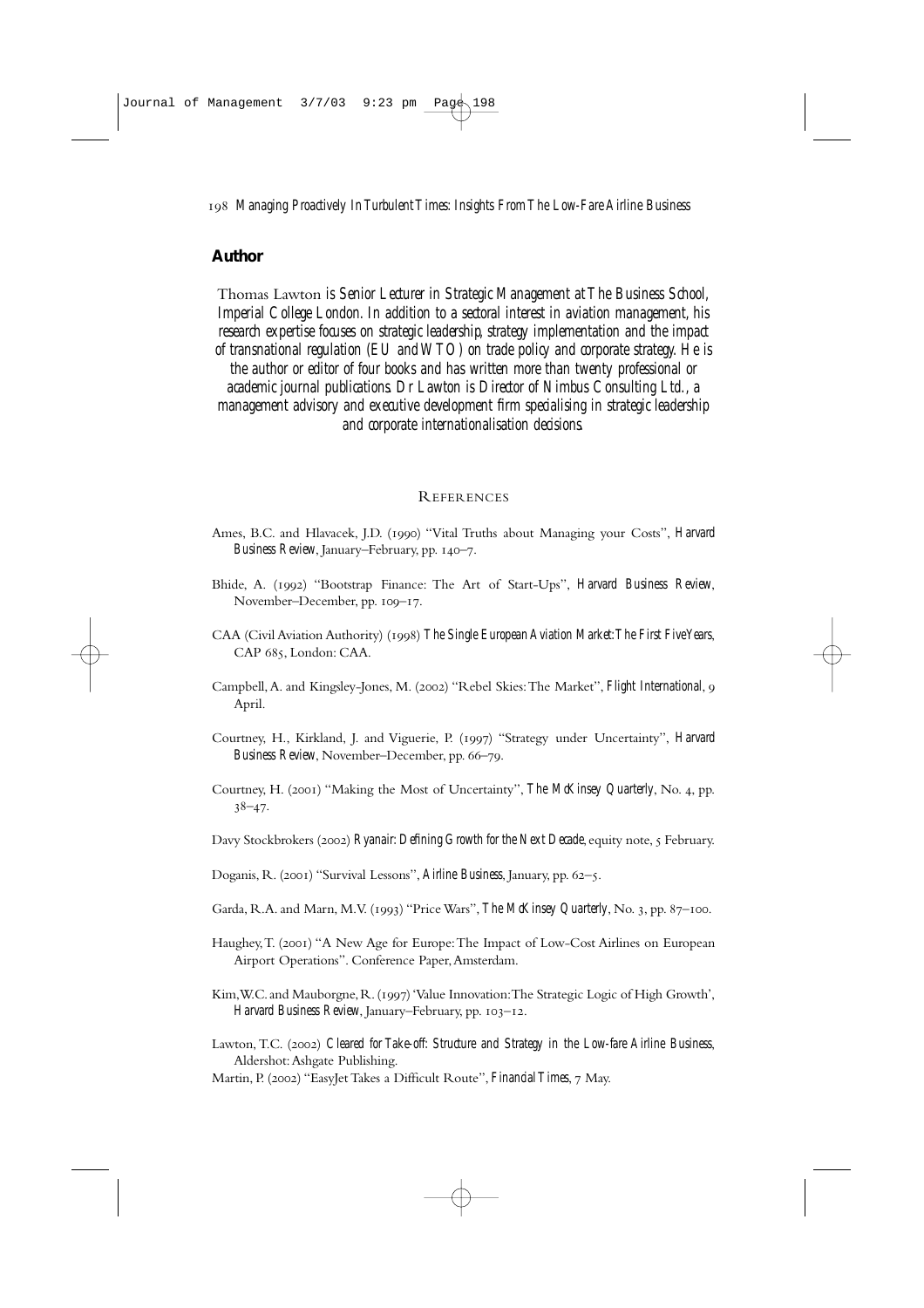Morrell, P.S. (1997) Airline Finance, Aldershot: Ashgate Publishing.

- Morrell, P. () "Air Transport Liberalization in Europe:The Progress so Far", J*ournal of Air Transportation World Wide*, Vol. 3, No. 1, pp. 42-60.
- Morrell, P. and Lu, H-Y. C. (2000) "Ahead of the Game", *Airline Business*, February, pp. 80-3.
- Porter, M.E. (1996) "What is Strategy?", *Harvard Business Review*, November–December, pp.  $61 - 78$ .
- Robertson, T.S. (1995) "Corporate Graffiti", *Business Strategy Review*, Vol. 6, No. 1, pp. 27-44.
- Seristö, H. and Vepsäläinen, A.P.J. (1997) "Airline Cost Drivers: Cost Implications of Fleet, Routes, and Personnel Policies", *Journal of Air Transport Management*, Vol. 3, No. 1, pp. 11–22.
- Sobie, B. (2001) "AirTran Airways to Trade on NY Stock Exchange", *Air Transport Intelligence News*, August.
- Sull, D. (1999) "easyJet's \$500 Million Gamble", *European Management Journal*, Vol. 17, No. 1, pp.  $20 - 32.$
- Wagland, M. (2001) "Schroder Adds to Dire Warnings on Airline Financial Health", Air **Transport Intelligence News**, 14 September.
- Williams, G. (2001) "Will Europe's Charter Carriers be Replaced by 'No-Frills' Scheduled Airlines?", *Journal of Air Transport Management*, Vol. 7, pp. 277-86.
- Zea, M. (2002) "Is Airline Risk Manageable?", *Airline Business*, April, pp. 6870.
- Zorn, B. (2001) "Comparing Low-Cost Markets in the USA, UK and Europe", aviation presentation, Amsterdam, 27 February.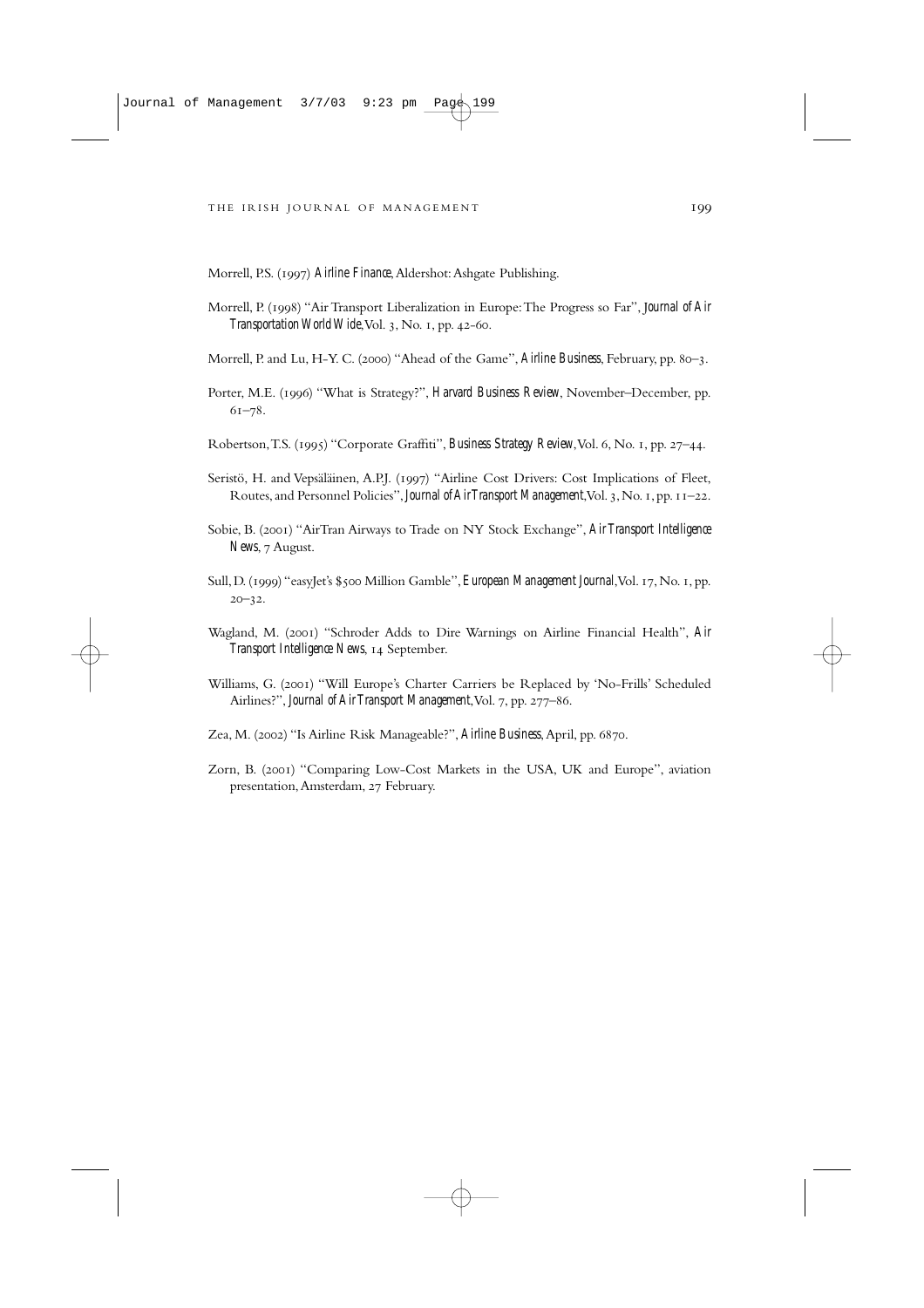# Changing Sub-Unit Boundaries During a Merger

. . . . . . . . . . . .

# DEREK O'BYRNE AND DUNCAN ANGWIN

*Department of Management and Organisation,Waterford Institute of Technology and Business School, University of Warwick*

#### INTRODUCTION

The desire to leverage intellect, knowledge and technology across rapidly changing industries and markets has formed the logic behind many mergers and acquisitions (M&A) within the past number of years. Integrating the firms post amalgamation,however,is often more difficult than anticipated and has been identified as a factor in many firm's failure to realise expected gains (Ravenscraft and Scherer, 1989; Coopers and Lybrand, 1992; Smith and Hershman, 1997; Marks and Mirvis, 1998; Angwin, 2000). Creating synergies involves financial control and the reduction or elimination of one firm as it becomes part of the acquirer.In contrast,when the aim is to harness knowledge the task becomes one of creating effective transfer mechanisms between the combining firms to allow that knowledge to cross between the combining firms in a bi-directional manner.The critical challenge is to ensure that the staff and skills of both firms remain intact as the planning for and creation of the new organisation takes place. Boundaries play a pivotal role in this process. The many 'dense connections' (Checkland, 1993) between components within organisational systems create the means by which competencies are created within that system. It is the boundaries of the system, the definition of what that system does, its selfidentity, who is a member and its relationships to external parties that protect and regulate the system (Scott, 1998). By, intentionally or otherwise, disturbing the boundary of the firm the very capabilities the acquisition is aiming to utilise may be damaged.The competencies may not be fully understood and alterations to the people, processes or structure may inadvertently damage connections that create competencies. Unintended effects may occur in a number of ways. Prematurely disturbing the boundaries may result in the organisation feeling threatened and as a result their boundaries may erect to close off the firms from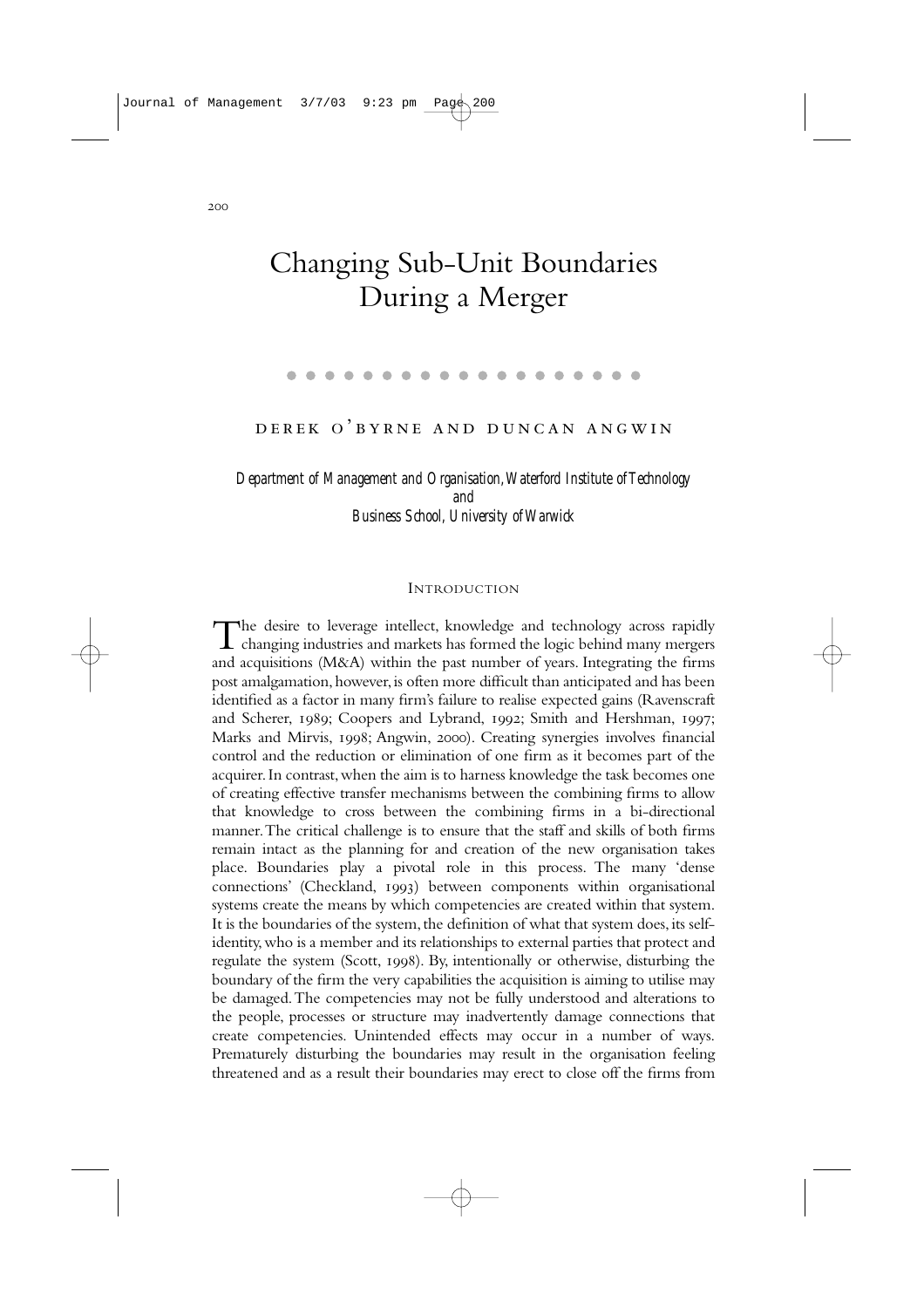one another. Social identity processes (Tajfel, 1974; Tajfel and Turner, 1986) that create 'them'and 'us'behaviour patterns or that create lower levels of post-merger identity with the new firm may emerge (van Knippenberg and van Leewen 2001; Terry, 2001) resulting in low levels of integration. Disturbing boundaries too early may also result in staff feeling that undue interference is taking place and the levels of staff turnover, stress and distrust may rise as a consequence (Marks and Mirvis, 1998). The key human assets of the firm will accordingly be lost or disengaged. In contrast, disturbing the boundaries too late may result in the knowledge and skills of each firm polarising within the pre-merged structures and not transferring between them. The potential to create transfer mechanisms may be lost or become sub-optimal as a result and the commercial opportunities arising from the merger may be missed.

This discussion points to the importance of understanding what happens to organisational boundaries as firms embark upon integrating an acquisition. Surprisingly, however, little has been written to date on this specific issue.The paper takes on the challenge by examining the boundaries of two sets of similar organisational sub-units (retail branches) that amalgamated within a merger between two international organisations. Both sets of branches faced the same operating environment, sold the same product ranges and are subject to the same central head office systems and controls.The merger was driven by the need to adopt the best products and procedures from each firm and create a new 'best of both' organisation.Yet the extent to which a new unified boundary was achieved within the combined branches varied, with one sub-unit creating a more unified boundary than the other.This paper attempts to explain why the boundaries of the new units differed between the two combined units by reference to the processes undertaken in each set of combining branches.This paper will start by building a construct of what constitutes a boundary and how that boundary might alter and change. It will then discuss the two studies undertaken and discuss the variations in the way the boundaries changed in each.The aim of this discussion is to develop a set of propositions that might serve as the basis for future research and also identify critical areas of attention that practicing managers might address.

#### UNDERSTANDING BOUNDARIES

The concept of boundary is common to many disciplines as diverse as geopolitical theories (Paasi, 1999), communication (Petronio et al., 1998), transaction cost economics (Wiliamson, 1994; Barney, 1999), psychology (Tajfel and Turner 1985; Puddifut, 1997), sociology (Hawley, 1995), leadership (Gilmore, 1982) and strategy (Jemison, 1984; Brooks, 1995; Barney, 1999). In recent years the concept of boundary management or boundary maintenance has entered into the lexicon of management and organisation theory. It has developed to mean the ways in which the organisation balances the external instability in the environment with the internal need for order (Llewellyn, 1994). It recognises the important role that organisational boundaries play in filtering and interpreting environmental clues in an effort to maintain identity (Llewellyn, 1994) and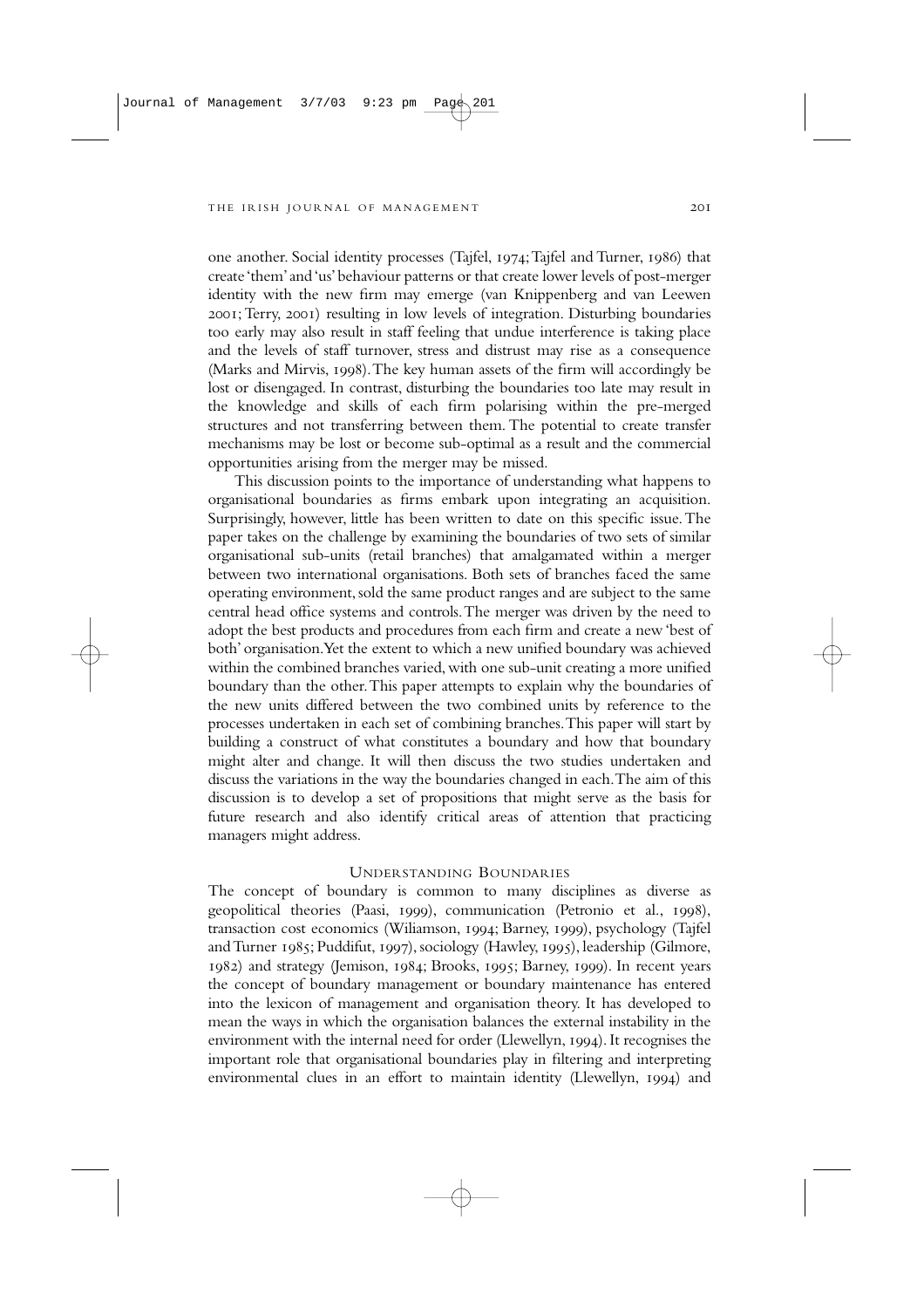sustain the balance between 'autonomy' and 'dependence' (Clegg, 1990). Issues of identity, dependence and autonomy are central to much of the emerging literature on M&A integration (Hogg and Terry, 2001), as they represent the potential for inter-group conflict to occur within the integration process. In this regard mismanaged boundaries may represent potentially significant impediments to the creation of a unified group post-integration.

Boundaries are a complex phenomenon and there are many challenges in defining them. Unpicking the variety of works that address boundaries (usually indirectly), two consistent concepts emerge that may be used to define and measure boundaries: the concept of boundaries as signifying difference and the concept of boundaries as varying in salience within any given context.

# **Boundaries as Difference**

The most common approach to defining boundaries is to consider what is within or without the organisation and the way inside and outside are differentiated. Aldrich and Herker (1997) talk about the distinction between members and non-members, while Scott (1998) talks about the criteria used in determining whom to admit or reject.This is linked to a view of a boundary as a protective device that limits the external influence on the organisation (Thompson, 1967; Leifer and Deldecq, 1978). Organisations must manage dependencies that arise from their need to acquire resources from and dispose of outputs to the environment (Pfeffer and Salancik,  $1978$ ). A boundary exists at the point between the organisation and its environment and serves to reduce or eliminate the power others may potentially hold over the organisation by regulating the flow of information, people and resources. For instance, Thompson (1967) reviews the mechanisms by which internal operations may be closed off from external variations, and Pfeffer and Salancik (1978) consider how boundary spanning and linkages may reduce the influence of outside interest groups on the organisation. The common characteristic of these views is the presence of a clear definition of the differences that distinguish between inside and outside the organisation, through the identification of physical entities, people, technology or products, that reside in a defined space relative to the organisation.

In addition boundaries can be considered as the created or enacted (Ashford et al., 2000) difference between the organisation and its environment. As well as physical elements a boundary will also have cognitive elements. Boundaries are ways in which individuals (or organisations) can simplify and order their environment (Zerubavel, 1991; Michaelsel and Johnson, 1997) by building 'mental fences' (Zerubavel, 1991) around domains that make sense to the individual. Simplification occurs when the boundary helps to define what roles and responsibilities exist within that domain and what behaviour is expected when situated within that domain and how that differs from those outside of that domain. Similarly, the existence of demarcated domains facilitates a clearer understanding of the relationship between those domains and reinforces the expected behavioural characteristics of individuals or organisations situated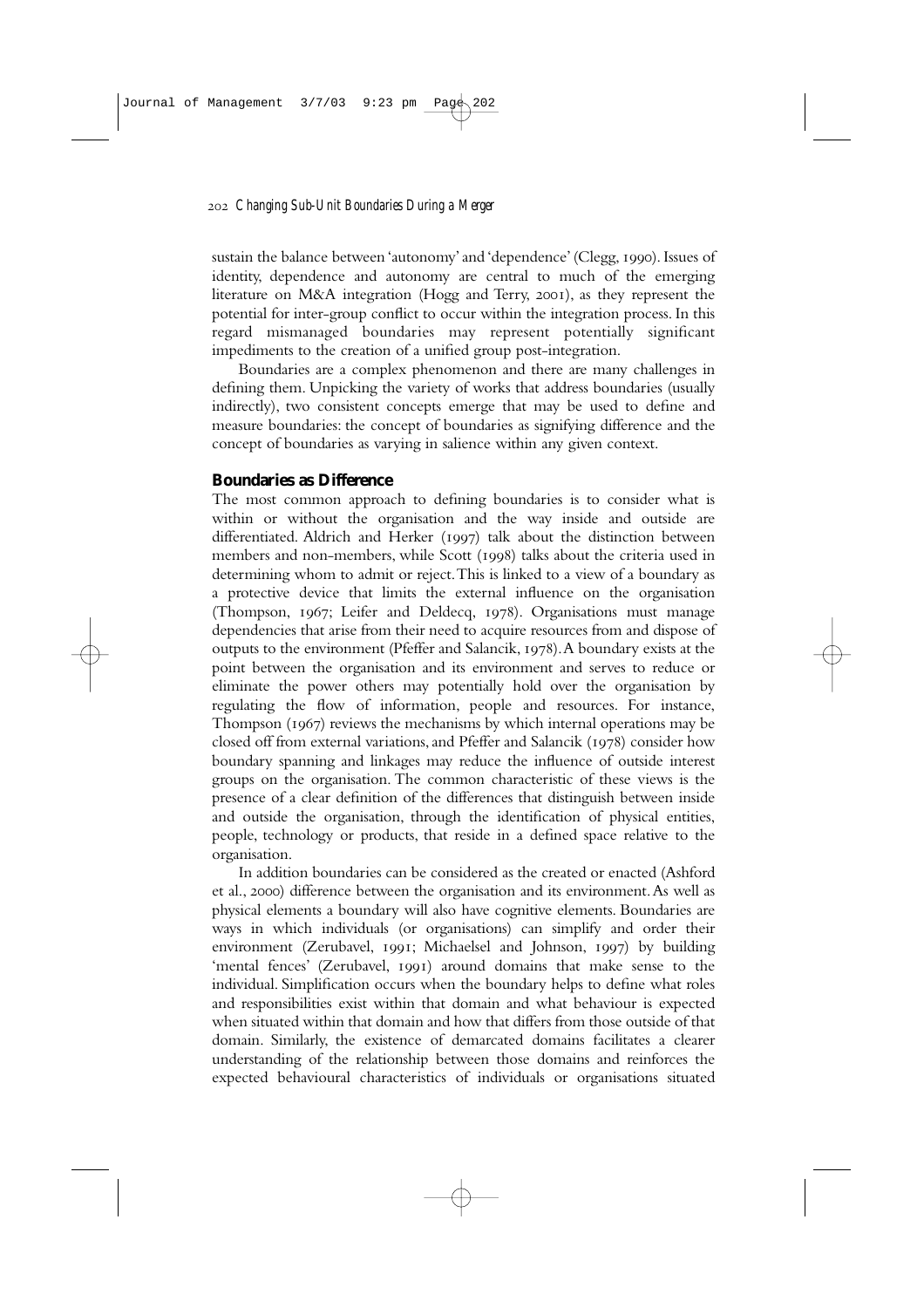within those domains. Ashforth et al. (2000) consider how individuals construct role boundaries within organisations to understand the way in which they cross from work to other domains of activity.They argue that the existence of domains enables groups to evolve and differentiate within those domains along physical, cognitive and relational dimensions.This discussion suggests that boundaries are socially constructed, residing in the minds of those who create the boundaries. They are, as Bacharach et al. (2000) suggest, 'limits of self' and, as Nippert-Eng (1996a; 1996b) have shown, 'idiosyncratically constructed'.

# **The Salience of Boundaries**

Defining boundaries as differences between groups can be problematic in so far as not all differences may create a boundary within a given context.A distinction needs to be created between differences as the potential to form boundaries and differences as boundaries. Some group differences, for example gender or nationality,may be permanent and unchangeable but will not always differentiate groups. It may be relevant in some cases, for example a social discourse, but not in others, such as a work context. For any given social context, therefore, there may be a number of possible dimensions on which groups can be divided but that is not to suggest that the division is one that the groups themselves enact as a difference in that social context. In this respect, the existence of boundaries per se will not have any influence on events; it is the group's definition of that boundary as salient in the given context that counts. In M&A terms integration problems can be expected not because of the existence of differences, whether actual or perceived, but when the differences become defined as important and salient. Critical questions for this paper are how do boundaries become salient within the M&A and how do changes in boundaries subsequently occur. Little in the literature fully explains how boundary changes occur in social contexts. Hawley's (1995) explanation of the Amish entrepreneur who continually redefined her boundaries with her community provides some explanation of boundary changes. In this instance, the entrepreneur continually 'pushed the limits' of acceptable behaviour until she was refused permission to continue. In this way, the boundary was identified through it being physically challenged. A key element of the challenge was the manner in which the boundary extension was justified and positioned by the entrepreneur and its alignment with the interests of the community. Similarly, Gilmore (1982) has considered the leader as a creator of environments through the negotiation of boundaries and the regulation of transactions across those boundaries while Bacharach et al. (2000) have discussed boundary setting as a managerial device used to manage relationships. Central to these works is the importance of inter-subjective assessments in understanding both the existing boundaries and the logic of why those boundaries are changing.

Any measurement of boundaries must therefore focus on two dimensions. First, boundaries are concerned with differences, whether perceived or actual. Second, boundaries can only have an influence when they are salient within a given context. Any useful definition of boundary must therefore include these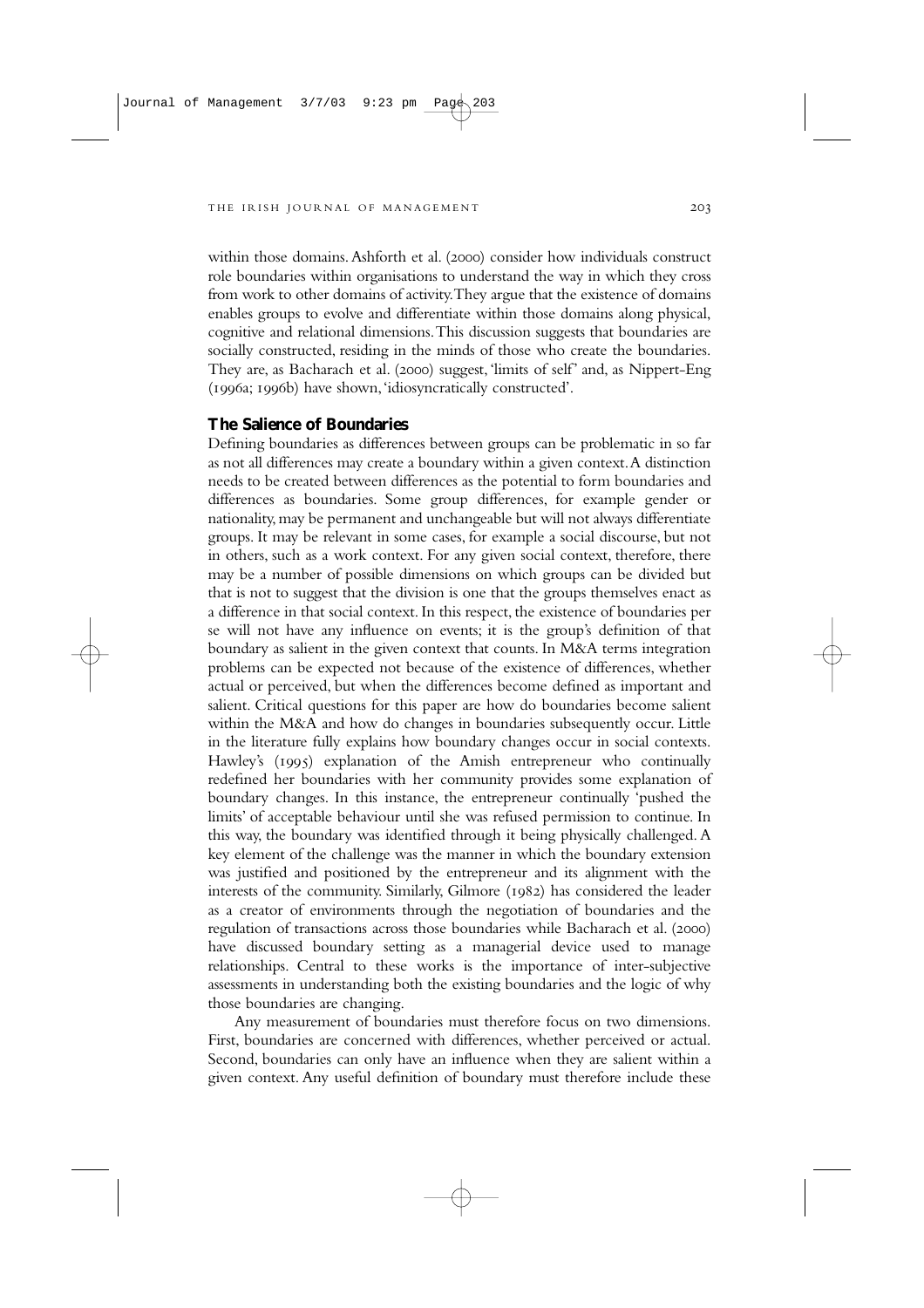two aspects. Hence the definition applied here is that a boundary is any difference between two groups that is used to differentiate between those groups

## METHODOLOGY AND METHOD

The exploratory nature of the research question suggests the case method (Yin, 1993; 1994) would be appropriate as the broad methodological approach to be used. The unit of analysis adopted was at the sub-unit, more specifically the branch network within the organisation. Two studies were undertaken containing a set of merged branches from each of the combining firms (see Figure 12.1). This represented four amalgamating branches combining into two post-amalgamation branches.The purpose of the study was to explore how the boundaries of a unit reformed within an M&A.Two sets of merging sub-units were chosen for study as the sub-units faced the same environment and processes and shared a similar history and culture. In this respect, the data allowed comparisons between the two sub-units to be made and any variations in the boundaries of the units post-amalgamation to be explored and explained in terms of the sub-unit processes rather that the integration process as a whole.

The focus on the sub-unit rather than the organisation as a whole is methodologically novel within the M&A field, with no other reported study comparing and contrasting intra-organisational differences as a main research focus.Where sub-units have been the focus of analysis it is usually in terms of functional units (i.e. Research and Development) across organisations (for example Birkinshaw et al., 2000). There are some notable advantages of using the sub-unit as the unit of analysis. First, the sub-unit is the actual level at which combining organisations merge. It is therefore more appropriate to discuss the merging of sub-units than the merging of organisations. Second, there is a strong acceptance that individual sub-units differ in their structural and operational characteristics even within a single firm (Lawrence and Lorsch, 1967) and accordingly by inference the boundaries they support may vary intraorganisationally.

**Figure . The Two Studies**

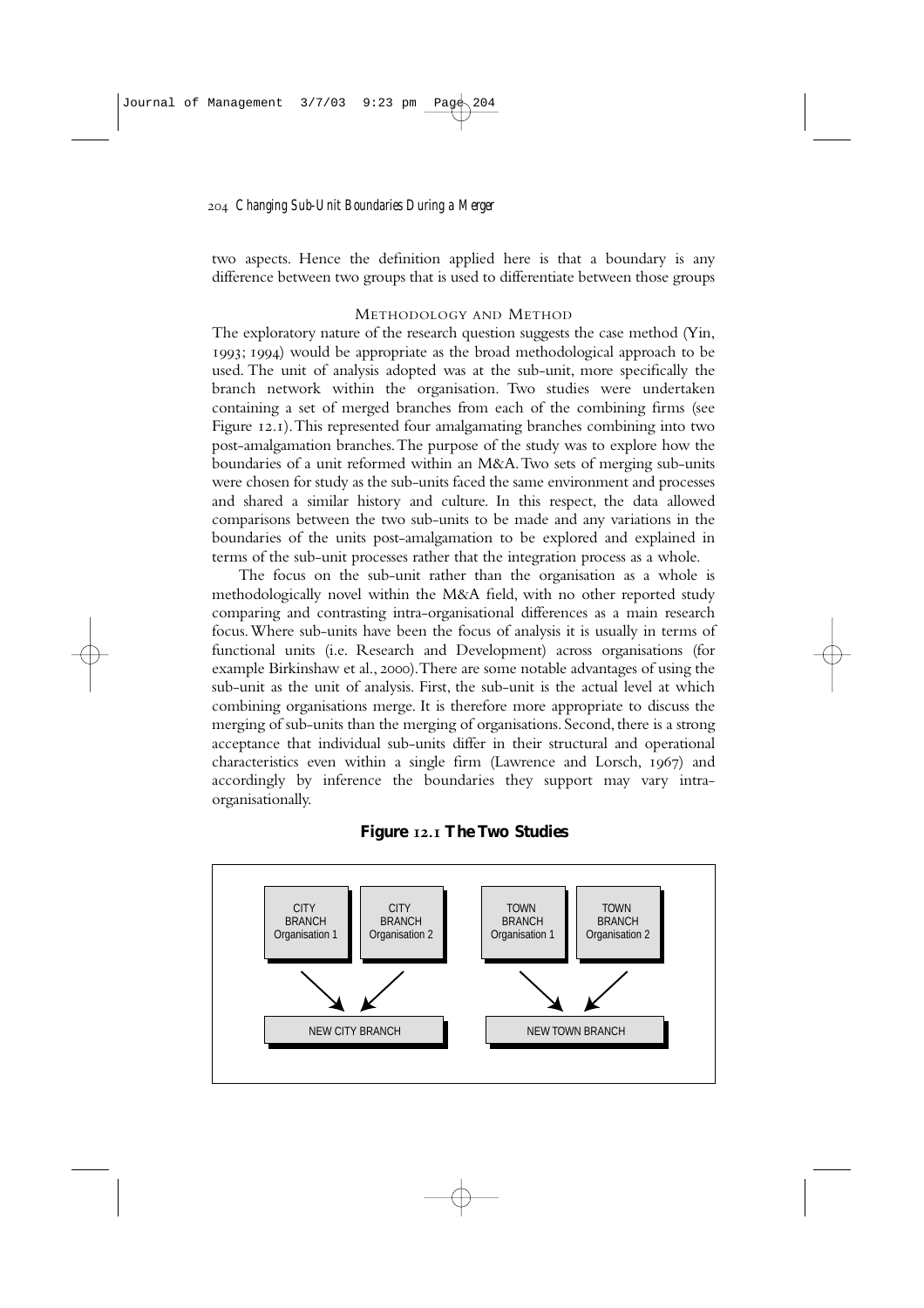The data reported here were collected over a three-month period through the use of semi-structured interviews. In total, twelve interviews were conducted with each interview lasting approximately one hour.The City study consisted of five interviews (the branch manager and two staff from each of the two combining units) and was conducted six months post-amalgamation of the branches. The Town study was undertaken on a longitudinal basis with data collected one month prior (three interviews) to the amalgamation, at the amalgamation date (two interviews) and two months post amalgamation (two interviews).All interviews were conducted in the premises of the informant and were recorded. Significant archival data were also collected prior to the commencement of the data collection phase. This consisted of internal management reports developed by the integration planning office and internal company communication materials such as newsletters and memos. Data were also collected through discussions with the integration manager and with the senior regional managers of the sub-units via telephone and email.

#### B\*\*\*Measures

A research protocol instrument was developed to ensure consistency in the manner in which the interviews were conducted. Given the exploratory nature of the research the protocol consisted of general themes to be explored. The interviews were conducted with a general theme being introduced and then followed up with more specific questioning and discussion arising from that general theme.

Two key constructs needed to be measured: first, a means of identifying boundaries for each of the sub-units; second, a means of assessing unity of boundaries post amalgamation. Boundaries were explored in interviews by asking the informants about their unit and the differences between their unit and others. A boundary was identified when the data pointed to a clear factor that facilitated categorising the two merging units into separate groups. Physical, behavioural or cognitive differences emerged from the data. Boundaries typically manifested themselves in terms of product and work-flow differences, behaviour toward customers and values or attitudes held. For instance, at a general level, one of the organisations within the study was perceived as handling 'retail' products and was perceived as behaving and thinking in a manner consistent with that product set and that these were different to the longer term outlook of the other merging partner.

A second measurement required was the unity of boundaries that was achieved post-amalgamation.The unity of boundaries is the extent to which the two firms are integrated into a co-ordinated whole. In merger terms, this means the extent to which the activities of the combining firms are co-ordinated together. Shrivastava (1986) considered integration in terms of the physical, procedures and socio-cultural measures. Drawing on this a number of measures were developed to assess the level of integration, notably the extent to which the staff of one sub-unit was capable of conducting the work previously completed by the other sub-unit, the familiarity of both sets of staff with the work processes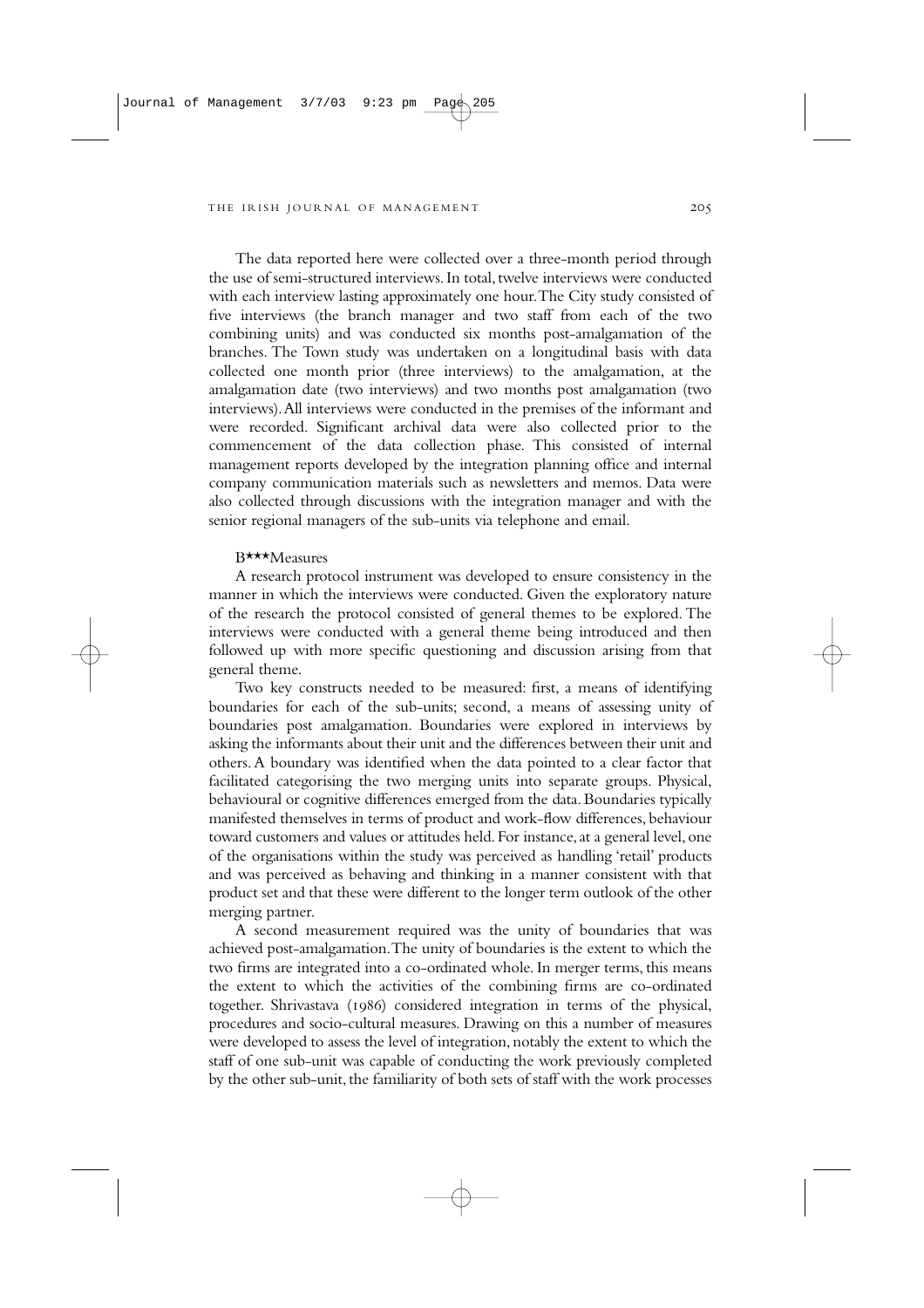and procedures of the other, the perceived level of social interaction and lastly the extent to which the new group considered themselves as a unified team.

# **Data Analysis**

All interviews were transcribed and input into the qualitative software package Nvivo. An iterative approach to data analysis was adopted (Strauss and Corbin, ). The first phase consisted of reviewing the transcripts and tapes and identifying recurring themes that emerged.These themes were coded.The codes were repeatedly reviewed and collapsed into the major themes identified.The themes identified were then discussed with an informant within the organisation (manager within another branch) to confirm that they were valid interpretations.

# **The Case Context<sup>1</sup>**

The case involves the acquisition of the Retail Company (RC) by Contract and Capital Sales (CCS).The RC was a reasonably small company in terms of the industry. It specialised in the consumer retail sector of the market. It had a head office structure and 82 branches throughout the country with a staff well in excess of 1,000. The business concentrated on day-to-day products and services that would be used on a frequent and regular basis by the customer. The company resold some of the products of CCS but also resold many competing offerings. RC had been aware that they needed greater scale and scope to compete in an ever more competitive market and had been the target of several suitors prior to the acceptance of the CCS deal.

The CCS group emerged from the merger of Contract Ltd and Capital Ltd some years previously. Both firms were market leaders in their segments of the market. While Capital Co., had some retail operations it remained focused on capital (long-term) products. A huge hindrance to it developing its retail operations was the lack of access to specific parts of the distribution system which were critical factors in the delivery of effective services to the customer. Indeed CCS was using a competitor to provide these services, resulting in longer processing times, slower services to the customer and greater cost.

The strategic logic behind the acquisition of RS was reasonably simple yet very powerful. By merging the Capital operations and the RS operations into one large retail force, it would enjoy full access to the distribution systems of RS and have the necessary scale and extended product ranges of both RS and CCS to compete effectively within the industry.This new force would also be a tied agent for Contract's products, increasing the capacity to cross sell services and products.While there would be some cost efficiencies from the elimination of duplicate head office and support functions and from the rationalisation of the branch networks, the real value in the deal was the capacity to offer an extended range of products to a wider customer base. This extended range of products would emerge from combining the best products and processes from each firm.

<sup>.</sup> All names of companies, persons and dates have been altered. The help of the case company and its staff is very gratefully acknowledged.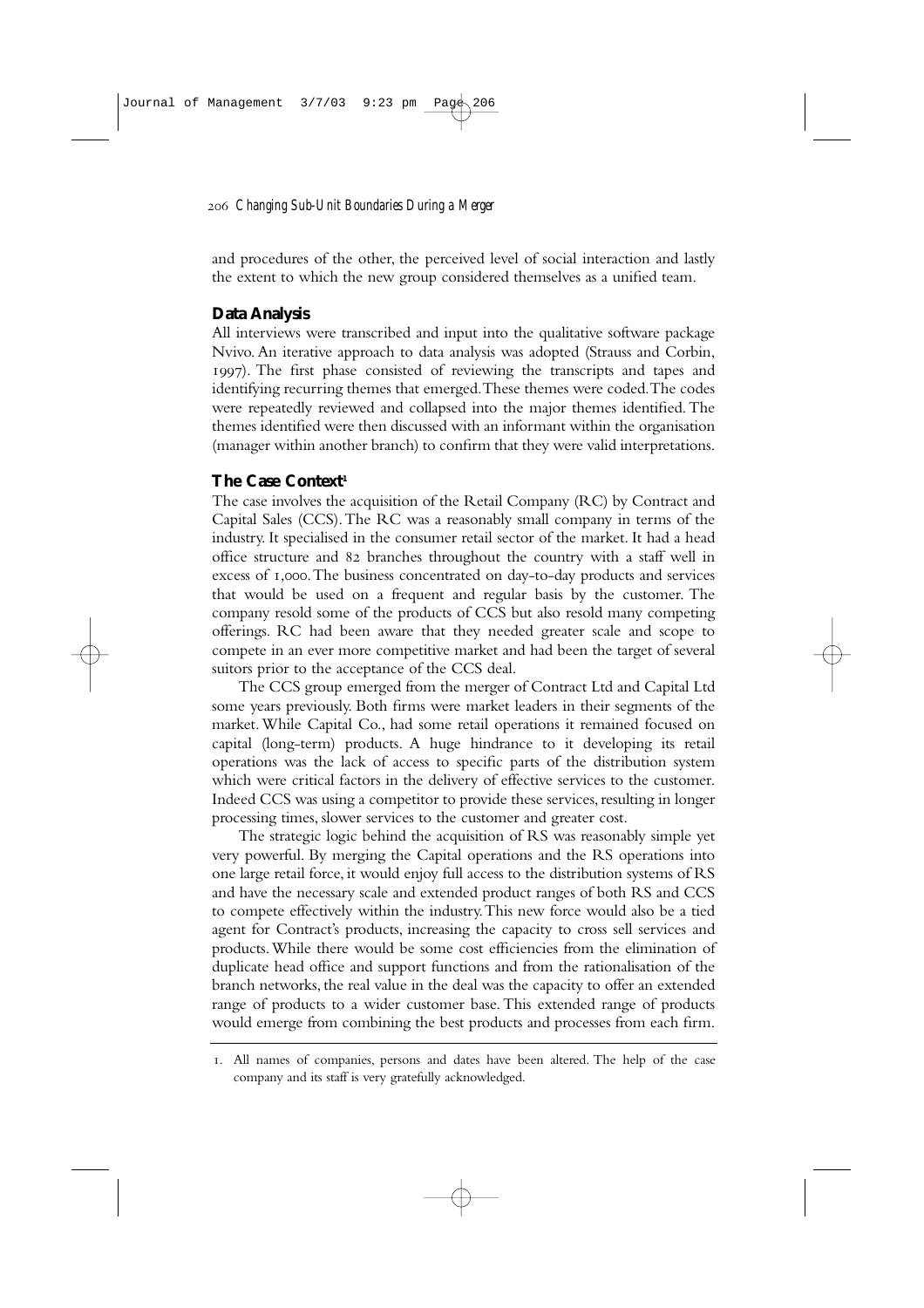# **The Branch Network**

One of the major challenges in achieving the strategic goals was designing and implementing an effective branch network. Combined, Capital and RS operated a branch network of 150 branches. The new organisation, Capital RS, was to reduce this figure by about 40 branches to 110. This reduction was to come about through the merging of branches and the redistribution of staff rather than any rationalisation of the staff or operations. Indeed guarantees of no redundancies were presented. Many of the branches were located in close proximity to one another and were easily identifiable as potentially mergeable.The product range adopted by the new firm built on the strengths of each partner with the main products of each being selected as the new firm's offering. Both organisations therefore retained what they would have seen as their key products. Decisions regarding the technical infrastructure such as IT systems also logically followed from the key strengths with aspects of both firms' systems being combined. Key technical issues had to be resolved to facilitate this technology combination and dual systems, with both the RS and Capital systems used within each branch, operated until June 2002 when a unified IT system developed by the IT department became operational. Branch amalgamations were undertaken on a phased basis. A small number of branches were combined prior to the end of 2001 with the remaining completed between February and May 2002. A key element of this phased process was the ability of the integration team to 'learn' about the issues and problems on a phased basis and adjust their preparation for each branch combining in the face of this experience.

#### **The Organisational Cultures**

On the surface, the cultures of the two combining organisations looked similar. Both organisations espoused the importance of customer service and their commitment to providing quality services. Capital was, however, very focused on achieving volume and aggressively selling their product ranges. In contrast, RS focused more on the long-term relationship with the customer and was more service focused and facilitatory in the way it sold its product range. It was more risk adverse and procedurally driven than Capital.The general feeling toward the merger was that RS staff were more favourably positioned that the Capital staff; they had substantial benefits from an employee share option scheme, had better terms and working conditions and were likely to dominate the amalgamation given the focus on retail operations. The integration management allocated considerable resources to the development of cultural understanding through significant investment in communication and intra-organisational contacts.These contacts took the form of training in products/services, pre-branch amalgamation meetings and forums, and local social events. Many of these events were also organised by local branch managers.

## **The State of the Merger**

Sixteen months after the acquisition had been approved and almost two years after the initial offer, the new Capital RS had amalgamated its branch network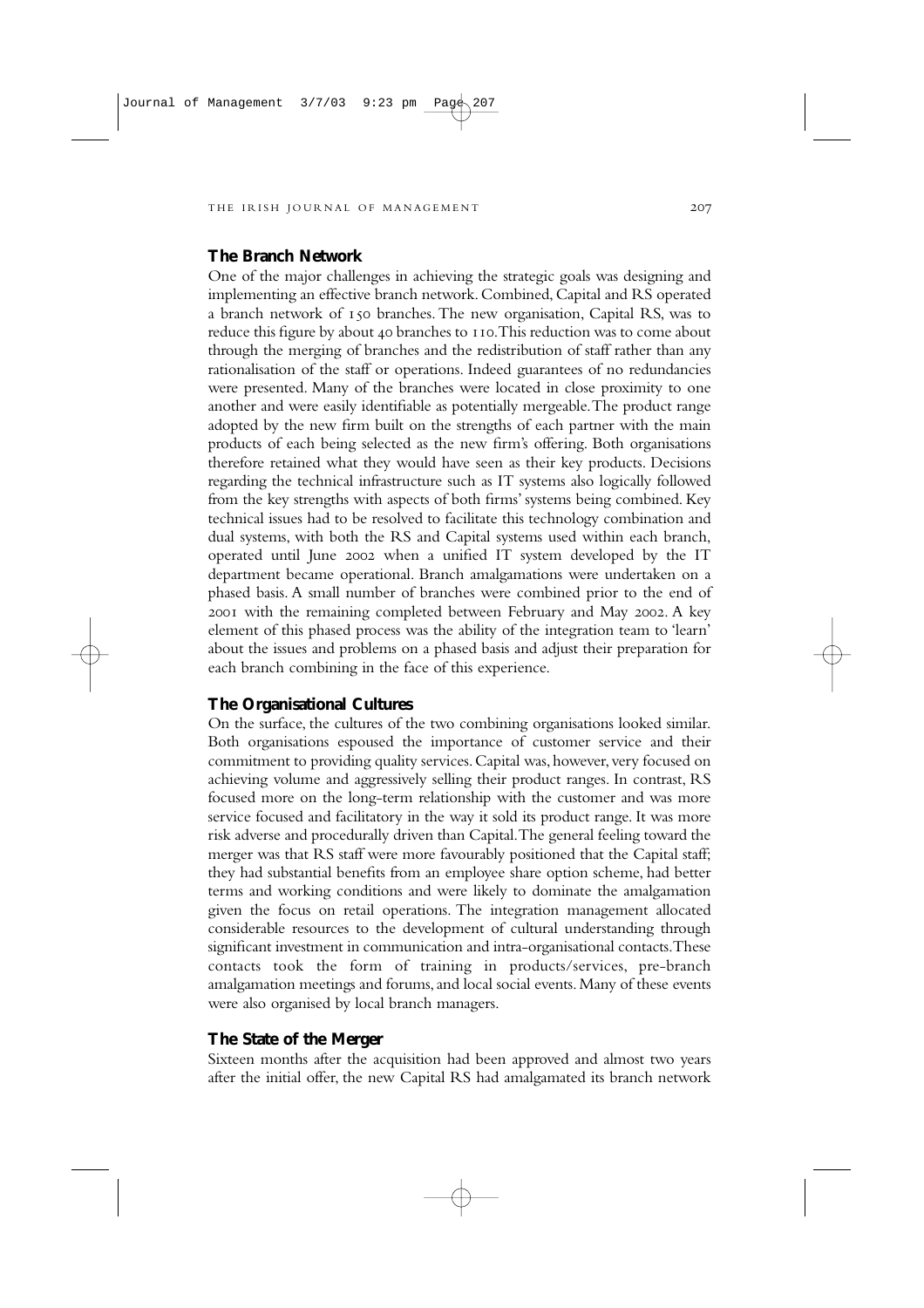and its support structures. Its success was summed up in a press interview up by the director who headed up the new firm when he stated that the merger was 'as close to a textbook merger as you can get'. Difficulties were acknowledged, however, especially around the nature of customer service, which, given the demands on staff, may not have been as good as it should have been. But generally, the integration of the two organisations as a whole had gone broadly according to plan and the financial outlook for the firm was very positive.

# **The Case Study Units**

Two sets of combining branches form the basis of the discussion.For convenience, they will be called the City study and the Town study (there is no significance in the location). The City study consisted of two merging branches based in a regional city.They were located in very close proximity, practically next door to one another, within a newly built complex of shops located just off a busy main road in a reasonably affluent suburb. Both branches had traded for approximately three years and both were of similar size with five to six staff each. The amalgamation of these branches occurred early in the cycle of branch amalgamations and was considered somewhat of a pilot amalgamation. The second set of amalgamating branches, the Town study, was located in a major provincial town with a population of circa 10,000. The branches were located a couple of hundred metres apart on adjoining roads in the town centre. The Capital unit had been in the town for around twenty years while the RS had been operating there for the last ten years.The manager in each branch was the only staff member to be in the branch since it began trading in the town. Again, the branches were of similar size with a staff complement of around eleven in each branch.The Town branch amalgamation was one of the last branch amalgamations to take place, occurring approximately six moths after the City study.

# FINDINGS AND DISCUSSION

There was a clear variation in the perceived level of integration achieved between the two studies. In the City study, there was a clearly co-ordinated effort and an emerging consistent perspective on how the branch would move forward to meet its targets.There was a sense of everyone pulling together and working as a team. While differences and conflicts emerged between branch members, effective mechanisms for dealing with them had been developed. In contrast, the perceived level of integration post-amalgamation in the Town study was somewhat lower than in the City study. While teams were working together, there were clear outliers and the conflicts and differences that were emerging in the branch were not perceived as being dealt with effectively.The climate in the branch was described as poor and the level of stress experienced by staff was seen as very high.

# **The Integration Processes**

While the integration process was consistent for all the branches amalgamated there were none the less some differences in the ways in which the two studies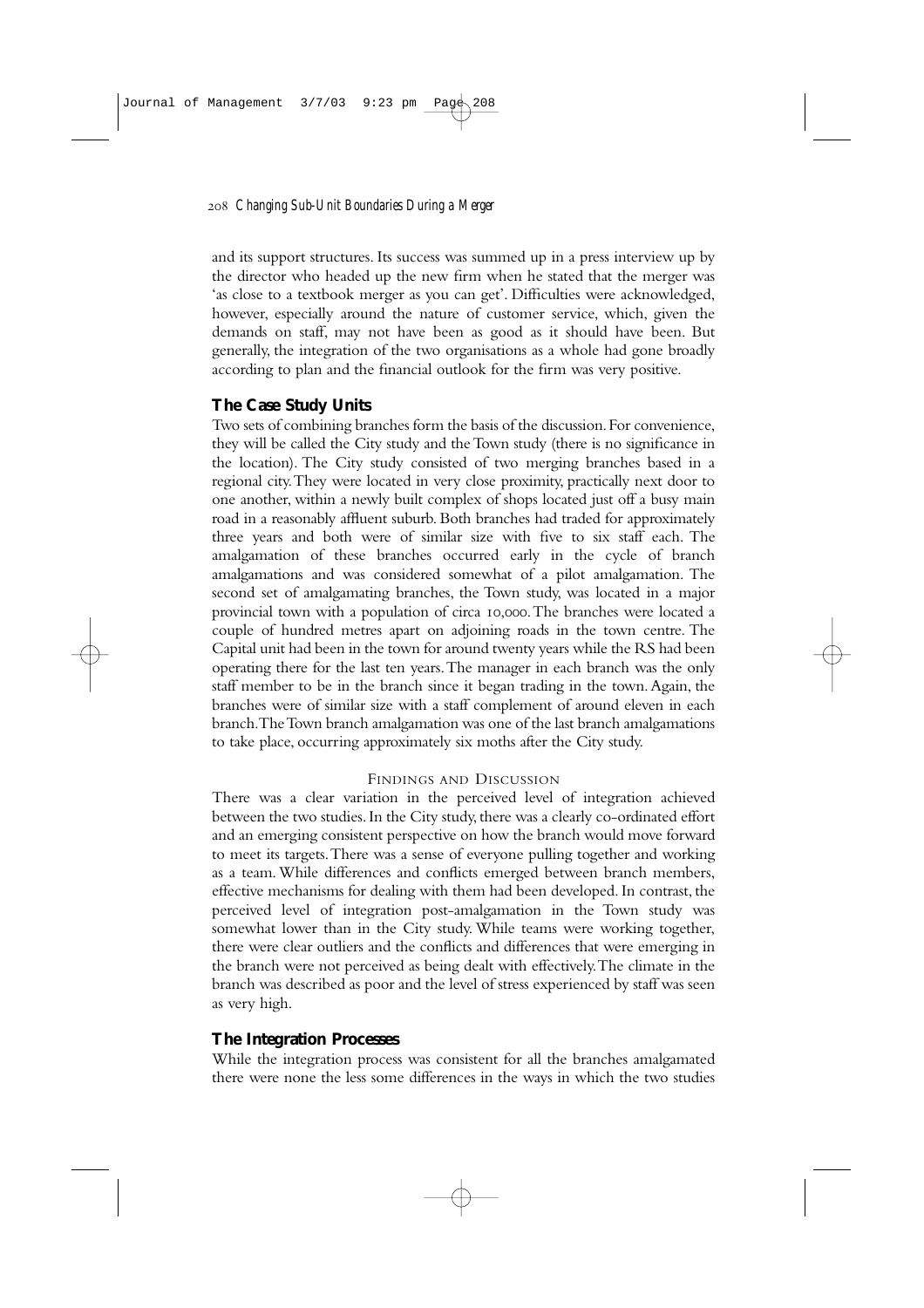engaged that process and these may explain the differences in the level of integration achieved in the studies.Traditional approaches to integration assume that the level of integration achieved is determined by the actions taken at the firm level. However, the data here suggest that the sub-units operations and actions influenced the way the integration unfolded. Figure 12.2 suggests a traditional interpretation in which new organisational boundaries emerge as the actions undertaken by the corporate head office affects all the sub-units in a similar manner. The data, however, suggest that the there were a number of factors that mediated the relationship identified in Figure  $12.2$ . Figure  $12.3$ identifies the key themes that emerged from the data.There were clear forces driven by the head office that facilitated the creation of unified boundaries postintegration but the manner in which two of these forces were engaged at the level of the two combining sub-units studied varied.These variations can be tied to the differences in the perceived extent to which unified boundaries were created post the amalgamation. The first issue is the extent to which the premerged branches interacted prior to the amalgamation and the second is the role the leaders of the branches played in shaping the integration processes. Two contextual factors may also have affected the process,the size of the branches and the level of personal investment in the new branch.

# **Figure . Traditional Approach to Integration**





# **Pre-amalgamation Contact**

A clear pillar of the integration process was the aim of creating dialogue and contact between the RS and Capital branches prior to the physical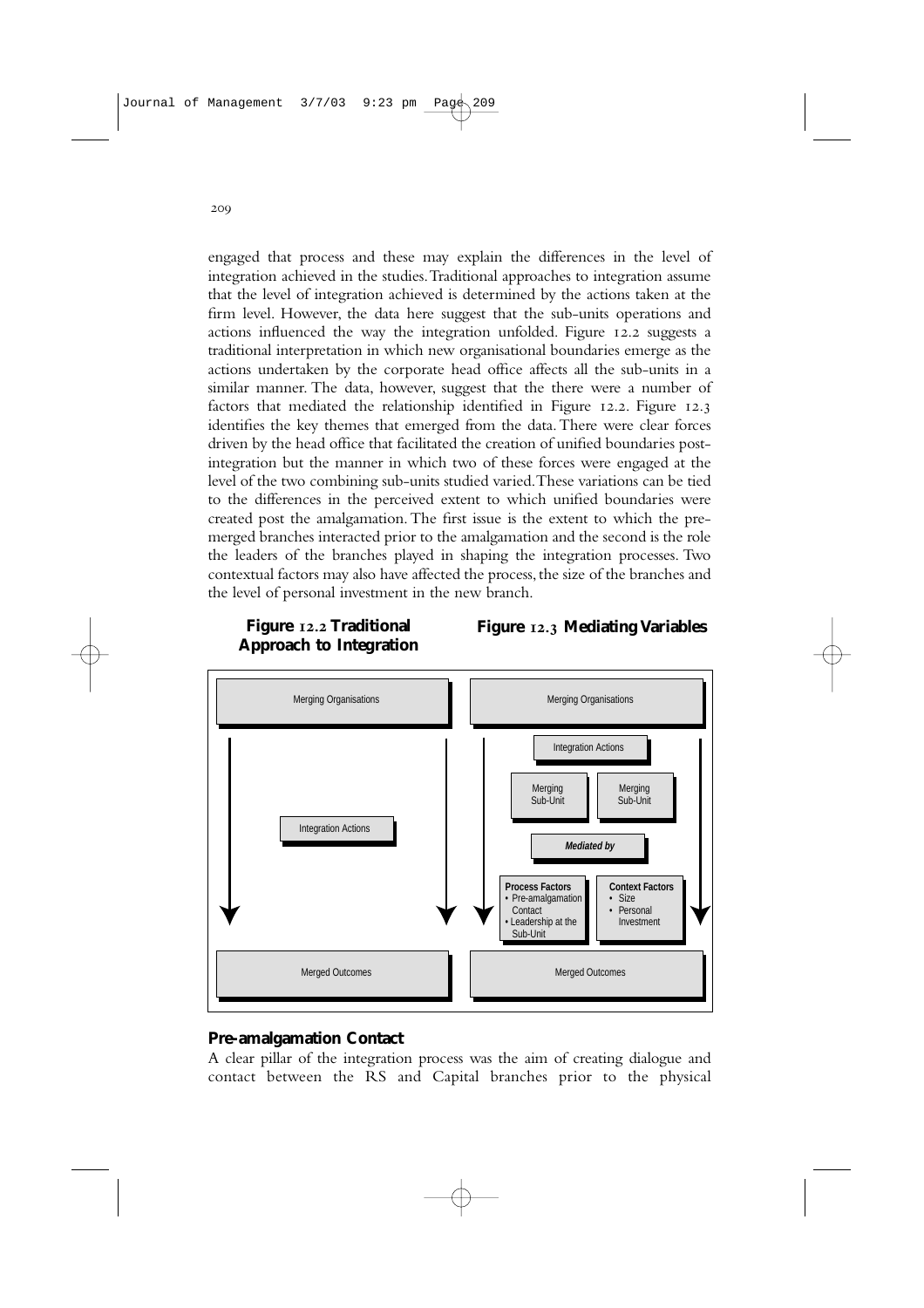amalgamation. In this way the staff within each branch would have a clearer understanding both of the requirements of the new branch and also of the additional staff that they would be working alongside. There were many initiatives that created the contact, directly and indirectly.There was a substantial investment in training both off-site and on the job. This took the form of a general cross training in systems and procedures where the RS staff would learn about the Capital systems and vice versa. There was also extensive communication through organised 'road-shows,'intra-nets and newsletters aimed at explaining the integration and the new cultural and procedural values going forward. In addition, communication liaison officers were assigned in each RS and Capital branch to act as co-ordinators of the branch amalgamation and disseminators of information.The integration team also had pre-amalgamation meetings where the staff of the amalgamating branches came together and discussed their fears and concerns. A critical aspect of the pre-amalgamation contact was a programme of staff 'swapping' where staff of one of the amalgamating branch would spend the day at the other branch seeing how they performed the same tasks. This was seen as a potentially effective way of conducting on-the-job training and also getting to know the branch and the staff.

The experience of the City and Town studies, however, varied in the manner in which these initiatives were engaged. In the City study, the process of creating high levels of pre-merger contact was clearly evident.The two sides were quick to open dialogue with staff 'dropping in and out' of the two branches and exchanging pleasantries pre-amalgamation. The groups reported 'getting on grand' very early on, driven by the two managers' visible attempts at getting the two groups together. There were many attempts at morale and team building both on the work side, through training and staff contact, and also on a social side with a number of nights out going to a bar or to dinner.

While the same procedures were in place in the Town study, there appeared to be a lower level of contact and cross fertilisation actually achieved.While an amount of staff swapping and training took place pre-amalgamation, neither side appeared to engage it wholeheartedly. It was described as 'wavering' and 'stopping.'This was in part attributed to the extensive work pressures that both the RS and Capital branches were under and the problem of having only one manager across two branches. There was also, however, an impression that the 'other side''didn't seem to want to' or that they had a desire to stick with what they knew. In addition, there was less meaningful contact in staff moving from one branch to another and there was less of a sense of being welcome when actually in the other's branch.This was also reflected in the social outings that the branches organised, which were poorly attended and described as 'strange.'

The discussion ties closely with the suggestions of Haspeslagh and Jemison  $(1991)$  who call for the need to create interim processes that allow for the transfer of capabilities to occur. Similarly, Marks and Mirvis (1998) emphasise the importance of interim structures to facilitate working together and getting to know one another. The data here, however, show that merely creating the contact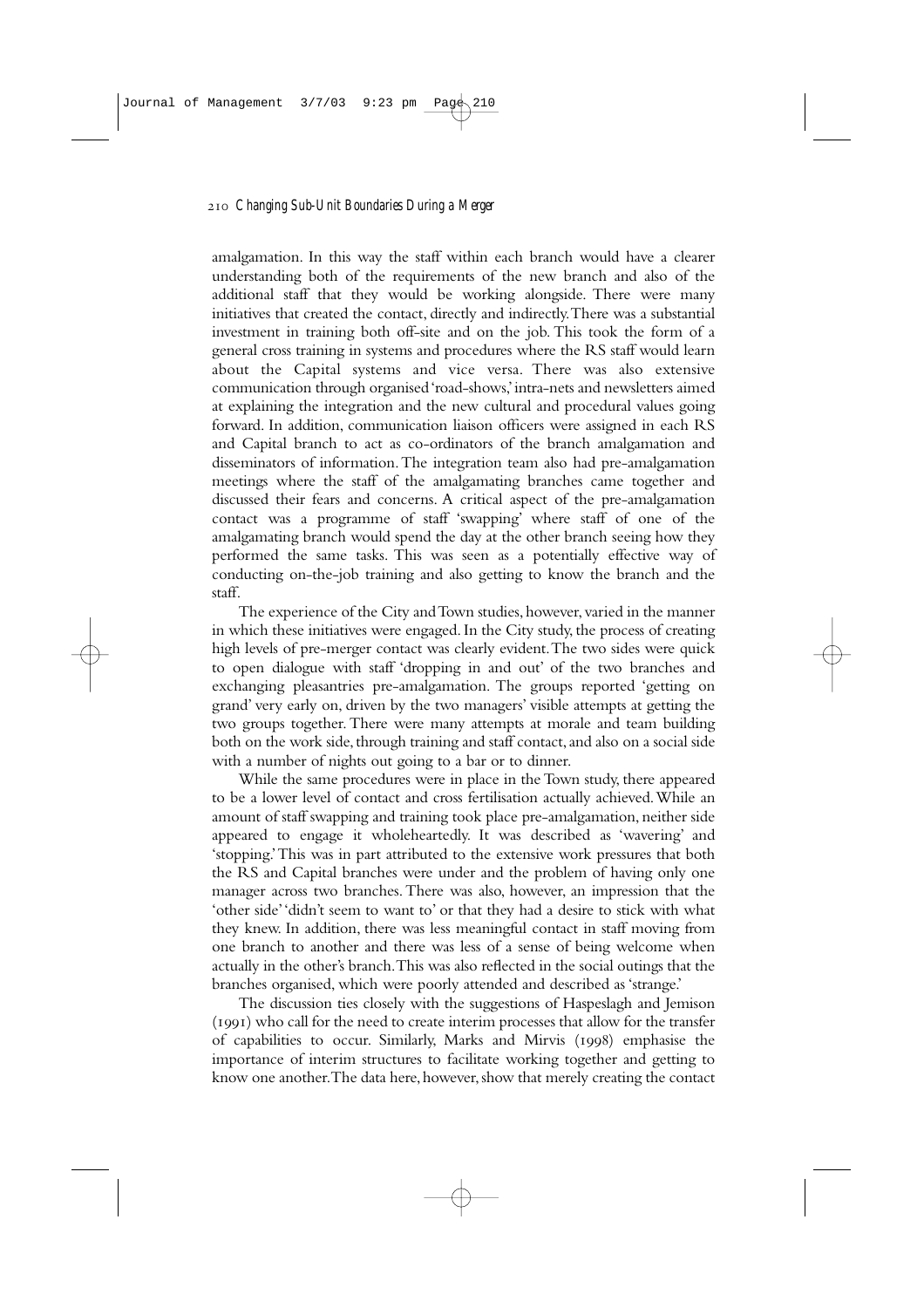is insufficient to generate unified boundaries.The two sub-units had exactly the same contact structures and had exactly the same opportunities in terms of premerger contact.They had the same support structures from the head office and the integration team and had similar contexts to one another. However, the extent to which the boundaries were unified and the group operated as a single team was different in each group, with the Town branch showing lower levels of unification.The data clearly showed a lower level of effectiveness in the contact achieved in the Town study.A number of factors may account for the lower level of effectiveness.There were some contextual influences such as work pressures and staff shortages and there was also the impact of leadership and direction (this issue will be addressed later).The contact was seen as positive in the City study. It was frequently referred to in terms of how it facilitated an understanding of what each set of staff from the branches was about and how it facilitated an understanding of what the work environment would be like post-amalgamation. The role of the branch manager in co-ordinating this effort and being a key driver of it was central to the perception of the importance the staff assigned to the activities. In contrast, the Town study staff felt too busy to engage in contact activities or to participate in the branch exchange programme. This was supported by stories of how staff were rude to one another or failed to facilitate or explain. For instance, when during staff exchanges they were faced with a question or task they could not complete they were often 'bundled out of the way' rather than shown how to resolve the issue. In this way, contact was seen as not being relevant and as time wasting,given the time pressures that the branches faced.The link between the value of contact and the final outcome of the merger was not clear.

The data point to the need to consider the concept of contact between the parties in more detail.Three dimensions appear within the studies.The first is the extent of the contact.The City study showed far greater frequency of contact than the Town study.The messages being portrayed with the socialisation of two combining groups are complex and ambiguous and, as a result, the extent to which the groups meet more frequently may facilitate a greater clarity in decoding those messages. Staff in the City study explained how they grew in confidence with as the extent of contact between the combining staffs progressed.The second dimension is the type of contact.The branch staff made contact with each other (and with other staff in the wider organisations) in a variety of ways. These included branch exchanges, branch training days, social events as well as wider organisational events such as off-branch training, workshops and general informational road shows. It is not clearly evident in the data what affects the variety of contacts had individually within the cases.The City study clearly engaged the full range more positively but they did have the benefit of being amalgamated early in the schedule of amalgamations. In contrast, the Town branches, being amalgamated much later, may have had more exposure to a variety of types of contact but may also have been confused by the variety of differing signals or by a sheer overload of activities. The third dimension identified is the relevance of the contact to the branch.The staff in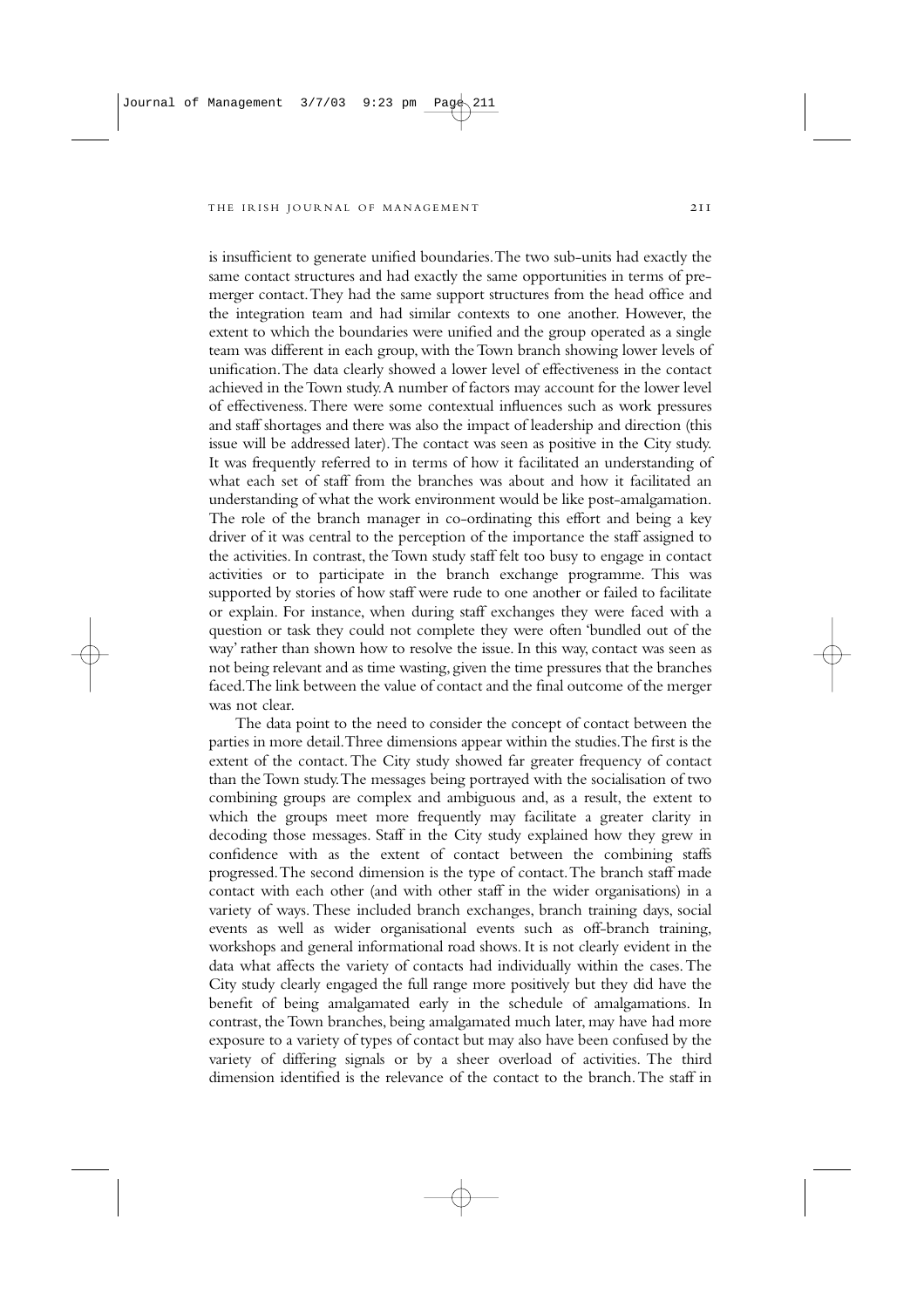the Town study, in particular, felt much of the contacts they experienced did not have relevance for them. For example they felt training took place on systems they would never use or would only use in the future and that they would have forgotten by then, that the staff in the other branch they were combining with did not want staff exchanges to take place and that they were too busy to participate. It appears from the data that the perceived relevance of the contact will determine the extent to which the contact has any potential influence on creating a new boundary.These three dimensions of contact may be important determinants of the level of post-integration boundary formation and this leads to the following proposition.

**Proposition <b>I**: The perceived extent, type and relevance of pre-merger contact affects the potential to realise new unified boundaries post amalgamation.

## THE ROLE OF LEADERSHIP

The importance of leadership has been well documented in the M&A literature (Haspeslagh and Jemison, 1991; Angwin 2000; Galpin and Hernon 2000). Much of this literature talks about the need to create a vision which the new organisational members can buy into and adopt as their own. The processes discussed here, however, relate to the sub-unit level.While a clear organisational vision existed, the concern at the sub-unit was with the vision at that level.This is consistent with the findings of Hubbard  $(2001)$ , who charted the differences in the concerns of staff at various organisational levels and highlighted the importance of group unity. In both the Town and City studies, the leader was the central focal point of the branch and the person to whom the staff looked for direction and leadership. A critical difference in terms of pre-amalgamation contact was the interaction the staff of each branch had with the prospective new manager of the amalgamated branch.While this interaction would have occurred partly by the socialisation and general interaction between the two branches, there were also clear indications that the presence of the manager as a visible sign of leadership in the workflow and in the amalgamation activities also had an impact. All staff informants reported the importance of the Branch Manager as their key decision maker and referent icon and often indicated the mentoring role the manager played for them in their job.

In both studies, the RS branch manager was appointed to the post of manager of the new Capital RS. In the City study, this arose as a result of the Capital manager being appointed to a post in a different section and his staff saw this as the direction in which he wanted to take his career. In the Town study, the Capital manager was appointed to an alternate branch in the region. This decision was not necessarily a popular decision among the relocated manager's former staff.The Town branch was also affected by the transfer out of the Capital manager to his new post some months prior to the actual amalgamation of the Town branches. The RS manager was consequently responsible for the management of two branches in the period leading up to amalgamation.This created a difficult position for the new amalgamated manager. On the one hand,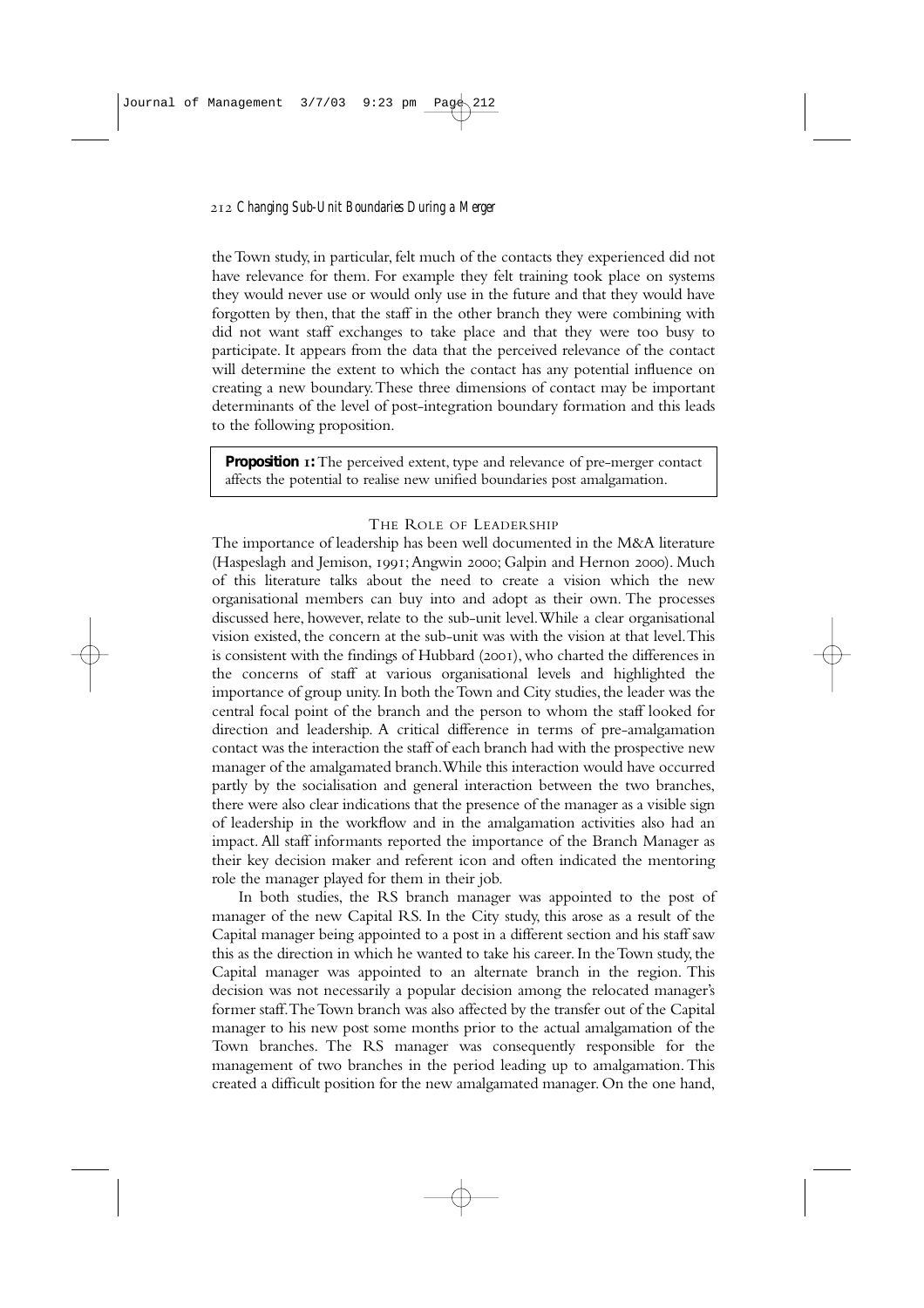he had a huge work pressure with two groups to manage in separate locations. On the other hand, the Capital staff had a huge expectation of leadership from their new leader, looking for direction, support and role clarity prior to the amalgamation. A clear message that came from the data was the importance of the manager as the ultimate decision maker within the branch and a concern of staff in both the Capital branch in the Town and City studies was how they would get on with the manager post-amalgamation.There was an obvious fear that the RS side of operations would be the dominant one and that former RS staff would get priority in the manager's decisions. In the City merger, this was tackled early on in the process, partly through the pre-amalgamation processes but also through conscious interventions on the part of the manager. He actively engaged the Capital staff and was very visible in trying to understand their operations and their concerns. In this manner, he was seen as a team builder and the Capital staff became exposed to the manager's expectations prior to the actual amalgamation. In contrast, the Town amalgamation had far less contact from the manager and at the time of amalgamation and indeed postamalgamation, the Capital staff did not feel confident of the expectations of the manager or indeed the manner in which the work environment might change as a result of his leadership.They reported 'not knowing the guy' or how 'far they can push him'.The decision criteria used by the previous manager were clearly understood by the staff and they knew how to approach him to maximise the chance of getting a favourable decision.The acceptance of the manager as the ultimate decision maker and the lack of perceived guidance on decision preferences left a great deal of uncertainty with the Capital branch.This also had the impact of staff inferring in some instances that the manager might be more favourably disposed to RS staff than Capital staff, although this fear subsided as the integration progressed.The perceived lack of leadership and continuity led one informant to conclude that the lack of knowledge about the new manager meant the merger was 'like starting a whole new job'.

In contrast, the attitude within the City study was that the managers of both amalgamating branches were far more visible and active in the integration process. The Capital staff felt far more prepared for working with the new manager and knew how they fitted into the new branch structure.The manager even took it upon himself to be the integration liaison officer in the branch and directly involved himself in even the smallest staff issues around the amalgamation

The findings portray a strong picture of the way leadership creates a strong group structure. The value of 'the team' with the manager at the helm was a central theme in many of the discussions.This created a defined social order and expectation within the branch. Both studies portrayed pre-merger structures that were based on the importance of fitting into the social structure of the branch and adhering to the social norms. These structures were based on the workflow requirements stemming from the size of the branch and the nature of the work as well as cultural norms created by the leader. In effect, these local-level processes create a micro system (the branch within the larger organisation) that, while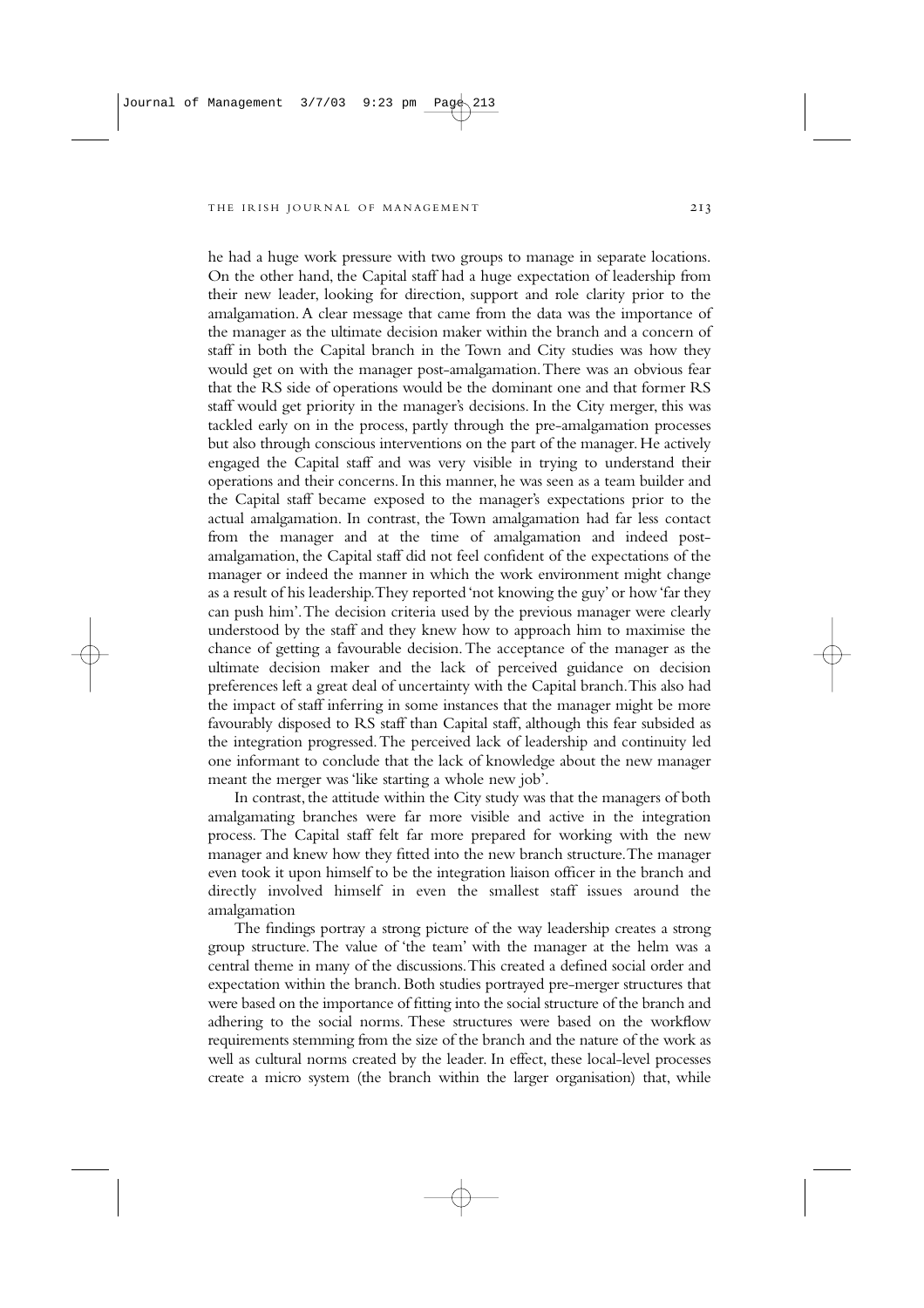interdependent with the wider organisational system, is sufficiently autonomous as to have a discrete identity. Both sets of branches pre-merger espoused strong affinity and identity with the pre-merger firm. Post-amalgamation, however, the two studies showed differing extents to which the new identity evidenced a stable social order. In the City study, the leader rallied around both sets of staff and acted as a catalyst that created a new structure and identity. Once a new social structure becomes a possibility, that social structure itself may act as a discipline mechanism that creates a new boundary through socialisation of its members. The second proposition emerges from this discussion.

**Proposition 2:** The greater the involvement of the unit leader in forming socialisation processes, the greater the potential to realise new unified sub-unit boundaries post-amalgamation

# BRANCH SIZE

The size of the branch may have played an important part in how the integration process unfolded in each of the studies.The City study consisted of two small branches of approximately five staff each.This micro size creates a 'family' style environment with strong interdependencies within the group, both in terms of the workflow and in terms of support in the social context of the work environment.The culture of the branch was described in these terms by the staff and one of the largest concerns at the announcement of the deal was the fear of the group being broken up or transferred into a much larger branch. The importance of group membership and the influence of that membership on behaviour has been well documented in the psychology literature (for example, Tajfel,  $1986$ ; Turner et al.,  $1989$ ; Doosje et al.,  $1995$ ; Drury and Reicher,  $1999$ ). The effect of the importance of the 'team' and group membership in the branches is that it provides a mechanism whereby the staff of the branch can effectively moderate behaviour of its members. In a way, the size limits the capacity to have dissenting groups within the structure. Indeed a clear cultural value emerging from the data was the need for this group to have good social relations within the work environment.The extension of that group to ten staff, while significant, probably still permits the group to exercise some social control over the membership. In this way, the size created a clear boundary, on the one hand, but on the other hand, by its very presence created a mechanism to overcome that boundary (the boundary was an issue of difference but was insufficient to differentiate it or motivate the individual group to apply it as a differentiating criterion).

In the case of the Town branch, the combining branches were twice as big, with the amalgamated branch having circa twenty staff. This may allow differences to develop more readily and accordingly the potential for boundaries to emerge and to polarise groups become more plentiful. Size and leadership are closely intertwined in so far as the ability of the leader to create the micro-level system will be mediated the larger the group becomes. In this respect, another proposition may be proposed.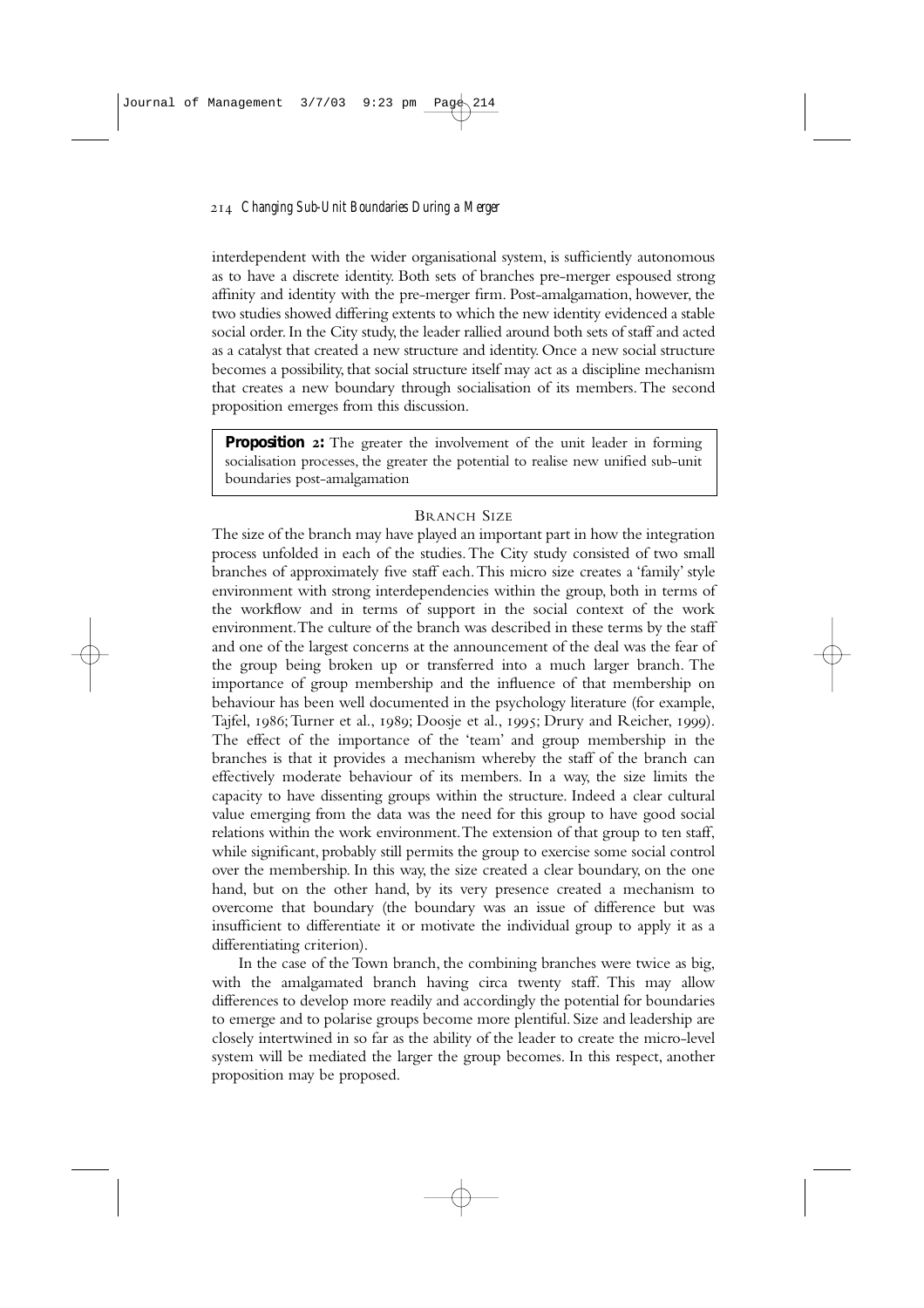**Proposition 3:** The ability of the sub-unit leader to create a microenvironment that creates unifying socialisation processes may be a function of the overall size of the sub-unit. In this respect, the greater the size of the subunit post-merger, the lower the potential to realise new unified sub-unit boundaries post-amalgamation.

## PERSONAL INVESTMENT

Another finding that emerged was the varying extents to which the staff of the branches felt there was a personal investment for them in creating the new merged branch.This investment can be considered as the extent to which the members of the branches felt personally motivated to alter the boundaries of their organisation to accommodate the amalgamation.A similar idea to personal investment was discussed by Knippenberg and Van Leewen (2001) who suggest that the greater the sense of continuity from old to new perceived by staff, the greater the post merger identification with the new firm.The investment evident in the two studies arose from a number of sources. First, the branch unit, as has been described, was a highly interdependent environment from both a task and a socialisation point.A substantial desire was expressed by all the interviewees to maintain the cohesiveness of the unit going forward and that the team spirit that existed would be maintained. In this regard, the staff had the desire to establish good relations with their new colleagues. However, there were some variations in the extent to which the staff in the two studies felt this could be achieved. In the City study there was genuine fear that the enlarged size of the branch might hinder the ability of the branch to create this team environment. In contrast, within the Town branch, there was a stronger expectation that the new size of the branch would make it far more impersonal and that the team environment would be lost.The second issue linked to this idea of personal investment is the amount of work pressure the staff felt.The Town study reported significant work loads and staff shortages and these acted to reduce the commitment levels to the unit.This leads to the fourth proposition

**Proposition 4:** The greater the level of personal investment of staff in the new organisation, the greater the potential to realise unified boundaries postamalgamation. The level of personal investment is characterised by the cohesiveness of the group socialisation processes and the extent to which they feel the achievement of a new group is possible.

SALIENCE: BOUNDARY FORMING AND BOUNDARY MAINTAINING A critical question this paper addresses is the question of what activates a boundary and makes it salient.The differences in the integration process within each study provide some potential explanations.This was explored in the data by examining how the informants created their understanding of the differences between the two combining units and how these emerged over time. There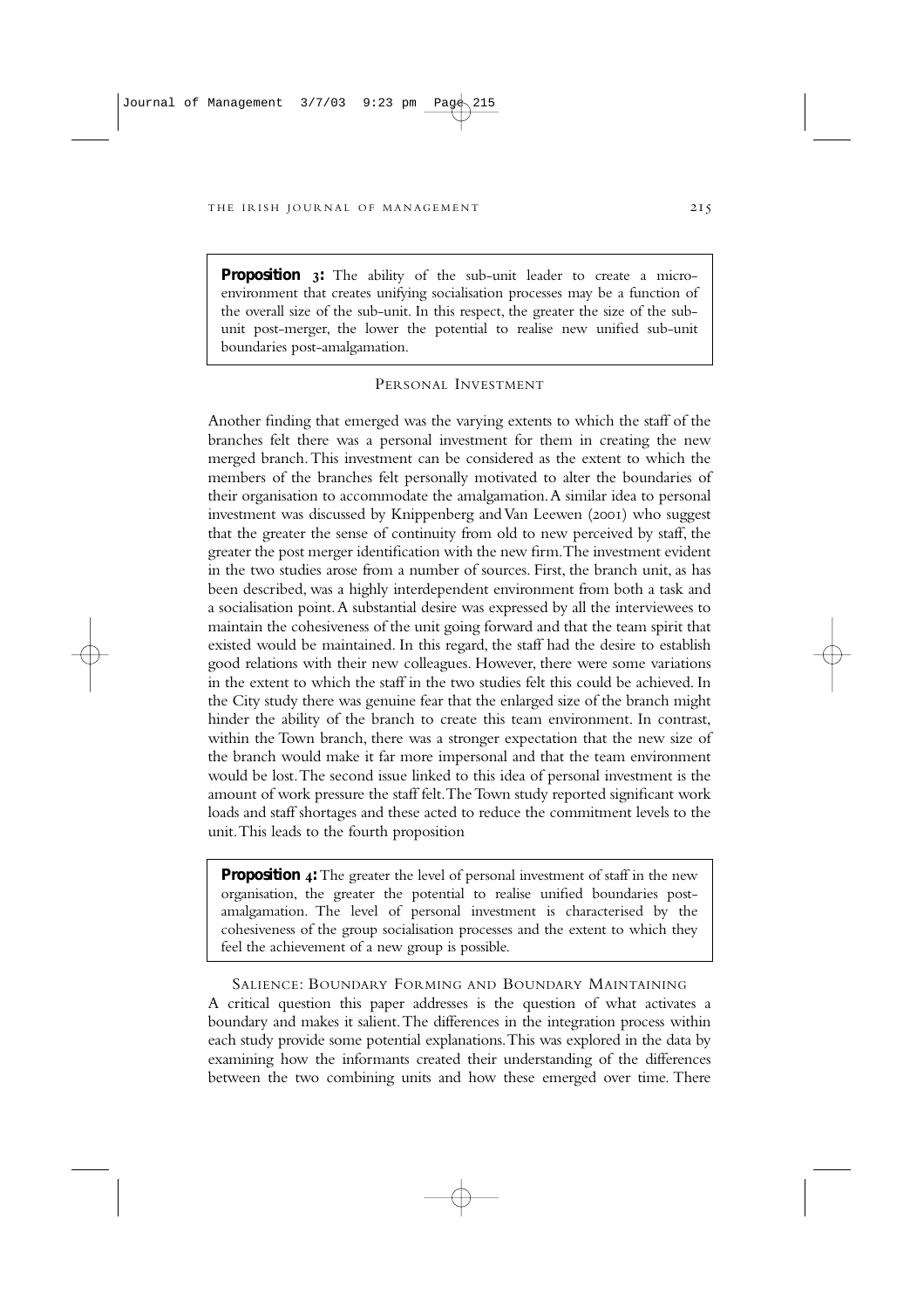appear to be two forces at play (Figure  $12.4$ ) set within the wider contextual pressures facing the merger. On the one hand, there are forces that are striving to maintain the existing physical, behavioural and cognitive structure that existed for the pre-merged entity.These forces valued the identity of the pre-merger unit and were usually expressed as a nostalgic sense of loss.These forces consisted primarily of the fear and concerns that staff of the branches encountered. The loss of leadership, the loss of the branch team structure, and the enlarged size of the branch were all examples. On the other hand, there were forces that were creating new boundary forms that could replace the existing physical, behavioural and cognitive structure.These included the new leadership given at the branch level, the amount of training and pre-merger contacts that shaped understandings and created a clearer expectation of the future and the motivating of staff to invest personally in the new entity. Contrasting the two cases, these forces often stemmed from the same activity but had a differing strength or direction. For example, the new leadership in the City branch drove together the two staffs forming new boundaries around the team.The Town branch in contrast saw the branch manager's actions as solidifying old boundaries rather that forming new boundaries. This finding has significant implications for the management of boundaries.Formation of new boundaries may not be related to the actual actions or interventions that occur but the way in which those actions are engaged at the sub-unit level.The critical factor that must be managed are the socialisation and identity forming process within the sub-unit and the effect the activities driving the integration have on those processes if the combined unit is to have a unified boundary. In addition, these driving forces are set within a context of the wider integration and the context of the micro system that was created within each sub unit. At the micro level, the size of the branch, socialisation processes and the personal investment of staff are probably the best examples of contextual influences. At the organisational level, issues or events outside of the control of the branch such as work pressures would also impact. Boundaries will become salient when the boundary maintaining forces are equal to or greater than the boundary forming forces. To the extent that an organisation builds effective boundary forming forces, the integration should proceed more effectively and fewer boundary problems will occur. Another implication of this model is that the extent of integration is a function of the relative strength of both forces vis à vis each other.Where one force out-weighs the other then that force will shape the process. When the forces are more evenly balanced, then the integration will proceed at a slower pace. This is entirely consistent with the lower level of integration achieved in the Town study.The forces for boundary formation would appear to be stronger than those that are boundary maintaining but not as strong as those of City branch.It could therefore be suggested that the Town branch will in time achieve the same level of integration but over a longer time-frame.This discussion again allows for a proposition to be put forward.

**Proposition 5:** For new boundaries to emerge, the forces for boundary formation must be greater that the forces for boundary maintenance.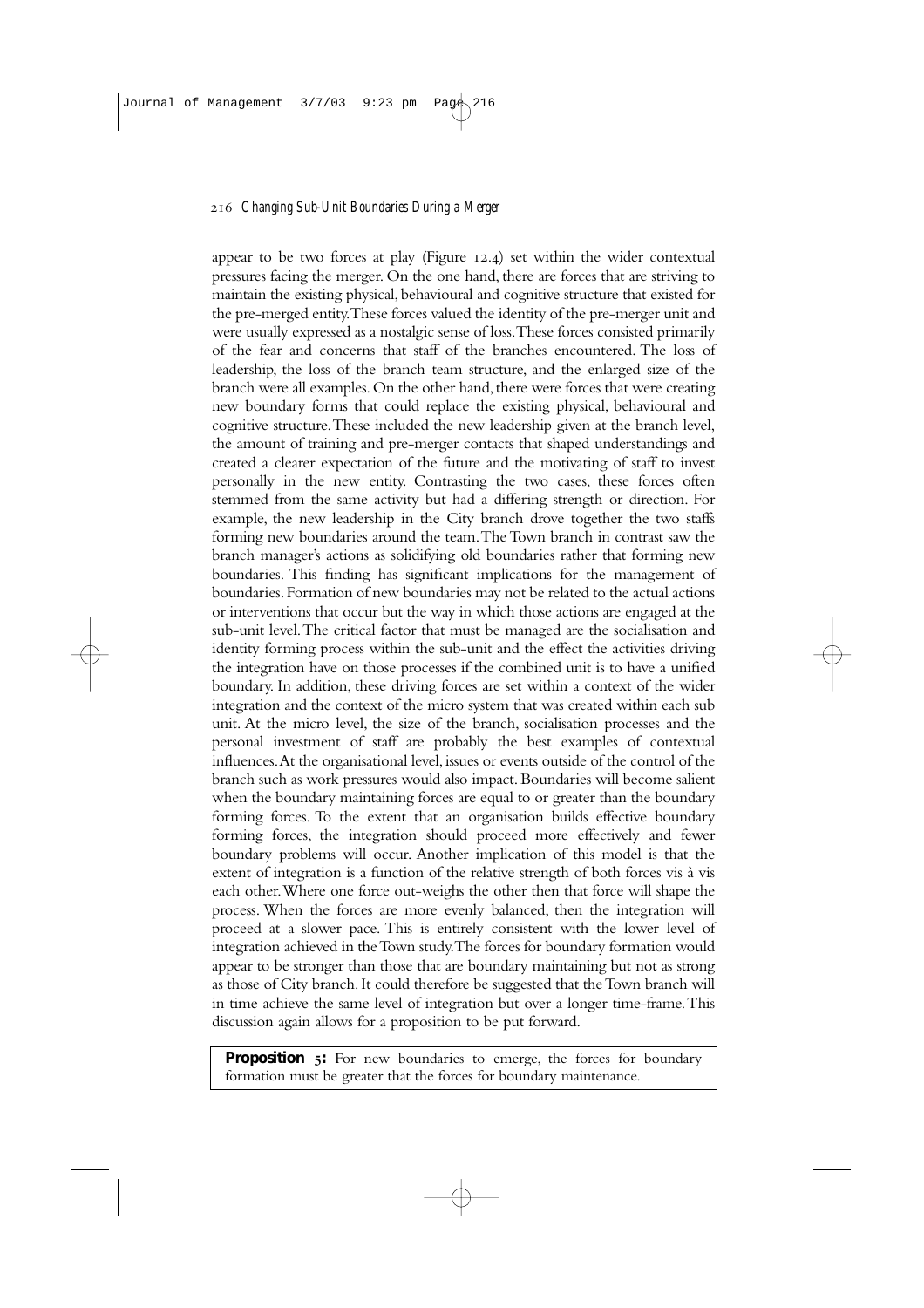

# **Figure . A Model of Boundary Forming and Boundary Maintaining**

#### **CONCLUSION**

The aim of this paper has been to explore how boundaries change in an M&A and to draw some exploratory propositions for future research. In this respect, the paper has suggested some new directions for development. The notion of boundary has proved useful in exploring the variation in the level of integration achieved in the studies and appears a promising angle for future research.A key concept emerging from the research is the importance of the sub-unit as the unit of analysis for research.There may be significant differences between sub-units in terms of the way the integration effort of the firm is translated into operational achievements. Indeed one of the weaknesses in the existing literature is the failure to account for variations that may occur within the organisation. This paper clearly identifies that sub-units react in differing ways to one another and may accordingly achieve differing levels of integration, notwithstanding that they operate within the same context. Management attention therefore needs to be focused not only on the process of integration but also on how each sub-unit may be engaging that process. A second key contribution of the paper is the identification of the sub-unit as a potential micro-level environment where there are simultaneous forces driving both new boundary formation and supporting existing boundaries. In this regard, boundaries are unique to each sub-unit and have the potential to vary significantly even across sub-units that are similar in task and socio-cultural ways.Whether a potential boundary becomes salient is a process outcome determined by the interaction of the sub-unit with the integration process and by whether the actions are sufficiently strong to form new organisational boundaries. Managing sub-unit integration is therefore dependent on the effective management of these forces. Two variables appear particularly important in the management of this process. Contact between the combining units appears to be a central mechanism of knowledge and information transfer.Where this contact is managed meaningfully, as in the City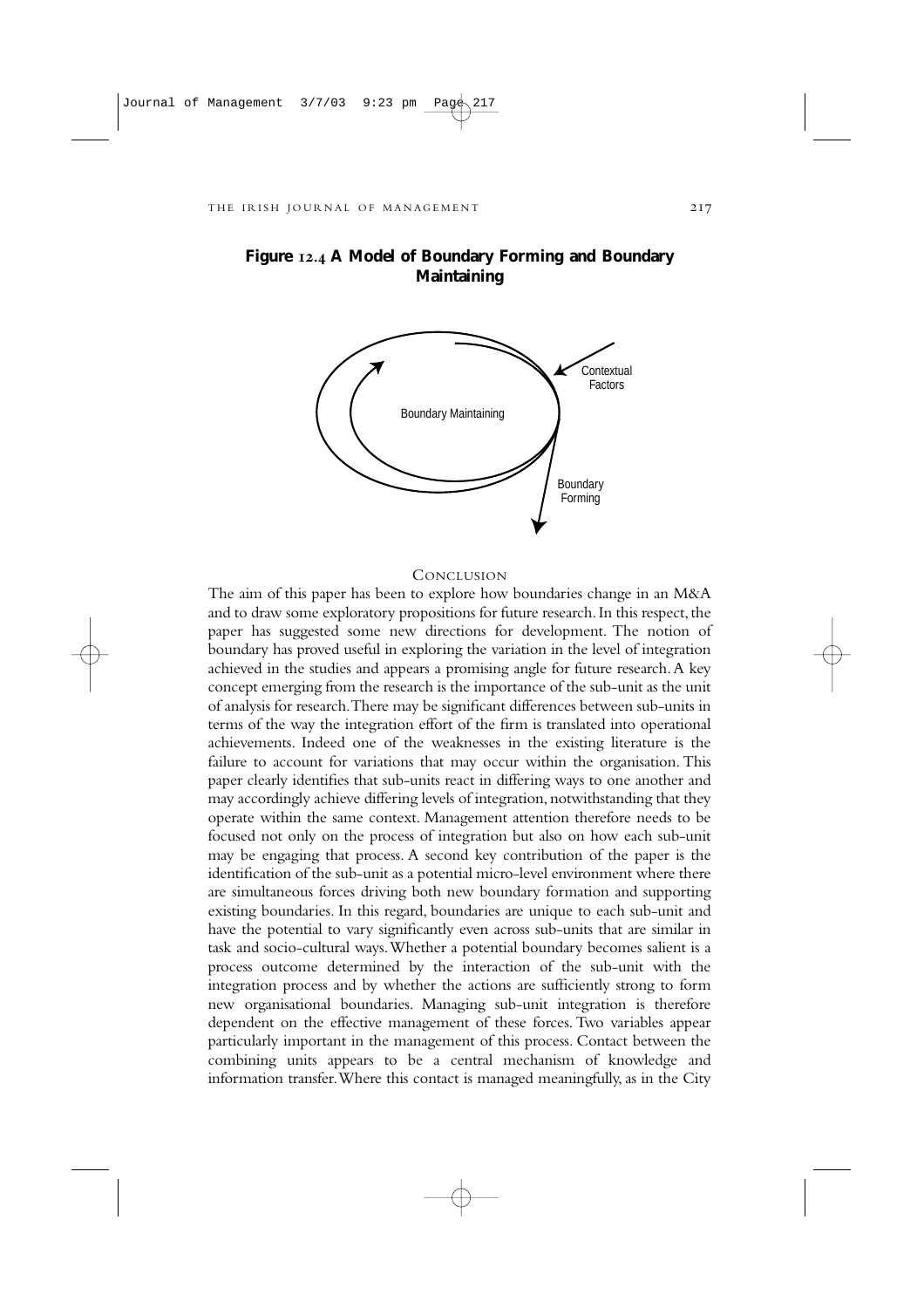study, then the potential to merge more effectively and to create a unified team is enhanced. Leadership roles in M&As have been well documented in the existing literature but the findings here differ in so far as it is not corporate leadership but the leadership at the level of the sub-unit that is important. In effect, it is the middle management of the organisation that is achieving the integration goals.Staff seek support and reassurance from their immediate leaders and look to their actions as symbols of the integration as a whole.

Another key implication of this research is the need to shape reality for staff. M&As are complex times of great change for staff, characterised by stress and uncertainty (Cartwright and Cooper, 1997; Marks and Mirvis, 1998). They are times when staff seek out meaningful ways of understanding the events unfolding around them, as well as the changes they must face in both staff and task terms. The contacts between branches in the two studies showed differing interpretations of events reflecting the process and context factors identified earlier.The role of the leader as an effective participant in preparing the staff for the pending events and as the facilitator of group socialisation, particularly evident within the City study, is a clear indicator of how these difficulties can be managed.Clear expectations of the future were developed through the proximity of the leader to the staff and their issues. In calling for greater leadership at the sub-unit level, however, it is important to consider that the leader usually must also balance the task demands arising from their position. Perhaps this is the paradox of leading a unit in an M&A: there is a demand to deal with everincreasing task responsibilities while simultaneously creating a new boundary by attuning to the socialisation and identity issues arising from combining two divergent groups.

# **Authors**

Derek O'Byrne *is Head of the Department of Management and Organisation at Waterford Institute of Technology,Waterford, Ireland. His research interests centre on the successful integration of companies after a merger and in the area of Strategic Implementation more generally. He lectures on Strategic Management and on Organisational Change and has been the Course Director for the Masters programme on the Management of Change at WIT.*

Duncan Angwin *is a Merger Specialist in the Strategic Management Department at Warwick Business School, University of Warwick, UK. He has published widely on Mergers and Acquisitions and serves as a consultant in the field. He lectures on Strategic Management to senior executive and corporate audiences at leading business schools throughout the world.*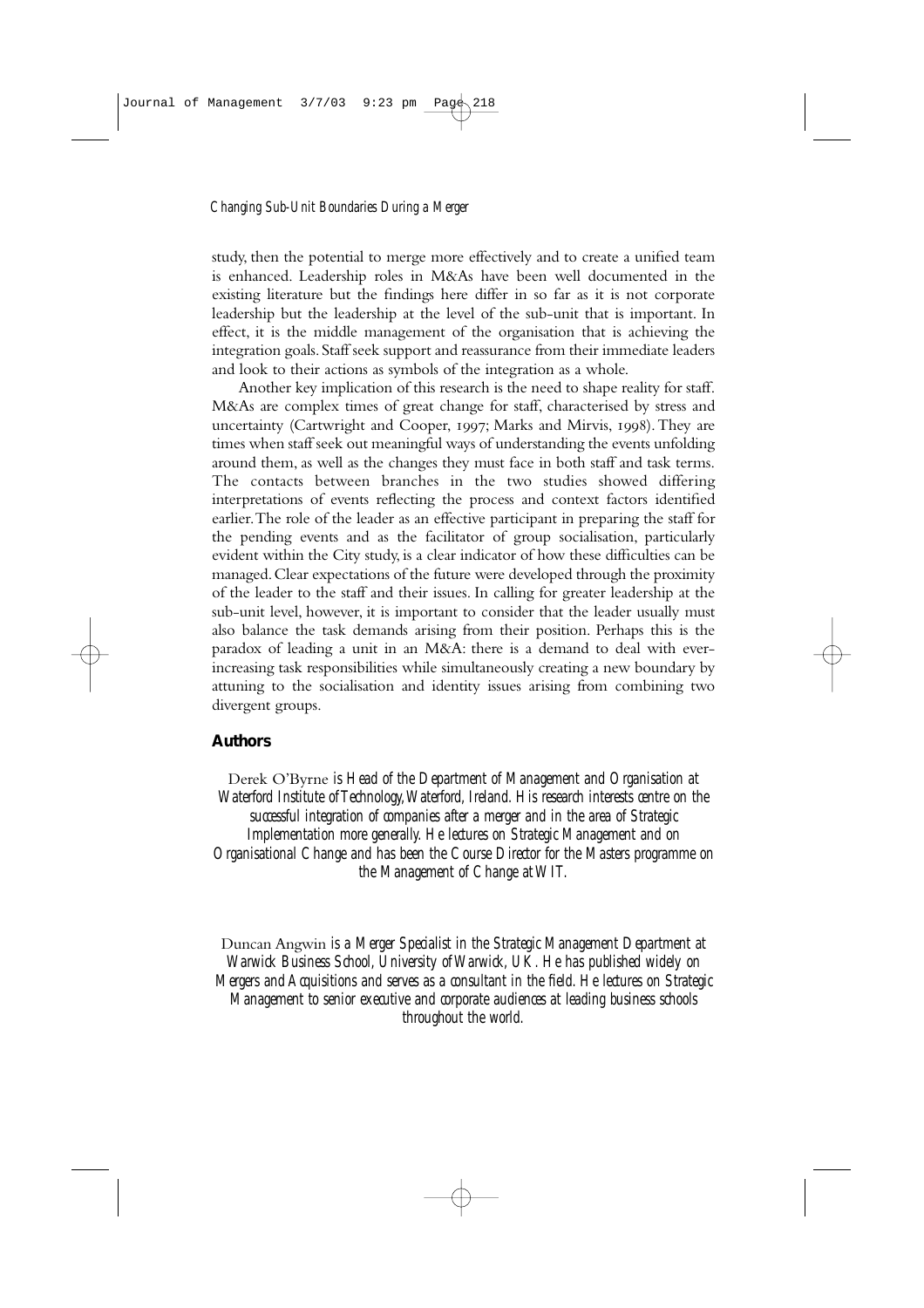#### REFERENCES

- Aldrich, H. and Herker, D. (1977) "Boundary Spanning Roles and Organization Structure", *Academy of Management Review*, Vol. 2, pp. 217-30.
- Angwin, D. (2000) *Implementing Successful Post-Acquisition Management*, London: Prentice Hall.
- Ashford, B.E., Kreiner, G.E. and Fulgate, M. (2000) "All in a Day's Work: Boundaries and Micro Role Transitions", *Academy of Management Review*, Vol. 25, pp. 472-91.
- Bacharach, S.B., Bamberger, P. and McKinney, V. (2000) "Boundary Management Tactics and Logics of Action:The Case of Peer-Support Providers",*Administrative Science Quarterly*,Vol. 45, pp. 704-36.
- Barney, J. (1999) "How a Firm's Capabilities Affect Boundary Decisions", *Sloan Management Review*, Vol. 40, pp. 137–46.
- Birkinshaw, J., Bresman, H. and Hakanson, L. (2000) "Managing the Post-Acquisition Integration Process: How the Human Integration and Task Integration Processes Interact to Foster Value Creation", *Journal of Management Studies*, Vol. 37, No. 3, pp. 395-425.
- Brooks, G.R. (1995) "Defining Market Boundaries", *Strategic Management Journal*, Vol. 16 pp.  $535 - 49.$
- Cartwright, S. and Cooper, C.L. (1997) Managing Mergers, Acquisitions and Strategic Alliances: *Integrating People and Cultures,* Oxford: Butterworth-Heinemann.
- Checkland, P. () *Systems Thinking, Systems Practice*, Chichester:Wiley.
- Coopers and Lybrand (1992) A Review of the Aquisition Experience of Major UK Companies, London: Coopers and Lybrand.
- Clegg, S. (1990) *Modern Organisations: Organisations Studies in the Postmodern World*, London: Sage.
- Doosie, B., Ellemers, N. and Spears, R. (1995). "Perceived Intragroup Variability as a Function of Group Status and Identification", *Journal of Experimental Psychology*, Vol. 31, pp. 410-36.
- Drury, J. and Reicher, S. (1999) "The Intergroup Dynamics of Collective Empowerment: Substantiating the Social Identity Model of Crowd Behavior", *Group Processes and Intergroup Relations*, Vol. 2, pp. 381-402.
- Gilmore, T.N. (1982) "Leadership and Boundary Management", *The Journal of Applied Behavioural Science*, Vol. 18, No. 3, pp. 343-56.
- Haspeslagh, P. and Jemison, D. (1991) *Managing Acquisitions*, New York: Free Press.
- Hawley, J (1995) "Maintaining Business while Maintaining Boundaries", *Entrepreneurship*, *Innovation and Change*, Vol. 4, No. 4.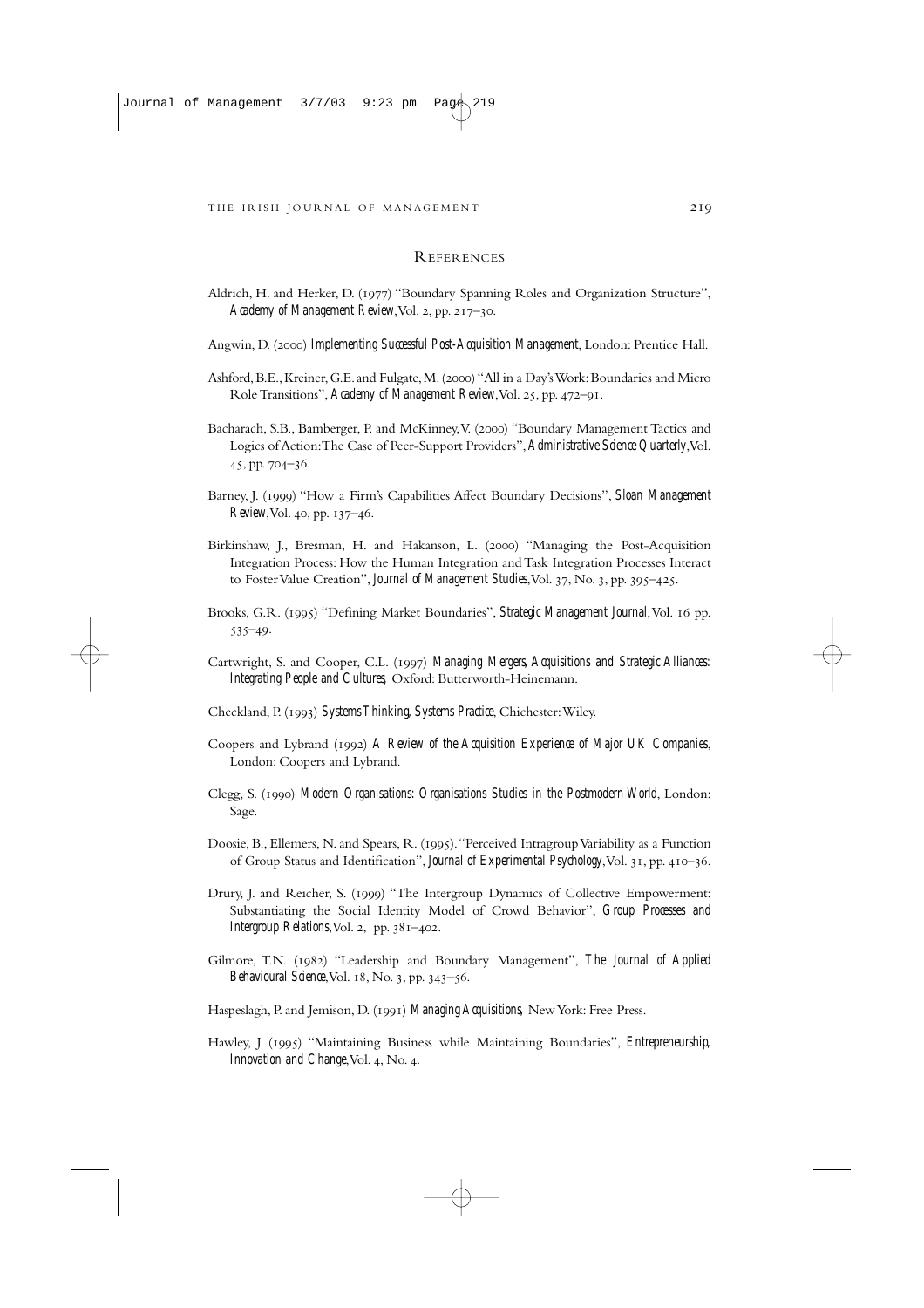- Hogg, M.A. and Terry, D.J. (2001) Social Identity Processes in Organizational Contexts, Philadelphia: Psychology Press.
- Hubbard, N. (2001) *Acquisition Strategy and Implementation* (2nd edn), Basingstoke: Palgrave.
- Jemison, D.B. (1984) "The Importance of Boundary Spanning Roles in Strategic Decision Making", *Journal of Management Studies*, Vol. 21, No. 2, pp. 131-52
- Lawrence, P.R. and Lorsch, J. (1967) *Organization and Environment*, Boston, Mass: Harvard University Press.
- Leifer, R.P. and Delbecq, A. (1978) "Organization/Environment Interchange: A Model of Boundary Spanning Activity", *Academy of Management Review*, Vol. 3, pp. 40-50.
- Llwellyn, S. (1994) "Managing the Boundary: How Accounting is Implicated in Maintaining the Organisation", *Accountancy, Auditing and Accountability*, Vol. 7, No. 4.
- Marks, M.L. and Mirvis, P.H. (1998) *Joining Forces*, San Francisco: Jossey Bass.
- Michaelsel,S.and Johnson,D.E.() *Border Theory:The Limits of Cultural Politics*,Minneapolis: University of Minnesota Press.
- Nahavandi, A. and Malekzadeh, A.R. (1988) "Acculturation in Mergers and Acquisitions", *Academy of Management Review*, Vol. 13, No.1, pp. 79-90.
- Nippert-Eng, C. (1996a) "Calendars and Keys: The Classification of Home and Work", *Sociological Forum*, Vol. 11, pp. 563-82.
- Nippert-Eng,C.(b) *Home and Work:Negotiating Boundaries Through Everyday Life*,Chicago: University of Chicago Press.
- Paasi, A. (1999) "Boundaries as Social Practice and Discourse: The Finnish-Russian Border", *Regional Studies*, Vol. 33.
- Petronio, S., Ellmers, N., Giles, H. and Gallois, C. (1998) "(Mis)communication Across Boundaries", *Communication Research*, December.
- Pfeffer, J. and Salancik, G.R. (1978) *The External Control of Organizations: A Resource Dependency Perspective*, New York: Harper and Row.
- Puddifoot, J.E. (1997) "Psychological Reaction to Perceived Erasure of Community Boundaries", *The Journal of Social Psychology*, Vol. 137, No. 3, pp. 343-56.
- Ravenscraft, D.J. and Scherer, F.M. (1989) "The Profitability of Mergers", *International Journal of Industrial Organisation*, Vol.7, pp. 101-16.
- Scott, W.R. (1998) *Organizations: Rational, National, and Open Systems* (4th edn), Upr Saddle River, New Jersey: Prentice Hall.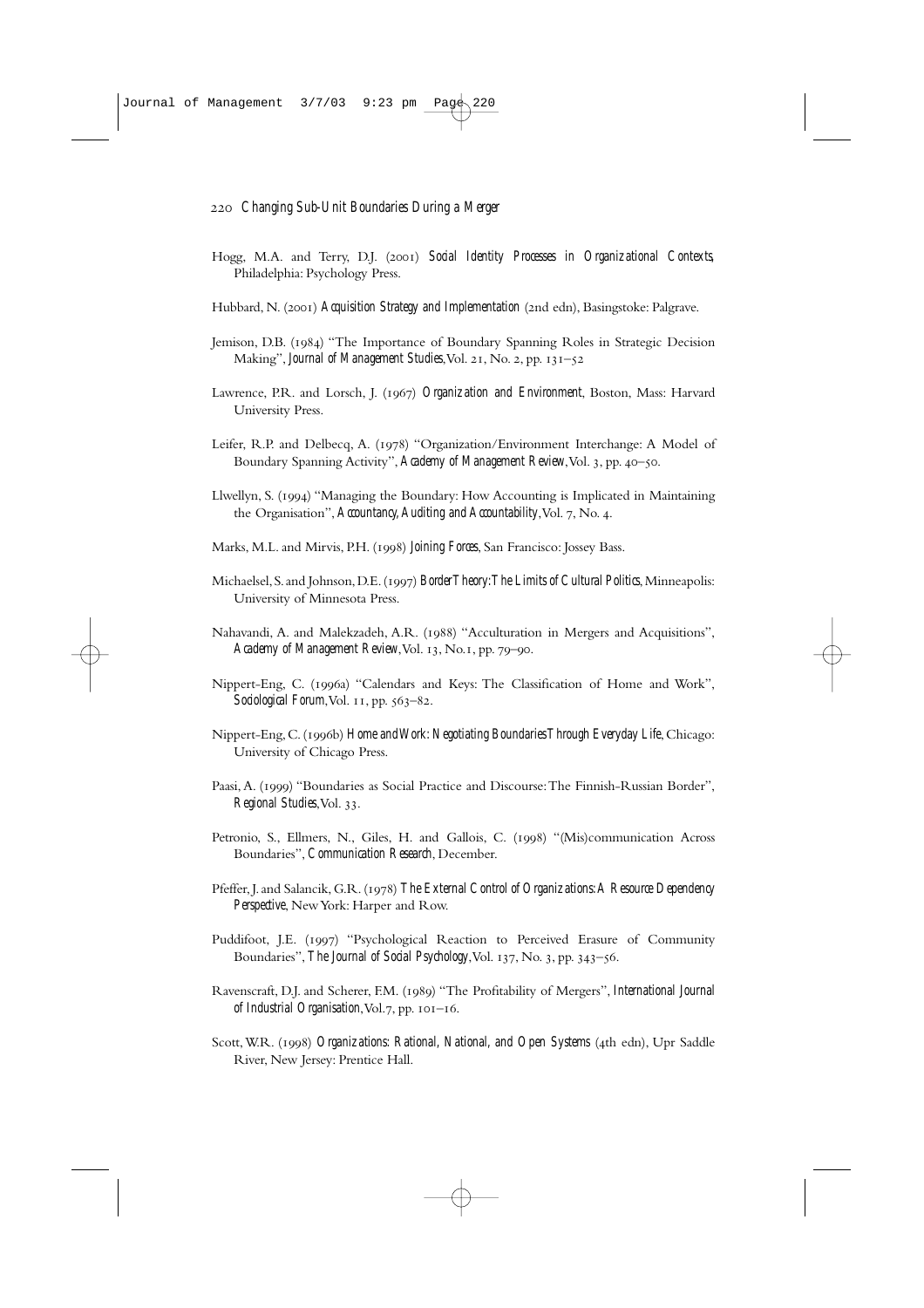Shrivastava, P. (1986) "Post Merger Integration", *Journal of Business Strategy*, Vol. 7, pp. 65–76.

Smith, K.W. and Hershman, S.E. (1997) "How M&A Fits into a Real Growth Strategy", *Mergers and Acquisitions*, Vol. 32, No. 2, pp.  $38-42$ .

Strauss, A.L and Corbin, J.M. (1997) *Grounded Theory in Practice*, London: Sage.

- Tajfel, H. and Turner, J.C. (1986) "The Social Identity Theory of Intergroup Behaviour", in S. Worchel and W.G. Austin (eds) *The Psychology of Intergroup Relations*, Chicago: Nelson Hall.
- Tajfel, H. (1974) "Social Identity and Intergroup Behaviour", *Social Science Information*, Vol. 13, pp. 65-93.
- Terry, D.J. (2001) "Intergroup Relations and Organisational Mergers", in M.A. Hogg and D.J. Terry (eds) S*ocial Identity Processes in Organizational Contexts*, Philadelphia: Psychology Press.

Thompson, J.D. (1967) *Organizations in Action*, New York: McGraw Hill.

- van Kippenberg, D. and van Leeuwen, E. (2001) "Organizational Identity after a Merger: Sense of Continuity as the Key to Postmerger Identification", in M.A. Hogg and D.J.Terry (eds) *Social Identity Processes in Organizational Contexts*, Philadelphia: Psychology Press.
- Williamson, O.E. (1994) "Transactions Cost Economics and Organization Theory", in N.J. Smelser and R. Swedberg (eds) *The Handbook of Economic Sociology*, Princeton: Princeton University Press and Russell Sage Foundation.
- Yin, R.K. (1993) *Applications of Case Study Research*, London: Sage.
- Yin, R.K. (1994) *Case Study Research: Design and Methods* (2nd edn), Beverly Hills: Sage

Zerubavel, E. (1991) The Fine Line: Making Distinctions in Everyday Life, New York: Free Press.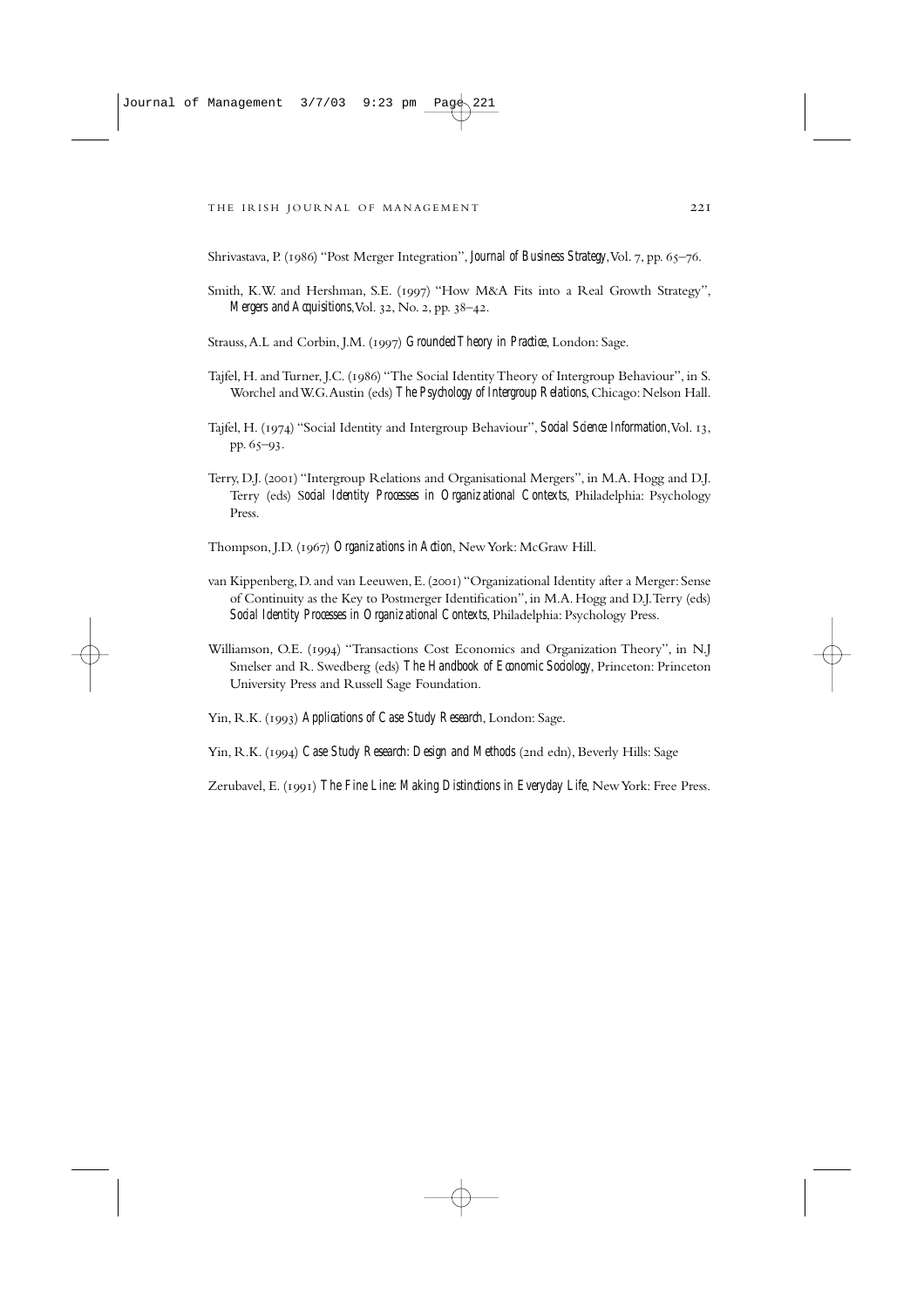# Subsidiary Divestment: The Case Of CDMI Ireland 1970-2002

. . . . . . . . . . . . . . . . . . .

#### RAY GRIFFIN

*Department of International Busines, Dublin Institute of Technology.*

## **ABSTRACT**

This paper examines an interesting and ever more common phenomenon –<br>the decision by a multinational corporation's (MNC) corporate headquarters (HQ) to divest itself of a subsidiary. This is an important phenomenon and one that is worthy of research within the emergent academic field of subsidiary strategy.While a number of studies have examined subsidiary divestment as a HQ decision-making process (cf. Jarillo and Martinez, 1990; Benito and Welch, 1997), this paper is to our knowledge the first academic study to undertake a theoretically grounded, case-study-based analysis of the phenomenon from a subsidiary viewpoint.

It is structured as follows. First, we carefully outline the commonly used arguments (from the traditional HQ-focused MNC literature) to explain why subsidiaries are divested. We then briefly describe the subsidiary strategy literature, stressing its concentration on strategic opportunities for subsidiaries while paying no heed of the strategic threats. The second half of the paper describes the preliminary findings from an extensive empirical investigation of an individual subsidiary's strategic response when threatened with divestment.This study positions itself as an interpretive, social constructionist endeavour aimed at understanding this phenomenon. Using interview data, supplemented by ethnographic data from a multitude of sources, collected over five years, from a subsidiary that has been through five changes in ownership in the last 22 years and finally closed down in early 2002, the study suggests the following hypothesis: subsidiaries that operate within the context of a pluralistic MNC strategy are less likely to be closed than subsidiaries that operate in the context of a unitary MNC strategy.This case-study sets the agenda for further work, to examine the relative predictive power of the research hypotheses, and thus draw tentative conclusions about the reasons why some subsidiaries are closed.

#### INTRODUCTION AND OBJECTIVES

There is understandable interest, from a range of perspectives, in the topic of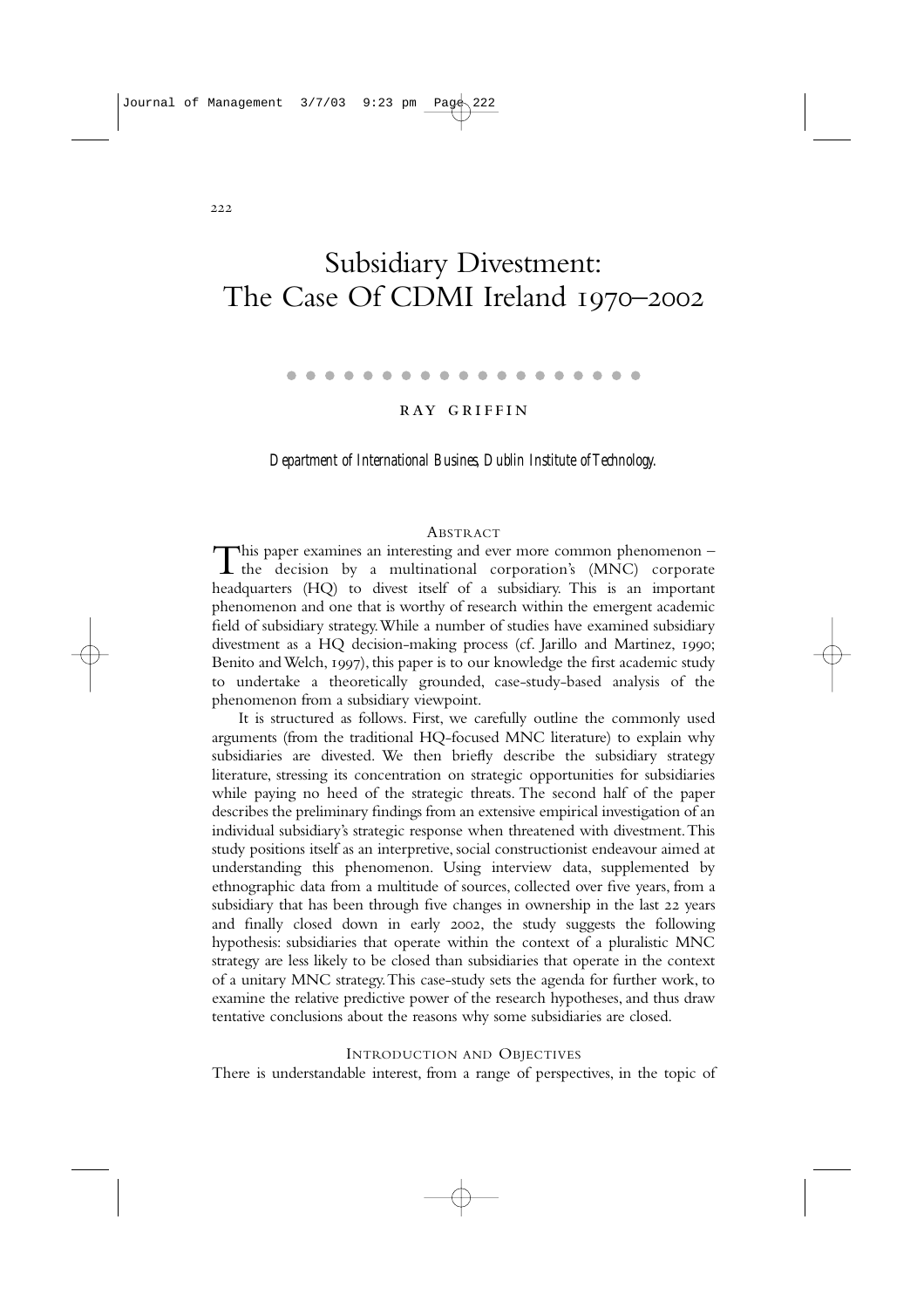MNC foreign direct investment (FDI). FDI is a major engine of economic growth, particularly so in Ireland (O'Connor, 2001). However, inward investment is only the starting point for understanding the MNC sector. It is useful to understand the contributing factors and processes influencing the ongoing investment decisions within MNCs, more particularly the role of subsidiaries in protecting their own futures. Boddewyn's study  $(1979)$  highlights the precarious lives that subsidiaries lead. In studying the investment and divestment events of 180 of the largest MNCs between 1967 and 1975, Boddewyn revealed that while the MNCs added  $\alpha$ , zoo subsidiaries to their networks, they also divested more than 2,700 subsidiaries.

More recent work has observed a similar ratio of investment to divestment (Padmanabhan, 1993, on UK MNCs; Barkema, Bell and Pennings, 1996, on Dutch MNCs; Benito, 1997, on Norwegian MNCs). The topic came to prominence in the late 1970s and early 1980s (Boddewyn, 1979, 1983; Van Den Bulcke et al., 1979; Wilson, 1980; Young, Hood and Hamill, 1985), mostly linked to concerns over job losses in host countries at a time of significant restructuring (Young, Hood and Firn 2001). Given the frequency of the phenomenon, understanding the nature of divestment decisions is of considerable importance for both academics and practitioners. While prior studies have looked at subsidiary divestment as a HQ decision-making process (c.f. Jarillo and Martinez, ), this paper is the first academic study to undertake an in-depth theoretically grounded case analysis of the phenomenon from a subsidiary viewpoint.

#### LITERATURE REVIEW

Subsidiaries are usually conceived as being an open-ended commitment by a MNC but the Boddewyn study (1979) and subsequent studies by Padmanabhan (1993) Barkema, Bell and Pennings (1996), Benito (1997) and León-Darder and Dasi-Coscollar  $(2001)$  advise that subsidiaries are far from secure, with all these studies suggesting that for every two subsidiaries added to an MNC network, approximately one will be divested.

#### **Understanding Divestment: HQ Perspective**

Turning now to the MNC divestment literature,we might first usefully note that the term international divestment usually refers to any procedure that decreases an MNC's activities outside its home country, ranging from suspension of a minor activity at a foreign subsidiary to the complete abandonment of all activities in a region (Benito and Welch, 1997). Broadly, divestment includes any action that implies a lower level of commitment to the functional scope of the subsidiary. In this study we accept the Benito and Welch (1997) definition of divestment, which they also term de-internationalisation, and concentrate on one of the most extreme forms of divestment, namely the closure or sale of a subsidiary (Boddewyn, 1979). Having defined what constitutes divestment of a subsidiary, we will now examine the considerable body of research that has concentrated on what leads to a HQ decision to make such a divestment.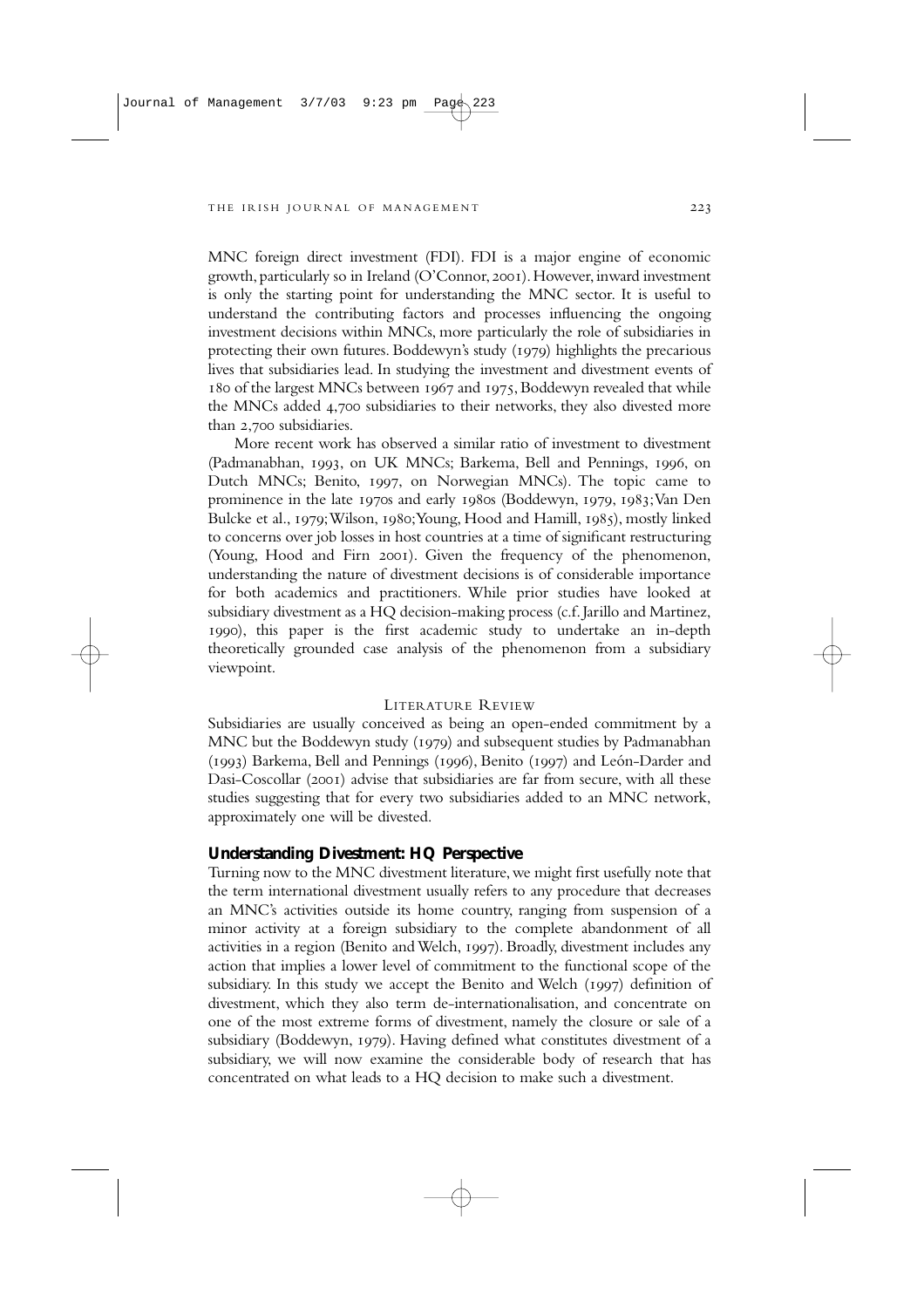Research has focused on three triggers of divestment (Benito and Welch, 1997: León-Darder and Dasi-Coscollar, 2001). The most oft-cited trigger of divestment is weak financial performance of either the subsidiary or HQ (Duhaime and Grant, 1984; Chang, 1996; Hitt, Hoskisson and Kim, 1997).

Second, within the HQ-centric stream many researchers consider it as axiomatic that when the original motives for investment fade away,so too should the subsidiary. Dunning's paradigm (1988) establishes three types of advantages that justify FDI – ownership, location and internationalisation – and consequently considers that divestment should occur if the three advantages were to substantially recede. Many other researchers, while concentrating on the entry strategies, also relate the circumstances of entry to those of leaving the host country (Geroski, 1991; Anagnostaki and Louri, 1995; Yang, 1998). Shapiro and Khemani ( $1987$ ) went considerably further, suggesting that the potential barriers to leaving a country are a component of the decisions by risk-averse MNCs to invest there. Indeed, when the UK elected not to ratify the social chapter of the 1992 Single European Agreement, attractiveness to FDI was at the forefront of its mind. Host country orientation can be a significant dynamic when HQ considers divestment.

Last but not least, Ghertman (1988) has suggested that individual instances of divestment are rarely an isolated phenomenon, but are more commonly associated with a pattern of other divestments, resulting from a reassessment of international operations.The study of the processes of internationalisation usually focuses on selecting the countries for investment, the phases of international expansion and the modes of managing foreign operations. León-Darder and Dasi-Coscollar (2001) point out that this process view of internationalisation implicitly assumes that divesting a subsidiary is a failure, when, in fact, it is more frequently a response to change in the composition of the corporation's assets in relation to its markets (Porter, 1986). Divestment is frequently part of a process of optimising international activities, which is more often than not accompanied by the preservation or growth of other parts of the MNC network (Clarke and Gall, 1987). In support of this contention, substantial work has been undertaken on the topic of international relocation and production switching (Buckley and Mucchielli, 1997). Within this well-trodden area of study, divestment is entirely regarded as being a HQ decision. In these circumstances, the HQ first decides upon a strategy of reorganising international operations, including divestment, and then makes a determination on which investments to divest (Clarke and Gall, 1987; Drummond, 1995). As a result subsidiaries can suffer the consequences of a phenomenon for which they are, at most, only partly responsible (León-Darder and Dasi-Coscollar, 2001).

Benito and Welch (1997) conclude that the extent of internationalisation of the MNC is an indicator of the level of commitment to international operations. Analogous to this view, is the fact that divestment is more likely to occur abroad than in the home country, suggesting that HQ's level of engagement with an individual subsidiary is a key variable within the context of divestment (Boddewyn, 1983; Drummond, 1995). As well as commitment, there is evidence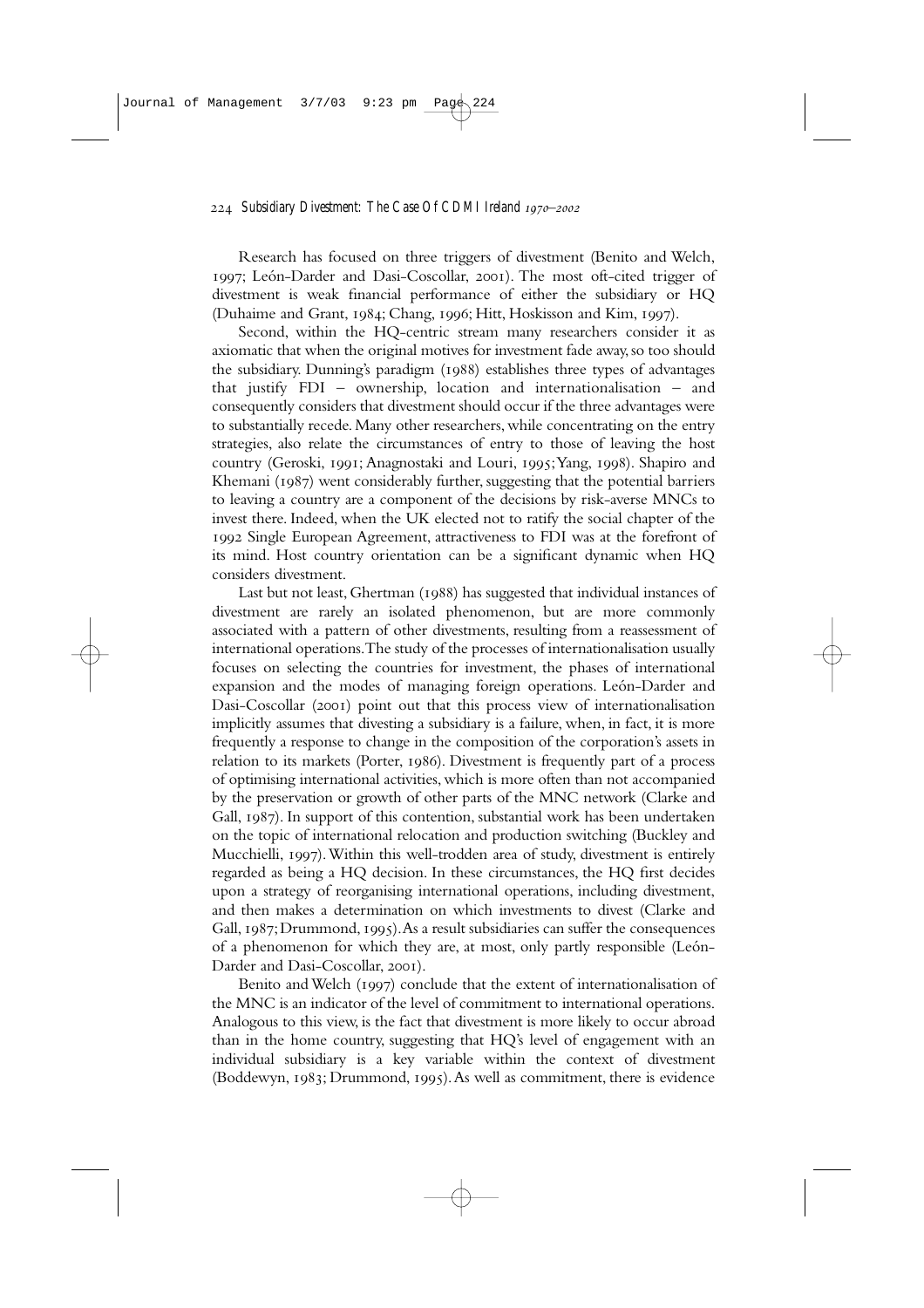that the multinationals with the greatest international fluency develop capabilities that enable them to reduce the barriers to entry to new markets and accumulate experience that allows them to incorporate foreign subsidiaries more successfully (Barkema, Bell and Pennings, 1996). An overwhelming amount of the studies within this area, that take a strictly HQ vantage point, conclude that the unsatisfactory performance of a subsidiary is the most common cause of divestment from the MNC (Boddewyn, 1979; 1983; Bugelman, 1983; Duhaime and Grant, 1984; Clarke and Gall, 1987; Li and Guisinger, 1991; Benito and Welch, 1997; Siegfried and Evans, 1994; Benito, 1997; León-Darder and Dasi-Coscollar, 2001).

## **Understanding Divestment: Subsidiary Perspective**

Research in the field of international business during the past two decades has started to provide an increasingly rich picture of the nature, strategy, and organisation of the MNC.A still-emerging stream of research within the general school of MNC research, identified by Birkinshaw and Morrison (1995), takes the subsidiary as the unit of analysis. The point of departure for this stream is Hedlund's (1986) contribution of the heterarchical model of the MNC, which lead to the development of a network approach to understanding MNCs. As opposed to the traditional hierarchical or HQ centric view, whereby subsidiaries are implicitly perceived as subservient children to an all powerful parent corporation, the heterarchical model suggests that HQ and subsidiaries can more usefully be conceived of as a network where both are dependant on each other. The principal difference between this conception and that of the hierarchical perspective is the degree of power it confers upon subsidiary management.This heterarchical approach takes it as self-evident that subsidiary management is capable of deliberate and conscious strategies to affect power outcomes.

As a result of this new conception of subsidiaries, a body of research has developed around the issues of subsidiary initiatives and mandate expansion (White and Poynter, 1984; Birkinshaw 1996; Delaney, 1998; Taggart 1998), procedural justice (Kim and Mauborgne, 1997), appropriate parenting styles (Goold and Campbell, 1987) and corporate entrepreneurship (Molloy, 1992; Birkinshaw, 1997). These studies develop the idea that subsidiary roles, once established, can evolve over time, opening the way to conceive subsidiary development as a dynamic process through which foreign subsidiaries can modify their strategic position inside the whole corporation (Birkinshaw and Hood, 1998). There is no shortage of research dealing with subsidiary strategies and subsidiary roles (for an overview of the extensive literature see Birkinshaw and Morrison,  $1995$ , or Taggart,  $1998$ ). Consistent with these themes has been the emphasis on the role of the subsidiary manager as a key instigator in the development of the subsidiary (for example, Roth and Morrisson, 1990; Molloy, 1992; Birkinshaw, 1996; 1997; Birkinshaw and Hood, 1997, 1998; Delany, 1998; Taggart, 1998; Griffin and Fairhead, 1999). For example, Delany (1998) suggests an eight-stage model of development for MNC subsidiaries with specific guidance for the subsidiary management team at each stage. The key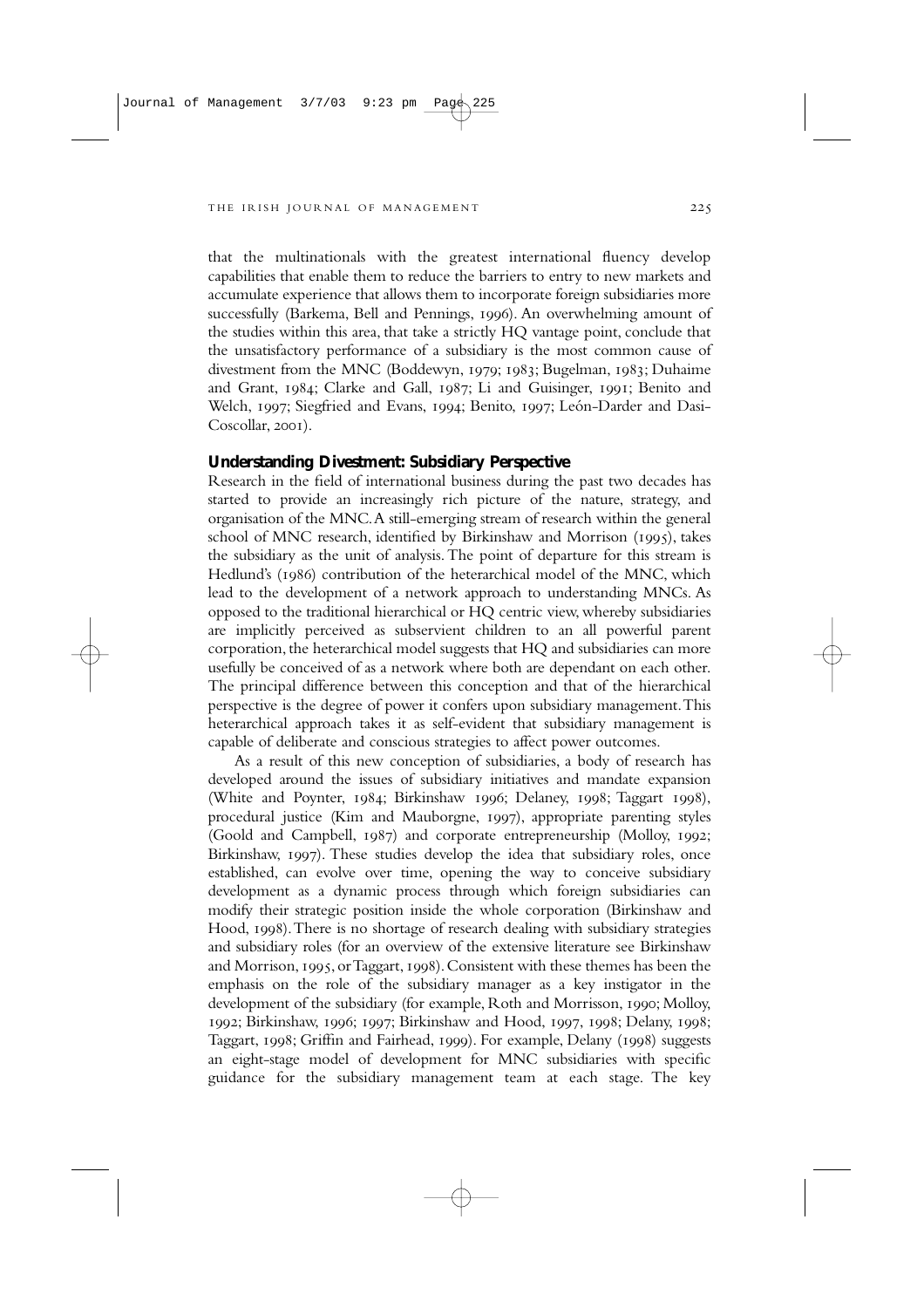recommendation from Delany's research is that subsidiary managers need to change their mindset from one of obedience to HQ (what he terms boy-scouts) to of one being proactive initiative takers (subversives).

Yet, even though subsidiaries are currently the object of intense interest, remarkably few of these publications address the issue of divestment.Most discuss typologies of subsidiary strategies or subsidiary characteristics associated with the different subsidiary strategies/roles. In short, the *strategic opportunities* of subsidiaries seem to generate more attention than their *strategic threats*.

While León-Darder and Dasi-Coscollar's study (2001) did specifically look at the issue of divestment from a subsidiary viewpoint, in examining the factors that precipitated subsidiary divestment in  $284$  Spanish subsidiaries, they adopted their hypothesis from the HQ centric stream of research,and consequently tested factors such as a decrease in competence, profitability and involvement, as well as relative size and age of joining. While their results were not resounding, they concluded that lower profitability is related to divestment, although involvement with other units reduces the incidents of divestment, and that acquired subsidiaries had a greater likelihood of being divested than greenfield units.

The literature has not, in any substantial way, examined subsidiaries' strategic response to divestment. One possible reason for this apparent lack of interest is circumstantial, since it is notoriously difficult to get data from failed subsidiaries. Not withstanding individual's reluctance and inability to discuss failure in an unbiased manner, the key actors typically leave the scene quickly (Benito, 1997), often months before the receiver arrives. However, given the high rate of subsidiary divestment it was only a matter of time before a researcher was in the middle of a longitudinal study when a receiver arrived at the research site.

METHODOLOGICAL DISCUSSION AND CASE-STUDY INTRODUCTION Against this theoretical backdrop and bearing in mind the research issues, which emerge from it, after some brief methodological discussion, an extensive case study will be introduced. This tells the story of the managers of an Irish subsidiary's 22-year long strategic response during which it was episodically threatened with divestment. Collected over four years from a subsidiary that has been through five changes in ownership in the last 22 years and was finally closed down in early 2002, the managers (and Receiver/Liquidator) clearly attribute the failure of the subsidiary to HQ intervention which prevented the subsidiary from pursuing a strategy of survival.The analysis of this case concludes by proposing a hypothesis, setting the agenda for further work that would examine the relative predictive power of the research hypotheses and thus draw tentative conclusions about the reasons why some subsidiary divestments result in closure.

Inevitably, whatever research strategy is selected it entails compromises and limitations.The quintessential characteristic of single case study research is that it strives towards an holistic understanding of a complex and unique cultural system of action (Feagin, Orum and Sjoberg, 1991). Single-case studies are ideal for bringing to light revelatory cases that confirm or challenge a theory, or represent a unique or extreme case (Yin, 1994). They are, however, not sample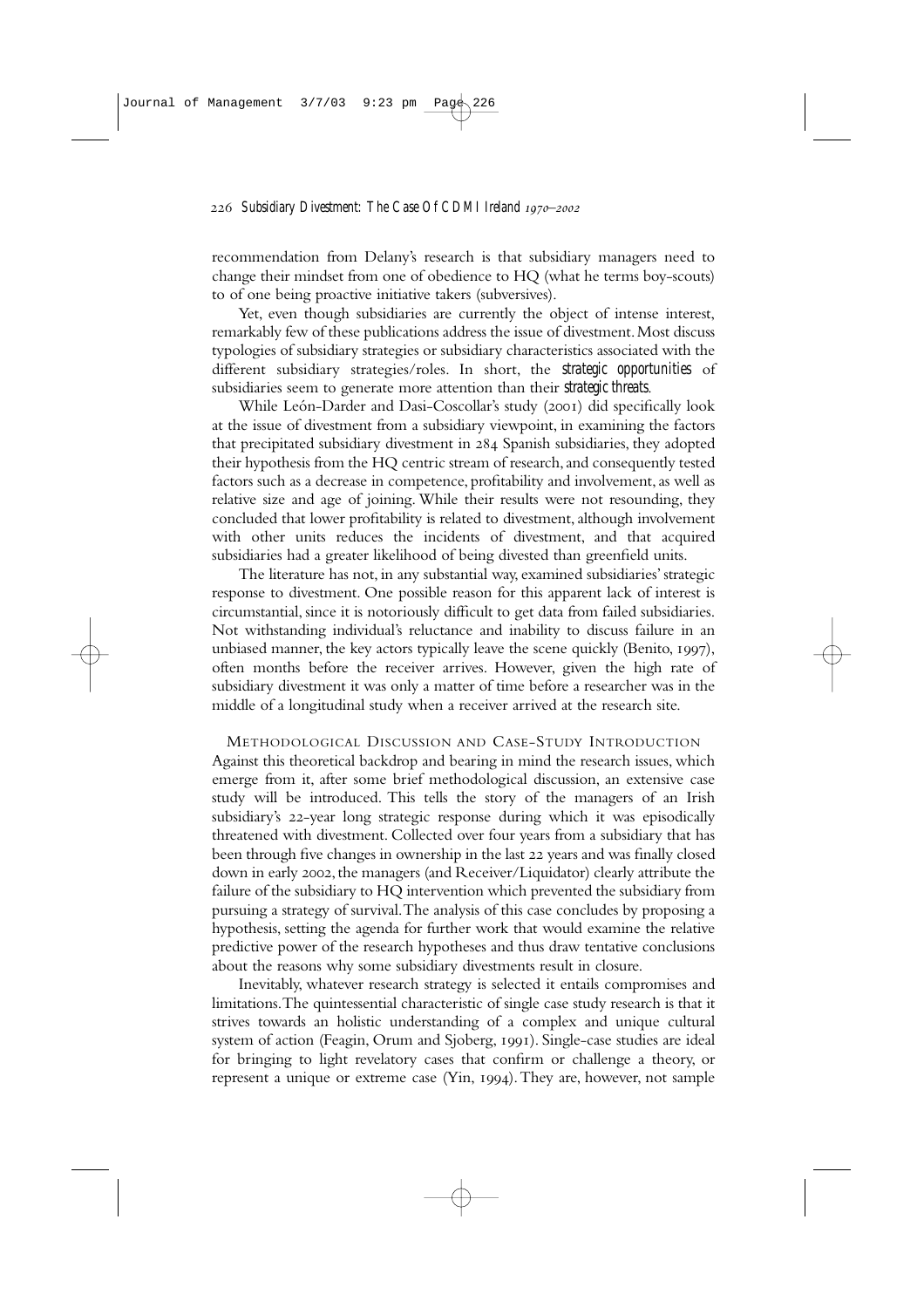surveys and consequently do not offer normative or generalisable explanations of phenomena.

The fieldwork on which this paper is based took place between December 1997 and July 2002. In the case presented here, a series of personal interviews with the general manager (GM) and senior managers (an average of four indepth interviews per informant) were supplemented not just by internal documents (which were mainly used to corroborate the interviews (cf. Denzin, 1978; Jick, 1979) but specifically by an 'action learning' dissertation written by one of the subsidiary's managers.

The research was conducted in two phases. The first phase consisted of interviewing several managers within the organisation. The research was conducted in accordance with a broadly interpretative approach (Burrell and Morgan, 1979) and consonant with many of the precepts of 'grounded theory'  $(Glaser and Strauss, 1967)$ . Indeed the topic of this paper arose as a result of the activity at the research site, and were the subsidiary to have averted closure, or the study to cease earlier, the complexion of the case would, undoubtedly, have been totally different.These first-phase interviews were carried out not just with past and present GMs but also with senior managers, such as the financial controller (FC), within the subsidiary. Thus a 'convergent interviewing' method (Dick, ) was used, whereby inconsistencies between respondents were highlighted and investigated in later interviews. It further served to broaden and deepen understanding of the case and its context.The aim, however, was not just to take account of the subjective experiences and interpretations of the interviewees (Burrell and Morgan, 1979; Brenner, 1985) but to develop higher order explanations of their interactions (Geertz, 1973).

Thus, the second phase of the research involved the presentation of the case study and researcher interpretations of these to the interview participants.The purpose of this phase was partly to correct factual errors and to gather additional detail to enrich the case. It also, very importantly, enabled both the interviewees and researchers to further develop and refine earlier interpretations. Part of the stimulus for this was the introduction of theoretical ideas from the MNC literature. It was in this way that the researchers were able to introduce and substantiate the significant role of various discourses as high-level 'programming' devices for HQ/subsidiary interactions (Geertz, 1973). The corrections and reinterpretations of the data, made at this stage, were then fed into the case and contributed to the theory-building process.

Prior to the commencement of each interview, certain assurances were made about confidentiality. To this end, all names, places and identifying traits have been obscured from the case, which is presented below in the form of a case study, in which the participants recollect how their behaviours and interpretations, in respect of HQ, have evolved over a 22-year period.

HQ/SUBSIDIARY RELATIONSHIPS WITHIN CDMI CORPORATION **Background**

CDMI Kerry went through five HQ's before it went into receivership in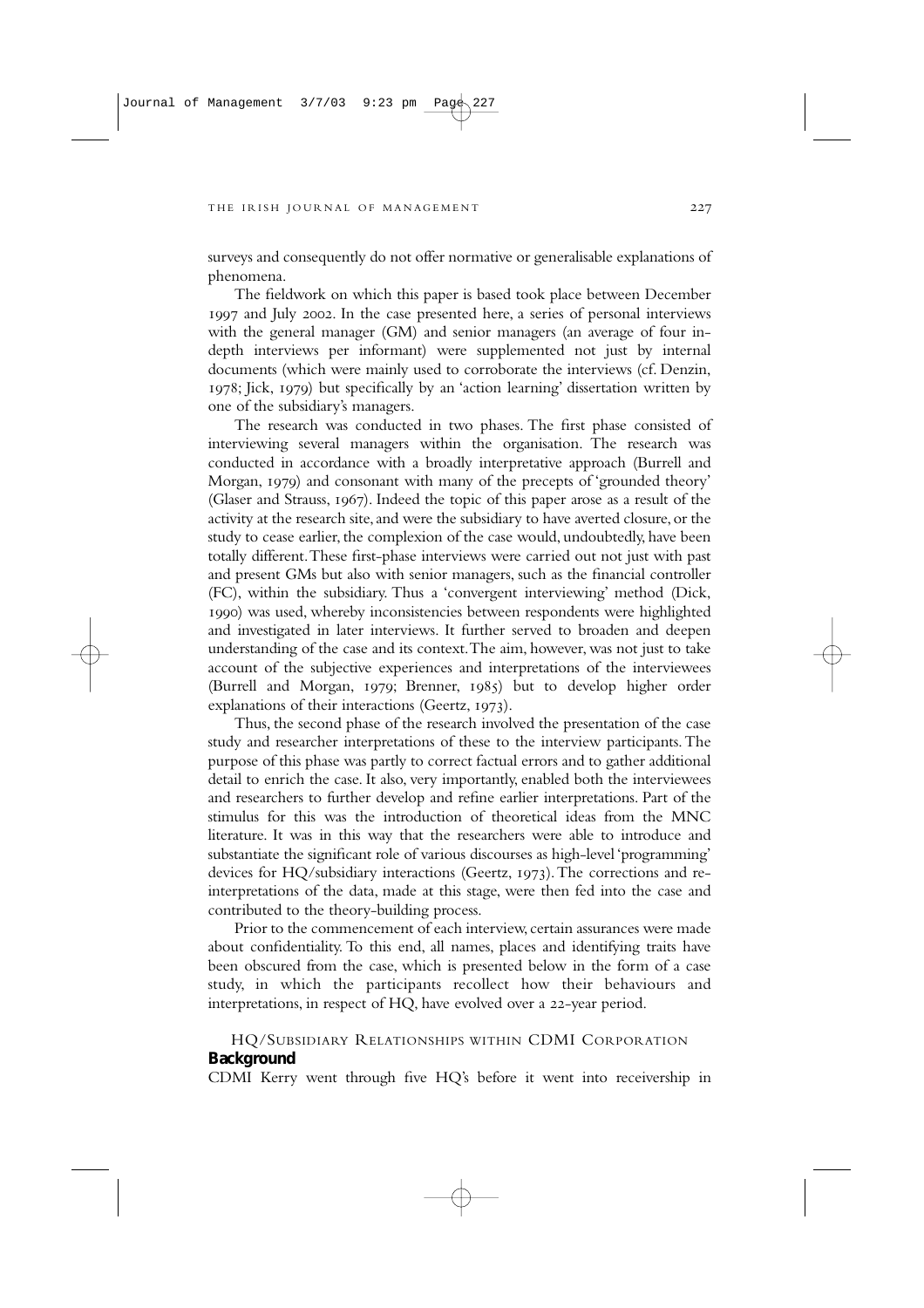February 2002. The plant was originally established in 1980 by an Irish ex-pat Bill Daly, who had worked for Component Design & Manufacture (CDM) in Santa Fe since it was established in 1971 and was eager to relocate back to Ireland.While the plant was originally conceived as being a manufacturing site for joysticks, it swiftly moved into peripheral manufacture before evolving into a contract manufacturer for Original Equipment Manufacturers (OEMs). With significant financial support from the IDA (Irish Development Authority) and strong consumer demand for its products the plant became successful.By the end of 1982, the plant was highly profitable, employing 300 people in design, manufacture and sales. As a result of this early success, CDM had a hands-off approach in its Irish plant.

# **The First Divestment**

CDM was bought out by a US Fortune 500 company in 1986 and as part of the sale CDMI was to be divested. After two years of uncertainty CDMI was eventually sold in to Switch Tech Inc. Soon after joining the group, Switch Tech made an acquisition of a much larger business in Asia, which placed huge demands on the senior management and the financial position of the group. Consequently CDMI were left to their own devices, with the exception of having to repatriate profits to their parent company. During this time the plant developed a survival capability, learning how to aggressively sell their contract manufacturing services and quickly reconfiguring their total operations so as to secure new orders.

## **The Second Divestment**

Switch Tech failed to turnaround their Asian investment and eventually filed for bankruptcy. Under difficult circumstances, CDMI started to make contingency plans a year in advance of the actual insolvency.These contingencies ranged from the immediate issues, such as short-term cash flow and a communication strategy targeted at key customers, to examining the long-term strategic options for the plant. Senior management of CDMI initially considered a management buyout, but unable to raise the equity they turned their attention to a trade sale.They made contact with government agencies and systematically made overtures to possible buyers. Switch Tech was not the only company in that sector having difficulty in 1992 and CDMI grew aware that they were unlikely to find a suitable buyer. CDMI sales manager, John Rodgers made contact with a Canadian venture capital company,Atlantic Design Consultants, who specialised in making short-term investments in distressed situations.

ADC was attracted to the plant's profitability and independent management and eventually bought CDMI once Switch Tech went bankrupt. Almost immediately after the deal, both ADC and CDMI worked to find a new owner.

ADC put considerable effort and investment into enhancing CDMI for the market, and as a result of that investment and a favourable market the plant thrived. Particular effort was paid to design and sales activities.According to John Rodgers, sales manager 1989-2000 talking in 1999, CDMI "won a load of new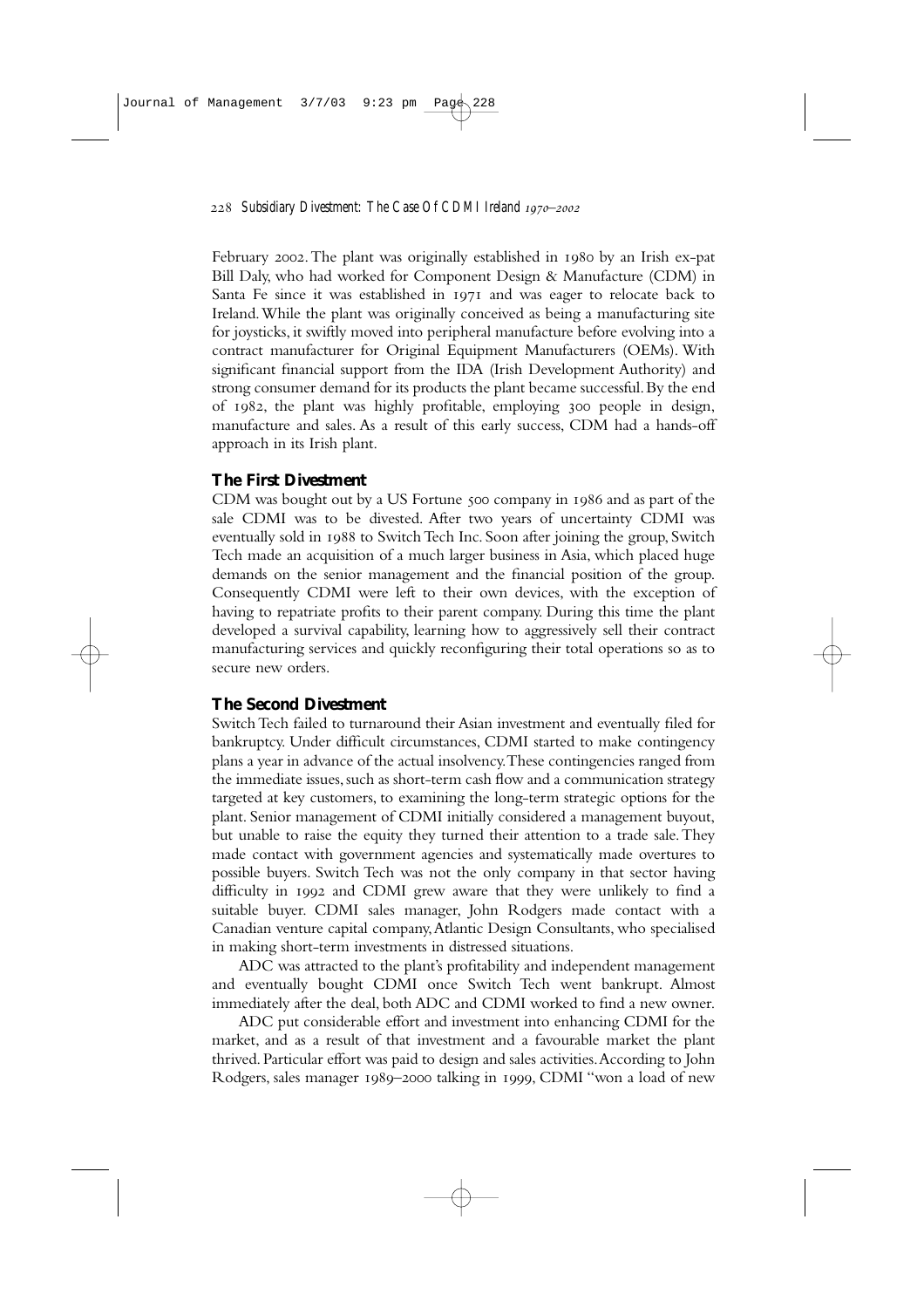business, had great contract diversity [and] started selling our own branded goods.ADC really nursed the business back to strength…"

## **The Third Divestment**

The independence of CDMI management was a key aspect of ADC's sales pitch for the plant. Both ADC and the management of CDMI negotiated the third divestment which eventually came almost three years later when, in 1997, CDMI was sold to Summit, a US supply-chain operator in the PC business.

Summit had never operated outside NAFTA, or indeed the OEM contract market, and consequently part of their attraction to CDMI was the capable and self-reliant management team. However, as the relationship developed, Summit, like Switch Tech before, had difficulty managing the independent business and took steps to limit the autonomy of what one Summit manager called a 'renegade outfit'. Over time Summit encouraged CDMI to concentrate solely on the OEM market where volumes are much more substantial. CDMI vigorously resisted this effort, believing competitive strength came from being active in both the branded and the OEM markets.Traditionally,CDMI's branded market products became OEM products over time and operating in both markets had allowed the firm to skim the market before entering lower-margin, high-volume production. The argument, more a fight over autonomy than anything else, soured the relationship. CDMI felt that they were being dragged down market and during this time many of the firm's designers left to pursue better opportunities.

Unbeknown to Summit, in 1996 CDMI successfully challenged a patent held by a key competitor in the OEM market – Apex – allowing it to manufacture digit tracers for laptops. Throughout the 1990s, OEM had consolidated and often sought one supplier for tracers, rollerballs and mouses, restricting CDMI's ability to compete.This led to CDMI successfully obtaining an exceptionally large contract from Freelance Computing. The contract was generated by CDMI's own sales effort and gave the plant a huge and stable production volume as well as entry to an enormous new reseller market. CDMI were included in Freelance's planning and R&D processes.

The only competition for the contract had been Apex, who had considered and rejected the idea of building a plant in Ireland, specifically to service the Freelance contract.Apex was Freelance's preferred supplier in the US.

#### **The Fourth Divestment**

Folding the Irish plant into their operations was a more difficult task than Summit anticipated. However the HQ was still positively disposed towards their Irish plant and were focused on growing the business.Over time a rift developed between both sets of management and CDMI started, once again, to think of its options.

The obvious candidate was Apex. CDMI had got to know the team while challenging Apex's patent and the relationship had intensified between the two organisations when they were both competing for the Freelance contract.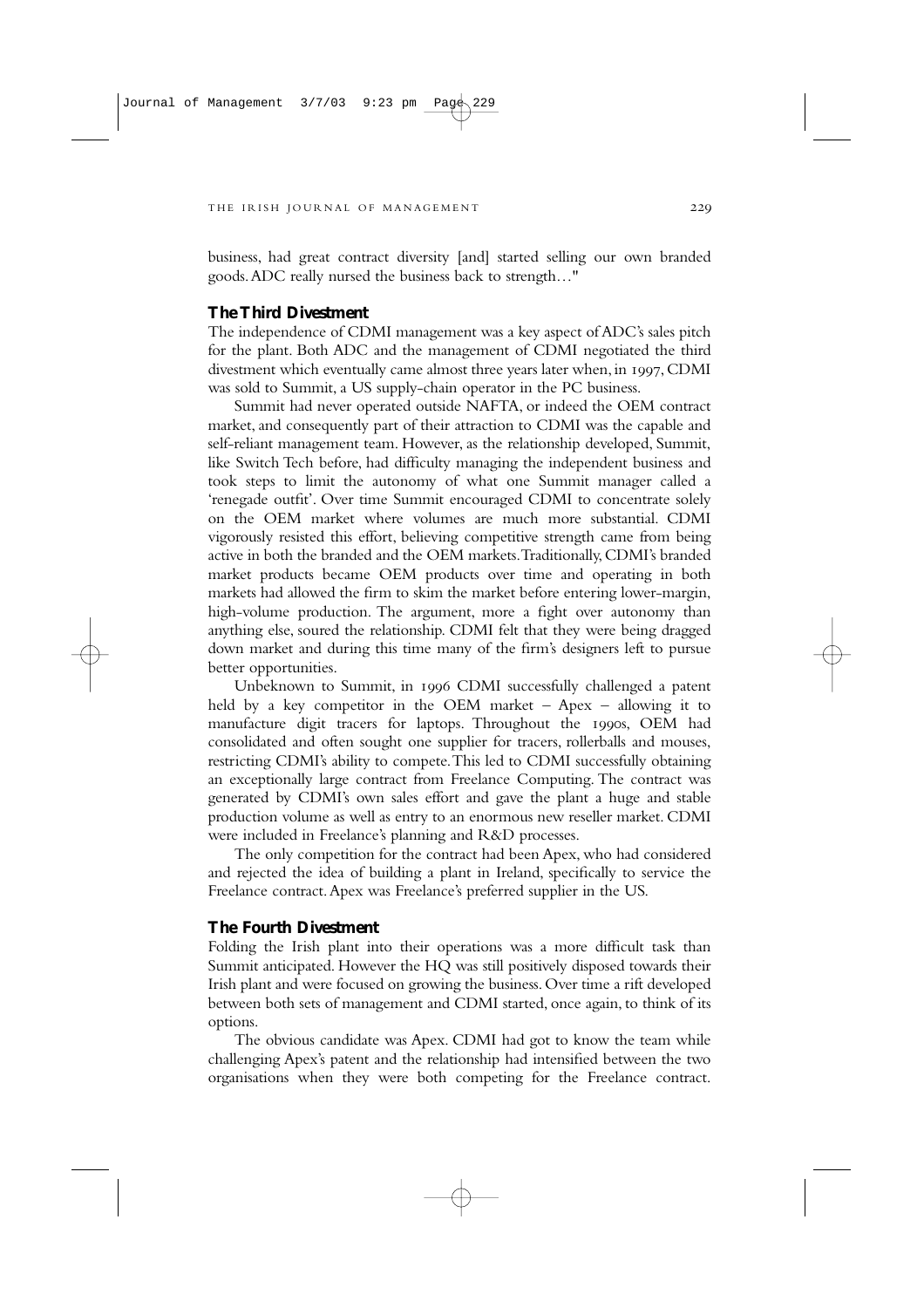Indeed, at the time of the competition for the Freelance contract, CDMI had suggested to Summit that a trade sale to Apex might articulate a higher price for the business than would normally be available, as Apex had a strategic need to maintain their relationship with Freelance. As the relationship deteriorated CDMI approached both Apex and their contacts in Freelance to sound them out over whether they would be interested in buying the plant.Apex took the hint and opened negotiations with Summit that led to a buyout of the plant. Under Apex, the plant initially thrived, with the Irish management given significant autonomy.

## **The Fifth Divestment**

Once the honeymoon was over, CDMI realised that Apex was willing to do the work that Summit had not been capable of controlling CDMI.Apex demanded the plant comply with group strategy and this impacted on CDMI on many fronts. First, Apex did not allow branded sales, as they felt they harmed their relationship with their OEM customers.Without a façade of consensus building, they unilaterally informed CDMI management that they no longer would permit this activity.To ensure that this policy was implemented they directed that the sales department, lead by John Rodgers, should report directly to Apex's European HQ in London. John, who had been instrumental in the survival of the company, not least in attracting the Freelance contract, reacted badly to the new arrangement and resigned soon afterwards. A number of respondents identified John's departure as being a defining moment for CDMI's changing capabilities. CDMI management made tremendous efforts to attract John to stay, but they were hamstrung by Apex. As a result of John's departure and Apex London's focus on large OEM contracts, CDMI did not win new business and slowly lost existing contracts. Soon after John's departure, Apex integrated CDMI's accounting function with its own. From then on, although CDMI remained a net contributor to the group, new transfer pricing arrangements were used as a method of allowing CDMI's debt to rise significantly.

Towards the end of 1999, Freelance came under significant pressure, which resulted in a corporate restructuring, this led to the closure of their Irish plant. At that time the Freelance contract accounted for over 80 per cent of CDMI's production and consequently the plant was once again under significant pressure. Over the following four months the plant rapidly downsized but in the absence of new sales contracts and mounting debts, it was attractive for Apex to let CDMI collapse. On the 12 March 2002, after withdrawal of support by Apex two months earlier,CDMI's creditors succeeded in having the plants assets liquidated. On taking over the business, the Receiver noted his surprise "that they survived as long as they did, this business has been on its last legs since 1988 ... I mean this business has been through so much and they just kept on going."

#### **ANALYSIS**

The purpose of this paper, as we have suggested earlier, is to examine the issue of divestment from the subsidiary viewpoint.This case richly demonstrates the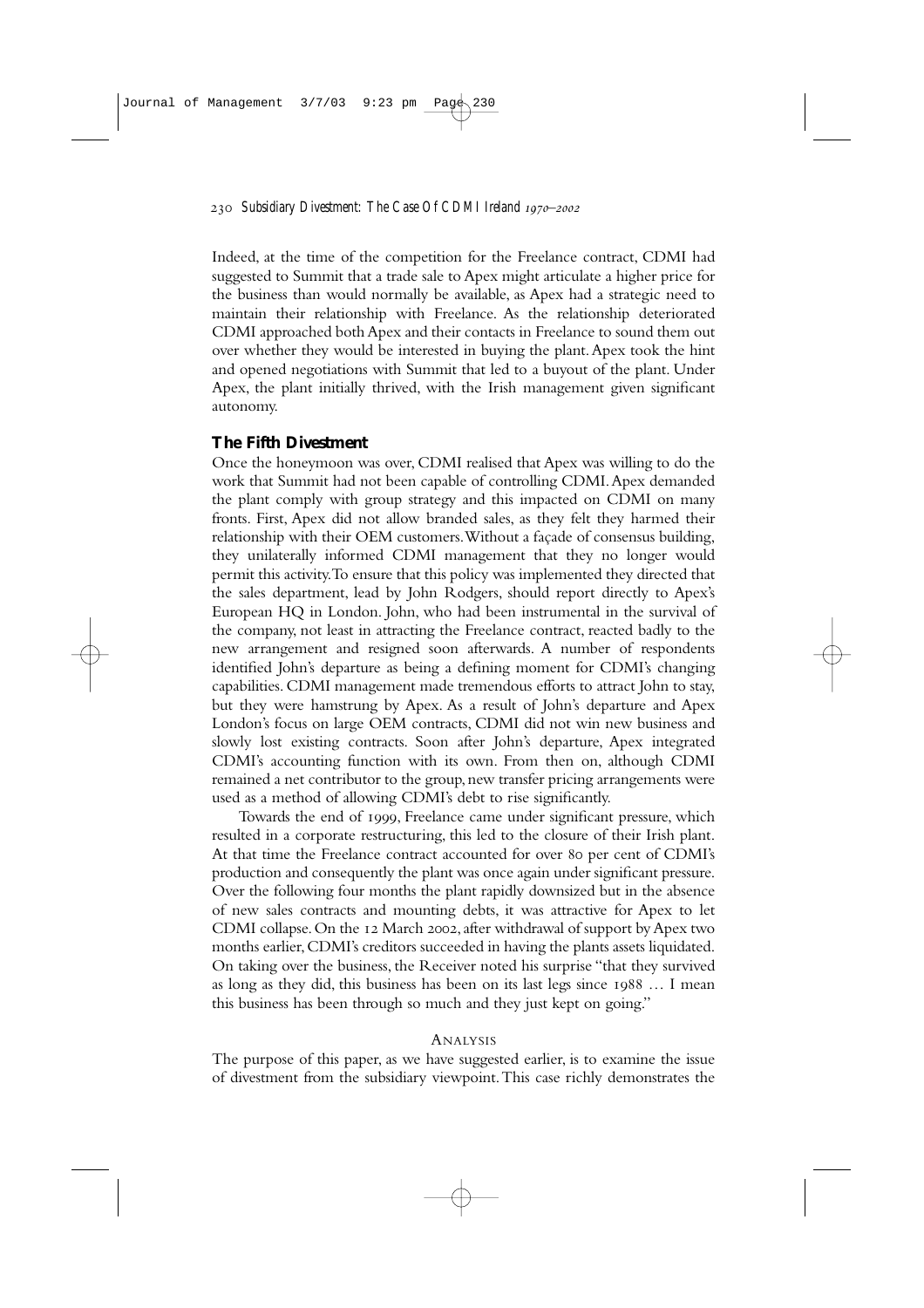strategic threats that subsidiaries can be subject to and also draws attention to the survival instinct of subsidiaries. Thus in the following sub-section, it was considered important to briefly reiterate the triggers for subsidiary divestment from a HQ standpoint and consider them in terms of this case. In doing this, it becomes apparent that each explanation is only a part of the picture delineated by this case — emphasising some aspects and being largely blind to others.This is therefore, in effect, a multi-lensed analysis, somewhat in the manner of Allison's  $(1971)$  discussion of the Cuban missile crisis, leading us to make conclusions based on a more complete explanation of the case data. Finally, in the closing section, the implications of analysis are drawn out, suggesting an original hypothesis, to be tested in further work, developed from the case data that suggest how subsidiary divestment can be better understood.

#### **Subsidiary divestment: HQ perspective.**

As noted earlier in the literature review, a considerable body of research has focused on explaining a HQ decision to divest a subsidiary.The case data support all three of the cited triggers for subsidiary divestment (Benito and Welch, 1997). Clearly, CDMI was struck on a number of occasions by poor financial performance and the financial weakness of its parent company (Duhaime and Grant, 1984; Chang, 1996). This was most strikingly evident in Switch Tech's divestment of CDMI, but was also a component of Apex's decision. CDMI was also subject to divestment as a result of the HQ's original motives for the investment disappearing, although this is not necessarily in line with the Dunning (1988) paradigm. Apex lost interest as a result of the loss of a big contract, CDM lost interest partially as a result of Bill Daly's link with the owners of CDM being broken and ADC sought divestment when its investment objectives were met. This is not neatly explained by Dunning's ( $1988$ ) three types of advantage – ownership, location or internationalisation. It was also the case in a number of instances that CDMI's divestment was associated with a new HQ strategy (Porter, 1986; Ghertman, 1988), frequently as part of a process of optimising activities but also as a form of international retrenchment. CDMI was subject to a number of the divestments, most notably Summit's divestment, as a result of its parent's inadequate international experience (Barkema, Bell and Pennings, 1996), but while a factor, again it was not the compelling motivation for the divestment.

While each of the cited reasons for closing a plant are interesting and prevalent in the case they fail to provide a complete explanation for any of the divestments that CDMI underwent. Divestment decisions tend to be messy and consequently do not easily relate exclusively to any particular trigger. In many instances the divestment decision related to the tacitly held views of the actors within the network. However, many MNCs are forced to rationalise their actions and this leads to a simplification and an unhelpful reification of the source of the divestment.

UNDERSTANDING DIVESTMENT FROM THE SUBSIDIARY PERSPECTIVE While research in the field of international business has increasingly examined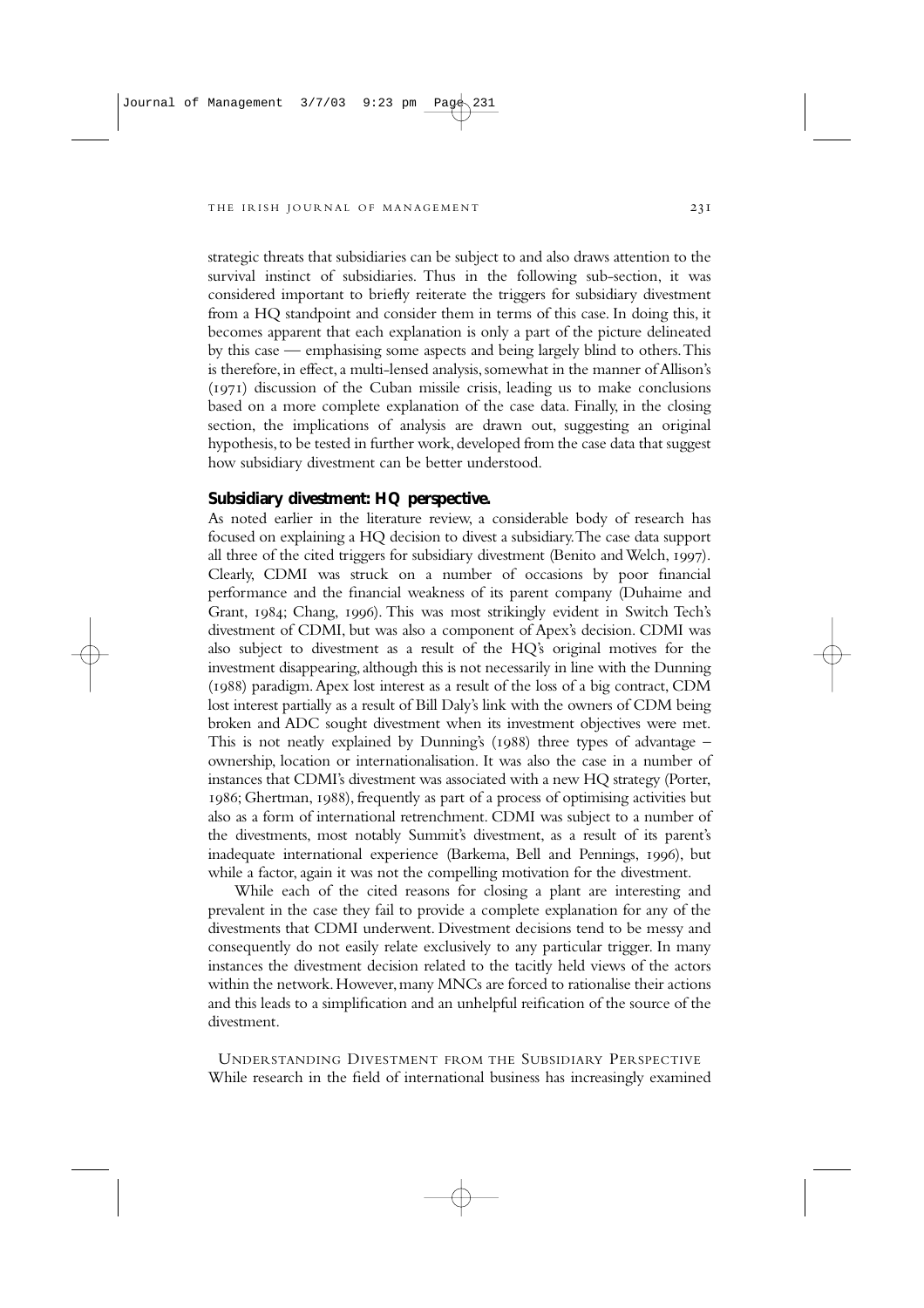the MNC from a subsidiary viewpoint, it has to date not examined subsidiaries strategic response to divestment. This body of research has, however, firmly established the concept of subsidiary's management instrumentality in subsidiary strategy making – developing and implementing strategies to expand and sustain their subsidiary. Obviously of key interest to a strategically minded subsidiary is preventing divestment and if that is not possible surviving divestment. On four occasions CDMI survived divestment and on the fifth occasion CDMI closed. Managers clearly attribute the closure to the parenting style of Apex, which thwarted CDMI's natural survival instinct. Before each previous divestment, CDMI prepared for survival in advance of the divestment, moving aggressively to assure its own continued existence post-divestment. By the time CDMI was bought by Apex, the company's longstanding management had an acutely developed survival capability and this was dismantled by Apex as it attempted to integrate the furiously independent unit into its network. When difficult conditions arose, as they had frequently done in the past, the management of CDMI had no means of achieving a positive divestment.

This analysis suggests the following hypothesis, suitable for testing over a wider population of divestment instances: subsidiaries that operate within the context of a pluralistic MNC strategy are less likely to be closed than subsidiaries that operate in the context of a unitary MNC strategy. Pluralistic MNC strategy is one where both HQ and subsidiary recognises that differing units within the whole MNC naturally have differing agendas and these agendas include preservation instincts.This is best typified in the case by ADC's pluralistic strategy that included CDMI in the divestment process. Conversely, a unitary MNC strategy ignores the plurality of views and seeks to impose a singular strategy, organisation and agenda within the MNC,that of the HQ.Within this case,Apex enforces a unitary strategy that led to the departure of key actors within the subsidiary and a mounting burden of debt on the subsidiary that removed the plant's ability to act in its own rational self-interest. Indeed when Apex chose to divest itself of CDMI it did not consider that the unit could play a role in affecting a more seemly exit for the HQ, possibly saving the plant in the process.

#### CONCLUDING REMARKS AND MANAGERIAL IMPLICATIONS

This paper has sought to provide insight into the topic of divestment from a subsidiary viewpoint by developing an extensive case study.The case study data lead us to conclude that the current comprehension of the triggers for divestment are overwhelmingly based on HQ-centric research, which are overly simplistic, and fail to capture the messy nature of divestment decisions.There are three triggers identified in the HQ-centric literature:

- . Poor financial performance and the financial weakness of the entire MNC;
- . HQ's motives for the original investment disappearing;
- .A new HQ strategy of optimising international activities.

These triggers do not appear from the case to operate as distinctively as the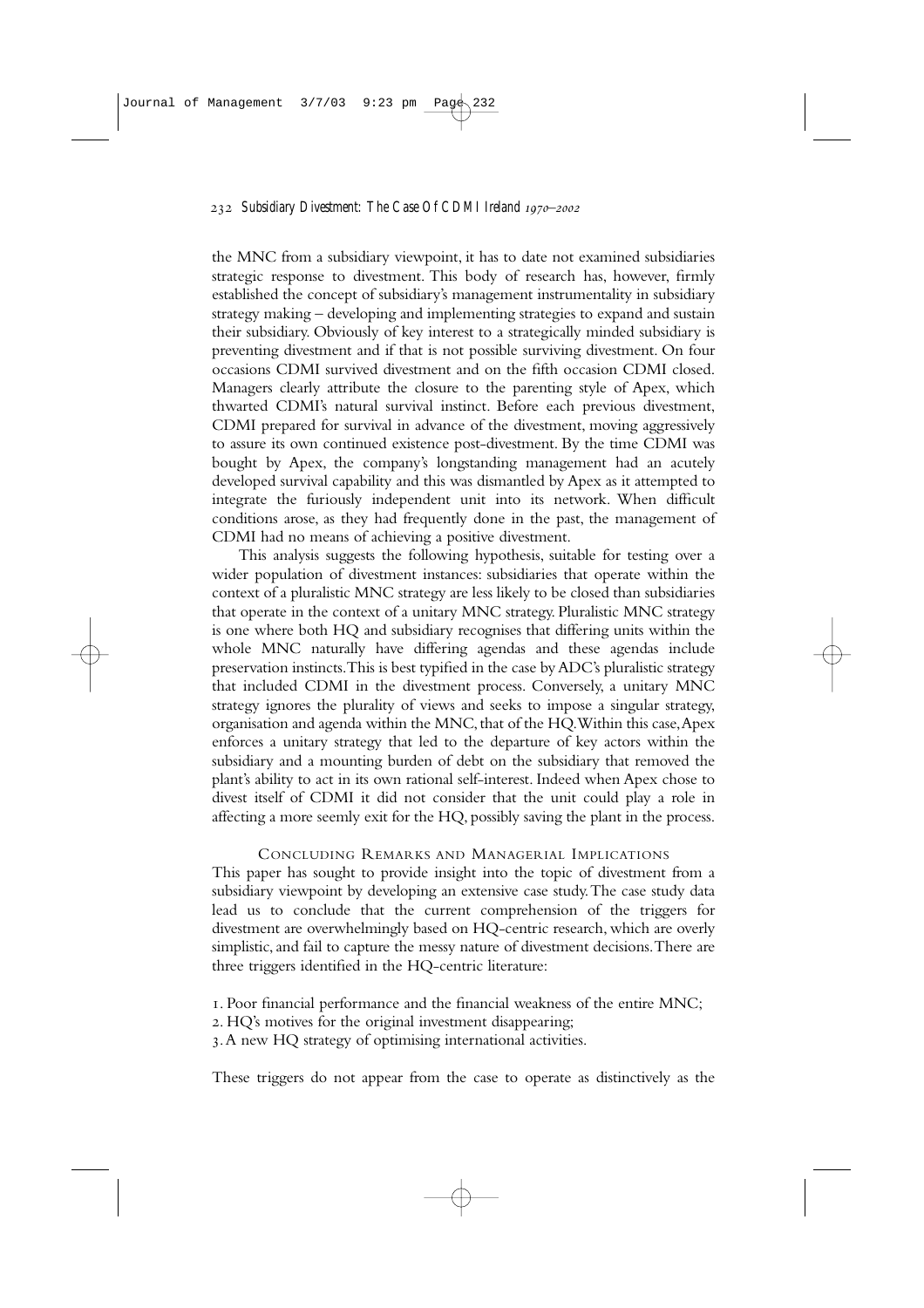literature implies. Most particularly, the literature fails to consider how both HQ and subsidiary management interpret these triggers and how the resulting political and sense-making processes of both types of manager determine the outcome of divestment decisions. Perhaps HQs are not particularly interested in properly explaining why they divest subsidiaries, and many subsidiaries that are divested do not wish to, or are not capable of participating in research.

The results of this study have important managerial implications. Clearly, within the context of subsidiary strategy, a focus on strategic threats, as well as opportunities, is exceptionally important.The case illustrates that subsidiaries are in a position to participate actively in their own divestment. In this instance, being prepared for divestment and, more importantly, being in a context that allowed the subsidiary to be prepared for divestment,were critical in determining whether the subsidiary survived divestment. These findings suggest an interesting hypothesis, not looked at before, that may provide the key to better understanding the arbitrariness of outcomes for subsidiaries when they are subject to divestment.

## **Author**

Ray Griffin *is a lecturer in International Business Studies at Dublin Institute of Technology.This research project was started while studying under James Fairhead of the Department of Management and Marketing at University College, Cork.*

#### REFERENCES

- Allison, G. (1971) *The Essence of Decision: Explaining the Cuban Missile Crisis*, Boston: Little Brown.
- Anagnostaki, V. and Louri, H. (1995) "Entry and Exit from Greek Manufacturing Industry: A Test of Symmetry Hypothesis", *International Review of Applied Economics*, Vol. 9, pp. 86-95.
- Barkema, H.G., Bell, J. and Pennings, J.M. (1996) "Foreign Entry, Cultural Barriers, and Learning", *Strategic Management Journal*, Vol. 17, pp.151-66.
- Benito, G.R.G. (1997) "Why are Foreign Subsidiaries Divested? A Conceptual Framework", in I. Björkman and M. Forsgren (eds) *The Nature of the International Firm: Nordic Contributions to International Business Research*, Copenhagen: Copenhagen Business School Press.
- Benito, G.R.G. and L. Welch (1997) "De-internationalization", *Management International Review*, Vol. 37, Special Issue No. 2, pp. 7-25.
- Birkinshaw, J.M. (1996) "How Multinational Subsidiary Mandates are Gained and Lost", *Journal of International Business Studies*, Vol. 27 No. 3, pp. 467-95.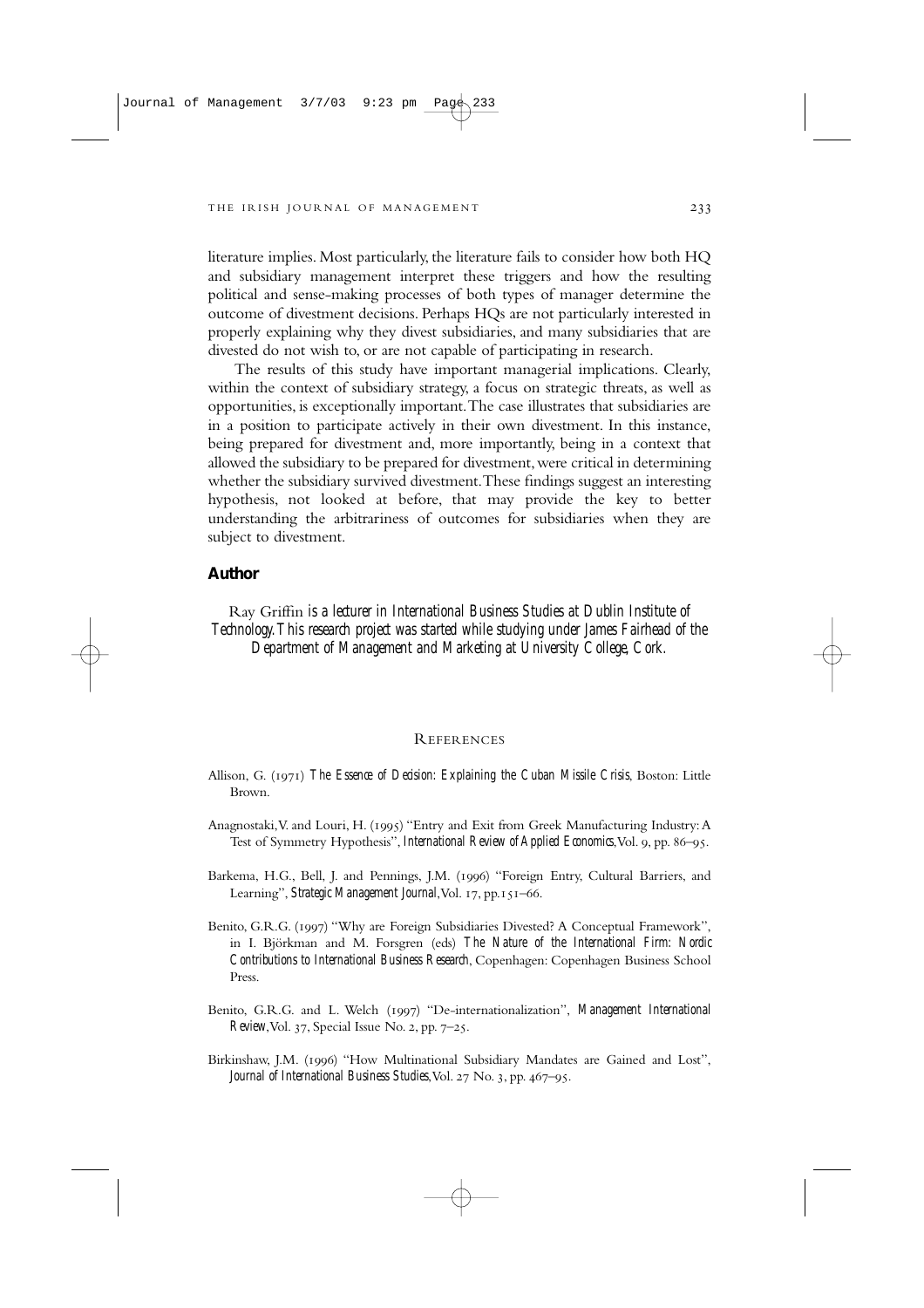- Birkinshaw, J.M. (1997) "Entrepreneurship in MNCs: The Characteristics of Subsidiary Initiatives", *Strategic Management Journal*, Vol. 18, pp. 207-29.
- Birkinshaw, J.M. and Hood, N. (1997) "An Empirical Study of Development Processes in Foreign-Owned Subsidiaries in Canada and Scotland", *Management International Review*, Vol. 37, No. 4, pp. 339–64.
- Birkinshaw, J.M. and Hood, N. (1998) "Multinational Subsidiary Evolution: Capability and Charter Change in Foreign-Owned Subsidiary Companies", *Academy of Management Review*, Vol. 23, No. 4, pp. 773–95.
- Birkinshaw, J. Morrison, A.J. (1995) "Configuration of Strategy and Structure in MNC Subsidiaries", *Strategic Management Journal*, Vol. 26, No. 4, pp. 729–53.
- Boddewyn, J.J. (1979) "Foreign Divestment: Magnitude and Factors", *Journal of International Business Studies*, Vol. 10, No.1, pp. 21–6.

- Boddewyn, J.J. (1983) "Foreign and Domestic Divestment and Investment Decisions: Like or Unlike", *Journal of International Business Studies*, Vol. 14, No. 3, pp. 23-35.
- Brenner, M. (1985) "Intensive Interviewing", in M. Brenner, J. Brown and D. Canter (eds) *The Research Interview: Uses and Approaches*, London:Academic Press.
- Buckley, P.J. and Mucchielli, J.L. (eds) (1997) *Multinational Firm and International Relocations*, Cheltenham: E. Elgar.
- Burrell, G. and Morgan, G. (1979) Sociological Paradigms and Organisational Analysis, London: Heinemann.
- Burgelman, R.A. (1983) "A Process Model of Internal Corporate Venturing in Diversified Major Firm", *Administrative Science Quarterly*, Vol. 28, No. 6, pp. 223–44.
- Chang, S.J. (1996) "An Evolutionary Perspective on Diversification and Corporate Restructuring: Entry, Exit and Economic Performance during 1981-89", Strategic *Management Journal*, Vol. 17, No. 8, pp. 587–612.
- Clarke, C.J. and Gall, F. () "Planned Divestment: A Five-Step Approach", *Long Range Planning*, Vol. 20, No. 1, pp. 17-24.
- Delany, E. (1998) "Strategic development of multinational subsidiaries in Ireland", in ? Birkinshaw and ? Hood (eds) *Multinational Corporate Evolution and Subsidiary Development*, London: Macmillan Press Ltd.
- Denzin, N.K. (1978) The Research Act, New York: McGraw-Hill.
- Dick, B. (1990) Rigour without Numbers: The Potential of Dialectical Processes as Qualitative Research *Tools*, Brisbane: Interchange.
- Drummond, H. (1995) "De-escalation in Decision Making: A Case of Disastrous Partnership", *Journal of Management Studies*, Vol. 32, No. 3, pp. 265-81.

v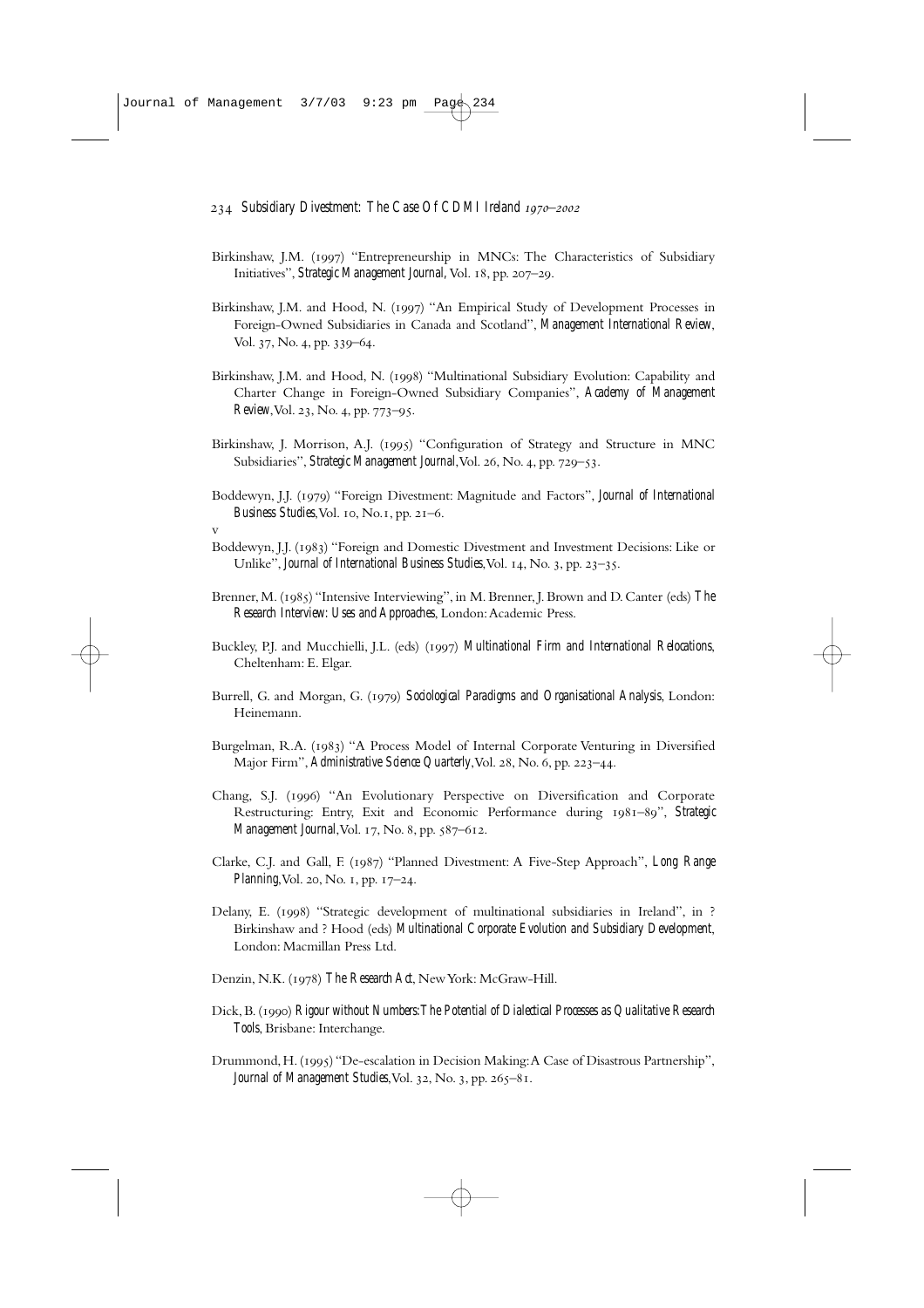- Duhaime, I. and Grant, J.H. (1984) "Factors Influencing Divestment Decision-Making: Evidence From A Field Study", *Strategic Management Journal*, Vol. 5, pp. 301-18.
- Dunning, J.H. (1988) "The Eclectic Paradigm of International Production: A Restatement and Some Possible Extensions", *Journal of International Business Studies*, Vol. 19, No. 1, pp. 1-32.
- Feagin, J., Orum,A. and Sjoberg, G. () *A Case for Case Study*, Chapel Hill, NC: University of North Carolina Press.
- Geertz, C. (1973) The Interpretation of Cultures, New York: Basic Books.
- Geroski P. (1991) Market Dynamics and Entry, Oxford: Basil Blackwell.
- Ghertman, M. (1988) "Foreign Subsidiary and Parents' Roles during Strategic Investment and Divestment Decisions", *Journal of International Business Studies*, Vol. 19, No. 1, pp.47–68.
- Glaser, B.G. and Strauss, A.L. (1967) The Discovery of Grounded Theory: Strategies for Qualitative *Research* Chicago:Aldine.
- Goold, M. and Campbell, A. (1987) "Managing Diversity: Strategy and Control in Diversified British Companies", *Long Range Planning*, Vol. 20, No. 5, pp. 42-52.
- Griffin, R. and Fairhead, J. (1999) *Power in and about the Irish Subsidiary*, IAM Conference University of Limerick, Ireland.
- Hedlund, G. () "The Hypermodern MNC:A Heterarchy?", *Human Resource Management*, Vol. 25, pp.  $9-35$ .
- Hitt, M., Hoskisson, R. and Kim, H. (1997) "International Diversification: Effects on Innovation and Firm Performance in Product-Diversified Firms",*Academy of Management Journal*, Vol. 40, No. 4, pp. 767-98.
- Jarillo, J.C. and Martínez, J.I. (1990) "Different Roles for Subsidiaries: The Case of Multinational Corporations in Spain", *Strategic Management Journal*, Vol. 11, pp. 501-12.
- Jick, T.D. () "Mixing Qualitative and Quantitative Methods: Triangulation in Action", *Administrative Science Quarterly*, Vol. 24, pp. 602-11.
- Kim, W.C. and Mauborgne, R.A. (1997) "Fair Process: Managing in the Knowledge Economy", *Harvard Business Review*, July–August, pp. 65-75.
- León-Darder, F. and Dasí-Coscollar, A. (2001) "Perspectives of Foreign Subsidiary Detachment from the MNC: Spanish Evidence". *Working Paper Universitat de València Avgda*. dels Tarongers.
- Li, J. and Guisinger, S. (1991) "Comparative Business Failures of Foreign Controlled Firms in the United States", *Journal of International Business Studies*, Vol. 22, No. 2, pp. 209–24.

Molloy, E. (1992) "Strategic Agenda for a Subsidiary", *AOMD* Kildare, Ireland.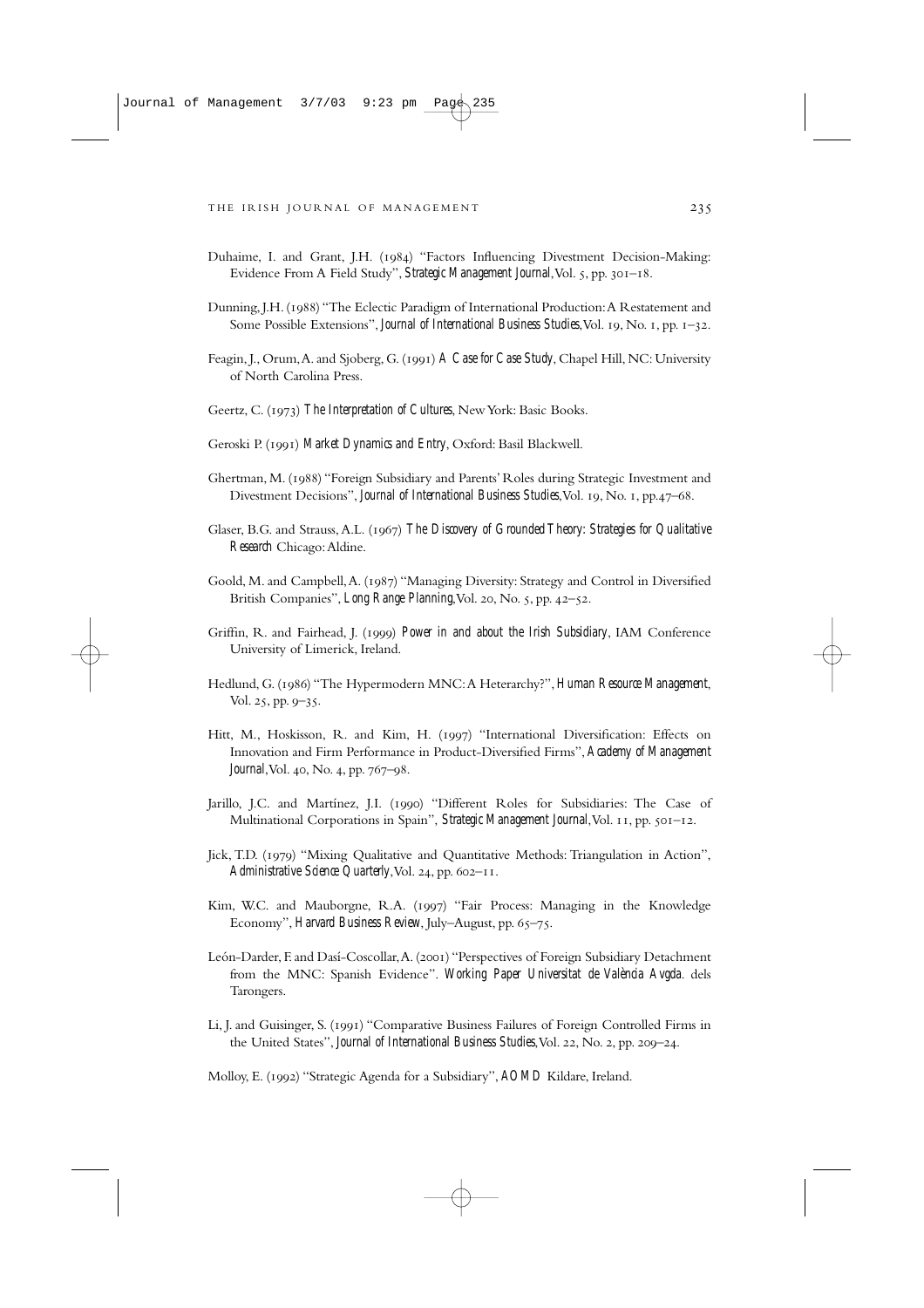- O'Connor,T.P.() "Foreign Direct Investment and Indigenous Industry in Ireland:Review of Evidence", *ESRC Project*, Dublin.
- Padmanabhan, P. (1993) "The Impact of European Divestment Announcements on Shareholder Wealth: Evidence from the UK",*Journal of Multinational Financial Management*, Vol. 2, pp. $185 - 208$ .
- Porter, M.E. (1986) Competition in Global Industries, Boston: Harvard Business School Press.
- Roth, K. and Morrison, A.J. (1990) "An Empirical Analysis of the Integration-Responsiveness Framework in Global Industries", *Journal of International Business Studies*, Vol. 21, No. 4, pp.  $541-64.$
- Shapiro, D. and Khemani, R.S. (1987) "The Determinants of Entry and Exit Reconsidered", *International Journal of Industrial Organization*, Vol. 5, No. 1, pp.15–26.
- Siegfried, J.J. and Evans, L.B. (1994) "Empirical studies of Entry and Exit: A Survey of the Evidence", *Review of Industrial Organization*, Vol. 9, pp. 121-155.
- Taggart, J.H. (1998) "Strategy Shifts in MNC Subsidiaries", Strategic Management Journal, Vol. 19, No. 7, pp. 663-81.
- van den Bulcke, D., Boddewyn, J.J., Martens, B. and Klemmer, P. () *Investment and Divestment Policies of MNCs in Europe*, Hants: Saxon House.
- White, R.E. and Poynter, T.A. (1984) "Strategies for Foreign-Owned Subsidiaries in Canada", *Business Quarterly*, Vol. 49, summer, pp. 59–69.
- Wilson, B.D. () *Disinvestment of Foreign Subsidiaries*,Ann Arbor, MI: UMI Research Press.
- Yang, G. (1998) "Barriers to Entry and Industrial Performance in China", *International Review of Applied Economics*, Vol.  $12$ , pp.  $39 - 51$ .
- Yin, R.K. (1994) Case Study Research, Design and Methods (2nd edn), Newbury Park: Sage Publications.
- Young, S., Hood. N. and Hamill, J. (1985) "Decision-Making in Foreign-Owned MNC Subsidiaries in the UK". *Multinational Enterprises Program Working Paper*, No. 35, Geneva: ILO.
- Young, S., Hood N. and Firn, J. (2001) "Globalisation, Corporate Restructuring and Influences on the MNC Subsidiary". *Working Paper Strathclyde International Business Unit*.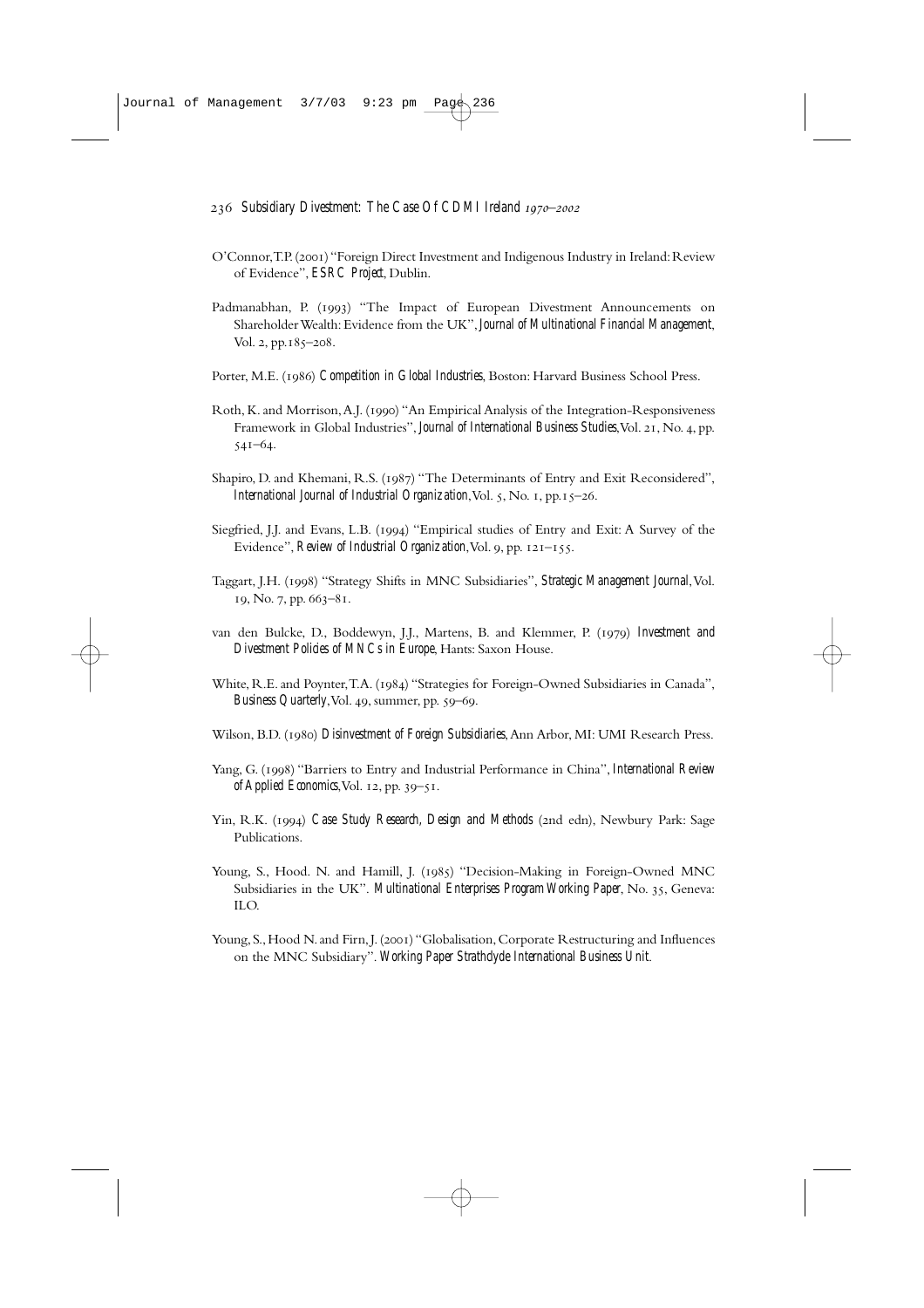# Understanding Enterprise, Entrepreneurship and Small Business

by *Simon Bridge, Ken O'Neill and Stan Cromie*  $(2nd$  edn) Palgrave: Macmillan, 2003

The authors of *Understanding Enterprise, Entrepreneurship and Small Business* provide the reader with a unique synthesis of entrepreneurial theory, small business development and the implications of public policy initiatives for job creation by new ventures.The book addresses the positives and negatives of small business enterprises,clearly delineating the antecedents and consequences of new ventures in the context of a democratic society. The text, written in a clear concise language that is devoid of jargon,should have wide appeal to researchers, public policy-makers and business students.

The first two chapters describe the concept of enterprise and the socioeconomic settings that are crucial for new enterprises to develop.The authors define enterprise across a wide continuum, providing the reader with a breadth of knowledge concerning the concept of enterprise. Individual initiative is central to new venture creation and the attendant generation of wealth benefits for the entrepreneur and employment creation for society.

Chapter 3 describes the approaches that various academic disciplines utilise to define the internal factors that comprise enterprise and the profiles of the entrepreneurs that create new ventures. The authors acknowledge the complexity of defining a stereotypical entrepreneur, suggesting that an integrated model offers the best potential for defining entrepreneurship. In Chapter 4, the authors identify the complex factors that influence individual enterprise including culture, macro economics, politics and demographics.A balanced and objective view of the benefits and potential drawbacks of enterprise is presented in Chapter  $\varsigma$ .

Chapters 6 through 9 delve into the exploration of small business and the unique features the differentiate it from a large enterprise. Chapter 6 explores the motivation for starting an enterprise, stages of new ventures from incubation to maturity and the structures of new enterprises. Chapter  $7$  and  $8$  outline the distinctive features of new enterprises associated with business planning, debt structure and the transition by the new venture founders from employee to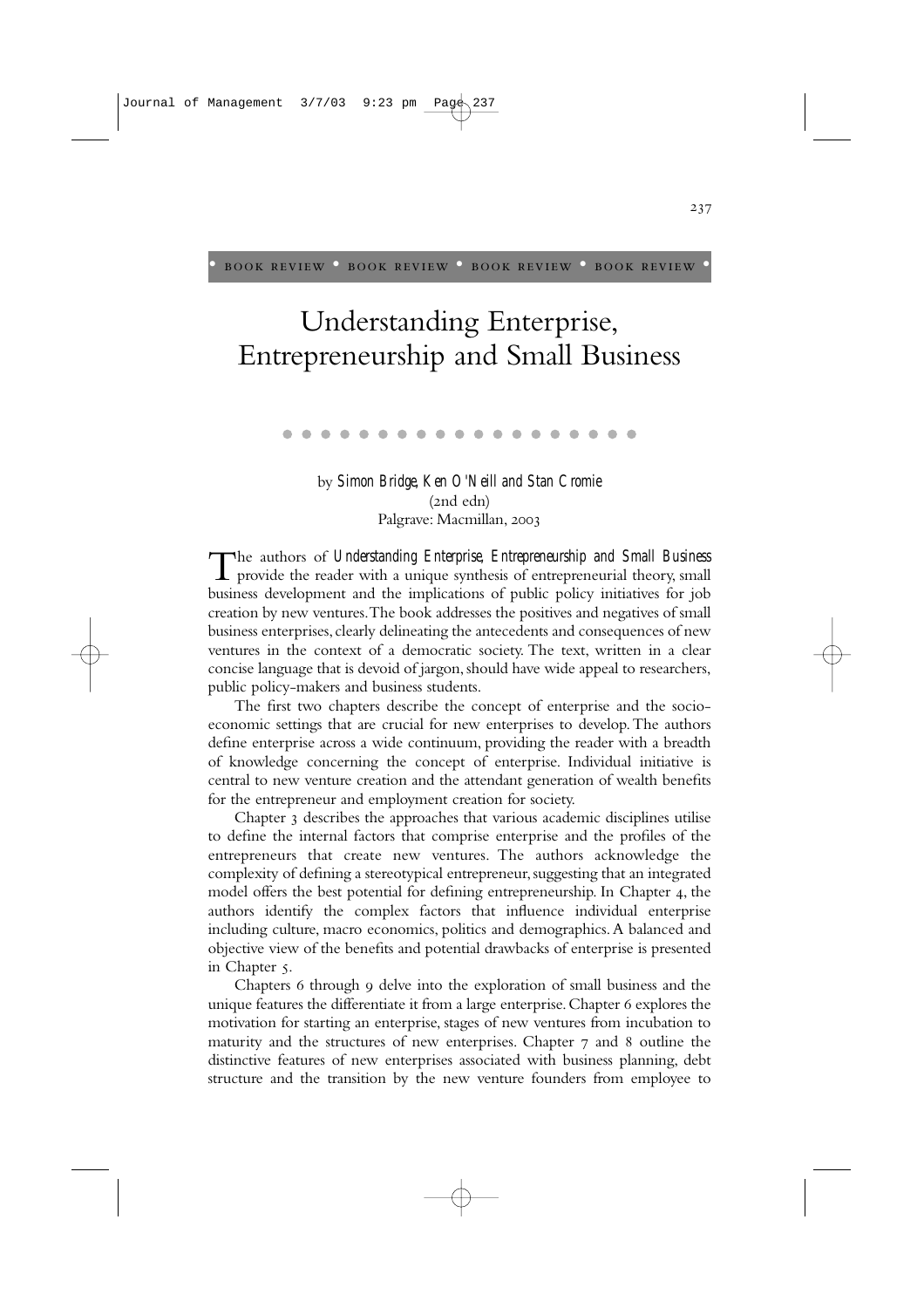employer. New venture growth, the implications of growth and the external factors that impact growth are explored in Chapter 8. Corporate enterprise is the subject of Chapter 9.

Chapters to through <sub>13</sub> explore the issues surrounding government intervention in the economy to promote job creation via the new venture growth.The authors explore the motivation and justifications for intervention, theoretical models to guide intervention, the methodologies for intervention and the evaluation of the interventions.

Messrs Bridge, O'Neill and Cromie provide an integrated approach to understanding the motivations of small business founders, the challenges faced by new ventures and the implications for policy-makers regarding the importance of new venture success.

The text presents a balanced view of the contributions small business can make to society.Visually the authors have effectively utilised graphical displays, short case studies and explanatory tables to assist the reader in understanding difficult concepts.

In Chapter 7, the authors' sense of portraying a balanced view may give the reader a sense of ambivalence regarding the need for enterprises to develop a business plan.

I suspect that few successful practitioners with experience establishing new ventures would be ambivalent about the importance of a business plan. The development of a business plan forces the new venture founders to crystallise their thinking, clearly articulate in writing their vision and utilise the plan to establish important milestones for the ventures development.

In Chapter 8, the authors present one of the most lucid and clear explanations of growth components and the potential pitfalls of growth that I have read. Those contemplating the start up of a new venture would be well advised to read this section of the text carefully.

Importantly, the authors recognise the inherent tensions between the goals of entrepreneurs and those of society and the requirement to balance their conflicting aspirations. They also recognise that small business and new enterprises contribute to the improvement of society in a meaningful and important way.

The authors' logical sequential approach to small enterprise development, clarity of writing and succinct presentation provide a prospective that will assist researchers, policy-makers and students of entrepreneurship in understanding an often-intangible subject matter.

MICHAEL F. CUMMINGS *University College Dublin*